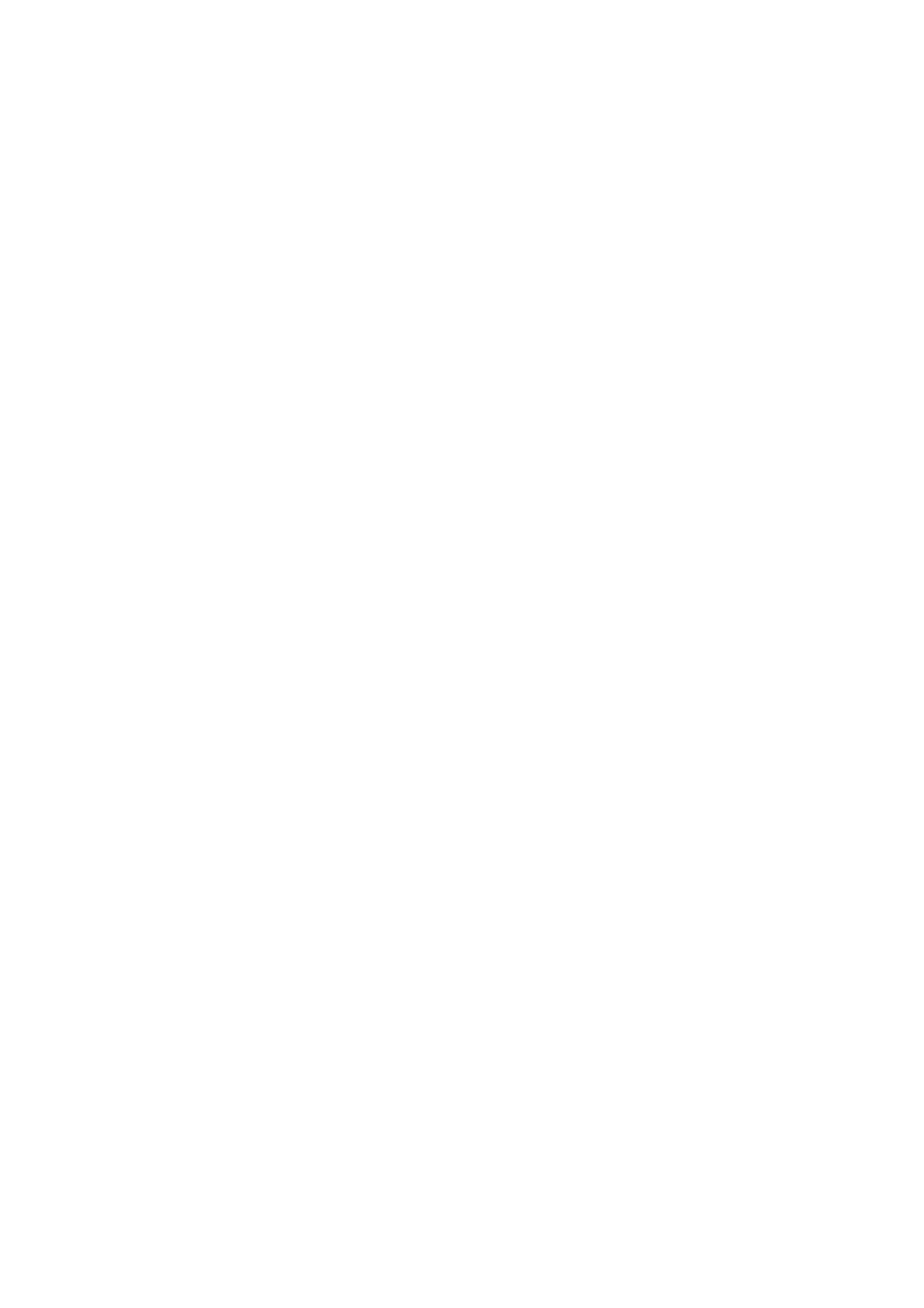### Abstract

In this thesis, we approach by program transformation to inverse computation in term rewriting.

Inverse computation of a given program (or function) is the calculation of the possible input of the program for a given output. Inverse interpreters are algorithmic approaches to inverse computation, which computes the possible input from a given program and a given output. Inverse compilers are transformational approaches, which generates from a given program a program computing the possible input of the given program for a given output. Such a generated program is called an inverse program of the given program. Once the inverse program is generated for the given program, inverse computation can be done by the inverse program inputing a given output of the original program.

In this thesis, we propose inverse compilers for term rewriting systems (TRSs, for short). As the first step, we treat a class of TRSs, called PT-TRSs. PT-TRSs can define pure treeless functions which are often used in program transformations and have the feature that each argument of defined symbols appearing in the right-hand side is a variable. While they can be easily treated in program transformation, their syntax is very restrictive and the class of functions defined as PT-TRSs is narrow. Hence we extend the inverse compiler for PT-TRSs to that for constructor TRSs. Constructor TRSs includes PT-TRSs properly, and it is known that their computation power is equivalent to that of Turing machines.

Both of the inverse compilers proposed in this thesis are consisting of two parts. The first part is an actual inverse compiler that generates from a given TRS a conditional TRS (CTRS) which computes inverse of the given TRS. We show the correctness of our inverse compilers by proving that the generated CTRSs are inverse programs of the given TRSs. The second part is a program transformation of the generated CTRS into a TRS with extra variables, which is considered to be equivalent to the generated CTRS. TRSs with extra variables are called EV-TRSs, which can contain extra variables in the right-hand sides of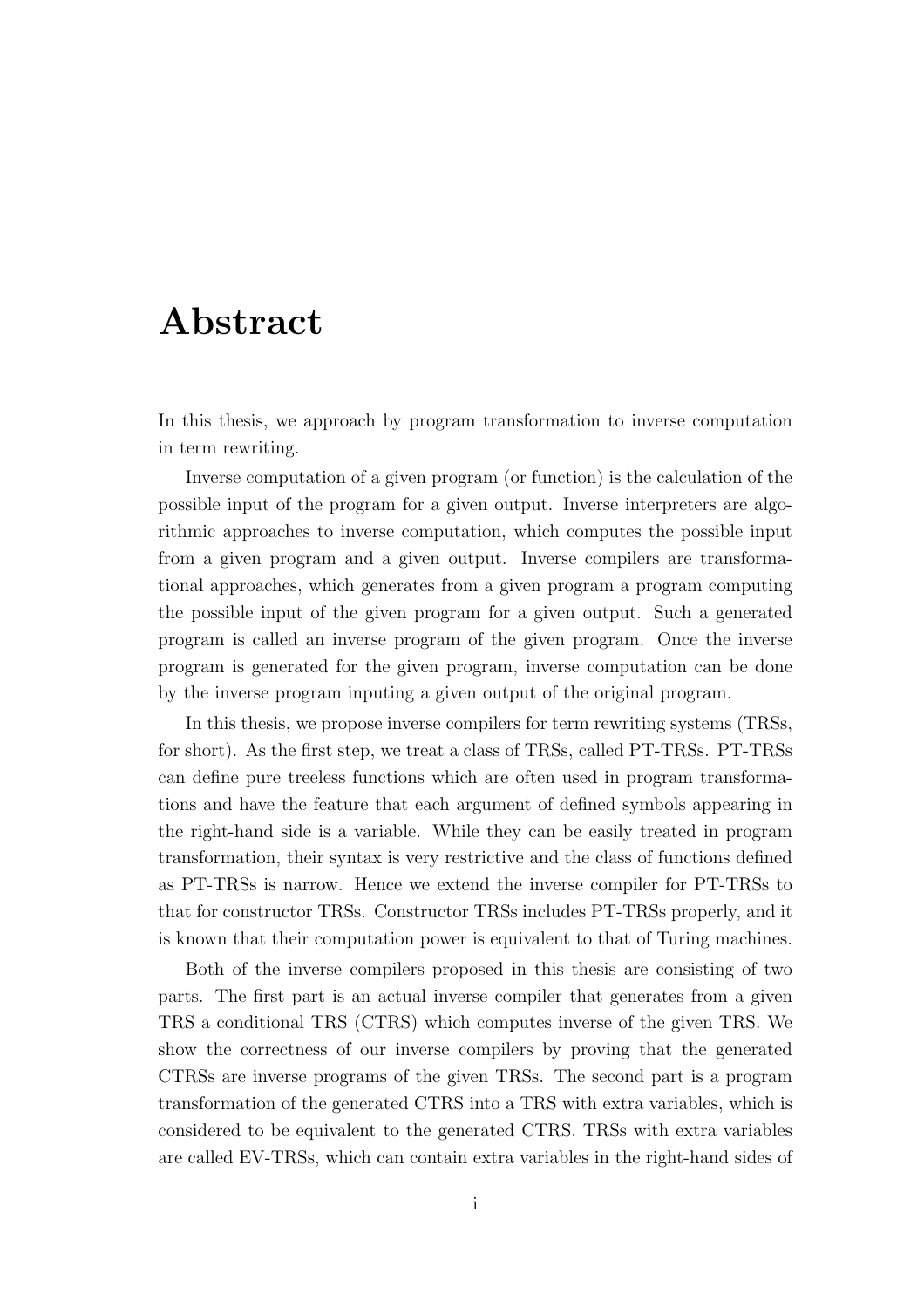their rewrite rules. Extra variables are variables which appear in the conditional part or the right-hand side of a conditional rewrite rule but not in the left-hand side. In order to show the correctness of the program transformation in the second part, we show soundness and completeness of the generated EV-TRSs with respect to the terms which are treated by the input CTRSs.

We also show the general relationships between the syntactic properties of the input TRS and its inverse EV-TRS generated by our inverse compilers. Three of such relationships are very important. One is that the generated EV-TRSs are constructor systems. A second is that the generated EV-TRS is a TRS if the input TRS is non-erasing. The other is that the generated EV-TRS is right-linear (left-linear) if the input is left-linear (right-linear, respectively).

EV-TRSs contain two serious problems for practical use of them. One is that their one-step of rewrite relation by a rule which contains an extra variable is infinitely branching even if renamed terms are regarded as the same. The other is that they are not terminating at all if extra variables are contained. Therefore, EV-TRSs in general cannot be executed efficiently. Unfortunately, the inverse programs generated by our inverse compilers are EV-TRSs. Therefore a simulation method of rewrite relation of EV-TRSs is necessary.

To simulate rewrite relation of EV-TRSs, we show that narrowing substituting a fresh variable for each extra variable can simulate, as a narrowing sequence starting from ground terms, a rewrite sequence of a given EV-TRS if the EV-TRS is right-linear or any redex which is reduced in the rewrite sequence is not introduced by means of extra variables. Since narrowing is finitely branching up to renaming and those starting from ground terms are sometimes terminating, the above problems of EV-TRSs are avoided. Since the narrowing of TRSs on ground terms is equal to the rewrite relation of them and every rewrite sequence of TRSs can be considered as a ground rewrite sequence, the computation of TRSs can be also done by the narrowing. Hence, the input and output programs of our inverse compilers can be worked on the same interpretation.

Termination is one of the important properties of computation. Since the computation of our inverse EV-TRSs is simulated by narrowing, to guarantee the termination of the inverse computation by our approaches, we propose two termination proof methods of narrowing, especially starting from ground terms. One is based on the notion of active chains, and another is based on the dependency pair method which is a termination proof method for rewrite relations of TRSs.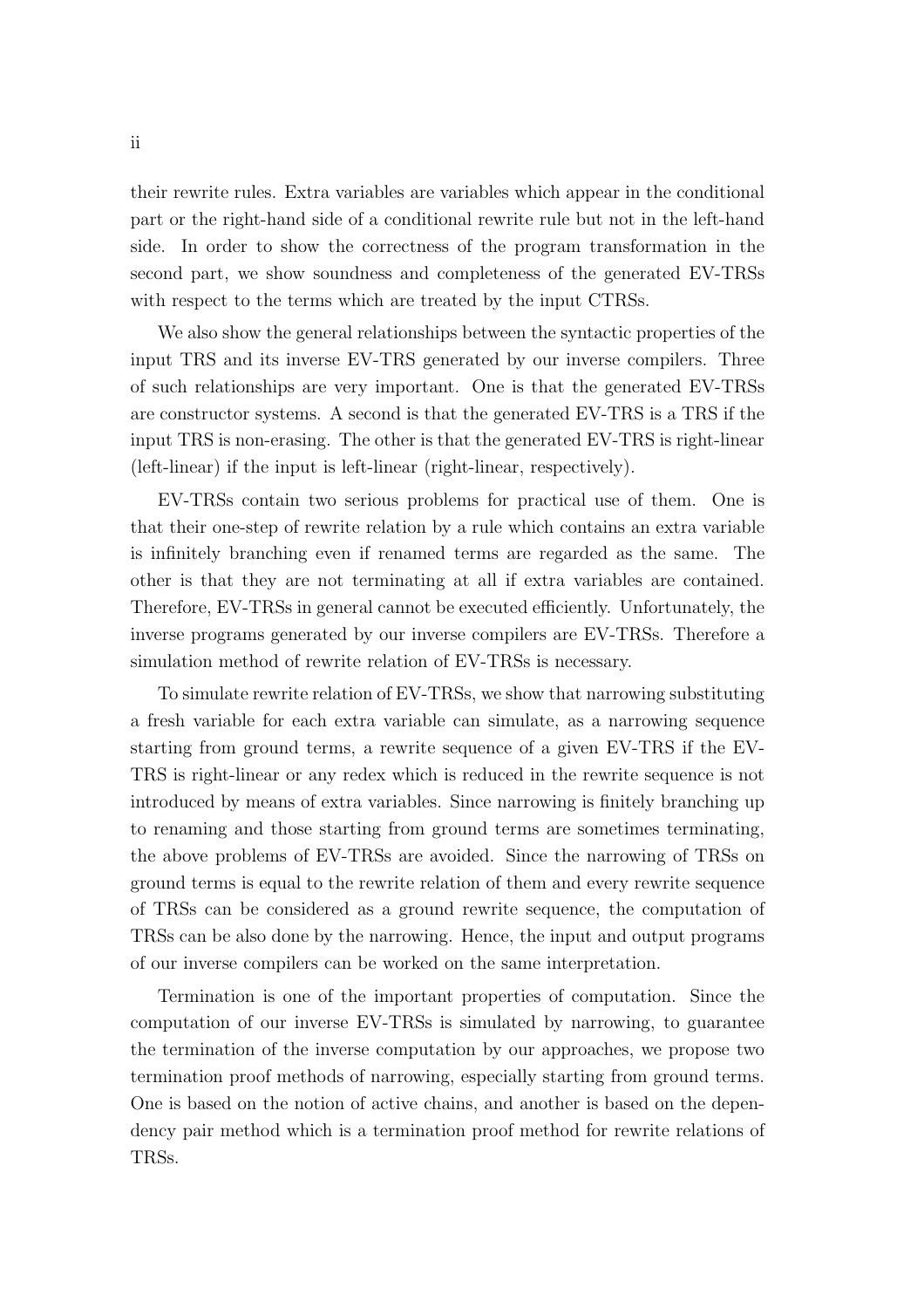Solutions of inverse computation are not always unique, and hence all solution search is necessary. However, it is known that all solution search is expensive. For the purpose of improving efficiency of inverse computation, we show that basic narrowing is sufficient to simulate rewrite sequences of right-linear EV-TRSs. Since the left-linearity is often assumed in first-order functional programs and inverse EV-TRSs of linear constructor TRSs are right-linear, this result is useful for the efficience of our inverse computation. We also show that for linear constructor EV-TRSs, all normal forms of a given terminating term can be obtained by innermost narrowing.

To generate innermost-terminating inverse TRSs, we give a condition on the relationship between the depth of the both hand sides of each rewrite rules in the input non-erasing TRSs. The condition for each rule is that

- the root symbol of the right-hand side is not a defined symbol,
- the depth of the left-hand side is two or less if the right-hand side is a variable, or less than the number of constructors in the shortest path from the root to variables or defined symbols in the right-hand side.

Since every redex is innermost in rewrite sequences representing inverse computation, innermost termination is sufficient as termination of inverse computation.

As an extension of the proposed inverse compilers, we tackle partial inverse computation. Partial inverse computation is the calculation of some of the possible unknown input for a program, a given output and the known input. We extend the inverse compiler for constructor TRSs into a compiler which generate a CTRS computing partial inverses of the input TRS.

Finally, we give some examples as applications of the generated inverse compilers. These shows that inverse compilers are advantageous over inverse interpreters.

### Acknowledgment

I would like to thank my principal advisor Professor Toshiki Sakabe of Nagoya University from the bottom of my heart for his kind guidance and encouragement. I am deeply grateful to my advisor Professor Masahiko Sakai of Nagoya University for his helpful discussions and suggestions during this work. I would like to express my gratitude to my advisor Lecturer Keiichirou Kusakari for his useful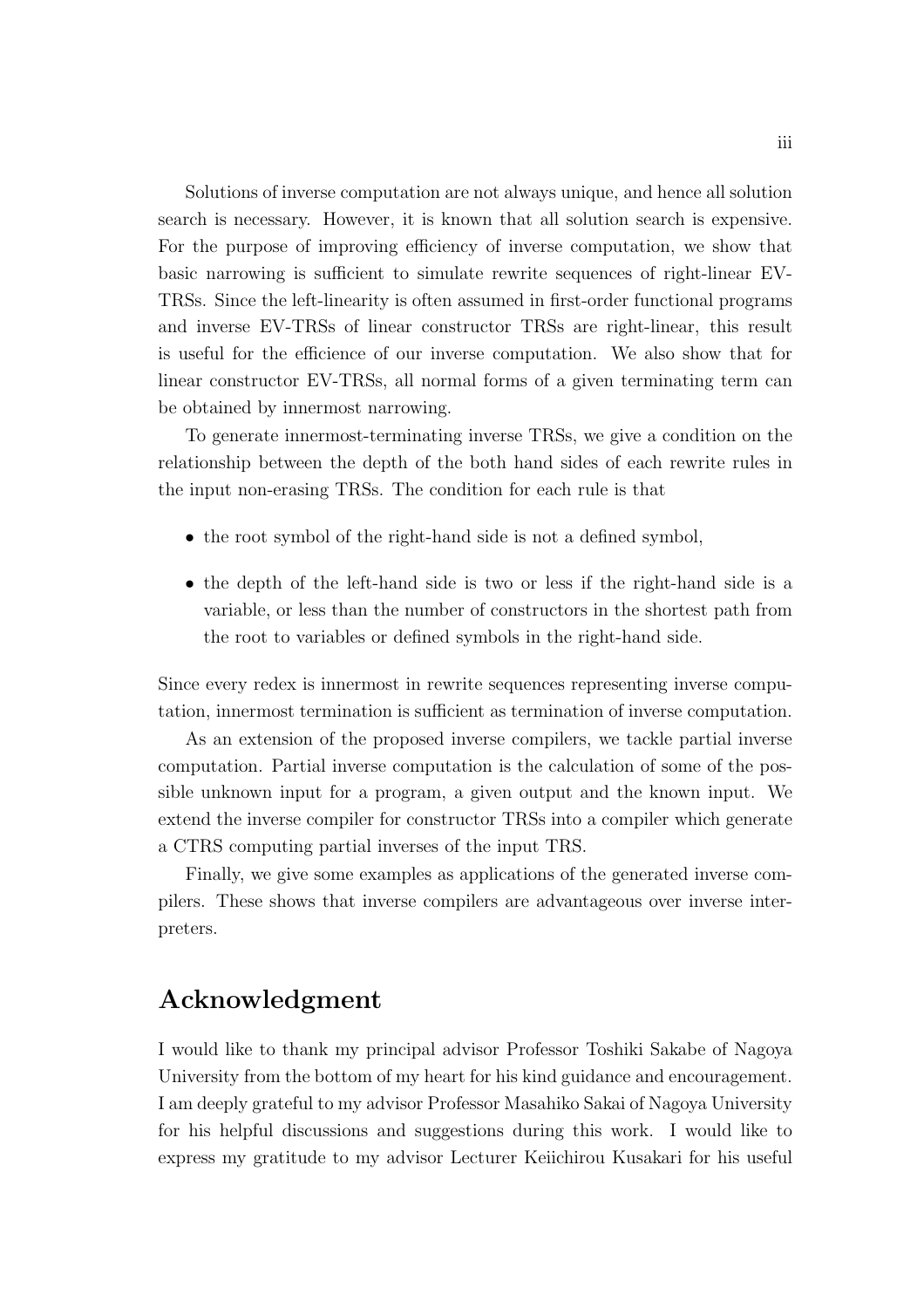discussions. I also thank Professor Naofumi Takagi of Nagoya University for his advises.

I wish to thank Professor Yoshihito Toyama of Tohoku University, Professor Aart Middeldorp of the University of Innsbruck, Associate Professor Robert Glück of the University of Copenhagen, and Associate Professor Zhenjiang Hu of the University of Tokyo, for their advises.

I am thankful to all of my colleagues.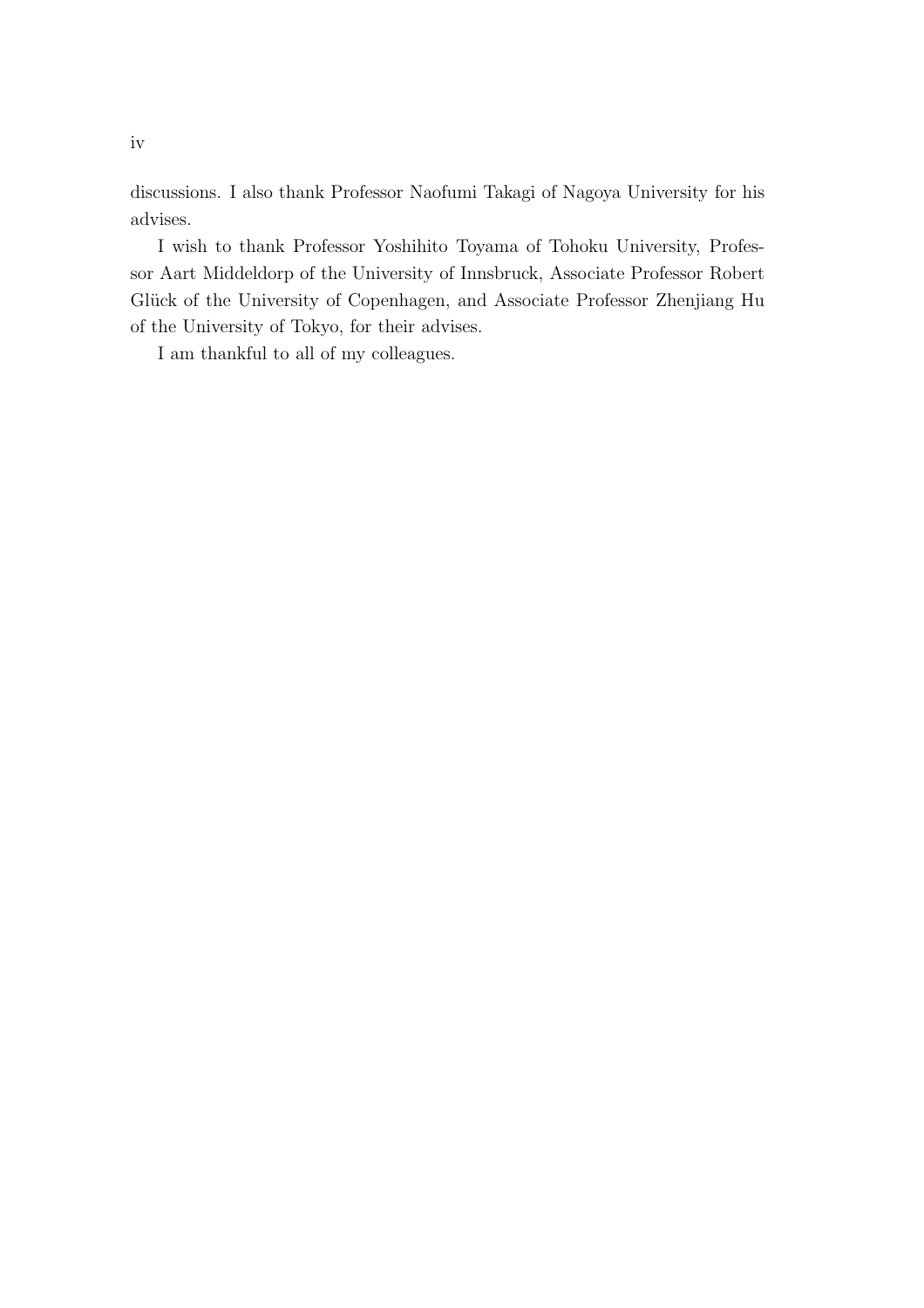## **Contents**

| Abstract<br>$\mathbf{i}$ |                     |                                                                   |                |  |  |  |
|--------------------------|---------------------|-------------------------------------------------------------------|----------------|--|--|--|
|                          |                     | Acknowledgment                                                    | iii            |  |  |  |
| $\mathbf{1}$             |                     | Introduction                                                      | $\mathbf{1}$   |  |  |  |
|                          | 1.1                 |                                                                   | $\overline{2}$ |  |  |  |
|                          | 1.2                 |                                                                   | 3              |  |  |  |
|                          | 1.3                 |                                                                   | 6              |  |  |  |
| $\boldsymbol{2}$         | Preliminaries<br>11 |                                                                   |                |  |  |  |
|                          | 2.1                 |                                                                   | 11             |  |  |  |
|                          | 2.2                 |                                                                   | 12             |  |  |  |
|                          | 2.3                 | Terms'                                                            | 12             |  |  |  |
|                          | 2.4                 |                                                                   | 14             |  |  |  |
|                          | 2.5                 |                                                                   | 15             |  |  |  |
|                          | 2.6                 | Conditional Term Rewriting Systems                                | 16             |  |  |  |
|                          | 2.7                 | Syntactic Properties of Conditional Term Rewriting Systems        | 18             |  |  |  |
|                          | 2.8                 |                                                                   | 19             |  |  |  |
| 3                        |                     | <b>Inverse Compilers: Transformations for Inverse Computation</b> | 21             |  |  |  |
|                          | 3.1                 |                                                                   | 22             |  |  |  |
|                          | 3.2                 | Pure Treeless Functions and Constructor TRSs                      | 23             |  |  |  |
|                          | 3.3                 | Idea for Transformation                                           | 26             |  |  |  |
|                          | 3.4                 | Inverse Compiler for Pure Treeless TRSs                           | 29             |  |  |  |
|                          |                     | Generation of Inverse CTRSs<br>3.4.1                              | 30             |  |  |  |
|                          |                     | Correctness of Generation<br>3.4.2                                | 33             |  |  |  |
|                          |                     | Transformation of CTRSs into EV-TRSs<br>3.4.3                     | 35             |  |  |  |
|                          | 3.5                 | Idea of Extension for Constructor TRSs                            | 39             |  |  |  |
|                          | 3.6                 | Inverse Compiler for Constructor TRSs                             | 40             |  |  |  |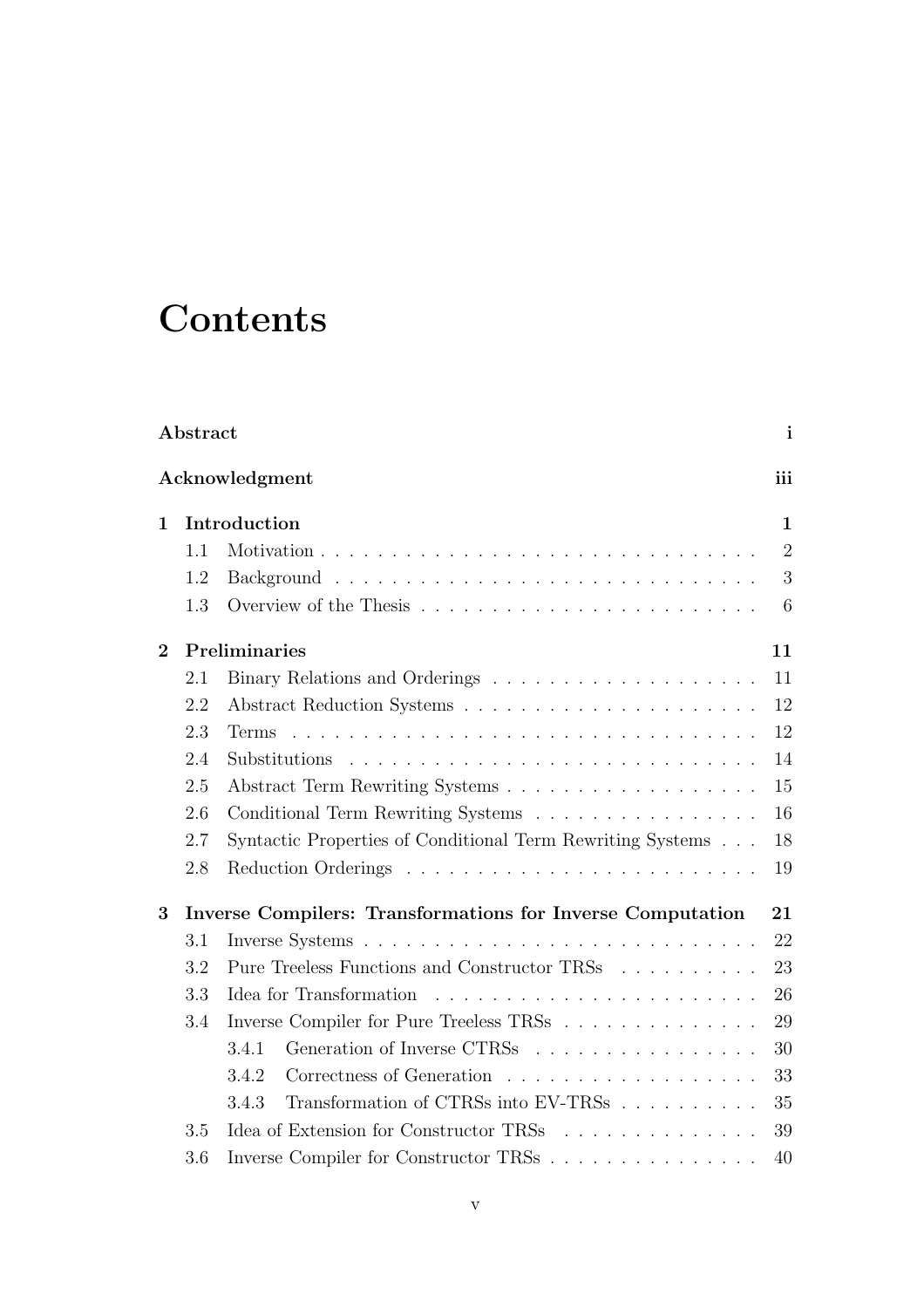|                         |                                          | 3.6.1                                                                                    | Generation of Inverse CTRSs                                               | 41  |  |  |  |  |
|-------------------------|------------------------------------------|------------------------------------------------------------------------------------------|---------------------------------------------------------------------------|-----|--|--|--|--|
|                         |                                          | 3.6.2                                                                                    | Syntactic Properties of Inverse CTRSs                                     | 44  |  |  |  |  |
|                         |                                          | 3.6.3                                                                                    |                                                                           | 46  |  |  |  |  |
|                         |                                          | 3.6.4                                                                                    | Transformation of Inverse CTRSs into EV-TRSs                              | 57  |  |  |  |  |
|                         |                                          | 3.6.5                                                                                    | Syntactic Properties of Inverse EV-TRSs                                   | 61  |  |  |  |  |
|                         | 3.7                                      |                                                                                          |                                                                           | 62  |  |  |  |  |
| $\overline{4}$          | <b>Termination of Inverse TRSs</b><br>65 |                                                                                          |                                                                           |     |  |  |  |  |
|                         | 4.1                                      |                                                                                          | Condition for Innermost Termination                                       | 65  |  |  |  |  |
|                         | 4.2                                      |                                                                                          |                                                                           | 72  |  |  |  |  |
| $\bf{5}$                |                                          |                                                                                          | Computation of Inverse TRSs with Extra Variables                          | 73  |  |  |  |  |
|                         | 5.1                                      |                                                                                          | Narrowing-Based Simulation of Inverse EV-TRSs                             | 74  |  |  |  |  |
|                         |                                          | 5.1.1                                                                                    |                                                                           | 74  |  |  |  |  |
|                         |                                          | 5.1.2                                                                                    |                                                                           | 76  |  |  |  |  |
|                         |                                          | 5.1.3                                                                                    |                                                                           | 77  |  |  |  |  |
|                         |                                          | 5.1.4                                                                                    |                                                                           | 77  |  |  |  |  |
|                         |                                          | 5.1.5                                                                                    | Narrowing of Inverse EV-TRSs                                              | 85  |  |  |  |  |
|                         | 5.2                                      |                                                                                          |                                                                           | 90  |  |  |  |  |
|                         |                                          | 5.2.1                                                                                    | Top Reduced Almost Terminating Property                                   | 91  |  |  |  |  |
|                         |                                          | 5.2.2                                                                                    | Termination Proof Based on Function Calls                                 | 93  |  |  |  |  |
|                         |                                          | 5.2.3                                                                                    | Termination Proof Using Dependency Pairs                                  | 94  |  |  |  |  |
|                         |                                          | 5.2.4                                                                                    |                                                                           |     |  |  |  |  |
|                         | 5.3                                      |                                                                                          | Computation Strategy of Inverse EV-TRSs 107                               |     |  |  |  |  |
|                         |                                          | 5.3.1                                                                                    | Innermost Narrowing of Linear Constructor EV-TRSs 108                     |     |  |  |  |  |
|                         |                                          | 5.3.2                                                                                    | Basic Narrowing of Right-Linear EV-TRSs $\ldots \ldots \ldots \ldots 115$ |     |  |  |  |  |
|                         |                                          | 5.3.3                                                                                    | Discussion on Efficiency of Inverse Computation $\ldots \ldots$ 119       |     |  |  |  |  |
| 6                       |                                          |                                                                                          | <b>Extension for Partial Inverse Computation</b>                          | 125 |  |  |  |  |
|                         | 6.1                                      |                                                                                          |                                                                           |     |  |  |  |  |
|                         | 6.2                                      |                                                                                          | Generation of Partial-Inverse CTRSs 127                                   |     |  |  |  |  |
|                         | 6.3                                      |                                                                                          | Correctness of Partial Inverse Compiler 134                               |     |  |  |  |  |
| $\overline{\mathbf{7}}$ |                                          |                                                                                          | Applications of Inverse EV-TRSs                                           | 137 |  |  |  |  |
|                         | 7.1                                      |                                                                                          |                                                                           |     |  |  |  |  |
|                         | 7.2                                      | Solving Equation $\ldots \ldots \ldots \ldots \ldots \ldots \ldots \ldots \ldots \ldots$ |                                                                           |     |  |  |  |  |
|                         | 7.3                                      |                                                                                          |                                                                           |     |  |  |  |  |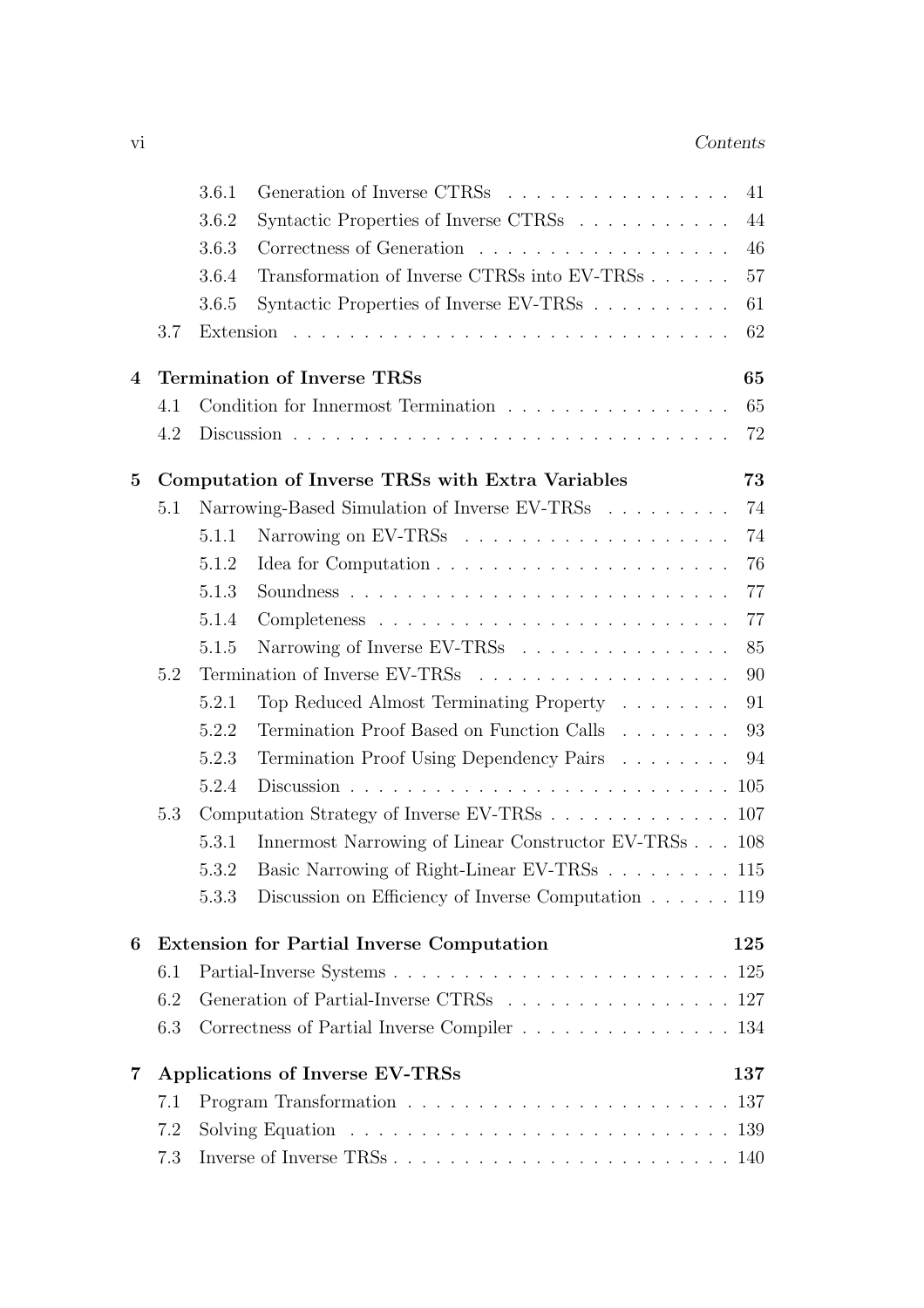| Contents            |     |
|---------------------|-----|
| 8 Conclusion        | 143 |
| <b>Bibliography</b> | 147 |
| Publications        | 153 |
| Index               | 156 |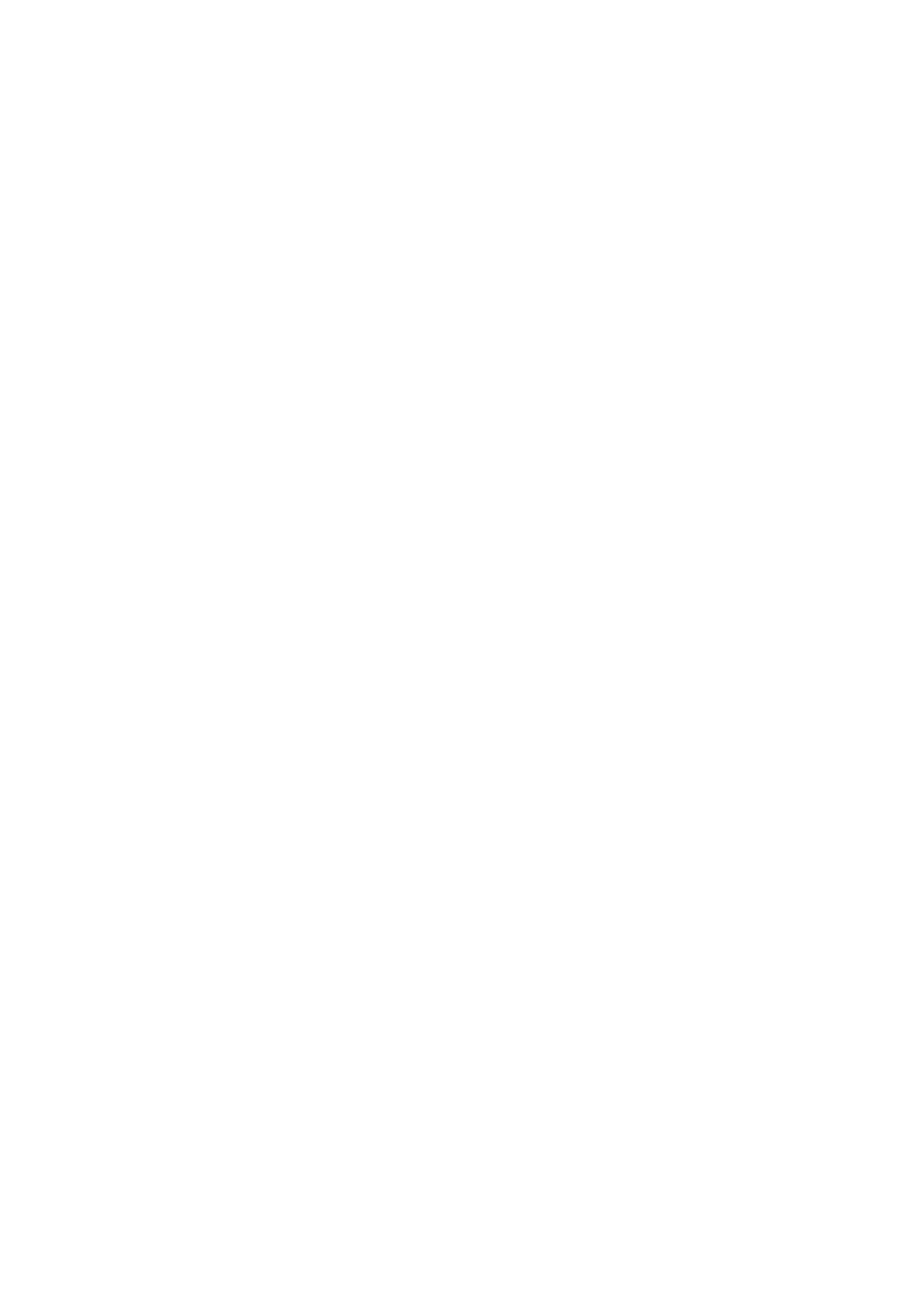# List of Figures

| 1.1     | Approaches to full inverse computation for $P(v_1, \ldots, v_n) = v$<br>$\overline{5}$               |
|---------|------------------------------------------------------------------------------------------------------|
| 1.2     | Approaches to partial inverse computation for $P(v_1, \ldots, v_n) = v$ .<br>$\overline{5}$          |
| 3.1     | Outline of transformation of a rule $f(s(x), y) \to c(g(x), h(x, y))$ .<br>27                        |
| 5.1     | (i) Rewrite, and (ii) narrowing, sequences starting from $g(0)$<br>76                                |
| $5.2\,$ | 79                                                                                                   |
| 5.3     | The narrowing sequences starting from $\mathsf{mul}^{\#}(0)$ .<br>88                                 |
| 5.4     | The narrowing sequences starting from $\mathsf{mul}^{\#}(\mathsf{s}^4(0))$ .<br>89                   |
| $5.5\,$ | 96                                                                                                   |
| 5.6     | 102                                                                                                  |
| 5.7     | A critical peak of narrowing on $R_{17}$ , which is constructed from                                 |
|         |                                                                                                      |
| 5.8     | Narrowing sequences starting from $f(g(a, x), g(y, b))$ 109                                          |
| 5.9     | Proof sketch of Lemma $5.3.5.$ $\dots$ $\dots$ $\dots$ $\dots$ $\dots$ $\dots$ $\dots$ $111$         |
| 5.10    | Relationship between linear terms s, t and $\sigma = \text{mgu}(s, t)$ . 112                         |
|         |                                                                                                      |
|         |                                                                                                      |
|         |                                                                                                      |
|         | 5.14 Narrowing-derivation tree starting from $\mathsf{sub}^{\#}(\mathsf{double}^{\#}(s^2(0)))$ . 122 |
|         | 5.15 Rewrite-relation tree starting from $\text{mul}^{\#}(\text{double}^{\#}(s^2(0)))$ . 122         |
| 7.1     | Partial inverse CTRS of $R_{31}$ with respect to $\{(n, [\ ]\})\}$ . 141                             |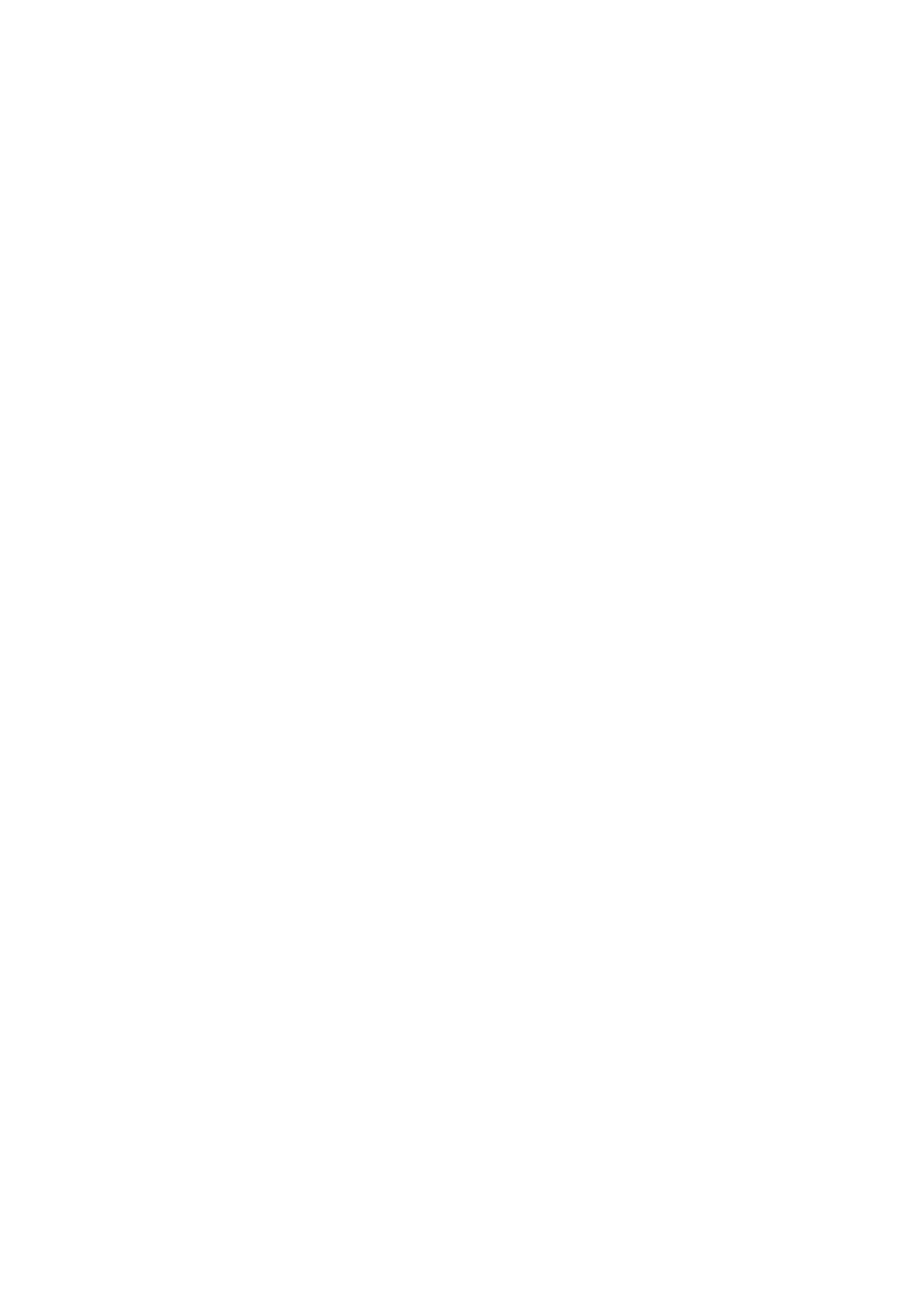### Chapter 1

## Introduction

Inverse computation is an important and useful concept in many fields, and an inverse operator is one of the primitive operators in programming.

In this thesis, we approach to inverse computation in term rewriting from a transformational approach, that is, we propose inverse compilers for term rewriting systems (TRSs). We also analyze syntactic properties of generated programs. That is, we show some relationships between syntactic properties of input TRSs and generated programs.

As an inverse program, our inverse compilers generate a TRS, called an EV-TRS, which may have extra variables that are variables appearing only in the right-hand sides of rewrite rules. This fact causes serious problems for practical inverse computation; The reduction by rewrite relation of EV-TRSs are infinitely branching even if renamed terms are regarded as the same, and they are not terminating if containing at least one extra variable.

To solve such problems, we show that computation of the generated programs can be simulated by narrowing sequences starting from ground terms. It is known that narrowing (even on EV-TRSs) is finitely branching if the renaming terms are regarded as the same. On the other hand, simulating ground rewrite relations of EV-TRSs by narrowing brings the termination for computation by EV-TRSs. Although narrowing is not terminating even on TRSs, narrowing starting from ground terms is terminating for some EV-TRSs. Hence, it is said that the problems — infinitely branching and non-termination — can be solved.

In the next section, we introduce a problem which motivates us to approach by program transformation to inverse computation.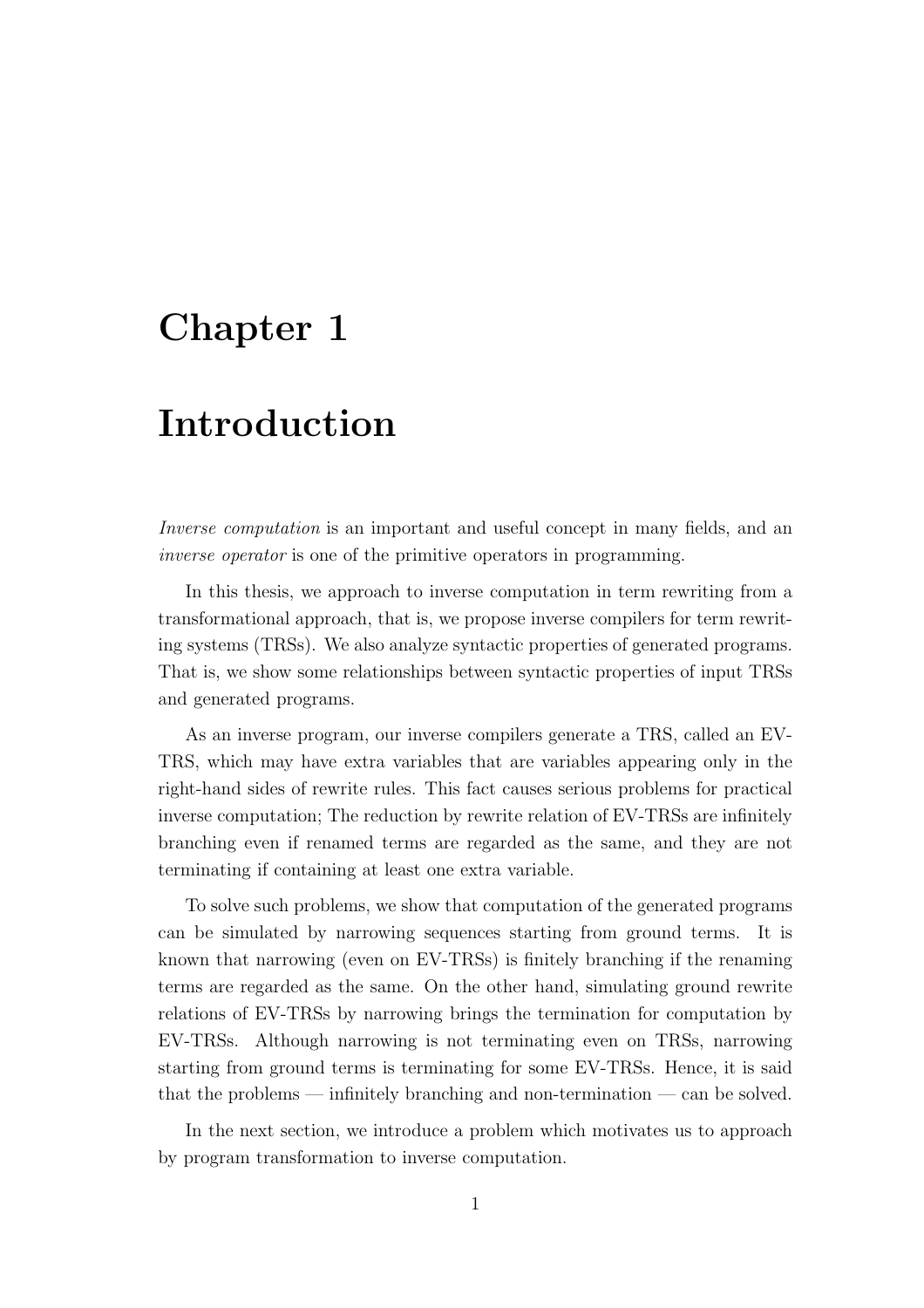#### 1.1 Motivation

In term rewriting theories, we sometimes treat programs which defines functions by rewrite rules with left-hand sides in which function symbols are nested, while such a definition is not allowed in first-order functional programs. Such programs are difficult to execute automatically for both human beings and computers, even if they are correct in the sense of the semantics. The reason is that a certain kind of reasoning is required.

Consider a program (function) *gcd* which computes the greatest common divisor (G.C.D.) of two natural numbers. The function gcd is often defined as follows;

$$
\begin{cases}\n\gcd(x+y, y) = \gcd(x, y) \\
\gcd(y, x+y) = \gcd(x, y) \\
\gcd(x, 0) = x \\
\gcd(0, x) = x.\n\end{cases}
$$

The above definition is correct in the sense that it is based on Euclid's algorithm. However, it is not executable automatically. For example,  $gcd(4, 2)$  cannot output the desirable solution 2. It is because  $gcd(4, 2)$  does not syntactically match with the left-hand side  $q(x + y, x)$  of the first rule which should be applied.

On the other hand, by decomposing 4 into 2 and 2, we can match  $gcd(x+y, x)$ with  $gcd(4, 2)$ . Such matching is called *semantic matching*. From the example above, it is easily known that semantic matching generally requires to solve equations, for instance,  $x + y = 4$  and  $x = 2$ . Computation for finding solutions of given equations is sometimes called inverse computation. However, describing such reasoning precisely as an algorithm which works automatically is not easy. Thus, an algorithm for inverse computation is required in semantic matching.

The semantic unification of 4 and  $x + y$  in the above example seems to an easy task because almost all programming languages have subtraction operator as a primitive function. However, finding an algorithm for inverse computation of general functions (including user-defined functions) is not an easy task. Consider the following example which shows a definition of a palindrome of a list [14]:

$$
\begin{cases}\n\text{palindrome}(\text{append}(x, \text{reverse}(x) ) = \text{True} \\
\text{palindrome}(\text{append}(x, \text{cons}(y, \text{reverse}(x)) )) = \text{True}\n\end{cases}
$$

where a list consists of *cons* and *nil*, and *append* and *reverse* on lists are defined as usual. To use the above definition within a functional language, matching patterns of the form either  $append(x, reverse(x))$  or  $append(x,cons(y, reverse(x)))$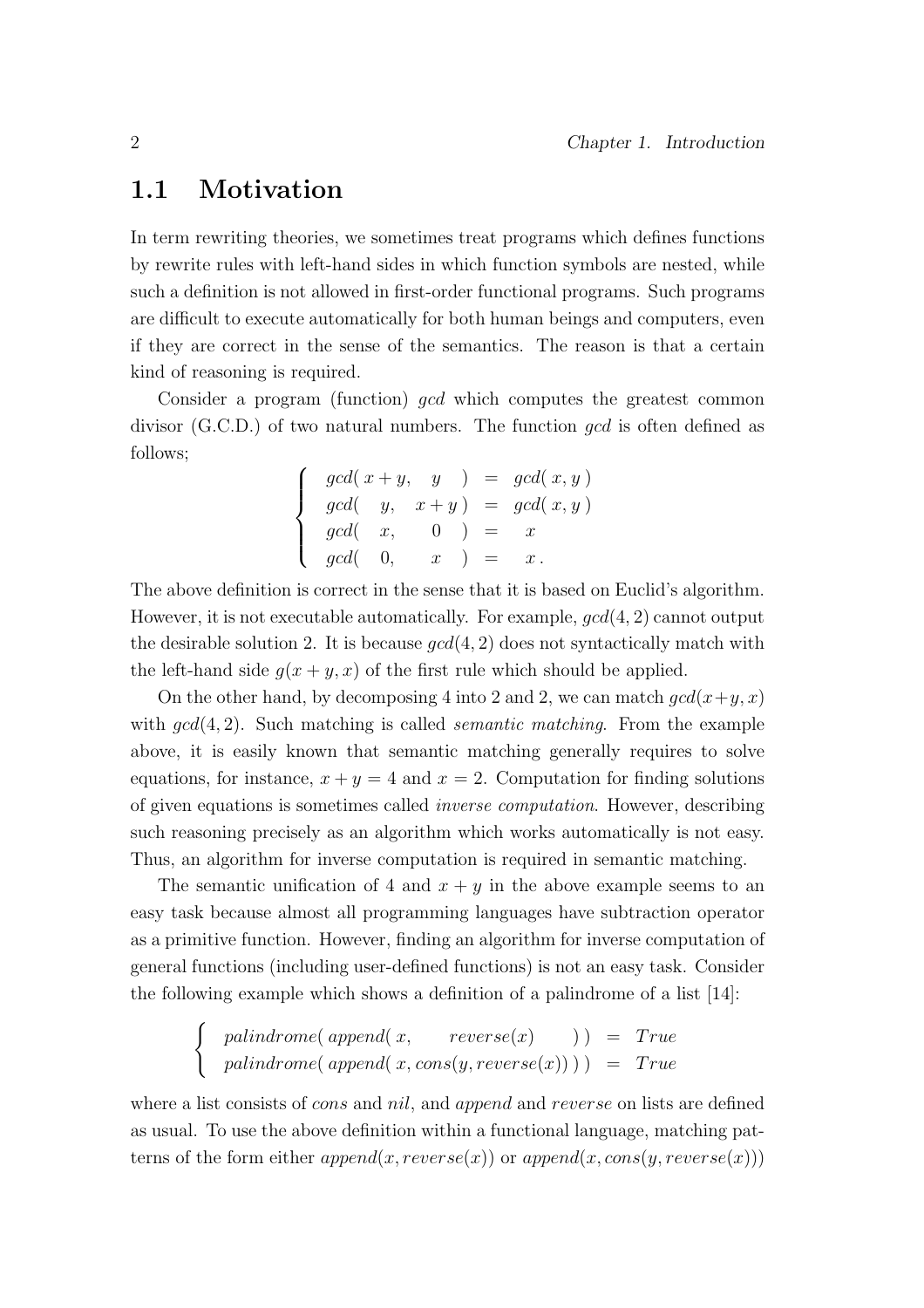against lists, such as  $cons(1, cons(2, cons(1, nil)))$ . To perform such semantic matching for every function, an algorithm for inverse computation (which is incorporable into other programs) is required.

#### 1.2 Background

In the previous section, we have described that *inverse computation* is a certain reasoning which is to solve equations, such as  $x + y = 4$ .

More generally, inverse computation is the calculation of the possible inputs of a program for a given output, while standard computation is the calculation of the output of a program for given inputs. Advances of inverse computation have been achieved in the area of logic programming, based on solutions emerging from logic and proof theory. Inverse computation can be also considered as a special case of equational unification which is one of the most important problems in functional languages. Inverse computation is used in solving equational unification, semantic matching and so on.

Formally speaking, inverse computation is considered as a way to solve inverse problem formalized as follows [44];

Let  $P: D^n \to D$  be a computable program (or function) where D is a set of data values, and  $P$  is given in a language  $L$ . For a given output v and inputs  $v_{k+1}, \ldots, v_n$  which are already known, find (all of) the possible inputs  $v_1, \ldots, v_k$  satisfying

$$
P(v_1, \ldots, v_k, v_{k+1}, \ldots, v_n) = v.
$$
 (1.1)

Determining inputs data  $v_1, \ldots, v_k$  for program P, its input data  $v_{k+1}, \ldots, v_n$  and its output data v such that  $P(v_1, ..., v_n) = v$ , is inverse computation.

Approaches to inverse computation are distinguished between two types. One is an algorithmic approach called an inverse interpreter that performs inverse computation, and the other is a transformational approach called an inverse compiler (a inverse translator, or a program inverter) that generates a program  $P^{-1}$  which performs inverse computation for a given program, that is,  $P^{-1}(v, v_{k+1}, \ldots, v_n) = (v_1, \ldots, v_k)$  [3].

An inverse problem is either of two types, a full inverse problem or a partial *inverse problem* [45]. A full inverse problem is the case that  $k = n$  in equation  $(1.1)$ , and a partial inverse problem is the remaining case, that is,  $1 \leq k \leq$ n. In this thesis, the word 'inverse' means 'full inverse'. Approaches to these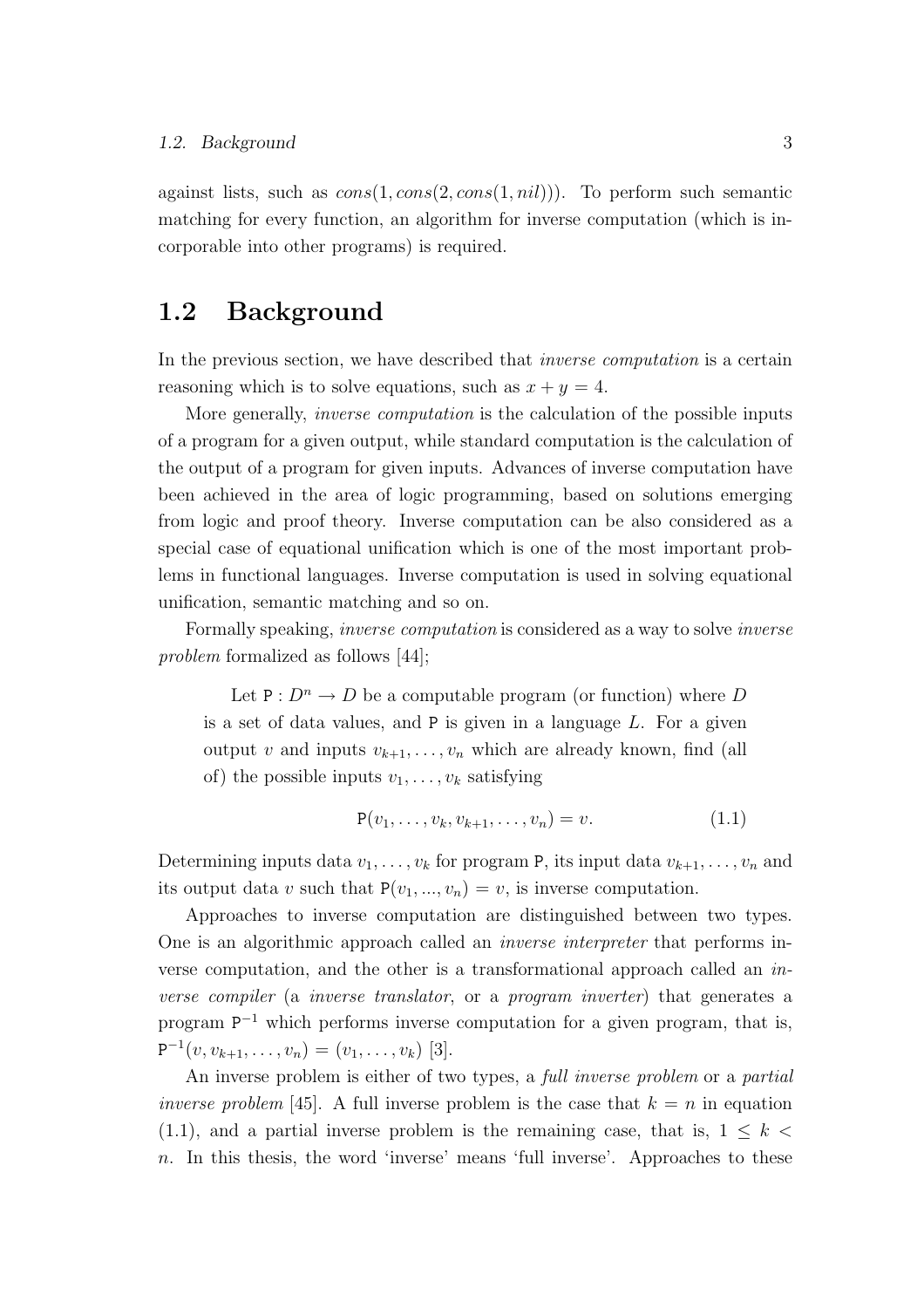inverse problems from an inverse interpreter and an inverse compiler are shown in Figure 1.1 and 1.2, respectively.

In the sequel, it argues about general comparison of the feature of inverse interpreters and inverse compilers.

- Inverse interpreters work every time when inverse computation of P is required, from a given program P, while inverse compilers work once for a pair of P and a number  $k$  as a pre-process of inverse computation.
- While most of inverse interpreters can search all solutions, all of inverse compilers require a strategy of the interpretation for their generated programs, which enables interpretation of the programs to search all solutions. If the ordinary interpreter of the generated programs does not have such a strategy unfortunately, then ones need to give (develop and implement) such a strategy to it.
- Since inverse interpreters are algorithms and inverse compilers generate programs for inverse computation, discussing theoretical properties of inverse interpreters, such as proving the correctness, the termination and so on, may be more difficult than doing of inverse compilers. For instance in term rewriting, to prove the termination of inverse computation which is done by a program generated by an inverse compiler, we can use several techniques which have already proposed to prove the termination of term rewriting systems.
- Programs generated by inverse compilers are usable for several purposes while inverse interpreters are not. In other words, programs generated by inverse compilers are more incorporable into other programs than inverse interpreters.

The first work on *program inversion* appears to be [35], suggesting a "generate and test approach" for Turing machines. After then, inverse functions are mentioned only twice in the textbook on recursive functions [10].

As a technique for semantic unification, some algorithms for inverse computation of convergent constructor TRSs are proposed and improved in [12, 13, 14], which is classified into inverse interpreters. Narrowing [28] which is a method for equational unification, is also classified into inverse interpreters for TRSs. Then, we consider equational unification methods as inverse interpreters.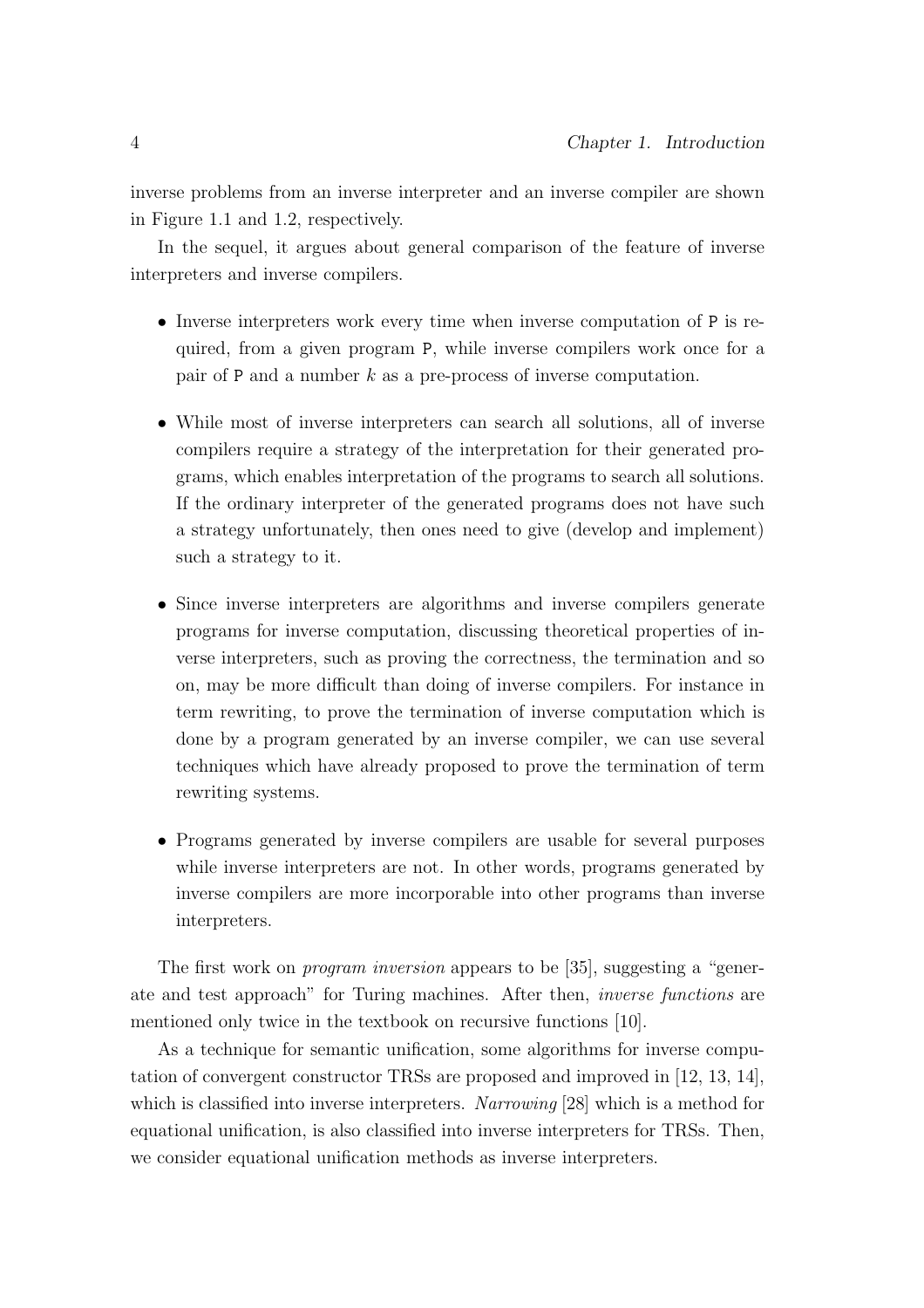#### 1.2. Background 5



Figure 1.1: Approaches to full inverse computation for  $P(v_1, \ldots, v_n) = v$ .



Figure 1.2: Approaches to partial inverse computation for  $P(v_1, \ldots, v_n) = v$ .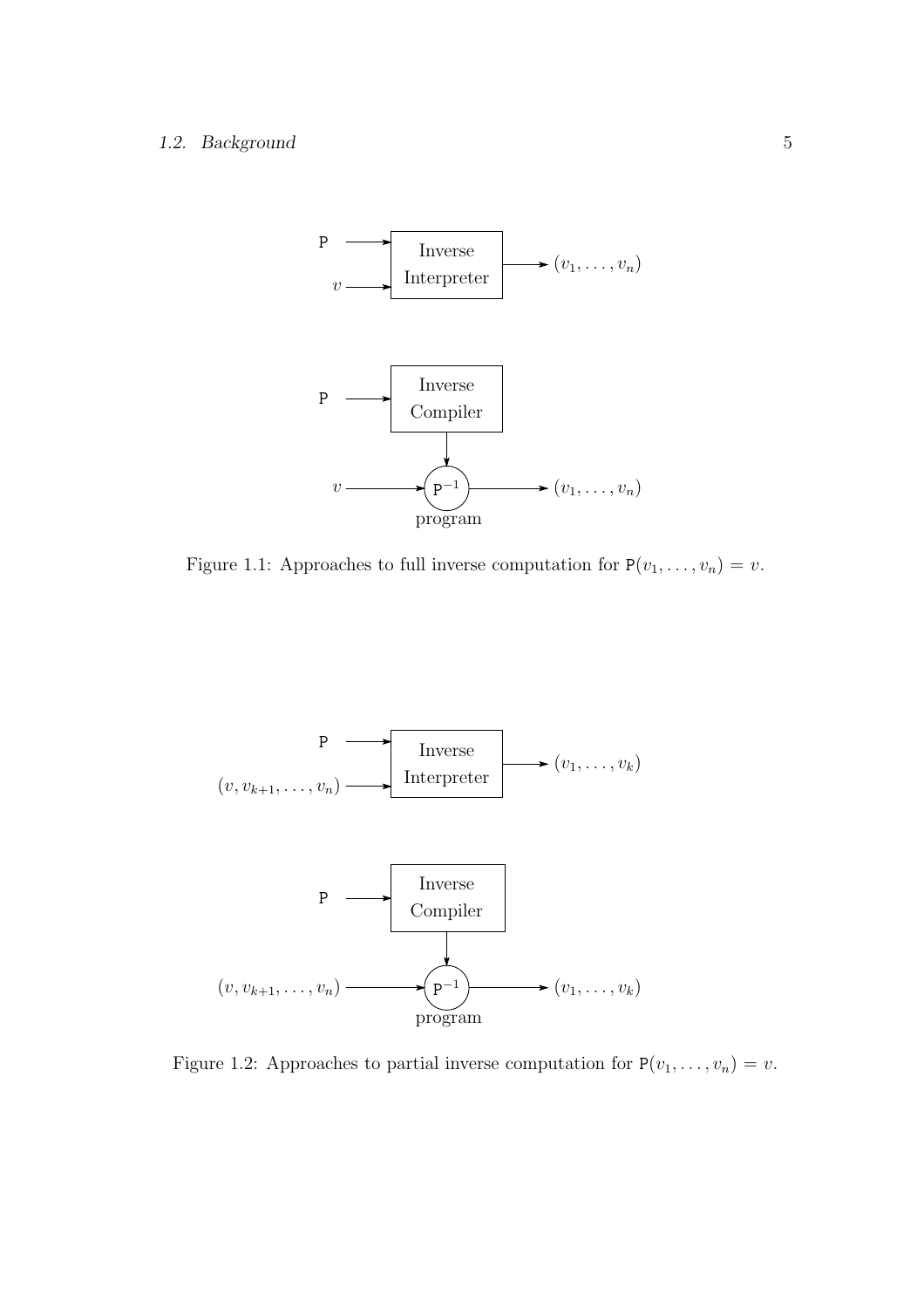Universal Resolving Algorithm  $[1, 3, 2, 19]$  is an inverse interpreter for firstorder functional languages. This algorithm is a fully automated program inversion method, which constructs a process tree from the object program, and solutions are extracted from the leaves of the tree in form of substitution/restriction pairs. The experiments in [20] apply the idea of prototyping programming language tools from robust semantics. An approach to software verification by program inversion is presented in [21].

An inverse compiler for the applicative programming language Refal is proposed in [44, 45]. This compiler produces an inverse program written in Refal-R which is an extended language of Refal with non-deterministic construct. This method approaches to both full and partial inverse computations. That transformation is fine-looking and visibly skillful. However, the correctness of that transformation is not discussed. Syntactic properties and other properties, such as termination, of the generated programs are not discussed, too.

A method for inverting a given program with respect to a given output is developed in [48], which generates a finite dag grammar that gives a complete description of the input: "Running" the dag grammar produces a (possibly infinite) set of terms that will contain all tuples of terms that result in the given output.

Function inversion is also considered in [23]; The general one-argument function inversion algorithm and its specialization in the Backus's FP language are described.

A method for synthesizing recursive inverses for first-order functions are presented in [24]. An automatic system for synthesizing recursive programs from first-order functional programs is  $InvX$  [29].

As far as we know, there is no inverse compiler whose input and output are written in the same language, in other words, both of them are executable on the same interpretation.

### 1.3 Overview of the Thesis

The next chapter gives preliminaries of term rewriting theories, which are need later on.

In Chapter 3, we first propose an inverse compiler for TRSs which define pure treeless functions. We show the correctness of the inverse compiler, that is, a generated program performs as inverse computation of the input. We second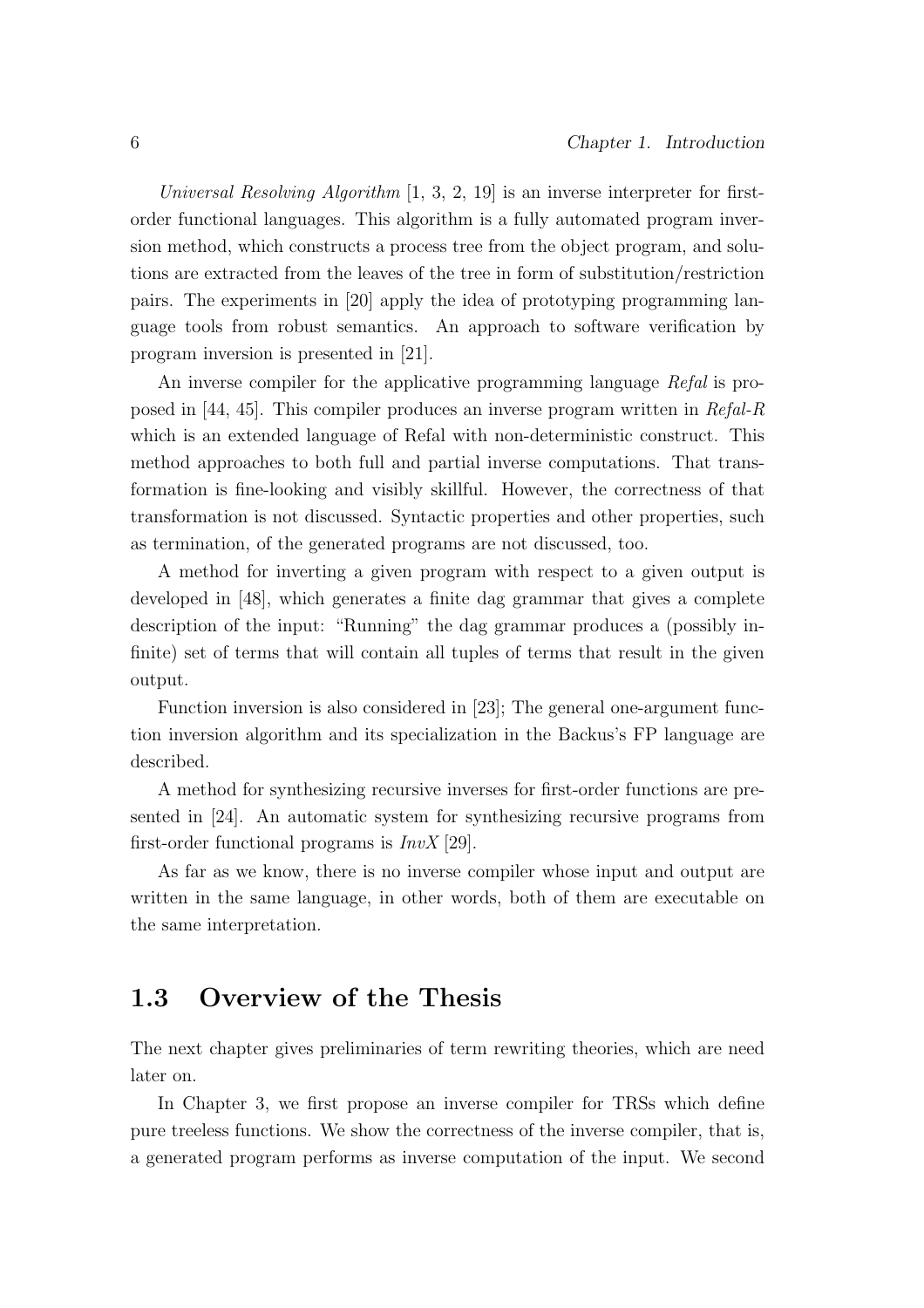extend the above inverse compiler to that for constructor TRSs. We show the correctness of the extended inverse compiler. We also show the relationship between the syntactic properties of the input and output.

Pure treeless functions which is the first target of our inverse computation, are often treated in program transformations. Their representation power is restricted and their computation power is weak than that of Turing machines. However they are suitable for the first step of program transformation and program analysis. Then, we extend the target to constructor TRSs of which the whole class properly includes all pure treeless functions. The class of constructor TRSs is standard in term rewriting since it is known that their computation power is equivalent to that of Turing machines. Therefore, the extension of the target to constructor TRSs is valuable.

Each of the inverse compilers which we propose in this thesis, consist of two program transformations: a program inverter from an input TRS into a conditional TRS (CTRS) which is an inverse program of the input, and a transformation so-called unraveling from the generated CTRS into a TRS with extra variables (an EV-TRS, for short). Extra variables are variables appearing only in the right-hand sides of rewrite rules. Although CTRSs are enough for inverse computation in the sense that they correctly define inverses of inputs, we transform them into EV-TRSs. The reason is that

- computation of CTRSs is more complicated than (EV-)TRSs,
- introducing reduction strategies in computation of EV-TRSs is easier than in that of CTRSs,
- the transformation of CTRSs into EV-TRSs is useful to analyze the properties of CTRSs, especially the termination property.

Hence, the transformation of CTRSs into EV-TRSs is valuable.

In Section 3.6.5, we analyze properties of the generated EV-TRSs, such as syntactic properties, termination, confluence and so on. We show that inverse EV-TRSs generated by the inverse compiler of constructor TRSs have no extra variable (that is, they are TRSs) if the input are non-erasing. We also show that our inverse EV-TRSs are right-linear if the input are left-linear, and those are left-linear if the input are right-linear.

In Chapter 4, we give a condition of an input constructor TRS to obtain an innermost terminating TRS (without extra variables) by the second inverse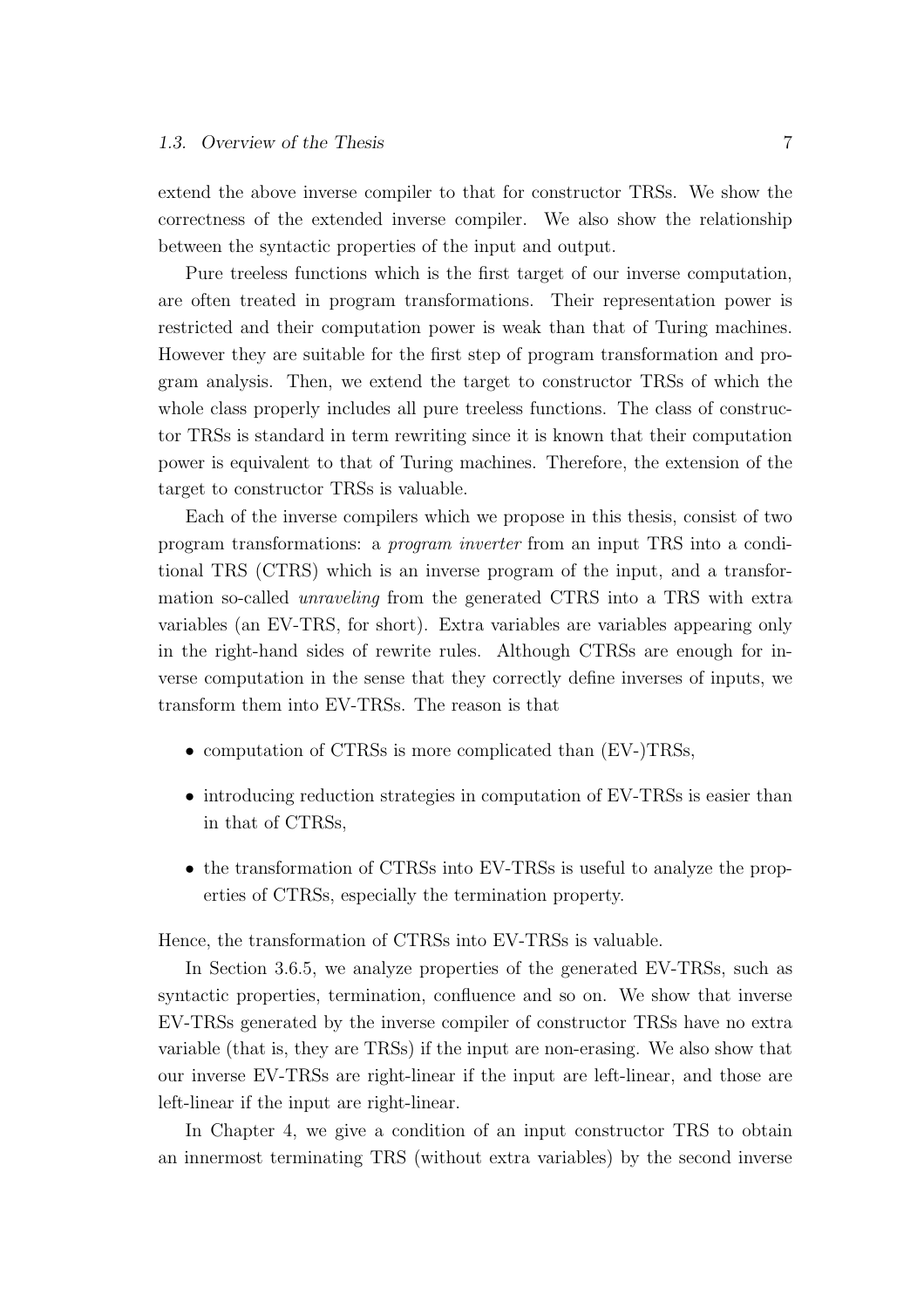compiler which is for constructor TRSs. The condition is related with the depth of the both hand side of rewrite rules. Since every redex is the innermost in rewrite sequences representing inverse computation, innermost termination is sufficient as termination of inverse computation.

In Chapter 5, to achieve practical inverse computation, we show that narrowing with substituting a fresh variable for each extra variable can simulate a ground rewrite sequence of an EV-TRS if the EV-TRS is right-linear or the any redex which is reduced in the rewrite sequence is not introduced by means of extra variables. This result solves the problems for practical inverse computation, which are infinitely branching and non-termination of reduction of EV-TRSs. Treating only ground rewrite sequences is sufficient because variables occurring in rewrite sequences work as the same with constants.

It is clear that narrowing of TRSs on ground terms is equivalent to the rewrite relation. Hence, target TRSs of inverse computation also work on narrowing similarly on rewrite relation. This means that target TRSs and their inverse EV-TRSs generated by our inverse compiler work on the same interpretation narrowing.

It is well-known that termination is one of the most important properties for computation. In Section 5.2, as a technique to guarantee termination of inverse computation, we propose two termination proof methods for narrowing of EV-TRSs (starting from ground terms). One is based on the relation of function calls of EV-TRSs. The other is based on the dependency pair method which is a useful tool to prove the termination of rewrite relation.

In Section 5.3, we discuss the strategy for narrowing derivations on rightlinear EV-TRSs. It is known that for right-linear constructor TRSs, all normal forms of a given terminating term can be obtained by innermost strategy. Then, we can improve the efficiency of the inverse computation of non-erasing constructor TRSs. We show that for linear constructor EV-TRSs, all normal forms with respect to narrowing of a given term from which narrowing is terminating, can be obtained by innermost narrowing. We also show that basic narrowing is sufficient to simulate rewrite sequences of right-linear EV-TRSs. EV-TRSs generated by our inverse compiler are in general not confluent as shown by the fact that inverse images of many-to-one functions are one-to-many. It is known that searching all solutions is very expensive. Therefore, introducing the innermost strategy improves the efficiency of computation of the generated EV-TRSs.

To improve efficiency of inverse computation, we show that innermost nar-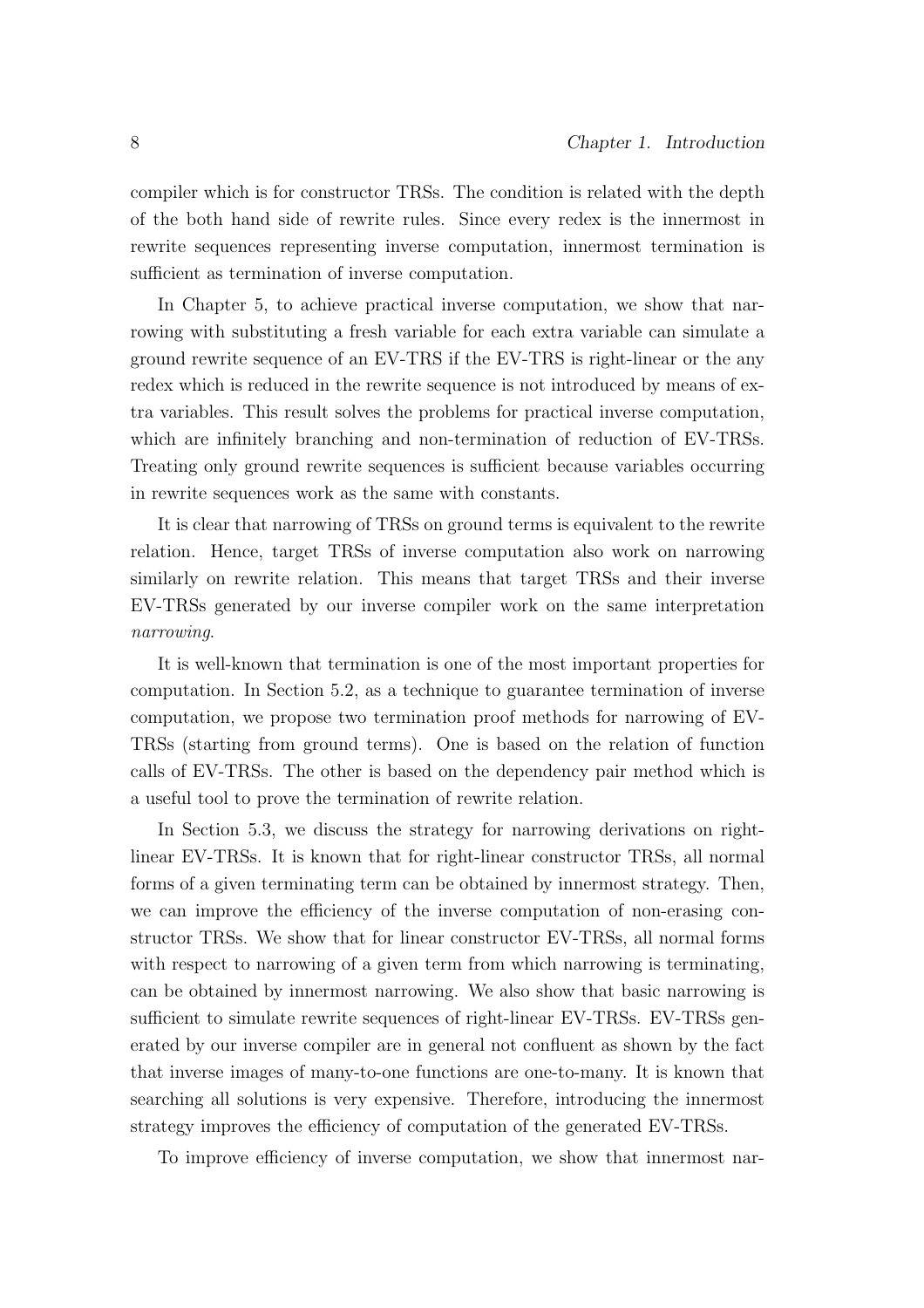rowing can find all solutions of a given ground term which is terminating on narrowing. We also show that basic narrowing is sufficient for inverse computation of left-linear programs.

In Chapter 6, we tackle partial inverse by extending the inverse compiler of constructor TRSs which is proposed in Chapter 3. We extend the latter inverse compiler, which is for constructor TRSs, to a partial inverse compiler that generates a conditional TRS which performs as partial inverse computation of the input.

In this thesis, we also deal with partial inverse computation, by extending the proposed inverse compiler for partial inverse EV-TRSs. This partial inverse compiler can automatically generates the definitions of subtraction and division from the definition of addition and multiplication, respectively.

In Chapter 7, we show three applications of inverse programs which are generated by our inverse compilers. In the first of them, we give a solution of our motivation problem, that is, that our motivation program gcd can be transformed into an equivalent executable program, by incorporating the inverse program of " $+$ " into the program.

In Chapter 8, we conclude this thesis and show our future works.

Through this thesis, it is shown that the program which performs as inverse computation of an input program, can be automatically obtained by the inverse compilers proposed here.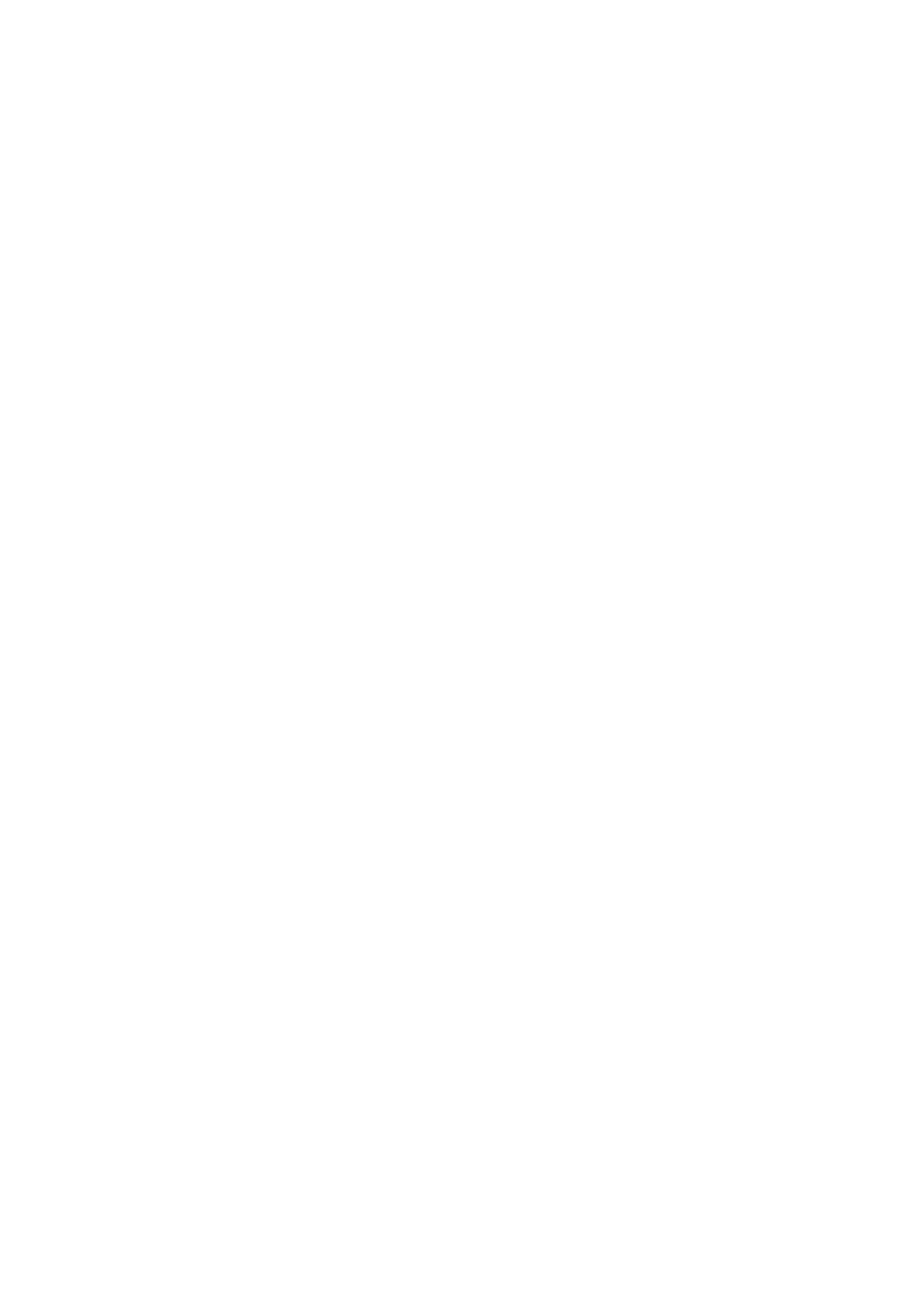### Chapter 2

## Preliminaries

This thesis follows standard notations of term rewriting [7, 30, 42].

#### 2.1 Binary Relations and Orderings

Let  $\triangleright$  be a binary relation on a set S. We say that  $\triangleright$  is

- transitive iff for all  $a, b, c \in S$ ,  $a \triangleright b$  and  $b \triangleright c$  imply  $a \triangleright c$ ,
- reflexive iff  $a \triangleright a$  for all  $a \in S$ ,
- *irreflexive* if  $\neg(a \triangleright a)$  for all  $a \in S$ ,
- symmetric iff for all  $a, b \in S$ ,  $a \triangleright b$  implies  $b \triangleright a$ ,
- asymmetric iff there are no elements  $a, b \in S$  such that  $a \triangleleft b$  and  $a \triangleright b$ , and
- antisymmetric iff for all  $a, b \in S$ ,  $a \triangleright b$  and  $b \triangleright a$  imply  $a = b$ .

An equivalence relation is a reflexive, transitive and symmetric relation.

A partial ordering  $\rightarrow$  is a binary irreflexive and transitive relation. Note that every partial ordering is asymmetric. A quasi-ordering is a binary reflexive and transitive relation  $\succsim$ . A reflexive partial ordering is a quasi-ordering that is also antisymmetric. Note that  $a \prec b$  means  $b \succ a$ , and  $a \not\prec b$  means  $\neg(a \succ b)$  (and similarly for  $\succsim$ ).

A relation  $\triangleright$  on a set S is called *total* (or *linear*) if  $a \triangleright b$ ,  $a = b$  or  $b \triangleright a$  for all  $a$  and  $b$  in  $S$ .

<sup>&</sup>lt;sup>1</sup>In this paper, the phrase "partial ordering" will always mean "irreflexive partial ordering".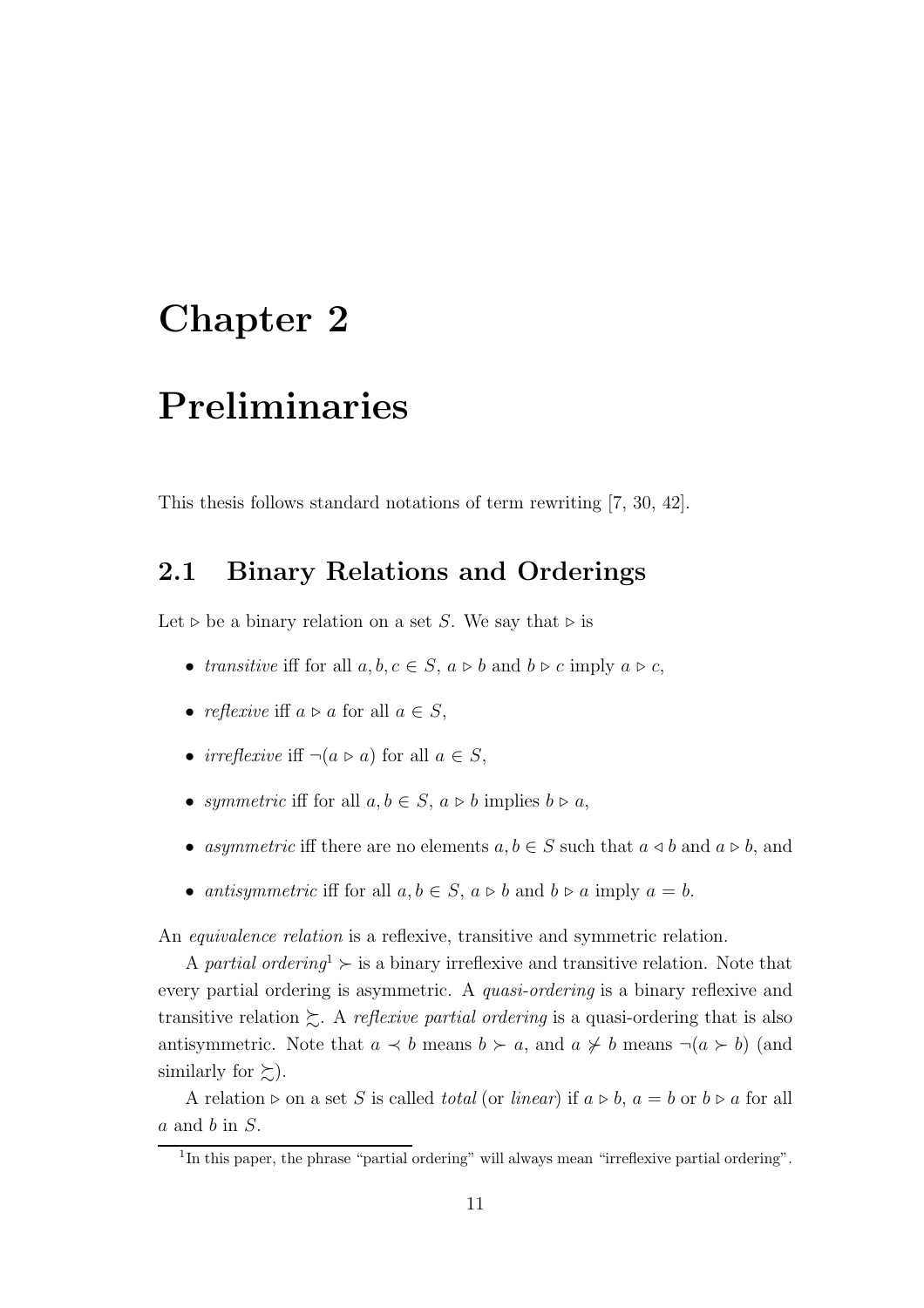#### 2.2 Abstract Reduction Systems

An abstract reduction system (ARS, for short) is a pair  $\mathcal{A} = (S, \rightarrow)$  where  $\rightarrow$  is a binary relation on the set S, that is,  $\rightarrow \subseteq S \times S$ . Instead of  $(a, b) \in \rightarrow$  we write  $a \rightarrow b$  and we say that a is reduced (or irreducible) to b. Note that  $\rightarrow$  is often called the *reduction relation* of A, and we may write  $\rightarrow_A$  instead of  $\rightarrow$ . A reduction sequence of A (or  $\rightarrow$ -sequence) is either a finite sequence  $a_0 \rightarrow a_1$  $\rightarrow \cdots \rightarrow a_n$  or an infinite sequence  $a_0 \rightarrow a_1 \rightarrow \cdots$  of elements in S. A finite sequence  $a_0 \to a_1 \to \cdots \to a_n$  may be abbreviated to  $a_0 \stackrel{n}{\to} a_n$ , where  $\stackrel{n}{\to}$  is called *n-fold composition* of  $\rightarrow$ . The relation  $\stackrel{0}{\rightarrow}$  is the identity on S, that is,  $\stackrel{0}{\rightarrow}$  $= \{ (a, a) | a \in S \}$ . The transitive closure  $\stackrel{+}{\to}$  of  $\to$  is defined as  $\stackrel{+}{\to} = \bigcup_{i>0} \stackrel{i}{\to}$ . The reflexive and transitive closure  $\stackrel{*}{\to}$  of  $\to$  is defined as  $\stackrel{*}{\to} = \bigcup_{i\geq 0} \stackrel{i}{\to}$ . Let  $a, b$  $\in S$  with  $a \stackrel{*}{\rightarrow} b$ . We say that b is a normal form (or irreducible) of a with respect to  $\rightarrow$  if there exists no element  $c \in S$  such that  $b \rightarrow c$ . The set of all normal forms of a with respect to  $\rightarrow$  is denoted by  $\overrightarrow{NF}_{a}^{\rightarrow}$ , and the set of all normal forms with respect to  $\to$  is denoted by  $NF^{\to}$ , that is,  $NF^{\to} = \bigcup_{a \in S} NF_a^{\to}$ . We say that a is strongly normalizing (or terminating) with respect to  $\rightarrow$ , written as  $SN_{a}^{\rightarrow}$ , if there is no infinite  $\rightarrow$ -sequence starting from a. We also say that a is weakly normalizing with respect to  $\rightarrow$ , written as  $WN_{a}^{\rightarrow}$ , if it has at least one normal form with respect to  $\rightarrow$ . A is said to be *strongly normalizing* (or *terminating*) with respect to  $\rightarrow$ , written as SN<sup> $\rightarrow$ </sup>, if SN<sub>a</sub><sup> $\rightarrow$ </sup> for all  $a \in S$ . A is said to be *weakly* normalizing with respect to  $\rightarrow$ , written as WN<sup> $\rightarrow$ </sup>, if WN<sub>a</sub><sup> $\rightarrow$ </sup> for all  $a \in S$ . A is called *confluent* if for all  $a, b_1, b_2 \in S$ ,  $b_1 \stackrel{*}{\leftarrow} a \stackrel{*}{\rightarrow} b_2$  implies  $b_1 \stackrel{*}{\rightarrow} c \stackrel{*}{\leftarrow} b_2$  for some  $c \in S$ . A is called *convergent* if it is confluent and SN<sup>-1</sup>.

#### 2.3 Terms

A signature  $\Sigma$  is a set of function symbols, where each  $f \in \Sigma$  is associated with a non-negative integer, the *arity* of f which is represented by  $\arity(f)$ . Function symbols whose arity is zero are called *constant symbols*. Let  $X$  be a countably infinite set of *variables*. Throught this thesis, we use  $\mathcal X$  as a countably infinite set of variables. We assume that  $\mathcal{G} \cap \mathcal{X} = \emptyset$  for any signature  $\mathcal{G}$ . We use  $x, y, z$ as variables.

Let F be a signature. The set  $\mathcal{T}(\mathcal{F}, \mathcal{X})$  of all terms over F (and X) is inductively defined as follows:

•  $\mathcal{X} \subseteq \mathcal{T}(\mathcal{F}, \mathcal{X})$  (that is, every variable is a term),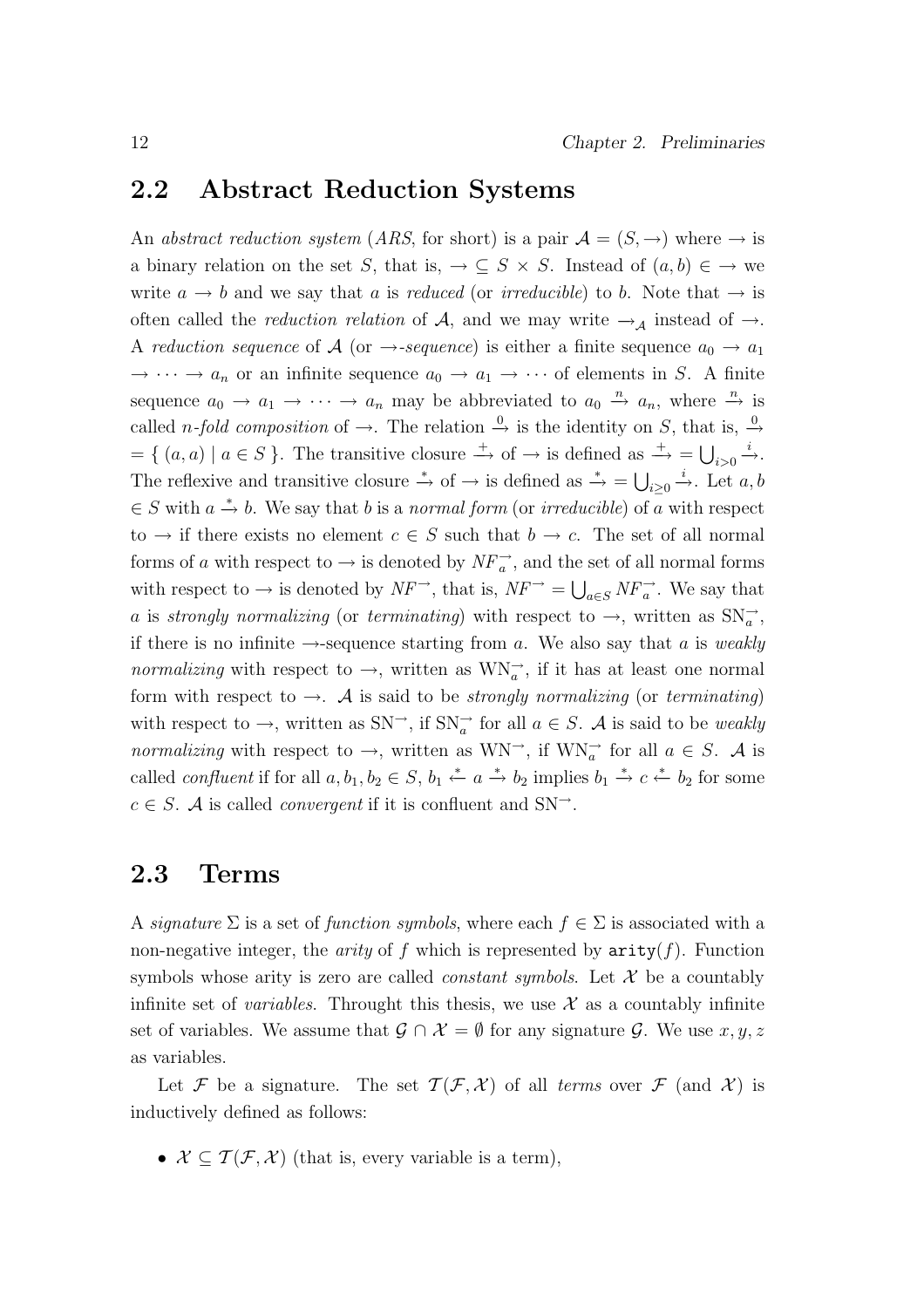#### 2.3. Terms 13

• for all  $f \in \mathcal{F}$  with  $\text{arity}(f) = n$ , and all  $t_1, \ldots, t_n \in \mathcal{T}(\mathcal{F}, \mathcal{X})$ , we have  $f(t_1,\ldots,t_n) \in \mathcal{T}(\mathcal{F},\mathcal{X})$  (that is, application of function symbols to terms yields terms).

A term which consists of one constant symbol is called constant. We denote the set of variables occurring in terms  $t_1, \ldots, t_n$  by  $Var(t_1, \ldots, t_n)$ . We use  $s, t, u$  as terms, and a, b as constants. A term  $t \in \mathcal{T}(\mathcal{F}, \mathcal{X})$  is called ground iff  $Var(t) = \emptyset$ . The set of all ground terms over F is denoted by  $\mathcal{T}(\mathcal{F}, \emptyset)$  or simply  $\mathcal{T}(\mathcal{F})$ . Identity of terms is denoted by  $\equiv$ . We say that t is *linear* if no variable occurs twice in t. If f is a unary function symbol, then  $f^{n}(t)$  abbreviates the term  $f(f(\cdots f(t)\cdots)),$ the *n-fold application* of f to t. For a term t,  $Sym(t)$  denotes the set of all function symbols appearing in t, that is,  $Sym(x) = \emptyset$  and  $Sym(f(t_1, \ldots, t_n)) =$  ${f} \cup \bigcup_{i=1}^n Sym(t_i).$ 

Let  $\mathcal F$  be a signature and t be a term over  $\mathcal F$ . The set of all *positions* of the term t is a set  $\mathcal{O}(t)$  of strings over the alphabet of positive integers, which is inductively defined as follows:

• If  $t \equiv x \in \mathcal{X}$ , then  $\mathcal{O}(t) = {\varepsilon}$ , where  $\varepsilon$  denotes the empty string.

• If 
$$
t \equiv f(t_1, \ldots, t_n)
$$
, then  $\mathcal{O}(t) = \{\varepsilon\} \cup \bigcup_{i=1}^n \{ip \mid p \in \mathcal{O}(t_i)\}$ .

The position  $\varepsilon$  is called the *root position* of the term t, and the function or variable symbol at this position is called the *root symbol* of t. We write  $\text{root}(t)$ to represent the root symbol of  $t$ . The *prefix ordering* defined as

 $p \leq q$  iff there exists p' such that  $pp' = q$ 

is a partial ordering on positions. We say that the positions  $p$  and  $q$  are parallel, written as p || q, iff p and q are incomparable with respect to  $\leq$ . It is obvious that for parallel positions  $p$  and  $q$ , there exists a position  $r$  and positive integers i, j such that  $i \neq j$ ,  $p = rip'$  and  $q = rjq'$  for some  $p', q'$ . In this case, p is said to be *more left* than q if  $i < j$ , p is said to be *more right* than q if  $i > j$ . The position p is called above q if  $p \leq q$  and p is strictly above q if  $p < q$  (below is defined analogously). For  $p \in \mathcal{O}(t)$ , the *subterm of t at position p*, denoted by  $t|_p$ , is defined by induction on the length of p:

- $t|_{\varepsilon} \equiv t$ ,
- $f(t_1,\ldots,t_n)|_{iq} \equiv t_i|_q$ .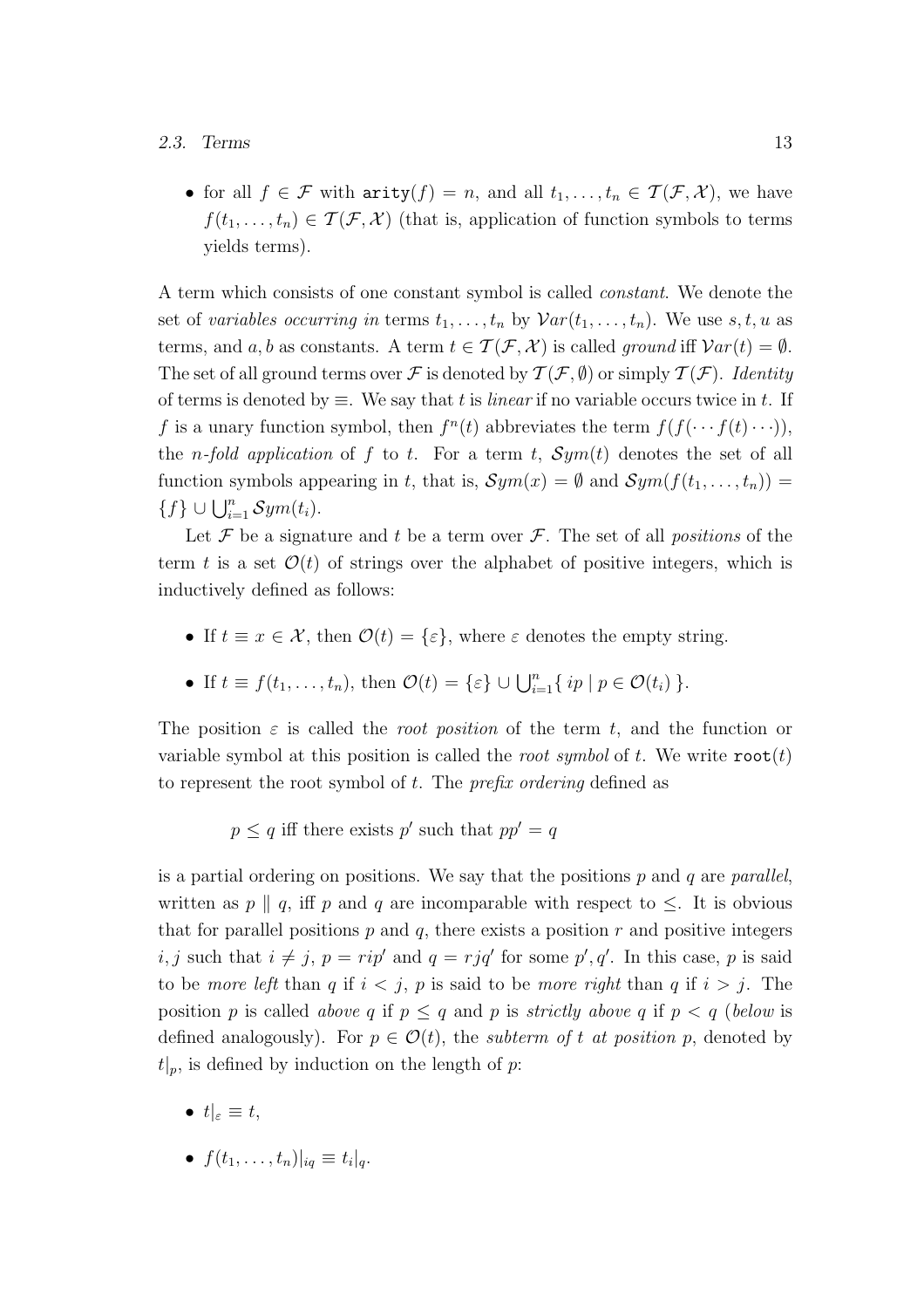Note that, for  $p = iq$ ,  $p \in \mathcal{O}(t)$  implies that t is of the form  $t \equiv f(t_1, \ldots, t_n)$ with  $i \leq n$ . We say that  $t|_p$  is a proper subterm if  $\varepsilon < p$ . We write  $t \geq u$  to represent that a term u is a subterm of t, and write  $t \geq u$  to represent that u is a proper subterm of t. We call  $p \in \mathcal{O}(t)$  a function-symbol position if  $\text{root}(t|_p)$ is a function symbol, and a *variable* position if  $\text{root}(t|p)$  is a variable symbol. We denote the set of all function-symbol positions of t by  $\mathcal{O}_{\mathcal{F}}(t)$ , and the set of all variable positions of t by  $\mathcal{O}_{\mathcal{X}}(t)$ . The size of term t denoted by |t| is the capability of  $\mathcal{O}(t)$ .

Let F be a signature. Let  $\Box \notin \mathcal{F} \cup \mathcal{X}$  be a special constant symbol, called the hole. A context is a term in  $\mathcal{T}(\mathcal{F}\cup\{\Box\},\mathcal{X})$ . The set of all contexts with n occurrences of  $\Box$  is denoted by  $\mathscr{C}^n(\mathcal{F},\mathcal{X})$ . We abbreviate  $\mathscr{C}^1(\mathcal{F},\mathcal{X})$  to  $\mathscr{C}(\mathcal{F},\mathcal{X})$ . Note that  $\mathscr{C}^0(\mathcal{F},\mathcal{X})=\mathcal{T}(\mathcal{F},\mathcal{X})$ . If  $C\in\mathscr{C}^n(\mathcal{F},\mathcal{X})$  and  $t_1,\ldots,t_n$  are terms, then  $C[t_1, \ldots, t_n]$  is the result of replacing the occurrences of  $\Box$  with  $t_1, \ldots, t_n$  from left to right. When we explicitly specify the positions  $p_i$  of  $\Box$  in C, we write  $C[t_1,\ldots,t_n]_{p_1,\ldots,p_n}.$ 

#### 2.4 Substitutions

Let F be a signature. A substitution is a function  $\sigma: \mathcal{X} \to \mathcal{T}(\mathcal{F}, \mathcal{X})$  such that  $\sigma(x)$  $\neq x$  for only finitely many xs. The (finite) set of variables that  $\sigma$  does not map to themselves is called the *domain* of  $\sigma$ :  $\mathcal{D}om(\sigma) = \{x \in \mathcal{X} \mid \sigma(x) \not\equiv x\}$ . If  $\mathcal{D}om(\sigma)$  $=\{x_1,\ldots,x_n\},\$  then we may write  $\sigma$  as  $\sigma = \{x_1 \mapsto \sigma(x_1), \ldots, x_n \mapsto \sigma(x_n)\}.$  The range of  $\sigma$  is  $\mathcal{R}an(\sigma) = {\sigma(x) | x \in \mathcal{D}om(\sigma)},$  and the variable range of  $\sigma$  consists of the variables occurring in  $\mathcal{R}an(\sigma)$ :  $\mathcal{V}\mathcal{R}an(\sigma) = \bigcup_{x \in \mathcal{D}om(\sigma)} \mathcal{V}ar(\sigma(x))$ . We call σ ground if  $V\mathcal{R}an(\sigma) = \emptyset$ . To simplify notations, we may abbreviate  $\mathcal{D}om(\sigma_1)$  $\cup \cdots \cup \mathcal{D}om(\sigma_m)$  to  $\mathcal{D}om(\sigma_1, \ldots, \sigma_m)$  (and similarly for  $\mathcal{R}an$  and  $\mathcal{V}\mathcal{R}an$ ).

Any substitution  $\sigma$  can be *extended* to a mapping  $\hat{\sigma}$ :  $\mathcal{T}(\mathcal{F}, \mathcal{X}) \to \mathcal{T}(\mathcal{F}, \mathcal{X})$  as follows: for  $x \in \mathcal{X}$ ,  $\hat{\sigma}(x) \equiv \sigma(x)$ , and for a non-variable term  $t \equiv f(t_1, \ldots, t_n)$ we define  $\hat{\sigma}(t) \equiv f(\hat{\sigma}(t_1), \ldots, \hat{\sigma}(t_n)).$  We sometimes simply write  $x\sigma$  (resp.  $t\hat{\sigma}$ ) instead of  $\sigma(x)$  for the application of the substitution  $\sigma$  to the variable x. Let  $\sigma, \theta$  be substitutions. If  $\mathcal{D}om(\sigma) = \mathcal{D}om(\sigma)$  and  $\sigma(x) \equiv \theta(x)$  for all  $x \in \mathcal{D}om(\sigma)$ , then  $\sigma$  and  $\theta$  are *equivalent*, written as  $\sigma = \theta$ .

The composition  $\sigma\theta$  of two substitutions  $\sigma$  and  $\theta$  is defined as  $x\sigma\theta \equiv \hat{\theta}(\sigma(x))$ . Obviously,  $\sigma\theta$  is a mapping of X into  $\mathcal{T}(\mathcal{F},\mathcal{X})$ , and since  $x\sigma\theta \equiv x$  holds for all x  $\in \mathcal{X} \setminus \mathcal{D}om(\sigma, \theta)$ , we know that it is again a substitution. In addition, it is easy to see that composition of substitutions is an associative operation. The definition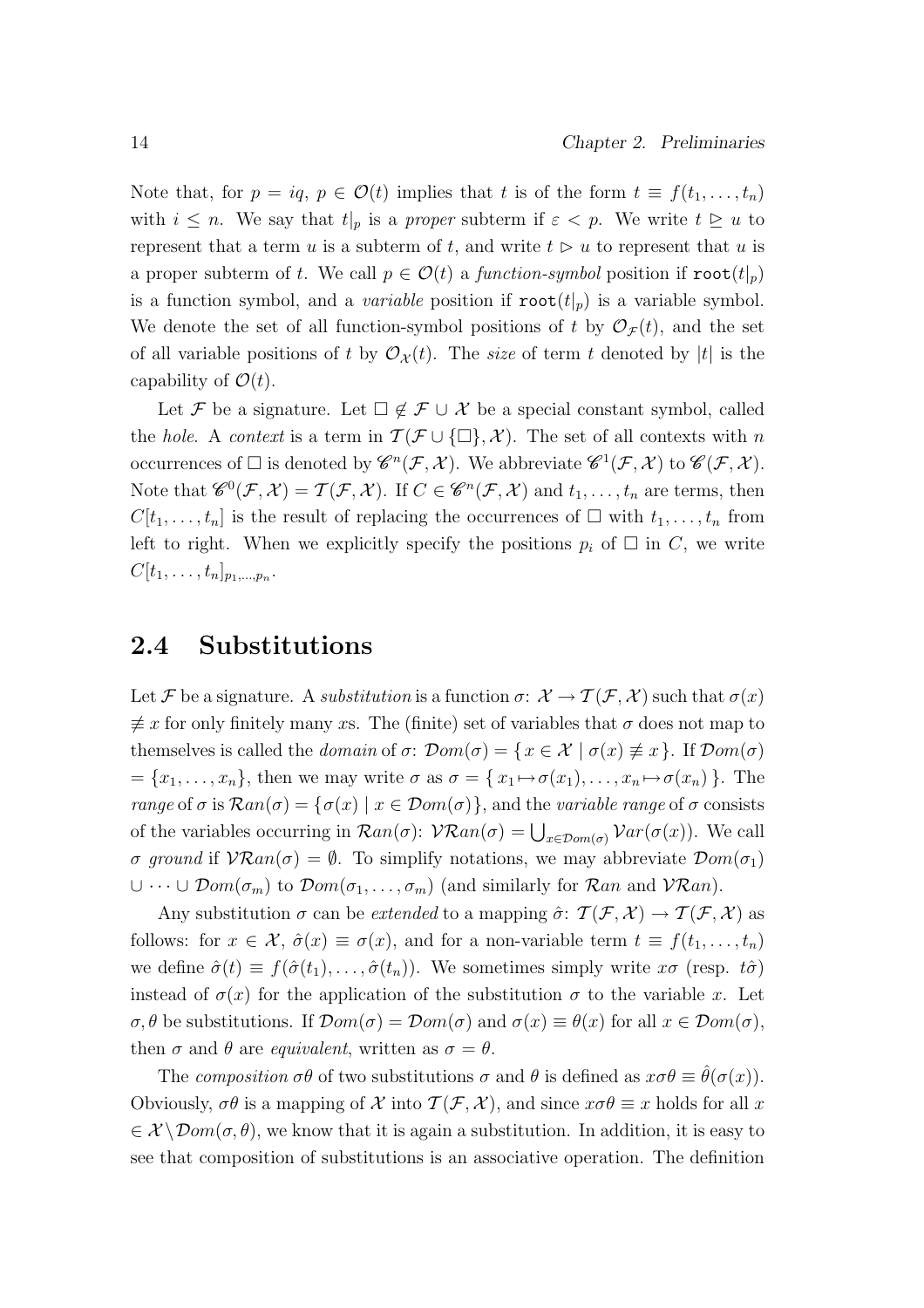of composition makes sure that the extension of the composition  $\sigma\theta$  is just the composition of the extensions of  $\sigma$  and  $\theta$ , that is,  $\widehat{\sigma\theta} = \widehat{\sigma}\widehat{\theta}$  (where  $\widehat{\sigma}\widehat{\theta}$  denotes just the usual composition of mappings). To simplify notation, we usually do not distinguish between a substitution  $\sigma: \mathcal{X} \to \mathcal{T}(\mathcal{F}, \mathcal{X})$  and its extension  $\hat{\sigma}$ :  $\mathcal{T}(\mathcal{F}, \mathcal{X}) \to \mathcal{T}(\mathcal{F}, \mathcal{X})$ . In the following,  $\sigma$  will be used to denote both. We use  $\sigma$ ,  $\theta$ ,  $\delta$  and  $\eta$  for substitutions.

A term t is called an *instance* of a term s iff there exists a substitution  $\sigma$  such that  $\sigma(s) \equiv t$ . The terms s and t are called *renamings* (or variants) of each other iff they are instances of each other.

Let  $T' \subseteq \mathcal{T}(\mathcal{F}, \mathcal{X})$ . We call  $\sigma$  a T'-substitution if  $\mathcal{R}an(\sigma) \subseteq T'$ . The set of all T'-substitutions is denoted by  $Sub(T')$ . The restriction of a substitution  $\sigma$  to a variable set  $V \subseteq \mathcal{X}$  is defined as  $\sigma|_V = \{x \mapsto \sigma(x) \mid x \in \mathcal{D}om(\sigma) \cap V\}.$ 

A substitution  $\sigma$  is *more general* than a substitution  $\sigma'$  if there is a substitution  $\delta$  such that  $\sigma' = \sigma \delta$ . In this case we write  $\sigma \lesssim \sigma'$ . It is known that the relation  $\lesssim$  on substitutions is a quasi-ordering. A unifier of terms s and t is a substitution  $\sigma$  such that  $s\sigma \equiv t\sigma$ . If a unifier of s and t exists, then s and t are said to be unifiable. A unifier  $\sigma$  of terms s and t is called most general if  $\sigma \lesssim \sigma'$ for all unifiers  $\sigma'$  of s and t. It is known that a most general unifier of two terms is unique up to renamings if it exists. Hence, we denote the most general unifier of terms s and t by  $mgu(s, t)$  if it exists.

#### 2.5 Abstract Term Rewriting Systems

Let  $\rightarrow$  be a binary relation on terms over a signature F. The relation  $\rightarrow$  is called monotone (or closed under contexts) if for all terms  $s, t, s \rightarrow t$  implies  $C[s] \to C[t]$  for all contexts  $C \in \mathscr{C}(\mathcal{F}, \mathcal{X})$ . An abstract term rewriting system (ATRS, for short) over the signature F is an ARS  $A = (T(\mathcal{F}, \mathcal{X}), \rightarrow)$ . A  $\rightarrow$ sequence  $t_0 \rightarrow t_1 \rightarrow \cdots$  is called ground if the term  $t_0$  is ground, and it is called totally ground if  $t_i$  is ground for all  $i \geq 0$ . To specify a signature for  $NF^{\rightarrow}$ , we write  $NF^{\rightarrow}(\mathcal{F}, \mathcal{X})$  instead of  $NF^{\rightarrow}$ . A is said to be ground strongly normalizing (or ground terminating) with respect to  $\rightarrow$ , written as GSN<sup> $\rightarrow$ </sup>, if SN<sub>t</sub><sup> $\rightarrow$ </sup> for every ground term  $t \in \mathcal{T}(\mathcal{F})$ . The ATRS A is said to be ground weakly normalizing with respect to  $\rightarrow$ , written as GWN<sup> $\rightarrow$ </sup>, if WN<sup> $\rightarrow$ </sup> for every ground term  $t \in \mathcal{T}(\mathcal{F})$ . A is called *ground convergent* if  $A$  is confluent on ground terms (that is, the ATRS  $(\mathcal{T}(\mathcal{X}), \to)$  is confluent) and GSN<sup>→</sup>. The *innermost derivation*  $\frac{\longrightarrow}{\text{in}}$  of the relation  $\rightarrow$  is the binary relation on terms over F that is defined as;  $C[s] \rightarrow$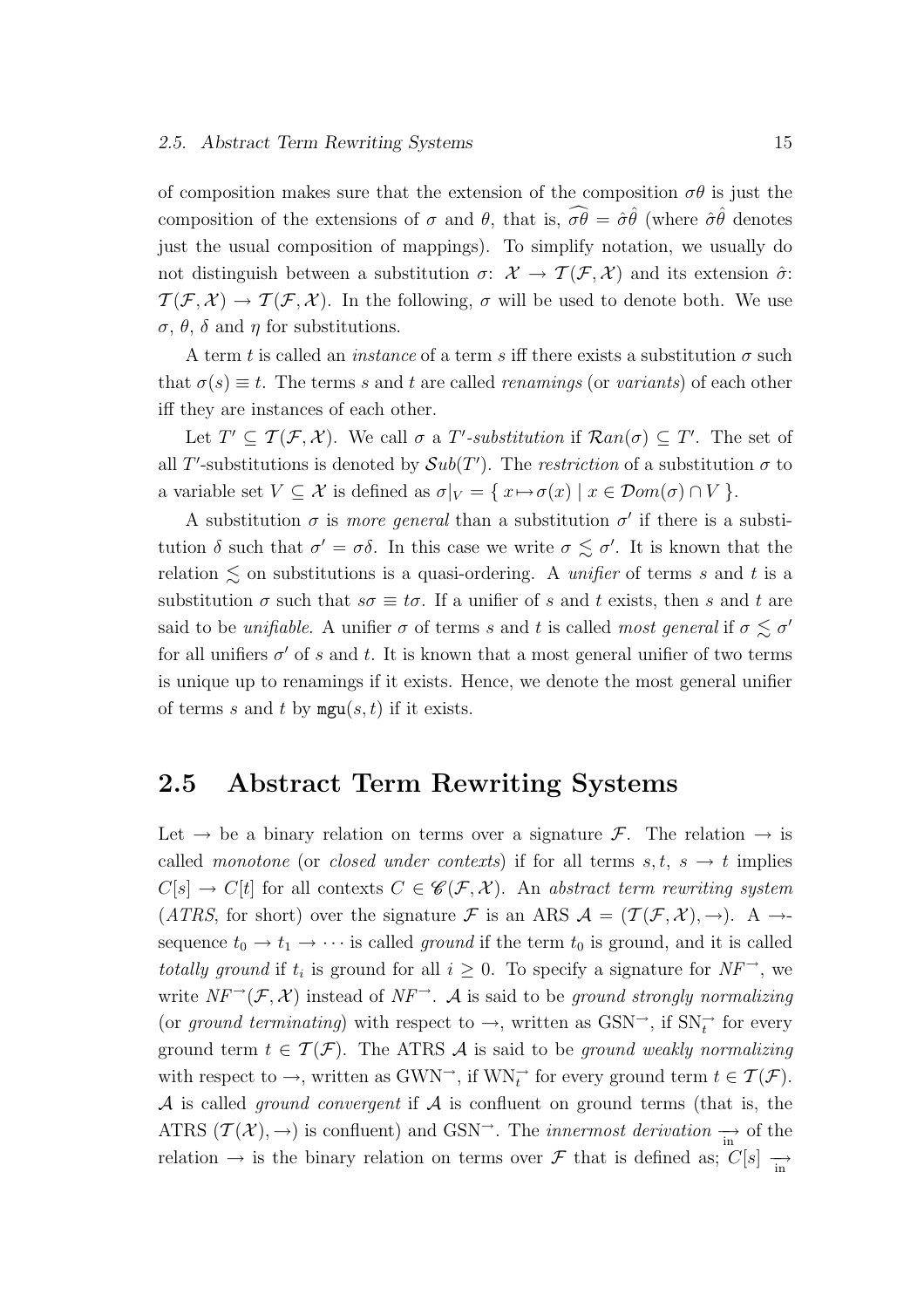$C'[t]$  iff  $C, C' \in \mathscr{C}(\mathcal{F}, \mathcal{X}), C[s] \to C'[t], s \to t$  and every proper subterm u of s is in normal forms with respect to  $\rightarrow$ . The *left-most* innermost derivation  $\rightarrow$ of  $\rightarrow$  is defined as,; in the above definition of  $\rightarrow$  in, the position of s is the most left among the positions q such that q is parallel with p and  $(C[s])|_q$  is not in normal forms with respect to  $\rightarrow$ , that is,  $\{ q \mid p \parallel q, (\exists s', (C[s])|_q \rightarrow s' ) \}$ . The right-most innermost derivation  $\rightarrow$  of  $\rightarrow$  is defined as; in the above definition of  $\rightarrow$ , the position of s is the most right among  $\{ q \mid p \parallel q, (\exists s', (C[s])|_q \rightarrow s' ) \}.$ We use  $\text{SIN}^{\rightarrow}$ ,  $\text{WIN}^{\rightarrow}$ ,  $\text{GSIN}^{\rightarrow}$  and  $\text{GWIN}^{\rightarrow}$ , called the *innermost normalizing* properties, instead of SN $\overrightarrow{in}$ , WN $\overrightarrow{in}$ , GSN $\overrightarrow{in}$  and GWN $\overrightarrow{in}$ , respectively.

#### 2.6 Conditional Term Rewriting Systems

An oriented conditional rewrite rule over a signature  $\mathcal F$  is a triple  $(l, r, \mathcal{C}ond)$ , written as  $l \to r \Leftarrow \mathcal{C}ond$ , where l is a non-variable term over  $\mathcal F$  and r is a term over F. We say that l is the left-hand side of the rule  $l \rightarrow r \Leftarrow Cond$ , r is the right-hand side of the rule, and that Cond is the conditional part of the rule. The conditional part  $Cond$  is a sequence  $Cond_1 \wedge \cdots \wedge Cond_n$  of conditions  $Cond_i$  in the form of either true or  $s \rightarrow t$ , called an *oriented condition*, where  $n > 0$  and s, t are terms over F. To simplify notation, we may abbreviate sequences  $\mathcal{C}$  ond'  $\wedge$ true or true  $\wedge \mathcal{C}ond'$  in conditional parts to  $\mathcal{C}ond'$ . The set of all variables which occur in condition  $s \to t$  is denoted by  $Var(s \to t)$ , and the set of all variables in conditional part *Cond* is denoted by  $Var(Cond)$ :  $Var(Cond) = \bigcup_{i=1}^{n} Var(Cond_i)$ where  $Var(\text{true}) = \emptyset$ . For terms  $u_1, \ldots, u_m$ , we abbreviate  $Var(u_1, \ldots, u_m) \cup$  $\bigcup_{i=1}^n \mathcal{V}ar(\mathcal{C}ond_i)$  to  $\mathcal{V}ar(u_1,\ldots,u_m,\mathcal{C}ond_1,\ldots,\mathcal{C}ond_n)$ . Note that a subsequence of conditional parts is also a conditional part. If the conditional part  $Cond$  is in the form true  $\wedge \cdots \wedge$  true, then  $l \rightarrow r \Leftarrow Cond$  is called an unconditional *rewrite rule* (or simply a *rewrite rule*), and it may be abbreviated to  $l \rightarrow r$ . To simplify the notation of conditional rewrite rules, we may give the unique label  $ρ$ , written as  $ρ: l \rightarrow r \Leftarrow Cond$ , for each conditional rewrite rule  $l \rightarrow r \Leftarrow Cond$ and may write  $\rho$  instead of either  $l \to r \Leftarrow \mathcal{C}$ *ond* or  $\rho: l \to r \Leftarrow \mathcal{C}$ *ond*.

We say that a  $\mathcal{T}(\mathcal{F}, \mathcal{X})$ -substitution  $\sigma$  and a binary relation  $\rightarrow$  on terms over F satisfy the conditional part Cond, written as  $Cond(\sigma, \rightarrow)$ , if either of the following holds inductively:

- Cond is in form of true,
- Cond is in form of  $s \to t$  and  $s\sigma \to t\sigma$ , or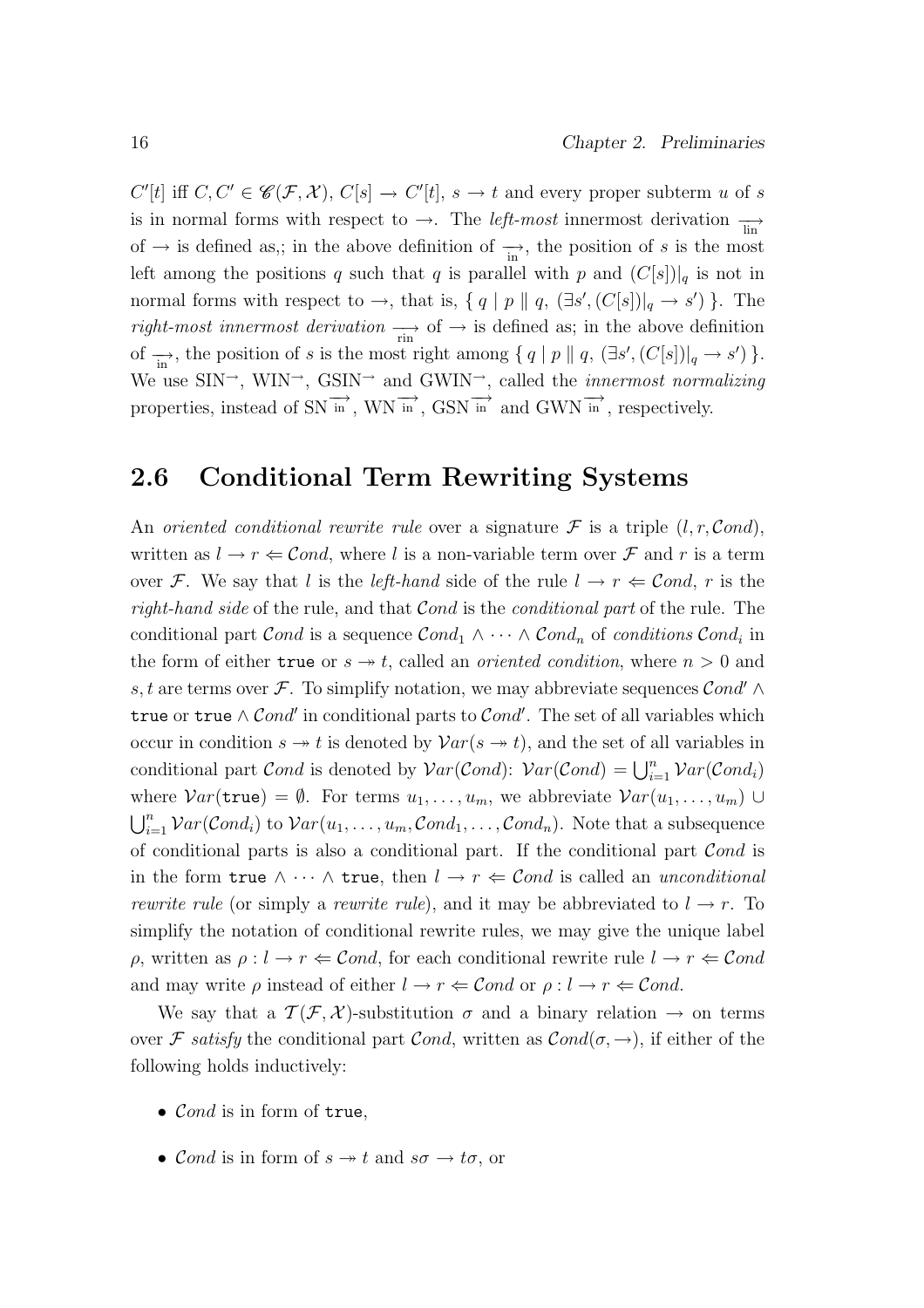#### 2.6. Conditional Term Rewriting Systems 17

• Cond is in form of  $\mathcal{C}ond_1 \wedge \cdots \wedge \mathcal{C}ond_n$   $(n > 1)$  and  $\mathcal{C}ond_i(\sigma, \rightarrow)$  for  $1 \leq i$  $\leq n$ .

Let R be a finite set of conditional rewrite rules over a signature  $\mathcal{F}$ . The *n-level rewrite relation*  $\rightarrow_R$  associated with R is inductively defined as follows:

- $\bullet \rightarrow_R = \emptyset$ , and
- $\bullet \quad \overrightarrow{\cdot}_{i+1}^{\cdot}{}_{R} = \rightarrow_{i}^{\cdot}{}_{R} \cup \{ (C[l\sigma]_{p}, C[r\sigma]_{p}) \mid \rho : l \rightarrow r \Leftarrow \mathcal{C}ond \in R,$  $C \in \mathscr{C}(\mathcal{F}, \mathcal{X}), \sigma \in Sub(\mathcal{T}(\mathcal{F}, \mathcal{X})), Cond(\sigma, \frac{*}{i}R)$

where  $\frac{*}{i}R$  is the reflexive and transitive closure of  $\frac{1}{i}R$ .

The rewrite relation of R is  $\rightarrow_R = \bigcup_{n\geq 0} \frac{1}{n}R$ . To specify the position p and the rule  $\rho$  for  $C[l\sigma] \to_R C[r\sigma]$  in the above definition of  $\overrightarrow{n}_R$ , we may write  $\to_R^{[p,\rho]}$  $R^{[p,\rho]}$  or  $\rightarrow_{F}^{p}$  $_{R}^{p}$  instead of  $\rightarrow_{R}$ .

An oriented conditional term rewriting system is an ATRS  $(\mathcal{T}(\mathcal{F}, \mathcal{X}), \rightarrow_R)$ consisting of the set of all terms over a signature  $\mathcal F$  and the rewrite relation of a finite set  $R$  of oriented conditional rewrite rules. Since this thesis treat only oriented conditional term rewriting systems, we call an oriented conditional rewrite rule and an oriented conditional rewriting system simply a conditional rewrite rule and a conditional rewriting system (CTRS, for short), respectively. We abbreviate  $(\mathcal{T}(\mathcal{F}, \mathcal{X}), \to_R)$  to R. An instance of the left-hand sides of a conditional rewrite rule in  $R$  is called a *redex*.

Let  $\rho: l \to r \Leftarrow \mathcal{C}ond$  be a conditional rewrite rule over a signature  $\mathcal{F}$ . Variables which occur not in the left-hand side l of the rule  $\rho$  but in either the right-hand side r or the conditional part Cond are called extra variables of  $\rho$ , that is, in  $Var(r, Cond) \setminus Var(l)$ . The set of all extra variables of  $\rho$  is denoted by  $\mathcal{E}Var(\rho)$ :  $\mathcal{E}Var(\rho) = Var(r, Cond) \setminus Var(l)$ .

A CTRS R is called a term rewriting system with extra variables (EV-TRS, for short) if it contains only unconditional rewrite rules. The CTRS R is a term rewriting system (TRS, for short) if it is an EV-TRS and every rewrite rule  $l \rightarrow r$  $\in R$  satisfies  $Var(l) \supset Var(r)$ .

A conditional rewrite rule  $l \to r \Leftarrow \mathcal{C}ond$  will be classified according to the distribution of variables among  $l, r$  and  $\mathcal{C}$ *ond*, as follows:

| Type                        | Requirement                                                                                     |
|-----------------------------|-------------------------------------------------------------------------------------------------|
|                             |                                                                                                 |
| $\mathcal{D}_{\mathcal{L}}$ |                                                                                                 |
| 3                           | $Var(r, Cond) \subseteq Var(l)$<br>$Var(r) \subseteq Var(l)$<br>$Var(r) \subseteq Var(l, Cond)$ |
|                             | $\rm No$ restrictions                                                                           |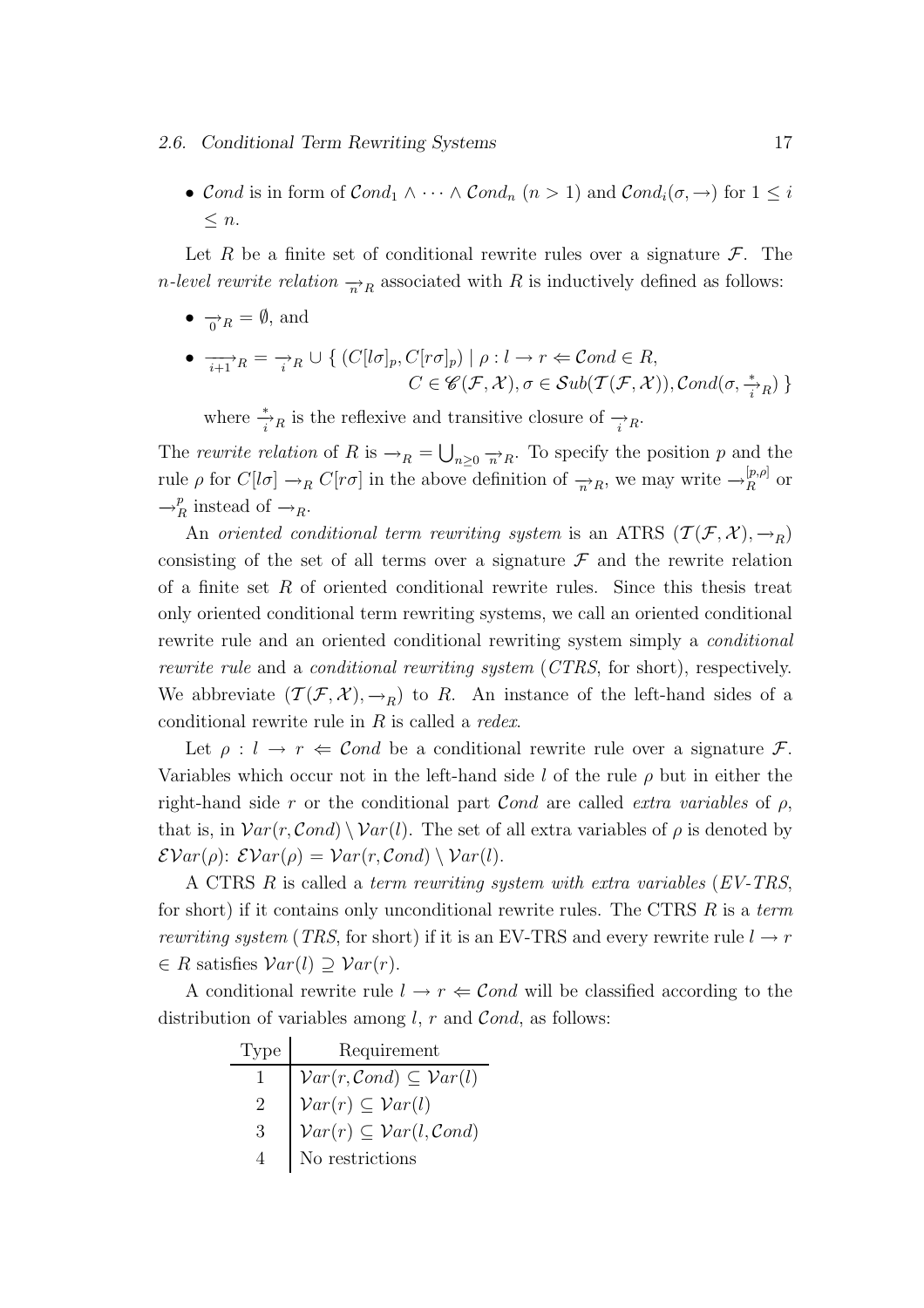An *n*-CTRS contains only rewrite rules of type *n*. Thus a 1-CTRS has no extra variables, a 2-CTRS has no extra variables on the right-hand sides of the rules, and a 3-CTRS may contain extra variables of the rules provided that these also occur in the conditional part. It is clear that every *i*-CTRS is a j-CTRS for  $1 \leq$  $i < j \leq 4$ . It is also clear that every EV-TRS is a 4-CTRS but not a 3-CTRS if it has at least one extra variable, and every TRS is a 1-CTRS. Hence, the class of all EV-TRSs is included in that of all 4-CTRSs but not in that of all 3-CTRSs.

A CTRS R over a signature  $\mathcal F$  is called normal if each  $t_i$  is a normal form of R for every rule  $l \to r \Leftarrow s_1 \to t_1 \land \cdots \land s_n \to t_n \in R$ .

### 2.7 Syntactic Properties of Conditional Term Rewriting Systems

Let R be a CTRS and  $\rho: l \to r \Leftrightarrow \mathcal{C} \text{and}$  be a conditional rewrite rule. The rule  $\rho$  is called *left-linear* if l is linear, and called *right-linear* if r is linear. The CTRS R is called *left-linear* if every rule in R is left-linear, and called *right-linear* if every rule in  $R$  is right-linear. The CTRS  $R$  is called *linear* if it is left-linear and right-linear. The rule  $\rho$  is called non-erasing (or variable-preserving) if  $Var(l) \subseteq$  $Var(r)$ . We say that R is non-erasing if every rule in R is non-erasing. The rule  $\rho$  is called *collapsing* if r is a variable. R is called *collapsing* if every rule in R is collapsing.

Let s and t be terms over a signature  $\mathcal{F}$ . We say that s overlaps t at a function-symbol position  $p \in \mathcal{O}_{\mathcal{F}}(t)$  if s is unifiable with  $t|_p$ . Let R be a CTRS over  $\mathcal{F}, \rho_1 : l_1 \to r_1 \Leftrightarrow \mathcal{C}ond_1$  and  $\rho_2 : l_2 \to r_2 \Leftrightarrow \mathcal{C}ond_2$  be conditional rewrite rules in R. We say that the rule  $\rho_1$  is *overlapping* at a function-symbol position  $q \in \mathcal{O}_{\mathcal{F}}(l_2)$  of  $\rho_1$  if  $l_1$  overlaps  $l_2$  at the position q. Moreover,  $\rho_1$  and  $\rho_2$  are *root-overlapping* if  $q = \varepsilon$ , and they are *inside-overlapping* if  $\varepsilon < q$ . Suppose that  $Var(l_1) \cap Var(l_2) = \emptyset$ ,  $l_2 \equiv C[u]_p$  with  $u \notin \mathcal{X}$  and  $\rho_1$  overlaps  $\rho_2$  at p. Let  $\sigma =$ mgu(u, l<sub>1</sub>). Then, we call  $\langle C[r_1\sigma]_p, r_2\sigma \rangle$  a *critical pair* of R with respect to  $\rightarrow_R$ , and an instance of  $\langle C[r_1\sigma]_p, r_2\sigma \rangle$  a *critical peak* of R with respect to  $\rightarrow_R$ . We also call critical pair  $\langle C[r_1\sigma]_p, r_2\sigma \rangle$  and instances of it *inside* if  $\varepsilon < p$ . R is said to be *non-overlapping* if every two rules in  $R$  are not overlapping, and it is called an overlay system if every two rules are not inside-overlapping.

The rules of a CTRS R over a signature  $\mathcal F$  partition  $\mathcal F$  into two disjoint sets as follows: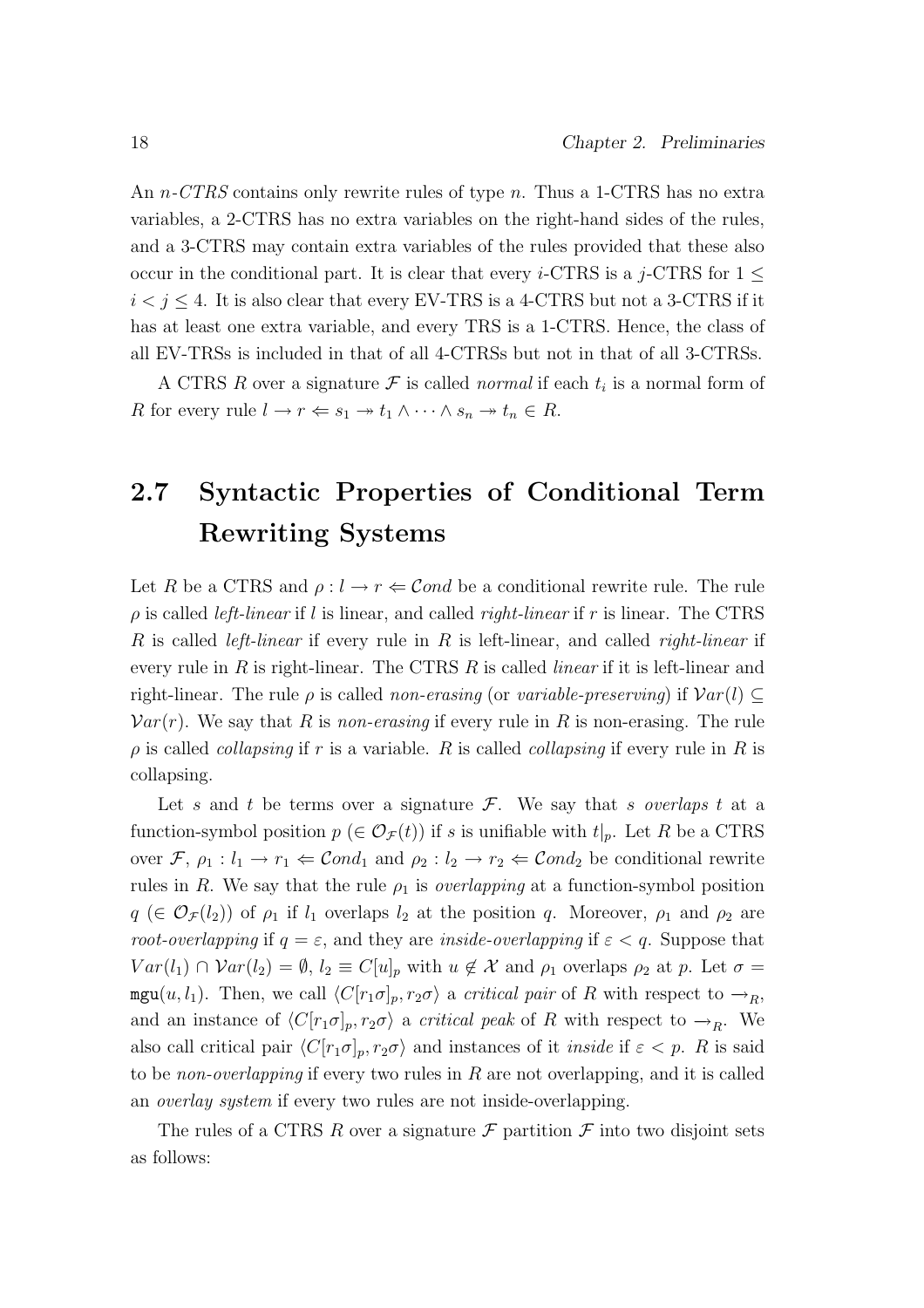- $\mathcal{D}_R = \{ \text{root}(l) \mid l \to r \in \mathcal{C} \text{ond} \in R \}$  of defined symbols, and
- $C_R = \mathcal{F} \setminus \mathcal{D}_R$  of constructors.

A term  $t \in \mathcal{T}(\mathcal{C}_R, \mathcal{X})$  is called a *constructor term* (of R). Furthermore, the CTRS R is a constructor system if every rule  $f(t_1, \ldots, t_n) \to r \Leftarrow \mathcal{C}ond \in R$  satisfies  $t_1, \ldots, t_n \in \mathcal{T}(\mathcal{C}_R, \mathcal{X})$ . It is obvious that constructor systems are overlay systems. We write  $C[\![t_1,\ldots,t_n]\!]$  instead of a term  $C[t_1,\ldots,t_n]$  if C is a constructor context (that is,  $C \in \mathcal{C}^n(\mathcal{C}_R, \mathcal{X})$ ) and **root**( $t_i$ ) is a defined symbol of R for  $1 \leq i \leq n$ .

Throughout this thesis, we will use the operator  $\forall$  to denote the *disjoint* union of sets. For example, to emphasize that  $\mathcal F$  is the disjoint union of  $\mathcal D_R$  and  $\mathcal{C}_R$ , we will often write  $\mathcal{F} = \mathcal{D}_R \oplus \mathcal{C}_R$  instead of  $\mathcal{F} = \mathcal{D}_R \cup \mathcal{C}_R$ .

Let R be a CTRS over  $\mathcal F$ . A defined symbol f of R is said to be sufficiently complete if for all ground constructor terms  $t_1, \ldots, t_n \in \mathcal{T}(\mathcal{C}_R)$ , there exists a ground constructor term  $t \in \mathcal{T}(\mathcal{C}_R)$  such that  $f(t_1, \ldots, t_n) \stackrel{*}{\rightarrow}_R t$ .

A conditional rewrite rule  $\rho: l \to r \Leftrightarrow s_1 \to t_1 \wedge \cdots \wedge s_n \to t_n$  is called deterministic if it satisfies  $Var(s_i) \subseteq Var(l, t_1, ..., t_{i-1})$  for  $1 \leq i \leq n$ . A 4-CTRS is called *deterministic* if all of its conditional rewrite rules are deterministic<sup>2</sup>.

Let R be a CTRS over a signature F and  $F \subseteq \mathcal{D}_R$ .  $R/F$  denotes the set  ${l \rightarrow r \Leftarrow \mathcal{C}ond \in R \mid \text{root}(l) \in F}.$   $\mathcal{D}_{R,F}$  denotes the set of defined symbols which is necessary for computing functions in  $F$ , that is,  $\mathcal{D}_{R,F}$  containing  $F$  is the least set that contains  $f \in Sym(r) \cap \mathcal{D}_R$  for every rule  $l \to r \Leftarrow \mathcal{C}ond$  with root(l)  $\in \mathcal{D}_{R,F}$ .  $R_F$  denotes the CTRS  $\{ l \rightarrow r \Leftarrow Cond \in R \mid \text{root}(l) \in \mathcal{D}_{R,F} \}.$ It is clear that  $R = R_{\mathcal{D}_R}$ .

### 2.8 Reduction Orderings

Let  $\triangleright$  be a binary relation on terms over a signature F. We say that  $\triangleright$  is *closed* under substitutions if  $s \triangleright t$  implies  $s\sigma \triangleright t\sigma$  for all  $\mathcal{T}(\mathcal{F}, \mathcal{X})$ -substitutions  $\sigma$ .

A partial ordering  $>$  is called well-founded if the ATRS  $(\mathcal{T}(\mathcal{F}, \mathcal{X}), >)$  is strongly normalizing with respect to >.

A rewrite ordering is a partial ordering on terms which is closed under substitutions and contexts. A reduction ordering is a well-founded rewrite ordering.

The *strict part* of a quasi-ordering  $\sum$  is a partial ordering  $\succ$ <sup>s</sup> defined as,

 $s \succ^s t$  iff  $s \succsim t$  and  $t \not\succeq s$ ,

<sup>2</sup>This definition is a natural extension of that for 3-CTRSs.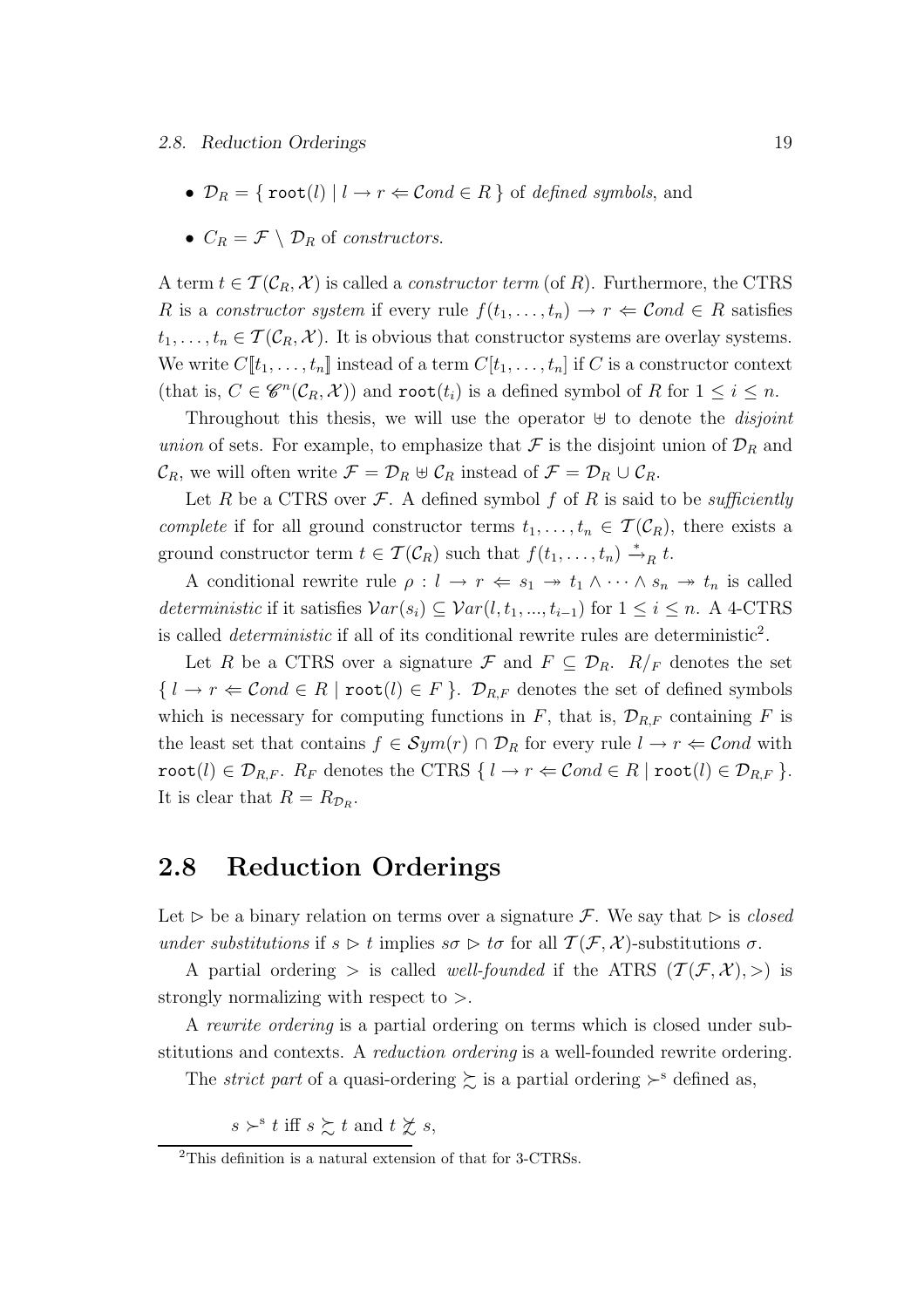and the *stable-strict* part  $\succ$ <sup>ss</sup> is defined as,

 $s \succ^{ss} t$  iff  $s\sigma \succ^{s} t\sigma$  for all ground substitutions  $\sigma$ .

The quasi-ordering  $\succsim$  is called *well-founded* if its stable-strict part  $\succ$ <sup>ss</sup> is wellfounded. A *quasi-reduction ordering* is a well-founded quasi-ordering  $\succeq$  that is closed under contexts and substitutions.

The *finite multiset extension*  $\succ_{\text{mul}}$  of a partial ordering  $\succ$  on a set S is defined as;  $M \succ_{\mathsf{mul}} N$  iff there exist finite multisets  $X, Y$  of S such that

- $\emptyset \neq X \subseteq M$ ,
- $N = (M \setminus X) \oplus Y$ , and
- for all  $y \in Y$ , there exists an  $x \in X$  such that  $x \succ y$ .

Let  $\succ_{\mathsf{p}}$  be a partial ordering, called a *precedence* (ordering), on a signature  $\mathcal{F}$ . The corresponding *recursive path ordering* (*rpo*, for short)  $\succ_{\text{rpo}}$  on terms over F is defined as,  $s \equiv f(s_1, \ldots, s_m) \succ_{\text{rpo}} t$  iff

- $s_i \succeq_{\text{rpo}} t$  for some i with  $1 \leq i \leq m$ , or
- $t \equiv g(t_1, \ldots, t_n)$ ,  $f \succ_{\mathsf{p}} g$ , and  $s \succeq_{\mathsf{rpo}} t_j$  for  $1 \leq i \leq n$ , or
- $t \equiv f(t_1, ..., t_m)$  and  $\{s_1, ..., s_m\} \succ_{\text{rpo}}^{\text{mul}} \{t_1, ..., t_m\}.$

Note that  $\succ_{\mathsf{rpo}}^{\mathsf{mul}}$  denotes the finite multiset extension of  $\succ_{\mathsf{rpo}}$ .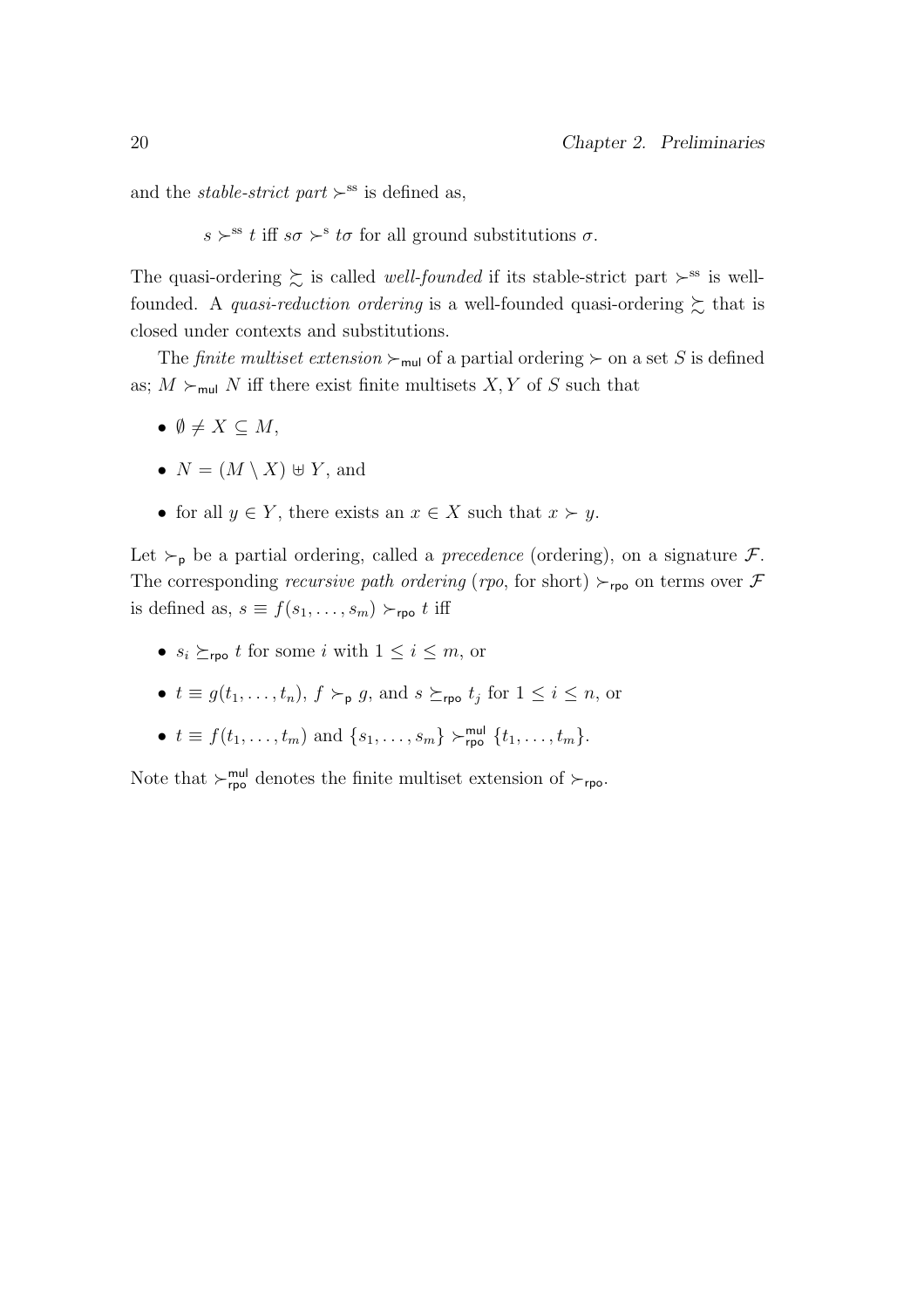### Chapter 3

# Inverse Compilers: Transformations for Inverse Computation

In this chapter, we define what is an *inverse system* (CTRS) of a CTRS and then we propose two inverse compilers of TRSs. The former one is for pure treeless functions which are often used in program transformations. The latter one is an extension of the former to constructor TRSs. Each of the inverse compilers first produces an inverse CTRS of a given TRS, and then transforms the generated CTRS into an EV-TRS which works similarly to the generated CTRS with respect to inverse functions and constructor terms.

This chapter is organized as follows. In Section 3.1, we define inverse CTRSs. Section 3.2 introduces pure treeless functions and the relationship between pure treeless functions and constructor TRSs. In Section 3.3, we intuitively explain an idea for generating inverses. In Section 3.4, we propose an inverse compiler for pure treeless TRSs and show the correctness of the transformation. Section 3.5 explains an idea to extend the inverse compiler for pure treeless TRSs to that for constructor TRSs. In Section 3.6, we propose an inverse compiler of constructor TRSs, which is an simple extension of the first one. We also show the correctness of the latter transformation. In Section 3.7, we improve the inverse compiler for pure treeless functions.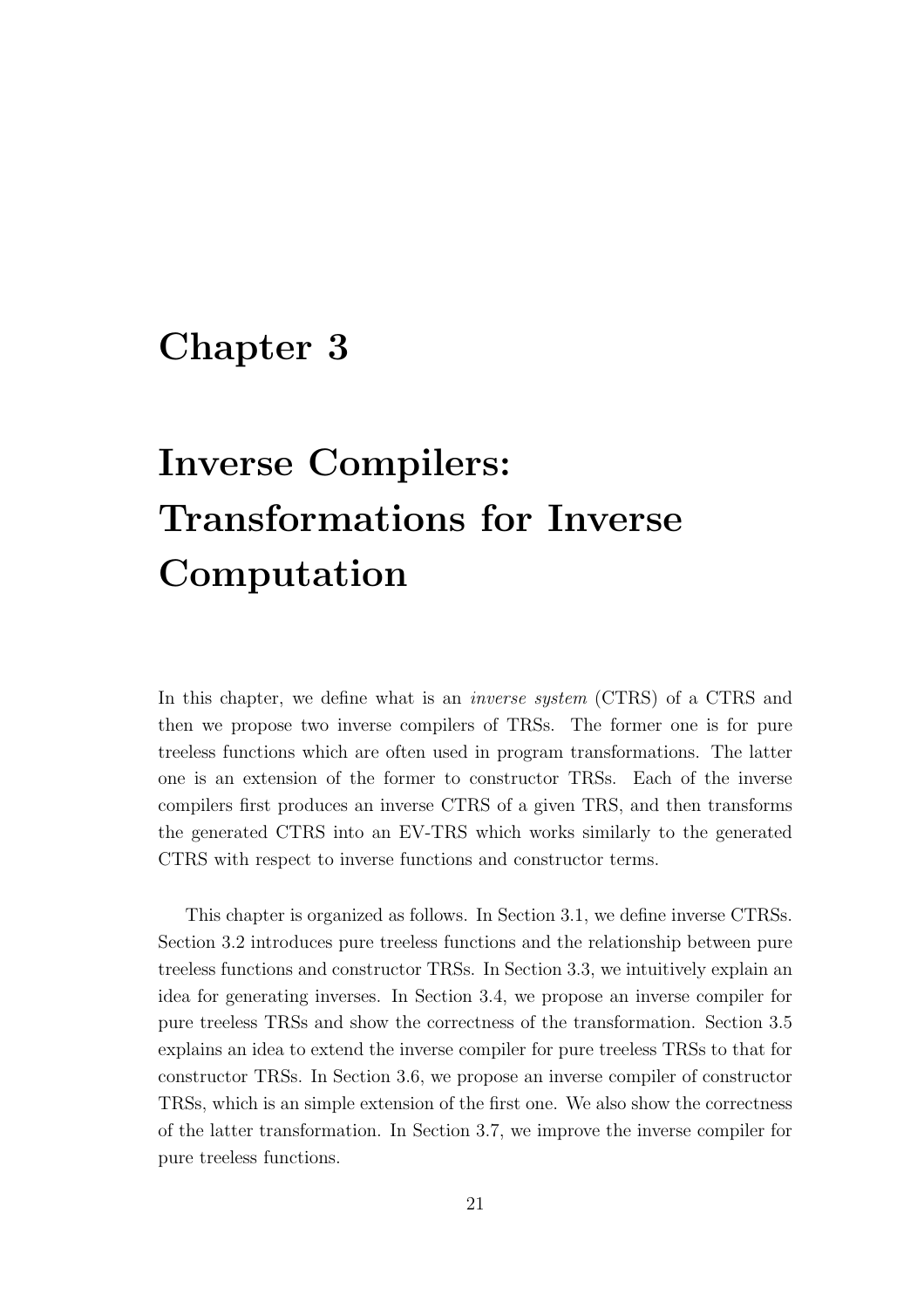#### 3.1 Inverse Systems

We first give a concrete definition of an *inverse system* of a CTRS, which computes inverses of functions defined by the CTRS.

We prepare special constructors  $\{\mathsf{tp}_0, \mathsf{tp}_1, \ldots\}$ , called *tuple symbols*, to represent tuples  $(t_1, \ldots, t_i)$  of *i*-terms  $t_1, \ldots, t_i$ , encoding as  $\mathsf{tp}_i(t_1, \ldots, t_i)$ . The reason why introducing tuple symbols is that inverses of  $n$ -ary functions return  $n$  terms, for example,  $f^{-1}(t) = (t_1, \ldots, t_n)$  for *n*-ary function f with  $f(t_1, \ldots, t_n) = t$ . The tuple  $\text{tp}_1(t)$  of one term t may be abbreviated to the term t.

Introducing tuple symbols, we define inverse CTRSs as follows.

**Definition 3.1.1 (Inverse CTRS)** Let R be a CTRS over a signature  $\mathcal{F}$ , R' be a CTRS over a signature  $\mathcal{F}'$ , and  $(\mathcal{C}_R \setminus \{\mathtt{tp}_i | 0 \leq i\}) \subseteq \mathcal{C}_{R'}$ . We say that a defined symbol g of  $R'$  is an inverse of a defined symbol f of  $R$  if all of the following hold:

- tp<sub>n</sub>  $\in \mathcal{C}_{R'}$  where  $n = \text{arity}(f)$ , and
- for all constructor terms  $t, t_1, \ldots, t_n$  with respect to R,  $f(t_1, \ldots, t_n) \stackrel{*}{\rightarrow}_R t$ iff  $g(t) \stackrel{*}{\rightarrow}_{R'} \text{tp}_n(t_1,\ldots,t_n)$ .

The CTRS  $R'$  is called an inverse system of  $R$  if there exists an inverse defined symbol of  $R'$  for every defined symbol of  $R$ . Especially,  $R'$  is called an inverse system of R with respect to a set  $D \subseteq \mathcal{D}_R$  of defined symbols of R if R' defines an inverse of every defined symbol in  $\mathcal{D}_{R,D}$ .

Note that the first condition  $\tt t p_n \t C_{R'}$  above is not necessary if  $n = 1$  and  $\tt t p_1(t)$ is abbreviated to t.

**Example 3.1.2** Let a signature  $\mathcal{F} = \{\text{double, half, s, 0}\}\$ . Consider the following TRSs over  $\mathcal{F}$ :

 $R_1 = \{ \text{ double}(0) \rightarrow 0, \text{ double}(\mathsf{s}(x)) \rightarrow \mathsf{s}^2(\textsf{double}(x)) \},$ 

$$
R_2 = \{ \text{ half}(0) \to 0, \text{ half}(s^2(x)) \to s(\text{half}(x)) \}.
$$

The common constructor terms of  $R_1$  and  $R_2$  are in forms of  $\mathsf{s}^n(0)$  for  $n \geq 0$ .  $R_1$ and  $R_2$  are inverse systems of each other since we have **double**( $\mathbf{s}^n(0)$ )  $\stackrel{*}{\rightarrow}_{R_1}$   $\mathbf{s}^{2n}(0)$ and half( $s^{2n}(0)$ )  $\stackrel{*}{\rightarrow}_{R_2} s^n$  $(0).$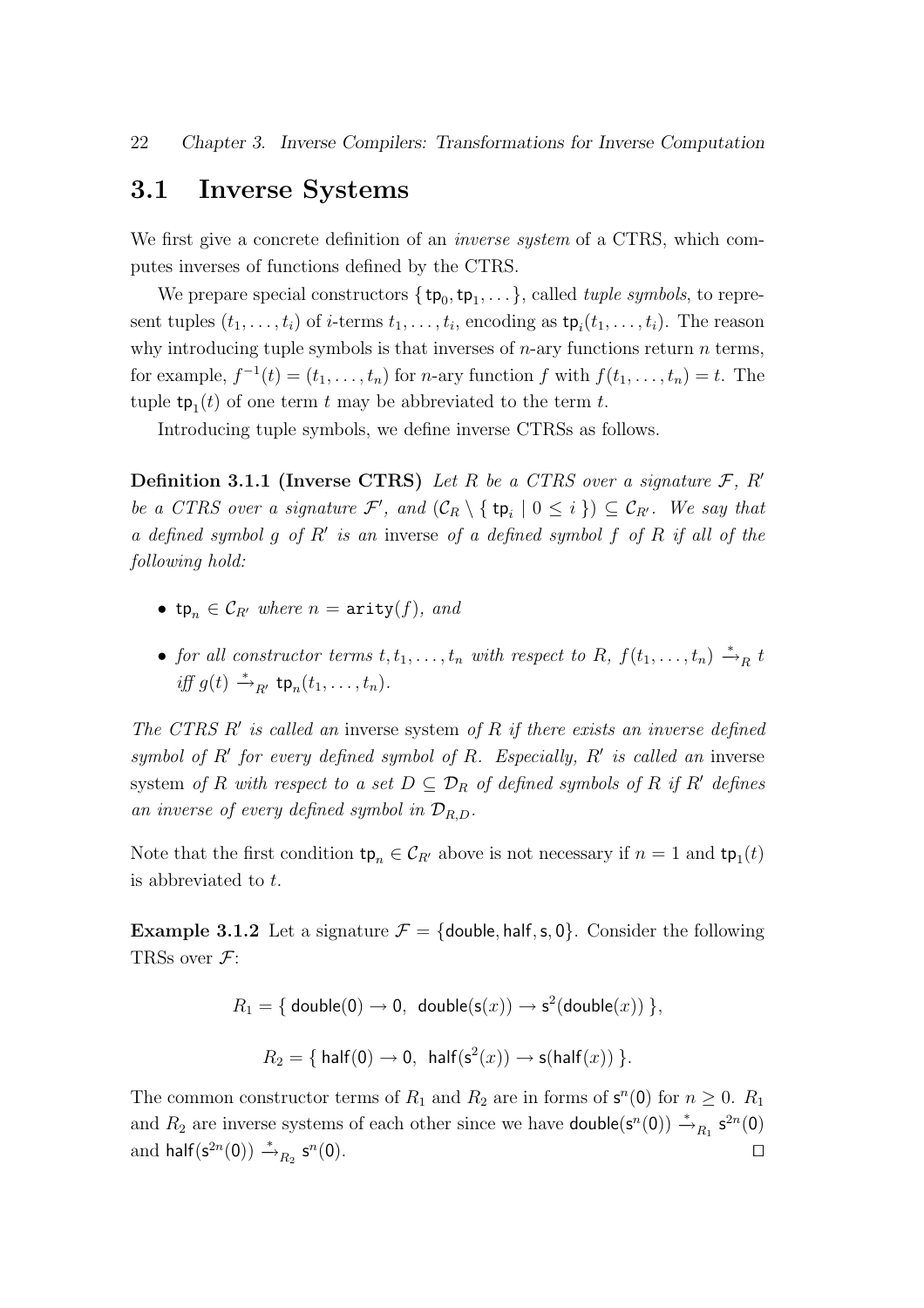### 3.2 Pure Treeless Functions and Constructor TRSs

In this section, we explain *pure treeless function* and constructor TRSs, both of which are the targets of inverse computation in this thesis. We first give a definition of pure treeless functions and then clarify the relationship between the classes of all pure treeless functions and all constructor TRSs.

We first explain what is a pure treeless function [8, 49]. This thesis follows the definition in [8]. The simplicity of the definition of pure treeless functions makes it easy to understand ideas, definitions and properties of program transformations. Therefore, pure treeless functions are often used as targets in program transformations, such as deforestation [49], fusion transformation [8] and so on.

We introduce treeless terms to which the right-hand sides of rules of pure treeless functions are restricted.

Definition 3.2.1 (Simple treeless terms) Let  $\mathcal F$  be a signature divided into defined symbols and constructors:  $\mathcal{F} = \mathcal{D} \oplus \mathcal{C}$ . A simple treeless term over  $\mathcal{F}$  is inductively defined as follows:

- Variables are simple treeless terms.
- If c is a constructor with  $\text{arity}(c) = n$  and  $tt_1, \ldots, tt_n$  are simple treeless terms, then the term  $c(tt_1, \ldots, tt_n)$  is simple treeless.
- If f is a defined symbol with  $\text{arity}(f) = n$  and  $x_1, \ldots, x_n$  are variables, then the term  $f(x_1, \ldots, x_n)$  is simple treeless.

It is clear that variables, constants and constructor terms are simple treeless terms.

**Example 3.2.2** Consider the TRS  $R_1$  in Example 3.1.2 again. The terms 0,  $s(x)$ ,  $s($ double $(0)$ ) and  $s^2$ (double $(y)$ ) are simple treeless. On the other hand, the terms double(double(x)), double(s(y)) and double(0) are not.

Pure treeless functions determined by TRSs are defined as follows [8].

**Definition 3.2.3 (Pure treeless function)** Let R be a TRS over a signature F. A defined symbol f of R is called a pure treeless function if  $R/\{f\}$  is in either forms of the following: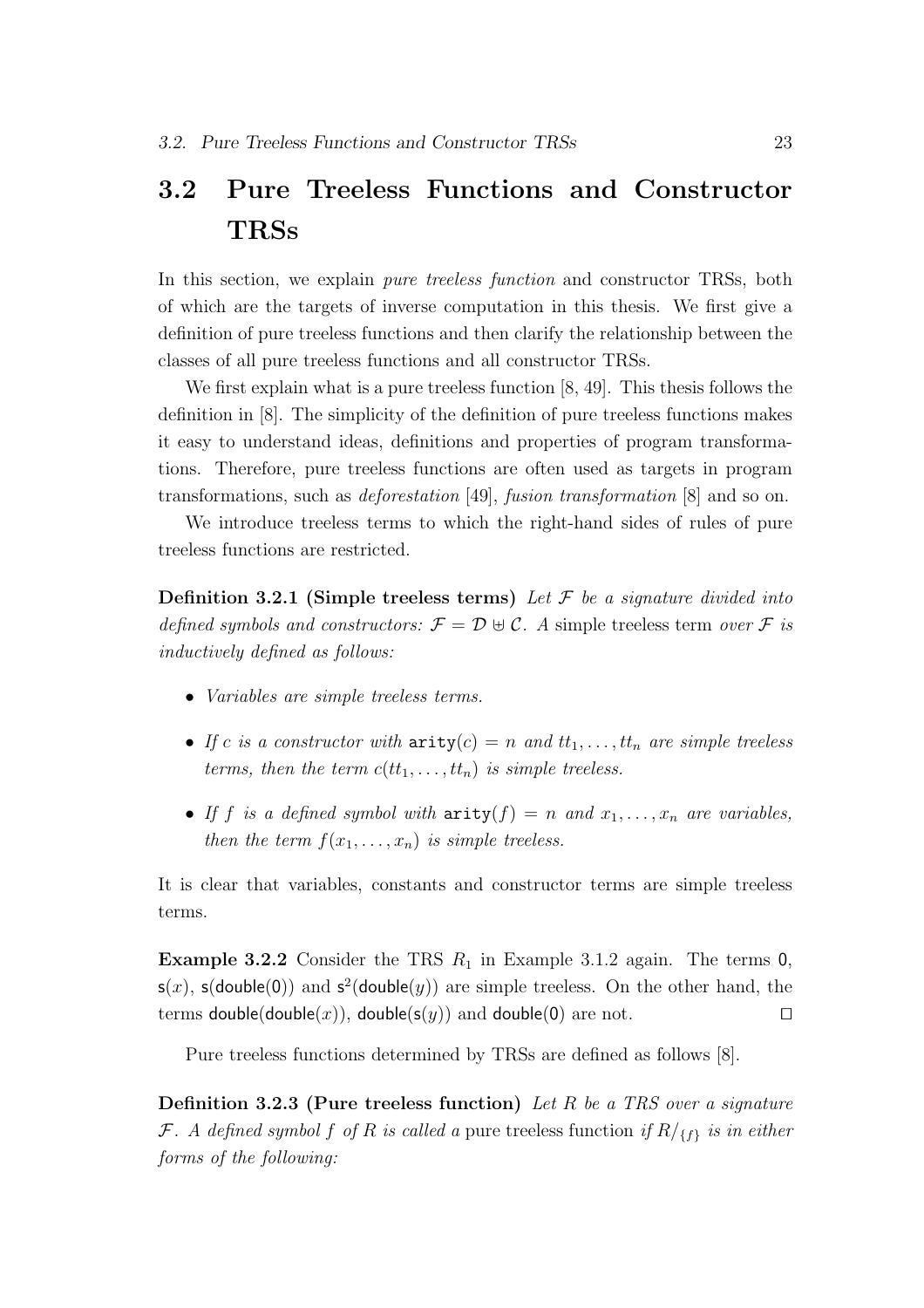- (a)  $R/\{f\} = \{f(x_1, \ldots, x_n) \to tt\}$  where tt is a simple treeless term over  $\mathcal F$ and  $x_1, \ldots, x_n$  are disjoint, or
- (b)  $R / \{f\} = \{ f(c_i(x_{i,1}, \ldots, x_{i,n_1}), y_{i,2}, \ldots, y_{i,m_i}) \rightarrow tt_i \mid 1 \leq i \leq k, c_i \in C_R \}$ where  $c_1, \ldots, c_k$  are different from each other,  $tt_1, \ldots, tt_k$  are simple treeless terms over  $\mathcal F$  and  $x_{i,1},\ldots,x_{i,n_i},y_{i,2},\ldots,y_{i,m_i}$  are disjoint variables for every i with  $1 \leq i \leq k$ .

The TRS R is called pure treeless (PT-TRS, for short) if every defined symbol of R is pure treeless. Especially, R is called pure treeless with respect to a set F  $\subseteq \mathcal{D}_R$  of defined symbols of R if every defined symbol in F is pure treeless.

It is clear that PT-TRSs are non-overlapping left-linear constructor TRSs.

**Example 3.2.4** The TRSs  $R_1$  and  $R_2$  in Example 3.1.2 are pure treeless. The following TRS which computes addition of natural numbers encoded by s and 0 is also pure treeless:

$$
R_3 = \{ \operatorname{add}(0,y) \to y, \, \operatorname{add}(\operatorname{s}(x),y) \to \operatorname{s}(\operatorname{add}(x,y)) \}.
$$

The definition of simple treeless terms (Definition 3.2.1) is a simple extension of that of treeless terms seen in [8], relaxing the linearity of treeless terms. Therefore, the definition of pure treeless functions in this thesis is also a simple extension of the original of pure treeless functions in [8].

A constructor term which contains at least one constructor is called a pattern, and it is called a simple pattern if it contains just a constructor, that is, in forms of  $c(x_1, \ldots, x_k)$ . A pattern which is not simple is called a nested pattern. It is known that any definition of a function with nested pattern in the first argument can be translated to an equivalent definition with only simple patterns [6].

The description in pure treeless functions is very restricted since it is not allowed them to contain a nest of defined symbols in the right-hand side of rewrite rules. For example, any pure treeless function cannot express the multiplication of natural numbers, based on the usual definition:

$$
0 \times y = 0,
$$
  
\n
$$
s(x) \times y = x \times y + y,
$$
  
\n
$$
s(x) + y = s(x + y).
$$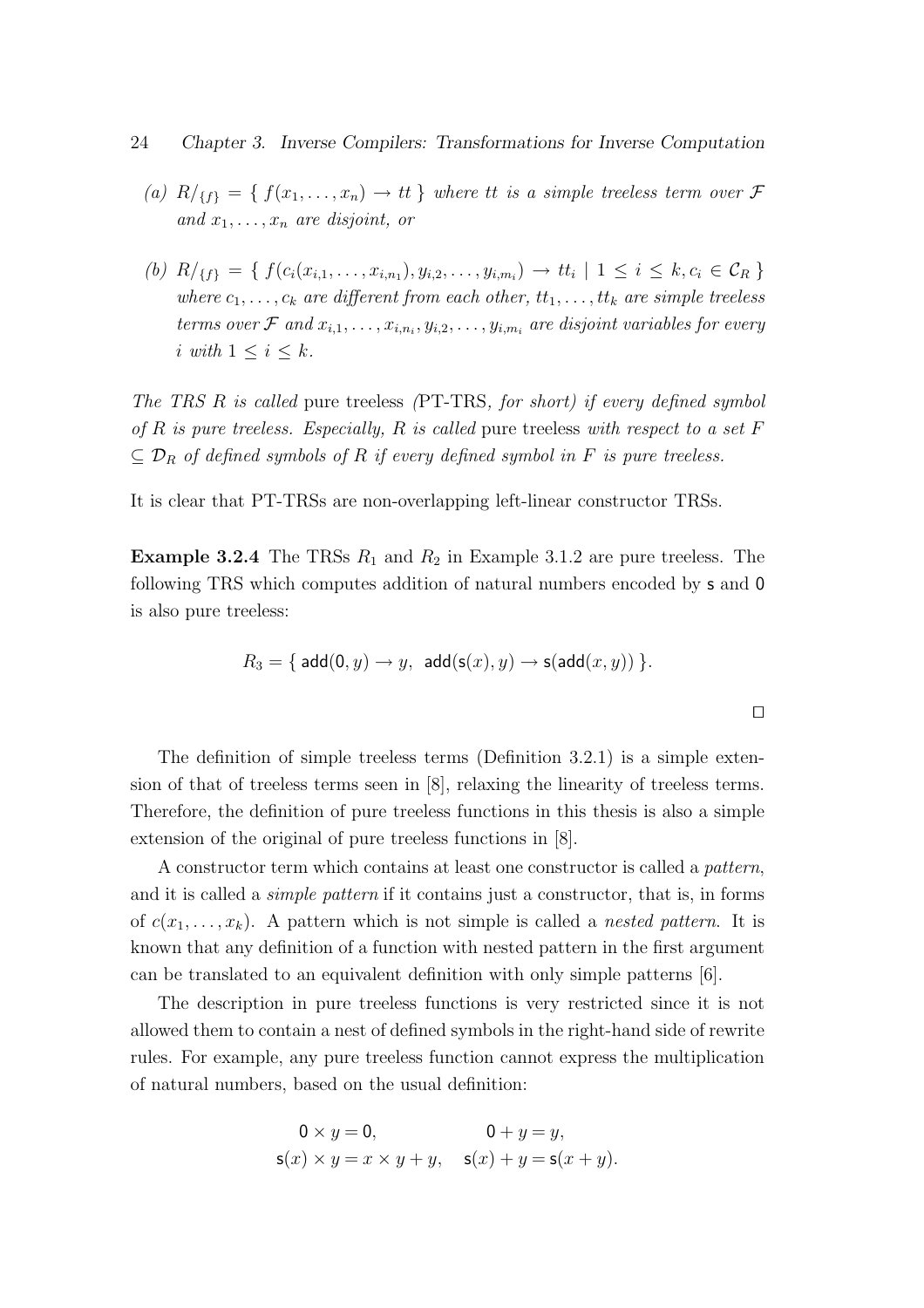The multiplication of natural numbers is defined as a pure treeless function in the following way:

$$
R_4 = \{ \begin{array}{c} \mathsf{mul}_{\mathsf{PT}}(0, y) \to 0, \\ \mathsf{mul}_{\mathsf{PT}}(\mathsf{s}(x), y) \to \mathsf{addmul}(y, x, y), \\ \mathsf{addmul}(0, y, z) \to \mathsf{mul}_{\mathsf{PT}}(y, z), \\ \mathsf{addmul}(\mathsf{s}(x), y, z) \to \mathsf{s}(\mathsf{addmul}(x, y, z)) \end{array} \}.
$$

The 3-ary function addmul computes the addition of its first argument and the multiplication of the second and third arguments, that is, addmul $(v_1, v_2, v_3)$  =  $v_1 + v_2 \times v_3$  where  $v_i$  is a natural number.

Since the description in pure treeless functions is very restricted, the computability of pure treeless functions is weaker than that of Turing machines, that is, the pure treeless expression cannot define all computable functions [49]. For example, there is no pure treeless definition of the function flatten which computes a list consisting of all leaves of a given binary tree;

$$
\begin{array}{ll}\text{flatten(nil)} = \text{nil}, & \text{flatten(branch}(x,y)) = \text{append}(\text{flatten}(x),\text{flatten}(y)),\\ \text{append}(\text{nil},y) = y, & \text{append}(\text{cons}(x,xs),ys) = \text{cons}(x,\text{append}(xs,ys))\end{array}
$$

where lists are constructed by cons and nil, and binary trees by branch and nil. It is obvious that the function flatten above can be easily defined by a constructor TRS. It is also clear that PT-TRSs are constructor systems. Therefore, the class of all pure treeless functions (PT-TRSs) is properly included in that of all constructor TRSs.

On the other hand, the computability of constructor TRSs is equivalent to that of Turing machines. It is because they can express all recursive program schemes  $(RPSs)$  [30] and it is known that the computability of RPSs is equal to that of Turing machines.

Here we describe the general form of rewrite rules of PT-TRSs. Let  $\mathcal F$  be a signature divided into defined symbols and constructors:  $\mathcal{F} = \mathcal{D} \oplus \mathcal{C}$ . It is clear that every simple treeless term can be represented as  $C[[t_1, \ldots, t_n]]$  by a constructor context  $C \in \mathscr{C}^n(\mathcal{C}, \mathcal{X})$  and terms  $t_1, \ldots, t_n$  with  $\text{root}(t_i) \in \mathcal{D}$ . Then, the following proposition is easily led from Definition 3.2.3.

Proposition 3.2.5 Let R be a PT-TRS. Every rewrite rule in R is represented as the following form:

$$
f(p, x_2, \ldots, x_n) \to C[\![f_1(x_{1,1}, \ldots, x_{1,n_1}), \ldots, f_m(x_{m,1}, \ldots, x_{m,n_m})]\!]
$$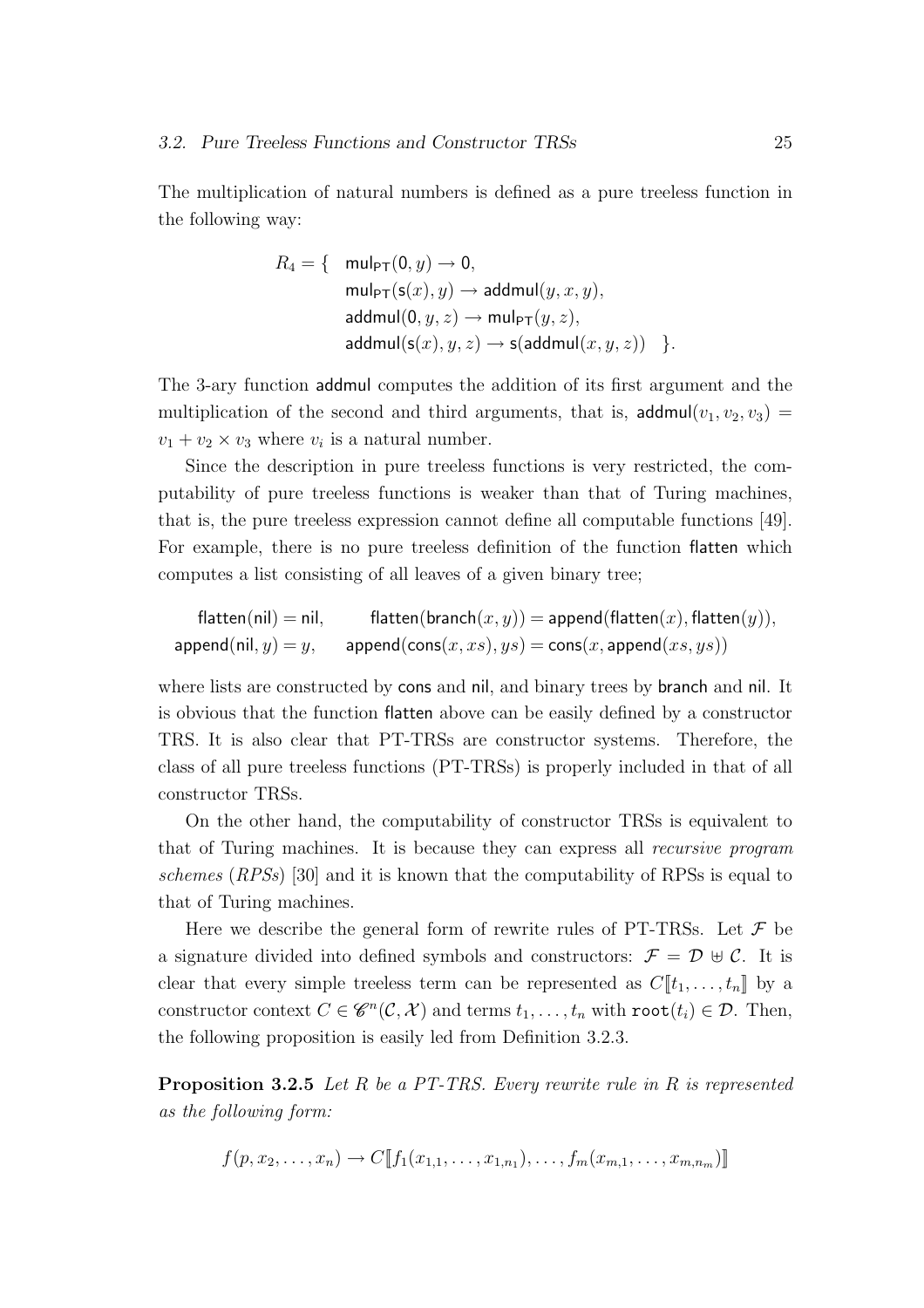where p is either a variable or a simple pattern,  $f(p, x_2, \ldots, x_n)$  is linear, C is a constructor context of R,  $f_i$  is a defined symbol of R and  $x_{i,j} \in Var(p) \cup$  ${x_2,\ldots,x_n}.$ 

# 3.3 Idea for Transformation

In this section, we give an intuitive explanation of an idea for the transformations, which we propose in this chapter as inverse compilers for PT-TRSs and constructor TRSs respectively.

Each of the inverse compilers in this chapter consists of two parts: a actual program inverter from an input TRS to a CTRS which is an inverse of the input TRS, and an unraveling transformation from the generated CTRS to an equivalent EV-TRS. The first transformation is our main transformation as an inverse compiler. The reason why our inverse compilers consist of two parts will be shown in the following explanation.

We first consider a property which an inverse of any function should satisfy in general. As a mathematical property of inverses, the following equation holds for all inverses:

$$
f^{-1}(f(x)) = x
$$

where f is a function (in other words, a defined symbol) and  $f^{-1}$  is an inverse of f. Generalizing the above equation for *n*-ary functions by decoding an *n*-term tuple  $(x_1, \ldots, x_n)$  as the term  $\mathsf{tp}_n(x_1, \ldots, x_n)$ , we obtain the following equation:

$$
f^{-1}(f(x_1, ..., x_n)) = \text{tp}_n(x_1, ..., x_n).
$$
 (3.1)

If the above equation is considered as a rewrite rule of  $f^{-1}$ , such a system is not useful for practical inverse computation. It is because the argument of  $f^{-1}$ is the term  $f(x_1, \ldots, x_n)$  whose root symbol is a defined symbol f of the input TRS. Therefore, we try to transform a given TRS using the equation (3.1) which inverses should satisfy.

A basic idea of our transformation is to construct one rule for each rewrite rule  $f(\cdot \cdot \cdot) \to r$  in a given TRS, by transforming it as follows;

**Step 1.** Apply the inverse function  $f^{-1}$  of the given function f to that rewrite rule  $f(\cdots) \to r$ ;

Step 2. Replace the both hand sides of the rule obtained after Step 1;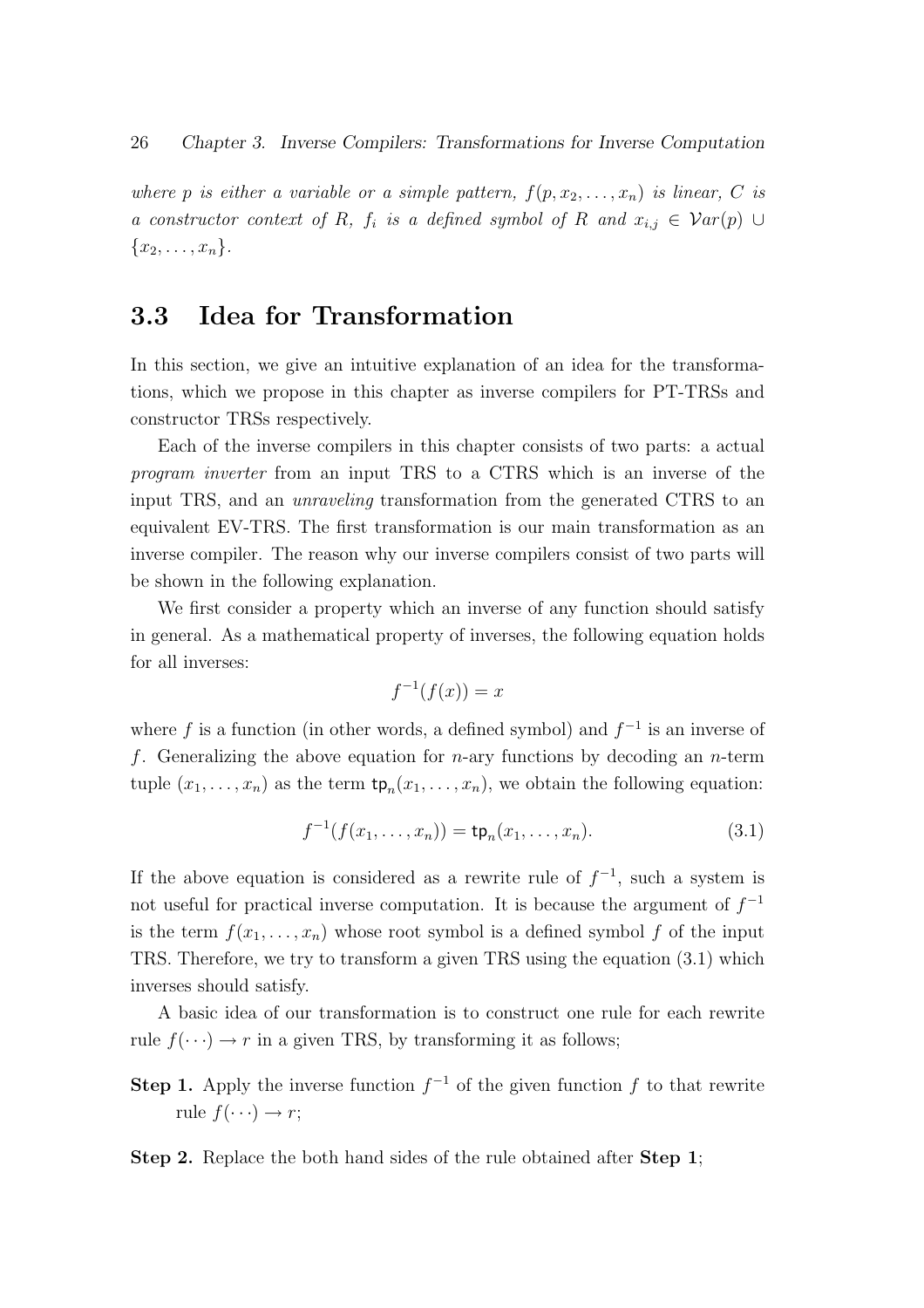|                | $f(s(x), y) \rightarrow c(q(x), h(x, y))$                                                                     |
|----------------|---------------------------------------------------------------------------------------------------------------|
| Step 1:        | $f^{-1}(f(s(x), y)) \to f^{-1}(c(g(x), h(x, y)))$                                                             |
| Step $2:$      | $f^{-1}(c(g(x),h(x,y))) \to f^{-1}(f(s(x),y))$                                                                |
| Step $3:$ (i). | $f^{-1}(c(\mathbf{z_1}, \mathbf{z_2})) \to f^{-1}(f(s(x), y)),$                                               |
|                | $z_1 = g(x),$<br>$z_2=h(x,y)$<br>Jl                                                                           |
|                | Substep 1. $g^{-1}(g(x)) = g^{-1}(z_1)$ , $h^{-1}(h(x,y)) = h^{-1}(z_2)$                                      |
|                | Jl                                                                                                            |
|                | Substep 2. $g^{-1}(z_1) \to g^{-1}(g(x))$ , $h^{-1}(z_2) \to h^{-1}(h(x,y))$                                  |
|                |                                                                                                               |
| (ii).          | $f^{-1}(c(g(x),h(x,y))) \to f^{-1}(f(s(x),y))$                                                                |
|                | $\Leftarrow g^{-1}(z_1) \twoheadrightarrow g^{-1}(g(x)) \wedge h^{-1}(z_2) \twoheadrightarrow h^{-1}(h(x,y))$ |
|                |                                                                                                               |
| Step 4:        | $f^{-1}(c(g(x),h(x,y))) \rightarrow \mathbf{tp}_{2}(s(x),y)$                                                  |
|                | $\Leftarrow q^{-1}(z_1) \rightarrow \text{tp}_1(x) \wedge h^{-1}(z_2) \rightarrow \text{tp}_2(x, y)$          |

Figure 3.1: Outline of transformation of a rule  $f(s(x), y) \rightarrow c(g(x), h(x, y))$ .

- Step 3. Remove all defined symbols of the given TRS R by replacing each term whose root symbol is a defined symbol of  $R$ , with a fresh variable, and then adding such replacement in the conditional part; and
- **Step 4.** Simplify the rule by replacing each term  $g^{-1}(g(u_1, \ldots, u_m))$  with a term tuple  $\mathsf{tp}_m(u_1, \ldots, u_m)$ , based on the equation (3.1).

An instance of the above transformation is shown in Figure 3.1. Constructing one rule for each rewrite is a natural approach because each rewrite rule of a given function defines some property of the function.

The above transformation Step 1–4 of a given rewrite rule is technical and hence we explain the detail in the following paragraphs.

Consider a PT-TRS  $R$  and a defined symbol  $f$  of  $R$ . As shown in Proposi-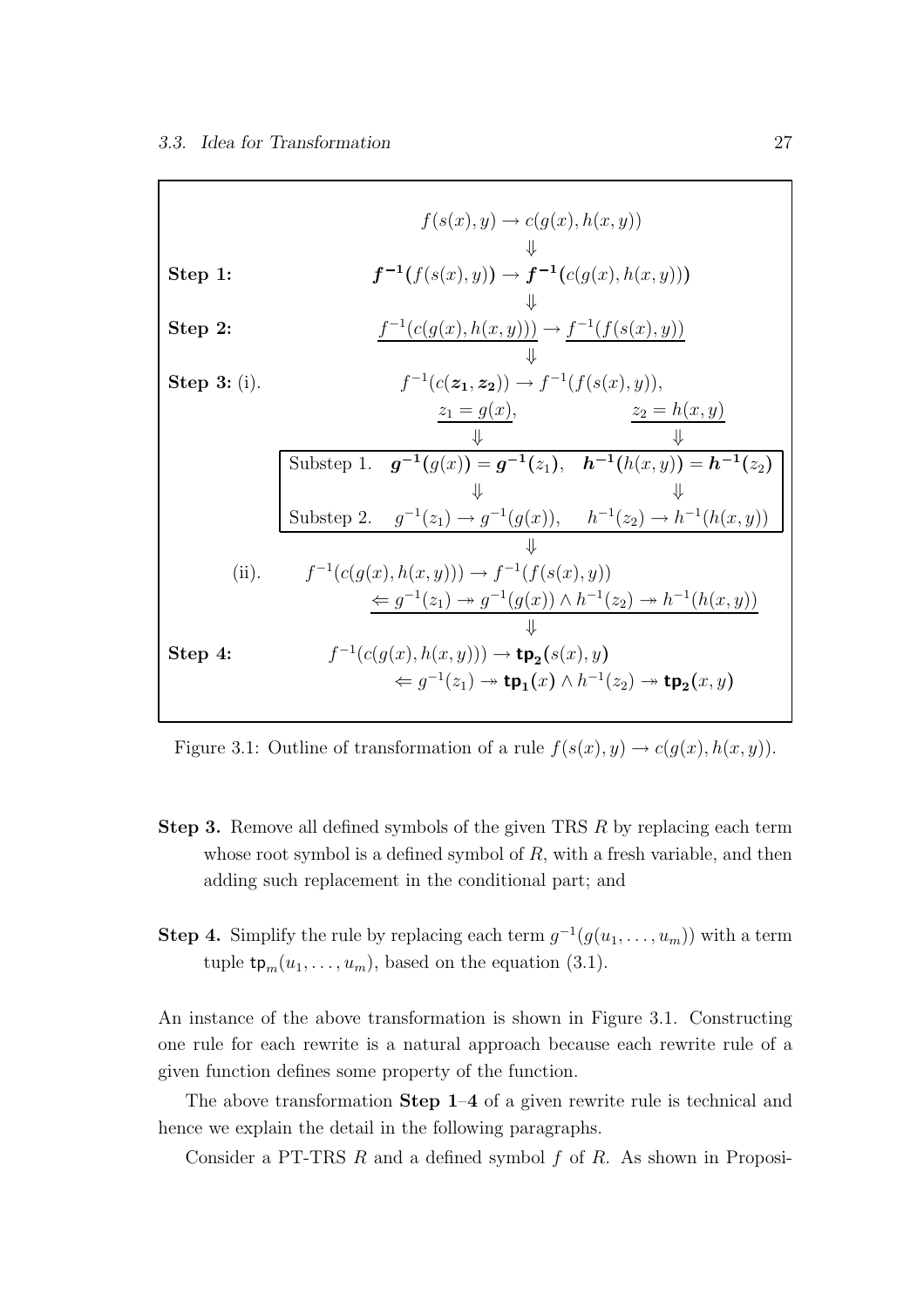tion 3.2.5, every rewrite rule of  $f$  can be represented as follows:

$$
f(p, x_2, \dots, x_n) \to C[\![f_1(x_{1,1}, \dots, x_{1,n_1}), \dots, f_m(x_{m,1}, \dots, x_{m,n_m})]\!] \tag{3.2}
$$

where  $f_i$  is a defined symbol of R.

After Step 1 is done for the above rule, we obtain the following rule:

$$
f^{-1}(f(p, x_2, \dots, x_n)) \to f^{-1}(C[\![f_1(x_{1,1}, \dots, x_{1,n_1}), \dots, f_m(x_{m,1}, \dots, x_{m,n_m})]\!]).
$$
\n(3.3)

In the sense of mathematics, the equation obtained by applying a function to an invariant equation, also holds, that is,

$$
s = t
$$
 implies  $g(s) = g(t)$  for every unary function g.

Since a rewrite rule can be considered as an equation with a direction, the semantic of the rule (3.3) is correct (the correctness of the whole transformation will be shown in Subsection 3.4.2).

Next Step 2 is done. Then we obtain the following rule:

$$
f^{-1}(C[\![f_1(x_{1,1},\ldots,x_{1,n_1}),\ldots,f_m(x_{m,1},\ldots,x_{m,n_m})]\!]) \to f^{-1}(f(p,x_2,\ldots,x_n)).
$$
\n(3.4)

Because the defined symbols  $f_1, \ldots, f_m$  of R are still remaining in the left-hand side, the next procedure Step 3 is necessary.

To eliminate defined symbols  $f_1, \ldots, f_m$  of R, as the first substep of the **Step 3**, we replace the terms  $f_i(x_{i,1},...,x_{i,n_i})$  with fresh variables  $y_i$ :

$$
f^{-1}(C[[y_1,\ldots,y_m]]) \to f^{-1}(f(p,x_2,\ldots,x_n))
$$

where  $y_i \equiv f_i(x_{i,1}, \ldots, x_{i,n_i})$ . Here, the word 'fresh' means that  $y_i \notin Var(p)$  $\cup \{x_2, \ldots, x_n\}$  and  $y_1, \ldots, y_m$  are disjoint. As the second substep, we add the oriented condition  $f_i^{-1}(y_i) \rightarrow f_i^{-1}(f_i(x_{i,1},\ldots,x_{i,n_i}))$  which is obtained by applying **Step 1** and 2 to the equation  $y_i \equiv f_i(x_{i,1}, \ldots, x_{i,n_i})$ , into the conditional part, as follows:

$$
f^{-1}(C[\![y_1, \ldots, y_m]\!]) \to f^{-1}(f(p, x_2, \ldots, x_n))
$$
  
\n
$$
\Leftarrow f_1^{-1}(y_1) \to f_1^{-1}(f_1(x_{1,1}, \ldots, x_{1,n_1}))
$$
  
\n
$$
\wedge \cdots \wedge f_m^{-1}(y_m) \to f_m^{-1}(f_m(x_{m,1}, \ldots, x_{m,n_m})).
$$
\n(3.5)

Finally, **Step 4** is done. In this step, a term such as  $g^{-1}(g(t_1, \ldots, t_k))$  in the rule (3.4) is replaced with the k-term tuple  $\mathsf{tp}_k(t_1,\ldots,t_k)$  based on the property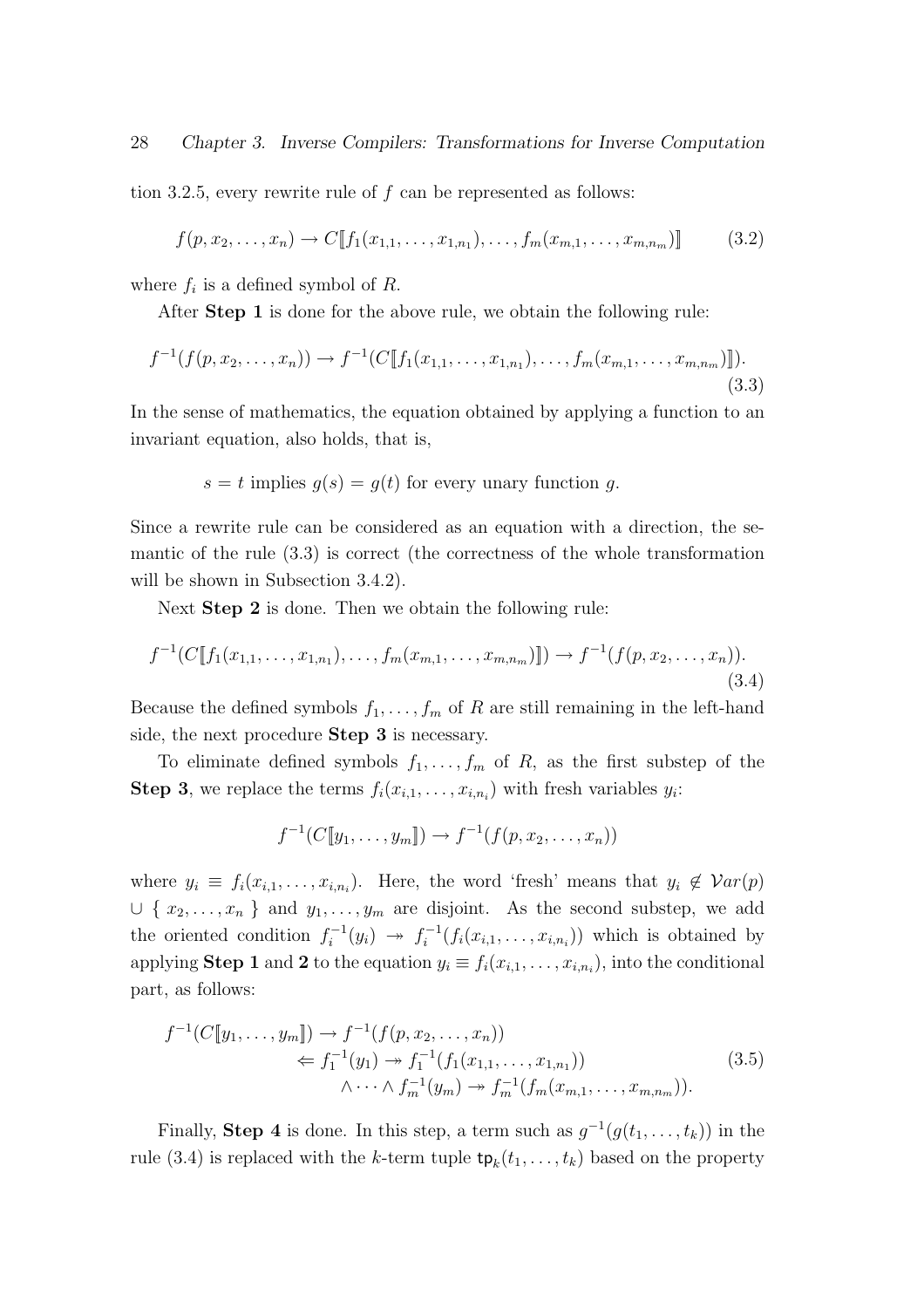(3.1), and hence we obtain the following conditional rewrite rule:

$$
f^{-1}(C[\![y_1, \ldots, y_m]\!]) \to \operatorname{tp}_n(p, x_2, \ldots, x_n)
$$
  
\n
$$
\Leftarrow f_1^{-1}(y_1) \twoheadrightarrow \operatorname{tp}_{n_1}(x_{1,1}, \ldots, x_{1,n_1})
$$
  
\n
$$
\wedge \cdots \wedge f_m^{-1}(y_m) \twoheadrightarrow \operatorname{tp}_{n_m}(x_{m,1}, \ldots, x_{m,n_m}).
$$
\n(3.6)

A CTRS  $R^{-1}$  consisting of only rules like (3.6) is a constructor system because the argument  $C[\![y_1,\ldots,y_m]\!]$  of  $f^{-1}$  in the left-hand side of (3.6) is a constructor term.

On the other hand, applying **Step 3** and 4 to the equation  $(3.1)$  is not sufficient to generate useful conditional rewrite rules of inverses. If it is done, then the following rule is obtained:

$$
f^{-1}(y) \to \mathsf{tp}_n(x_1,\ldots,x_n) \Leftarrow f^{-1}(y) \to \mathsf{tp}_n(x_1,\ldots,x_n).
$$

It is clear that the above rule is redundant and usable.

To formalize the above idea of transformation, we focus on Step 3 because Step 1, 2 and 4 are straightforward and can be defined syntactically, and hence they are easily defined after Step 3 is done. For example, the rule (3.6) is easily constructed from the original rule (3.2) with the substitutive term  $C[\![y_1, \ldots, y_m]\!]$ of the term  $C[\![f_1(x_{1,1},\ldots,x_{1,n_1}),\ldots,f_m(x_{m,1},\ldots,x_{m,n_m})]\!]$  and the conditional part  $f_1^{-1}(y_1) \to \text{tp}_{n_1}(x_{1,1},...,x_{1,n_1}) \land \cdots \land f_m^{-1}(y_m) \to \text{tp}_{n_m}(x_{m,1},...,x_{m,n_m}).$ Therefore, instead of Step 3, we give a procedure which generates the constructor term and the conditional part from the input term similarly to Step 3, that is,

$$
C[y_1, ..., y_m]
$$
 and  
 $f_1^{-1}(y_1) \to \text{tp}_{n_1}(x_{1,1}, ..., x_{1,n_1}) \wedge \cdots \wedge f_m^{-1}(y_m) \to \text{tp}_{n_m}(x_{m,1}, ..., x_{m,n_m})$ 

from  $C[$ [ $f_1(x_{1,1},...,x_{1,n_1}),...,f_m(x_{m,1},...,x_{m,n_m})$ ]].

In the next section, we will formalize the above idea, and then we will show the correctness of the transformation (the above idea), that is, the above  $R^{-1}$ computes inverses of functions defined in the input system R.

# 3.4 Inverse Compiler for Pure Treeless TRSs

In this section, we give a precise definition of our inverse compiler, following the idea described in Section 3.3.

To represent the inverse function symbols defined by our inverse compiler, we use the symbol  $#$ . That is,  $f^#$  is the inverse function symbol of the defined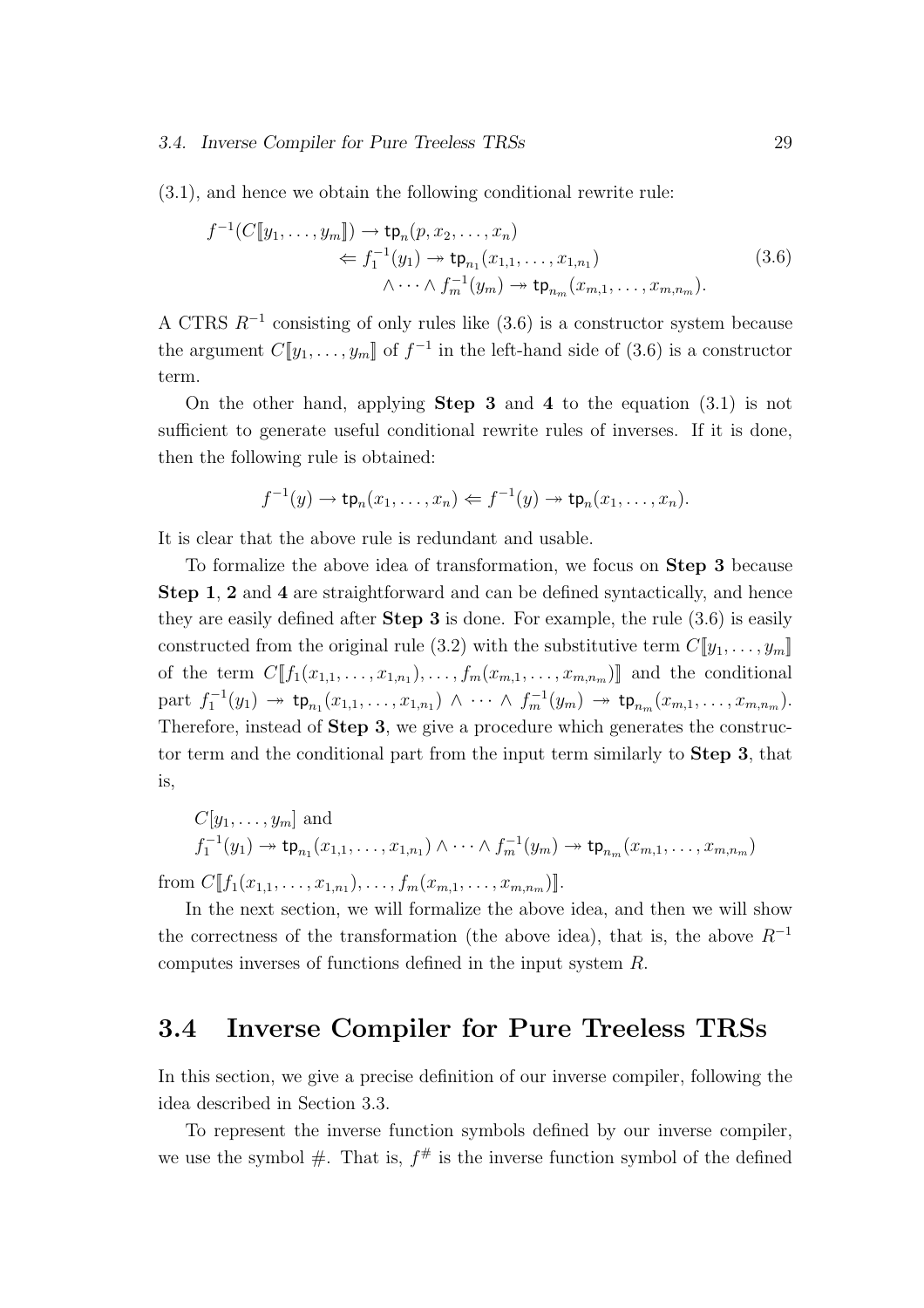symbol f. This thesis assumes that any TRS R over a given signature  $\mathcal F$  provides no constructor with the superscription  $\#: \mathcal{C}_R \cap \{ f^\# | f \in \mathcal{F} \} = \emptyset$ . Suppose that the signature  $\mathcal F$  divided into the constructor set  $\mathcal C$  and the defined-symbol set  $\mathcal{D}$ :  $\mathcal{F} = \mathcal{C} \oplus \mathcal{D}$ . We define the signature  $\mathcal{F}^{\#}$  determined by  $\mathcal{F}$  as follows:

$$
\mathcal{F}^{\#} = \mathcal{F} \cup \{ f^{\#} \mid f \in \mathcal{D} \ \} \cup \{ \ {\sf tp}_i \mid \min_{f \in \mathcal{D}} ({\sf arity}(f)) \leq i \leq \max_{f \in \mathcal{D}} ({\sf arity}(f)) \ \}.
$$

## 3.4.1 Generation of Inverse CTRSs

As a formalization of **Step 3**, we first define a procedure  $\mathcal{I}_{\text{PT}}$  which outputs the pair  $\langle u ; \mathcal{C} \text{ and } \rangle$  of a term u and a conditional part  $\mathcal{C} \text{ and from an input simple}$ treeless term r. This procedure  $\mathcal{I}_{\mathsf{PT}}$  defines **Step 3** formally.

**Definition 3.4.1** ( $\mathcal{I}_{\text{PT}}$ ) Let F be a signature divided into the constructor set C and the defined-symbol set  $\mathcal{D}; \mathcal{F} = \mathcal{C} \oplus \mathcal{D}$ . The procedure  $\mathcal{F}_{\text{PT}}$  inputted a simple treeless term is inductively defined as follows:

(a)  $\mathscr{T}_{\mathsf{PT}}(x) = \{x \, ; \, \mathsf{true} \}$  where x is a variable,

(b) 
$$
\mathcal{P}_{PT}(c(t_1,...,t_n)) = \{c(u_1,...,u_n); Cond_1 \wedge \cdots \wedge Cond_n\}
$$
  
where  $c \in C$  and  $\mathcal{P}_{PT}(t_i) = \{u_i; Cond_i\}$ , and

(c)  $\mathscr{P}_{\mathsf{PT}}(f(x_1,\ldots,x_n)) = \{y \, ; \, f^{\#}(y) \to \mathsf{tp}_n(x_1,\ldots,x_n) \}$ where  $f \in \mathcal{D}$  and y is a fresh variable.

The word 'fresh' in (c) means that in (c),  $y \notin \{x_1, \ldots, x_n\}$ , and in (b), variables introduced in  $\mathcal{F}_{\text{PT}}(t_i) = \{u_i; \text{Cond}_i\}$  and  $\mathcal{F}_{\text{PT}}(t_j) = \{u_j; \text{Cond}_j\}$  are disjoint, that is,  $Var(u_i, Cond_i) \cap Var(t_j, u_j, Cond_j) = \emptyset$  for each i and j with  $i \neq j$ .

Since the size of input terms is finite, the above procedure  $\mathcal{I}_{PT}$  terminates and always return a pair.

Example 3.4.2 Consider the following PT-TRS again:

$$
R_3 = \{ \operatorname{add}(0,y) \to y, \, \operatorname{add}(s(x),y) \to s(\operatorname{add}(x,y)) \}.
$$

Inputting term  $\mathsf{s}(\mathsf{add}(x,y))$  to  $\mathscr{T}_{\mathsf{PT}}$ , we have the following result:

$$
\mathscr{P}_{\mathsf{PT}}(\mathsf{s}(\mathsf{add}(x,y))) = \mathsf{G}\mathsf{s}(z) \; ; \; \mathsf{add}^{\#}(z) \twoheadrightarrow \mathsf{tp}_2(x,y) \; \mathsf{F}.
$$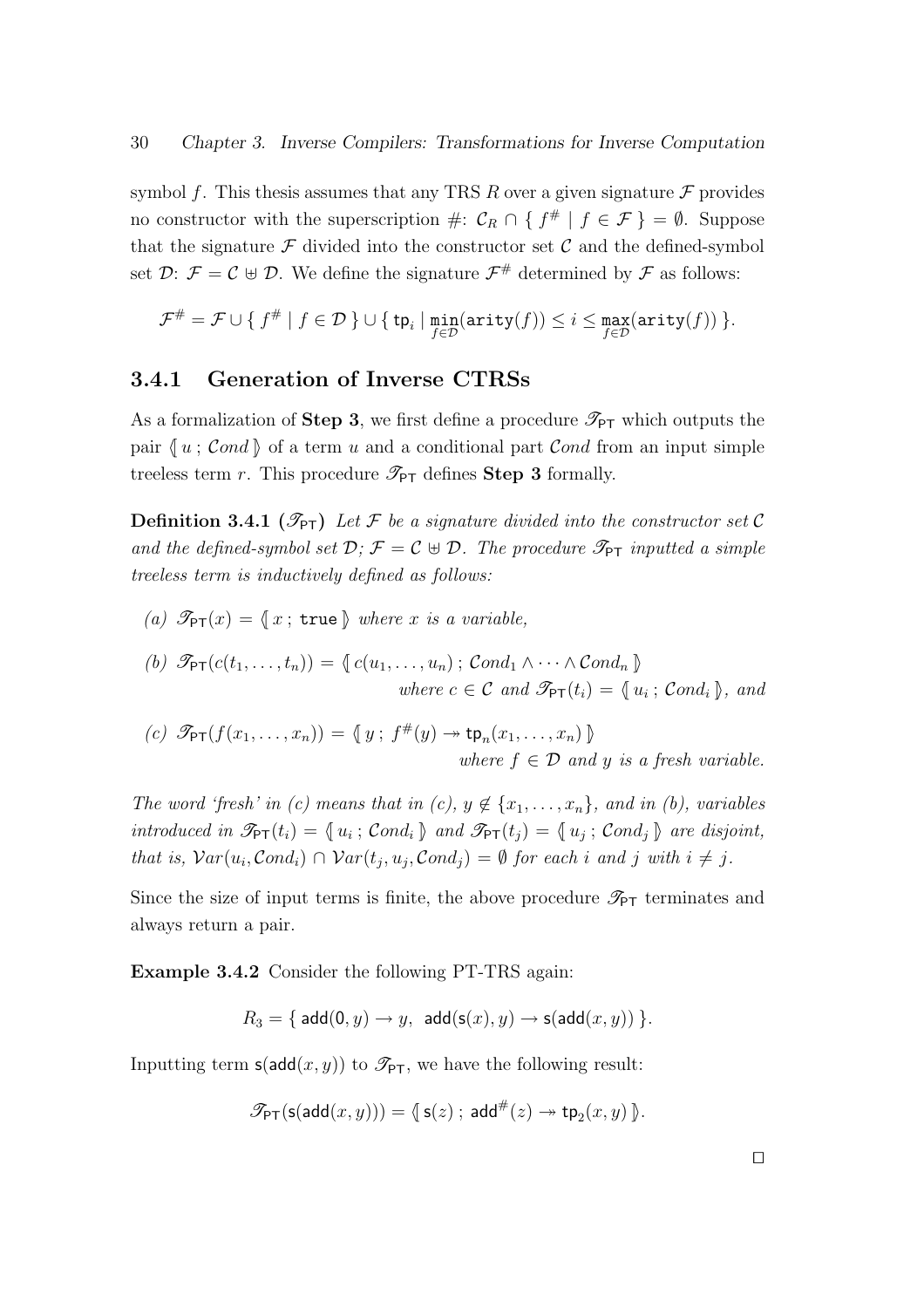The following proposition shows the relationship between a given input term and the output pair of a term and a conditional part of  $\mathcal{I}_{PT}$ .

**Proposition 3.4.3** Let  $\mathcal F$  be a signature divided into the constructor set  $\mathcal C$  and the defined-symbol set  $\mathcal{D}: \mathcal{F} = \mathcal{C} \oplus \mathcal{D}$ . Let t be a simple treeless term with  $t \equiv C[\![f_1(x_{1,1}, \ldots, x_{1,n_1}), \ldots, f_m(x_{m,1}, \ldots, x_{m,n_m})]\!]$  and suppose that  $\mathscr{T}_{\text{PT}}(t) =$  $\{ u ; \mathcal{C} \in \mathbb{R} \}$ . Then,

- (a)  $u \equiv C[y_1, \ldots, y_m],$  and
- (b)  $Cond = \bigwedge_{i=1}^{m} f_i^{\#}$  $\mathsf{t}_i^\#(y_i) \twoheadrightarrow \mathsf{tp}_{n_i}(x_{i,1},\ldots,x_{i,n_i})$

for some variables  $y_1, \ldots, y_m$  such that  $y_i \notin \mathcal{V}ar(C) \cup \bigcup_{i=1}^m \{x_{i,1}, \ldots, x_{i,n_i}\}.$ Moreover, if t is linear, then

(c) 
$$
u
$$
 is linear,

- (d)  $tp_{n_i}(x_{i,1},\ldots,x_{i,n_i})$  is linear,
- (e)  $\operatorname{\mathsf{tp}}_{n_i}(x_{i,1},\ldots,x_{i,n_i}) \cap \operatorname{\mathsf{tp}}_{n_j}(x_{j,1},\ldots,x_{j,n_j}) = \emptyset$  for  $i \neq j$ , and
- $(f) \; Var(C) \cap \mathsf{tp}_{n_i}(x_{i,1},\ldots,x_{i,n_i}) = \emptyset.$

*Proof.* The claims (a) and (b) follow from the definition of  $\mathcal{F}_{PT}$ . The claims (c)-(f) follow from the linearity of t.  $\square$ 

Now, using the above procedure  $\mathscr{I}_{\mathsf{PT}}$  (Step 3), we define a transformation which formalize Step 1, 2 and 4.

**Definition 3.4.4 (** $\mathcal{I}nv_{PT}$ **)** Let R be a PT-TRS over a signature F. The transformation  $\mathcal{I}nv_{\text{PT}}$  of PT-TRSs is defined as follows:

$$
\mathcal{I}nv_{\mathsf{PT}}(R) = \{ f^{\#}(r') \to \mathsf{tp}_n(p, x_2, \dots, x_n) \Leftarrow \mathcal{C} \text{ond} | f(p, x_2, \dots, x_n) \to r \in R, \mathscr{T}_{\mathsf{PT}}(r) = \{ r' ; \mathcal{C} \text{ond } \}, (\mathcal{V}ar(r', \mathcal{C} \text{ond}) \setminus \mathcal{V}ar(r)) \cap \mathcal{V}ar(p, x_2, \dots, x_n) = \emptyset \}.
$$

It is clear that  $\mathcal{I}nv_{\text{PT}}(R)$  above is a finite set of conditional rewrite rules over the signature  $\mathcal{F}^{\#}$  and hence a CTRS over  $\mathcal{F}^{\#}$ . The correctness of  $\mathcal{I}nv_{\text{PT}}$ , i.e., the fact that  $\mathcal{I}nv_{\text{PT}}(R)$  is an inverse system of R, will be proved in Subsection 3.4.2.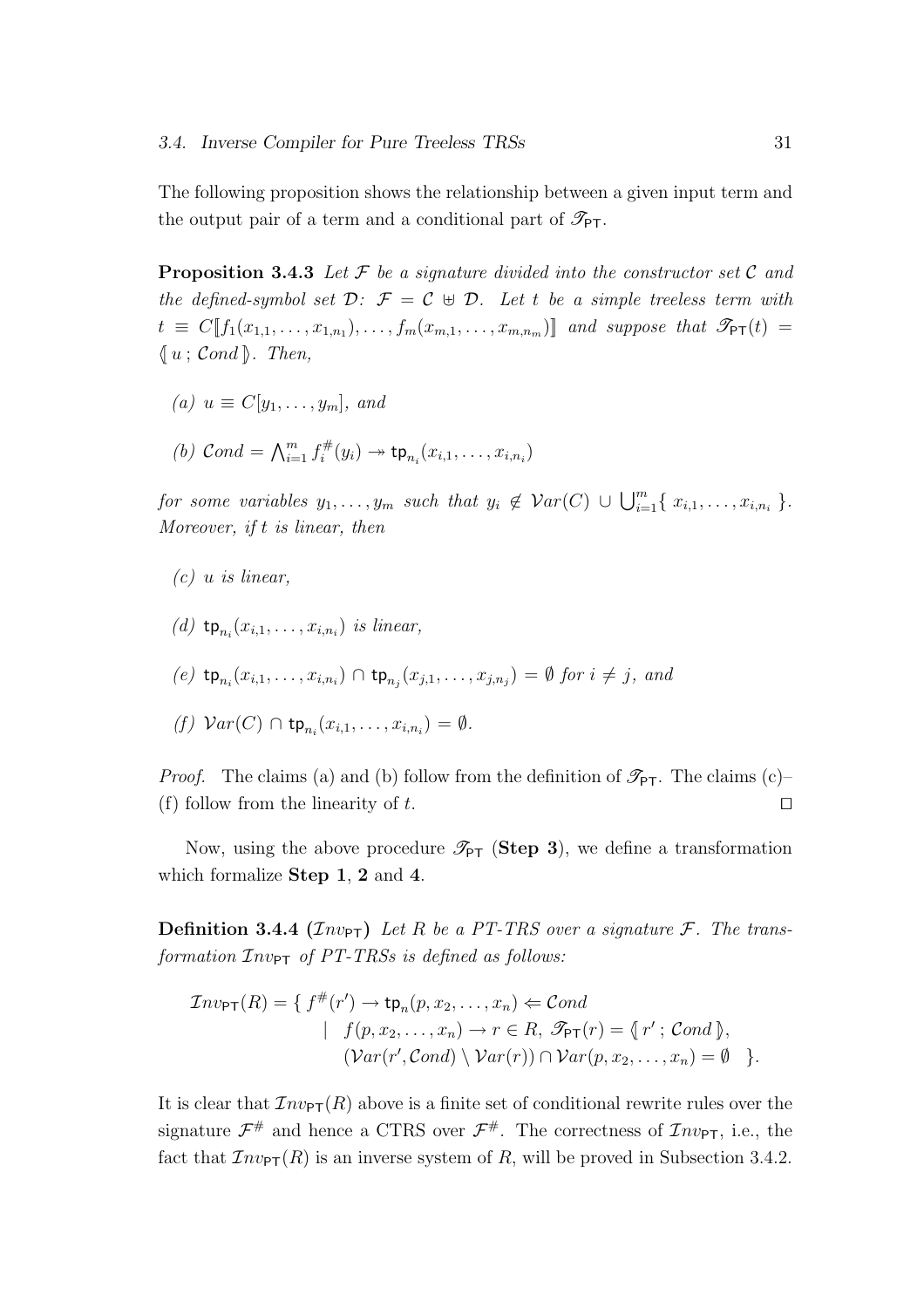**Example 3.4.5** The PT-TRS  $R_3$  in Example 3.4.2 is transformed by  $\mathcal{I}nv_{\text{PT}}$  to the following CTRS:

$$
R_5 = \mathcal{I} n v_{\text{PT}}(R_3) = \{ \text{ add}^{\#}(y) \to \text{tp}_2(0, y),
$$
  
 
$$
\text{add}^{\#}(\textbf{s}(z)) \to \text{tp}_2(\textbf{s}(x), y) \Leftarrow \text{add}^{\#}(z) \to \text{tp}_2(x, y) \}.
$$

In the rest of this subsection, we discuss a relationship between function symbols of a PT-TRS R and the generated CTRS  $\mathcal{I}nv_{\text{PT}}(R)$  from R, and also syntactic properties of  $\mathcal{I}nv_{\text{PT}}(R)$  associated with those of R.

**Proposition 3.4.6** Let R be a PT-TRS over a signature  $\mathcal{F}$ .

- (a) Every defined symbol of  $\mathcal{I}nv_{\text{PT}}(R)$  consists of a defined symbol of R and  $\#$ , that is,  $\mathcal{D}_{\mathcal{I}nv_{\text{PT}}(R)} = \{ f^{\#} | f \in \mathcal{D}_R \}.$
- (b) Every function symbol in F is a constructor of  $\mathcal{I}nv_{\mathsf{PT}}(R)$ , that is,  $\mathcal{F} \subseteq$  $\mathcal{C}_{\mathcal{I}nv_{\mathsf{PT}}(R)}.$
- (c) Every term over F is a constructor term of  $\mathcal{I}nv_{\text{PT}}(R)$ , that is,  $\mathcal{T}(\mathcal{F},\mathcal{X}) \subseteq$  $\mathcal{T}(\mathcal{C}_{\mathcal{I}nv_{\mathsf{PT}}(R)},\mathcal{X}).$

*Proof.* From Definition 3.4.4, every rewrite rule  $f(p, x_2, \ldots, x_n) \rightarrow r \in R$  is transformed to the conditional rewrite rule  $f^{\#}(r') \to \text{tp}_n(p, x_2, \ldots, x_n) \Leftarrow \text{Cond}$  $\in \mathcal{I}nv_{\text{PT}}(R)$  where  $\mathcal{I}_{\text{PT}}(r) = \{r' \, ; \, \mathcal{C}ond \}$ . Then, it follows from the definition of defined symbols that  $\mathcal{D}_{\mathcal{I}nv_{\text{PT}}(R)} = \{ f^* | f \in \mathcal{D}_R \}$ . Hence, the claim (a) holds. It is clear that the claim (b) follows from (a), and the claim (c) follows from  $\Box$  utilize the contract of the contract of the contract of the contract of the contract of the contract of the contract of the contract of the contract of the contract of the contract of the contract of the contract of

**Proposition 3.4.7** Let R be a PT-TRS over a signature  $\mathcal F$  and a rewrite rule  $\rho: f(p, x_2, \ldots, x_n) \to C[\![f_1(x_{1,1}, \ldots, x_{1,n_1}), \ldots, f_m(x_{m,1}, \ldots, x_{m,n_m})]\!] \in R$ . Then, there exists the following conditional rewrite rule in  $\mathcal{I}nv_{\text{PT}}(R)$ :

$$
f^{\#}(C[y_1,\ldots,y_m]) \to \mathsf{tp}_n(p,x_2,\ldots,x_n) \Leftarrow \bigwedge_{i=1}^m f_i^{\#}(y_i) \to \mathsf{tp}_{n_i}(x_{i,1},\ldots,x_{i,n_i})
$$

where  $y_i \notin Var(p) \cup \{x_2, \ldots, x_n\}$ ,  $tp_n(p, x_2, \ldots, x_n)$  is linear, C is a constructor term of  $\mathcal{I}nv_{\text{PT}}(R)$  and  $\mathcal{V}ar(C) \subseteq \mathcal{V}ar(p) \cup \{x_2, \ldots, x_n\}$ . Moreover, if the rule  $\rho$ is right-linear, then the above conditional rewrite rule satisfies the following two properties: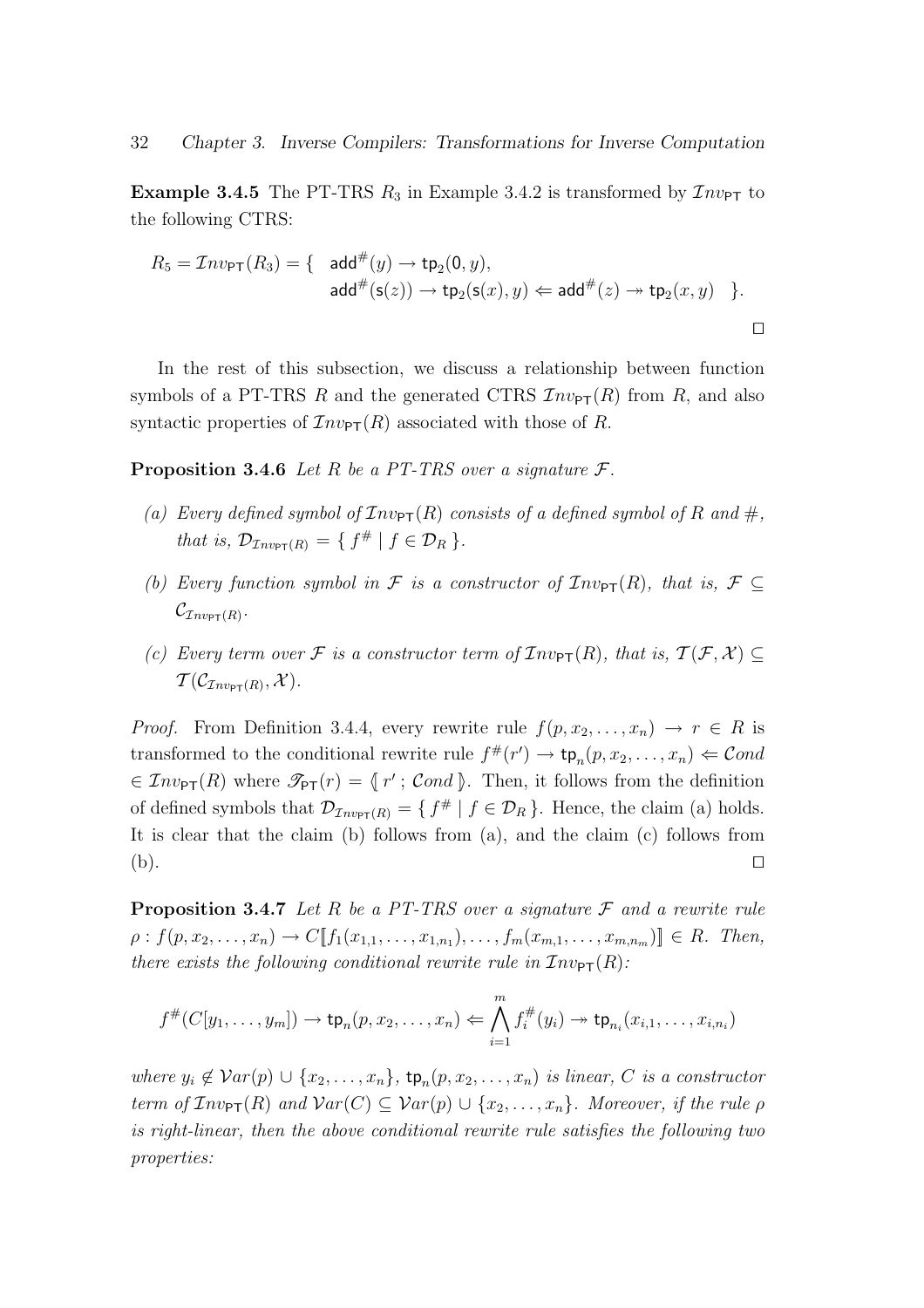- 3.4. Inverse Compiler for Pure Treeless TRSs 33
	- (a)  $Var(C[y_1, \ldots, y_m]) \cap \bigcup_{i=1}^m Var(\text{tp}_{n_i}(x_{i,1}, \ldots, x_{i,n_i})) = \emptyset$ , and
	- (b)  $Var(\text{tp}_{n_i}(x_{i,1},\ldots,x_{i,n_i})) \cap Var(\text{tp}_{n_j}(x_{j,1},\ldots,x_{j,n_j})) = \emptyset$  for any i and j with  $i \neq j$ .

Proof. The claims of this proposition clearly hold from Proposition 3.2.5, 3.4.3 and Definition 3.4.4.  $\Box$ 

The above Proposition 3.4.7 and the linearity of rewrite rules provide the following proposition.

**Proposition 3.4.8** Let R be a PT-TRS over a signature  $\mathcal{F}$ .

- If R is left-linear, then  $\mathcal{I}nv_{\text{PT}}(R)$  is right-linear.
- If R is right-linear, then  $\mathcal{I}nv_{\text{PT}}(R)$  is left-linear.

## 3.4.2 Correctness of Generation

In this subsection, we show that for any PT-TRS R, the CTRS  $\mathcal{I}nv_{\text{PT}}(R)$  is an inverse system of R.

**Theorem 3.4.9** Let R be a PT-TRS over a signature  $\mathcal{F}$ . Let f be a defined symbol of R and  $t, t_1, \ldots, t_n$  be constructor terms with respect to R. Then,  $f(t_1,\ldots,t_n) \stackrel{*}{\rightarrow}_R t \text{ iff } f^{\#}(t) \rightarrow_{\mathcal{I}n v_{\text{PT}}(R)} \text{tp}_n(t_1,\ldots,t_n).$ 

*Proof.* We first prove the *only-if* part by induction on the number k of steps of  $f(t_1,\ldots,t_n) \stackrel{k}{\rightarrow}_R t.$ 

Since t is a constructor term of R, we have  $k > 0$ . Then, from Proposition 3.2.5, we can assume the following:

$$
f(t_1,...,t_n) \equiv f(p, x_2,...,x_n)\sigma
$$
  
\n
$$
\rightarrow_R^{[\varepsilon,\rho]} (C[\![f_1(x_{1,1},...,x_{1,n_1}),...,f_m(x_{m,1},...,x_{m,n_m})]\!])\sigma \xrightarrow{k-1} R t
$$

where  $\rho: f(p, x_2, \ldots, x_n) \to C[\![f_1(x_{1,1}, \ldots, x_{1,n_1}), \ldots, f_m(x_{m,1}, \ldots, x_{m,n_m})]\!] \in R$ and p is either a variable or a simple pattern. From  $t_1, \ldots, t_n \in \mathcal{T}(\mathcal{C}_R, \mathcal{X})$ , we can assume without loss of generality that  $\sigma$  is a  $\mathcal{T}(\mathcal{C}_R, \mathcal{X})$ -substitution. It follows from  $C \in \mathscr{C}^m(\mathcal{C}_R, \mathcal{X})$  that  $t \equiv (C\sigma)[u_1, \ldots, u_m]$  for some  $u_1, \ldots, u_m \in \mathcal{T}(\mathcal{C}_R, \mathcal{X})$ . Then, we have the following sequence:

$$
f_i(x_{i,1},\ldots,x_{i,n_i})\sigma \stackrel{k_i}{\longrightarrow}_R u_i
$$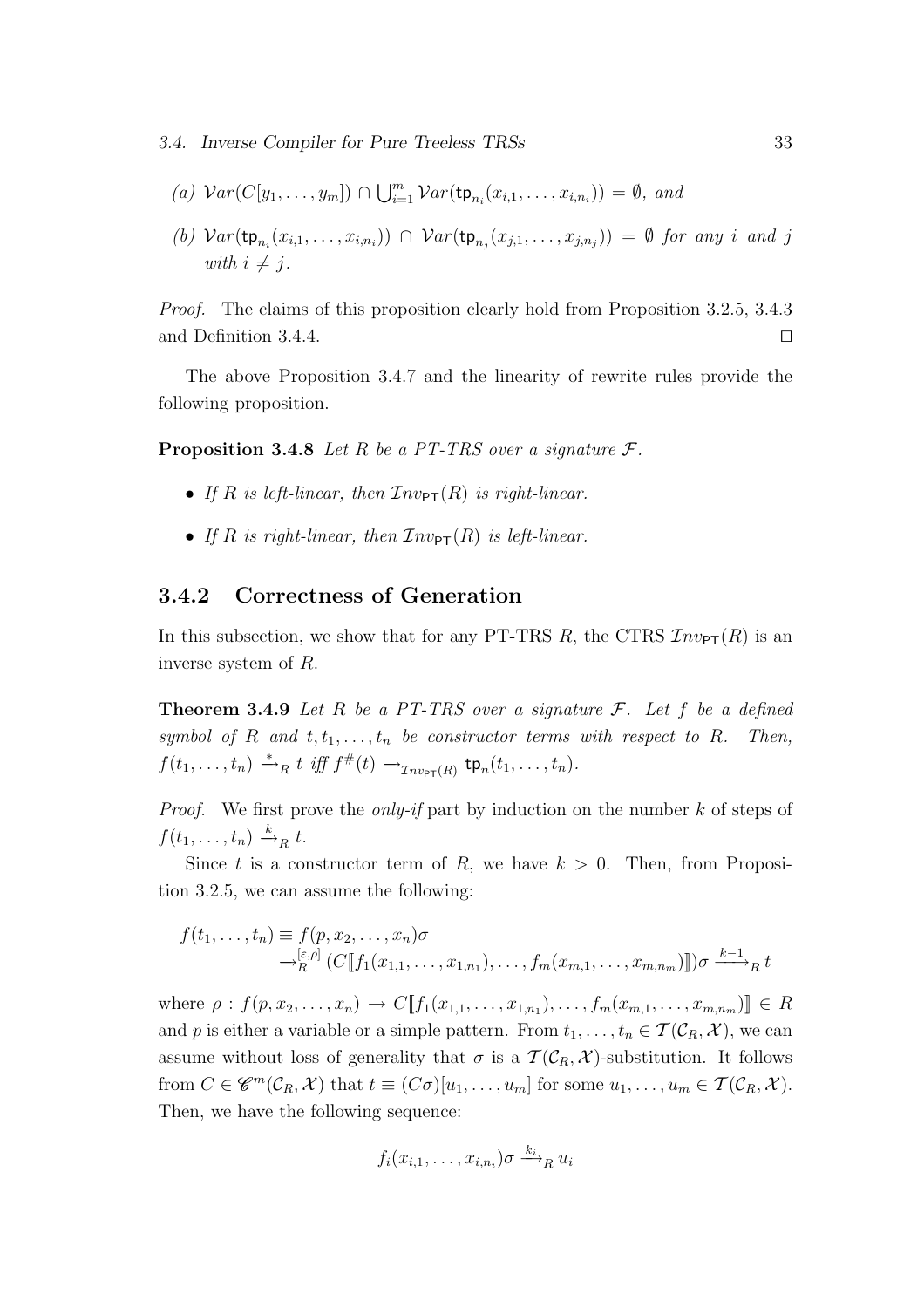where  $k_i \leq k-1$  and  $x_{i_j} \sigma \in \mathcal{T}(\mathcal{C}_R, \mathcal{X})$ . Then, by the induction hypothesis, the following holds:

$$
f_i^{\#}(u_i) \rightarrow_{\mathcal{I}nv_{\mathsf{PT}}(R)} \mathsf{tp}_{n_i}(x_{i,1},\ldots,x_{i,n_i})\sigma.
$$

On the other hand, we have the following rule in  $\mathcal{I}nv_{\text{PT}}(R)$  from Proposition 3.4.7 for the rule  $\rho$ :

$$
f^{\#}(C[y_1,\ldots,y_m]) \to \operatorname{tp}_n(p,x_2,\ldots,x_n)
$$
  
\n
$$
\Leftarrow \bigwedge_{i=1}^m f_i^{\#}(y_i) \to \operatorname{tp}_{n_i}(x_{i,1},\ldots,x_{i,n_i}) \in \mathcal{I}nv_{\text{PT}}(R).
$$

Let  $\theta = \sigma|_{Var(p,x_2,...,x_n)} \cup \bigcup_{i=1}^m \{y_i \mapsto u_i\}$ . Since  $y_i \notin Var(p,x_2,...,x_n)$  follows from Proposition 3.4.7,  $\theta$  is a substitution. Then  $\theta$  and  $\stackrel{*}{\to}_{\mathcal{I}nv_{\mathsf{PT}}(R)}$  satisfy the conditional part of the above conditional rule of  $f^{\#}$  and hence

$$
f^{\#}(t) \equiv f^{\#}(C[y_1,\ldots,y_m])\theta \rightarrow_{\mathcal{I}nv_{\mathsf{PT}}(R)} \mathsf{tp}_n(p,x_2,\ldots,x_n)\theta \equiv \mathsf{tp}_n(t_1,\ldots,t_n).
$$

Secondly, we prove the *if* part by induction on the level  $k$  of the rewrite relation of  $f^{\#}(t) \longrightarrow_{\mathcal{I}nv_{\text{PT}}(R)} \text{tp}_n(t_1,\ldots,t_n)$ .

We assume that the rewrite step  $f^{\#}(t) \xrightarrow[k] \mathcal{I}_{\mathit{nv}_{\mathsf{PT}}(R)} \mathsf{tp}_n(t_1,\ldots,t_n)$  is done by the following rule in  $\mathcal{I}nv_{\text{PT}}(R)$ :

$$
f^{\#}(C[y_1,\ldots,y_m]) \to \operatorname{tp}_n(p,x_2,\ldots,x_n)
$$
  
\n
$$
\Leftarrow \bigwedge_{i=1}^m f_i^{\#}(y_i) \to \operatorname{tp}_{n_i}(x_{i,1},\ldots,x_{i,n_i}) \in \mathcal{I}nv_{\text{PT}}(R).
$$

From the construction of  $\mathcal{I}nv_{\text{PT}}(R)$ , we also have the following rule in R:

$$
f(p, x_1, ..., x_n) \to C[\![f_1(x_{1,1}, ..., x_{1,n_1}), ..., f_m(x_{m,1}, ..., x_{m,n_m})\!]\in R.
$$

Then there exists a substitution  $\theta$  which satisfies with  $\frac{*}{k-1} \tau_{nv_{\text{PT}}(R)}$  the conditional part of the above conditional rewrite rule in  $\mathcal{I}nv_{\text{PT}}(R)$ , and it satisfies all of the following:

- $y_i \theta \equiv t_i$ ,
- $(C[y_1, \ldots, y_m])\theta \equiv t$ , and
- $p\theta \equiv t_1, x_i\theta \equiv t_i$  for  $2 \leq i \leq n$ .

It clearly follows from the form of rules in  $\mathcal{I}nv_{\mathsf{PT}}(R)$  that  $f_i^{\#}$  $\sum_{i}^{m} (y_i) \theta \longrightarrow_{k-1} \mathcal{I}_{n v_{\text{PT}}(R)}$  $\tt t p_{n_i}(x_{i,1},\ldots,x_{i,n_i})\theta$ . It is also clear that  $y_i\theta$ ,  $x_{i,j}\theta \in \mathcal{T}(\mathcal{C}_R,\mathcal{X})$ . Then, by the induction hypothesis, we have the following:

$$
f_i(x_{i,1},\ldots,x_{i,n_i})\theta \stackrel{*}{\rightarrow}_R y_i\theta_i.
$$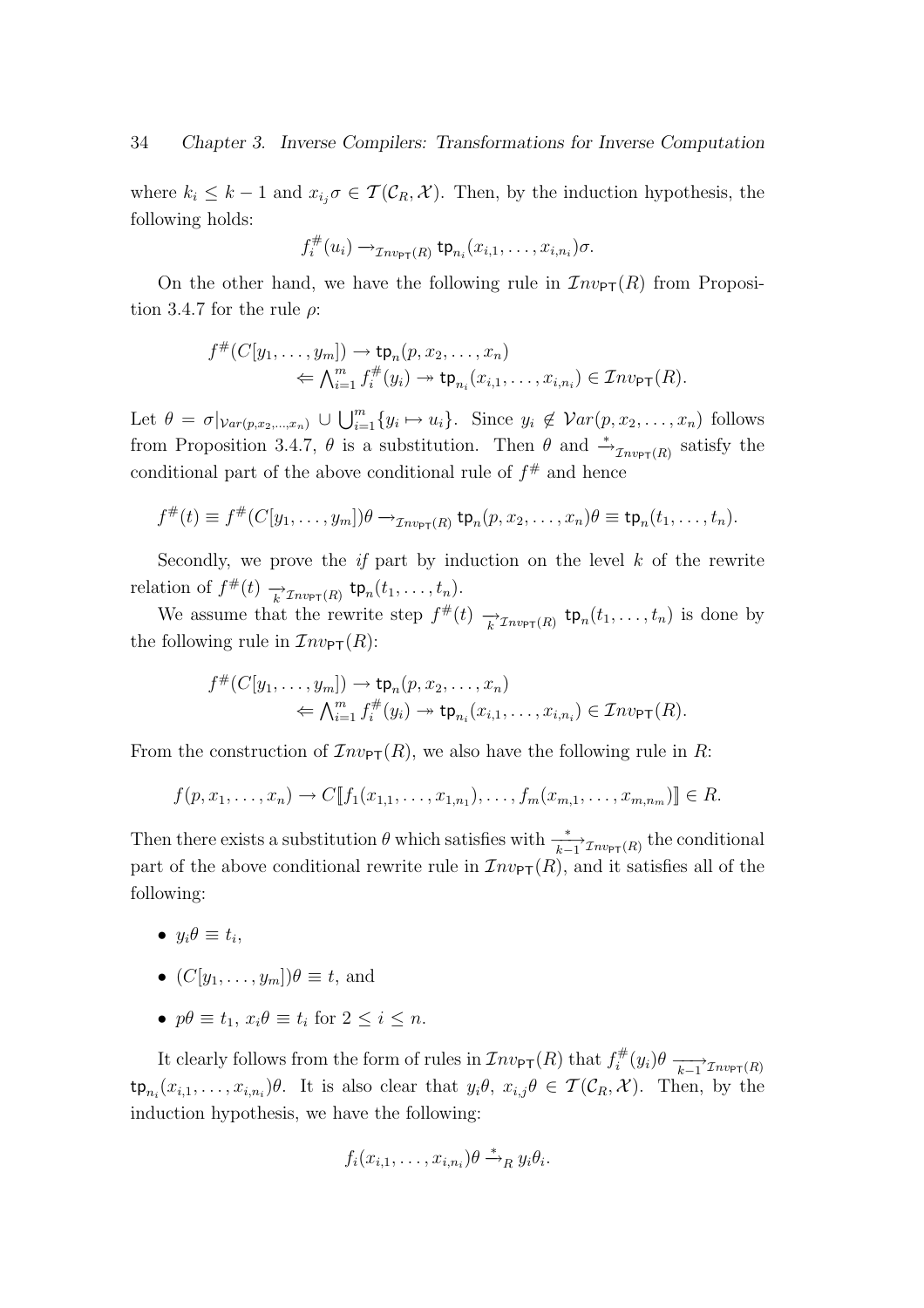Therefore, the following holds:

$$
f(t_1,\ldots,t_n) \equiv f(p,x_2,\ldots,x_n)\theta
$$
  
\n
$$
\rightarrow_R (C[\![f_1(x_{1,1},\ldots,x_{1,n_1}),\ldots,f_m(x_{m,1},\ldots,x_{m,n_m})]\!])\theta
$$
  
\n
$$
\stackrel{*}{\rightarrow}_R (C[\![y_1,\ldots,y_m])\theta \equiv t.
$$

According to Theorem 3.4.9,  $\mathcal{I}nv_{PT}(R)$  is an inverse system of R in the sense of Definition 3.1.1.

**Example 3.4.10** Consider the PT-TRS  $R_3$  and the CTRS  $R_5$  in Example 3.4.2 and 3.4.5, respectively. The addition of 1 and 2 is computed by  $R_3$  as the following rewrite sequence:

$$
\mathsf{add}(\mathsf{s}(0),\mathsf{s}^2(0)) \stackrel{*}{\rightarrow}_{R_3} \mathsf{s}^3(0).
$$

On the other hand, we have a rewrite sequence

$$
\mathsf{add}^{\#}(\mathsf{s}^3(0)) \mathop{\rightarrow}\nolimits_{R_5} \mathsf{tp}_2(\mathsf{s}(0),\mathsf{s}^2(0)),
$$

which is one of inverse computation of  $\text{add}(\mathsf{s}(0), \mathsf{s}^2(0)) \stackrel{*}{\rightarrow}_{R_3} \mathsf{s}^3(0)$ .

Inverse CTRSs generated by  $\mathcal{I}nv_{\text{PT}}$  are not always confluent, while every PT-TRS is confluent. For example, we have more three rewrite sequences,  $\mathsf{add}^{\#}(s^3(0)) \to_{R_5} \mathsf{tp}_2(0, s^3(0)), \ \mathsf{add}^{\#}(s^3(0)) \to_{R_5} \mathsf{tp}_2(s^2(0), s(0)) \ \text{and} \ \mathsf{add}^{\#}(s^3(0))$  $\rightarrow_{R_5}$  tp<sub>2</sub>(s<sup>3</sup>(0), 0) for add(s(0), s<sup>2</sup>(0))  $\stackrel{*}{\rightarrow}_{R_3}$  s<sup>3</sup>(0) in Example 3.4.10.

#### 3.4.3 Transformation of CTRSs into EV-TRSs

A CTRS generated by the transformation  $\mathcal{I}nv_{PT}$  can be easily transformed into an unconditional one because the form of conditional rewrite rules in the CTRS is restricted as shown in Proposition 3.4.7. In this subsection, we show a transformation  $\mathbb{U}_{PT}$  of the generated CTRS into an EV-TRS. We also show an interesting property between input PT-TRS R and its inverse EV-TRS  $\mathbb{U}_{PT}(\mathcal{I}nv_{PT}(R))$ generated by  $\mathcal{I}nv_{PT}$  and  $\mathbb{U}_{PT}$ , that is, if R is right-linear then  $\mathbb{U}_{PT}(\mathcal{I}nv_{PT}(R))$  is left-linear, and if R is left-linear then  $\mathbb{U}_{\text{PT}}(Inv_{\text{PT}}(R))$  is right-linear.

Through this thesis, we assume that variables in  $\mathcal X$  are ordered by some total ordering  $\gt_{\mathcal{X}}$  that for all  $x, y \in \mathcal{X}, x \neq y$  implies either  $x \gt_{\mathcal{X}} y$  or  $y \gt_{\mathcal{X}}$ x. For a finite subset  $X \subseteq \mathcal{X}$ ,  $\mathcal{V}list(X)$  denotes the list of all variables in X which is determined by the ordering  $>\chi$ , that is,  $x_1 < \chi x_2 < \chi \cdots < \chi x_n$  implies  $Vlist({x_1, ..., x_n}) = x_1, ..., x_n$ .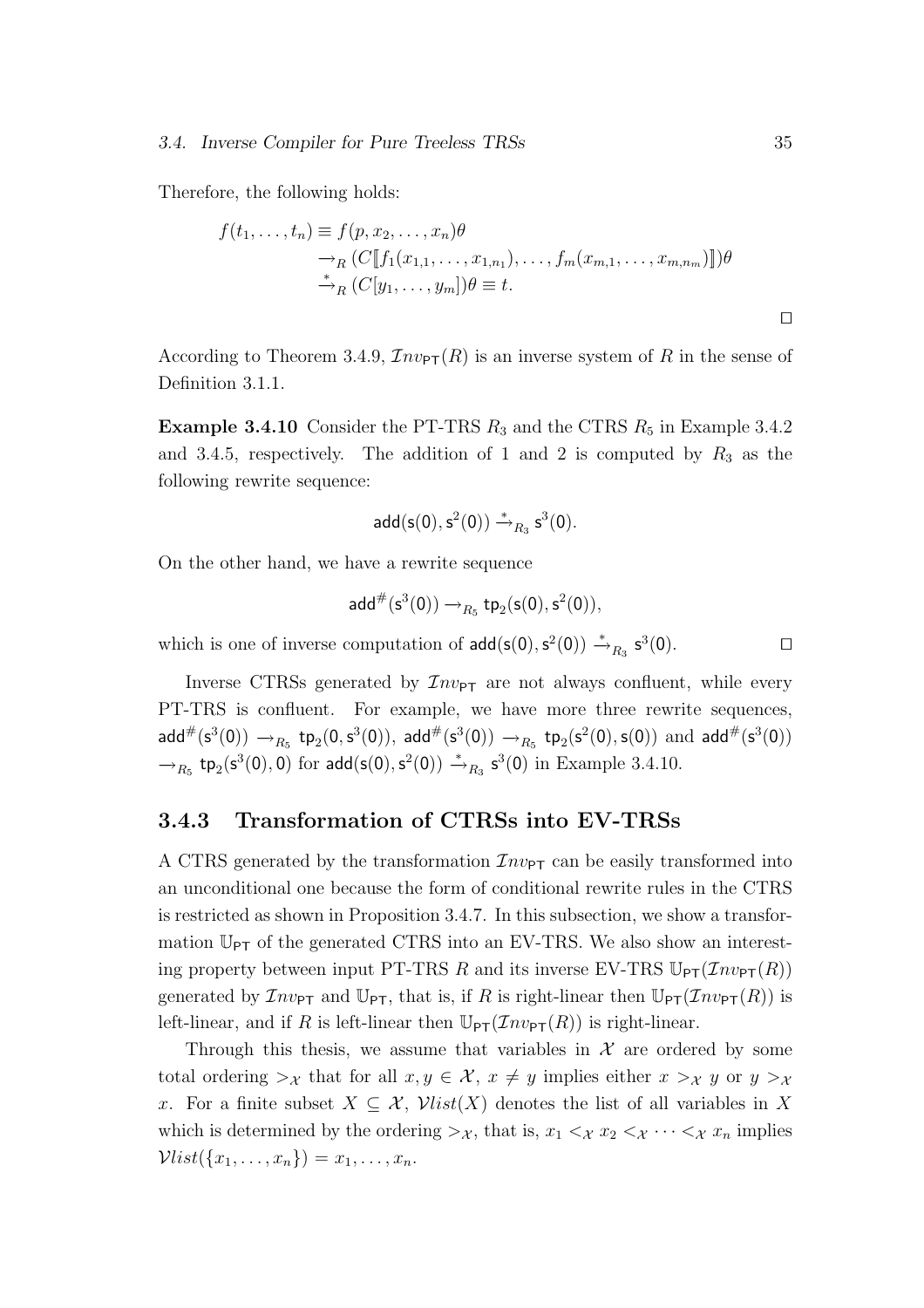**Definition 3.4.11** ( $\mathbb{U}_{PT}$ ) Let R be a CTRS over a signature F. Suppose that every conditional rewrite rule  $l \to r \Leftarrow \bigwedge_{i=1}^{m} s_i \to t_i$  satisfies  $Var(s_1, \ldots, s_m) \subseteq$  $Var(l)$ . For each rule  $\rho \in R$ , we prepare a fresh function symbol  $\mathsf{u}^{\rho}$  which is not in F. The transformation  $\mathbb{U}_{PT}$  of a conditional rewrite rule  $\rho: l \to r \Leftarrow \bigwedge_{i=1}^{m} s_i \twoheadrightarrow t_i$ is defined as follows:

$$
\mathbb{U}_{\text{PT}}(\rho) = \{ \ l \to u^{\rho}(\mathcal{V}list(X), s_1, \ldots, s_m), \quad u^{\rho}(\mathcal{V}list(X), t_1, \ldots, t_m) \to r \ \}
$$

where X is a set of variables appearing in both l and r, that is,  $X = Var(l) \cap$  $Var(r)$ . Note that  $\mathbb{U}_{PT}(l \to r) = \{l \to r\}$ .  $\mathbb{U}_{PT}$  can be extended on CTRSs, that is,  $\mathbb{U}_{\mathsf{PT}}(R) = \bigcup_{\rho \in R} \mathbb{U}_{\mathsf{PT}}(\rho).$ 

 $\mathcal{F}_{\mathbb{U}_{PT}}$  denotes the signature determined by  $R, \mathcal{F}$  and  $\mathbb{U}_{PT}$ , defined as  $\mathcal{F}_{\mathbb{U}_{PT}} = \mathcal{F}$  $\cup \{ \mathsf{u}^{\rho} \mid \rho \in R \}$ . It is clear that  $\mathbb{U}_{\text{PT}}(R)$  in the above definition is an EV-TRS over the signature  $\mathcal{F}_{\mathbb{U}_{PT}}$ . It is also clear that defined symbols of R are defined symbols of  $\mathbb{U}_{\text{PT}}(R)$  and constructors of R and  $\mathcal{I}nv_{\text{PT}}(R)$  are equivalent, that is,  $\mathcal{D}_{\mathbb{U}_{\text{PT}}(R)} = \mathcal{D}_R \cup \{ \mathsf{u}^\rho \mid \rho \in R \}$  and  $\mathcal{C}_R = \mathcal{C}_{\mathbb{U}_{\text{PT}}(R)}$ .

**Example 3.4.12** The following TRS is obtained by  $\mathbb{U}_{\text{PT}}$  from the CTRS  $R_5$  in Example 3.4.5:

$$
R_6 = \mathbb{U}_{\text{PT}}(R_5) (= \mathbb{U}_{\text{PT}}(\mathcal{I}_{n v_{\text{PT}}}(R_3)))
$$
  
= {  $\text{add}^{\#}(y) \rightarrow \text{tp}_2(0, y),$   
 $\text{add}^{\#}(\text{s}(z)) \rightarrow \text{u}_1(\text{add}^{\#}(z)), \quad \text{u}_1(\text{tp}_2(x, y)) \rightarrow \text{tp}_2(\text{s}(x), y) ) .$ 

 $\Box$ 

Next we show that for a right-linear PT-TRS R over a signature  $\mathcal{F}$ , the EV-TRS  $\mathbb{U}_{\text{PT}}(Inv_{\text{PT}}(R))$  is equivalent to the CTRS  $Inv_{\text{PT}}(R)$  with respect to terms  $f^{\#}(t)$  where t is a constructor term over  $\mathcal{F}^{\#}$ .

**Theorem 3.4.13** Let R be a PT-TRS over a signature  $\mathcal{F}$ . Let f be a defined symbol of R and  $t, t_1, \ldots, t_n$  be constructor terms of R. Then,  $f^{\#}(t) \rightarrow_{\mathcal{I}nv_{\text{PT}}(R)}$  $\tt t p_n(t_1,\ldots,t_n) \text{ iff } f^{\#}(t) \xrightarrow{\ast} \mathbb{U}_{\text{PT}}(\mathcal{I}_{n\text{VPT}}(R))} \text{ t} p_n(t_1,\ldots,t_n).$ 

*Proof.* We first prove the *only-if* part by induction on the level  $k$  of the rewrite relation of  $f^{\#}(t) \longrightarrow_{\mathcal{I}nv_{\text{PT}}(R)} \text{tp}_n(t_1,\ldots,t_n)$ .

We assume that  $f^{\#}(t) \xrightarrow[k]{}_{\mathcal{I}nv_{\mathsf{PT}}(R)} \mathsf{tp}_n(t_1,\ldots,t_n)$  is rewritten by a rule  $f^{\#}(r') \to$  $\tt{tp}_n(p, x_2, \ldots, x_n) \Leftarrow \mathcal{C}ond \in \mathcal{I}nv_{\text{PT}}(R)$  where p is either a variable or a simple pattern. Then there exists a substitution  $\theta$  such that  $r' \theta \equiv t$ ,  $p\theta \equiv t_1$ ,  $x_i\theta$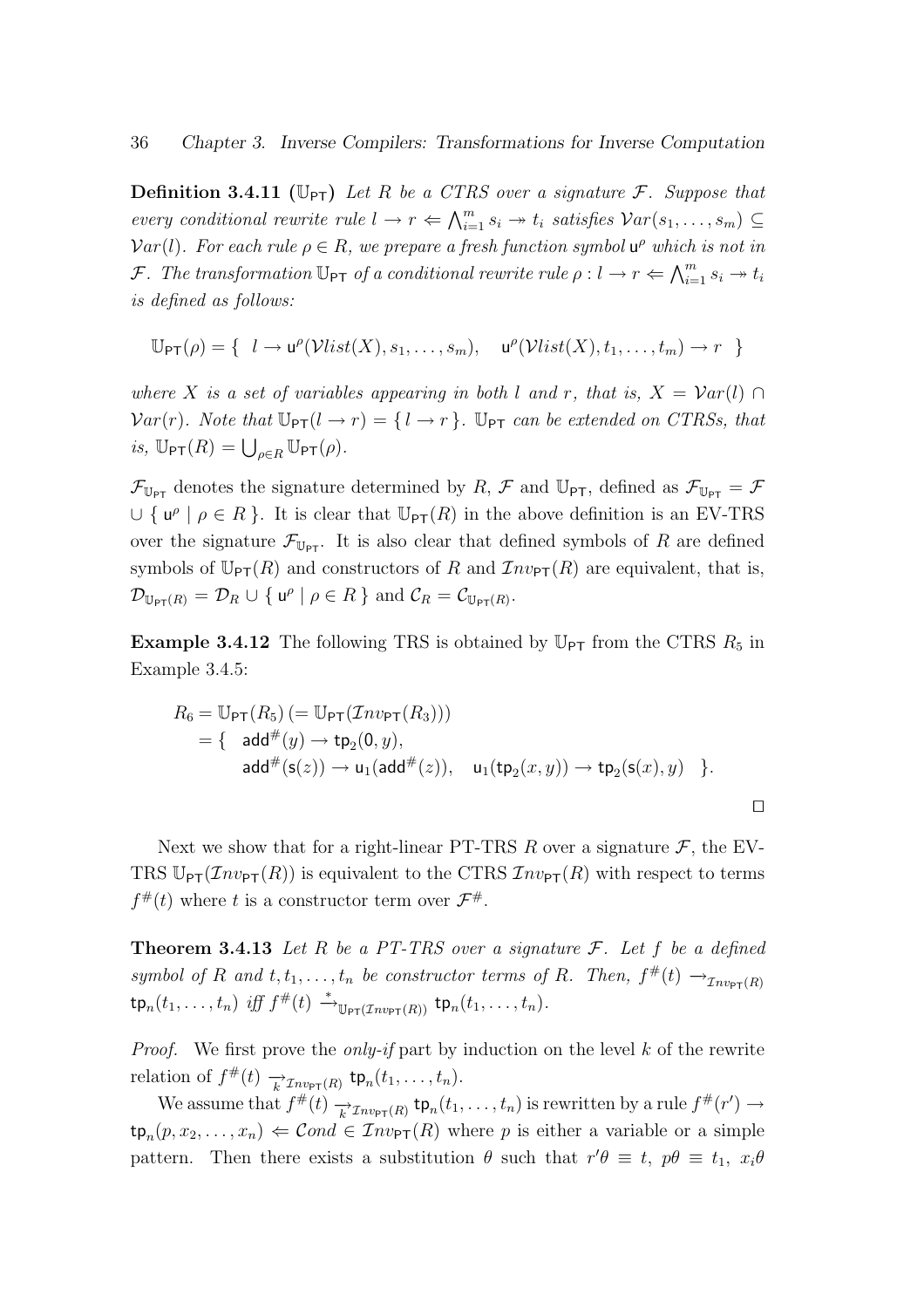$\equiv t_i \text{ and } Cond(\theta, \frac{*}{k-1} \tau_{n\nu_{\text{PT}}(R)}) \colon f^{\#}(t) \equiv f^{\#}(r')\theta \to_{\mathcal{I}_{n\nu_{\text{PT}}(R)}} \text{tp}_n(p, x_2, \ldots, x_n)\theta \equiv$  $\tt{tp}_n(t_1,\ldots,t_n)$ . Since  $t,t_1,\ldots,t_n \in \mathcal{T}(\mathcal{C}_R,\mathcal{X})$ , we can assume without loss of generality that  $\theta$  is a  $\mathcal{T}(\mathcal{C}_R, \mathcal{X})$ -substitution.

• Consider the case of  $Cond = \text{true}$ . Then, we have the rewrite rule  $f^{\#}(r') \rightarrow$  $\tt{tp}_n(p, x_2, \ldots, x_n) \in \mathbb{U}_{\text{PT}}(\mathcal{I}_{\text{nv}_{\text{PT}}}(R))$  and hence

$$
f^{\#}(t) \equiv f^{\#}(r')\theta \rightarrow_{\mathbb{U}_{\mathsf{PT}}(\mathcal{I}nv_{\mathsf{PT}}(R))} \mathsf{tp}_n(p,x_2,\ldots,x_n)\theta \equiv \mathsf{tp}_n(t_1,\ldots,t_n).
$$

• Consider the remaining case of  $Cond = \bigwedge_{i=1}^{m} f_i^{\#}$  $\mathsf{t}_i^{\#}(y_i) \to \mathsf{tp}_{n_i}(x_{i,1},\ldots,x_{i,n_i}).$ In this case, we have the following rules in  $\mathbb{U}_{PT}(\mathcal{I}_{n\nu_{PT}}(R))$ :

$$
f^{\#}(r') \to \mathsf{u}^{\rho}(\mathcal{V}list(X), f_1^{\#}(y_1), \dots, f_m^{\#}(y_m)) \in \mathbb{U}_{\mathsf{PT}}(\mathcal{I}nv_{\mathsf{PT}}(R)),
$$
  

$$
\mathsf{u}^{\rho}(\mathcal{V}list(X), \mathsf{tp}_{n_1}(x_{1,1}, \dots, x_{1,n_1}), \dots, \mathsf{tp}_{n_m}(x_{m,1}, \dots, x_{m,n_m}))
$$
  

$$
\to \mathsf{tp}_n(p, x_2, \dots, x_n) \in \mathbb{U}_{\mathsf{PT}}(\mathcal{I}nv_{\mathsf{PT}}(R))
$$

where  $X = Var(r') \cap Var(p, x_2, \ldots, x_n)$ .

It follows from  $Cond(\theta, \frac{*}{k-1} \tau_{n\nu_{\text{PT}}(R)})$  that we have the rewrite sequence  $f_i^{\#}$  $\mathcal{I}_{i}^{\#}(y_i)\theta \longrightarrow_{k-1}^{*} \mathcal{I}_{n\nu_{\text{PT}}(R)}$  tp<sub>n<sub>i</sub></sub> $(x_{i,1},\ldots,x_{i,n_i})\theta$ . Since  $\mathcal{I}_{n\nu_{\text{PT}}(R)}$  is a constructor system and  $\theta$  is a  $\mathcal{T}(\mathcal{C}_R, \mathcal{X})$ -substitution, we also have  $f_i^{\#}$  $\sum_{i}^{H}(y_i)\theta \longrightarrow_{k-1} \mathcal{I}_{n\nu p\tau(R)}$  $\tt t p_{n_i}(x_{i,1},\ldots,x_{i,n_i})\theta$ , we can assume without loss of generality that  $\theta$  is a  $\mathcal{T}(\mathcal{C}_R, \mathcal{X})$ -substitution. Hence  $y_i \theta, x_{i,j} \theta \in \mathcal{T}(\mathcal{C}_R, \mathcal{X})$ . Then, by the induction hypothesis, we have the following:

$$
f_i^{\#}(y_i)\theta \xrightarrow{\ast} \mathbb{U}_{\text{PT}}(\mathcal{I}_{n}v_{\text{PT}}(R))} \text{tp}_{n_i}(x_{i,1},\ldots,x_{i,n_i})\theta.
$$

Therefore, the following rewrite sequence exists:

$$
f^{\#}(t) \equiv f^{\#}(r')\theta \rightarrow_{\mathbb{U}_{\mathsf{PT}}(\mathcal{I}_{n\mathsf{V}_{\mathsf{PT}}(R))}} \mathsf{u}^{\rho}(\mathcal{V}list(X), f_1^{\#}(y_1), \dots, f_m^{\#}(y_m))\theta
$$
  
\n
$$
\xrightarrow{\ast}_{\mathbb{U}_{\mathsf{PT}}(\mathcal{I}_{n\mathsf{V}_{\mathsf{PT}}(R))}} \mathsf{u}^{\rho}(\mathcal{V}list(X), \mathsf{tp}_{n_1}(x_{1,1}, \dots, x_{1,n_1}), \dots, \mathsf{tp}_{n_m}(x_{m,1}, \dots, x_{m,n_m}))\theta
$$
  
\n
$$
\rightarrow_{\mathbb{U}_{\mathsf{PT}}(\mathcal{I}_{n\mathsf{V}_{\mathsf{PT}}(R))}} \mathsf{tp}_n(p, x_2, \dots, x_n)\theta \equiv \mathsf{tp}_n(t_1, \dots, t_n).
$$

Next we prove the *if* part by induction on the number k of steps of  $f^*(t)$  $\stackrel{k}{\longrightarrow}_{\mathbb{U}_{\mathsf{PT}}(\mathcal{I}_{n\mathcal{V}_{\mathsf{PT}}(R))}$  tp<sub>n</sub> $(t_1,\ldots,t_n)$ . Since  $k>0$  holds clearly, we can assume the following:

$$
f^{\#}(t) \equiv f^{\#}(r')\theta \rightarrow_{\mathbb{U}_{\mathsf{PT}}(\mathcal{I}nv_{\mathsf{PT}}(R))} v\theta \xrightarrow{k-1}_{\mathbb{U}_{\mathsf{PT}}(\mathcal{I}nv_{\mathsf{PT}}(R))} \mathsf{tp}_n(t_1,\ldots,t_n)
$$

where  $f^{\#}(r') \to v \in \mathbb{U}_{\text{PT}}(\mathcal{I}nv_{\text{PT}}(R)).$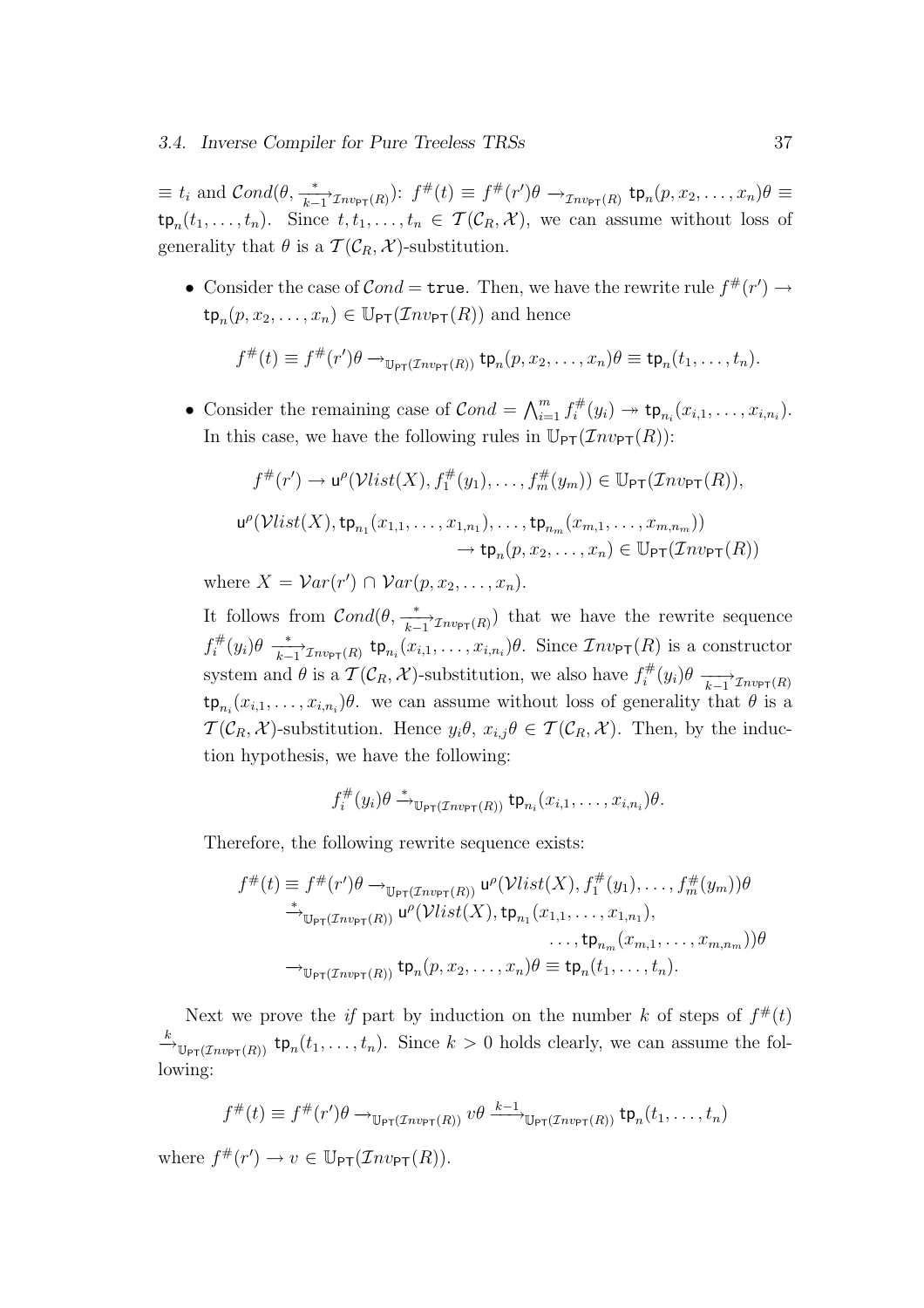- Consider the case of  $v \equiv \text{tp}_n(p, x_2, \ldots, x_n)$ . It follows from  $t \in \mathcal{T}(\mathcal{C}_R, \mathcal{X})$ that  $p\theta$ ,  $x_i\theta \in \mathcal{T}(\mathcal{C}_R, \mathcal{X})$ , and hence  $p\theta \equiv t_1$  and  $x_i\theta \equiv t_i$ . From the construction of  $\mathbb{U}_{\text{PT}}(Inv_{\text{PT}}(R)), f^*(r') \to v \in Inv_{\text{PT}}(R)$  holds. Therefore, we have  $f^{\#}(t) \rightarrow_{\mathcal{I}nv_{\mathsf{PT}}(R)} \mathsf{tp}_n(t_1,\ldots,t_n)$ .
- Consider the remaining case that  $\text{root}(v) = u^{\rho}$ . Now we can assume the following:

$$
v \equiv \mathsf{u}^{\rho}(\mathcal{V}list(X), f_1^{\#}(y_1), \dots, f_m^{\#}(y_m)),
$$
  

$$
\mathsf{u}^{\rho}(\mathcal{V}list(X), \mathsf{tp}_{n_1}(x_{1,1}, \dots, x_{1,n_1}), \dots, \mathsf{tp}_{n_m}(x_{m,1}, \dots, x_{m,n_m}))
$$

$$
\rightarrow \mathsf{tp}_n(p, x_2, \dots, x_n) \in \mathbb{U}_{\mathsf{PT}}(InvPT(R)),
$$

$$
\rho: f^{\#}(r') \to \text{tp}_n(p, x_2, \dots, x_n)
$$
  

$$
\Leftarrow \bigwedge_{i=1}^m f_i^{\#}(y_i) \to \text{tp}_{n_i}(x_{i,1}, \dots, x_{i,n_i}) \in \mathcal{I}nv_{\text{PT}}(R),
$$

where  $X = Var(r') \cap Var(p, x_2, ..., x_n)$ . Since the above rule of  $u^{\rho}$  is the unique rule of  $u^{\rho}$ , we have the following rewrite sequence:

$$
f^{\#}(t) \equiv f^{\#}(r')\theta \rightarrow_{\mathbb{U}_{\mathsf{PT}}(\mathcal{I}_{\mathsf{IVPT}}(R))} \mathsf{u}^{\rho}(\mathcal{V}list(X), f_1^{\#}(y_1), \dots, f_m^{\#}(y_m))\theta
$$
  
\n
$$
\xrightarrow{k-2} \mathbb{U}_{\mathsf{PT}(\mathcal{I}_{\mathsf{IVPT}}(R))} \mathsf{u}^{\rho}(\mathcal{V}list(X), \mathsf{tp}_{n_1}(x_{1,1}, \dots, x_{1,n_1}), \dots, \mathsf{tp}_{n_m}(x_{m,1}, \dots, x_{m,n_m}))\sigma
$$
  
\n
$$
\rightarrow_{\mathbb{U}_{\mathsf{PT}}(\mathcal{I}_{\mathsf{IVPT}}(R))} \mathsf{tp}_n(p, x_2, \dots, x_n)\sigma \equiv \mathsf{tp}_n(t_1, \dots, t_n).
$$

Since  $t, t_1, \ldots, t_n \in \mathcal{T}(\mathcal{C}_R, \mathcal{X})$ , we can assume without loss of generality that  $\theta, \sigma$  are  $\mathcal{T}(\mathcal{C}_R, \mathcal{X})$ -substitution, and hence  $y_i \theta \in \mathcal{T}(\mathcal{C}_R, \mathcal{X})$  and  $x_{i,j} \sigma \in$  $\mathcal{T}(\mathcal{C}_R, \mathcal{X})$ . Then we have  $f_i^{\#}$  $\mathfrak{p}_i^{\#}(y_i)\theta \stackrel{k_i}{\longrightarrow}_{\mathbb{U}_{\mathsf{PT}}(\mathcal{I}nv_{\mathsf{PT}}(R))} \mathsf{tp}_{n_i}(x_{i,1},\ldots,x_{i,n_i})\sigma.$  By the induction hypothesis, we obtain the following sequence:

$$
f_i^{\#}(y_i)\theta \rightarrow_{\mathcal{I}^{n_{\nu_{\mathsf{PT}}}}(R)} \mathsf{tp}_{n_i}(x_{i,1},\ldots,x_{i,n_i})\sigma.
$$

Let  $\delta = \sigma|_{Var(p,x_2,...,x_n)} \cup \bigcup_{i=1}^m \{y_i \mapsto y_i \theta\}$ . From Proposition 3.4.7,  $\delta$  is a substitution. Moreover,  $f_i^{\#}$  $\mathfrak{z}^{\#}(y_i)\delta \rightarrow_{\mathcal{I}^{n\nu_{\text{PT}}(R)}} \text{tp}_{n_i}(x_{i,1},\ldots,x_{i,n_i})\delta \text{ holds. There-}$ fore, the rule  $\rho$  can be applied to  $f^{\#}(t)$  as follows:

$$
f^{\#}(t) \equiv f^{\#}(r')\delta \rightarrow_{\mathcal{I}nv_{\text{PT}}(R)} \text{tp}_n(p,x_2,\ldots,x_n)\delta \equiv \text{tp}_n(t_1,\ldots,t_n).
$$

**Example 3.4.14** For the rewrite sequence  $add^{\#}(s^{3}(0)) \rightarrow_{R_{5}} tp_{2}(s(0), s^{2}(0))$  in Example 3.4.10, we have the following rewrite sequence of  $R_6$ :

$$
\mathsf{add}^{\#}(s^3(0)) \to_{R_6} \mathsf{u}_1(\mathsf{add}(s^2(0))) \to_{R_6} \mathsf{u}_1(\mathsf{tp}_2(0,s^2(0))) \to_{R_6} \mathsf{tp}_2(s(0),s^2(0)).
$$

 $\Box$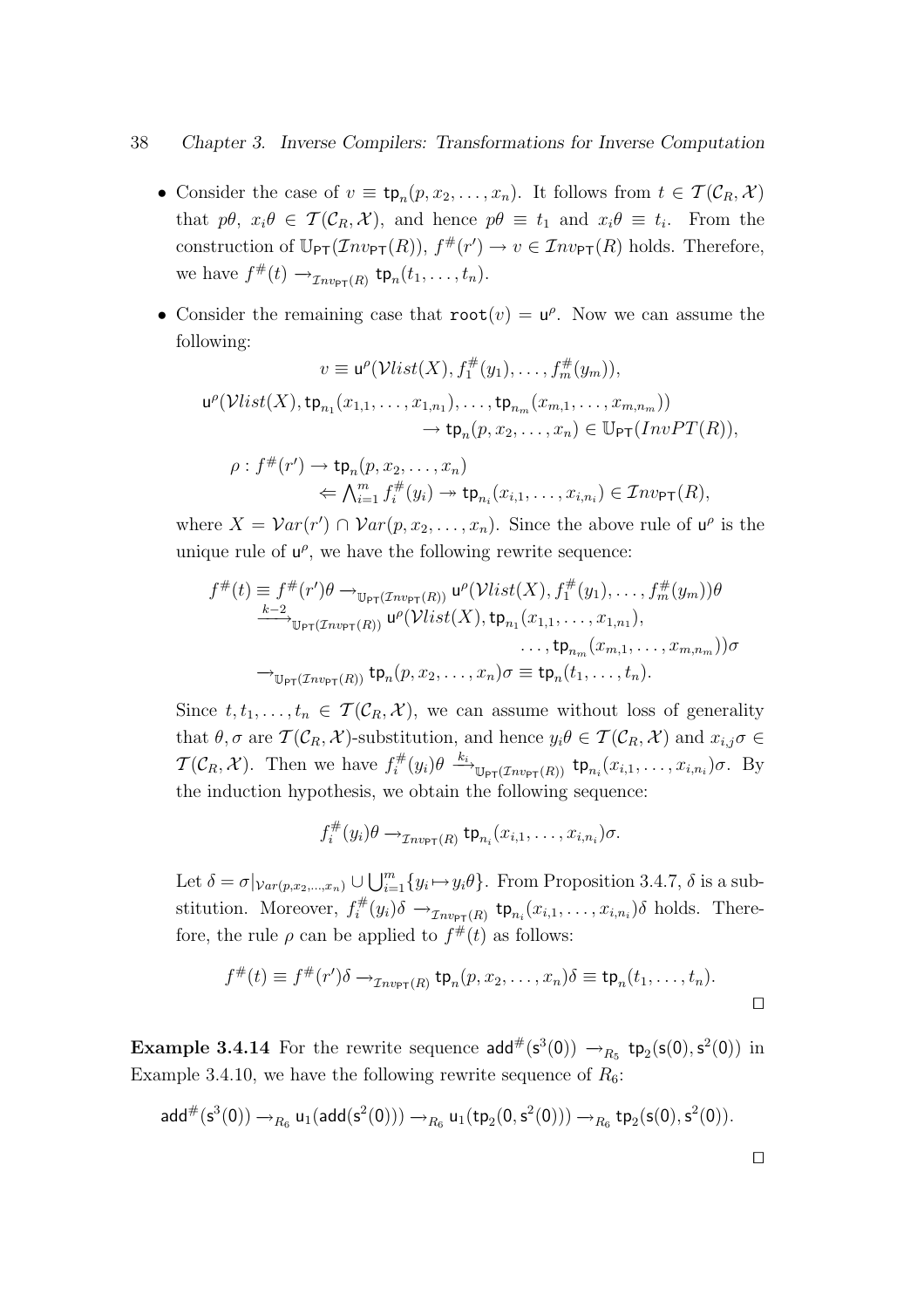Now we show the following interesting relationship between a PT-TRS R and EV-TRS  $\mathbb{U}_{\text{PT}}(\mathcal{I}nv_{\text{PT}}(R)).$ 

Proposition 3.4.15 Let R be a PT-TRS.

- (a) If R is right-linear then  $\mathbb{U}_{\text{PT}}(Inv_{\text{PT}}(R))$  is left-linear.
- (b) If R is left-linear then  $\mathbb{U}_{\text{PT}}(Inv_{\text{PT}}(R))$  is right-linear.

Proof. Consider the following rule

$$
\rho_1: f(p, x_2, \ldots, x_n) \to C[\![f_1(x_{1,1}, \ldots, x_{1,n_1}), \ldots, f_m(x_{m,1}, \ldots, x_{m,n_m})]\!] \in R.
$$

From the definitions of  $\mathcal{I}nv_{PT}$  and  $\mathbb{U}_{PT}$ , we obtain the following rules:

$$
\rho_2: f^{\#}(C[y_1,\ldots,y_m]) \to \operatorname{tp}_n(p,x_2,\ldots,x_n)
$$
\n
$$
\bigwedge_{i=1}^m f_i^{\#}(y_i) \to \operatorname{tp}_{n_i}(x_{i,1},\ldots,x_{i,n_i}) \in \mathcal{I}n v_{\text{PT}}(R),
$$
\n
$$
\rho_3: f^{\#}(C[y_1,\ldots,y_m]) \to u^{\rho}(\mathcal{V}list(X), f_1^{\#}(y_1),\ldots,f_m^{\#}(y_m)) \in \mathbb{U}_{\text{PT}}(\mathcal{I}n v_{\text{PT}}(R)),
$$
\n
$$
\rho_4: u^{\rho}(\mathcal{V}list(X), \operatorname{tp}_{n_1}(x_{1,1},\ldots,x_{1,n_1}),\ldots, \operatorname{tp}_{n_m}(x_{m,1},\ldots,x_{m,n_m}))
$$
\n
$$
\to \operatorname{tp}_n(p,x_2,\ldots,x_n) \in \mathbb{U}_{\text{PT}}(\mathcal{I}n v_{\text{PT}}(R))
$$

where  $X = Var(C[y_1, \ldots, y_m]) \cap Var(p, x_2, \ldots, x_n)$ .

We first show that if  $\rho_1$  is right-linear then  $\rho_3$  and  $\rho_4$  are left-linear. It follows from Proposition 3.4.7 that  $C[y_1, \ldots, y_m]$  is linear,  $Var(C[y_1, \ldots, y_m]) \cap$  $\{x_{i,1},\ldots,x_{i,n_i}\}=\emptyset$  and  $x_{i,j}\not\equiv x_{i',j'}$  for  $i\neq j$  or  $i'\neq j'$ . Then,  $f^{\#}(C[y_1,\ldots,y_m])$ and  $u^{\rho}(Vlist(X), \mathsf{tp}_{n_1}(x_{1,1}, \ldots, x_{1,n_1}), \ldots, \mathsf{tp}_{n_m}(x_{m,1}, \ldots, x_{m,n_m}))$  are linear, and hence  $\rho_3$ ,  $\rho_4$  are left-linear.

Next we show that if  $\rho_1$  is left-linear then  $\rho_3$ ,  $\rho_4$  are right-linear. It is clear that  $tp_n(p, x_2, \ldots, x_n)$  is linear. From the definition of  $\mathcal{I}nv_{\text{PT}}, y_1, \ldots, y_m$  are disjoint and  $y_i \notin Var(C, p, x_2, \ldots, x_n)$ , and hence  $y_i \notin X$ . Then, it is clear that  $\mathsf{u}^\rho(\mathcal{V}list(X), f_1^\#$  $f_1^{\#}(y_1), \ldots, f_m^{\#}(y_m))$  is linear. Therefore,  $\rho_3, \rho_4$  are right-linear.  $\Box$ 

# 3.5 Idea of Extension for Constructor TRSs

In this section, we explain an idea to extend  $\mathcal{I}nv_{\text{PT}}$  for constructor TRSs.

One of the largest differences between the syntax of PT-TRSs and constructor TRSs is the form of arguments of defined symbols in the right-hand sides of rewrite rules; For a rewrite rule  $l \to C[\![f_1(t_{1,1},\ldots,t_{1,n_1}),\ldots,f_m(t_{m,1},\ldots,t_{m,n_m})]\!]$ , all  $t_{i,j}$ s are variables for PT-TRSs, and all  $t_{i,j}$ s are terms for constructor TRSs.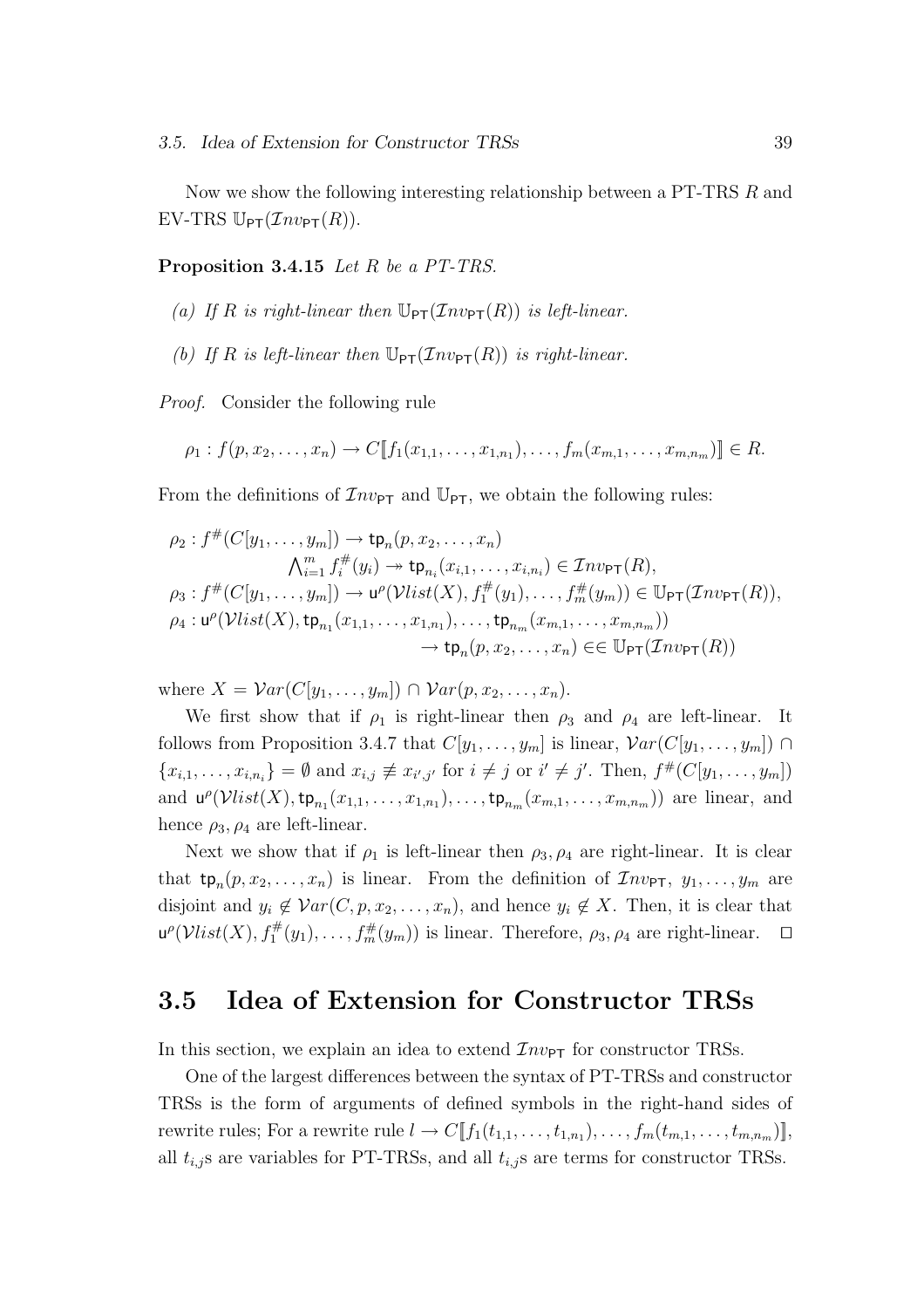In Step 3 and Step 4 of the basic idea introduced in Section 3.3, we have transformed the right-hand side r of a rewrite rule  $f(t_1, \ldots, t_n) \to r$  in an input system into a constructor term  $r'$  as the argument of  $f^{\#}$  in the left-hand side of a corresponding rule of  $f^{\#}$ , and conditions as the conditional part of the rule of  $f^\#.$ 

If the same transformation is applied to a constructor TRS, defined symbols of the input TRS may still remain in the conditional part after the transformation. For example, consider the rule  $f(x, y) \to c(f(g(a)), g(x))$  where f, g are defined symbols and  $a, c$  are constructors. To apply **Step 1–4** to this rule, we obtain the following rule:

$$
f^{\#}(c(x_1,x_2)) \to \mathsf{tp}_2(x,y) \Leftarrow f^{\#}(x_2) \to \mathsf{tp}_1(g(a)) \land g^{\#}(x) \to \mathsf{tp}_1(x).
$$

The defined symbol g still remains in the condition  $f^{\#}(x_2) \to \text{tp}_1(g(a))$ .

To eliminate g, we again replace the term  $g(a)$  with a fresh variable z. Then, the condition  $f^{\#}(x_2) \to \text{tp}_1(g(a))$  is transformed to  $f^{\#}(x_2) \to \text{tp}_1(z)$  and the new condition  $g^{\#}(z) \to \text{tp}_1(a)$  is generated. Adding the new condition into the conditional part, we can obtain the following conditional rewrite rule:

$$
f^{\#}(c(x_1,x_2)) \to \text{tp}_2(x,y)
$$
  

$$
\Leftarrow f^{\#}(x_2) \to \text{tp}_1(z) \land g^{\#}(x) \to \text{tp}_1(x) \land g^{\#}(z) \to \text{tp}_1(a).
$$

Finally, there is no defined symbol  $f, g$  in the transformed rule.

These transformation is considered as the inductive application of Step 3 and Step 4. Since Step 3 and Step 4 are implemented as the transformation  $\mathcal{I}_{\text{PT}}$ , we can easily construct such an extended compiler by inductively defining  $\mathcal{I}_{\text{PT}}$ , especially the case (c) in Definition 3.4.1; (c)  $\mathcal{I}_{PT}(f(t_1,\ldots,t_n)) = \{y; f^*(y) \rightarrow$  $\tt{tp}_n(u_1,\ldots,u_n) \wedge Cond_1 \wedge Cond_n$  where y is a fresh variable and  $\mathscr{F}_{PT}(t_i) =$  $\{u_i; \; \mathcal{C} \circ nd_i\}.$ 

# 3.6 Inverse Compiler for Constructor TRSs

In this section, we actually extend the definition of  $\mathcal{I}nv_{\text{PT}}$  to that for constructor TRSs. In Subsection 3.6.1 we present an inverse compiler for constructor TRSs, and we show the correctness of it in Subsection 3.6.3. In Subsection 3.6.2, we show the relationship between the syntactic properties of a target constructor TRS and the inverse CTRS generated by the inverse compiler proposed in Subsection 3.6.1. In Subsection 3.6.4 we transform the generated CTRS into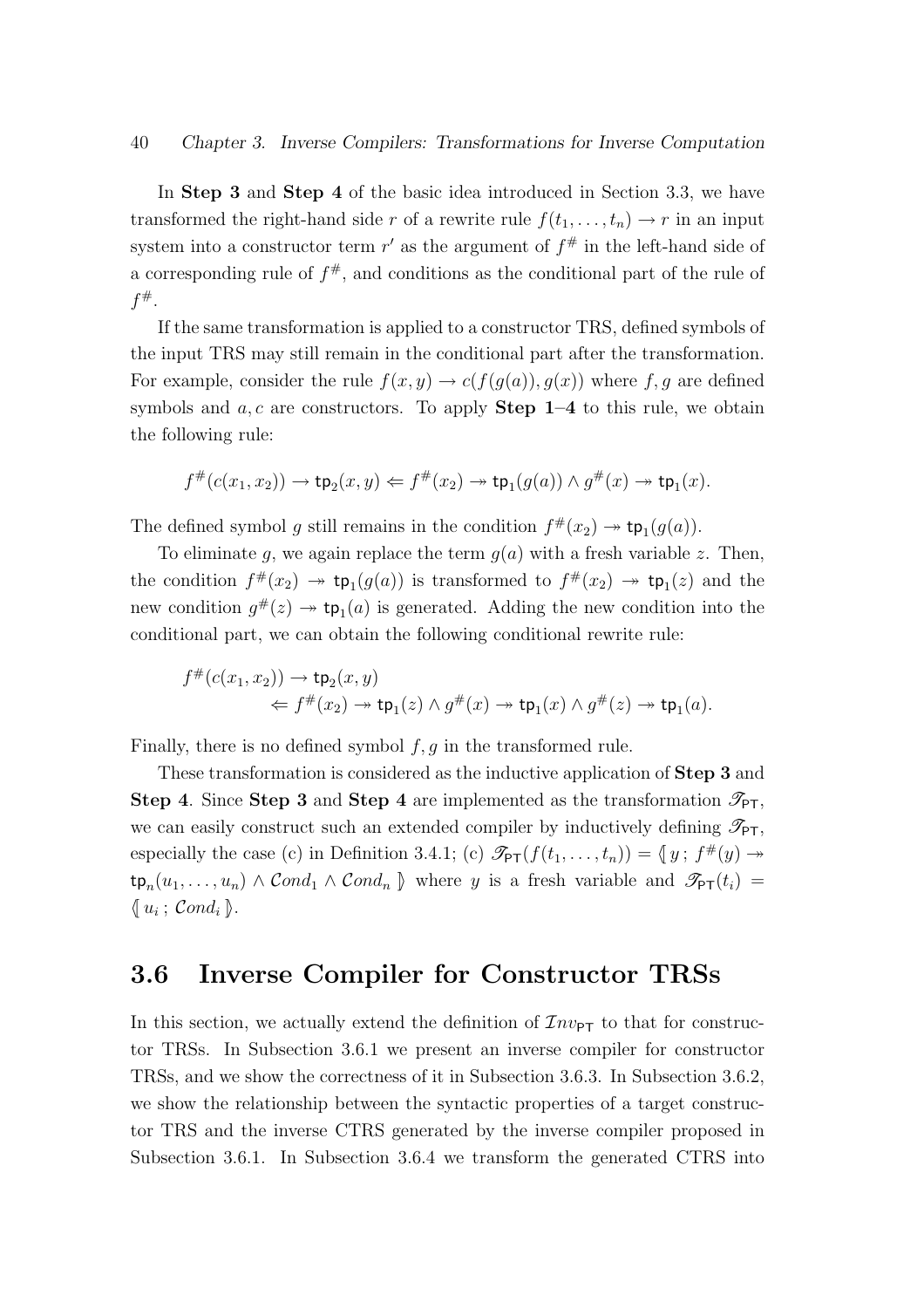an equivalent EV-TRS. We discuss in Subsection 3.6.5 the relationship between syntactic properties of an input constructor TRS and its inverse EV-TRS.

## 3.6.1 Generation of Inverse CTRSs

We extend the procedure  $\mathcal{I}_{PT}$  by inductively defining the case (c) in Definition 3.4.1.

**Definition 3.6.1** ( $\mathscr{T}_{\text{full}}$ ) Let F be a signature divided into the constructor set C and the defined-symbol set  $\mathcal{D}: \mathcal{F} = \mathcal{C} \oplus \mathcal{D}$ . The procedure  $\mathcal{F}_{\text{full}}$  inputted a term is inductively defined as follows:

- (a)  $\mathscr{T}_{\text{full}}(x) = \{x ; \text{true}\}\$  where x is a variable,
- (b)  $\mathscr{T}_{\text{full}}(c(t_1,\ldots,t_n)) = \{c(u_1,\ldots,u_n) ; \text{Cond}_1 \wedge \cdots \wedge \text{Cond}_n\}$ where  $c \in \mathcal{C}$  and  $\mathscr{F}_{\text{full}}(t_i) = \{u_i; \mathcal{C} \text{ond}_i\},$  and
- (c)  $\mathscr{F}_{\text{full}}(f(t_1,\ldots,t_n)) = \{y \, ; \, f^{\#}(y) \rightarrow \text{tp}_n(u_1,\ldots,u_n) \land \text{Cond}_1 \land \text{Cond}_n \}$ where  $f \in \mathcal{D}$ , y is a fresh variable and  $\mathscr{T}_{\text{full}}(t_i) = \{u_i : \text{Cond}_i\}.$

The word 'fresh' in (c) means that in (c),  $y \notin Var(t_i, u_i, Cond_i)$ , and in each of (b) and (c), variables introduced in  $\mathscr{T}_{\text{full}}(t_i) = \{u_i : \text{Cond}_i\}$  and  $\mathscr{T}_{\text{full}}(t_j) =$  $\{u_j; \; Cond_j\}$  are disjoint, that is,  $Var(u_i, Cond_i) \cap Var(t_j, u_j, Cond_j) = \emptyset$  for each i and j with  $i \neq j$ .

For any input term, the above procedure  $\mathscr{T}_{\text{full}}$  terminates and returns a pair of a term and a condition since the input term is finite. The above definition of  $\mathscr{T}_{\text{full}}$ leads the following proposition.

**Proposition 3.6.2** Let F be a signature divided into the constructor set C and the defined-symbol set  $\mathcal{D}$ :  $\mathcal{F} = C \oplus \mathcal{D}$ . Then,  $\mathscr{T}_{\text{full}}(t) = \{u$ ; Cond  $\}$  implies the following:

- (a) if  $t \equiv C[\![g_1(t_{1,1},\ldots,t_{1,n_1}),\ldots,g_m(t_{m,1},\ldots,t_{m,n_m})]\!]$ , then
	- $u \equiv C[y_1, \ldots, y_m],$  and
	- $Cond = \bigwedge_{i=1}^{m} \left(g_i^{\#}\right)$  $\pi_i^{\#}(y_i) \twoheadrightarrow \operatorname{\mathsf{tp}}_{n_i}(u_{i,1},\ldots,u_{i,n_i}) \wedge \bigwedge_{j=1}^{n_i} \mathcal{C}ond_{i,j}\Big)$

for some variables  $y_1, \ldots, y_m$  such that  $y_i \notin \mathcal{V}ar(t_{i,j}, u_{i,j}, \mathcal{C}ond_{i,j})$ , where  $\mathscr{T}_{\text{full}}(t_{i,j}) = \{u_{i,j} ; \mathcal{C}ond_{i,j}\}$  and  $\mathcal{V}ar(u_{i,j}, \mathcal{C}ond_{i,j}) \cap \mathcal{V}ar(t_{i',j'}, u_{i',j'}, \mathcal{C}ond_{i',j'})$  $= \emptyset$  for each i and j such that  $i \neq j$  or  $i' \neq j'$ ,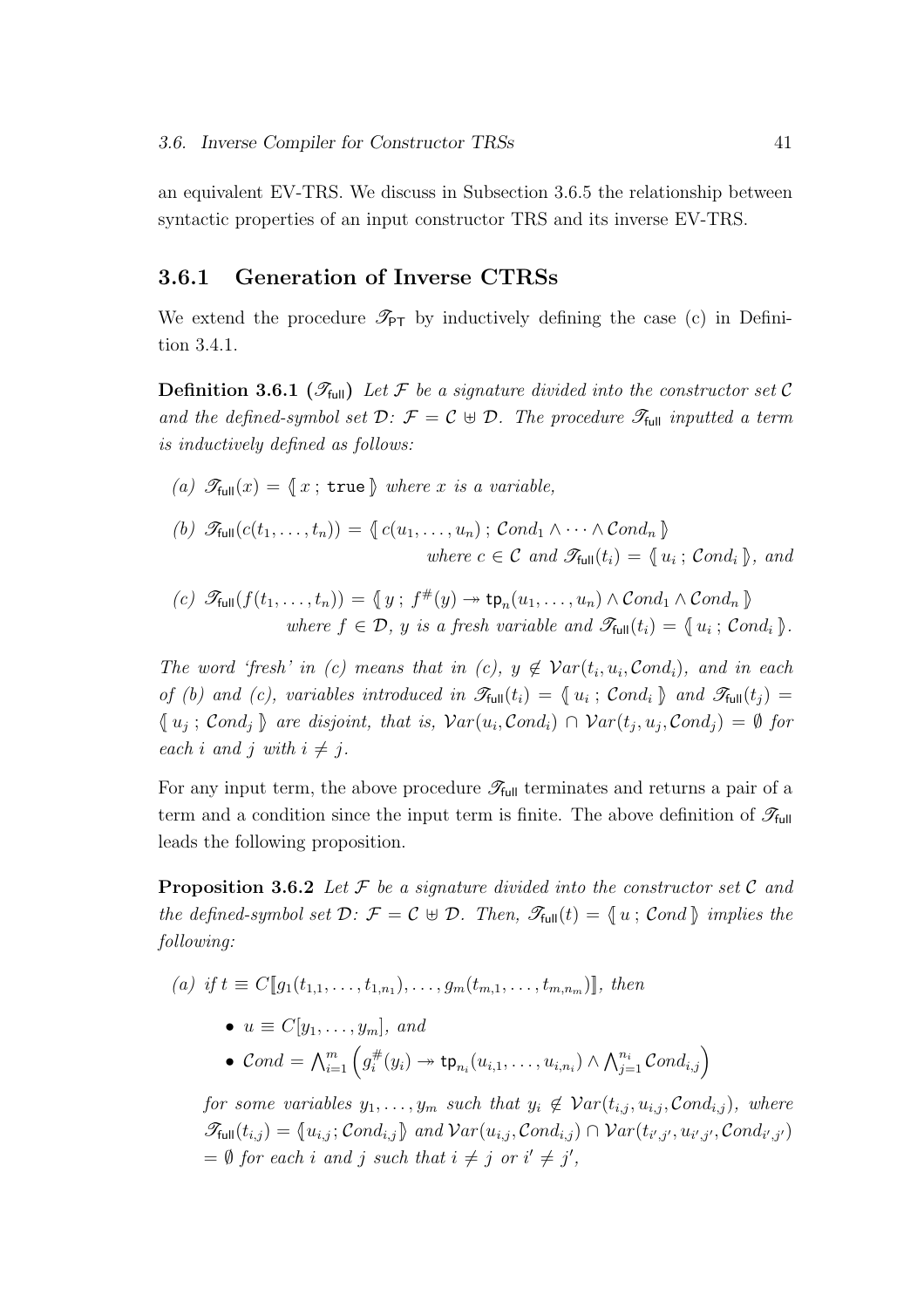- (b) u is a constructor term, and
- (c) Cond is in the forms of

true 
$$
\wedge f_1^{\#}(y_1) \rightarrow \text{tp}_{n_1}(x_{1,1},\ldots,x_{1,n_1}) \wedge \cdots \wedge f_k^{\#}(y_k) \rightarrow \text{tp}_{n_k}(x_{k,1},\ldots,x_{k,n_k})
$$
  
where  $f_i$  is an  $n_i$ -ary defined symbol with respect to R.

*Proof.* The claim (a) follows from the definition of  $\mathscr{T}_{full}$ . The claims (b) and (c) follow from the claim (a).  $\Box$ 

Example 3.6.3 Consider the following constructor TRS over the signature { s, 0, add, mul }, which computes addition and multiplication of natural numbers:

$$
R_7 = \{ \begin{array}{cl} \mathsf{add}(0,y) \to y, & \mathsf{add}(\mathsf{s}(x),y) \to \mathsf{s}(\mathsf{add}(x,y)), \\ \mathsf{mul}(0,y) \to 0, & \mathsf{mul}(x,0) \to 0, \\ \mathsf{mul}(\mathsf{s}(x),\mathsf{s}(y)) \to \mathsf{s}(\mathsf{add}(\mathsf{mul}(x,\mathsf{s}(y)),y)) \end{array} \}.
$$

 $\mathscr{T}_{\text{full}}$  generates, from the right-hand side of the fifth rule above, the following pair of the term and the condition:

$$
\mathscr{T}_{\text{full}}\left(\mathsf{s}(\mathsf{add}(\mathsf{mul}(x,\mathsf{s}(y)),y))\right) \\
= \langle\!\!\!\langle \mathsf{s}(z)\,;\,\mathsf{add}^{\#}(z)\to\mathsf{tp}_2(w,y)\wedge\mathsf{mul}^{\#}(w)\to\mathsf{tp}_2(x,\mathsf{s}(y))\,\rangle.\n\qquad \qquad \Box
$$

Using the procedure  $\mathcal{I}_{\text{full}}$ , we extend  $\mathcal{I}_{n\nu_{\text{PT}}}$  to the transformation  $\mathcal{I}_{n\nu_{\text{full}}}$  for constructor TRSs as follows.

**Definition 3.6.4** ( $\mathcal{I}nv_{\text{full}}$ ) Let R be a constructor TRS over a signature  $\mathcal{F}$ . For a rewrite rule  $\rho: f(w_1, \ldots, w_n) \to r \in R$ , its corresponding conditional rewrite rule  $\mathcal{I}nv\mathcal{R}ul$ e<sub>full</sub> $(\rho)$  of  $f^{\#}$  is defined as follows:

$$
\mathcal{I}nv\mathcal{R}ule_{\text{full}}(f(w_1,\ldots,w_n)\to r)=f^{\#}(r')\to \text{tp}_n(w_1,\ldots,w_n)\Leftarrow \mathcal{C}ond
$$

where  $\mathscr{T}_{\text{full}}(r) = \{r' ; \text{Cond}\}$  and  $(\text{Var}(r', \text{Cond}) \setminus \text{Var}(r)) \cap \text{Var}(w_1, \ldots, w_n) =$  $\emptyset$ .

The transformation  $\mathcal{I}nv_{\text{full}}$  of a constructor TRS is defined as follows:

$$
\mathcal{I}nv_{\text{full}}(R) = \{ \mathcal{I}nv\mathcal{R}ule_{\text{full}}(l \to r) \mid l \to r \in R \}
$$
  

$$
\cup \{ f^{\#}(f(x_1, \ldots, x_n)) \to \text{tp}_n(x_1, \ldots, x_n) \mid f \in \mathcal{D}_R \}.
$$

The rewrite rule  $f^{\#}(f(x_1,...,x_n)) \to \text{tp}_n(x_1,...,x_n)$  in the above definition is called the inverse-property rule of the defined symbol f.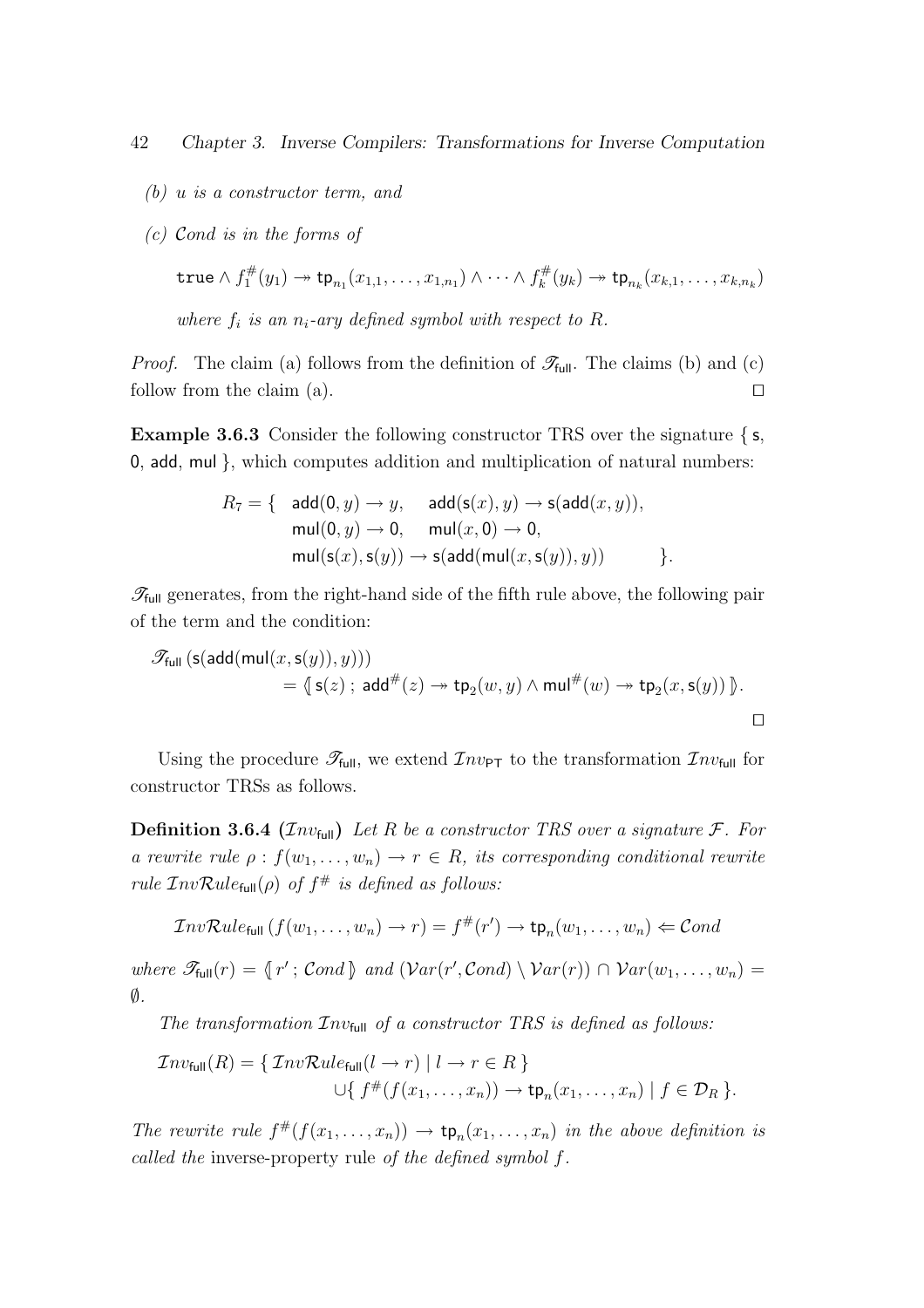It is clear that  $InvRule_{full}(\rho)$  is a conditional rewrite rule over the signature  $\mathcal{F}^{\#}$  and hence  $\mathcal{I}nv_{\text{full}}(R)$  is a CTRS over  $\mathcal{F}^{\#}$ . In Subsection 3.6.3, we show the correctness of  $\mathcal{I}nv_{\text{full}}$ , that is, that  $\mathcal{I}nv_{\text{full}}(R)$  is an inverse CTRS of R. We also show the necessity of the inverse-property rules in the last of Subsection 3.6.3.

**Example 3.6.5** The following CTRS is obtained by  $\mathcal{I}nv_{\text{full}}$  from  $R_7$  in Example 3.6.3:

$$
R_8 = \mathcal{I}nv_{\text{full}}(R_7)
$$
  
\n
$$
= \{ \quad \text{add}^{\#}(y) \rightarrow \text{tp}_2(0, y),
$$
  
\n
$$
\text{add}^{\#}(\text{s}(z)) \rightarrow \text{tp}_2(\text{s}(x), y) \Leftarrow \text{add}^{\#}(z) \rightarrow \text{tp}_2(x, y),
$$
  
\n
$$
\text{add}^{\#}(\text{add}(x, y)) \rightarrow \text{tp}_2(x, y),
$$
  
\n
$$
\text{mul}^{\#}(0) \rightarrow \text{tp}_2(0, y),
$$
  
\n
$$
\text{mul}^{\#}(0) \rightarrow \text{tp}_2(x, 0),
$$
  
\n
$$
\text{mul}^{\#}(\text{s}(z)) \rightarrow \text{tp}_2(\text{s}(x), \text{s}(y))
$$
  
\n
$$
\Leftarrow \text{add}^{\#}(z) \rightarrow \text{tp}_2(w, y) \land \text{mul}^{\#}(w) \rightarrow \text{tp}_2(x, \text{s}(y)),
$$
  
\n
$$
\text{mul}^{\#}(\text{mul}(x, y)) \rightarrow \text{tp}_2(x, y)
$$

The following proposition shows relationships between the signatures of an input R and the CTRS  $\mathcal{I}nv_{\text{full}}(R)$ , and between constructor terms of R and  $\mathcal{I}nv_{\text{full}}(R)$ .

**Proposition 3.6.6** Let R be a constructor TRS over a signature  $\mathcal{F}$ .

- (a) Every defined symbol of  $\mathcal{I}nv_{\text{full}}(R)$  consists of a defined symbol of R and the superscription  $\#$ , that is,  $\mathcal{D}_{\mathcal{I}nv_{\text{full}}(R)} = \{ f^{\#} | f \in \mathcal{D}_R \}.$
- (b) Every function symbol in F is a constructor of  $\mathcal{I}nv_{\text{full}}(R)$ , that is,  $\mathcal{F} \subseteq$  $\mathcal{C}_{\mathcal{I}nv_{\mathsf{full}}(R)}.$
- (c) Every term over F is a constructor term of  $\mathcal{I}nv_{\text{full}}(R)$ , that is,  $\mathcal{T}(\mathcal{F},\mathcal{X})\subseteq$  $\mathcal{T}(\mathcal{C}_{\mathcal{I}nv_{\mathsf{full}}(R)},\mathcal{X}).$

*Proof.* From Definition 3.6.4, every rewrite rule  $f(w_1, \ldots, w_n) \rightarrow r \in R$  is transformed to a conditional rewrite rule  $f^{\#}(r') \to \text{tp}_n(w_1, \ldots, w_n) \Leftarrow \text{Cond}$  $\in \mathcal{I}nv_{\text{full}}(R)$  where  $\mathscr{T}_{\text{full}}(r) = \{r' \, ; \, \mathcal{C}ond \}$ . Then, it follows from the definition of defined symbols that  $\mathcal{D}_{\mathcal{I}nv_{\text{full}}(R)} = \{ f^{\#} | f \in \mathcal{D}_R \}$ . Hence, the claim (a) holds. It is clear that the claim (b) follows from (a), and the claim (c) follows from  $\Box$  utilize the contract of the contract of the contract of the contract of the contract of the contract of the contract of the contract of the contract of the contract of the contract of the contract of the contract of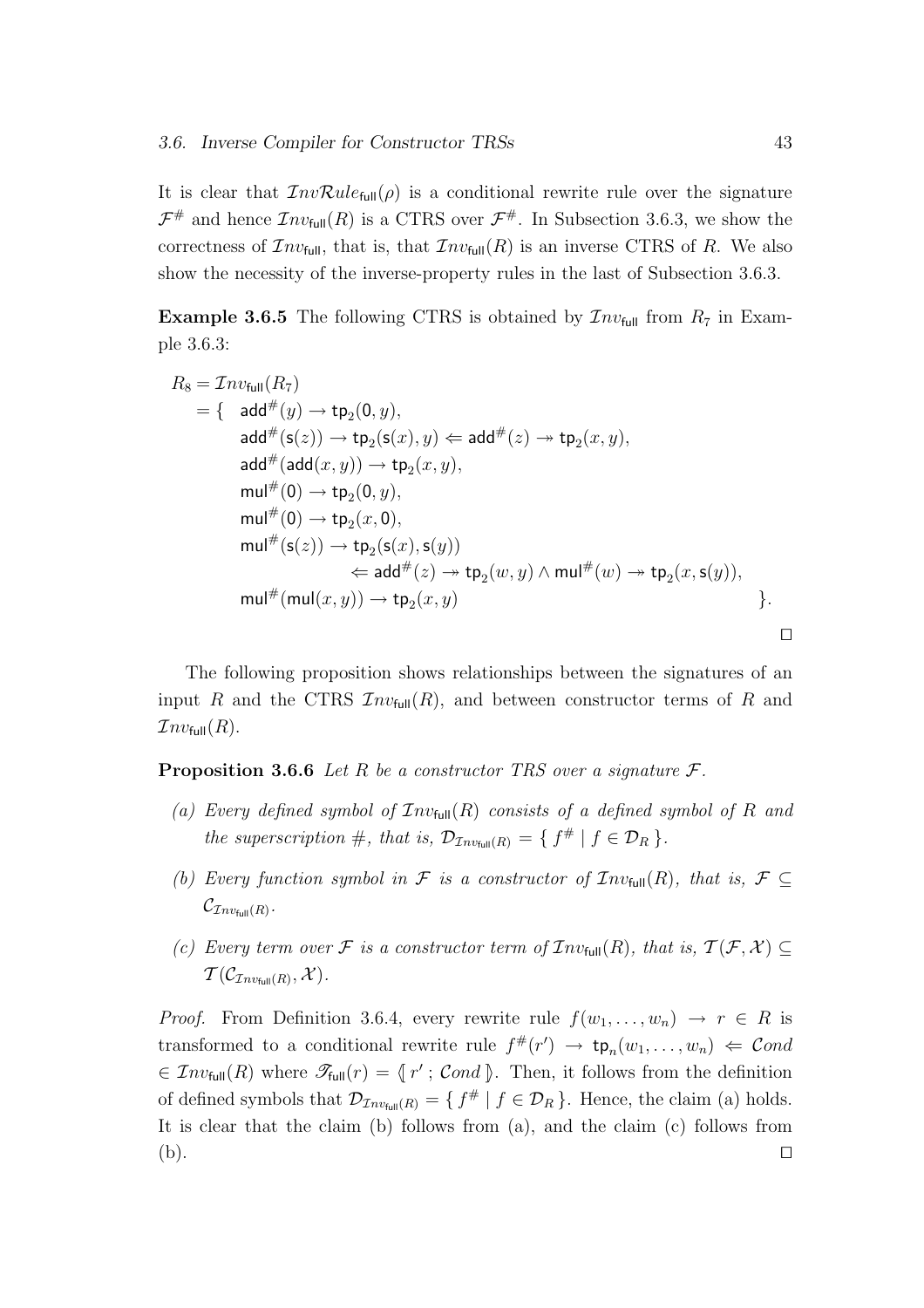## 3.6.2 Syntactic Properties of Inverse CTRSs

In this subsection, we analyze syntactic properties of CTRSs generated by  $\mathcal{I}nv_{\text{full}}$ , some of which are preserved by  $\mathcal{I}nv_{\text{full}}$  from those of input constructor TRSs. The discussion here is the first half of the analysis on the properties of EV-TRSs generated by our inverse compiler, which we appeal in this thesis.

We first define some syntactic properties of CTRSs. Let  $R$  be a deterministic 4-CTRS over a signature F and a conditional rewrite rule  $\rho: l \to r \in \mathcal{C}ond$ over F where  $Cond = s_1 \rightarrow t_1 \wedge \cdots \wedge s_n \rightarrow t_n$ . The rule  $\rho$  is called a *strict* constructor rule if  $t_1, \ldots, t_n$  and all proper subterms of the left-hand side l are constructor terms of R, that is,  $\{t_1, \ldots, t_n\} \cup \{u \mid u \leq l\} \subseteq T(C_R, \mathcal{X})$ . R is called a *strict constructor system* if every rule in  $R$  is a strict constructor rule. Note that strict constructor CTRSs are constructor CTRSs. The rule  $\rho$  is called strictly non-erasing if all variables in the left-hand side l appear in either the right-hand side r or the conditional part  $Cond$ , and all variables in  $t_i$  appear in r and the later conditions  $s_{i+1} \rightarrow t_{i+1} \wedge \cdots \wedge s_n \rightarrow t_n$ , that is,

- $Var(l) \subseteq Var(r, Cond)$ , and
- $Var(t_i) \subseteq Var(r) \cup \bigcup_{j=i+1}^n Var(s_j, t_j)$  for  $1 \leq i \leq n$ .

R is called *strictly non-erasing* if every rule in R is strictly non-erasing. The rule  $\rho$  is *strictly left-linear* if l and  $t_1, \ldots, t_n$  are linear and any variable in  $t_i$  does not appear in l or  $t_1, \ldots, t_{i-1}$ , that is,  $Var(t_i) \cap Var(l, t_1, \ldots, t_{i-1}) = \emptyset$  for  $1 \leq i \leq$ n. The rule  $\rho$  is called *strictly right-linear* if r and  $s_1, \ldots, s_n$  are linear and any variable in  $s_i$  does not appear in r,  $t_i$  or  $s_{i+1}, t_{i+1}, \ldots, s_n, t_n$ , that is,  $Var(s_i) \cap$  $(Var(r, t_i) \cup \bigcup_{j=i+1}^{n} Var(s_j, t_j)) = \emptyset$  for  $1 \leq i \leq n$ . R is called *strictly left-linear* if every rule in  $R$  is strictly left-linear, and called *strictly right-linear* if every rule in  $R$  is strictly right-linear.

Let Cond be a conditional part in form of  $true \wedge s_1 \rightarrow v_1 \wedge \cdots \wedge s_m \rightarrow v_m$ . For a substitution  $\theta$ ,  $\theta$ (*Cond*) denotes true  $\wedge s_1\theta \rightarrow v_1\theta \wedge \cdots \wedge s_m\theta \rightarrow v_m\theta$ .

As a preparation for the analysis, we show the properties on variable appearance in  $\mathscr{T}_{\text{full}}(t) = \langle u ; \mathcal{C} \text{ond} \rangle.$ 

**Proposition 3.6.7** Let  $\mathcal F$  be a signature divided into the constructor set  $\mathcal C$  and the defined-symbol set  $\mathcal{D}$ :  $\mathcal{F} = \mathcal{C} \oplus \mathcal{D}$ . Let t be a term over  $\mathcal{F}$  and  $\mathscr{T}_{\text{full}}(t) =$  $\{u ; \mathit{Cond}\}\.$  Then, all of the following hold:

(a) each variable in either t, u or Cond is appearing in the others:  $Var(t) \subseteq$  $Var(u, Cond), Var(u) \subseteq Var(t, Cond)$  and  $Var(Cond) \subseteq Var(t, u)$ ,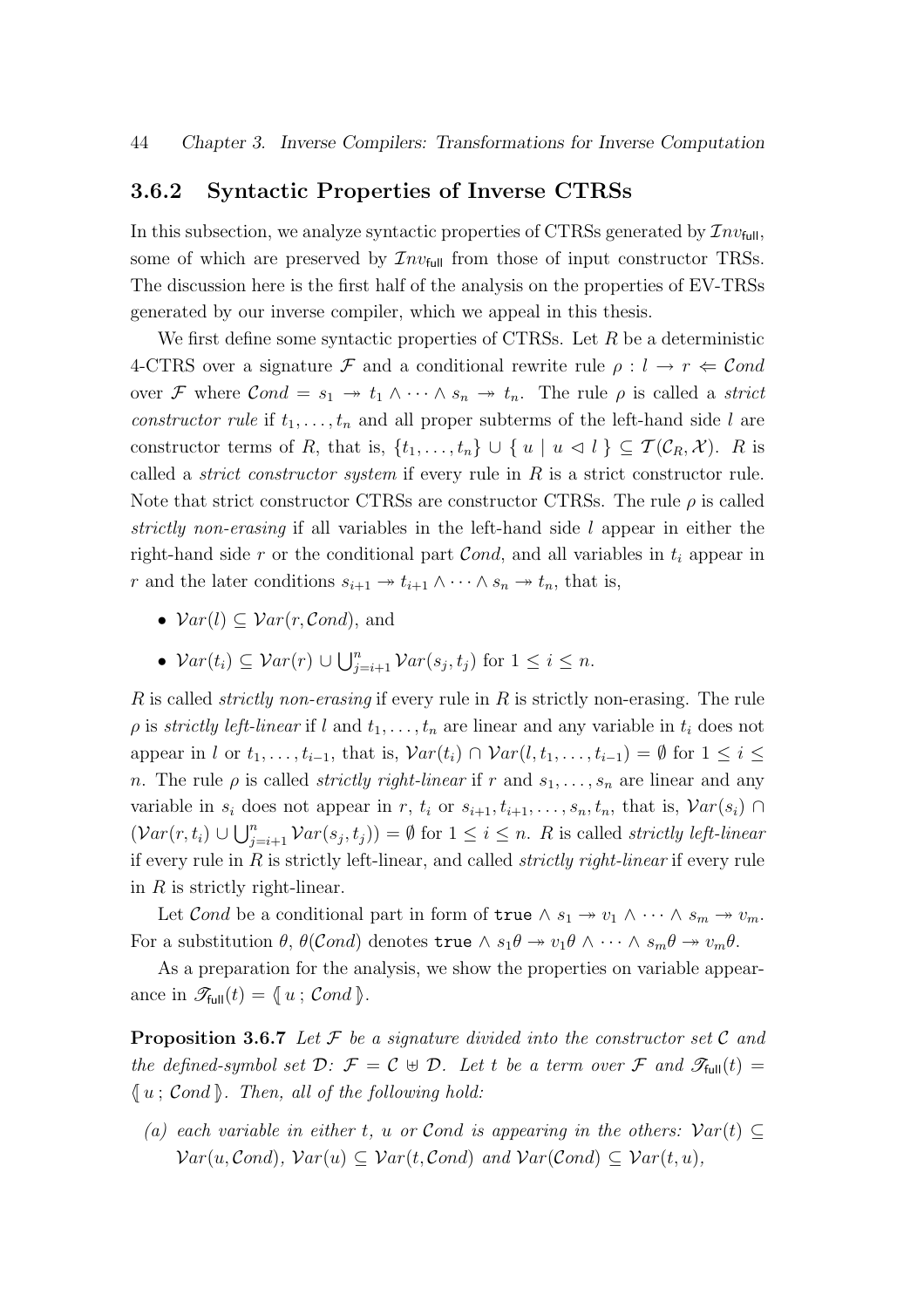3.6. Inverse Compiler for Constructor TRSs 45

(b)  $Var(u, Cond) \setminus Var(t) = Var(Cond) \setminus Var(t) = Var(u) \setminus Var(t)$ , and

In addition, suppose that  $t \equiv g(t_1, \ldots, t_n)$ ,  $g \in \mathcal{F}$  and  $\mathscr{T}_{\text{full}}(t_i) = \{u_i : \text{Cond}_i\}$ such that for i and j with  $i \neq j$ ,  $(Var(u_i, Cond_i) \setminus Var(t_i)) \cap Var(t_j, u_j, Cond_j)$  $= \emptyset$ . Then,

(c)  $Var(u_i, Cond_i) \setminus Var(t_i) = Var(u_i, Cond_i) \setminus Var(t)$ .

*Proof.* These claims clearly follow from the definition of  $\mathscr{T}_{\text{full}}$ .

Next, for  $\mathscr{F}_{\text{full}}(t) = \{u ; \mathcal{C} \text{ and } \}$ , we clarify the relationship between t, u and Cond.

**Lemma 3.6.8** Let  $\mathcal F$  be a signature divided into the constructor set  $\mathcal C$  and the defined-symbol set  $\mathcal{D}: \mathcal{F} = \mathcal{C} \oplus \mathcal{D}$ . Suppose that

- t is a term over  $\mathcal{F},$
- $\bullet \ \mathscr{T}_{\mathsf{full}}(t) = \{\!\!\{ u \, ; \, \mathcal{C}ond \,\!\!\} ,$
- $Cond = \text{true} \wedge Cond_1 \wedge \cdots Cond_m$ , and
- $\mathcal{C} \text{ond}_i = s_i \rightarrow v_i.$

Then, all of the following hold:

- (a)  $Var(s_i) \subseteq Var(u, v_1, \ldots, v_{i-1}),$
- (b) u is a constructor term over C, and  $v_1, \ldots, v_m$  are constructor terms over  $\mathcal{C} \cup \{ \, \texttt{tp}_i \mid 0 \leq i \leq \texttt{max}_{f \in \mathcal{D}}(\texttt{arity}(f)) \, \},$
- (c)  $Var(v_i) \subseteq Var(t, Cond_{i+1}, \ldots, Cond_m)$ ,
- (d)  $s_1, \ldots, s_m$  are linear,
- $(e) \ Var(s_i) \cap \ Var(t, v_i, Cond_{i+1}, \ldots, Cond_m) = \emptyset$ , and
- (f) if t is linear, then u and  $v_1, \ldots, v_m$  are also linear and for every i,  $Var(v_i)$  $\cap \; Var(u, v_1, \ldots, v_{i-1}) = \emptyset.$

Proof. (Sketch.) The claim (b) obviously holds from Proposition 3.6.2. The other claims can be easily proved by induction on the structure of term  $t$ , by using Proposition 3.6.7.  $\Box$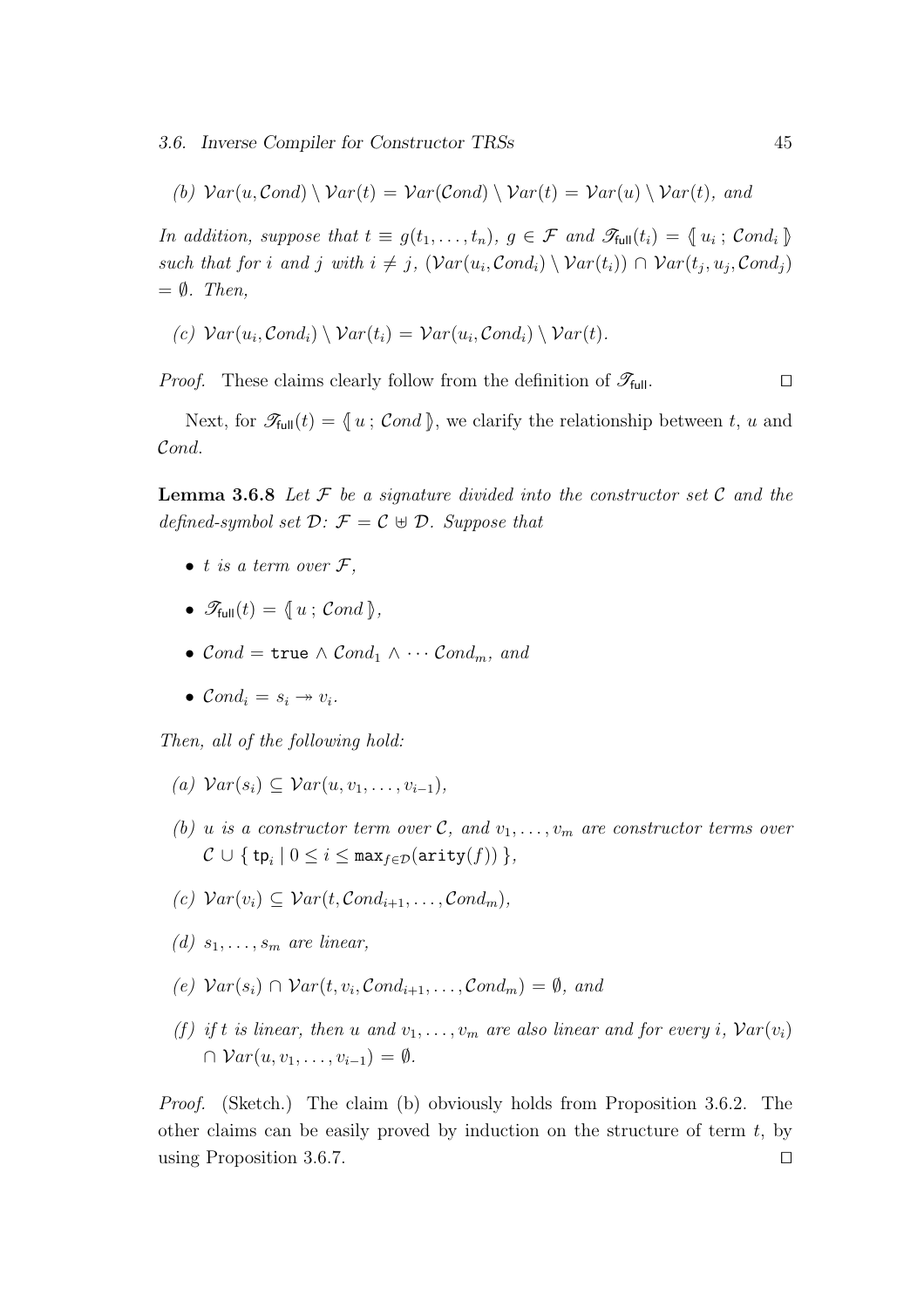46 Chapter 3. Inverse Compilers: Transformations for Inverse Computation CTRSs generated by  $\mathcal{I}nv_{\text{full}}$  have the following syntactic properties.

**Proposition 3.6.9** Let R be a constructor TRS over a signature  $\mathcal{F}$ . Then,

(a)  $\mathcal{I}nv_{\text{full}}(R)$  is a strictly non-erasing and strict constructor 4-CTRS over the signature  $\mathcal{F}^{\#}.$ 

Moreover, all of the following hold:

- (b) if R is non-erasing, then  $\mathcal{I}nv_{\text{full}}(R)$  is 3-CTRS,
- (c) if R is left-linear, then  $\mathcal{I}nv_{\text{full}}(R)$  is strictly right-linear, and
- (d) if R is right-linear, then  $\mathcal{I}nv_{\text{full}}(R)$  is strictly left-linear.

Proof. (Sketch.) To prove this lemma, it is sufficient to show that all of the following hold for a rewrite rule  $\rho: l \to r \in R$ :

- (1)  $\mathcal{I}nv\mathcal{R}ule_{\text{full}}(\rho)$  is deterministic,
- (2)  $InvRule_{full}(\rho)$  is a strictly non-erasing and strict constructor system,
- (3) if  $\rho$  is non-erasing, then every extra variable in the right-hand side of  $InvRule_{full}(\rho)$  is always appearing in the conditional part of  $InvRule_{full}(\rho)$ ,
- (4) if  $\rho$  is left-linear, then  $\mathcal{I}nv\mathcal{R}ule_{\text{full}}(\rho)$  is strictly right-linear, and
- (5) if  $\rho$  is right-linear, then  $\mathcal{I}nv\mathcal{R}ule_{\text{full}}(\rho)$  is strictly left-linear.

The above claims can be easily proved by using Lemma 3.6.8.  $\Box$ 

## 3.6.3 Correctness of Generation

In this subsection, we prove the correctness of the transformation  $\mathcal{I}nv_{\text{full}}$ , that is, that for a convergent constructor TRS R,  $\mathcal{I}nv_{\text{full}}(R)$  is an inverse CTRS of R.

We first show that  $\mathscr{T}_{\text{full}}(t) = \{u ; \text{Cond}\}\$ is stable for  $\mathcal{T}(\mathcal{C}, \mathcal{X})$ -substitutions.

**Proposition 3.6.10** Let  $\mathcal F$  be a signature divided into the constructor set  $\mathcal C$  and the defined-symbol set  $\mathcal{D}$ :  $\mathcal{F} = \mathcal{C} \oplus \mathcal{D}$ . Let t be a term over  $\mathcal{F}$  and  $\mathscr{T}_{\text{full}}(t) =$  $\{u ;\; Cond\}$ . Then,  $\mathscr{T}_{\text{full}}(t\theta) = \{u\theta ; \theta(\text{Cond})\}$  for each  $\mathcal{T}(\mathcal{C},\mathcal{X})$ -substitution  $\theta$ such that  $(\mathcal{D}om(\theta) \cup \mathcal{V}Ran(\theta)) \cap (\mathcal{V}ar(u, Cond) \setminus \mathcal{V}ar(t)) = \emptyset$ .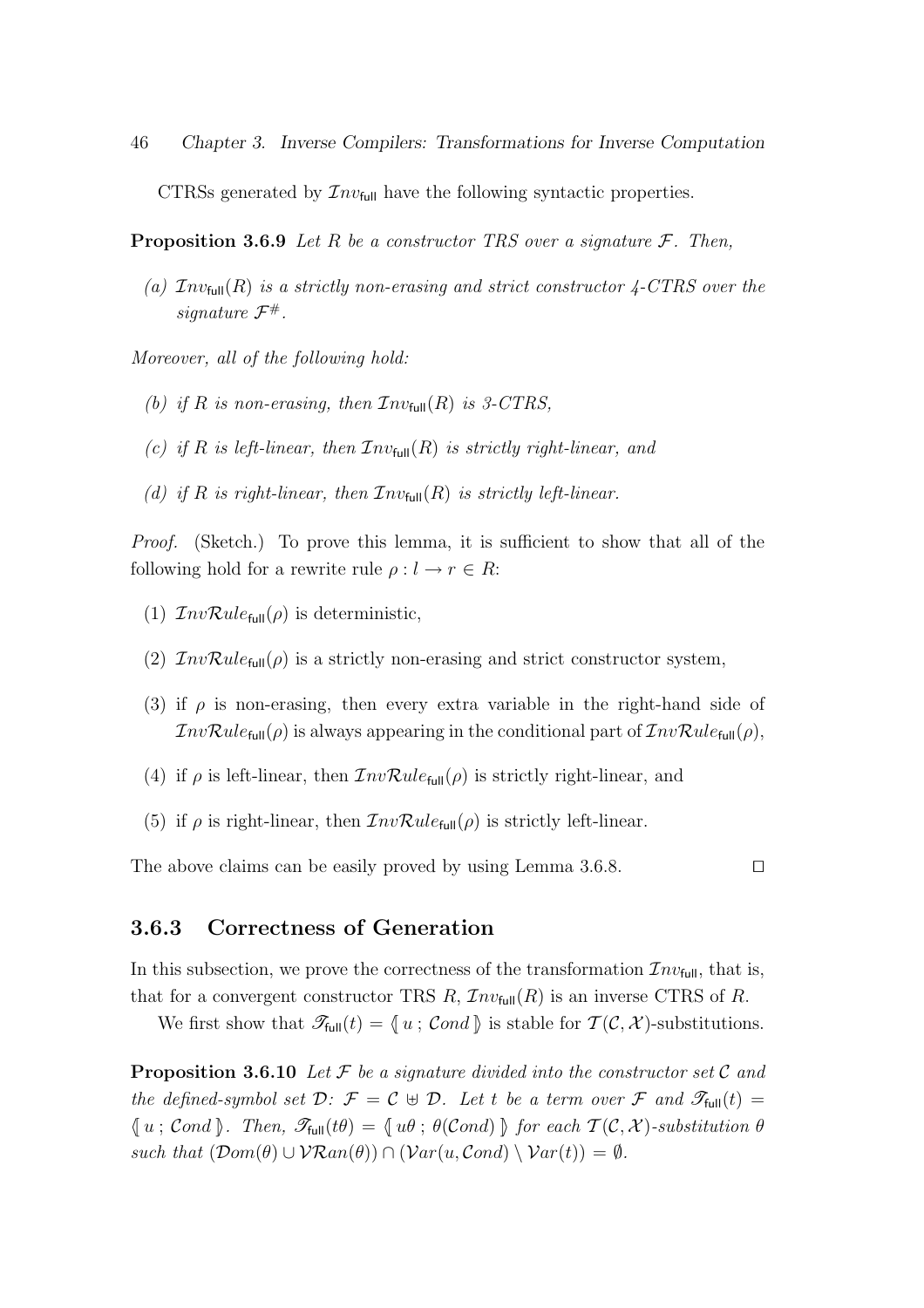*Proof.* The procedure  $\mathscr{T}_{\text{full}}$  is defined inductively on the structure of terms and  $\mathscr{T}_{\text{full}}$  does not transform any constructor term, that is,  $\mathscr{T}_{\text{full}}(s) = \{ s \, ; \, \text{true} \, \}$  for every constructor term s, (see Definition 3.6.1). On the other hand, variables in the domain and range of  $\theta$  satisfies the condition on variables during the procedure  $\mathscr{T}_{\text{full}}$ . Therefore, the proposition holds.

Next, we prepare the following lemma on rewrite sequences of constructor CTRSs.

**Lemma 3.6.11** Let R be a constructor CTRS over a signature  $\mathcal{F}$ , s be a term over F and t be a normal form with respect to R. In addition, let  $\delta$  be a  $\mathcal{T}(\mathcal{C}_R, \mathcal{X})$ substitution,  $\sigma$  be an  $NF^{-\lambda_R}(\mathcal{F}, \mathcal{X})$ -substitution such that  $Var(s) \cap Dom(\sigma) =$  $\emptyset$  and for every  $x \in \mathcal{D}om(\sigma)$ ,  $\texttt{root}(x\sigma) \in \mathcal{D}_R$ . Then,  $s\delta\sigma \xrightarrow{*}{}_{R} t$  implies  $s\delta \xrightarrow{*}{}_{R}$ u and  $t \equiv u\sigma$  for some term u (similarly for  $\frac{1}{\ln R}$ ).

Proof. This lemma follows from the syntactic properties and rewrite relations on constructor systems.  $\Box$ 

Next we show that every substitution can be decomposed into two subsitutitons one of which substitute constructor terms, the other of which substitute terms headed by defined symbols.

**Proposition 3.6.12** Let F be a signature divided into the constructor set C and the defined-symbol set  $\mathcal{D}: \mathcal{F} = \mathcal{C} \oplus \mathcal{D}$ . Every substitution  $\theta$  can be decomposed into the substitutions  $\delta$  and  $\sigma$  such that

- $\bullet$   $\theta = \delta \sigma$ ,
- $\mathcal{D}om(\theta) = \mathcal{D}om(\delta)$ .
- $(\mathcal{D}om(\theta) \cup \mathcal{V}Ran(\theta)) \cap \mathcal{D}om(\sigma) = \emptyset$ , and
- for all  $x \in \mathcal{D}om(\sigma)$ , root $(x\sigma) \in \mathcal{D}$ .

*Proof.* It is clear that every term s over  $\mathcal F$  can be divided into a constructor term t over F and a  $\mathcal{T}(\mathcal{F}, \mathcal{X})$ -substitution  $\sigma'$  such that  $\mathcal{V}\mathcal{R}an(\sigma') \cap \mathcal{V}ar(s) =$  $\emptyset$  and root $(u) \in \mathcal{D}$  for every  $u \in \mathcal{R}an(\sigma')$ . This fact implies the claim of this proposition.  $\Box$ 

The following proposition holds between substitutions and conditional parts.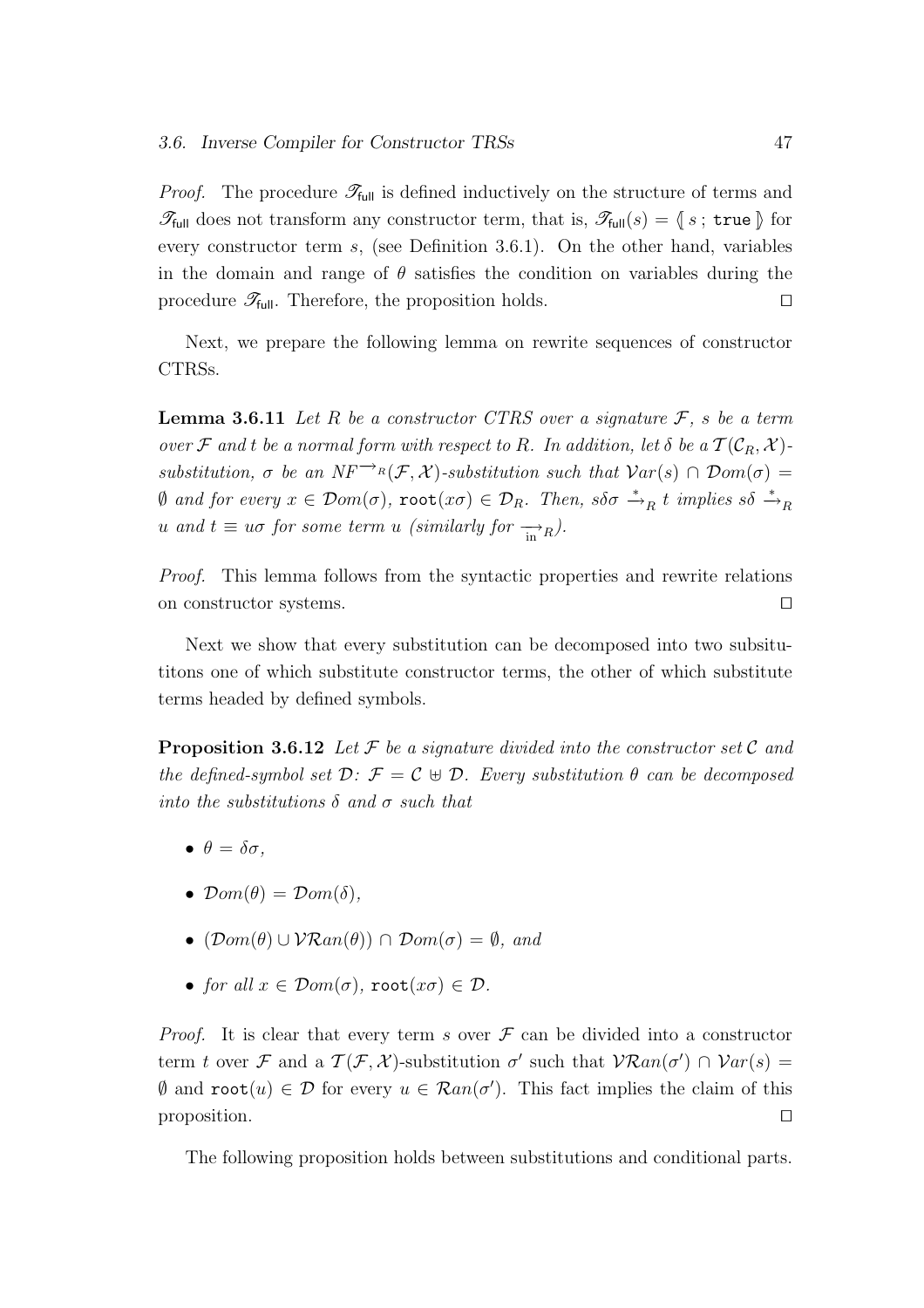**Proposition 3.6.13** Let R be a CTRS,  $l \rightarrow r \Leftarrow \mathcal{C}$  edge R. Let  $\sigma, \theta$  be substitutions. Then, the both of the following hold (similarly for  $\stackrel{n}{\longrightarrow}_R$  and  $\stackrel{*}{\longrightarrow}_R$ ):

- (a)  $\mathcal{C}$ ond( $\sigma$ ,  $\rightarrow$ <sub>R</sub>) implies  $\mathcal{C}$ ond( $\sigma$  $\theta$ ,  $\rightarrow$ <sub>R</sub>), and
- (b)  $(\sigma(Cond))(\theta, \rightarrow_R)$  iff  $Cond(\sigma\theta, \rightarrow_R)$ .

Proof. Thiese are obvious because rewrite relation is closed under substitutions.  $\Box$ 

In the following lemma, we show a condition that for a conditional rewrite rule  $l \to r \Leftarrow \mathcal{C}ond \in R$ ,  $\mathcal{C}ond(\sigma, \stackrel{*}{\to}_R)$  implies  $\mathcal{C}ond(\sigma, \to_R)$ .

Lemma 3.6.14 Let R be a strictly non-erasing and strict constructor CTRS over a signature F. Suppose that every rule  $l \to r \Leftarrow s_1 \to t_1 \wedge \cdots \wedge s_m \to t_m \in$ R satisfies all of the followings:

- (1) r and  $t_1, \ldots, t_m$  are non-variable constructor terms of R, and
- (2)  $\text{root}(s_i) \in \mathcal{D}_R$  and every proper subterm of  $s_i$  is a constructor term of R.

Let  $l \rightarrow r \Leftarrow \mathcal{C}$  on  $l \in R$ , u be a non-variable constructor term of R,  $\theta$  be a substitution and  $\sigma$  be an NF<sup> $\rightarrow$ R</sup>( $\mathcal{F}, \mathcal{X}$ )-substitution. Then, all of the following hold:

- (a)  $l\sigma \stackrel{k}{\rightarrow}_R u\sigma$  and  $Cond(\sigma, \stackrel{*}{\rightarrow}_R)$  implies  $k=1$ ,
- (b) if  $Cond(\theta, \stackrel{*}{\rightarrow}_R)$  holds, then there exists a  $\mathcal{T}(\mathcal{C}_R, \mathcal{X})$ -substitution  $\delta$  such that  $\mathcal{C}$ *ond*( $\delta$ ,  $\rightarrow$ <sub>P</sub>) and  $\delta \leq \theta$ .
- (c)  $\mathcal{C}$ ond $(\theta, \stackrel{*}{\rightharpoonup}_R)$  implies  $\mathcal{C}$ ond $(\theta, \rightarrow_R)$ , and
- (d) if  $l\sigma \rightarrow_R r\sigma$ , then there exists an  $NF^{\rightarrow_R}(\mathcal{F}, \mathcal{X})$ -substitution  $\sigma'$  such that  $\mathcal{C}ond(\sigma', \rightarrow_R)$  and  $\sigma|_{\mathcal{V}ar(l,r)} = \sigma'|_{\mathcal{V}ar(l,r)}$ .

*Proof.* Since R is a constructor system and satisfies (1) and (2), the claim (a) holds obviously.

We prove the claim (b). Let  $Cond = s_1 \rightarrow t_1 \wedge \cdots \wedge s_m \rightarrow t_m$  and suppose that  $Cond(\theta, \stackrel{*}{\rightarrow}_R)$ . Then, we have  $s_i\theta \stackrel{*}{\rightarrow}_R t_i\theta$ . Now, from Proposition 3.6.12, there exist a  $\mathcal{T}(\mathcal{C}_R, \mathcal{X})$ -substitution  $\delta$  and a substitution  $\theta'$  such that

$$
\bullet \ \theta = \delta \theta',
$$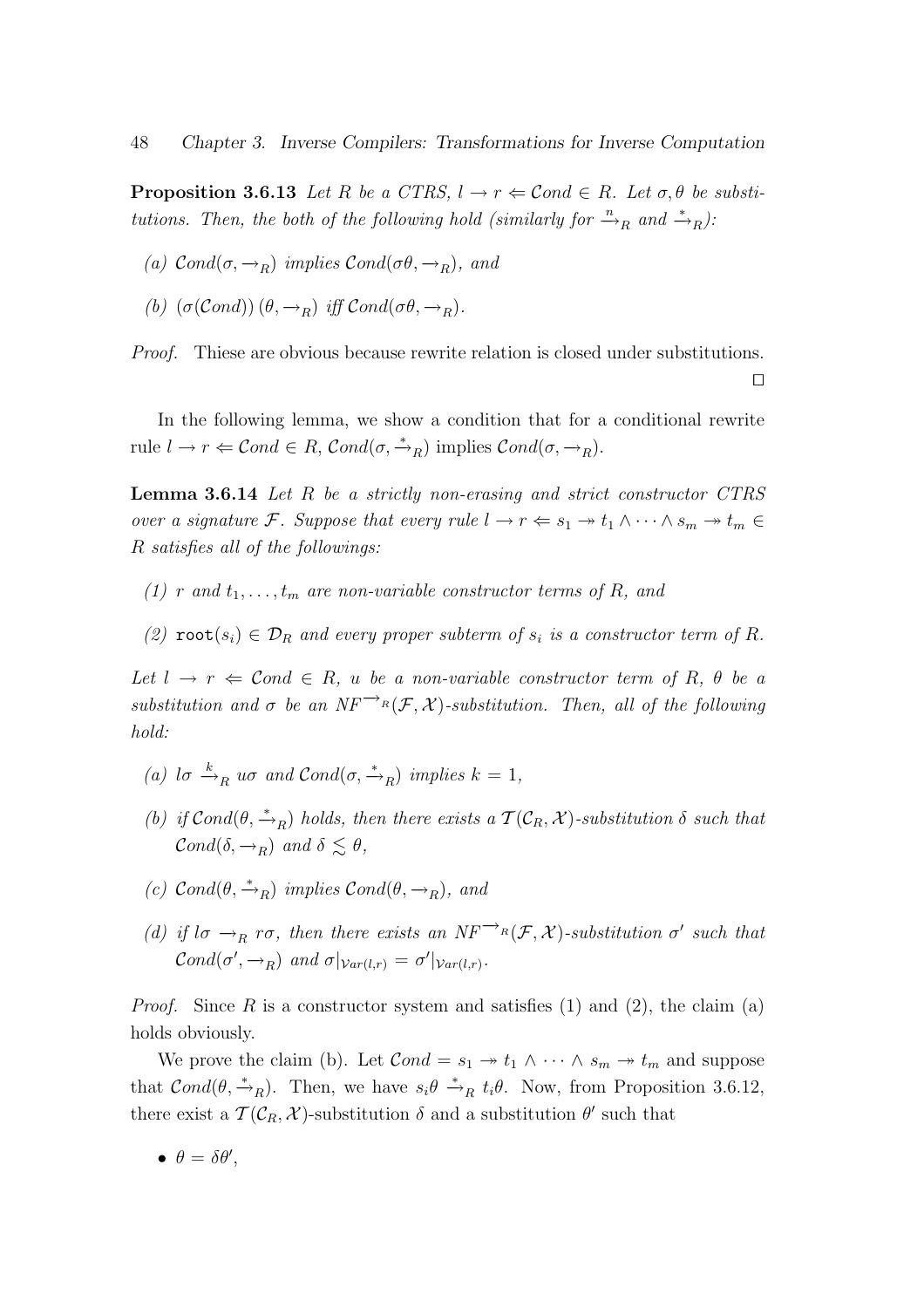3.6. Inverse Compiler for Constructor TRSs 49

- $\mathcal{D}om(\theta) = \mathcal{D}om(\delta)$ ,
- $(\mathcal{D}om(\theta) \cup \mathcal{V}\mathcal{R}an(\theta)) \cap \mathcal{D}om(\theta') = \emptyset$ , and
- for all  $x \in \mathcal{D}om(\theta')$ ,  $\text{root}(x\theta') \in \mathcal{D}_R$ .

We can assume that  $Var(s_i) \cap Dom(\theta') = \emptyset$  without loss of generality. Then, it follows from a natural extension of Lemma 3.6.11 that  $s_i \delta \stackrel{*}{\rightarrow}_R t_i \delta$ . Here we can prove that  $s_i\delta \to_R t_i\delta$  from the claim (a), and hence  $\mathcal{C}ond(\delta, \to_R)$ . It follows from  $\theta = \delta \theta'$  that  $\delta \lesssim \theta$ .

The claim (c) follows from the claim (b) and Proposition 3.6.13 (a).

Now we prove the claim (d). Suppose that  $l\sigma \rightarrow_R r\sigma$ . Then, there exists a substitution  $\eta$  such that  $l\sigma \equiv l\eta \to_R r\eta \equiv r\sigma$  and  $\mathcal{C}$ *ond* $(\eta, \stackrel{*}{\to}_R)$ . Now there exists a  $\mathcal{T}(\mathcal{C}_R, \mathcal{X})$ -substitution  $\eta'$  such that  $\mathcal{C}ond(\eta', \to_R)$  and  $\eta' \lesssim \eta$ .

On the other hand, let  $\eta''$  be an  $NF^{-\lambda_R}(\mathcal{F}, \mathcal{X})$ -substitution such that  $\eta|_{Var(l,r)}$  $=(\eta'|\text{Var}(l,r))\eta''$ . Moreover, let  $\sigma'=\eta'\eta''$ . Then, it is clear that  $Cond(\sigma',\rightarrow_R)$  and  $\sigma|_{Var(l,r)} = \sigma'|_{Var(l,r)}$ . The contract of the contract of the contract of the contract of the contract of the contract of the contract of the contract of the contract of the contract of the contract of the contract of the contract of the contract

To prove the correctness of  $\mathcal{I}nv_{\text{full}}$ , we prepare two technical lemmas. We first explain the meanings of them by using an example.

Let R be a constructor TRS. Let  $t \equiv f(g(a), h(b)), f, g, h$  be defined symbols of R, a, b are constructor terms of R and c be a normal form with respect to  $\rightarrow_R$ . Then, applying  $\mathscr{T}_{\text{full}}$  to t, we obtain the following:

$$
\mathscr{T}_{\text{full}}(t) = \langle x \, ; \, f^\#(x) \to \text{tp}_2(y, z) \land g^\#(y) \to a \land h^\#(z) \to b \, \rangle.
$$

The above transformation can be considered that  $\mathscr{T}_{\text{full}}$  decompose the term t into the following simultaneous equations:

$$
g(a) = y, \quad h(b) = z, \quad f(y, z) = x.
$$
\n(3.7)

In addition, the conditional part generated by  $\mathscr{T}_{\text{full}}$  represents the following simultaneous equations for the inverses  $f^{\#}, g^{\#}$  and  $h^{\#}$ :

$$
f^{\#}(x) = (y, z), \quad g^{\#}(y) = a, \quad h^{\#}(z) = b.
$$
 (3.8)

Now assume that  $t \frac{*}{\ln R} c$ . Since this rewriting is done by innermost reduction, there exist normal forms  $c_1$  and  $c_2$  with respect to  $\rightarrow_R$  such that  $f(g(a), h(b))$  $\frac{*}{\sin^2 R} f(c_1, c_2) \stackrel{*}{\longrightarrow}_R c$ . This means that the following equations hold:

$$
g(a) = c_1, \quad h(b) = c_2, \quad f(c_1, c_2) = c.
$$
 (3.9)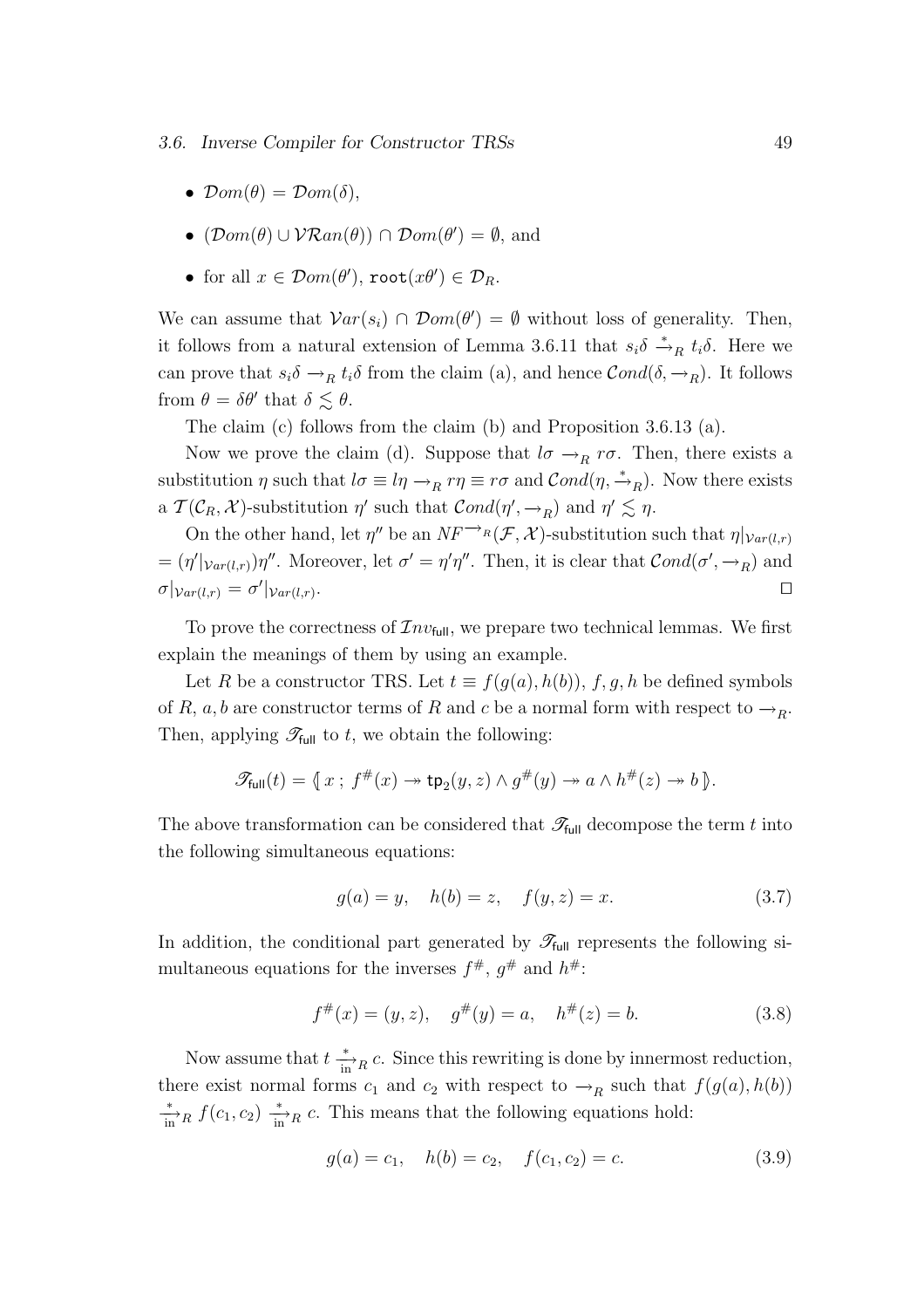Then, the substitution  $\sigma = \{x \mapsto c, y \mapsto c_1, z \mapsto c_2\}$  can be considered as a solution of the equation (3.7). Now, the fact that  $Cond$  is satisfied by  $\sigma$  and  $\rightarrow_{Inv_{full}(R)}$ , means that the equations (3.8) are satisfied by  $\sigma$ , and hence the computations of  $f^{\#}, g^{\#}$  and  $h^{\#}$  are correct. This is the meaning of Lemma 3.6.15. Lemma 3.6.16 means the converse, that is, the satisfaction of the equations (3.8) implies the standard computation  $g(a) \frac{*}{\text{in}^2}$   $c_1$ ,  $h(b) \frac{*}{\text{in}^2}$   $c_2$  and  $f(c_1, c_2) \frac{*}{\text{in}^2}$   $c$ . This means that the equations (3.9) hold.

**Lemma 3.6.15** Let R be a constructor TRS over a signature  $\mathcal{F}$ . Let t be a term over F, s be a normal form with respect to  $\rightarrow_R$  and  $\mathscr{F}_{\text{full}}(t) = \{u : \text{Cond}\}\.$  If t  $\frac{a}{\sin R}$  s, then  $Cond(\sigma, \rightarrow_{Inv_{full}(R)})$  and  $s \equiv u\sigma$  for some  $NF^{\rightarrow_R}(\mathcal{F}, \mathcal{X})$ -substitution  $\sigma$  with  $\mathcal{D}om(\sigma) \subset \mathcal{V}ar(\mathcal{C}ond) \setminus \mathcal{V}ar(t)$ .

Proof. We prove this lemma by induction on the lexicographic combination of the number k of steps of  $t \frac{k}{\ln R} s$ , and the structure of the term t. Since the case that  $k = 0$  or t is a variable is trivial, we consider the other cases.

• Consider the case of  $t \equiv c(t_1, \ldots, t_n)$  with  $c \in C_R$ . From the definition of  $\mathscr{T}_{\mathsf{full}}$ , we can assume that  $u \equiv c(u_1, \ldots, u_n)$ ,  $\mathcal{C}ond = \mathtt{true} \wedge \mathcal{C}ond_1 \wedge \cdots \wedge \mathcal{C}ond_n$  $\mathcal{C}ond_n$  and  $\mathscr{T}_{\text{full}}(t_i) = \lbrace u_i \, ; \, \mathcal{C}ond_i \rbrace$ , and

$$
(\mathcal{V}ar(u_i, \mathcal{C}ond_i) \setminus \mathcal{V}ar(t_i)) \cap \mathcal{V}ar(t_j, u_j, \mathcal{C}ond_j) = \emptyset \text{ for } i \neq j. \tag{3.10}
$$

Since the case of  $n = 0$  is obvious, we consider the case of  $n > 0$ .

Since c is a constructor of R, there exist terms  $s_i$  and numbers  $k_i$  such that s  $\equiv c(s_1,\ldots,s_n), t_i \frac{k_i}{\ln n} s_i$  and  $k_i \leq k$ . Now  $t_i$  is a proper subterm of t. Then, by the induction hypothesis, there exists an  $NF^{-\lambda_R}(\mathcal{F}, \mathcal{X})$ -substitution  $\sigma_i$ such that  $Cond_i(\sigma_i, \rightarrow_{\mathcal{I}nv_{\text{full}}(R)}),$ 

$$
s_i \equiv u_i \sigma_i, \text{ and } \tag{3.11}
$$

$$
\mathcal{D}om(\sigma_i) \subseteq \mathcal{V}ar(\mathcal{C}ond_i) \setminus \mathcal{V}ar(t_i). \tag{3.12}
$$

Let  $\sigma = \bigcup_{i=1}^n \sigma_i$ . It follows from (3.10) and (3.12) that  $\mathcal{D}om(\sigma_i) \cap \mathcal{D}om(\sigma_j)$  $= \emptyset$  for  $i \neq j$ . Then,  $\sigma$  is a substitution. Here it is clear that  $\sigma$  is an  $NF^{\rightarrow_R}(\mathcal{F}, \mathcal{X})$ -substitution and  $\mathcal{D}om(\sigma) \subseteq \mathcal{V}ar(\mathcal{C}ond) \setminus \mathcal{V}ar(t)$ .

On the other hand, from Proposition 3.6.7 (c), we have  $Var(\mathcal{C}ond_i)$  $Var(t_i) \subseteq Var(Cond) \setminus Var(t)$ . Moreover, (3.10) and (3.12) hold now.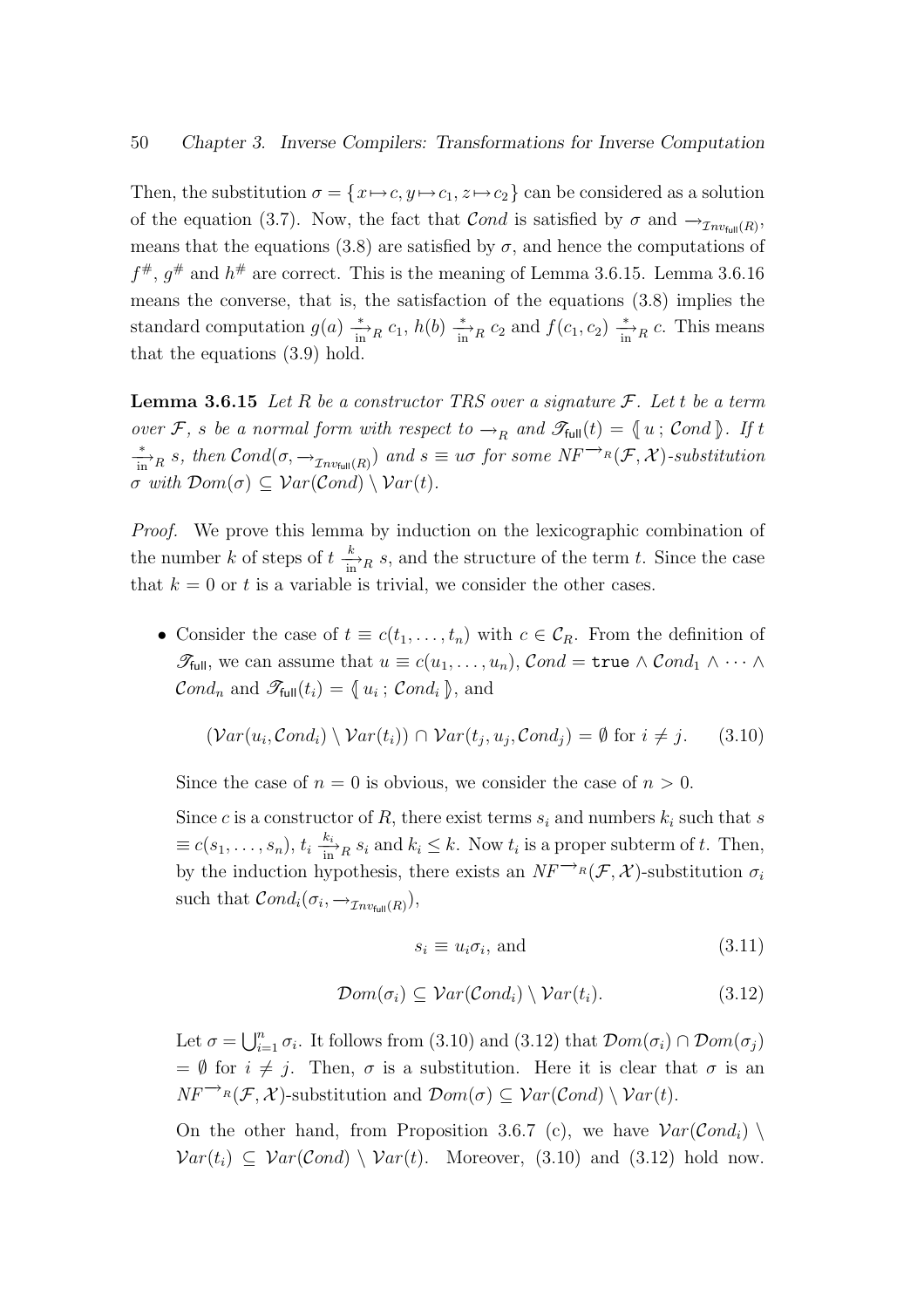#### 3.6. Inverse Compiler for Constructor TRSs 51

Then, we have  $u_i \sigma \equiv s_i$ . It is clear that  $Cond_i(\sigma, \rightarrow_{Inv_{full}(R)})$ . Therefore,  $\mathcal{C}ond(\sigma,\rightarrow_{\mathcal{I}nv_{\mathsf{full}}(R)}) \text{ and}$ 

$$
u\sigma \equiv c(u_1\sigma,\ldots,u_n\sigma) \equiv c(s_1,\ldots,s_n) \equiv s.
$$

• Consider the remaining case, that is,  $t \equiv f(t_1, \ldots, t_n)$  with  $f \in \mathcal{D}_R$ . From the definition of  $\mathscr{T}_{\text{full}}$ , we can assume that  $u \equiv y \in \mathcal{X}$ ,  $Cond = f^{\#}(y) \rightarrow$  $\tt t p_n(u_1, \ldots, u_n) \wedge Cond_1 \wedge \cdots \wedge Cond_n, \ \mathscr{T}_{\text{full}}(t_i) = \{ \{u_i\, ;\, Cond_i\, \},$ 

$$
y \notin Var(t_i, u_i, Cond_i), \text{ and } (3.13)
$$

$$
(\mathcal{V}ar(u_i, \mathcal{C}ond_i) \setminus \mathcal{V}ar(t_i)) \cap \mathcal{V}ar(t_j, u_j, \mathcal{C}ond_j) = \emptyset \text{ for } i \neq j. \tag{3.14}
$$

From the sequence  $f(t_1, \ldots, t_n) \frac{k}{\ln n} s$ , there exist normal forms  $s_i$  with respect to  $\rightarrow_R$  and numbers  $k', k''$  such that  $k' + k'' = k$  and

$$
f(t_1,\ldots,t_n)\xrightarrow{\substack{k'\\in}}f(s_1,\ldots,s_n)\xrightarrow{\substack{k''\\in}}g
$$
.

Then, there exist numbers  $k_i$  such that  $k_i \leq k'$  and  $t_i \frac{k_i}{\ln R} s_i$ . Here, by the induction hypothesis, there exists an  $NF^{-\lambda_R}(\mathcal{F}, \mathcal{X})$ -substitution  $\sigma_i$  such that  $Cond_i(\sigma_i, \rightarrow_{\mathcal{I}nv_{\text{full}}(R)})$ ,  $s_i \equiv u_i \sigma_i$ , and

$$
\mathcal{D}om(\sigma_i) \subseteq \mathcal{V}ar(\mathcal{C}ond_i) \setminus \mathcal{V}ar(t_i). \tag{3.15}
$$

Since  $s_1, \ldots, s_n$  are normal forms with respect to  $\rightarrow_R$ , we consider the cases in which  $f(s_1, \ldots, s_n)$  is a redex of R, or not.

– Consider the subcase that  $f(s_1, \ldots, s_n)$  is a redex of R. Then, there exist a rewrite rule  $\rho : f(w_1, \ldots, w_n) \to r \in R$  and an  $NF^{\rightarrow_R}(\mathcal{F}, X)$ substitution  $\theta$  such that

$$
\mathcal{D}om(\theta) \subseteq \mathcal{V}ar(w_1, \dots, w_n), \text{ and } (3.16)
$$

$$
f(s_1,\ldots,s_n)\equiv f(w_1,\ldots,w_n)\theta\rightarrow_R^{[\varepsilon,\rho]}r\theta\frac{k''-1}{\text{in}}_R s.
$$

Let  $\mathscr{T}_{\text{full}}(r) = \{r' \, ; \, \text{Cond}' \}$ . Then, we have a conditional rewrite rule  $f^{\#}(r') \to \text{tp}_n(w_1, \ldots, w_n) \Leftarrow \text{Cond'} \in \mathcal{I}nv_{\text{full}}(R)$  which satisfies  $(Var(r', Cond') \setminus Var(r)) \cap Var(w_1, \ldots, w_n) = \emptyset.$ 

From Proposition 3.6.12, the  $NF^{-\lambda_R}(\mathcal{F}, \mathcal{X})$ -substitution  $\theta$  is decomposed into substitutions  $\delta$  and  $\sigma'$  such that  $\theta = \delta \sigma'$ ,

$$
\mathcal{D}om(\theta) = \mathcal{D}om(\delta),\tag{3.17}
$$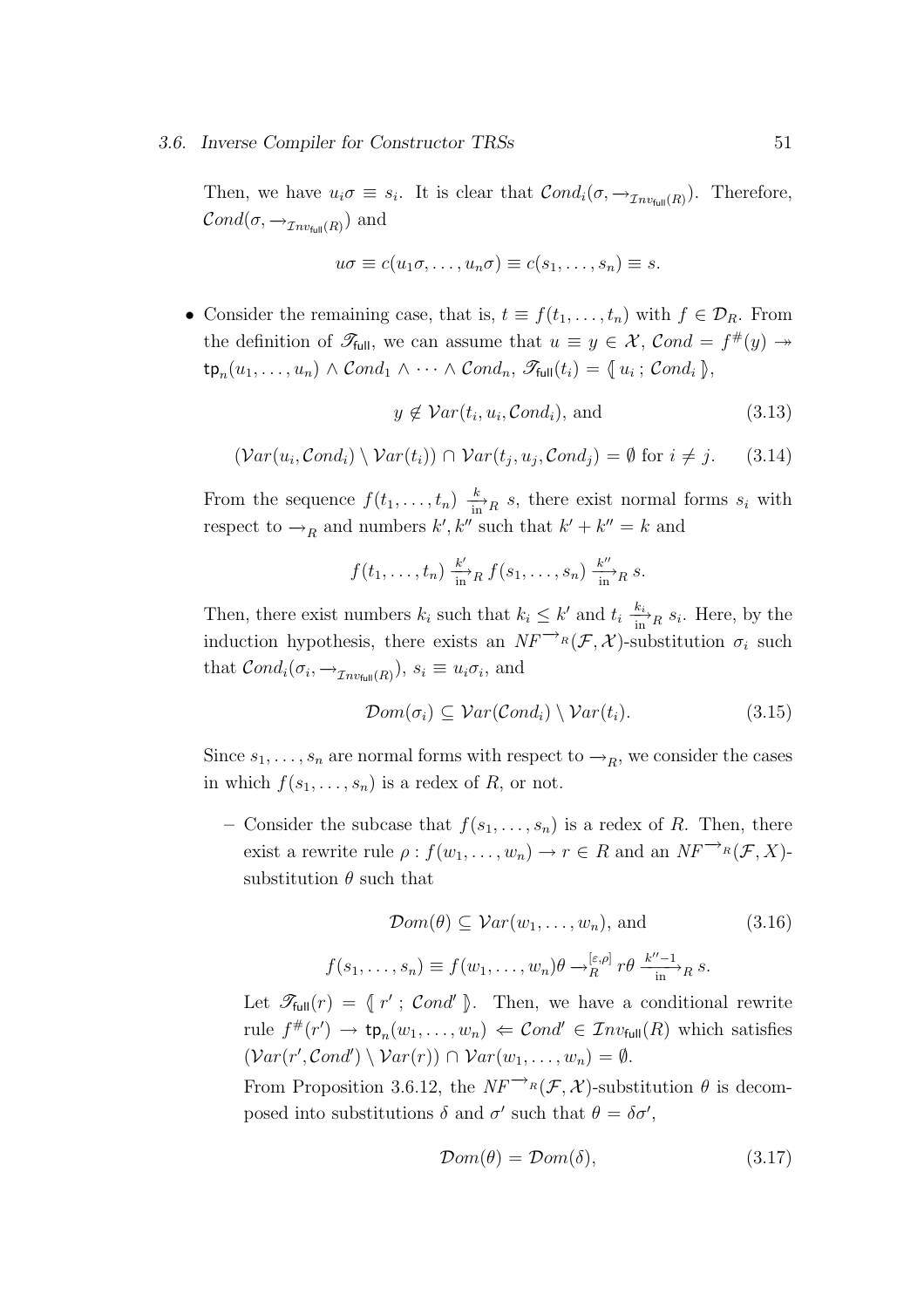$(\mathcal{D}om(\theta) \cup \mathcal{V}Ran(\theta)) \cap \mathcal{D}om(\sigma') = \emptyset$ , and  $\texttt{root}(x\sigma') \in \mathcal{D}_R$  for all x  $\in \mathcal{D}om(\sigma')$ . We can assume without loss of generality that variables in  $Var(r', Cond') \setminus Var(r)$  are not used in the others. Then, we have

$$
(\mathcal{D}om(\delta) \cup \mathcal{V}Ran(\delta)) \cap (\mathcal{V}ar(r',\mathcal{C}ond') \setminus \mathcal{V}ar(r)) = \emptyset. \tag{3.18}
$$

Then, from Proposition 3.6.10, we have

$$
\mathscr{T}_{\text{full}}(r\delta) = \{r'\delta \; ; \; \delta(\mathcal{C} \text{and}')\; \}.
$$

On the other hand, from Lemma 3.6.11 for  $r\theta \equiv r\delta\sigma' \frac{k''-1}{\text{in}}_{R} s$ , there exists a normal form s' with respect to R such that  $s \equiv s' \sigma'$ and  $r\delta \xrightarrow[\text{in}]{k''-1} R$  s'. Here, by the induction hypothesis, there is an  $NF^{-\lambda_R}(\mathcal{F}, \mathcal{X})$ -substitution  $\sigma''$  such that  $s' \equiv (r'\delta)\sigma'',$ 

$$
\left(\delta(\mathcal{C}ond')\right)(\sigma'', \to_{\mathcal{I}nv_{\text{full}}(R)}), \text{ and } \tag{3.19}
$$

$$
\mathcal{D}om(\sigma'') \subseteq \mathcal{V}ar\left(\delta(\mathcal{C}ond')\right) \setminus \mathcal{V}ar(r\delta). \tag{3.20}
$$

It follows from (3.18) that  $Var(\delta(Cond')) \setminus Var(r\delta) = \emptyset$ , and hence

$$
\mathcal{D}om(\sigma'') \subseteq \mathcal{V}ar(r',\mathcal{C}ond') \setminus \mathcal{V}ar(r). \tag{3.21}
$$

On the other hand, it follows from (3.19) and Proposition 3.6.13 that  $\mathcal{C}$ *ond'* ( $\delta \sigma'' \sigma'$ ,  $\rightarrow_{\mathcal{I}nv_{\text{full}}(R)}$ ). Then, we have

$$
f^{\#}(r')\delta\sigma''\sigma' \rightarrow_{\mathcal{I}nv_{\text{full}}(R)} \text{tp}_n(w_1,\ldots,w_n)\delta\sigma''\sigma'.
$$

It follows from  $(3.16)$ – $(3.18)$  and  $(3.21)$  that  $Var(w_i) \cap Dom(\sigma'') = \emptyset$ . It also follows from (3.18) and (3.21) that  $\mathcal{V}\mathcal{R}an(\delta|_{Var(w_i)}) \cap \mathcal{D}om(\sigma'')$  $=\emptyset$ . Then, we have  $w_i \delta \sigma'' \equiv w_i \delta$ , and hence

$$
w_i \delta \sigma'' \sigma' \equiv w_i \delta \sigma' \equiv w_i \theta.
$$

Let  $\sigma = \{y \mapsto s\} \cup \bigcup_{i=1}^n \sigma_i$ . It follows from  $(3.13)$ – $(3.15)$  that y  $\notin \mathcal{D}om(\sigma_i)$  and  $\mathcal{D}om(\sigma_i) \cap \mathcal{D}om(\sigma_j) = \emptyset$  for  $i \neq j$ . Hence  $\sigma$  is a substitution. It is clear that  $\mathcal{D}om(\sigma) \subseteq \mathcal{V}ar(\mathcal{C}ond) \setminus \mathcal{V}ar(t), u\sigma \equiv$ s,  $u_i \sigma \equiv s_i$  and  $\mathcal{C}ond_i(\sigma, \to_{\mathcal{I}nv_{\text{full}}(R)})$ . It is also clear that  $\sigma$  is an  $NF^{-\lambda_R}(\mathcal{F}, \mathcal{X})$ -substitution.

Now we show that the first condition  $f^{\#}(y) \to \text{tp}_n(u_1, \ldots, u_n)$  is satisfied by  $\sigma$  and  $\rightarrow_{\mathcal{I}nv_{\text{full}}(R)}$  as follows:

$$
f^{\#}(y)\sigma \equiv f^{\#}(s) \equiv f^{\#}(r')\delta\sigma''\sigma' \rightarrow_{\mathcal{I}nv_{\text{full}}(R)} \text{tp}_n(w_1,\ldots,w_n)\delta\sigma''\sigma'
$$
  

$$
\equiv \text{tp}_n(s_1,\ldots,s_n) \equiv \text{tp}_n(u_1,\ldots,u_n)\sigma.
$$

Therefore,  $\mathcal{C}ond(\sigma, \rightarrow_{\mathcal{I}nv_{\text{full}}(R)})$  holds.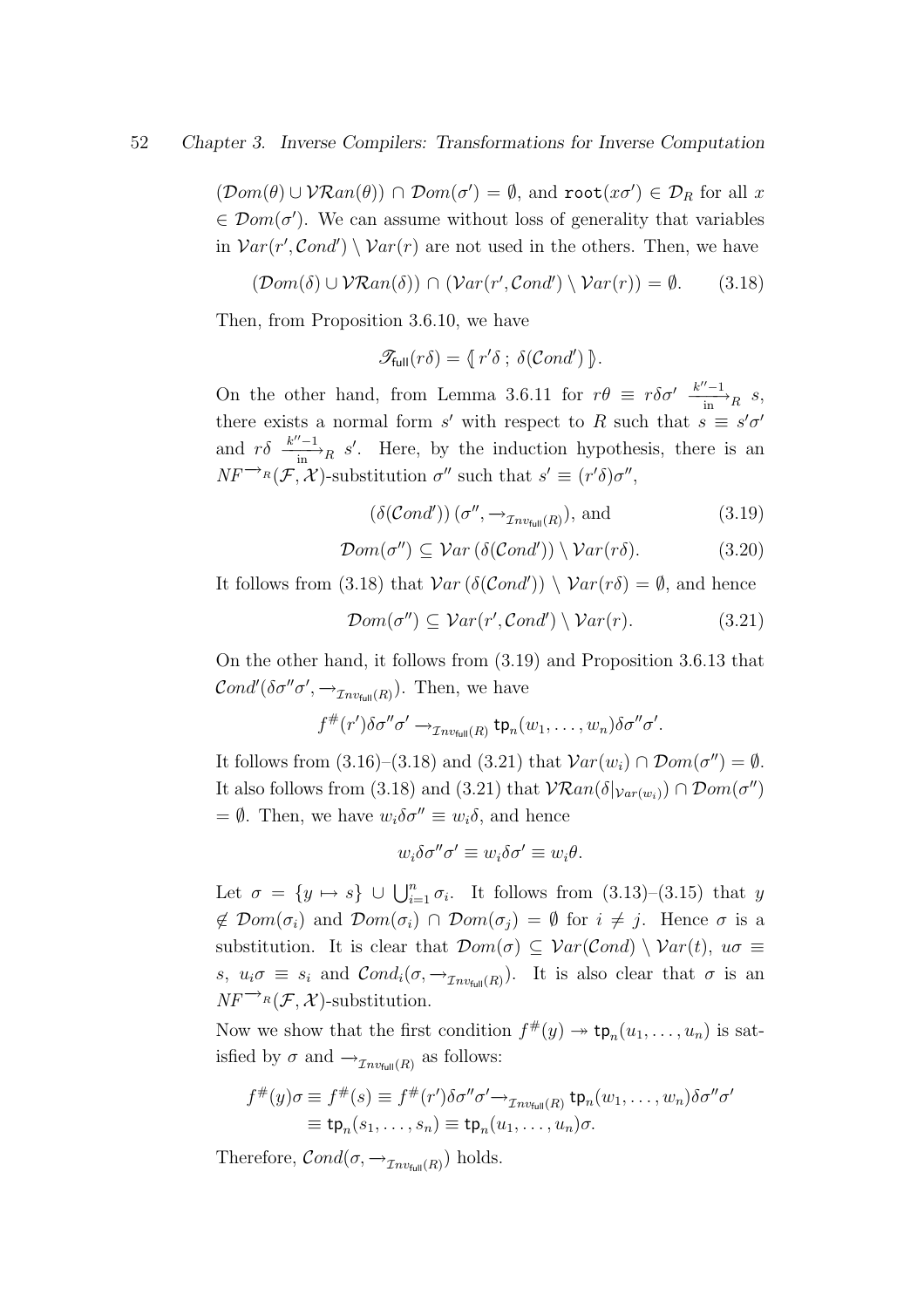#### 3.6. Inverse Compiler for Constructor TRSs 53

– Consider the remaining subcase that  $f(s_1, \ldots, s_n)$  is not a redex of R, that is, a normal form with respect to  $\rightarrow_R$ . Now we have  $s \equiv$  $f(s_1, \ldots, s_n)$ . Let  $\sigma = \{y \mapsto s\} \cup \bigcup_{i=1}^n \sigma_i$ . It follows from  $(3.13)$ – $(3.15)$ that  $y \notin \mathcal{D}om(\sigma_i)$  and  $\mathcal{D}om(\sigma_i) \cap \mathcal{D}om(\sigma_j) = \emptyset$  for  $i \neq j$ . Hence  $\sigma$ is a substitution. It is clear that  $\mathcal{D}om(\sigma) \subseteq \mathcal{V}ar(\mathcal{C}ond) \setminus \mathcal{V}ar(t), u\sigma$  $\equiv s, u_i \sigma \equiv s_i$  and  $\mathcal{C}ond_i(\sigma, \rightarrow_{\mathcal{I}nv_{\text{full}}(R)})$ . It is also clear that  $\sigma$  is an  $NF^{-\lambda_R}(\mathcal{F}, \mathcal{X})$ -substitution. On the other hand, we have the inverseproperty rule  $f^{\#}(f(x_1,...,x_n)) \to \text{tp}_n(x_1,...,x_n) \in \mathcal{I}nv_{\text{full}}(R)$ , and hence

$$
f^{\#}(y)\sigma \equiv f^{\#}(s) \equiv f^{\#}(f(s_1, \ldots, s_n))
$$

$$
\rightarrow_{\mathcal{I}nv_{\text{full}}(R)} \text{tp}_n(s_1, \ldots, s_n) \equiv \text{tp}_n(u_1, \ldots, u_n)\sigma.
$$

Therefore,  $\mathcal{C}ond(\sigma, \rightarrow_{\mathcal{I}nv_{\text{full}}(R)})$  holds.

**Lemma 3.6.16** Let R be a constructor TRS over a signature  $\mathcal{F}$ . Let t be a term over F,  $\mathscr{F}_{\text{full}}(t) = \{u ; \text{Cond}\}\$  and  $\sigma$  be a substitution with  $\text{Ran}(\sigma|_{\text{Var}(t,u)}) \subseteq$  $NF^{\rightarrow_R}(\mathcal{F}, \mathcal{X})$ . Then,  $\mathcal{C}ond(\sigma, \rightarrow_{\mathcal{I}nv_{\text{full}}(R)})$  implies  $t\sigma \stackrel{*}{\longrightarrow}_R u\sigma \in NF^{\rightarrow_R}(\mathcal{F}, \mathcal{X})$ ).

Proof. We prove this lemma by induction on the lexicographic combination of the level k of rewrite relation  $Cond(\sigma, \frac{1}{k} \tau_{nv_{\text{full}}(R)})$ , and the structure of the term t. Since the case that  $t$  is a variable is trivial, we consider the other cases.

- Consider the case of  $t \equiv c(t_1, \ldots, t_n)$  with  $c \in C_R$ . From the definition of  $\mathscr{T}_{\text{full}}$ , we can assume the followings:
	- $-u\equiv c(u_1,\ldots,u_n),\, \mathcal{C}ond=\mathtt{true}\,\land\,\mathcal{C}ond_1\,\land\,\cdots\,\land\,\mathcal{C}ond_n\,\,\text{and}\,\ \mathscr{T}_\mathsf{full}(t_i)$  $=\{\{u_i\,;\,\mathcal{C}ond_i\,\}\text{, and}$  $- \left( Var(u_i, Cond_i) \setminus Var(t_i) \right) \cap Var(t_j, u_j, Cond_j) = \emptyset$  for  $i \neq j$ .

Since the case of  $n = 0$  is obvious, we consider the case of  $n > 0$ . It follows from  $Cond(\sigma, \frac{1}{k'}\tau_{nv_{\text{full}}(R)})$  that  $Cond_i(\sigma, \frac{1}{k}\tau_{nv_{\text{full}}(R)})$ . Then, by the induction hypothesis for the proper subterm  $t_i$ , we have

$$
t_i \sigma \xrightarrow[\text{in}]{*} R u_i \sigma.
$$

Therefore, the following holds:

$$
t\sigma \equiv c(t_1,\ldots,t_n)\sigma \frac{*}{\ln n}c(u_1,\ldots,u_n)\sigma \equiv u\sigma.
$$

 $\Box$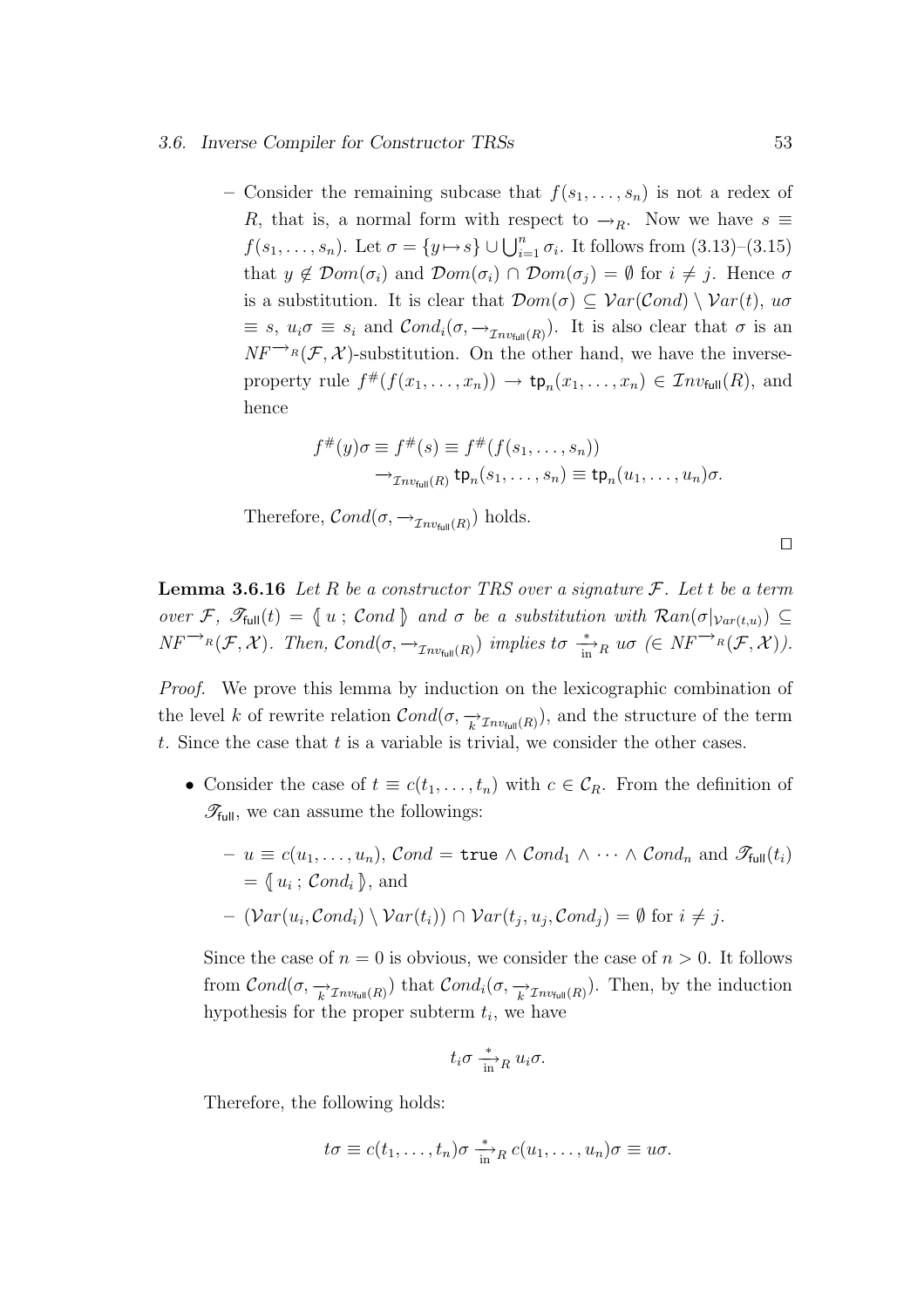- Consider the remaining case, that is, the case of  $t \equiv f(t_1, \ldots, t_n)$  with  $f \in$  $\mathcal{D}_R$ . From the definition of  $\mathscr{T}_{\text{full}}$ , we can assume the followings:
	- $-u \equiv y \in \mathcal{X}, Cond = f^{\#}(y) \twoheadrightarrow \text{tp}_n(u_1, \ldots, u_n) \wedge Cond_1 \wedge \cdots \wedge Cond_n$ and  $\mathscr{T}_{\text{full}}(t_i) = \langle u_i ; \text{Cond}_i \rangle,$
	- $y \notin Var(t_i, u_i, Cond_i),$  and
	- $\left( Var(u_i, Cond_i) \setminus Var(t_i) \right) \cap Var(t_j, u_j, Cond_j) = \emptyset$  for  $i \neq j$ .

It follows from  $Cond(\sigma, \frac{1}{k} \tau_{nv_{\text{full}}(R)})$  that  $Cond_i(\sigma, \frac{1}{k} \tau_{nv_{\text{full}}(R)})$ . Then, by the induction hypothesis for the proper subterm  $t_i$ , we have

$$
t_i \sigma \xrightarrow[\text{in}]{*} R u_i \sigma.
$$

Here we consider which rule is applied to the sequence  $f^{\#}(y)\sigma \rightarrow_{k} \tau_{nv_{\text{full}}(R)}$  $\tt t p_n(u_1,\ldots,u_n)\sigma.$ 

- Consider the subcase that  $f^{\#}(r') \rightarrow \text{tp}_n(w_1, \ldots, w_n) \Leftarrow \text{Cond}' \in$  $Inv_{full}(R)$  is applied. Then, there exists a substitution  $\theta$  such that

$$
f^{\#}(y)\sigma \equiv f^{\#}(r')\theta \xrightarrow[k \to \mathcal{I}_{\mathit{nv}_{\text{full}}(R)} \text{tp}_n(w_1,\ldots,w_n)\theta \equiv \text{tp}_n(u_1,\ldots,u_n)\sigma
$$

and  $\mathcal{C}$ *ond*'( $\theta$ ,  $\overrightarrow{k-1}$  Inv<sub>full</sub>(R)). On the other hand, we have the rule  $f(w_1, \ldots, w_n) \to r \in R$  and  $\mathscr{T}_{\text{full}}(r) = \{r' ; \text{Cond'}\}$  holds.

Since R is a TRS, we have  $Var(r) \subseteq Var(w_1, \ldots, w_n)$ . It follows from  $\mathcal{V}\mathcal{R}an(\sigma|_{\mathcal{V}ar(t,u)}) \subseteq NF^{-\rightarrow_R}(\mathcal{F},\mathcal{X})$  that  $y\sigma \in NF^{-\rightarrow_R}(\mathcal{F},\mathcal{X})$ , and hence  $y\sigma \equiv r'\theta \in NF^{\rightarrow_R}(\mathcal{F},\mathcal{X})$ . We also have  $u_i\sigma \equiv w_i\theta \in NF^{\rightarrow_R}(\mathcal{F},\mathcal{X})$ . Then, we have  $\mathcal{V}\mathcal{R}an(\theta|_{\mathcal{V}ar(r,r')}) \subseteq NF^{\longrightarrow_R}(\mathcal{F},\mathcal{X})$ . From Proposition 3.6.14 (d), there exists a  $\mathcal{T}(\mathcal{C}_{\mathcal{I}nv_{\text{full}}(R)},\mathcal{X})$ -substitution such that  $\delta \lesssim \theta$  and  $\mathcal{C}ond'(\delta, \frac{1}{k-1} \tau_{nv_{\text{full}}(R)})$ . Then, from Proposition 3.6.13 (a), we have  $\mathcal{C}$ *ond'* $(\theta, \frac{1}{k-1} \tau_{nv_{\text{full}}(R)})$ . Here, by the induction hypothesis, we have the following:

$$
r\theta \xrightarrow[\text{in}]{*} R r'\theta.
$$

Therefore, the following sequence holds:

$$
t\sigma \equiv f(t_1,\ldots,t_n)\sigma \xrightarrow[\text{in}]{*} f(u_1,\ldots,u_n)\sigma
$$
  
\n
$$
\equiv f(w_1,\ldots,w_n)\theta \xrightarrow[\text{in}]{*} R \ r'\theta \equiv y\sigma \equiv u\sigma.
$$

- Consider the remaining subcase that the rule  $f^{\#}(f(x_1, \ldots, x_n)) \to$  $\tt{tp}_n(x_1,...,x_n) \in \mathcal{I}nv_{\text{full}}(R)$  is applied. Now the following holds:

$$
y\sigma \equiv f(u_1,\ldots,u_n)\sigma \in NF^{\longrightarrow_R}(\mathcal{F},\mathcal{X}).
$$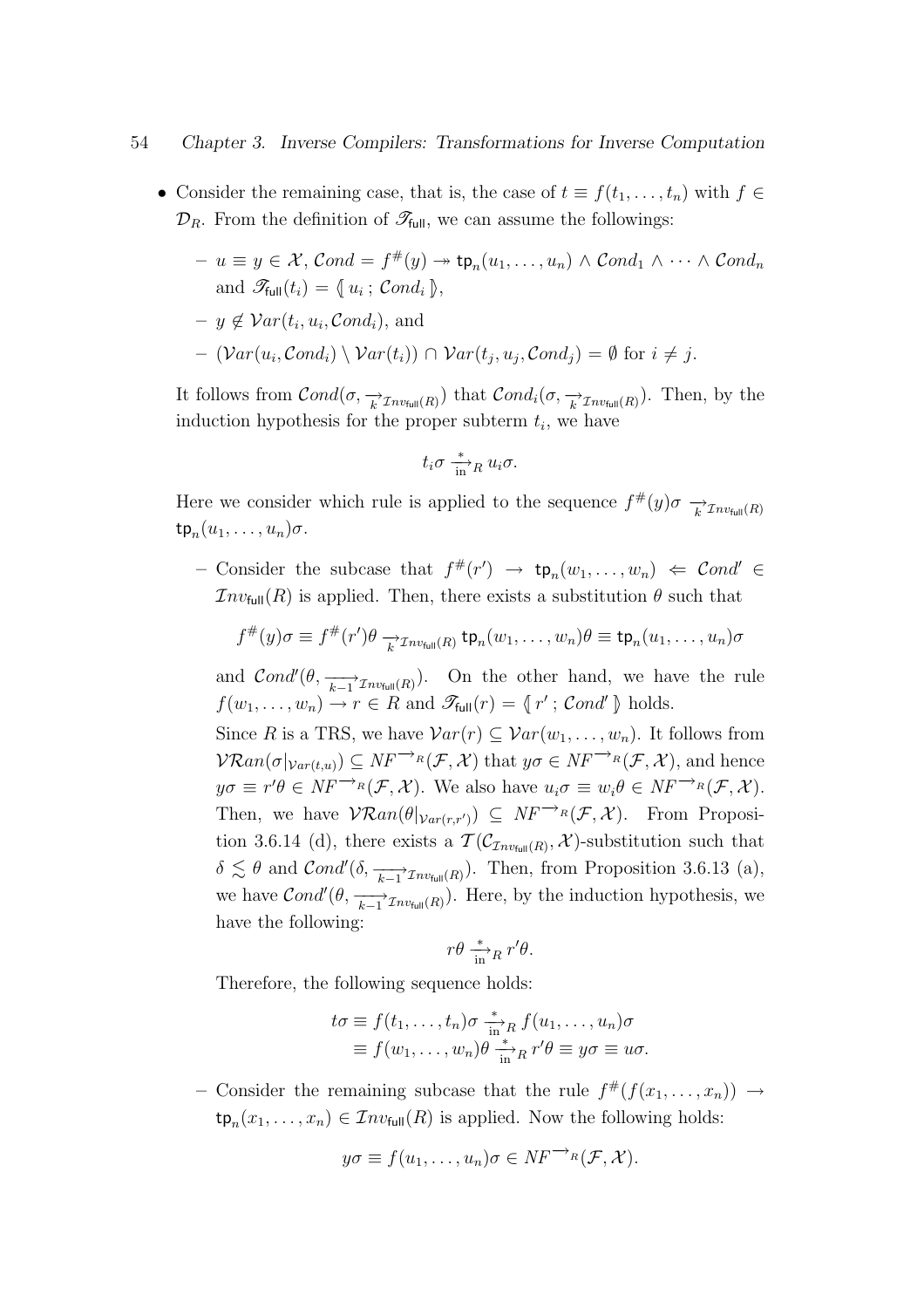Therefore, we have

$$
t\sigma \equiv f(t_1,\ldots,t_n) \xrightarrow[\text{in}]{*} f(u_1,\ldots,u_n)\sigma \equiv y\sigma \equiv u\sigma.
$$

**Theorem 3.6.17** Let R be a constructor TRS over a signature  $F$ . Let f be a defined symbol of R and  $t, t_1, \ldots, t_n$  are normal forms with respect to  $\rightarrow_R$ . Then,  $f(t_1,\ldots,t_n) \stackrel{*}{\longrightarrow}_R t \text{ iff } f^{\#}(t) \rightarrow_{\mathcal{I}nv_{\text{full}}(R)} \text{tp}_n(t_1,\ldots,t_n).$ 

*Proof.* From the definition of  $\mathscr{T}_{\text{full}}$ , we assume that all of the following:

- (a)  $\mathscr{T}_{\text{full}}(f(t_1,\ldots,t_n)) = \langle y; \text{Cond}\rangle, \text{Cond} = f^{\#}(y) \rightarrow \text{tp}_n(u_1,\ldots,u_n) \wedge \text{Cond}_1$  $\wedge \cdots \wedge Cond_n, \ \mathscr{T}_{\text{full}}(t_i) = \{ \ u_i \ ; \ \mathcal{C}ond_i \ \},$
- (b) y is a fresh variable, that is,  $y \notin \bigcup_{i=1}^n Var(t_i, u_i, Cond_i)$ , and
- (c)  $(Var(u_i, Cond_i) \setminus Var(t_i)) \cap Var(t_j, u_j, Cond_j) = \emptyset.$

We first prove the *only-if* part. Suppose that  $f(t_1, \ldots, t_n) \stackrel{*}{\longrightarrow}_R t$ . Then, from Lemma 3.6.15, there exists an  $NF^{-\lambda_R}(\mathcal{F}, \mathcal{X})$ -substitution  $\sigma$  such that  $t \equiv y\sigma$ ,  $\mathcal{C}ond(\sigma,\to_{\mathcal{I}nv_{\mathsf{full}}(R)})$  and  $\mathcal{D}om(\sigma) \subseteq \mathcal{V}ar(\mathcal{C}ond) \setminus \mathcal{V}ar(t)$ . Since  $\mathcal{C}ond_i(\sigma,\to_{\mathcal{I}nv_{\mathsf{full}}(R)})$ holds and  $\sigma$  is an  $NF^{-\lambda_R}(\mathcal{F}, X)$ -substitution, we have  $t_i\sigma \stackrel{*}{\longrightarrow}_R u_i\sigma$ . It follows from  $\mathcal{D}om(\sigma) \subseteq \mathcal{V}ar(\mathcal{C}ond) \setminus \mathcal{V}ar(t)$  that  $\mathcal{V}ar(t_i) \cap \mathcal{D}om(\sigma) = \emptyset$ , and hence  $t_i\sigma$  $\equiv t_i$ . Since  $\sigma$  is an  $NF^{-\lambda_R}(\mathcal{F}, \mathcal{X})$ -substitution, we have  $t_i\sigma \equiv t_i \equiv u_i\sigma$ .

On the other hand, it follows from  $Cond(\sigma, \to_{\mathcal{I}nv_{\text{full}}(R)})$  that  $f^*(y)\sigma \to_{\mathcal{I}nv_{\text{full}}(R)}$  $\tt t p_n(u_1, \ldots, u_n) \sigma$ . Therefore, we have the following:

$$
f^{\#}(t) \equiv f^{\#}(y)\sigma \rightarrow_{\mathcal{I}nv_{\text{full}}(R)} \text{tp}_n(u_1,\ldots,u_n)\sigma \equiv \text{tp}_n(t_1,\ldots,t_n).
$$

Next we prove the *if* part. Suppose that  $f^{\#}(t) \to_{\mathcal{I}nv_{\text{full}}(R)} \text{tp}_n(t_1,\ldots,t_n)$ . Since  $t_i$  is a normal form with respect to  $\rightarrow_R$ ,  $t_i \stackrel{*}{\rightarrow_R} t_i$  holds. Then, from Lemma 3.6.15, there exists an  $NF^{-\lambda_R}(\mathcal{F}, \mathcal{X})$ -substitution  $\sigma_i$  such that  $t_i \equiv u_i \sigma_i$ ,  $\mathcal{C}ond(\sigma_i, \rightarrow_{\mathcal{I}nv_{\text{full}}(R)})$  and  $\mathcal{D}om(\sigma_i) \subseteq \mathcal{V}ar(\mathcal{C}ond_i) \setminus \mathcal{V}ar(t_i)$ .

Let  $\sigma = \{y \mapsto t\} \cup \bigcup_{i=1}^n \sigma_i$ . It follows from the assumptions (b) and (c) that y and variables in  $\mathcal{D}om(\sigma_i)$  are disjoint, and hence  $\sigma$  is a substitution. It is clear that  $Cond_i(\sigma,\to_{\mathcal{I}nv_{\text{full}}(R)})$  and  $f^{\#}(y)\sigma \to_{\mathcal{I}nv_{\text{full}}(R)}$   $tp_n(u_1,\ldots,u_n)\sigma$ . Hence  $\mathcal{C}ond(\sigma,\rightarrow_{\mathcal{I}nv_{\text{full}}(R)})$  holds.

On the other hand, it follows from the assumption (b),  $y \notin \mathcal{V}ar(\mathcal{C}ond)$  and  $\mathcal{D}om(\sigma_i) \subseteq \mathcal{V}ar(\mathcal{C}ond_i) \setminus \mathcal{V}ar(t_i)$  that  $\mathcal{D}om(\sigma) \subseteq \mathcal{V}ar(\mathcal{C}ond) \setminus \mathcal{V}ar(f(t_1, \ldots, t_n)),$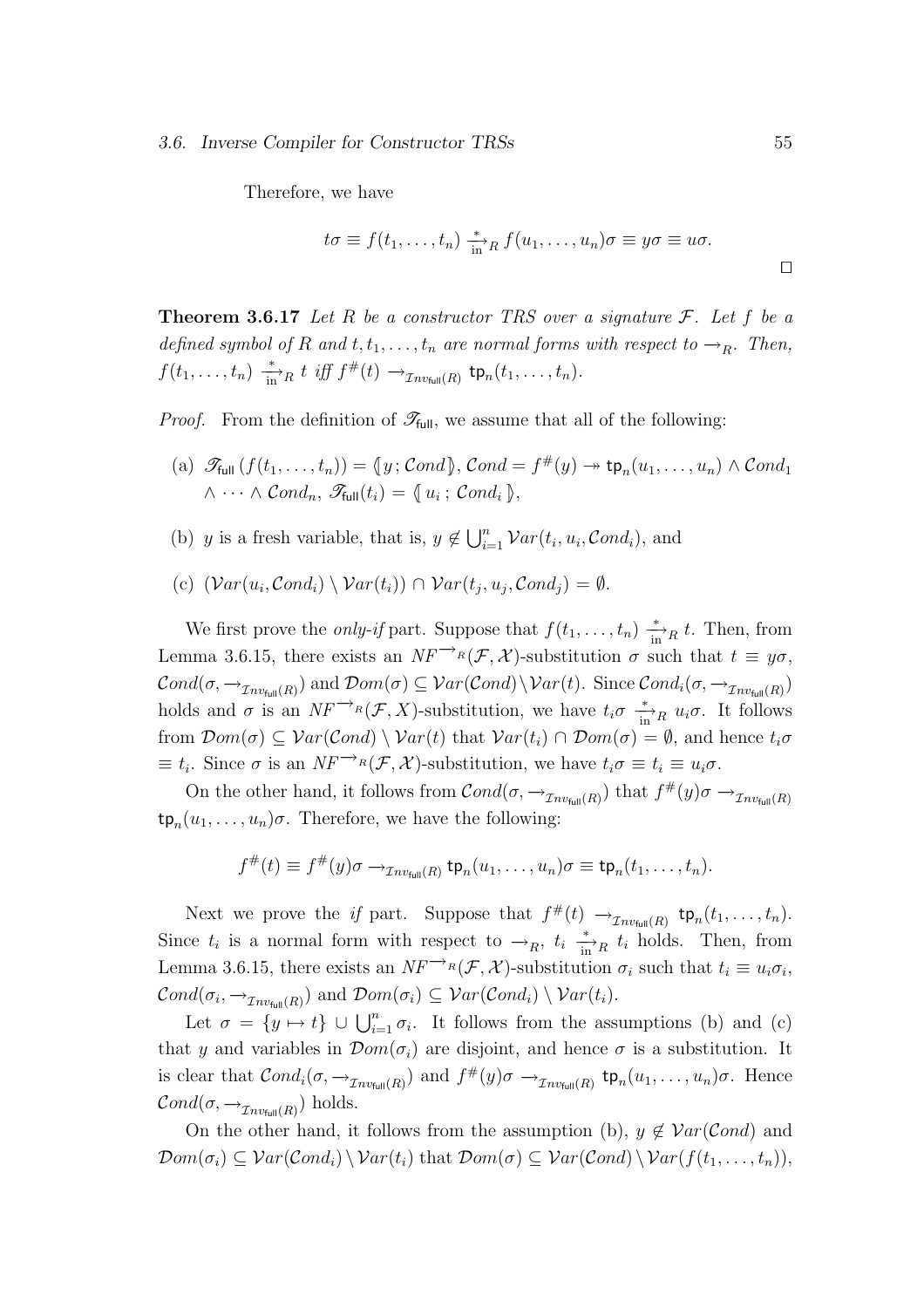and hence  $\sigma|_{Var(f(t_1,...,t_n))} = \emptyset$ . Therefore, from Lemma 3.6.16, we have the following sequence:

$$
f(t_1,\ldots,t_n) \equiv f(u_1,\ldots,u_n)\sigma \xrightarrow[\text{in}]{*} R y\sigma \equiv t.
$$

Convergent TRSs have the following nice property on  $\frac{1}{\ln R}$ .

Proposition 3.6.18 Let R be a convergent TRS. Let s be a term and t be in normal forms with respect to  $\rightarrow_R$ . Then,  $s \stackrel{*}{\rightarrow}_R t$  iff  $s \stackrel{*}{\rightarrow_R} t$ .

The above proposition holds obviously from the convergence of R. Consequently, we obtain the following corollary.

**Corollary 3.6.19** Let R be a convergent constructor TRS over a signature  $\mathcal{F}$ . Let f be a defined symbol of R and  $t, t_1, \ldots, t_n$  are normal forms of R. Then,  $f(t_1,\ldots,t_n) \stackrel{*}{\rightarrow}_R t \text{ iff } f^{\#}(t) \rightarrow_{\mathcal{I}nv_{\text{full}}(R)} \text{tp}_n(t_1,\ldots,t_n).$ 

From the above corollary and  $\mathcal{T}(\mathcal{C}_R, \mathcal{X}) \subseteq NF^{\longrightarrow_R}(\mathcal{F}, \mathcal{X})$ , it is shown that the CTRS  $Inv_{full}(R)$  is an inverse system of the convergent constructor TRS R in the sense of Definition 3.1.1.

Remark that  $\mathcal{I}nv_{\text{full}}(R)$  is not always confluent even if R is confluent. The reason is that inverses of many-to-one functions are one-to-many images. For example,  $R_7$  is confluent but  $R_8$  (=  $\mathcal{I}nv_{\text{full}}(R_7)$ ) is not.

Now we explain the reason why we add the inverse-property rules in the definition of  $\mathcal{I}nv_{\text{full}}(R)$ . The inverse-property rule  $f^{\#}(f(x_1,\ldots,x_n)) \to \text{tp}_n(x_1,\ldots,x_n)$ comes from the essential property (3.1) which inverses should satisfy. This rule is necessary while it is not if the defined symbol  $f$  is sufficiently complete. This is not necessary in the case of PT-TRSs, too. In contrast, this is necessary for inverse computation containing partial functions. Consider the following TRS over the signature  $\{s, 0, \text{half}, \text{add}, \text{mul}, \text{mh}\}$ :

$$
R_9 = \{ \quad \text{half}(0) \rightarrow 0, \qquad \text{half}(s^2(x)) \rightarrow s(\text{half}(x)),
$$
\n
$$
\text{add}(0, y) \rightarrow y, \qquad \text{add}(s(x), y) \rightarrow s(\text{add}(x, y)),
$$
\n
$$
\text{mul}(0, y) \rightarrow 0, \qquad \text{mul}(x, 0) \rightarrow 0,
$$
\n
$$
\text{mul}(s(x), s(y)) \rightarrow s(\text{add}(\text{mul}(x, s(y)), y)),
$$
\n
$$
\text{mh}(x) \rightarrow \text{mul}(x, \text{half}(s(x)))
$$
\n
$$
\}.
$$

The defined symbol half is not sufficiently complete since there is no ground constructor term t such that  $\text{half}(s(0)) \stackrel{*}{\rightarrow}_{R_9} t$ . An inverse CTRS of  $R_9$  obtained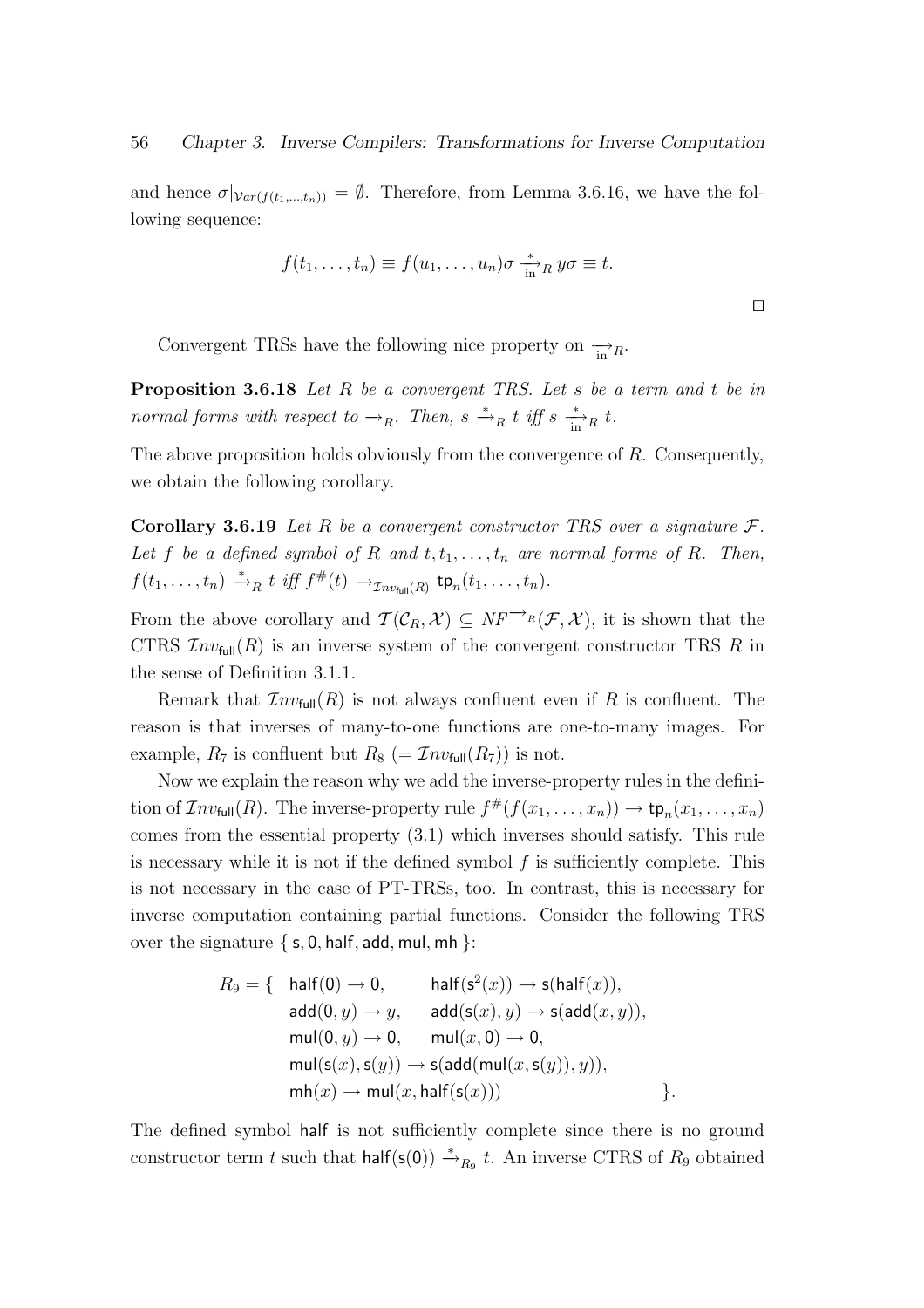by  $\mathcal{I}nv_{\text{full}}$  is as follows:

$$
R_{10} = \text{Inv}_{\text{full}}(R_9)
$$
\n
$$
= \{ \quad \text{half}^{\#}(0) \rightarrow \text{tp}_1(0),
$$
\n
$$
\text{half}^{\#}(\text{sq}(y) \rightarrow \text{tp}_1(\text{s}^2(x)) \Leftarrow \text{half}^{\#}(y) \rightarrow \text{tp}(x),
$$
\n
$$
\text{half}^{\#}(\text{half}(x)) \rightarrow \text{tp}_1(x),
$$
\n
$$
\text{add}^{\#}(y) \rightarrow \text{tp}_2(0, y),
$$
\n
$$
\text{add}^{\#}(\text{sq}(z)) \rightarrow \text{tp}_2(\text{s}(x), y) \Leftarrow \text{add}^{\#}(z) \rightarrow \text{tp}_2(x, y),
$$
\n
$$
\text{add}^{\#}(\text{add}(x, y)) \rightarrow \text{tp}_2(x, y),
$$
\n
$$
\text{mul}^{\#}(0) \rightarrow \text{tp}_2(0, y),
$$
\n
$$
\text{mul}^{\#}(0) \rightarrow \text{tp}_2(x, 0),
$$
\n
$$
\text{mul}^{\#}(\text{s}(z)) \rightarrow \text{tp}_2(\text{s}(x), \text{s}(y))
$$
\n
$$
\Leftarrow \text{add}^{\#}(z) \rightarrow \text{tp}_2(w, y) \land \text{mul}^{\#}(w) \rightarrow \text{tp}_2(x, \text{s}(y)),
$$
\n
$$
\text{mul}^{\#}(\text{mul}(x, y)) \rightarrow \text{tp}_2(x, y),
$$
\n
$$
\text{ml}^{\#}(\text{mul}(x, y)) \rightarrow \text{tp}_2(x, y),
$$
\n
$$
\text{ml}^{\#}(\text{ml}(x)) \rightarrow \text{tp}_1(x) \Leftarrow \text{mul}^{\#}(y) \rightarrow \text{tp}_2(x, z) \land \text{half}^{\#}(z) \rightarrow \text{tp}_1(\text{s}(x)),
$$
\n
$$
\text{ml}^{\#}(\text{mh}(x)) \rightarrow \text{tp}_1(x)
$$

Since we have the rewrite sequence  $mh(0) \stackrel{*}{\rightarrow}_{R_9} 0$ , the rewrite sequence  $mh^{\#}(0)$  $\rightarrow R_{10}$  0 must hold. To apply the rule  $mh^{\#}(y) \rightarrow tp_1(x) \Leftarrow half^{\#}(y) \rightarrow tp_1(x)$ to the term  $mh^{\#}(0)$  and to rewrite  $mh^{\#}(0)$  to 0, the conditional part must be satisfied by  $\stackrel{*}{\to}_{R_{10}}$  and a substitution which contains  $\{x \mapsto 0, y \mapsto 0\}$ . Since mul<sup>#</sup>(0) can be rewritten to  $\text{tp}_2(0, t)$  for any term t, mul<sup>#</sup>(0)  $\rightarrow_{R_{10}} \text{tp}_2(0, t)$  holds for any term  $t$ . On the other hand, a term  $u$  and a rule which enable to rewrite half<sup>#</sup>(u) to  $\mathsf{s}(0)$  is only half( $\mathsf{s}(0)$ ) and half<sup>#</sup>(half(x))  $\to \mathsf{tp}_1(x)$ . Therefore, the inverse-property rule  $\mathsf{half}^{\#}(\mathsf{half}(x)) \to \mathsf{tp}_1(x)$  is necessary.

## 3.6.4 Transformation of Inverse CTRSs into EV-TRSs

In this subsection, we give a transformation of the CTRS  $\mathcal{I}nv_{\text{full}}(R)$  into an EV-TRS whose rewriting on terms  $f^{\#}(t)$  is equivalent to that of the CTRS. Since  $\mathcal{I}nv_{\text{full}}(R)$  is deterministic 4-CTRS, we extend the transformation method of deterministic 3-CTRSs to TRSs, which is proposed by E. Ohlebusch [41], into that of 4-CTRSs.

**Definition 3.6.20** (U) Let R be a deterministic 4-CTRS over a signature  $\mathcal{F}$ . For every conditional rewrite rule  $\rho: l \to r \Leftrightarrow s_1 \to t_1 \wedge \cdots \wedge s_n \to t_n \in R$ , we prepare n fresh function symbols  $u_1^{\rho}$  $\mathbf{u}_1^{\rho}, \ldots, \mathbf{u}_n^{\rho}$  all of which do not appear in  $\mathcal{F}.$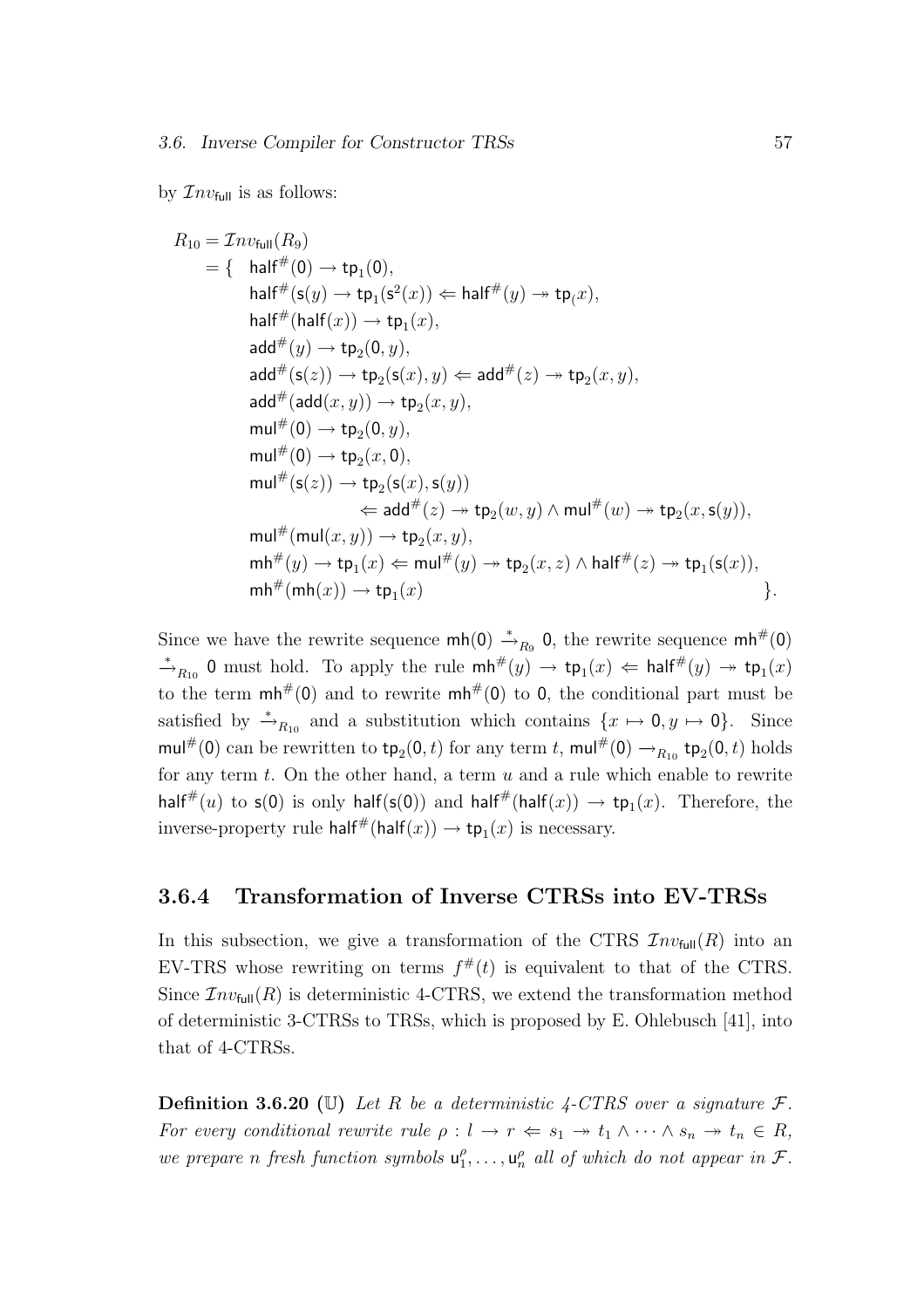#### 58 Chapter 3. Inverse Compilers: Transformations for Inverse Computation

Then, the set  $\mathbb{U}(\rho)$  of rewrite rules determined by  $\rho$  is defined as follows:

$$
\mathbb{U}(\rho) = \{ \quad l \rightarrow u_1^{\rho}(s_1, Vlist(X_1)),
$$
  
\n
$$
u_1^{\rho}(t_1, Vlist(X_1)) \rightarrow u_2^{\rho}(s_2, Vlist(X_2)),
$$
  
\n
$$
\vdots
$$
  
\n
$$
u_i^{\rho}(t_i, Vlist(X_i)) \rightarrow u_{i+1}^{\rho}(s_{i+1}, Vlist(X_{i+1})),
$$
  
\n
$$
\vdots
$$
  
\n
$$
u_n^{\rho}(t_n, Vlist(X_n)) \rightarrow r \}
$$

where  $X_i$  is the set of variables that appear in either l or  $t_1, \ldots, t_{i-1}$ , and also in either r,  $t_i$  or  $s_j \rightarrow t_j$  for  $i < j \leq n$ , that is,

$$
X_i = Var(l, t_1, \ldots, t_{i-1}) \cap Var(r, t_i, s_{i+1}, t_{i+1}, \ldots, s_n, t_n).
$$

Note that  $\mathbb{U}(l \to r) = \{l \to r\}$ .  $\mathbb U$  is naturally extended over deterministic 4-CTRSs, defined as  $\mathbb{U}(R) = \bigcup_{\rho \in R} \mathbb{U}(\rho)$ .

 $\mathcal{F}_{\mathbb{U}}$  denotes the signature determined by  $\mathcal{F}$ ,  $\mathbb{U}$  and R, that is,  $\mathcal{F}_{\mathbb{U}} = \mathcal{F} \cup \{ \mathsf{u}_i^{\rho} \}$  $\frac{\rho}{i}$  $\rho: l \to r \Leftrightarrow s_1 \to t_1 \wedge \cdots \wedge s_n \to t_n \in R, 1 \leq i \leq n$ . From the above definition, it is obvious that  $\mathbb{U}(R)$  is an EV-TRS over the signature  $\mathcal{F}_{\mathbb{U}}, \mathcal{D}_{\mathbb{U}(R)} = \mathcal{D}_R \cup$  $\{u_i^{\rho}$  $\mathcal{E}_i^{\rho} \mid \rho : l \to r \Leftarrow s_1 \to t_1 \land \cdots \land s_n \to t_n \in R, 1 \leq i \leq n \}$  and  $\mathcal{C}_{\mathbb{U}(R)} = \mathcal{C}_R$ .

**Example 3.6.21** From the CTRS  $R_8$  in Example 3.6.5, we obtain the following EV-TRS by U:

$$
R_{11} = U(R_8)(= \mathcal{I}nv_{\text{full}}(R_7))
$$
  
\n
$$
= \{ \text{ add}^{\#}(y) \rightarrow \text{tp}_2(0, y),
$$
  
\n
$$
\text{add}^{\#}(\text{s}(z)) \rightarrow \text{u}_1(\text{add}^{\#}(z)),
$$
  
\n
$$
\text{u}_1(\text{tp}_2(x, y)) \rightarrow \text{tp}_2(\text{s}(x), y),
$$
  
\n
$$
\text{add}^{\#}(\text{add}(x, y)) \rightarrow \text{tp}_2(x, y),
$$
  
\n
$$
\text{mul}^{\#}(0) \rightarrow \text{tp}_2(0, y),
$$
  
\n
$$
\text{mul}^{\#}(0) \rightarrow \text{tp}_2(x, 0),
$$
  
\n
$$
\text{mul}^{\#}(\text{s}(z)) \rightarrow \text{u}_2(\text{add}^{\#}(z)),
$$
  
\n
$$
\text{u}_2(\text{tp}_2(w, y)) \rightarrow \text{u}_3(\text{mul}^{\#}(w), y),
$$
  
\n
$$
\text{u}_3(\text{tp}_2(x, \text{s}(y)), y) \rightarrow \text{tp}_2(\text{s}(x), \text{s}(y)),
$$
  
\n
$$
\text{mul}^{\#}(\text{mul}(x, y)) \rightarrow \text{tp}_2(x, y)
$$

 $\Box$ 

Next we analyze the syntactic properties of  $U(R)$  preserved by U from those of R. This is the second half of the analysis on the syntactic properties of inverse systems generated by our transformation  $\mathbb{U}(\mathcal{I}nv_{\text{full}}(\cdots)).$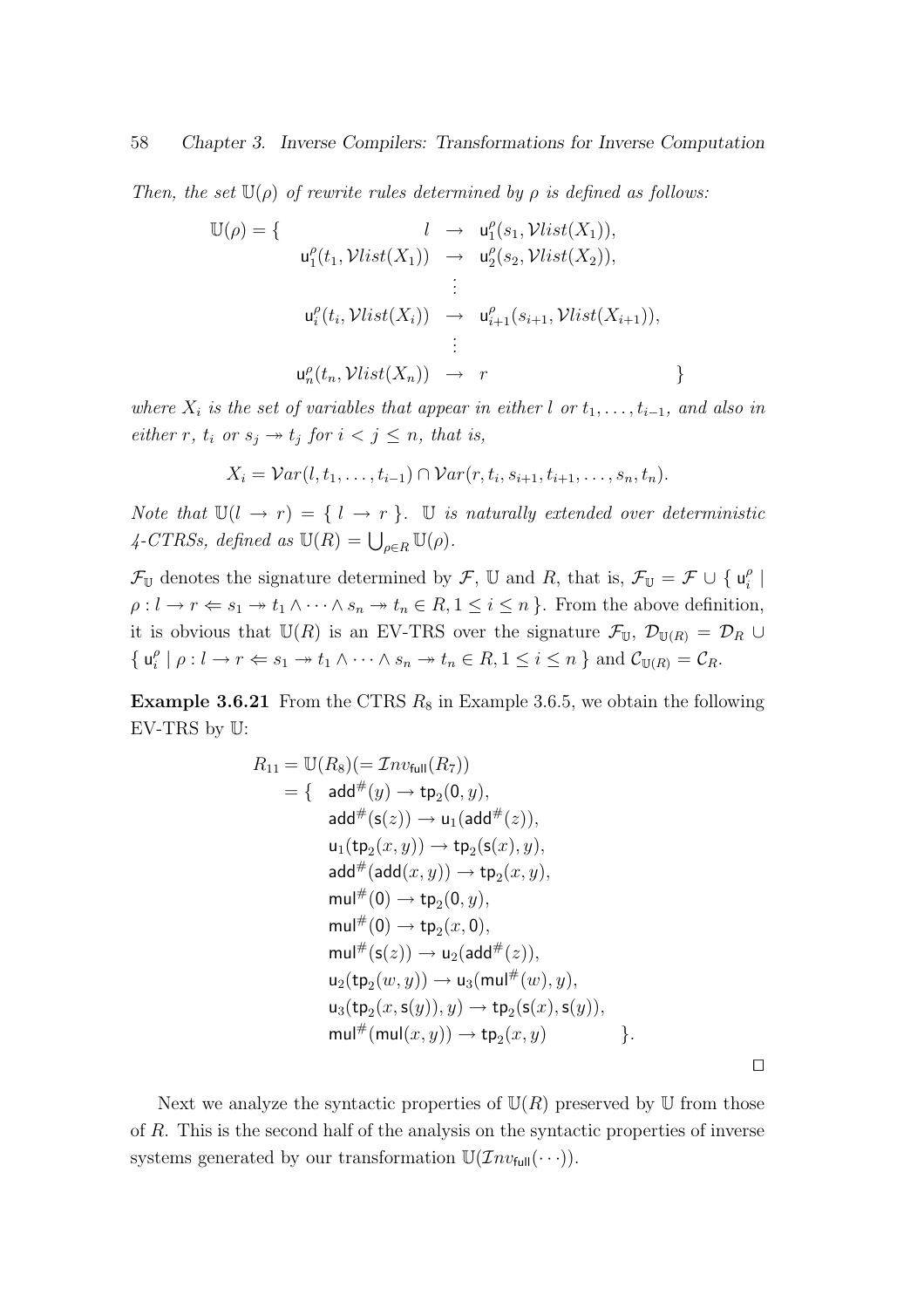**Proposition 3.6.22** Let R be a deterministic  $\angle$ -CTRS.

- (a) R is a deterministic 3-CTRS iff  $\mathbb{U}(R)$  is a TRS.
- (b) R is strictly non-erasing iff  $U(R)$  is non-erasing.
- (c) R is a strict constructor system iff  $\mathbb{U}(R)$  is a constructor system.
- (d) R is strictly left-linear iff  $\mathbb{U}(R)$  is right-linear.
- (e) R is strictly right-linear iff  $U(R)$  is left-linear.

*Proof.* Since the claim (b)–(e) hold obviously from the definition of the properties, we only prove the claim (a). We first prove the *only-if* part of (a). Consider the rules of  $\mathbb{U}(\rho)$  in Definition 3.6.20. It is clear that  $X_{i+1} \subseteq X_i$ . It follows from the definition of the deterministic rule that  $Var(s_{i+1}) \subseteq X_i$  $\cup \ Var(t_i)$ . Then,  $Var\left(u_{i+1}^{\rho}(s_{i+1}, Vlist(X_{i+1}))\right) \subseteq Var\left(u_i^{\rho}\right)$  $i(t_i, Vlist(X_i)))$  holds. Since R is a 3-CTRS,  $Var(r) \subseteq X_n \cup Var(t_n)$  also holds, and hence  $Var(r) \subseteq$  $Var(\mathsf{u}_n^{\rho}(t_n, Vlist(X_n)))$ . Therefore,  $\mathbb{U}(R)$  is a TRS.

Next, we prove the *if* part of (a). Suppose that  $\mathbb{U}(\rho)$  in Definition 3.6.20 is a TRS. Then, we have  $Var(r) \subseteq Var(t_n) \cup X_n$ ,  $Var(s_{i+1}) \cup X_{i+1} \subseteq Var(t_i) \cup$  $X_i$ , and  $Var(s_1) \cup X_1 \subseteq Var(l)$ . These conditions on variable appearance in the rule satisfy the condition of deterministic rules. Then,  $\rho$  is a deterministic and type 3. Therefore,  $R$  is a deterministic 3-CTRS.

In the sequel, we discuss the relationship between rewriting of CTRS R and EV-TRS  $U(R)$ . Let R be a deterministic 4-CTRS over a signature F. The transformation U is said to be *sound* for R if for every terms s and t over  $\mathcal{F}$ ,  $s \stackrel{*}{\to}_R t$  implies  $s \stackrel{*}{\to}_{\mathbb{U}(R)} t$ . Conversely, U is said to be *complete* for R if for every terms s and t over  $\mathcal{F}, s \stackrel{*}{\to}_{\mathbb{U}(R)} t$  implies  $s \stackrel{*}{\to}_R t$ . From the definition of  $\mathbb{U}(\rho)$ , it is trivial that U is sound for every deterministic 4-CTRS. However, U is not complete for all deterministic 4-CTRSs. The counterexample of the transformations in [34, 42] is also a counterexample of the transformation  $\mathbb U$  in this thesis.

Here we give a condition of rewrite sequences, for which U is complete and which CTRSs generated by  $\mathcal{I}nv_{\text{full}}(R)$  satisfy.

**Theorem 3.6.23** Let R be a strictly non-erasing and strict constructor  $\angle$ -CTRS over a signature F. Suppose that every conditional rewrite rule  $\rho: l' \to r' \Leftarrow$  $s'_1 \rightarrow t'_1 \wedge \cdots \wedge s'_m \rightarrow t'_m \in R$  satisfies both of the followings: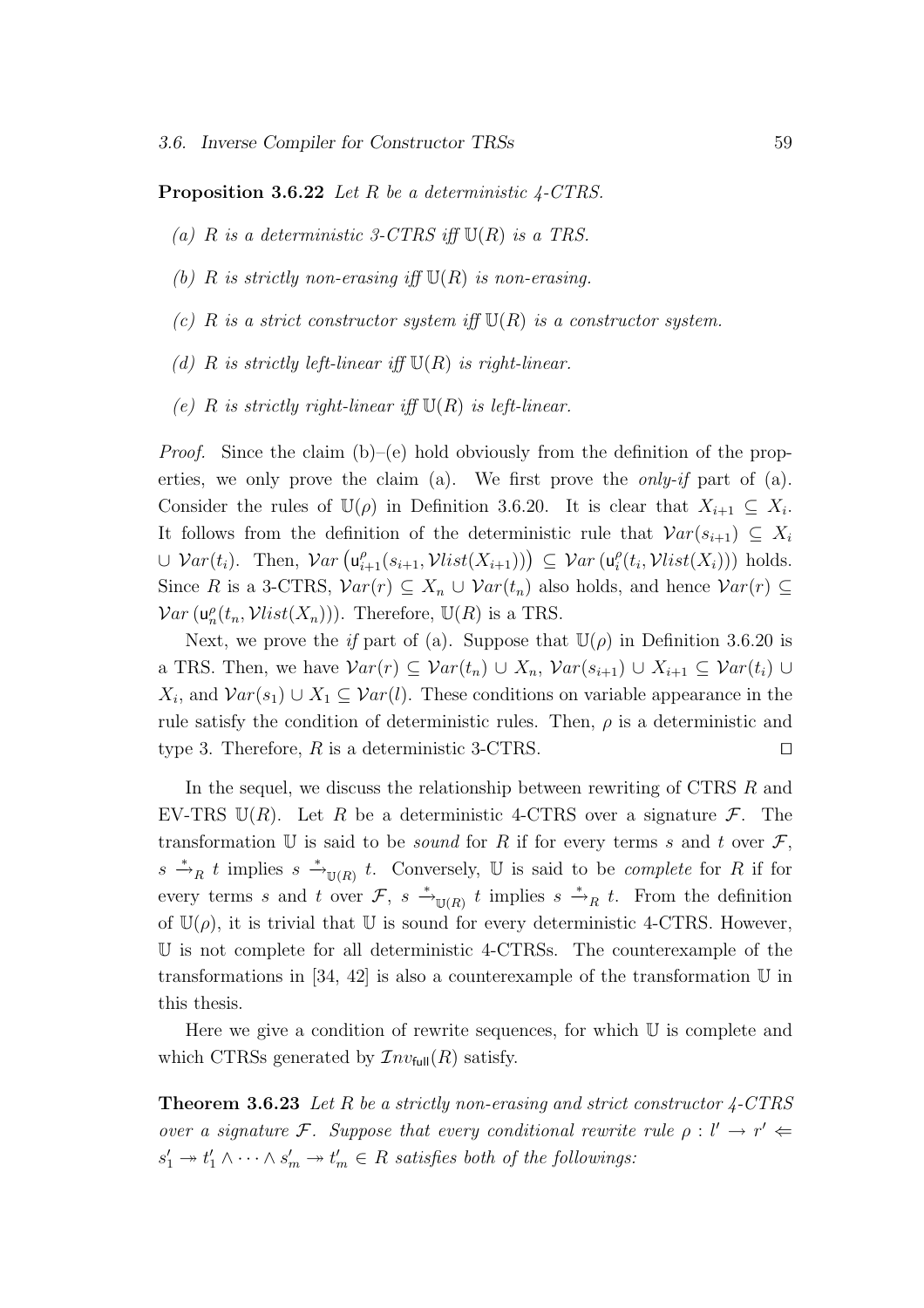#### 60 Chapter 3. Inverse Compilers: Transformations for Inverse Computation

- 1. r' and  $t'_1, \ldots, t'_m$  are non-variable constructor terms of R, and
- 2. for  $1 \leq i \leq n$ , the root symbol of  $s'_i$  is defined symbol of R and every proper subterm of  $s_i'$  is a constructor term of R, that is,  $\texttt{root}(s_i') \in \mathcal{D}_R$ and  $\{u \mid u \vartriangleleft s_i'\} \subseteq \mathcal{T}(\mathcal{C}_R, \mathcal{X}).$

Let f be a defined symbol of R, t and  $t_1, \ldots, t_n$  are normal forms with respect to  $\rightarrow_R$  and the root symbol of t is a constructor of R. Then,  $f(t_1, \ldots, t_n) \stackrel{*}{\rightarrow}_{\mathbb{U}(R)} t$ implies  $f(t_1, \ldots, t_n) \rightarrow_R t$ .

*Proof.* We prove this claim by induction on the number k of steps of  $f(t_1, \ldots, t_n)$  $x^k_{\text{U}(R)}$  t. Since the root symbol of t is a constructor, we have  $k > 0$ . Now all of the following hold:

- t and  $t_1, \ldots, t_n$  do not contain any symbol of  $\mathsf{u}_i^{\rho}$  $_{j}^{\rho},$
- the rule of  $u_i^{\rho}$  $j$ <sup> $\rho$ </sup> is unique, and
- $\mathbb{U}(R)$  is a non-erasing constructor EV-TRS from Proposition 3.6.22 (b) and (c).

From the above, there exist rules like  $\mathbb{U}(\rho)$  in Definition 3.6.20 and the rewrite sequence  $f(t_1, \ldots, t_n) \xrightarrow{k} \mathbb{U}(R)$  t can be decomposed as follows:

$$
f(t_1, ..., t_n) \equiv l\sigma \equiv l\sigma_1 \rightarrow_{\mathbb{U}(R)} \mathsf{u}_1^{\rho}(s_1, \mathcal{V}list(X_1))\sigma_1
$$
  
\n
$$
\xrightarrow{k_1} \mathsf{u}_1(\mathcal{V}1, \mathcal{V}list(X_1))\sigma_2 \rightarrow_{\mathbb{U}(R)} \mathsf{u}_2^{\rho}(s_2, \mathcal{V}list(X_2))\sigma_2
$$
  
\n...  
\n
$$
\xrightarrow{k_n} \mathsf{u}_2(\mathcal{V}1, \mathcal{V}list(X_n))\sigma_{n+1} \rightarrow_{\mathbb{U}(R)} r\sigma_{n+1} \equiv r\sigma \equiv t
$$

where  $k_i < k$ . Now, from the definition of  $\mathbb{U}(\rho)$ , we have the rule  $l \to r \Leftarrow \mathcal{C}ond$  $\in R$  where  $Cond = s_1 \rightarrow t_1 \wedge \cdots \wedge s_n \rightarrow t_n$ . Since R is a non-erasing constructor system and  $\sigma$  is an  $NF^{-\lambda_R}(\mathcal{F}, \mathcal{X})$ -substitution,  $\sigma_i$  is also an  $NF^{-\lambda_R}(\mathcal{F}, \mathcal{X})$ substitution.

It follows from  $\text{root}(s_i) \in \mathcal{D}_R$  and  $\text{root}(t_i) \in \mathcal{C}_R$  that  $\text{root}(s_i \sigma_i) \in \mathcal{D}_R$  and root $(t_i \sigma_{i+1}) \in \mathcal{C}_R$ . Since  $\sigma_i$  is an  $NF^{-\lambda_R}(\mathcal{F}, \mathcal{X})$ -substitution, every proper subterm of either  $s_i \sigma_i$  or  $t_i \sigma_{i+1}$  is a normal form with respect to  $\rightarrow_R$ . By the induction hypothesis for  $s_i \sigma_i \xrightarrow{k_i} \mathbb{U}(R)$   $t_i \sigma_{i+1}$ , we have  $s_i \sigma_i \rightarrow_R t_i \sigma_{i+1}$ .

Since  $\mathbb{U}(R)$  is non-erasing and  $\mathcal{V}list(X_i)\sigma_i = \mathcal{V}list(X_i)\sigma_{i+1}$ , we can assume that  $\sigma_i = \sigma_{i+1}$ . Hence we can also assume that  $\sigma_i = \sigma$ . Then, we have  $s_i \sigma \equiv$  $s_i\sigma_i \to_R t_i\sigma_{i+1} \equiv t_i\sigma$ . This implies  $\mathcal{C}$ *ond* $(\sigma, \to_R)$ . Therefore,  $f(t_1, \ldots, t_n) \equiv l\sigma$  $\rightarrow_R r \sigma \equiv t.$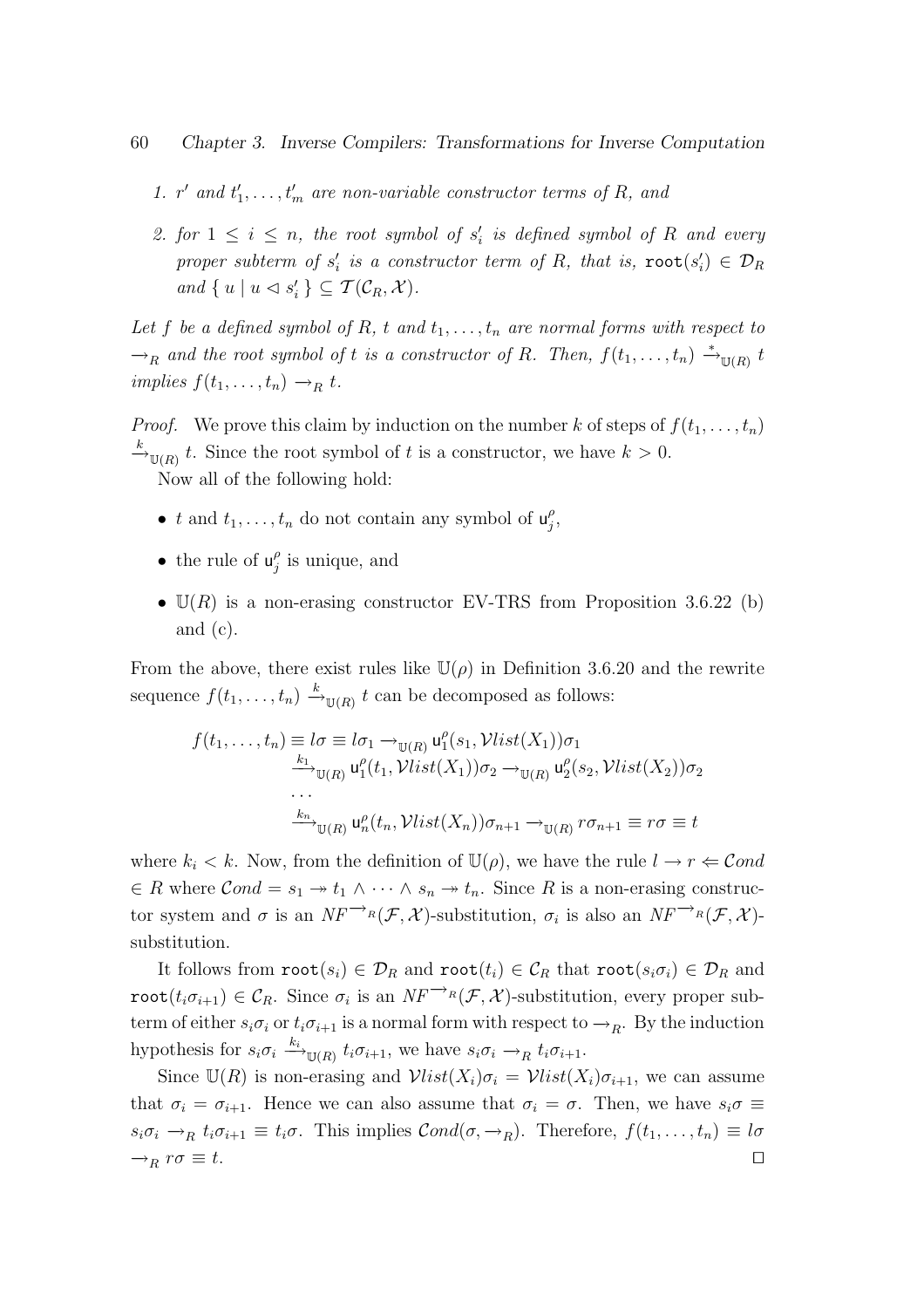Since  $\mathcal{I}nv_{\text{full}}(R)$  satisfies the conditions in the above theorem, we can obtain the following result.

Corollary 3.6.24 Let R be a constructor TRS over a signature  $\mathcal{F}$ . Let f be a defined symbol of R and  $t, t_1, \ldots, t_n$  are normal forms of R. Then,  $f^{\#}(t)$  $\stackrel{*}{\longrightarrow}_{\mathbb{U}(\mathcal{I}nv_{\text{full}}(R))} \text{tp}_n(t_1,\ldots,t_n) \implies f^{\#}(t) \rightarrow_{\mathcal{I}nv_{\text{full}}(R)} \text{tp}_n(t_1,\ldots,t_n).$ 

The above corollary means that U is complete for inverse computation which is done by using  $\mathcal{L}nv_{\text{full}}(R)$ .

The reason why the completeness does not hold in general, seems that proper subterms  $\mathsf{u}_i^{\rho}$  $_{j}^{\rho}(\cdots)$  in redexes are sometimes erased by erasing rule before the evaluation of the conditional part of  $\rho$  is finished. Hence, we have the following conjectures.

Conjecture 3.6.25 U is complete for strictly non-erasing 4-CTRSs.

Conjecture 3.6.26 U is complete for strictly left-linear 4-CTRSs.

Conjecture 3.6.26 is an extension of the theorem in [34] that the transformation for normal CTRSs which is proposed in [34], is complete for left-linear systems. The reason why we guess Conjecture 3.6.26 is that we consider  $U$  as a simple extension of the transformation in [34].

#### 3.6.5 Syntactic Properties of Inverse EV-TRSs

Finally, from Proposition 3.6.9 and 3.6.22, we conclude properties of inverse EV-TRSs generated by the decomposition  $\mathbb{U}(\mathcal{I}nv_{\text{full}}(\cdots))$  of our transformations.

**Theorem 3.6.27** Let R be a constructor TRS over a signature  $\mathcal{F}$ . Then,

(a)  $\mathbb{U}(Inv_{\text{full}}(R))$  is a non-erasing constructor EV-TRS over the signature  $\mathcal{F}_{\mathbb{U}}^{\#}$ .

Moreover,  $\mathbb{U}(\mathcal{I}nv_{\text{full}}(R))$  has the following properties:

(b) If R is non-erasing, then  $\mathbb{U}(\mathcal{I}nv_{\text{full}}(R))$  is a TRS.

(c) If R is left-linear, then  $\mathbb{U}(\mathcal{I}nv_{\text{full}}(R))$  is right-linear.

(d) If R is right-linear, then  $\mathbb{U}(\mathcal{I}nv_{\text{full}}(R))$  is left-linear.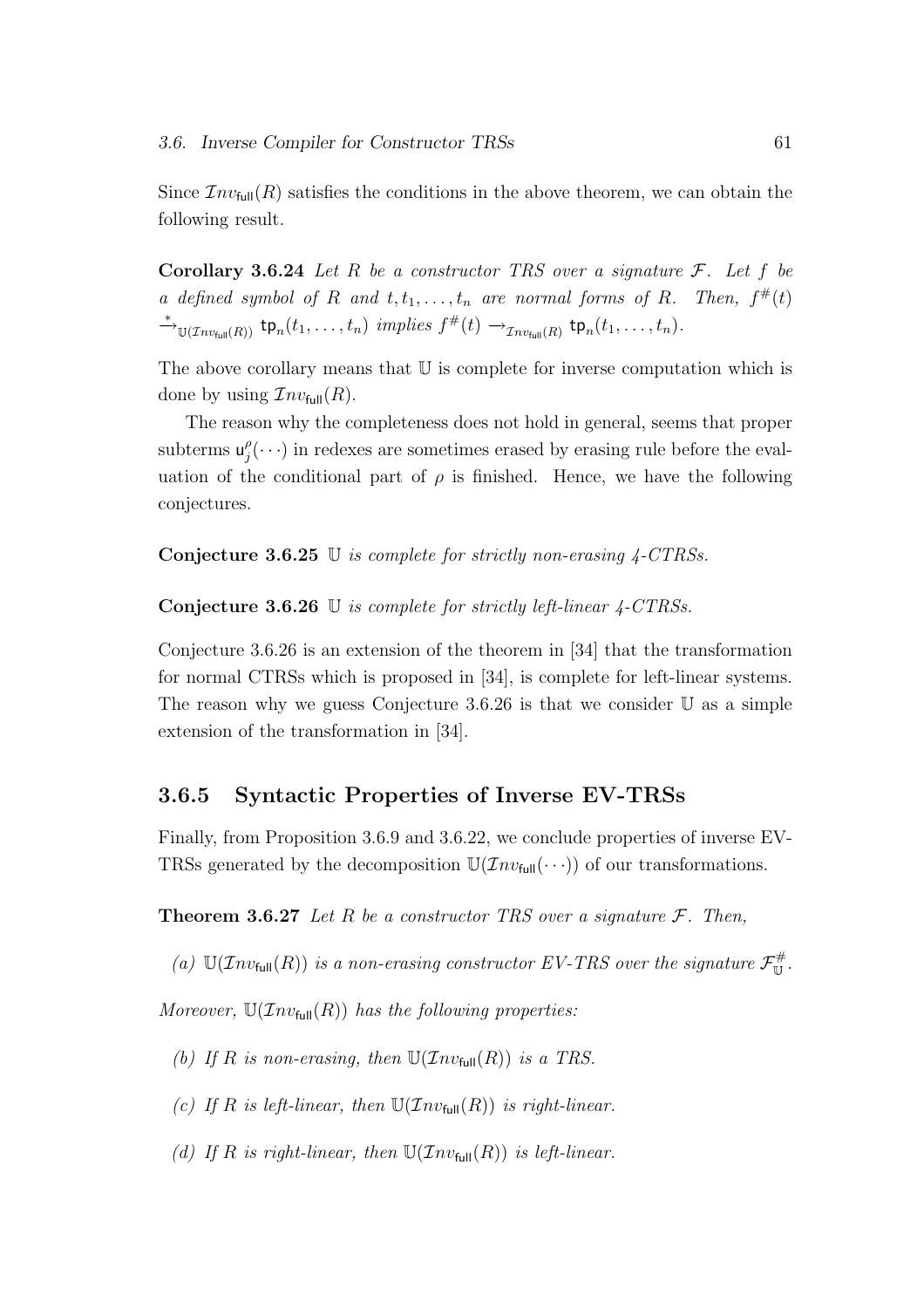It is shown that for a right-linear constructor TRS, all normal forms of a given terminating term can be obtained by innermost strategy [47] (see Section 5.3). This result is valuable to improve efficiency of inverse computation by our generated inverse TRSs. On the other hand, the left-linearity is assumed in many functional languages. Therefore, the property (b) and (c) in the above theorem are said to be useful and they will play important roles later.

### 3.7 Extension

In Subsection 3.6.1, we have shown that the inverse-property rules of the form  $f^{\#}(f(x_1,\ldots,x_n)) \to \mathsf{tp}_n(x_1,\ldots,x_n)$  are necessary for inverse computation of constructor TRSs. Here we add them to the inverse compiler  $\mathcal{I}nv_{PT}$  for PT-TRSs as follows:

$$
\mathcal{I}nv_{\mathsf{PT}}(R) = \{ f^{\#}(r') \to \mathsf{tp}_n(p, x_2, \dots, x_n) \Leftarrow \mathcal{C} \text{ond}
$$
  
 
$$
| f(p, x_2, \dots, x_n) \to r \in R, \ \mathcal{F}_{\mathsf{PT}}(r) = \{ r' ; \ \mathcal{C} \text{ond } \},
$$
  
 
$$
(\mathcal{V}ar(r', \mathcal{C} \text{ond}) \setminus \mathcal{V}ar(r)) \cap \mathcal{V}ar(p, x_2, \dots, x_n) = \emptyset \}
$$
  
 
$$
\cup \{ f^{\#}(f(x_1, \dots, x_n)) \to \mathsf{tp}_n(x_1, \dots, x_n) \mid f \in \mathcal{D}_R \}.
$$

According to the above extension, Theorem 3.4.9 which guarantees the correctness of  $\mathcal{I}nv_{\text{PT}}$  is extended to a stronger result as follows:

**Theorem 3.7.1** Let R be a PT-TRS over a signature  $\mathcal{F}$ . Let f be a defined symbol of R and  $t, t_1, \ldots, t_n$  be normal forms with respect to  $\rightarrow_R$ . Then,  $f(t_1, \ldots, t_n)$  $\stackrel{*}{\rightarrow}_R t \text{ iff } f^{\#}(t) \rightarrow_{\mathcal{I}nv_{\mathsf{PT}}(R)} \mathsf{tp}_n(t_1,\ldots,t_n).$ 

*Proof.* We first prove the *only-if* part by induction on the number  $k$  of steps of  $f(t_1,\ldots,t_n) \stackrel{k}{\rightarrow}_R t$ . The difference from the proof of Theorem 3.4.9 is the case of  $k = 0$ . Here we only show the case of  $k = 0$  because the rest is similar to the proof of Theorem 3.4.9. In this case,  $f(t_1, \ldots, t_n)$  is a normal form with respect to  $\rightarrow_R$ . Since we have the rule  $f^{\#}(f(x_1,\ldots,x_n)) \to \mathsf{tp}_n(x_1,\ldots,x_n)$ , the following holds:

$$
f^{\#}(t) \equiv f^{\#}(f(t_1,\ldots,t_n)) \rightarrow_{\mathcal{I}n v_{\mathsf{PT}}(R)} \mathsf{tp}_n(t_1,\ldots,t_n).
$$

Next we prove the  $if$  part by induction on the level of the rewrite relation of  $f^{\#}(t) \xrightarrow[k]{} \tau_{\text{hyp}}(R)}$  tp<sub>n</sub> $(t_1, \ldots, t_n)$ . The difference from the proof of Theorem 3.4.9 is which form of rules are applied to  $f^{\#}(t) \rightarrow_{k} \mathcal{I}_{n\nu_{\text{PT}}(R)}$  tp<sub>n</sub> $(t_1, \ldots, t_n)$ . Here we only show the case of  $f^{\#}(f(x_1,\ldots,x_n)) \to \mathsf{tp}_n(x_1,\ldots,x_n)$  because the rest is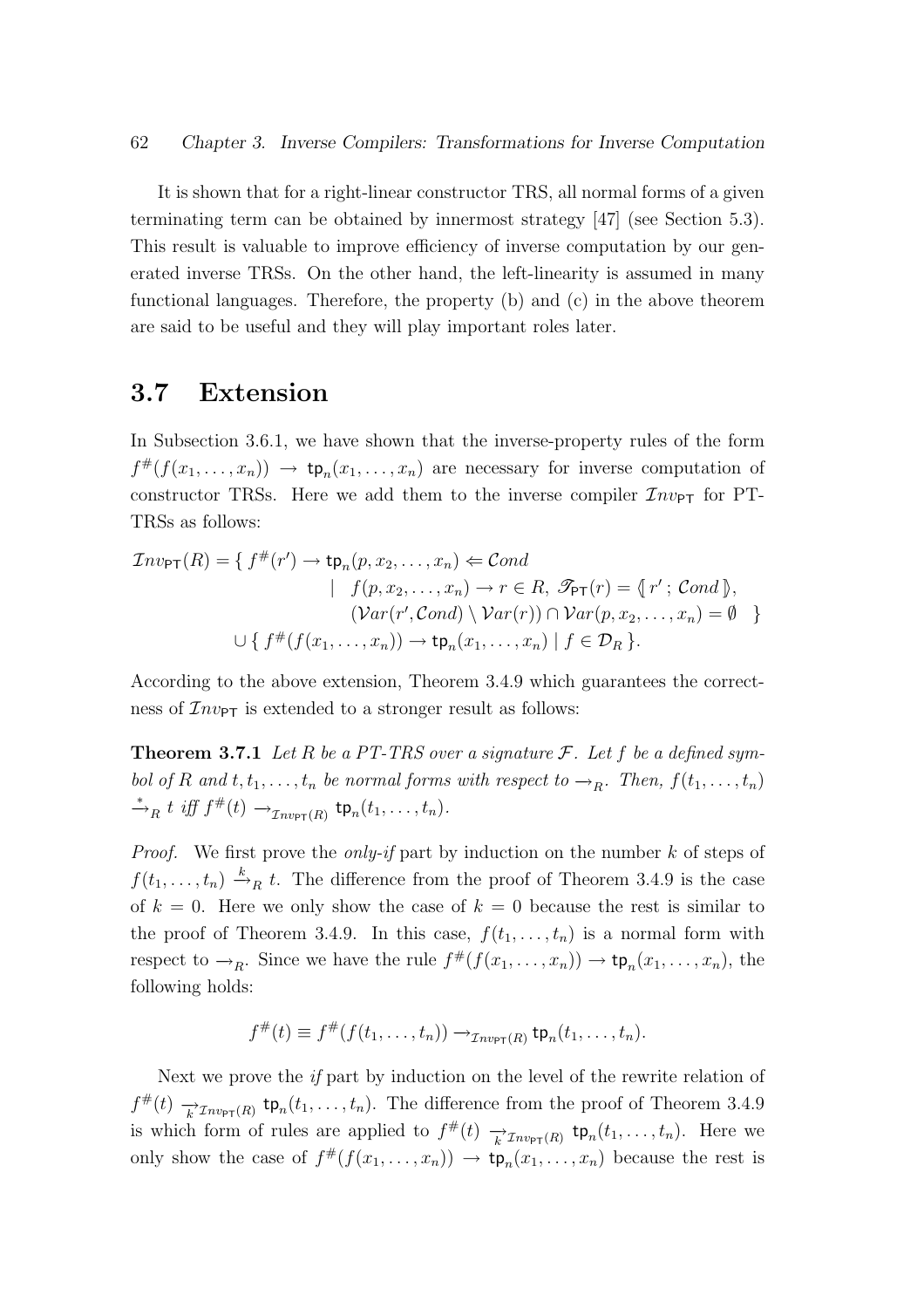also similar to the proof of Theorem 3.4.9. In this case,  $f(t_1, \ldots, t_n)$  is again a normal form of  $R$ . Therefore, the claim holds obviously.  $\square$ 

Although we extend  $\mathcal{I}nv_{\text{PT}}, \mathcal{I}nv_{\text{PT}}(R)$  is still an inverse system of R in the sense of Definition 3.1.1.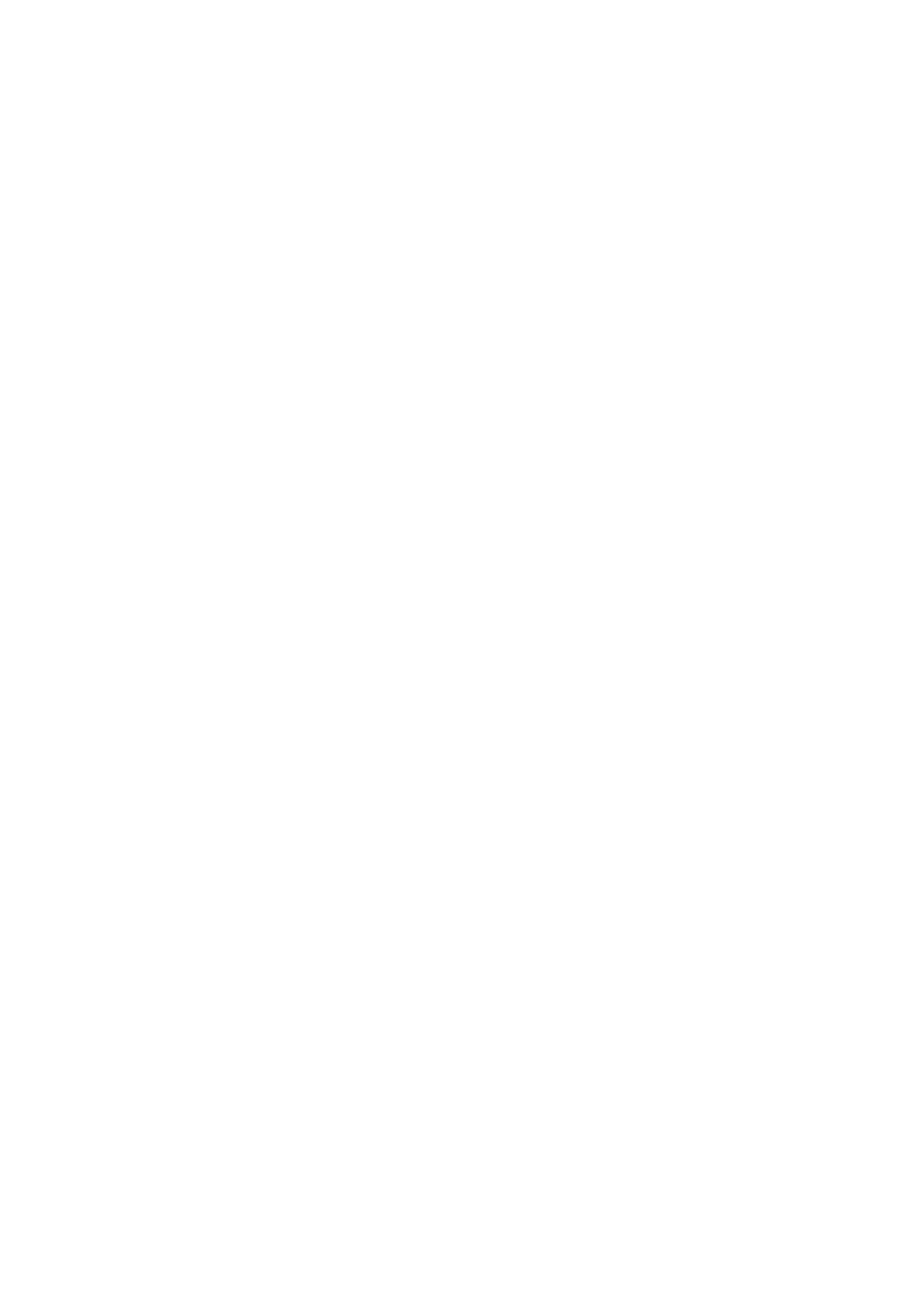# Chapter 4

# Termination of Inverse TRSs

Termination is an important property for computation. In this chapter, we focus on the termination of inverse TRSs which has no extra variable. We show a condition of an input constructor TRS that an innermost-terminating inverse TRS is generated from the input TRS. The condition is associated with the depth of the both-hand sides of each rewrite rule of input TRSs;

- the root symbol of the right-hand side is not a defined symbol, and
- the depth of the left-hand side is less than the number of function symbols which appear on the shortest path from the root symbol to either a variable or a defined symbol.

As we have shown already, a condition that generated systems are TRSs, is the non-erasingness of input TRSs. Since these conditions are related with the syntax of input TRSs only, before the transformation, we can easily know from the syntax of the input whether the output inverse TRS is innermost terminating or not.

## 4.1 Condition for Innermost Termination

We first give notations on the depth of terms. Let  $\mathcal F$  be a signature divided into the constructor set C and the defined-symbol set  $\mathcal{D}; \mathcal{F} = C \oplus \mathcal{D}$ . Let  $\mathcal{F}_{tp} = \mathcal{F} \cup \mathcal{D}$  $\{\mathsf{tp}_i \mid 0 \leq i \leq \max_{f \in \mathcal{F}}(\text{arity}(f))\}.$  The *depth* of term t over  $\mathcal{F}_{\mathsf{tp}}$  is denoted by  $depth(t)$  and defined as follows:

(1)  $depth(x) = 1$  if x is a variable,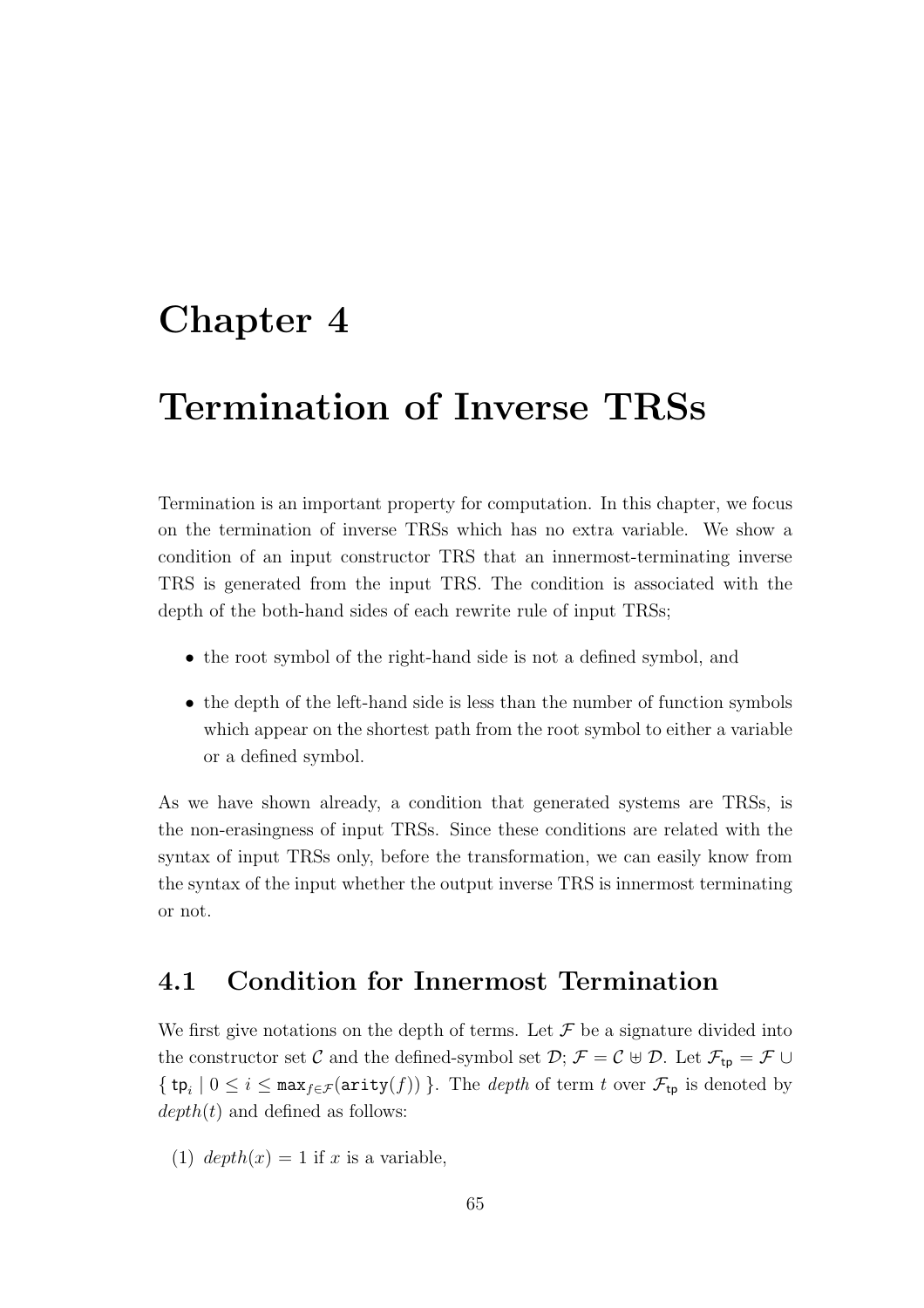- (2)  $depth(f(t_1,..., t_n)) = 1 + max_{1 \leq i \leq n} (depth(t_i)),$  and
- (3)  $depth(\mathsf{tp}_n(t_1,\ldots,t_n)) = \max_{1\leq i\leq n}(depth(t_i)).$

The number of function symbols in term  $t$ , which appear on the shortest path from the root symbol of t to either a variables or a defined symbol, is denoted by  $\mathcal{C}depth(t)$  defined as follows:

- (a)  $\mathcal{C}depth(x) = 1$  if x is a variable,
- (b)  $\mathcal{C}depth(c(t_1, \ldots, t_n)) = 1 + \min_{1 \leq i \leq n} (\mathcal{C}depth(t_i))$  if c is a constructor,
- (c)  $\mathcal{C}depth(f(t_1, \ldots, t_n)) = 1$  if f is a defined symbol, and
- (d)  $Cdepth(\mathsf{tp}_n(t_1,\ldots,t_n)) = \min_{1\leq i\leq n} (Cdepth(t_i)).$

For example,  $Cdepth (c(f(x), c(s(y)), b)) = 2$  where f is a defined symbol and  $b, c, s$  are constructors.

In the above definitions of *depth* and  $Cdepth$ , we ignore the number of tuple symbols  $tp_i$ . Ignoring tuple symbols is essential because they are used as special constructors to represent tuples of terms. The other reason is that any term  $t$  is considered as an abbreviation of  $tp_1(t)$ .

**Definition 4.1.1 (Constructor-increasing)** Let R be a CTRS over a signature  $F$ . R is called constructor-increasing if every conditional rewrite rule  $l \rightarrow r \Leftarrow \mathcal{C}ond \in R$  satisfies both of the following:

- (1) the root symbol of r is not a defined symbol, that is,  $\text{root}(r) \notin \mathcal{D}_R$ , and
- (2)  $depth(l) \leq Cdepth(r) + 1.$

The notion of constructor-increasing is a little relaxed condition that the inverse interpreter Inversion Algorithm [14] for ground-convergent constructor TRSs terminates. In the following, we say that a TRS is *NECI* if it is non-erasing and constructor-increasing.

The constructor-increasingness is an important condition to generate terminating inverse TRSs.

**Theorem 4.1.2** Let R be an NECI constructor TRS. Then, the inverse TRS  $\mathbb{U}(\mathcal{I}nv_{\text{full}}(R))$  is strongly normalizing with respect to  $\rightarrow_{\text{in}} \mathbb{U}(\mathcal{I}nv_{\text{full}}(R))$ .

We will prove this theorem after the following example.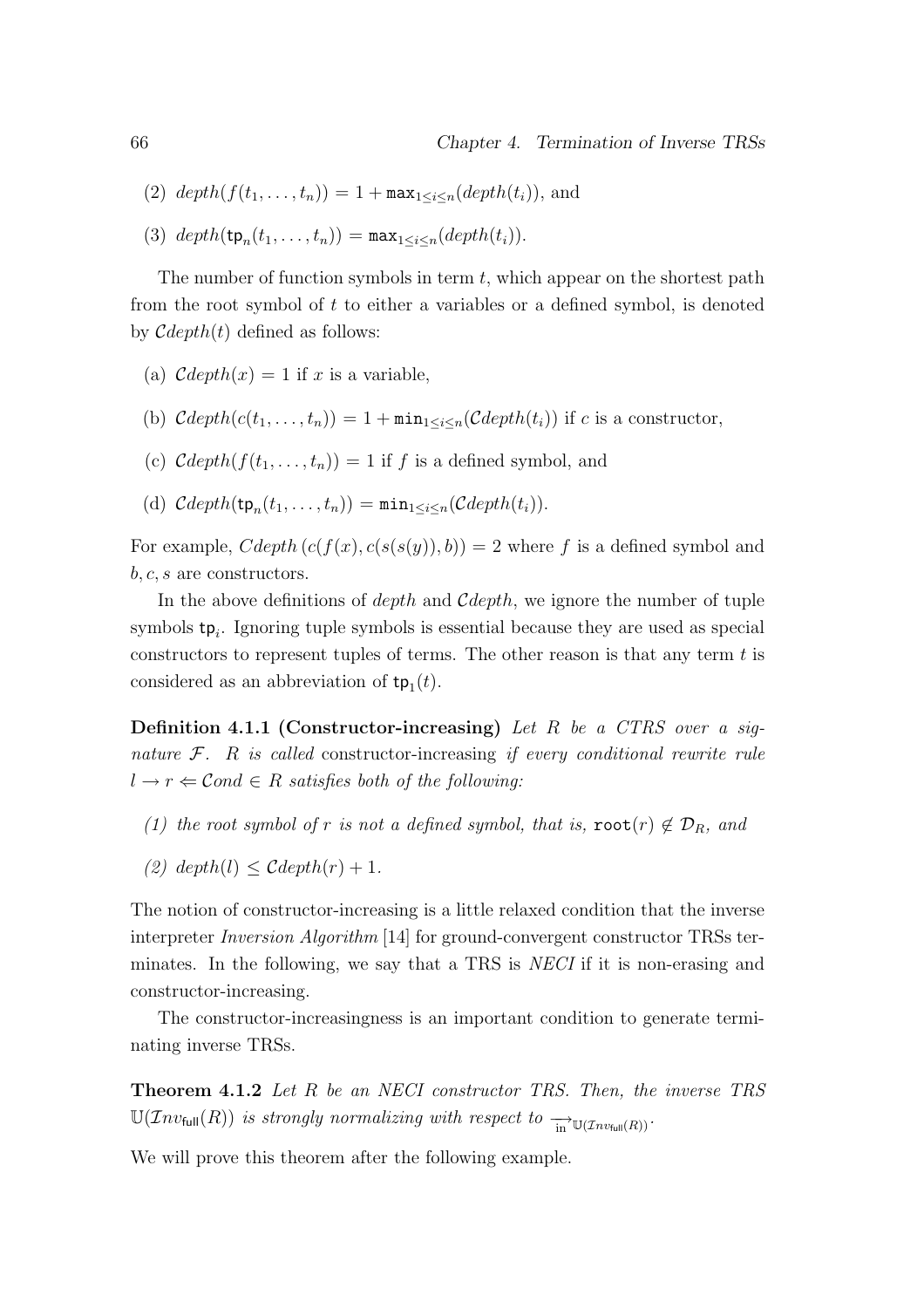Example 4.1.3 Consider the following TRS and its inverse TRS:

$$
R_3 = \{ \operatorname{add}(0, y) \to y, \ \operatorname{add}(\operatorname{s}(x), y) \to \operatorname{s}(\operatorname{add}(x, y)) \},
$$
  

$$
R_6 = \{ \operatorname{add}^{\#}(y) \to \operatorname{tp}_2(0, y),
$$
  

$$
\operatorname{add}^{\#}(\operatorname{s}(z)) \to \operatorname{u}_1(\operatorname{add}^{\#}(z)), \quad \operatorname{u}_1(\operatorname{tp}_2(x, y)) \to \operatorname{tp}_2(\operatorname{s}(x), y) \}.
$$

The former TRS  $R_3$  is clearly constructor-increasing. Then, it is guaranteed by Theorem  $4.1.2$  that  $\text{SIN}^6$  holds. In fact, it can be easily proved by recursive path ordering that  $R_6$  is terminating with respect to  $\rightarrow_{R_6}$ . That is,  $R_6$  is innermost terminating with respect to  $\rightarrow_{R_6}$ . . The contract of the contract of the contract of the contract of the contract of the contract of the contract of the contract of the contract of the contract of the contract of the contract of the contract of the contract

To prove Theorem 4.1.2, we introduce the notion of quasi-reductivity and the result associated with the termination of quasi-reductive 3-CTRSs.

We first define quasi-reductivity 3-CTRSs. Let  $\succ$  be a well-founded partial ordering which is closed under contexts. Then, the ordering  $\succ_{st}$  is defined as  $\succ_{st}$  $= (\succ \cup \succ)^+$ . It is known that  $\succ_{st}$  is well-founded.

Definition 4.1.4 (Quasi-reductivity [41]) A deterministic 3-CTRS R over a signature  $\mathcal F$  is called quasi-reductive if there is an extension  $\mathcal F'$  of the signature  $\mathcal{F}$  (so  $\mathcal{F} \subseteq \mathcal{F}'$ ) and a reduction ordering  $\succ$  on terms  $\mathcal{T}(\mathcal{F}',\mathcal{X})$  which for every rule  $l \to r \Leftarrow s_1 \to t_1 \land \cdots \land s_n \to t_n \in R$ , every  $\mathcal{T}(\mathcal{F}',\mathcal{X})$ -substitution  $\sigma$  and every i with  $0 \leq i < n$  satisfies the followings:

- (a) if  $s_i \sigma \succeq t_i \sigma$  for  $1 \leq j \leq i$ , then  $l \sigma \succ_{st} s_{i+1} \sigma$ , and
- (b) if  $s_i \sigma \succ t_i \sigma$  for  $1 \leq j \leq n$ , then  $l \sigma \succ r \sigma$ .

Quasi-reductive deterministic 3-CTRSs are introduced in [15] without mentioning that the original signature can be extended.

Quasi-reductive deterministic 3-CTRSs are transformed into innermost terminating TRSs.

**Theorem 4.1.5** ([41]) If R is a quasi-reductive deterministic 3-CTRS, then  $\mathbb{U}(R)$  is innermost terminating with respect to  $\rightarrow_{\mathbb{U}(R)} (SIN^{\rightarrow_{\mathbb{U}(R)}})$ .

The original of the above theorem in [41] is for the transformation proposed in [41]. However, the above theorem holds for our transformation  $\mathbb U$  since  $\mathbb U$  is a simple extension of that transformation.

According to Theorem 4.1.5, we may show that the generated inverse TRS  $\mathbb{U}(\mathcal{I}nv_{\text{full}}(R))$  is quasi-reductive. To show it, we prepare the following proposition and lemmas.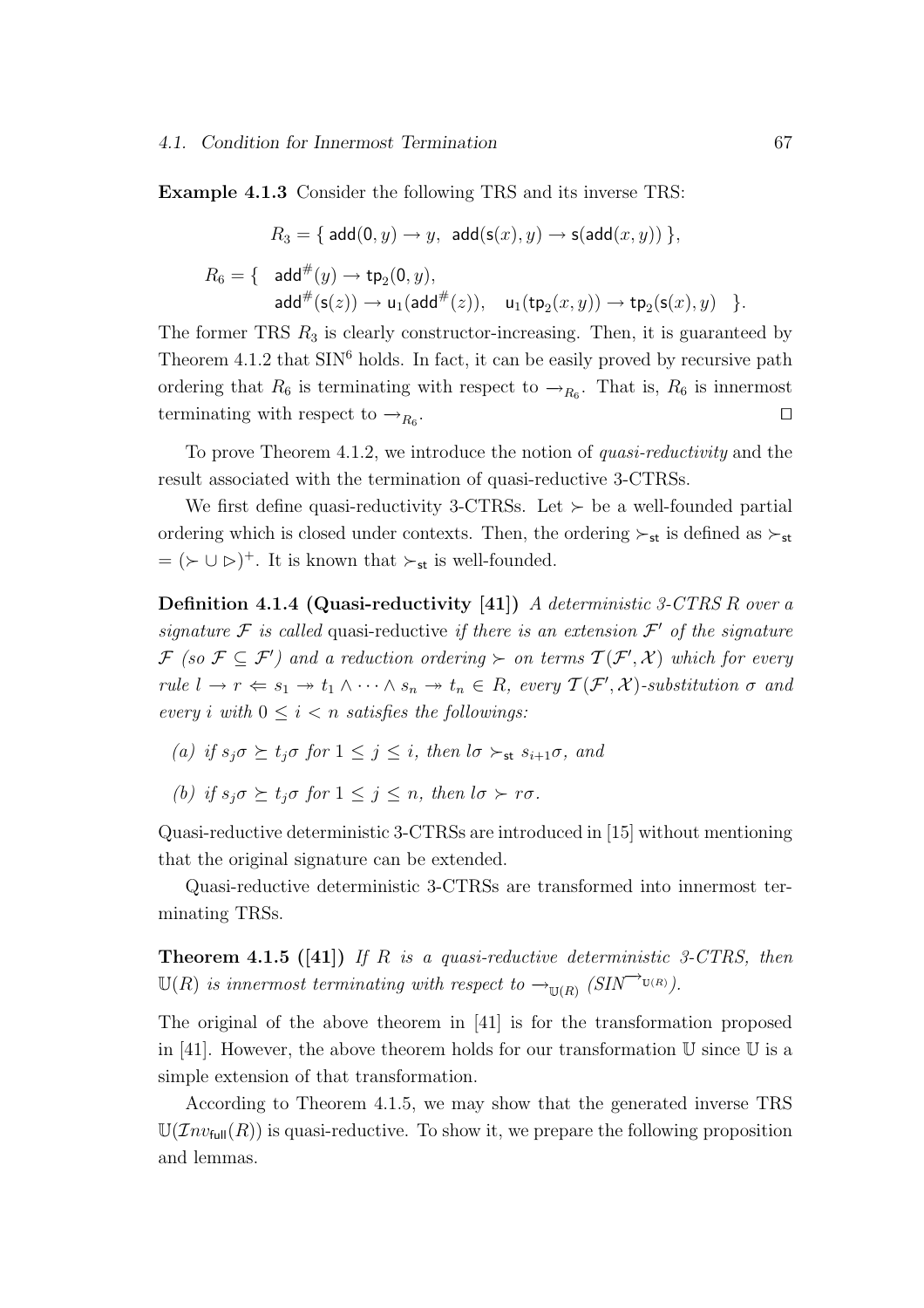**Proposition 4.1.6** Let R be an NECI constructor TRS. Let  $l \rightarrow r \in R$ , and  $\sigma$ be a substitution. Then,  $depth(l\sigma) \leq depth(r\sigma) + 1$ .

*Proof.* Let t be a term and p be a position of term t. Since positions are nonnegative integer sequences, we denote the length of p by  $\mathcal{L}en(t)$ . Since R is non-erasing,  $Var(l) = Var(r)$  holds. Then, it follows clearly from the definition of constructor-increasingness that every variable  $x \in Var(l)$  satisfies  $\mathcal{L}en(p_1)$  <  $\mathcal{L}en(p_2)+1$  for each positions  $p_1 \in \mathcal{O}_{\mathcal{X}}(l)$  and  $p_2 \in \mathcal{O}_{\mathcal{X}}(r)$  of x such that  $l|_{p_1}+1$  $\equiv x$  and  $r|_{p_2} \equiv x$ . Therefore,  $depth(l\sigma) \leq depth(r\sigma) + 1$ .

**Lemma 4.1.7** Let R be an NECI constructor TRS over a signature  $\mathcal{F}$ . Let s, t be terms over *F*. Then,  $s \stackrel{*}{\rightarrow}_R t$  implies depth(s)  $\leq$  depth(t) + 1.

Proof. We prove this lemma by induction on the lexicographic combination of the number k of steps of  $s \frac{k}{\ln n} t$ , and the structure of the term s. Since the case of  $k = 0$  is trivial, we consider the other cases.

Consider the case that  $s \equiv f(s_1, \ldots, s_n) \stackrel{k}{\rightarrow} \mathcal{E}^{\leq} f(t_1, \ldots, t_n) \equiv t$ . Now we have  $s_i \stackrel{k_i}{\longrightarrow}_R t_i$  for some  $k_i \leq k$ . Then, by the induction hypothesis, we have  $depth(s_i) \leq depth(t_i) + 1$ . Hence, it follows from the definition of depth that  $depth(f(t_1,...,t_n)) \leq depth(f(t_1,...,t_n))+1.$  Therefore,  $depth(s) \leq depth(t)+1.$ 

Consider the remaining case that  $s \equiv f(s_1, \ldots, s_n) \stackrel{k' \in \lt}{\to} f(t_1, \ldots, t_n) \equiv$  $f(u_1,\ldots,u_n)\theta \rightarrow_R^{\varepsilon} r\theta \stackrel{k''}{\longrightarrow}_R t$ , where  $f(u_1,\ldots,u_n) \rightarrow r \in R$  and  $k'+k'' \leq$ k + 1. By the induction hypothesis, we have  $depth(s_i) \leq depth(t_i) + 1$ . It follows from Proposition 4.1.6 that  $depth(f(t_1, \ldots, t_n)) \leq depth(r\theta) + 1$ . By induction hypothesis, we also have  $depth(r\theta) \leq depth(t) + 1$ . Hence, we have  $depth(s_i) \leq$  $depth(t) + 1.$  Therefore,  $depth(s) = depth(f(s_1, ..., s_n)) \leq depth(t) + 1.$   $\Box$ 

**Lemma 4.1.8** Let R be an NECI constructor TRS over a signature  $\mathcal{F}$ . Let f be a defined symbol of R and  $t, t_1, \ldots, t_n$  be terms over F. Then,  $f^{\#}(t) \rightarrow_{\mathcal{I}nv_{\text{full}}(R)}$  $\tt{tp}_n(t_1,\ldots,t_n)$  implies  $depth(f^{\#}(t)) > depth(\tt{tp}_n(t_1,\ldots,t_n)).$ 

Proof. It can be proved by Lemma 3.6.11 that there exist constructor terms  $u, u_1, \ldots, u_n$  of R and a substitution  $\sigma$  such that  $u\sigma \equiv t$ ,  $u_i\sigma \equiv t_i$  and  $f^{\#}(u)$  $\rightarrow_{\mathcal{I}nv_{\text{full}}(R)}$  tp<sub>n</sub> $(u_1, \ldots, u_n)$ . Then, from Theorem 3.6.17, we have  $f(u_1, \ldots, u_n)$  $\frac{*}{\ln n}$  u. Since rewrite relation is closed under substitutions, we have  $f(t_1, \ldots, t_n)$  $\frac{*}{\ln n}$  t. Here, from Lemma 4.1.7, we have  $depth(t_i)$  ≤  $depth(t)$ . Therefore, from the definition of  $depth, depth(f^{\#}(t)) > depth(\text{tp}_n(t_1, ..., t_n))$  holds.  $\square$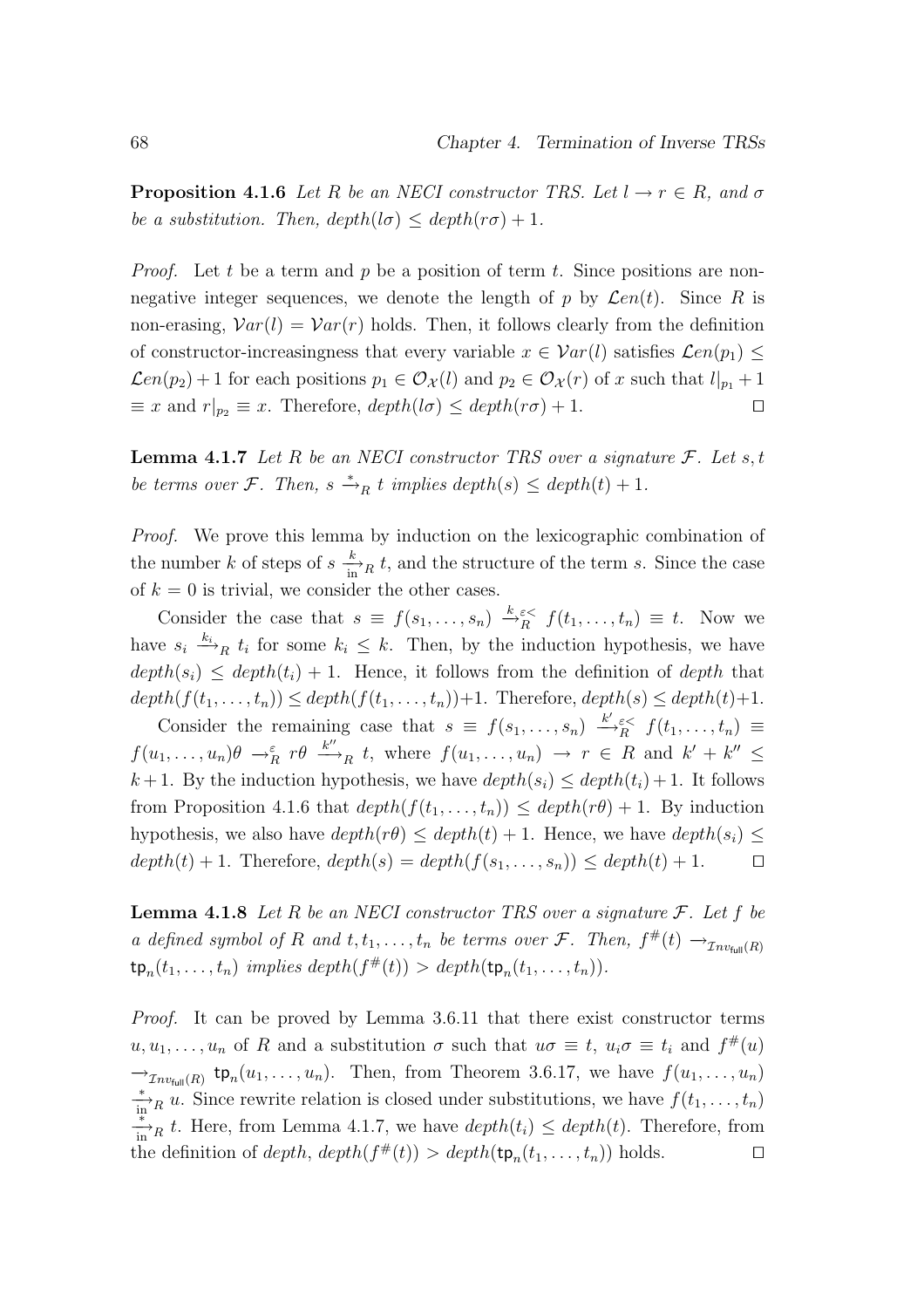**Lemma 4.1.9** Let R be an NECI constructor TRS over a signature  $\mathcal{F}$ . Let  $\mathscr{T}_{\text{full}}(t) = \{u; \mathcal{C}ond\}, \mathcal{C}ond = s_1 \rightarrow t_1 \wedge \cdots \wedge s_m \rightarrow t_m, \text{ and } \sigma \text{ be a substitution.}$ Then,  $\mathcal{C}ond(\sigma, \to_{\mathcal{I}nv_{\text{full}}(R)})$  implies  $\operatorname{depth}(u\sigma) + 1 \geq \operatorname{depth}(s_i\sigma)$  for  $1 \leq i \leq m$ . Especially,  $depth(w\sigma) + 1 > depth(s_i\sigma)$  if  $root(t) \in C_R$ .

*Proof.* We prove this lemma by induction on the structure of term  $t$ . In the case that  $t$  is a variable, it is trivial. We consider the other cases.

• Consider the case of  $t \equiv c(t_1, \ldots, t_n)$  with  $c \in C_R$ . From the definition of  $\mathscr{T}_{\text{full}}$ , we can assume the followings:

$$
- u \equiv c(u_1, \ldots, u_n), \quad \mathcal{C} \text{ and } = \text{true} \land \mathcal{C} \text{ and } \land \cdots \land \mathcal{C} \text{ and } \text{ and } \mathcal{F}_{\text{full}}(t_i) = \langle u_i; \mathcal{C} \text{ and } \rangle.
$$

Suppose that  $Cond_i = \bigwedge_{j=1}^{n_i} s_{i,j} \rightarrow t_{i,j}$ . It follows from  $Cond(\sigma, \rightarrow_{Inv_{full}(R)})$ that  $Cond_i(\sigma, \rightarrow_{\mathcal{I}nv_{\text{full}}(R)})$ . Then, by the induction hypothesis,  $depth(w\sigma) + 1$  $\geq$  depth $(s_{i,j}\sigma)$  for  $1 \leq j \leq n_i$ . Therefore, the following holds:

 $depth(c(u_1, \ldots, u_n)) + 1 > depth(u_i \sigma) + 1 > depth(s_i_i \sigma).$ 

• Consider the remaining case, that is,  $t \equiv f(t_1, \ldots, t_n)$  with  $f \in \mathcal{D}_R$ . From the definition of  $\mathscr{T}_{\text{full}}$ , we can assume that  $u \equiv y \in \mathcal{X}$ ,  $Cond = f^{\#}(y) \rightarrow$  $\tt t p_n(u_1, \ldots, u_n) \wedge Cond_1 \wedge \cdots \wedge Cond_n \text{ and } \mathscr{T}_{\text{full}}(t_i) = \{u_i \, ; \, Cond_i\}.$ 

Suppose that  $Cond_i = \bigwedge_{j=1}^{n_i} s_{i,j} \rightarrow t_{i,j}$ . It follows from  $Cond(\sigma, \rightarrow_{Inv_{full}(R)})$ that  $Cond_i(\sigma, \rightarrow_{Inv_{full}(R)})$ . Let g be a defined symbol of R. Then, by the induction hypothesis,  $depth(u_i \sigma) + 1 \geq depth(s_{i,j} \sigma)$  for  $1 \leq j \leq n_i$ .

On the other hand, it follows from  $\mathcal{C}ond(\sigma, \rightarrow_{\mathcal{I}nv_{\text{full}}(R)})$  that

$$
f^{\#}(y)\sigma \rightarrow_{\mathcal{I}nv_{\text{full}}(R)} \text{tp}_n(u_1,\ldots,u_n)\sigma.
$$

Then, from Lemma 4.1.8, the following holds:

$$
depth(f^{\#}(y\sigma)) > depth(\text{tp}_n(u_1,\ldots,u_n)\sigma).
$$

It follows from the above inequality that  $depth(f^*(y\sigma)) = depth(y\sigma) + 1$  and  $depth(f^*(y\sigma)) \geq depth(\text{tp}_n(u_1,\ldots,u_n)\sigma) + 1.$  Then, we have  $depth(y\sigma) + 1$  $\ge$  depth $(u_i \sigma) + 1$ . Therefore, the following holds:

$$
depth(y\sigma) + 1 \geq depth(s_{i,j}\sigma).
$$

 $\Box$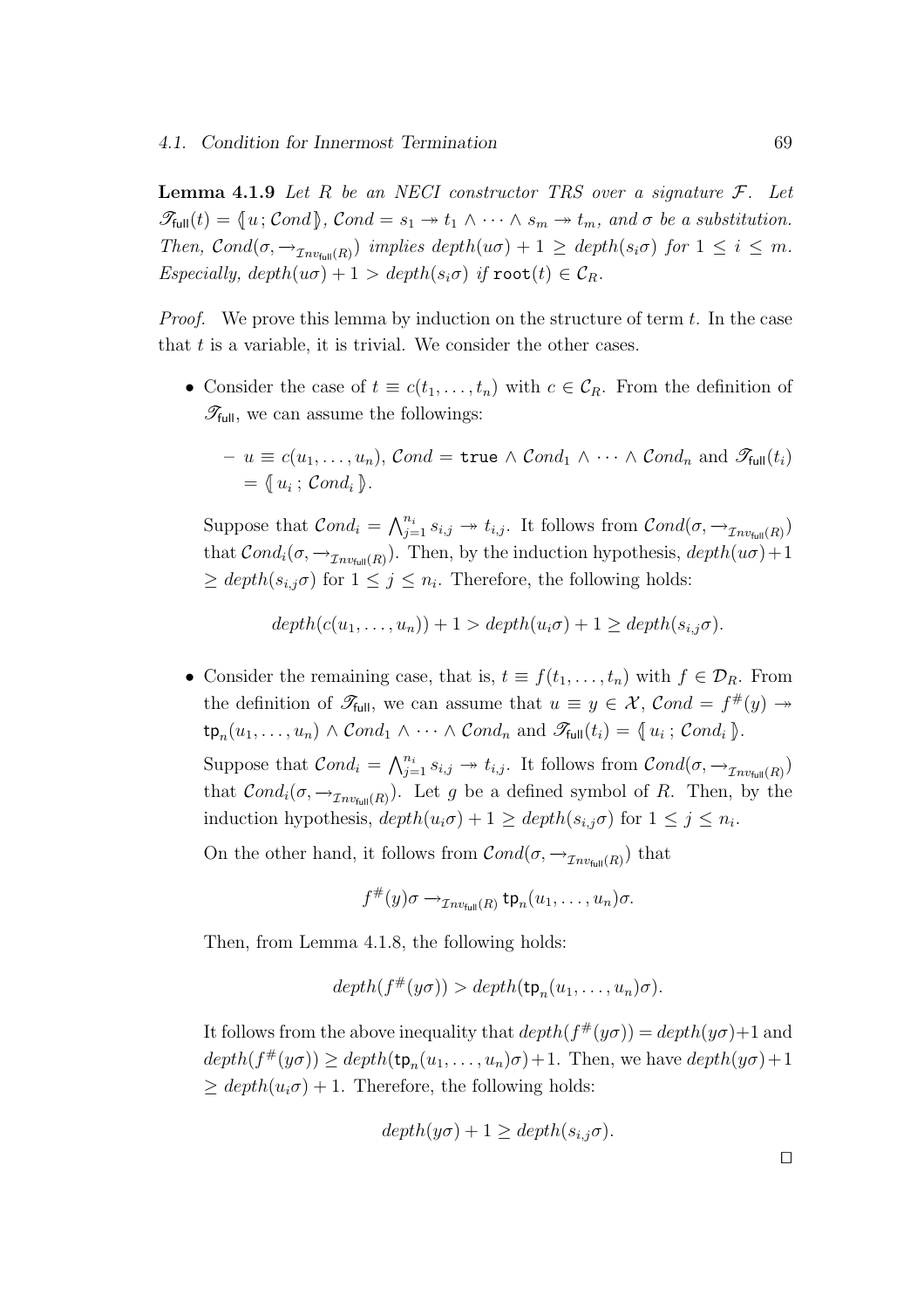Here, we define an ordering for quasi-reductivity, which is determined by a deterministic 3-TRS and the depth of terms.

**Definition 4.1.10** Let R be a deterministic 3-CTRS. The n-level relation  $\rightarrow_R$ on terms over  $\mathcal{T}(\mathcal{F}, \mathcal{X})$  is inductively defined as

- $C[s] \hookrightarrow_R C[t]$  iff  $s \to_R t$ , and
- $\bullet$   $C[s] \leftrightarrow R \atop n+1 R \atop n+1 R \atop n+1 R \atop n+1 R \atop n+1 R \atop n+1 R \atop n+1 R \atop n+1 R \atop n+1 R \atop n+1 R \atop n+1 R \atop n+1 R \atop n+1 R \atop n+1 R \atop n+1 R \atop n+1 R \atop n+1 R \atop n+1 R \atop n+1 R \atop n+1 R \atop n+1 R \atop n+1 R \atop n+1 R \atop n+1 R \atop n+1 R \atop n+1 R \atop n+1 R \atop n+1 R \atop n+1 R \atop n+1$ 
	- $s \Leftrightarrow_R t, or$
	- there exist a rule  $\rho: l \to r \Leftrightarrow \mathcal{C}$  ond  $\in R$ , a substitution  $\sigma$ , a term s' over  $\mathcal{F}_{\mathbb{U}}$ , and a term s'' over  $\mathcal{F}$ , such that  $s \equiv l\sigma \; (\rightarrow_R^{\varepsilon<} \cup \rightarrow_{\mathbb{U}(\rho)}^{\varepsilon<} )^*$  s'  $\geq s'', \text{Cond}(\sigma, \frac{1}{*R})$  and  $s'' \frac{1}{nR} t$ .

The relation  $\hookrightarrow_R$  on terms over F is defined as  $\hookrightarrow_R = \bigcup_{i\geq 0} \bigoplus_{i\geq R}$ . The orderings  $\succsim_R$  and  $\succ_R$  on terms over  $\mathcal{T}(\mathcal{F}, \mathcal{X})$  are defined as

- $s \succsim_R t$  iff  $s \stackrel{*}{\hookrightarrow}_R t$  and  $depth(s) \geq depth(t)$ , and
- $s \succ_R t$  iff  $s \stackrel{*}{\hookrightarrow}_R t$  and depth(s) > depth(t), or,  $s \stackrel{+}{\hookrightarrow}_R t$  and depth(s)  $\geq$  $depth(t)$ .

It is clear that the above ordering  $\succ_R$  is a partial ordering which is closed under contexts.

In the following proposition, we show that for a given NECI constructor TRS R, the ordering  $\succ_{\mathcal{I}nv_{\text{full}}(R)}$  is a reduction ordering.

Proposition 4.1.11 Let R be an NECI constructor TRS. Then, the ordering  $\succ_{\mathcal{I}nv_{\text{full}}(R)}$  is a reduction ordering.

*Proof.* It follows from Lemma 4.1.8 that  $\succ_{\mathcal{I}nv_{\text{full}}(R)}$  is closed under substitutions. It also follows from Lemma 4.1.8 that  $s \to_{\mathcal{I}nv_{\text{full}}(R)}^{\varepsilon} t$  implies  $depth(s) > depth(t)$ . Hence,  $\succ_{\mathcal{I}nv_{\text{full}}(R)}$  is well-founded. Therefore,  $\succ_{\mathcal{I}nv_{\text{full}}(R)}$  is a reduction ordering.

 $\Box$ 

#### Proof of Theorem 4.1.2

From the definition of the constructor-increasing, the rules in  $\mathcal{I}nv_{\text{full}}(R)$  from a non-erasing constructor TRS  $R$  are in form of either of the followings: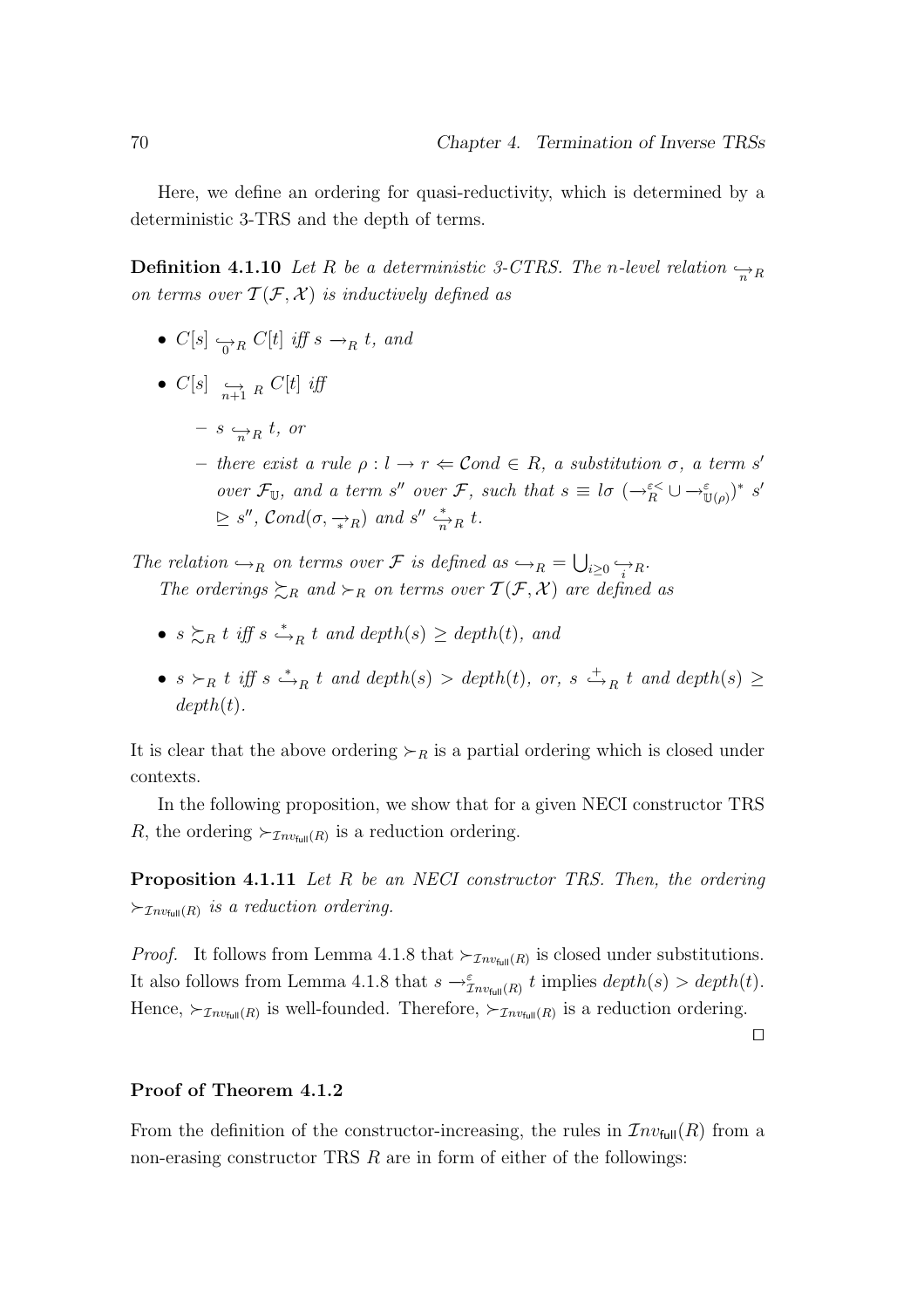#### 4.1. Condition for Innermost Termination 71

(1)  $f^{\#}(x) \to \text{tp}_n(p, \ldots, c_n(x, \ldots, x)) \in \mathcal{I}nv_{\text{full}}(R)$  where p is either x or in form of  $c(x, \ldots, x)$  for some  $c \in \mathcal{C}_R$ ,

$$
(2) \ f^{\#}(C[y_1,\ldots,y_m]) \to \operatorname{tp}_n(w_1,\ldots,w_n) \Leftarrow (\bigwedge_{i=1}^m f_i^{\#}(y_i) \to t_i) \wedge (\bigwedge_{i=m+1}^k f_i^{\#}(z_i) \to t_i) \in \mathcal{I}nv_{\text{full}}(R) \text{ where } \mathcal{C}depth(C[y_1,\ldots,y_m]) > 0, \text{ or}
$$

(3) 
$$
f^{\#}(f(x_1,\ldots,x_n)) \to \operatorname{tp}_n(x_1,\ldots,x_n) \in \mathcal{I}nv_{\text{full}}(R)
$$
.

We show that in each case above the rule satisfies the condition of quasireductivity. The cases (1) and (3) are trivial. We consider the case (2).

Firstly, we show that the condition of Definition 4.1.4 (b) is satisfied by the rule (2). It is clear that if  $f_i^{\#}$  $f_i^\#(y_i)\sigma \, \succsim_{\mathcal{I}nv_{\mathsf{full}}(R)} \, t_i\sigma \, \text{ and } \, f_j^\#$  $f_j^\#(z_j)\sigma \, \succsim_{\mathcal{I}nv_{\mathsf{full}}(R)}$  $t_j\sigma$ , then we have  $Cond(\sigma, \frac{*}{2n v_{\text{full}}(R)})$  and hence  $f^{\#}(C[y_1,\ldots,y_m])\sigma \to_{\mathcal{I}nv_{\text{full}}(R)}$  $\tt t p_n(w_1,\ldots,w_n)\sigma$ . From Lemma 4.1.9, we obtain  $f^{\#}(C[y_1,\ldots,y_m])\sigma \succ_{\mathcal{I}nv_{\text{full}}(R)}$  $\tt t p_n(w_1,\ldots,w_n)\sigma.$ 

Next, we show that the condition of Definition 4.1.4 (a) is satisfied by the rule (2), that is, that if  $s_j \sigma \succsim t_j \sigma$  for  $1 \leq j \leq i$ , then  $l \sigma \left( \succ_{\mathcal{I}nv_{\text{full}}(R)} \right)$ st  $s_{i+1} \sigma$ .

Consider the case of  $1 \leq i \leq m$ . It is obvious that  $depth(f^{\#}(C[y_1, \ldots, y_m])\sigma)$  $> depth(f_i^{\#})$  $g_i^{\#}(y_i)\sigma)$  for any substitution  $\sigma$ , and hence  $f^{\#}(C[y_1,\ldots,y_m])\sigma \succ_{\mathcal{I}nv_{\text{full}}(R)}$  $f_i^\#$  $\int_t^{\#}(y_i)\sigma$ . Therefore,  $f^{\#}(C[y_1,\ldots,y_m])\sigma\ (\succ_{\mathcal{I}nv_{\mathsf{full}}(R)})$ st  $f_i^{\#}$  $\widetilde{f}_i^\#(y_i) \sigma$ 

Consider the remaining case, that is,  $m + 1 \leq i \leq k$ . We prove this case by induction on i. Suppose that  $f_i^{\#}$  $f_j^{\#}(y_j)\sigma \succsim_{\mathcal{I}nv_{\text{full}}(R)} t_j \text{ and } f_j^{\#}$  $f_j^{\#}(z_j)\sigma \succsim_{\mathcal{I}nv_{\mathsf{full}}(R)} t_j.$ Since  $\mathcal{I}nv_{\text{full}}(R)$  is deterministic, there exists unique j in  $1 \leq j \leq i$  such that  $z_i$ appears in  $t_j$ .

- Consider the case of  $1 \leq j \leq m$ . It follows from  $f_i^{\#}$  $\zeta_j^{\#}(y_j)\sigma \succsim_{\mathcal{I}nv_{\text{full}}(R)} t_j\sigma \text{ and }$ Lemma 4.1.8 that  $depth(f_i^{\#})$  $g_j^{\#}(y_j)\sigma$  > depth $(f_i^{\#})$  $\int_i^{\#}(z_i)\sigma$  holds. Then, we have  $depth(f^{\#}(C[y_1, \ldots, y_m])\sigma) > depth(f_i^{\#})$  $f_i^{\#}(z_i)\sigma$ ). Hence,  $f^{\#}(C[y_1,\ldots,y_m])\sigma$  $\succ_{\mathcal{I}nv_{\mathsf{full}}(R)}f^{\#}_{i}$  $\ddot{t}^{\#}(z_i)\sigma.$
- Consider the remaining case that  $m < j < i$ . By the induction hypothesis,  $f^{\#}(C[y_1,\ldots,y_m])\sigma \succ_{\mathcal{I}nv_{\text{full}}(R)} f^{\#}_{j}$  $j_j^{\#}(z_j)$ σ holds. Hence, we obtain  $depth(f^{\#}(C[y_1, \ldots, y_m])\sigma) > depth(f^{\#}_j)$  $j_j^{\#}(z_j)\sigma$ ). Now, it follows from  $f_j^{\#}$  $j^\#(z_j) \sigma$  $\sum_{\text{Inv}_{\text{full}}(R)} t_j \sigma$  and Lemma 4.1.8 that  $depth(f_j^{\#})$  $\partial_j^{\#}(z_j)\sigma$  > depth $(f_i^{\#})$  $\ddot{t}^{\#}(z_i)\sigma$ ). Then, we have  $depth(f^{\#}(C[y_1,\ldots,y_m])\sigma) > depth(f_i^{\#})$  $i^{\#}(z_i)\sigma$ , and hence  $f^\#(C[y_1,\ldots,y_m])\sigma \succ_{\mathcal{I}nv_{\mathsf{full}}(R)} f^\#_i$  $\ddot{t}^{\#}(z_i)\sigma.$

It is clear that  $\succ \subseteq \succ_{st}$ . Therefore,  $f^{\#}(C[y_1,\ldots,y_m])\sigma\ (\succ_{\mathcal{I}nv_{\text{full}}(R)})_{st} f^{\#}_{i}$  $\zeta_i^\#(z_i)\sigma$   $\Box$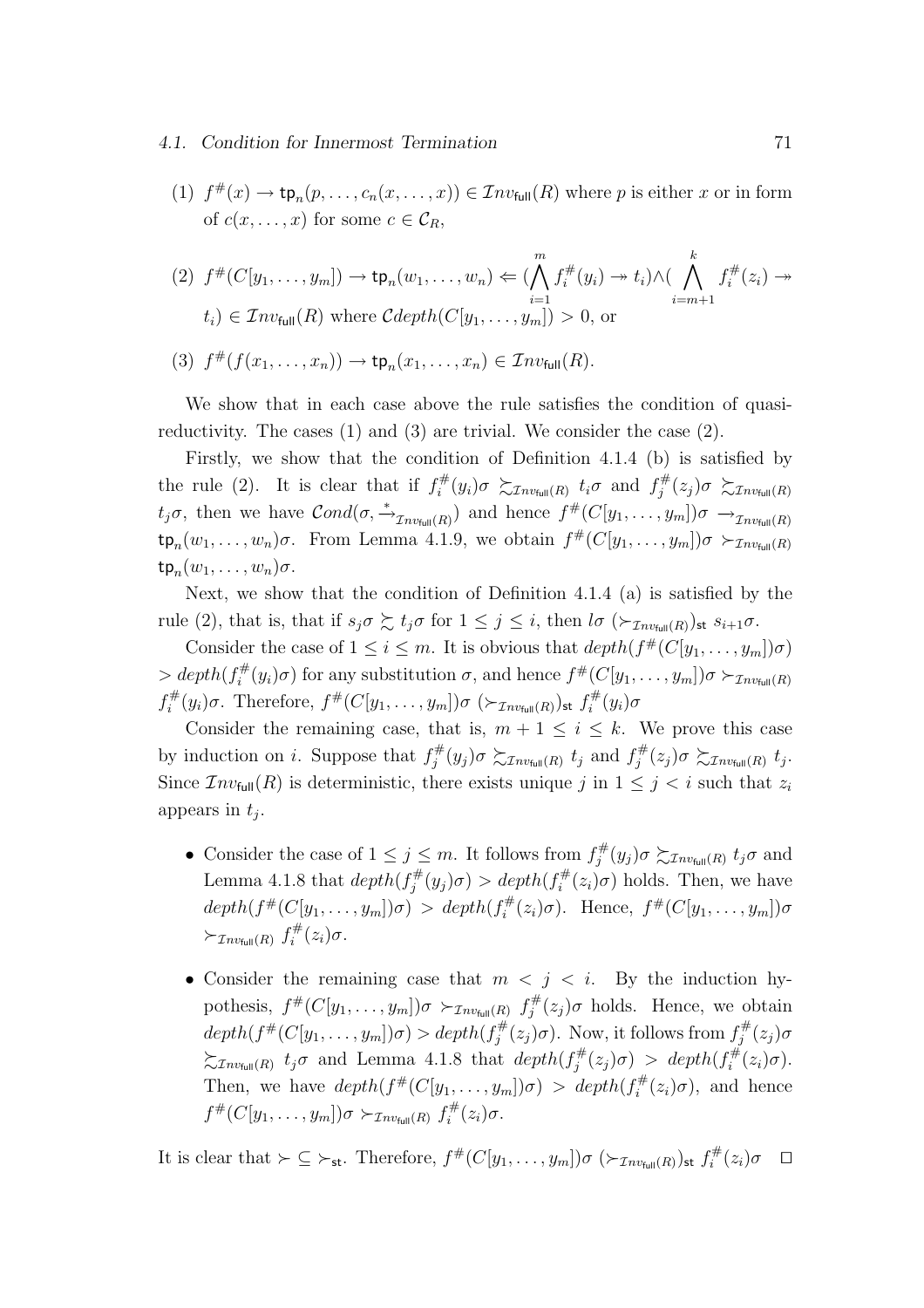## 4.2 Discussion

In the rewrite sequences on the generated TRS  $\mathbb{U}(\mathcal{I}nv_{\text{full}}(R))$  starting from  $f^{\#}(t)$ where  $t$  is a constructor term, every redex is the innermost because of the syntactic properties of  $U(\mathcal{I}nv_{\text{full}}(R))$ . Therefore, innermost termination is sufficient for inverse computation by the inverse TRS  $U(\mathcal{I}nv_{\text{full}}(R))$  obtained from the NECI constructor TRS R.

On the other hand, we know the following result which is useful for the inverse computation of left-linear constructor TRSs.

**Theorem 4.2.1** ([46]) Let R be a right-linear overlay TRS. Then,  $SIN^{\rightharpoonup_R}$  implies  $SN^{\rightarrow R}$ .

According to Theorem 3.6.27, 4.1.2 and 4.2.1, we obtain the following corollary.

Corollary 4.2.2 If a constructor TRS R is NECI and left-linear, then TRS  $\mathbb{U}(\mathcal{I}nv_{\text{full}}(R))$  is strongly normalizing with respect to  $\rightarrow_{\mathbb{U}(\mathcal{I}nv_{\text{full}}(R))}$ .

Consider the following TRS and its inverse TRS:

$$
R_2 = \{ \text{ half}(0) \to 0, \text{ half}(s^2(x)) \to s(\text{half}(x)) \},
$$

$$
R_{12} = \{ \quad \mathsf{half}^{\#}(0) \to 0, \qquad \qquad \mathsf{half}^{\#}(\mathsf{half}(x)) \to x, \\ \mathsf{half}^{\#}(\mathsf{s}(y)) \to \mathsf{u}_6(\mathsf{half}^{\#}(y)), \quad \mathsf{u}_6(\mathsf{s}(x)) \to \mathsf{s}^2(x) \qquad \}.
$$

Although  $R_2$  is not constructor-increasing,  $R_{12}$  is terminating with respect to  $\rightarrow_{R_{12}}$ . Hence, the condition for the innermost termination of inverse TRSs constructor-increasing — which have shown shown in Theorem 4.1.2, may be relaxed or improved.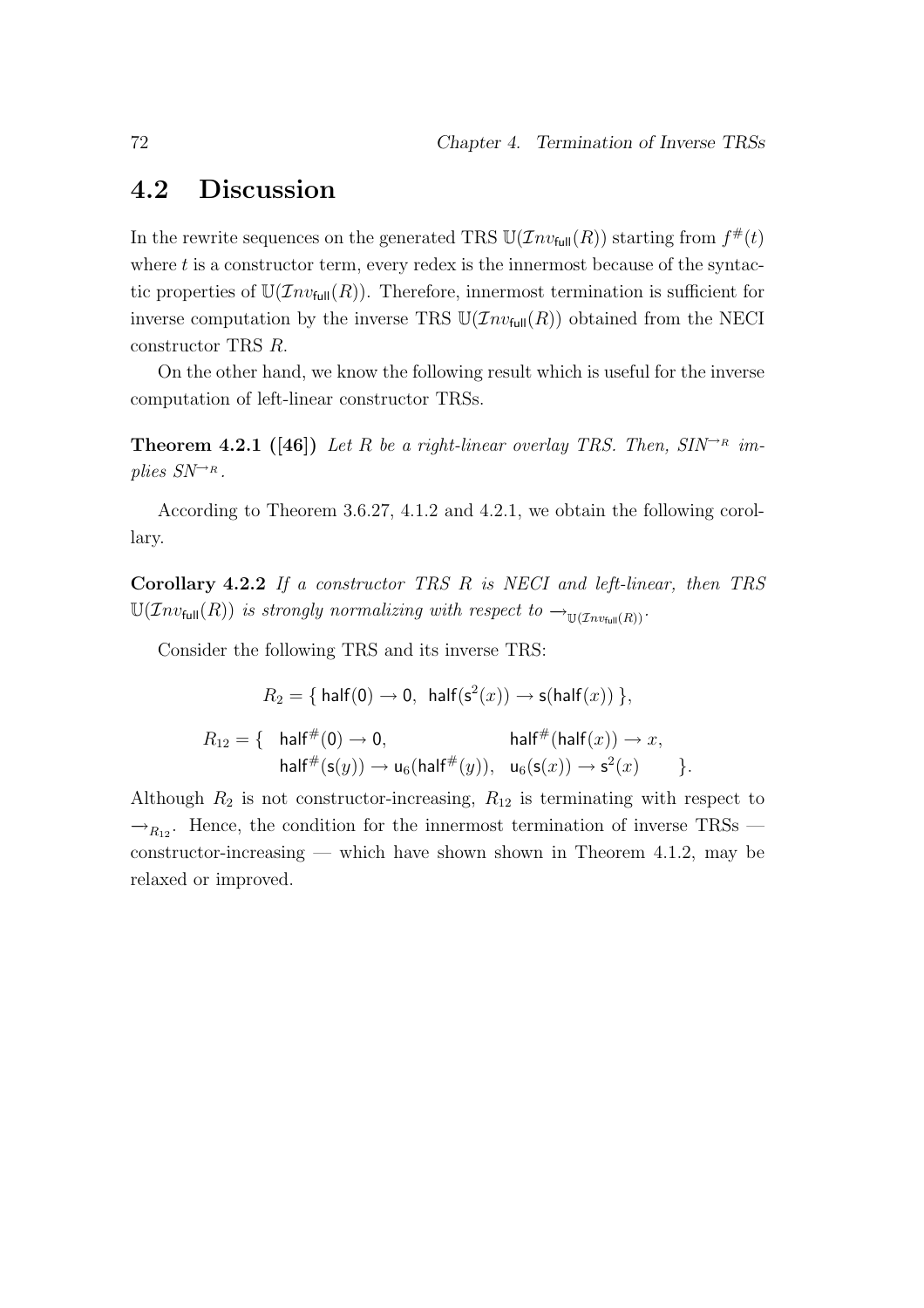# Chapter 5

# Computation of Inverse TRSs with Extra Variables

The inverse compilers  $\mathbb{U}_{\text{PT}}(\mathcal{I}_{n\nu_{\text{PT}}}(\cdots))$  and  $\mathbb{U}(\mathcal{I}_{n\nu_{\text{full}}}(\cdots))$  proposed in Chapter 3, generate EV-TRSs in general. However, rewrite relation of EV-TRSs is infinitely branching and non-terminating, essentially. This fact gives rise to necessity of a simulation method of EV-TRSs for inverse computation using our generated programs.

In this chapter, we show that narrowing [28] can simulate ground rewrite sequences of EV-TRSs by substituting a fresh variable for each extra variable. Focusing on ground rewrite sequences does not lose generality because every rewrite sequence has a corresponding ground rewrite sequence obtained by replacing each variable with a fresh constant introduced in its signature. Since narrowing is finitely branching and narrowing starting ground terms is sometimes terminating to the similar extent as the termination of rewrite relation of TRSs, the serious problems of EV-TRSs — infinitely branching and non-termination can be solved. To guarantee the termination of inverse computation by EV-TRSs generated by our inverse compilers, we propose two termination proof techniques of narrowing, especially starting from ground terms. To improve efficiency of narrowing derivation, we show that for a linear constructor EV-TRS, every normal form (with respect to narrowing) of a given linear term which is terminating with respect to innermost narrowing, can be obtained by innermost narrowing. We also show that for right-linear EV-TRSs basic narrowing [28] is sufficient to simulate rewrite relation of EV-TRSs.

Narrowing (of TRSs) have been proposed as a method to solve equational unification [28], and there are many results related with narrowing. However,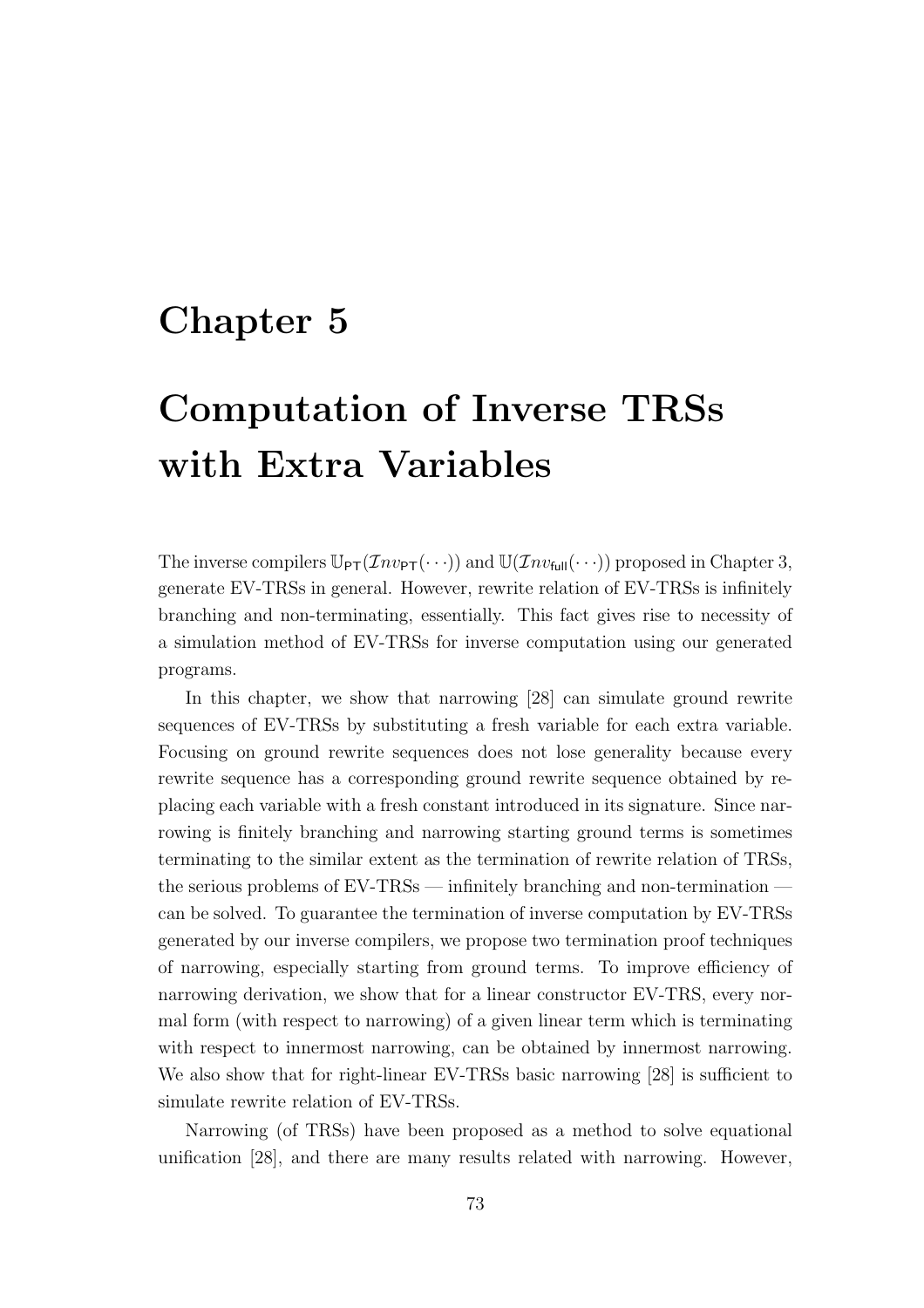as far as we know, there is no result on simulation of rewrite sequences using narrowing.

There are some studies on narrowing of CTRSs with extra variables [22, 36, 37]. The targets of their results are 3-CTRSs, in which every extra variable must appear in conditional parts. On the other hand, EV-TRSs belong to 4-CTRSs which are CTRSs with no restrictions, but not to 3-CTRSs. In addition, any inverse CTRS which is an intermediate output of our inverse compilers, is not 3-CTRS but 4-CTRS. Hence, the studies of narrowing on EV-TRSs are valuable.

In studies on normalizing reduction strategies [26, 27, 38, 43], several kinds of EV-TRSs as approximations of TRSs are used.

## 5.1 Narrowing-Based Simulation of Inverse EV-TRSs

In this section, we show that narrowing which is restricted to substitute a fresh variable for each extra variable can simulate a ground rewrite sequence of EV-TRS if the EV-TRS is right-linear or the rewrite sequence is EV-safe.

In Subsection 5.1.1, we define narrowing of EV-TRSs, which is a natural extension of that of TRSs. Subsection 5.1.2 explains an idea to simulate rewrite sequences of EV-TRSs by narrowing. We first treat general EV-TRSs, and then we discuss the case of inverse EV-TRSs which are generated by the transformation  $\mathbb{U}(\mathcal{I}nv_{\text{full}}(\cdots)).$ 

In Subsection 5.1.3, we prove the soundness of narrowing sequences for ground rewrite sequences. Conversely, we prove in Subsection 5.1.4 the completeness of narrowing sequences. Since the completeness does not hold for all ground rewrite sequences of any EV-TRS, we only show the completeness for right-linear EV-TRSs, and for EV-safe rewrite sequences (defined later). It is also shown that such a restricted completeness is sufficient for the inverse computation using the inverse EV-TRSs which we generate.

In Subsection 5.1.5, we show the inverse computation by narrowing of the generated inverse EV-TRSs.

#### 5.1.1 Narrowing on EV-TRSs

In this subsection, we define narrowing on EV-TRSs by extending narrowing [28] on TRSs naturally.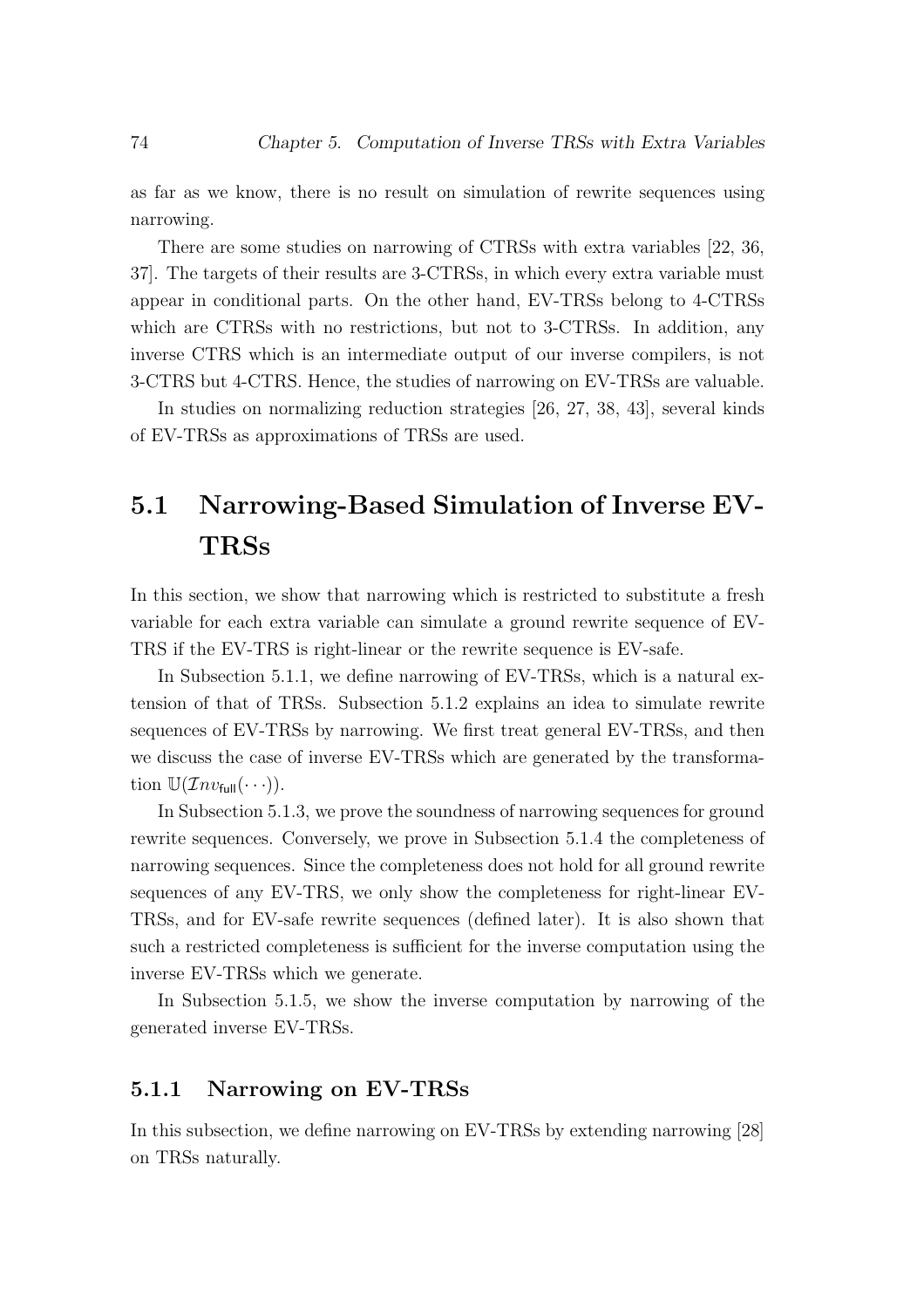**Definition 5.1.1 (Narrowing)** Let R be an EV-TRS over a signature  $\mathcal{F}$ . A term s is said to be narrowable into a term t with a substitution  $\sigma$ , a position p of s and a rewrite rule  $\rho \in R$ , written as s  $\sigma|_{Var(s|_p)} \sim_R^{[p,\rho]}$  $R_R^{[p,\rho]}$  t, if all of the following hold:

- (a) p is a function-symbol position of s, that is,  $p \in \mathcal{O}_{\mathcal{F}}(s)$ ,
- (b)  $\sigma = \text{mgu}(s, C[l])$  and  $t \equiv (C[r]_p) \sigma$  for some context  $C \in \mathscr{C}(\mathcal{F}, \mathcal{X})$  with  $s \equiv$  $C[s]_p]_p$ , and
- (c)  $\mathcal{V}\mathcal{R}an(\sigma|_{\mathcal{EVar}(o)}) \cap \mathcal{V}ar(C\sigma) = \emptyset$

where  $l \rightarrow r$  is a renaming of the rule  $\rho$  without shared variables for s, that is,  $Var(l, r) \cap Var(s) = \emptyset$ . The relation  $\rightsquigarrow_R$  is called narrowing of R.

Note that each extra variable introduces a fresh variable which does not occur in  $s\sigma|_{Var(s|_p)}$  or  $V\mathcal{R}an(\sigma|_{Var(l)})$ , since the definition of the most general unifiers guarantees that  $x\sigma \in \mathcal{X} \setminus \mathcal{V}\mathcal{R}an(\sigma)$  for all  $x \in \mathcal{E}Var(\rho)$  and  $x \not\equiv y$  implies  $x\sigma \not\equiv$  $y\sigma$  for all  $x, y \in \mathcal{E}Var(\rho)$ .

The first condition  $\sigma = \text{mgu}(s, C[l])$  in the case (b) is different from that in the common definition of narrowing on TRSs  $(\sigma = \text{mgu}(s|p, l))$ . This extended condition guarantees  $\mathcal{V}\mathcal{R}an(\sigma) \cap (\mathcal{V}ar(s) \setminus \mathcal{D}om(\sigma)) = \emptyset$ . Since such a condition is assumed implicitly in the common definition of narrowing behind the definition of the most general unifiers, the condition (b) is equivalent to the common definition.

The condition (c) is extra from the common definition. However, this condition is essential because introduced variables should be fresh in the notion of narrowing.

We sometimes write  $s \stackrel{*}{\leadsto}_R t$  (resp.  $s \stackrel{n}{\leadsto}_R t$ ) instead of  $\stackrel{*}{\leadsto}_R$  (resp.  $\stackrel{n}{\leadsto}_R$ ) if there exists a narrowing sequence  $s \equiv t_0 \delta_0 \sim R_ R t_1 \delta_1 \sim R_ R \cdots \delta_{k-1} \sim R_ R t_k \equiv t (n =$ k) and  $\delta = \delta_0 \cdots \delta_{k-1}$  (if  $k = 0$  then  $\delta = \emptyset$ ). In this case, we assume that all variables introduced by  $\delta_i$  are fresh, that is,  $\mathcal{V}\mathcal{R}an(\delta_i) \cap \mathcal{V}ar(t_0,\ldots,t_{i-1}) = \emptyset$ . From the definition of  $\leadsto_R$ , it is clear that  $\leadsto_R$  is finitely branching for every EV-TRS R, and that  $\rightarrow_R \ = \ \rightarrow_R$  on ground terms for every TRS R.

**Example 5.1.2** Let the following EV-TRS over  $\{a, b, c, f, g, s, 0\}$ :

$$
R_{13} = \{ \text{ } f(\textbf{s}(x),0) \rightarrow x, \text{ } \text{ } g(x) \rightarrow \textbf{c}(f(y,x),f(\textbf{s}(x),y)), \text{ } a \rightarrow b \text{ } \}.
$$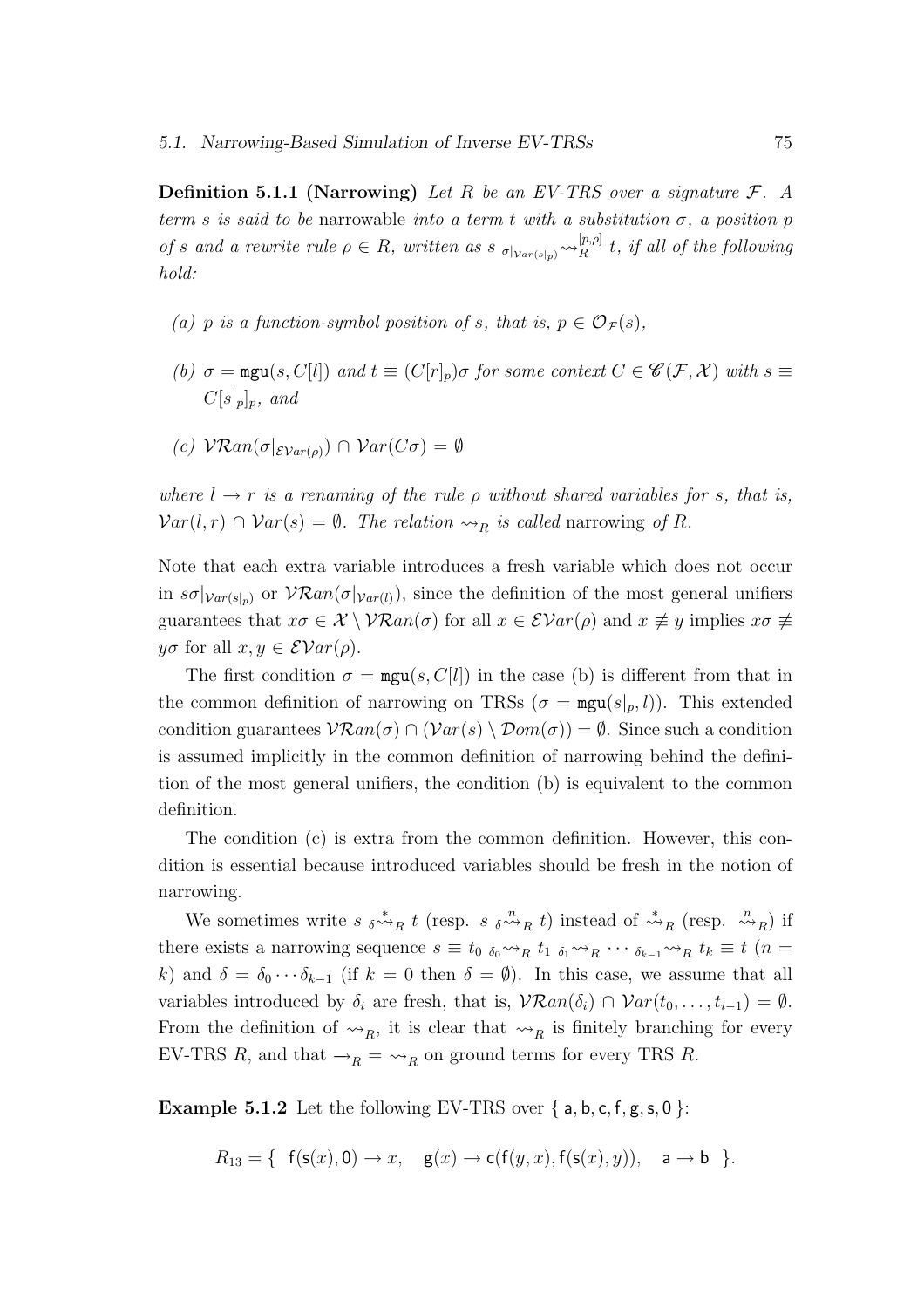$$
\vdots \qquad \vdots \qquad \vdots
$$
\n
$$
\rightarrow R_{14} \qquad \mathsf{h}(0, a) \qquad \rightarrow_{R_{14}} \qquad \cdots
$$
\n(i)  $g(0) \qquad \rightarrow_{R_{14}} \qquad \mathsf{h}(0, 0) \qquad \rightarrow_{R_{14}} \qquad \mathsf{f}(0, 0) \qquad \rightarrow_{R_{14}} \qquad \mathsf{s}(0)$ \n
$$
\rightarrow_{R_{14}} \qquad \mathsf{h}(0, g(b)) \qquad \rightarrow_{R_{14}} \qquad \cdots
$$
\n
$$
\vdots \qquad \vdots \qquad \vdots
$$

(ii) 
$$
g(0) \longrightarrow_{R_{14}}
$$
  $h(0, z) \longrightarrow_{R_{14}}$   $f(z, z) \xrightarrow{\{z \mapsto 0\}} \sim_{R_{14}}$   $s(0)$ 

Figure 5.1: (i) Rewrite, and (ii) narrowing, sequences starting from 
$$
g(0)
$$
.

The following sequences are narrowing sequences starting from the term  $g(0)$ :

$$
\begin{array}{cc} \mathsf{g}(0) \rightsquigarrow_{R_{13}} \mathsf{c}(f(y,0),f(\mathsf{s}(0),y)) \xrightarrow{\{y \mapsto 0\}} \sim \mathsf{h}_{R_{13}} \mathsf{c}(f(0,0),0) \\ & \xrightarrow{\{y \mapsto \mathsf{s}_{(z)\}} \sim_{\mathsf{h}_{R_{23}}} \mathsf{c}(z,f(\mathsf{s}(0),\mathsf{s}(z))). \end{array}
$$

On the other hand,  $g(0)$  cannot be narrowable to  $c(f(z, z), f(s(z), z))$ .

To avoid confusion and redundancy, this thesis does not admit  $g(z)$  to be narrowable into  $c(f(y, x), f(s(x), y))$ , to  $f(s(x), 0)$  to be narrowable into y, and so on.

#### 5.1.2 Idea for Computation

Here we intuitively explain an idea to simulate rewrite sequences of EV-TRSs by narrowing.

Consider the following EV-TRS over  $\{a, b, f, g, h, s, 0\}$ :

$$
R_{14} = \{ f(x,0) \rightarrow s(x), g(x) \rightarrow h(x,y), h(0,x) \rightarrow f(x,x), a \rightarrow b \}.
$$

Since arbitrary terms can be substituted for extra variables in rewrite relation, the term  $g(0)$  is rewritten by  $R_{14}$  to any term of form  $h(0, t)$ , as shown in Figure 5.1 (i), where  $t$  represents an arbitrary term. By using a fresh variable  $z$ as a representation of all ts and by using narrowing instead of rewrite relation, those rewrite sequences in Figure 5.1 (i) are represented by a single narrowing sequence in Figure 5.1 (ii).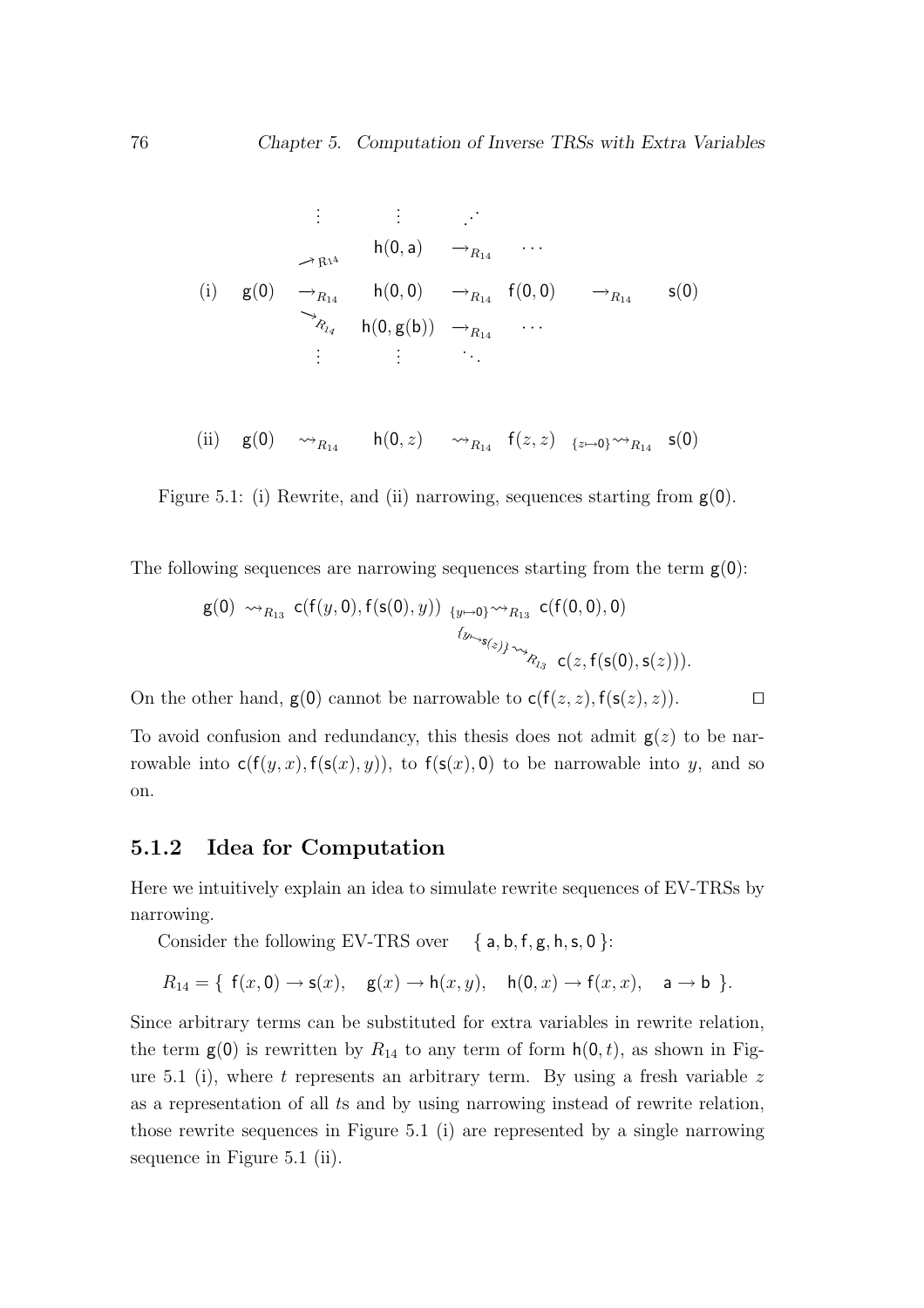In these way, narrowing can simulate rewrite sequences of EV-TRSs.

#### 5.1.3 Soundness

In this subsection, we show the soundness of narrowing sequences for ground rewrite sequences.

**Lemma 5.1.3** Let R be an EV-TRS. Let s, t be terms and  $\delta$  be a substitution. Then, s  $\delta \stackrel{*}{\leadsto}_R t$  implies  $s\delta \stackrel{*}{\leadsto}_R t$ .

*Proof.* We prove this claim by induction on the number k of steps of  $s \underset{\delta \sim R}{\circ} t$ . Since the case of  $k = 0$  is trivial, we assume the following:

$$
s_{k-1} \stackrel{\delta'}{\leadsto}_R C[u]_p \stackrel{\delta''}{\leadsto}_R^{[p,\rho]} (C[r]_p)\sigma \equiv t
$$

where  $\rho: l \to r \in R$ ,  $Var(l,r) \cap Var(C[u])$ ,  $\sigma = \text{mgu}(C[u], C[l])$  and  $\delta'' =$  $\sigma|_{Var(u)}$ . It follows from  $\sigma = \text{mgu}(C[u], C[l])$  and  $\delta'' = \sigma|_{Var(u)}$  that  $u\delta'' \equiv u\sigma$  $\equiv l\sigma$ . It also follows from  $Var(l, r) \cap Var(C[u])$  and  $\sigma = \text{mgu}(C[u], C[l])$  that  $(\mathcal{V}ar(C) \setminus \mathcal{V}ar(u)) \cap \mathcal{D}om(\sigma) = \emptyset$ , and hence  $C\delta'' \equiv C\sigma$ . By the induction hypothesis, we have  $s\delta' \stackrel{*}{\to}_R C[u]$ . Let  $\delta = \delta'\delta''$ . Then, we have the following sequence:

$$
s\delta \equiv s\delta'\delta'' \stackrel{*}{\rightarrow}_R (C[u])\delta'' \equiv C\delta''[u\delta''] \equiv C\delta''[l\sigma]_p \stackrel{[p,\rho]}{\rightarrow}_R C\delta''[r\sigma]_p \equiv (C[r]_p)\sigma \equiv t.
$$

**Theorem 5.1.4** Let R be an EV-TRS. Let s be a ground term and t be a term. Then,  $s \stackrel{*}{\leadsto}_R t$  implies  $s \stackrel{*}{\leadsto}_R t\sigma$  for all substitutions  $\sigma$ .

*Proof.* It follows from Lemma 5.1.3 that  $s \stackrel{*}{\rightarrow}_R t$ . Since s is ground and rewrite relation is closed under substitutions, we have  $s \stackrel{*}{\rightarrow}_R t\sigma$  for any substitution  $\sigma$ .

The above theorem is similar to the claim shown in the proof of the soundness of narrowing [28].

#### 5.1.4 Completeness

In this subsection, we show the completeness of narrowing sequences for ground rewrite sequences of right-linear EV-TRSs. We also show the completeness for EV-safe rewrite sequences.

We first give a counterexample for full completeness.

 $\Box$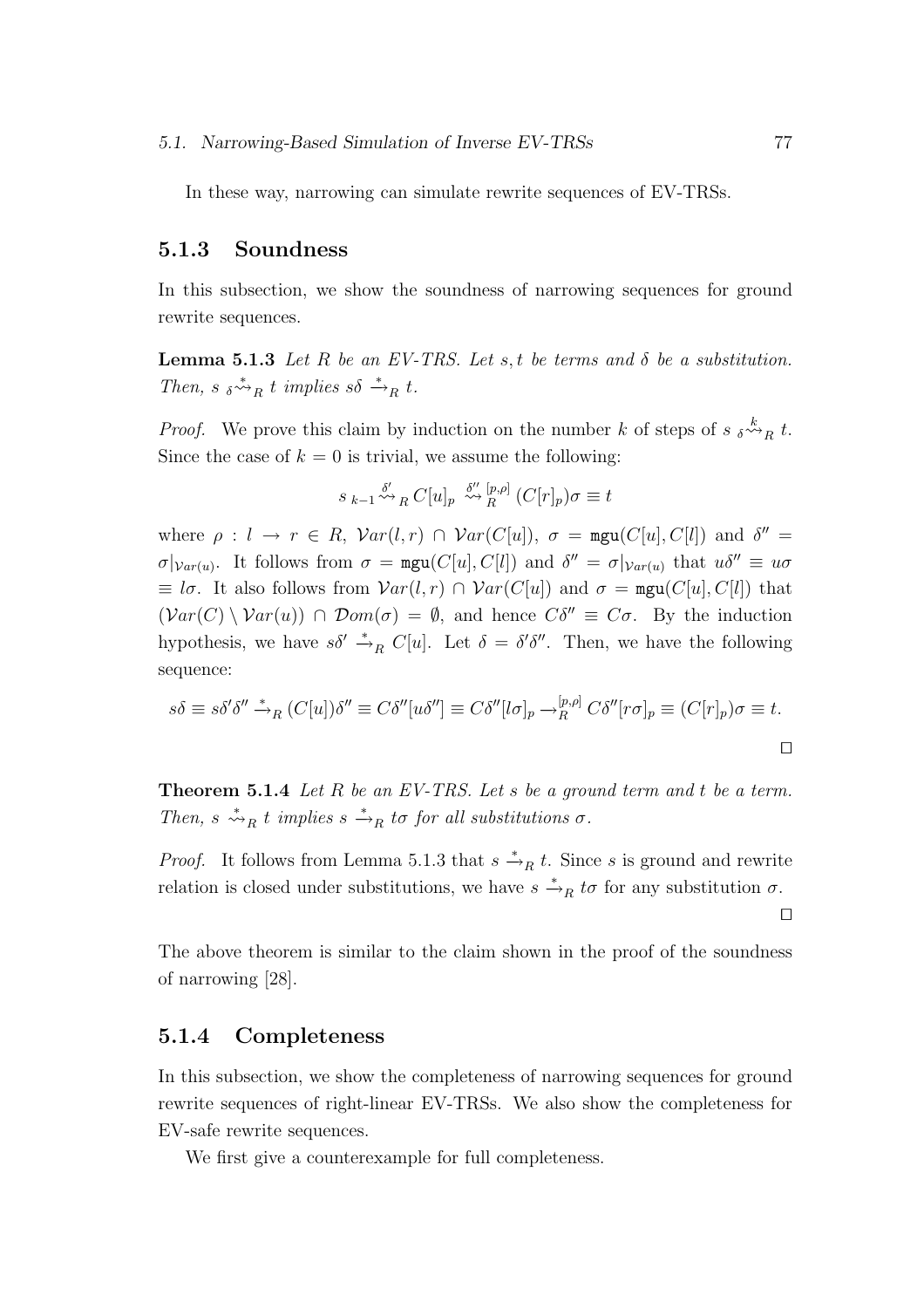**Example 5.1.5** Consider the following EV-TRS over  $\{a, b, f, g, h, s, 0\}$  again:

 $R_{14} = \{ f(x, 0) \rightarrow s(x), g(x) \rightarrow h(x, y), h(0, x) \rightarrow f(x, x), a \rightarrow b \}.$ 

Then, we have the following rewrite sequence:

$$
\mathsf{g}(0) \rightarrow_{R_{14}} \mathsf{h}(0,\mathsf{a}) \rightarrow_{R_{14}} \mathsf{f}(\mathsf{a},\mathsf{a}) \rightarrow_{R_{14}} \mathsf{f}(\mathsf{a},\mathsf{b}).
$$

Unfortunately, the above sequence cannot be simulated by narrowing because the initial term  $g(0)$  cannot be narrowable (even by many steps) to any term which has an instance  $f(a, b)$  (see Figure 5.1 (ii)).

The reason why narrowing cannot simulate the rewrite sequence in the above example seems that the term  $a$  in  $h(0, a)$ , which is introduced by the extra variable y of the second rule of  $R_{14}$ , is copied by the third rule in the second step  $h(0, a)$  $\rightarrow_{R_{14}}$  f(a, a) and then one of a is rewritten by the fourth rule. To avoid such a reduction, any term introduced by means of extra variables must not copied or must not be rewritten. Therefore, either conditions that a given EV-TRS is right-linear or that any redex introduced by means of extra variables is not rewritten in a given rewrite sequence, is necessary for the completeness.

Here we prepare the proposition associated with the form of a term t with  $t\theta$  $\equiv C[u].$ 

**Proposition 5.1.6** Let t be a term over a signature  $\mathcal{F}$ ,  $\theta$  be a substitution, C be a one-hole context and u be a term over F. If  $t\theta \equiv C[u]_p$ , then t can be represented as either of the following:

- (1)  $t \equiv C'[x]_{p'}$ ,  $x\theta \equiv C''[u]_q$ ,  $p = p'q$  and  $(C'\theta)[C''[x\theta]_q]_{p'} \equiv C[u]_p$  for some one-hole contexts  $C', C''$  and some variable x in t, or
- (2)  $t \equiv C'[v]_p, v\theta \equiv u$  and  $C'\theta \equiv C$  for some one-hole context  $C'$  and some term v.

*Proof.* This proposition is trivial from Figure 5.2.  $\Box$ 

#### 5.1.4.1 Completeness for Right-Linear Systems

We first show the completeness for right-linear EV-TRSs.

As the first step, we analyze the case of one-step reduction.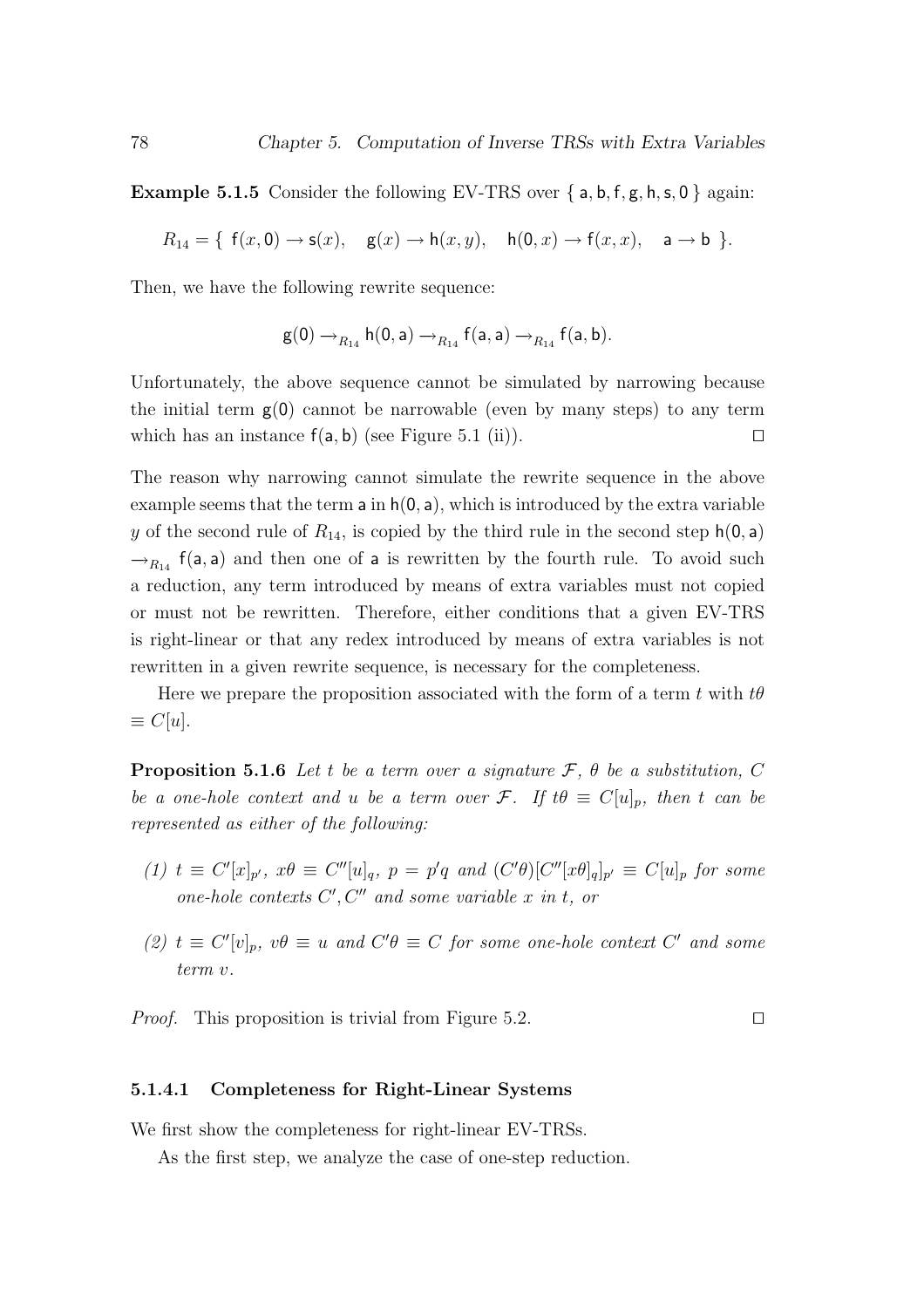

Figure 5.2: Forms of t when  $t\theta \equiv C[u]_p$ .

**Lemma 5.1.7** Let R be an EV-TRS and suppose that  $s\theta \rightarrow_R^{[p,\rho]}$  $R^{\left[p,\rho\right]}$  t. If  $s|_p$  is not a variable, then there exist a term u and a substitution  $\sigma$  such that  $s \leadsto_R^{[p,\rho]} u$  and  $u\sigma \equiv t$ .

*Proof.* Let  $\rho: l \to r \in R$ . Then, there exists a one-hole context C and a substitution  $\theta'$  such that  $s\theta \equiv C[\theta']_p$  and  $t \equiv C[r\theta']_p$ . From Proposition 5.1.6 and the non-variable term  $s|_p$ , there exist a one-hole context C' and a term v such that  $s \equiv C'[v]_p, v\theta \equiv l\theta'$  and  $C'\theta \equiv C$ . Now we can assume that  $Var(l, r)$  $\cap \ Var(s) = \emptyset$  and  $\mathcal{D}om(\theta) \cap \mathcal{D}om(\theta') = \emptyset$  without loss of generality, and hence  $Var(v) \cap Var(l) = \emptyset.$ 

Since  $v\theta \equiv l\theta'$  and  $Var(v) \cap Var(l) = \emptyset$ , there exists the most general unifier of v and l. Then, we can suppose that  $\delta = \text{mgu}(C'[v], C'[l])$ , and hence

$$
s \equiv C'[v]_{p \delta|_{Var(v)}} \leadsto_R^{[p,\rho]} (C'[r]_p)\delta.
$$

It follows from  $\mathcal{D}om(\theta) \cap \mathcal{D}om(\theta') = \emptyset$  that  $\theta \cup \theta'$  is a substitution and it is a unifier of v and l. Since  $\delta$  is the most general unifier of  $C'[v]$  and  $C'[l], \delta \lesssim$  $(\theta \cup \theta')|_{Var(v,l)}$  holds. Therefore, it follows from  $C[r\sigma]_p \equiv (C'[r])((\theta \cup \theta')|_{Var(v,l)})$ that there exists a substitution  $\sigma'$  such that  $((C'[r]_p)\delta) \sigma' \equiv C[r\sigma]$ .

The following propositions are associated with the linearity of terms in one-step narrowing.

**Proposition 5.1.8** Let F be a signature, s be a linear term over F and t be a term over F such that  $Var(s) \cap Var(t) = \emptyset$ . If s and t are unifiable, then every unifier  $\sigma$  of s and t satisfies that

(a)  $Var(x\sigma) \cap Var(y\sigma) = \emptyset$  for each  $x, y \in Dom(\sigma|_{Var(t)})$  such that  $x \not\equiv y$ , and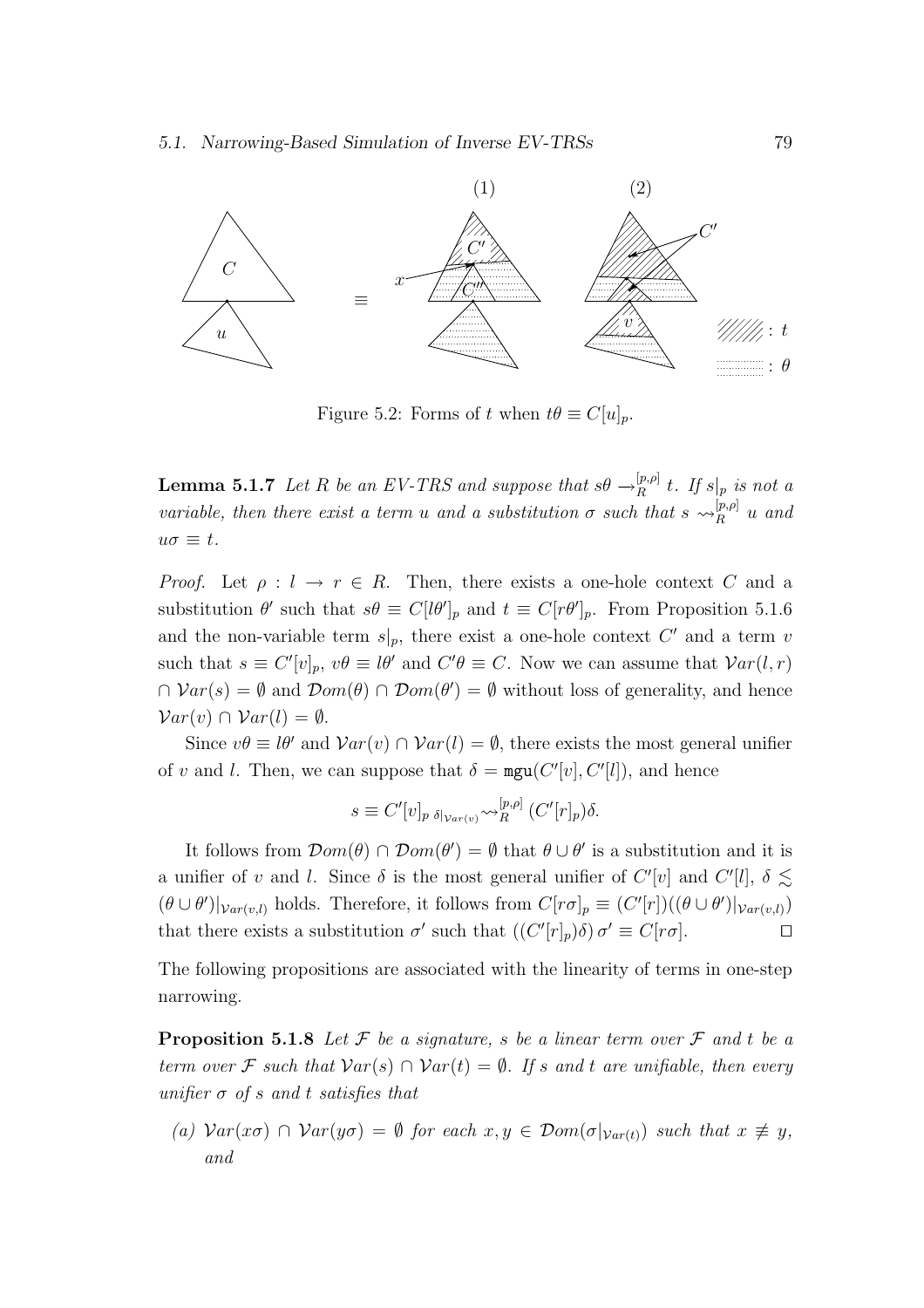(b) every term  $u \in \mathcal{R}an(\sigma|_{Var(t)})$  is linear.

Proof. We first extend the definition of unifiers for sets of pairs of terms. Let S be a finite set of pairs of terms. We say that a substitution  $\theta$  is a unifier of S if  $s_i \theta \equiv t_i \theta$  for every pair  $(s_i, t_i) \in S$ . A unifier  $\theta'$  of S is said to be more general if  $\theta' \lesssim \theta$  for all unifiers  $\theta$  of S. The size |S| of S is defined as  $|S| =$  $\sum_{(s_i,t_i)\in S} (|s_i| + |t_i|).$ 

It is clear that a substitution  $\delta$  is a (most general) unifier of a singleton set  $\{ (f(s_1, \ldots, s_n), f(t_1, \ldots, t_n)) \}$  iff  $\delta$  is a (most general) unifier of a set  $\{ (s_i, t_i) \mid$  $1 \leq i \leq n$ . Hence, the following claim can be proved by induction on the size of  $|S|$ :

Let S be a finite set  $\{(s_i,t_i) \mid 1 \leq i \leq n\}$  of pairs of terms such that

- (1)  $s_i$  is linear for every pair  $(s_i, t_i) \in S$ , and
- (2)  $Var(s_i) \cap Var(s_j) = \emptyset$  for each  $(s_i, t_i), (s_j, t_j) \in S$  such that  $i \neq j$ j.

Suppose that there exists the most general unifier  $\sigma$  of S. Then,  $\sigma$ satisfies that

- (i)  $Var(x\sigma) \cap Var(y\sigma) = \emptyset$  for each  $x, y \in Dom(\sigma|_{Var(t_1,...,t_n)})$  such that  $x \not\equiv y$ , and
- (ii) every term  $u \in \mathcal{R}an(\sigma|_{Var(t_1,...,t_n)})$  is linear.

Therefore, this proposition holds.  $\square$ 

**Proposition 5.1.9** Let R be a right-linear EV-TRS. Let s be a linear term. If  $s \rightsquigarrow_R t$ , then t is linear.

*Proof.* Suppose that  $s \leadsto_R^{[p,\rho]}$  $R_R^{[p,\rho]}$   $t, \rho: l \to r \in R$ ,  $s \equiv C[u]_p$ , and  $\sigma = \text{mgu}(s, C[l]_p)$ such that  $Var(s) \cap Var(l, r) = \emptyset$ . Then, we have  $t \equiv (C[r]_p) \sigma$  from the definition of  $\rightsquigarrow_R$ . We can assume without loss of generality that  $\mathcal{D}om(\sigma) \subseteq \mathcal{V}ar(u, l, r)$ . It follows from the linearity of s that  $Var(C) \cap Var(u) = \emptyset$ . Then, we have  $Var(C)$  $\cap$  Dom( $\sigma$ ) =  $\emptyset$ , and hence  $C\sigma \equiv C$ . This implies that  $t \equiv C[r\sigma]_p$ . Since u is linear,  $\sigma$  satisfies all of the followings from Proposition 5.1.8:

- $Var(x\sigma) \cap Var(y\sigma) = \emptyset$  for each  $x, y \in Dom(\sigma|_{Var(l)})$  such that  $x \not\equiv y$ , and
- every term  $t \in \mathcal{R}an(\sigma|_{Var(l)})$  is linear.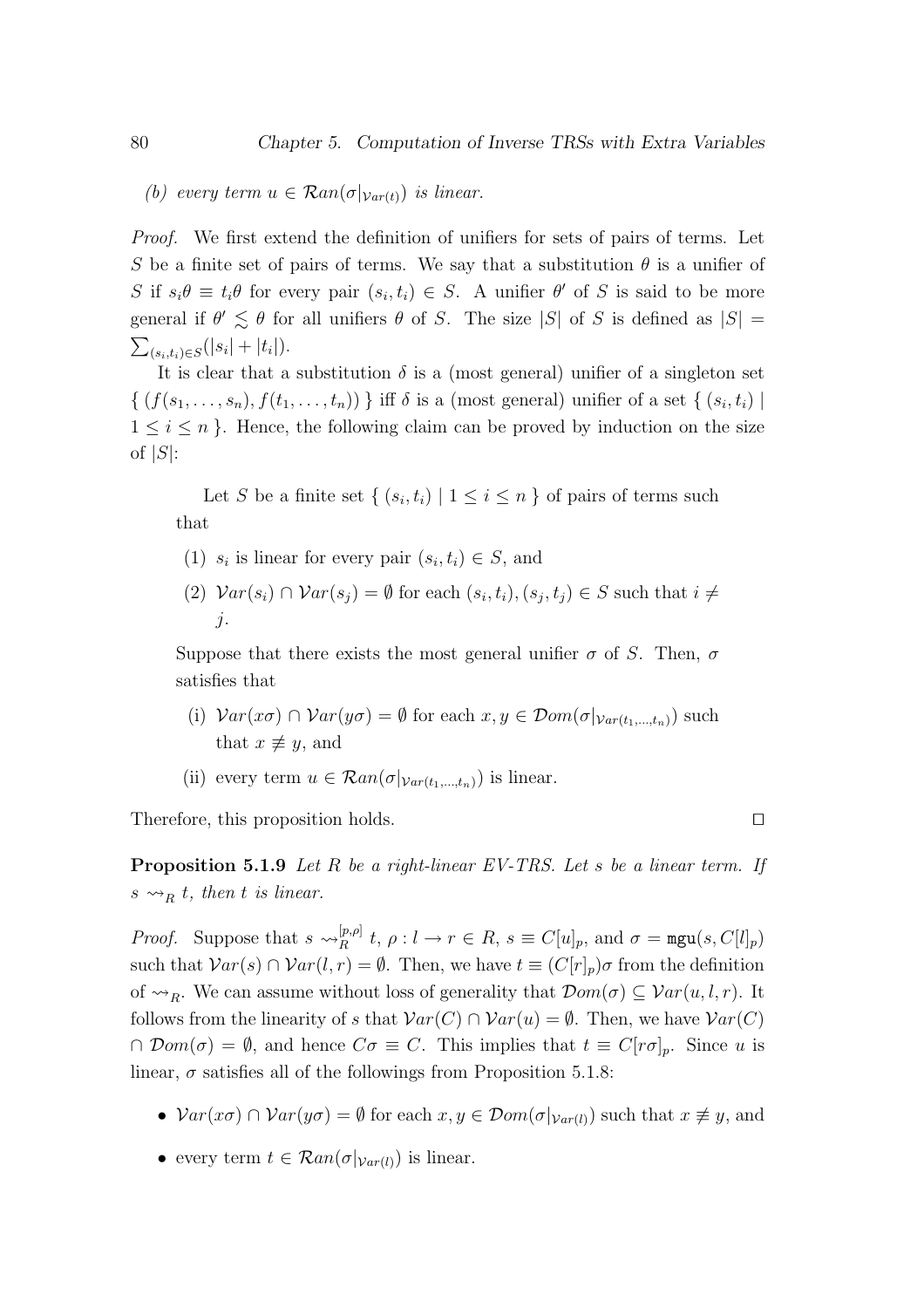It follows from the definition of rewrite rules that  $Var(r) \subseteq Var(l) \cup \mathcal{E}Var(\rho)$ . It also follows from the definition of narrowing that  $\mathcal{R}an(\sigma|_{\mathcal{E}Var(\rho)})$  is a set of fresh variables which are not appearing in  $V\mathcal{R}an(\sigma|_{Var(l)})$ . Then, the followings holds:

- $Var(x\sigma) \cap Var(y\sigma) = \emptyset$  for each  $x, y \in \mathcal{D}om(\sigma|_{Var(r)})$  such that  $x \not\equiv y$ , and
- every term  $u' \in \mathcal{R}an(\sigma|_{Var(r)})$  is linear.

Since r is linear,  $r\sigma$  is also linear. It follows from the definition of narrowing that  $V\mathcal{R}an(\sigma) \cap \mathcal{V}ar(C) = \emptyset$ . Then, we have  $\mathcal{V}ar(C) \cap \mathcal{V}ar(r\sigma) = \emptyset$ . Therefore, t  $(\equiv C[r\sigma]_p)$  is linear.

Now we show the completeness for right-linear EV-TRSs.

**Theorem 5.1.10** Let R be a right-linear EV-TRS. Let s, t be ground terms. Then,  $s \stackrel{*}{\rightarrow}_R t$  implies  $s \stackrel{*}{\rightarrow}_R u$  and  $t \equiv u\theta$  for some linear term u and some  $substitution \sigma$ .

*Proof.* We prove this claim by induction on the number k of steps of  $s \stackrel{k}{\rightarrow}_R t$ . Since the case of  $k = 0$  is trivial, we assume the following:

$$
s \xrightarrow{k-1} C[l\sigma]_p \to_R^{[p,\rho]} C[r\sigma]_p \equiv t
$$

where  $\rho: l \to r \in R$ . By the induction hypothesis, there exist a linear term u and a substitution  $\theta$  such that  $s \stackrel{*}{\leadsto}_R u$  and  $C[l\sigma]_p \equiv u\sigma$ .

From Proposition 5.1.6, u and  $C[*l*\sigma]$  satisfy either of the following cases:

- (1)  $u \equiv C'[x]_{p'}, x\theta \equiv C''[\theta]_q, p = p'q$  and  $(C'\theta)[C''[x\theta]_q]_{p'} \equiv C[u]_p$  for some one-hole contexts  $C', C''$  and some variable x in u, or
- (2)  $u \equiv C'[v]_p, v\theta \equiv l\sigma$  and  $C'\theta \equiv C$  for some one-hole context  $C'$  and some term v.

In the sequel, we consider the both cases above.

- Consider the first case (1). It follows from the linearity of u that  $x \notin$  $Var(C')$ . Let  $\theta' = \{x \mapsto C''[r\sigma]\} \cup \theta|_{Var(C')}$ . Then,  $\theta'$  is clearly a substitution and  $u\theta' \equiv C[r\sigma]$ . Therefore,  $s \stackrel{*}{\leadsto}_R u$  and  $u\theta' \equiv t$ .
- Consider the second case (2). Since  $v$  is not a variable, from Lemma 5.1.7, there exist a term u' and a substitution  $\theta'$  such that  $u \equiv C'[v]_p \leadsto_R^{[p,p]}$ R  $(C'[r]_p)\delta \equiv u'$  and  $u'\theta' \equiv t$ . It follows from Proposition 5.1.9 that u' is linear. Therefore,  $s \stackrel{*}{\leadsto}_R u'$ ,  $u'$  is linear and  $u'\theta' \equiv t$ .

 $\Box$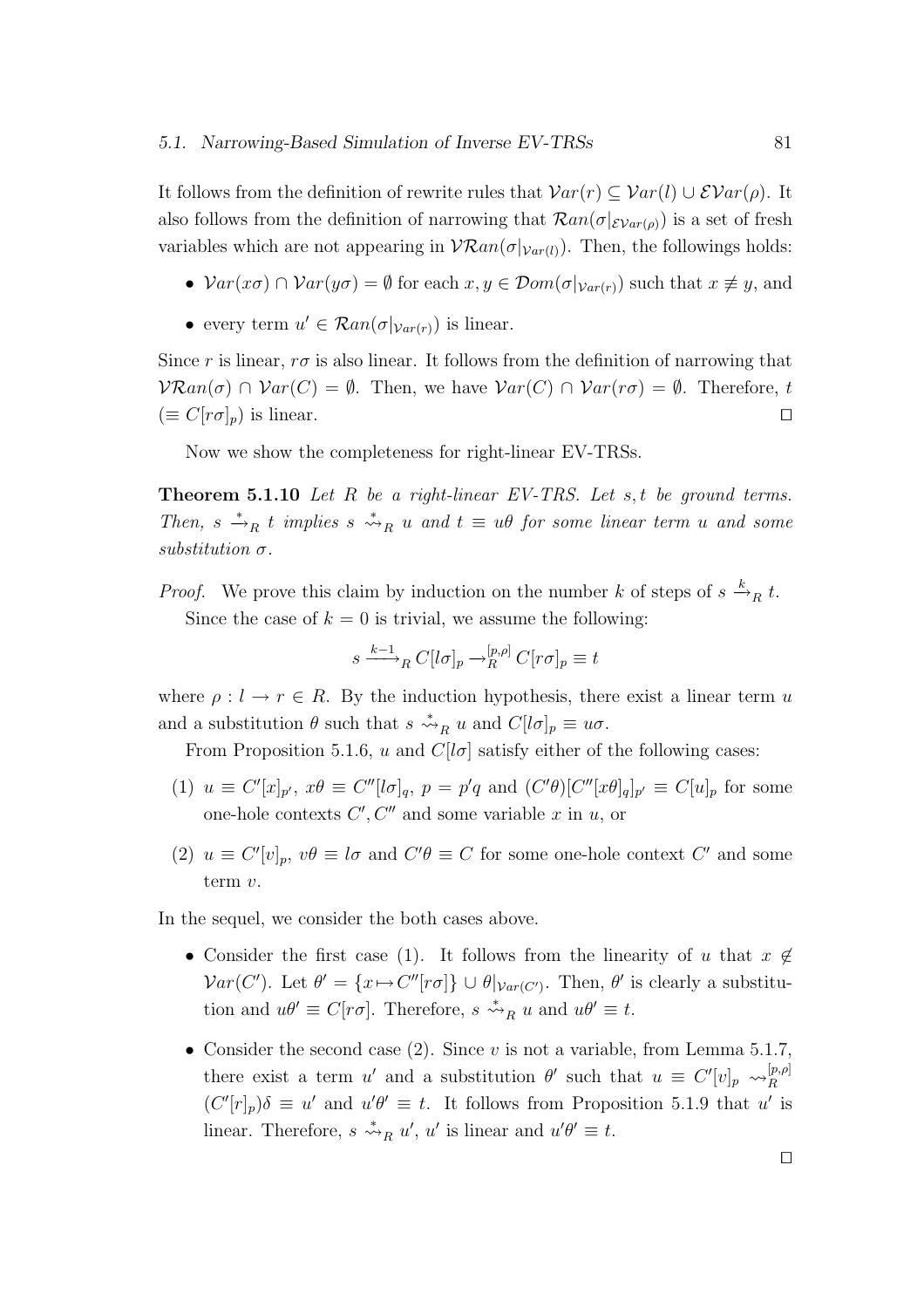#### 5.1.4.2 EV-safe Reduction Sequences

We here introduce EV-safe rewrite sequences of EV-TRSs.

Intuitively speaking, a rewrite sequence is  $EV\text{-}safe$  if any redex which is rewritten in the sequence is not introduced by means of extra variables. One of the typical instances of EV-safe rewrite sequences are rewrite sequences constructed by substituting normal forms for extra variables. In the sequel, we give a precise definition of EV-safe rewrite sequences of EV-TRSs.

Let t be a term over a signature  $\mathcal F$  and  $x$  be a variable. The set of all positions of x in t is denoted by  $\mathcal{O}_x(t)$ . Let  $P_0, P_1$  be sets of positions of t:  $P_0, P_1 \subseteq \mathcal{O}(t)$ . We write  $P_0 \leq P_1$  if for all position  $q \in P_1$  there exists a position  $p \in P_0$  such that  $p \le q$ . The set  $P_0 \setminus_p$  is defined as  $P_0 \setminus_p = \{ q \mid pq \in P_0 \}$ . The minimal set  $[P_0]$  of  $P_0$  is defined as follows:

$$
[P_0] = \{ p \in P_0 \mid \neg (\exists q \in P_0, q < p) \}.
$$

For example,  $[\{11, 1, 2\}] = \{1, 2\}$ .  $P_0$  is said to be minimal if  $P_0 = [P_0]$ . We define the minimal set of union, and intersection, of  $P_0$  and  $P_1$  as follows:

$$
P_0 \sqcup P_1 = [P_0 \cup P_1],
$$
  

$$
P_0 \sqcap P_1 = \bigcup_{i=0,1} \{ p \in [P_i] \mid (\exists q \in P_{1-i}, q \le p) \}.
$$

For example,  $\{11, 22\} \sqcup \{112, 2, 31\} = \{11, 2, 31\}, \{11, 22\} \sqcap \{112, 2, 31\} =$  $\{112, 2, 31\}.$ 

We give a notion of the transition of positions at one-step rewriting, adding the positions of extra variables to the initial set of positions.

**Definition 5.1.11** Let a rewrite rule  $\rho: l \to r$ , P be a minimal set of positions, Q be a set of positions and p be a position. We write  $P \Rightarrow^{[p,\rho]} Q$  if there is no position q with  $q \leq p$ , and  $Q = [Q']$  for some position set  $Q'$  defined as follows:

$$
Q' = (P \setminus \{q \mid p \leq q\}) \cup \left(\bigsqcup_{x \in \mathcal{EVar}(p)} \{pq \mid q \in \mathcal{O}_x(r)\}\right)
$$

$$
\cup \left(\bigsqcup_{x \in \mathcal{V}ar(l)} \{pqw \mid q \in \mathcal{O}_x(r), w \in \left(\bigcap_{q' \in \mathcal{O}_x(l)} P \setminus_{pq'}\right)\}\right).
$$

It is clear that if  $P \subseteq \mathcal{O}(C[\lceil \sigma \rceil_p))$  for some context C and some substitution  $\sigma$ then  $Q \subseteq \mathcal{O}(C[r\sigma]_p)$ .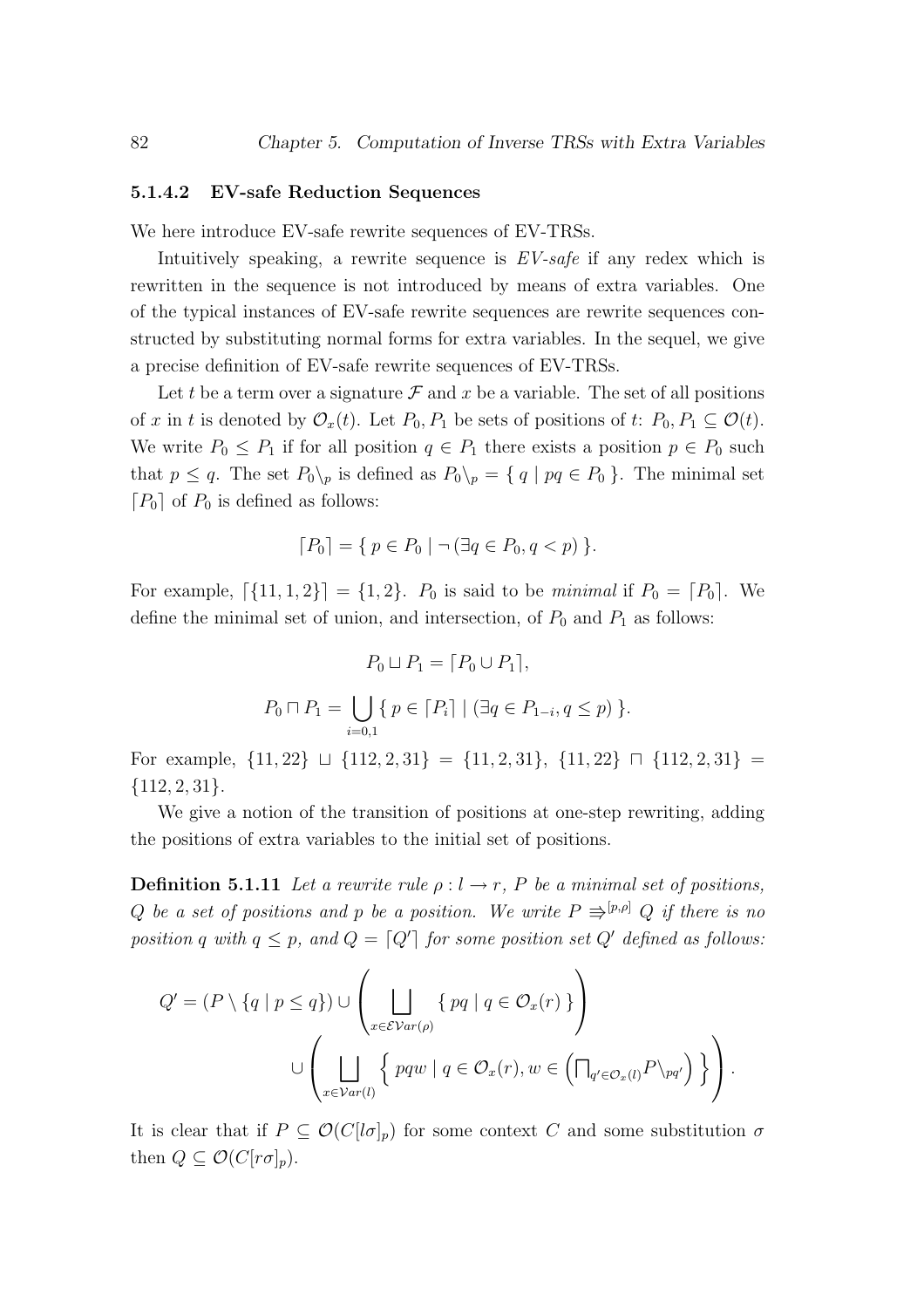#### 5.1. Narrowing-Based Simulation of Inverse EV-TRSs 83

The notion of the transition above is similar to that of descendants that follows redex positions [27]. This notion is also similar to basic positions using in the definition of basic narrowing (see Subsection 5.3.2). The notation  $P \rightrightarrows^{[p,\rho]}$  $Q$  shows the transition in the one-step rewriting at the position p by the rule  $\rho$ . For example, consider  $P = \{12, 2\} \subseteq \mathcal{O}(\mathsf{f}(\mathsf{h}(0, \mathsf{s}(y)), 0))$  and  $\rho : \mathsf{h}(0, x) \to \mathsf{f}(x, x)$ . Then we have  $P \rightrightarrows^{[1,\rho]} \{11, 12, 2\}$  as shown in the following sequence:

$$
f(h(0,\underline{s(y)}),\underline{0})\rightarrow_{R_{14}}^{[1,\rho]}f(f(\underline{s(y)},\underline{s(y)}),\underline{0}).
$$

Next we define EV-safe rewrite sequences.

**Definition 5.1.12 (EV-safety)** Let R be an EV-TRS,  $t_0$  be a term,  $\rho_i: l_i \rightarrow r_i$  $\in R$  and  $P_0 \subseteq \mathcal{O}(t_0)$  be a minimal set. A rewrite sequence  $t_0 \rightarrow_R^{[p_0,p_0]}$  $\left[ \begin{smallmatrix} [p_0,\rho_0] \ R \end{smallmatrix} \right] t_1 \rightarrow \left[ \begin{smallmatrix} [p_1,\rho_1] \ R \end{smallmatrix} \right]$ R  $\cdots$  is called EV-safe with respect to  $P_0$  if  $P_0 \Rrightarrow^{[p_0,p_0]} P_1 \Rrightarrow^{[p_1,p_1]} \cdots$  holds for some  $P_1, P_2, \ldots$  In this case, we write  $P_0: t_0 \to_R^{[p_0, \rho_0]} P_1: t_1 \to_R^{[p_1, \rho_1]}$  $\mathbb{R}^{p_1,p_{11}} \cdots$ , and positions in  $P_i$  are called EV-safe positions of  $t_i$ . Especially, the above rewrite sequence is simply called EV-safe if  $P_0 = \emptyset$ . We say that  $s \stackrel{*}{\rightarrow}_R t$  has an EV-safe path with respect to a set P of positions in s if there exists an EV-safe rewrite sequence s  $\rightarrow_R \cdots \rightarrow_R t$  with respect to P.

**Example 5.1.13** Consider the following EV-TRS over  $\{a, b, f, g, h, s, 0\}$  again:

$$
R_{14} = \{ f(x,0) \rightarrow s(x), g(x) \rightarrow h(x,y), h(0,x) \rightarrow f(x,x), a \rightarrow b \}.
$$

Then,  $g(0) \stackrel{*}{\rightarrow}_{R_{14}} s(0)$  has an EV-safe path with respect to  $\{1\}$  because the following EV-safe rewrite sequence exists:

$$
\{1\}: \mathsf{g}(0) \to_{R_{14}} \{1,2\}: \mathsf{h}(0,0) \to_{R_{14}} \{1,2\}: \mathsf{f}(0,0) \to_{R_{14}} \{1\}: \mathsf{s}(0).
$$

On the other hand, the rewrite sequence  $g(0) \rightarrow_{R_{14}} h(0, a) \rightarrow_{R_{14}} h(0, b)$  is not EV-safe because the term a introduced by an extra variable is rewritten.  $\square$ 

#### 5.1.4.3 Completeness for EV-Safe Rewrite Sequences

We here show the completeness of narrowing sequences for EV-safe rewrite sequences.

Firstly, we clarify the transition of EV-safe positions in the one-step narrowing.

**Lemma 5.1.14** Let R be an EV-TRS and suppose that  $\rho: l \to r \in R$ ,  $s \leadsto_R^{[p,\rho]}$ R t and a set  $P \leq \mathcal{O}_{\mathcal{X}}(s)$  is minimal. Moreover, suppose that p is not a variable position and  $P \rightrightarrows^{[p,\rho]} Q$ . Then,  $Q \leq \mathcal{O}_{\mathcal{X}}(t)$ .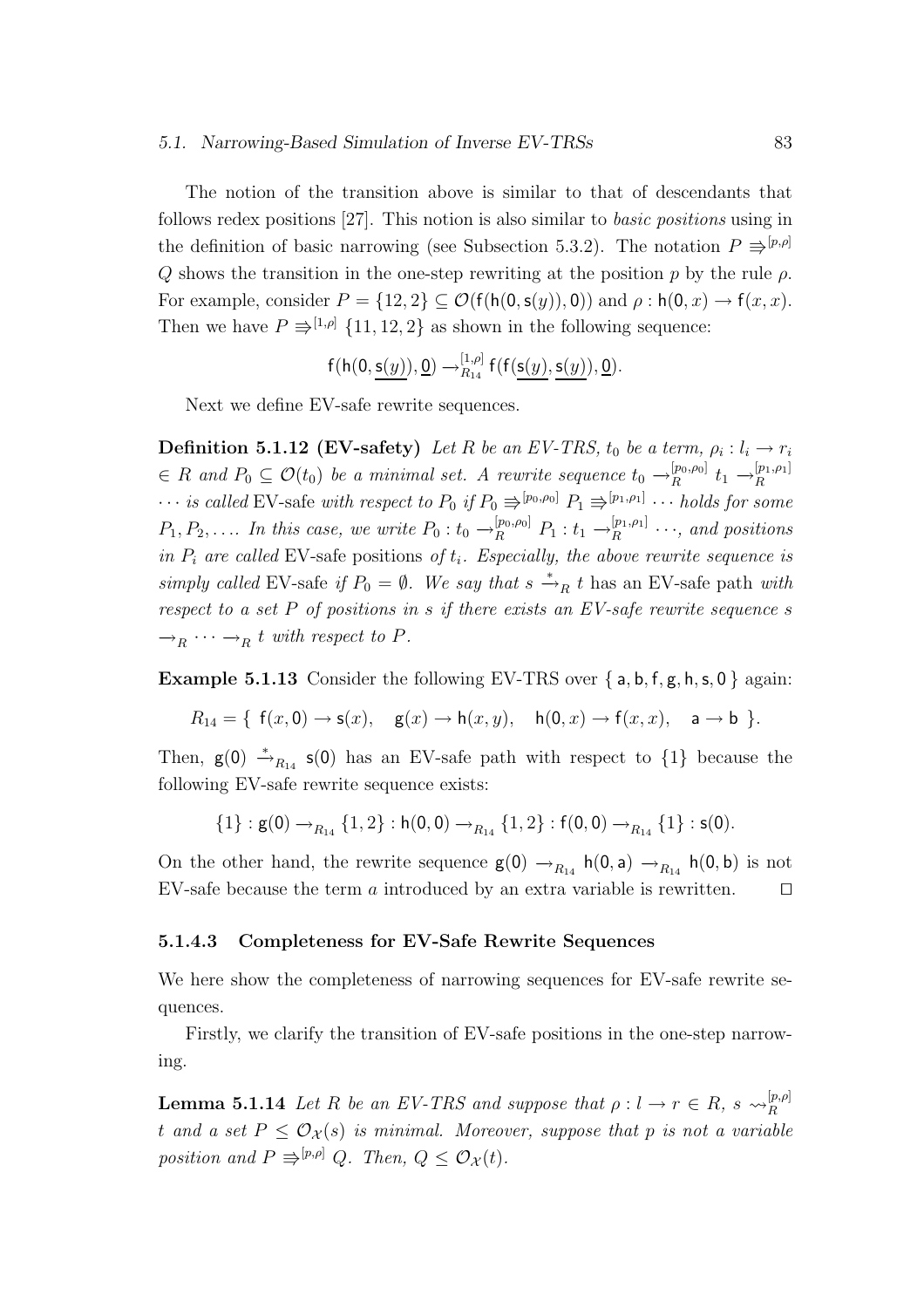*Proof.* (Sketch.) We first decompose  $Q$  as follows:

- $Q = Q_1 \cup Q_2 \cup Q_3$
- $Q_1 = P \setminus \{q \mid p \leq q\},\$
- $Q_2 = \bigsqcup_{x \in \mathcal{EVar}(\rho)} \{ pq \mid q \in \mathcal{O}_x(r) \},$

• 
$$
Q_3 = \bigsqcup_{x \in Var(l)} \left\{ pqw \mid q \in \mathcal{O}_x(r), w \in \left( \bigcap_{q' \in \mathcal{O}_x(l)} P \setminus_{pq'} \right) \right\}.
$$

Assume that  $s \equiv C[u] \leadsto_R^{[p,\rho]}$  $R_R^{[p,\rho]}$   $(C[r])_p$ ) $\sigma \equiv t$ . Then,  $\mathcal{O}_{\mathcal{X}}(t)$  is decomposed as follows:

•  $\mathcal{O}_{\mathcal{X}}(t) = O_1 \cup O_2 \cup O_3$ ,

$$
\bullet \ \ O_1=\mathcal{O}_{\mathcal{X}}(C\sigma),
$$

•  $O_2 = \bigcup_{x \in \mathcal{EVar}(\rho)} \{ pq \mid r | q \equiv x \},\$ 

• 
$$
O_3 = \bigcup_{x \in Var(r) \setminus \mathcal{EVar}(\rho)} \Big\{ pqw \mid q \in \mathcal{O}_x(r), w \in \Big(\bigcup_{y \in Var(x\sigma)} \mathcal{O}_y(x\sigma)\Big) \Big\}.
$$

Here  $Q_i \leq O_i$  can be easily proved. Therefore,  $Q \leq O_{\mathcal{X}}(t)$  holds.

Next, we give the following lemma which shows a more general case of the completeness for EV-safe rewrite sequences.

**Lemma 5.1.15** Let R be an EV-TRS over. Let s, t be terms and  $\sigma$  be a substitution. If so  $\stackrel{*}{\to}_R t$  has an EV-safe path with respect to  $\mathcal{O}_\mathcal{X}(s)$  then s  $\stackrel{*}{\leadsto}_R u$  and  $t \equiv u\theta$  for some term u and some substitution  $\theta$ .

*Proof.* We prove this claim by induction on the number k of steps of  $s\sigma \stackrel{k}{\rightarrow}_R t$ . Since the case of  $k = 0$  is trivial, we consider the case of  $k > 0$ . Suppose that so  $\stackrel{*}{\rightarrow}_R t$  has an EV-safe path with respect to  $\mathcal{O}_{\mathcal{X}}(s)$ . Then, there exists an EV-safe rewrite sequence with respect to  $\mathcal{O}_{\mathcal{X}}(s)$ . Now we assume the following EV-safe sequence with respect to  $\mathcal{O}_{\mathcal{X}}(s)$ :

$$
s\sigma \equiv C[l\delta]_p \to_R^{[p,\rho]} C[r\delta]_p \xrightarrow{k-1} R t
$$

where  $\rho: l \to r \in R$ . Since the above sequence is EV-safe, p is not a variable position. Let  $P = \mathcal{O}_{\mathcal{X}}(s)$ . Then, there is an EV-safe position set Q such that P  $\Rightarrow^{[p,\rho]} Q$  since p is not a variable position. Since the above sequence is EV-safe,  $C[r\delta]_p \xrightarrow{k-1} t$  is also EV-safe with respect to Q.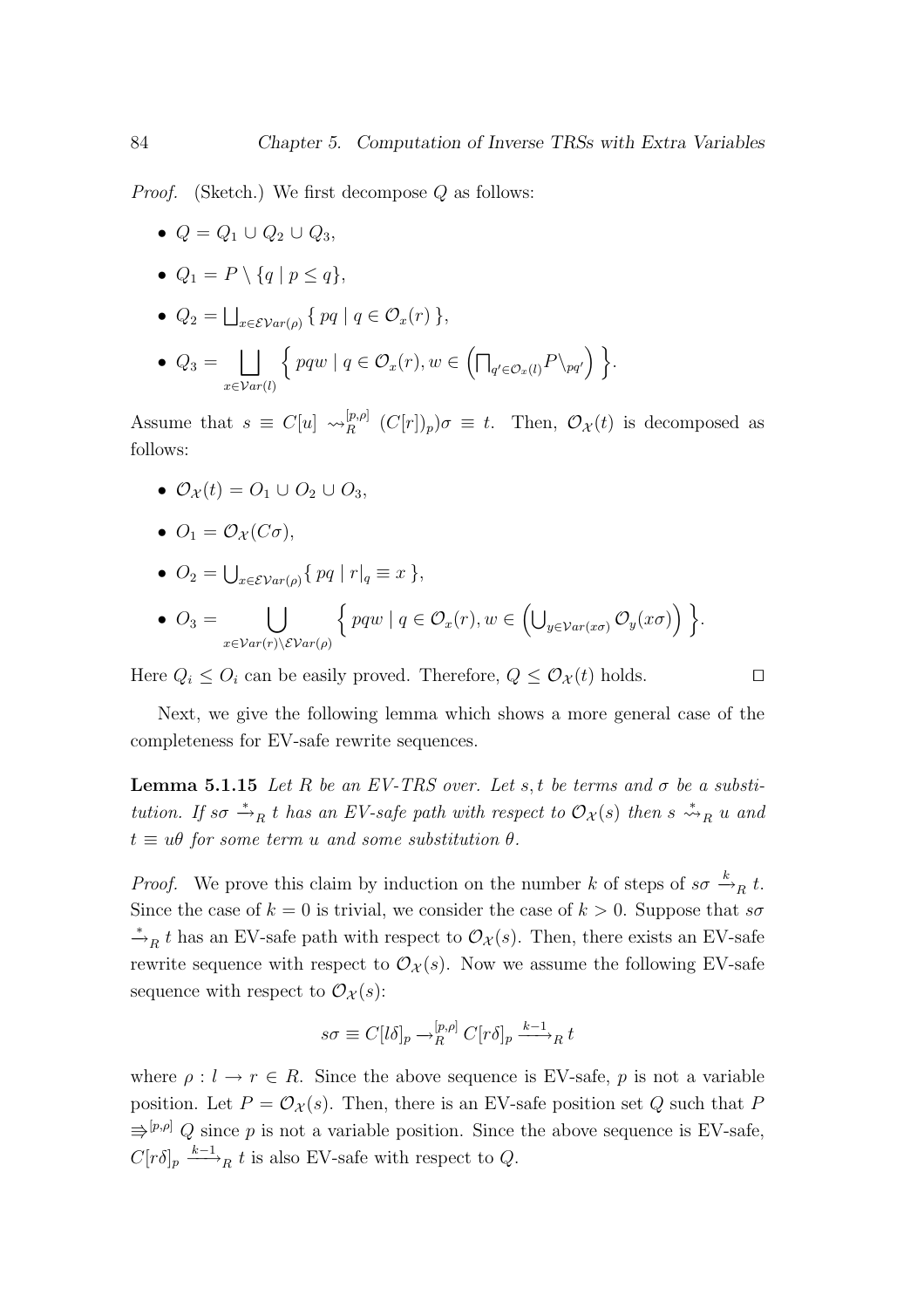On the other hand, from Lemma 5.1.7 and 5.1.14, there exist a term  $u$  and a substitution  $\sigma'$  such that  $s \leadsto_R^{[p,\rho]} u$ ,  $u\sigma' \equiv C[r\delta]_p$ , and  $Q \leq \mathcal{O}_{\mathcal{X}}(u)$ .

Since  $C[r\delta]_p \stackrel{k-1}{\longrightarrow}_R t$  is also EV-safe with respect to  $Q$ ,  $C[r\delta]_p \stackrel{k-1}{\longrightarrow}_R t$  has an EV-safe path with respect to Q. It follows from  $Q \leq \mathcal{O}_{\mathcal{X}}(u)$  that  $C[r\delta]_p$  $x \to R$  t has an EV-safe path with respect to  $\mathcal{O}_{\mathcal{X}}(u)$ . Now we have  $u\sigma \xrightarrow{k-1} R t$ and this has an EV-safe path with respect to  $\mathcal{O}_{\mathcal{X}}(u)$ . Then, by the induction hypothesis, there exists a term u' and a substitution  $\theta$  such that  $u \stackrel{*}{\leadsto}_R u'$  and t  $\equiv u'\theta$ . Therefore, we have  $s \stackrel{*}{\leadsto}_R u'$  and  $u'\theta \equiv t$ .

At last, we show the completeness for ground EV-safe rewrite sequences.

**Theorem 5.1.16** Let R be an EV-TRS. Let s be a ground term and t be a term. If  $s \stackrel{*}{\rightharpoonup}_R t$  has an EV-safe path then  $s \stackrel{*}{\rightharpoonup}_R u$  and  $t \equiv u\theta$  for some term u and some substitution  $\theta$ .

*Proof.* A direct consequence of Lemma 5.1.15.

The above theorem is a more general variant of the completeness lemma of narrowing [28].

#### 5.1.5 Narrowing of Inverse EV-TRSs

In this subsection, we discuss the narrowing of inverse EV-TRSs generated by our inverse compiler  $\mathbb{U}(\mathcal{I}nv_{\text{full}}(\cdots))$ . We first show that every rewrite sequence considered as inverse computation has an EV-safe path. Next we give a theorem that narrowing can find general solutions of inverse computation. Finally, we show a example of rewrite sequences which means inverse computation.

Before showing that every inverse computation sequence has an EV-safe path, we give the following theorem for general EV-TRSs:

**Theorem 5.1.17** Let R be a strictly non-erasing and strict constructor  $\angle$ -CTRS over a signature F. Suppose that every conditional rewrite rule  $l \to r \Leftarrow s_1 \to s_2$  $t_1 \wedge \cdots \wedge s_n \rightarrow t_n \in R$  satisfies both of the followings:

- (a) r and  $t_1, \ldots, t_n$  are non-variable constructor terms of R, and
- (b) for  $1 \leq i \leq n$ , the root symbol of  $s_i$  is a defined symbol of R and every proper subterm of  $s_i$  is a constructor term of R.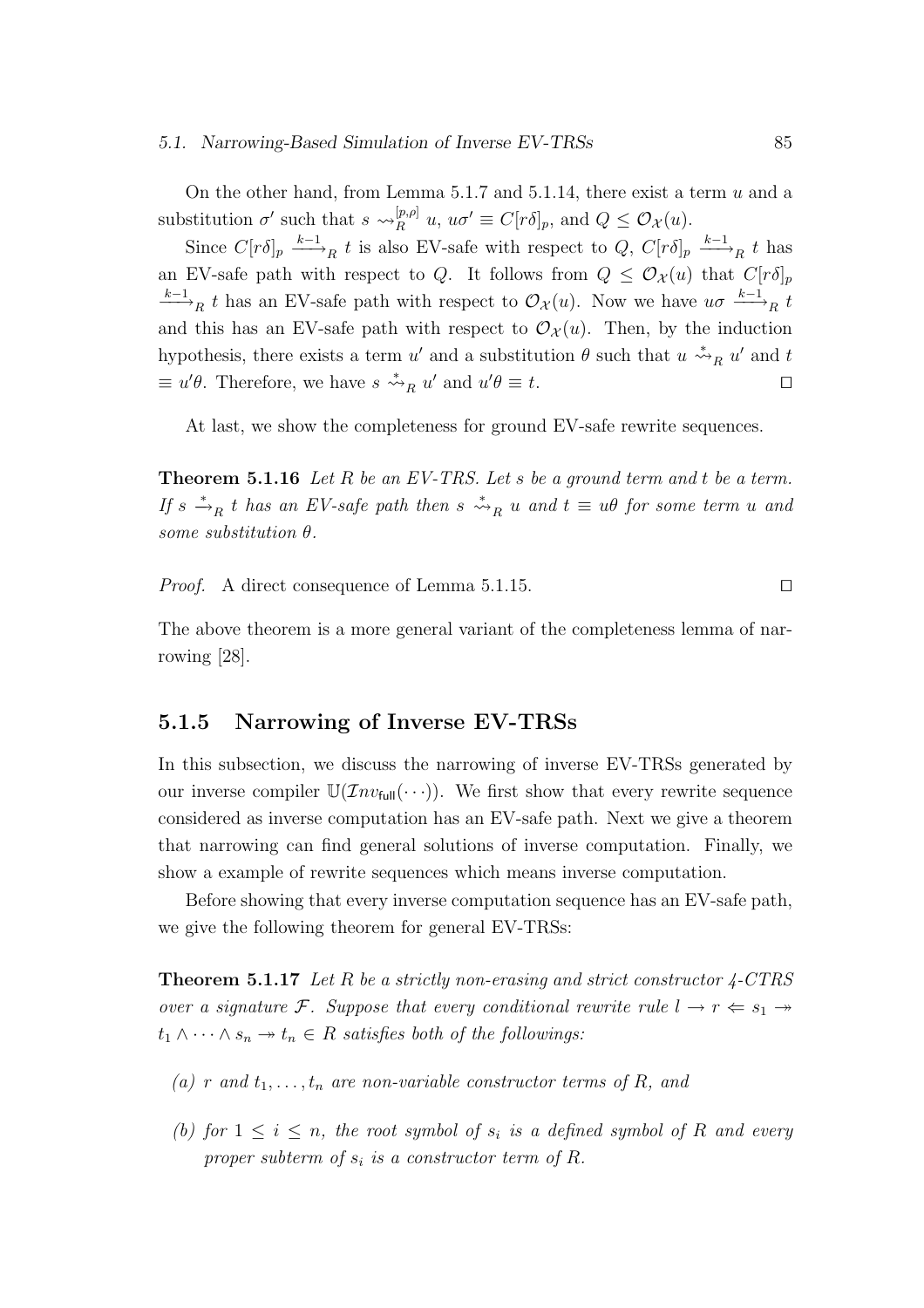Let  $l \to r \Leftarrow s_1 \to t_1 \land \cdots \land s_n \to t_n$  be a conditional rewrite rule in R and  $\sigma$  be an  $NF^{-\lambda_R}(\mathcal{F}, \mathcal{X})$ -substitution. If  $l\sigma \to_R r\sigma$ , then  $l\sigma \stackrel{*}{\to}_{\mathbb{U}(R)} r\sigma$  holds and it has an EV-safe path.

*Proof.* We prove this claim by induction on the level  $k$  of the rewrite relation of  $l\sigma \rightarrow R r\sigma$ .

From Lemma 3.6.14 (d), there exists an  $NF^{-\rightarrow_R}(\mathcal{F}, \mathcal{X})$ -substitution  $\sigma'$  such that  $Cond(\sigma', \frac{\cdots}{k-1}R)$ .

Here let  $\mathcal{C}ond = s_1 \rightarrow t_1 \wedge \cdots \wedge s_n \rightarrow t_n$ . Then,  $\mathbb{U}(\rho)$  is defined as the same with that in Definition 3.6.20.

On the other hand, it follows from  $Cond(\sigma', \frac{\cdots}{k-1}R)$  that  $s_i\sigma' \frac{\cdots}{k-1}R$   $t_i\sigma'$ . Then, there are a rule  $l_i \to r_i \Leftarrow \mathcal{C}ond_i \in R$  and a substitution  $\theta_i$  such that  $s_i \sigma' \equiv l_i \theta_i$  $\overrightarrow{k-1}$ R  $r_i \theta_i \equiv t_i \sigma'$  and  $\mathcal{C}ond_i(\theta_i, \frac{*}{k-2}$ R). Since  $\sigma$  is an  $NF^{-\lambda}$ R( $\mathcal{F}, \mathcal{X}$ )-substitution, from Lemma 3.6.14 (d), we can assume without loss of generality that  $\theta_i$  is also an  $NF^{-\lambda_R}(\mathcal{F}, \mathcal{X})$ -substitution. Then, by the induction hypothesis,  $l_i\theta_i \stackrel{*}{\rightarrow}_{\mathbb{U}(R)}$  $r_i\theta_i$  has an EV-safe path.

Since  $\sigma'$  is an  $NF^{-\lambda_R}(\mathcal{F}, \mathcal{X})$ -substitution and  $s_i\sigma \equiv l_i\theta_i \stackrel{*}{\rightarrow}_{\mathbb{U}(R)} r_i\theta_i \equiv t_i\sigma$ , we have the following rewrite sequence of  $U(R)$ :

$$
l\sigma \equiv l\sigma' \longrightarrow_{\mathbb{U}(R)} \mathsf{u}_1^{\rho}(s_1, \mathcal{V}list(X_1))\sigma' \stackrel{*}{\rightarrow}_{\mathbb{U}(R)} \mathsf{u}_1^{\rho}(t_1, \mathcal{V}list(X_1))\sigma'
$$
  
\n
$$
\longrightarrow_{\mathbb{U}(R)} \mathsf{u}_2^{\rho}(s_2, \mathcal{V}list(X_2))\sigma' \stackrel{*}{\rightarrow}_{\mathbb{U}(R)} \mathsf{u}_2^{\rho}(t_2, \mathcal{V}list(X_2))\sigma'
$$
  
\n...  
\n
$$
\longrightarrow_{\mathbb{U}(R)} \mathsf{u}_n^{\rho}(s_n, \mathcal{V}list(X_n))\sigma' \stackrel{*}{\rightarrow}_{\mathbb{U}(R)} \mathsf{u}_n^{\rho}(t_n, \mathcal{V}list(X_n))\sigma'
$$
  
\n
$$
\longrightarrow_{\mathbb{U}(R)} r\sigma' \equiv r\sigma.
$$

Since  $s_i \sigma \stackrel{*}{\rightarrow}_{\mathbb{U}(R)} t_i \sigma$  has an EV-safe path, the above sequence can be considered to be EV-safe. Therefore,  $l\sigma \stackrel{*}{\rightarrow}_{\mathbb{U}(R)} r\sigma$  has an EV-safe path.  $\square$ 

From Proposition 3.6.9 (a), it is known that the generated CTRS  $\mathcal{I}nv_{\text{full}}(R)$  is a strictly non-erasing and strict constructor 4-CTRS. From the definitions of  $\mathscr{F}_{\text{full}}$ and  $InvRule_{full}$ , it is clear that the rule  $InvRule_{full}(\rho)$  satisfies the conditions (a) and (b) in Theorem 5.1.17. Therefore, the following theorem holds obviously:

**Theorem 5.1.18** Let R be a constructor TRS over a signature  $\mathcal{F}$ . Let f be a defined symbol of R and  $t, t_1, \ldots, t_n$  be normal forms with respect to  $\rightarrow_R$ . If  $f^{\#}(t)$  $\rightarrow_{\mathcal{I}nv_{\text{full}}(R)}$  tp<sub>n</sub> $(t_1,\ldots,t_n)$ , then  $f^{\#}(t) \stackrel{*}{\rightarrow}_{\mathbb{U}(\mathcal{I}nv_{\text{full}}(R))}$  tp<sub>n</sub> $(t_1,\ldots,t_n)$  holds and it has an EV-safe path.

Now we obtain the following theorem, by concluding from the correctness of  $\mathcal{I}nv_{\text{full}}$ , the soundness and completeness of U for inverse computation, the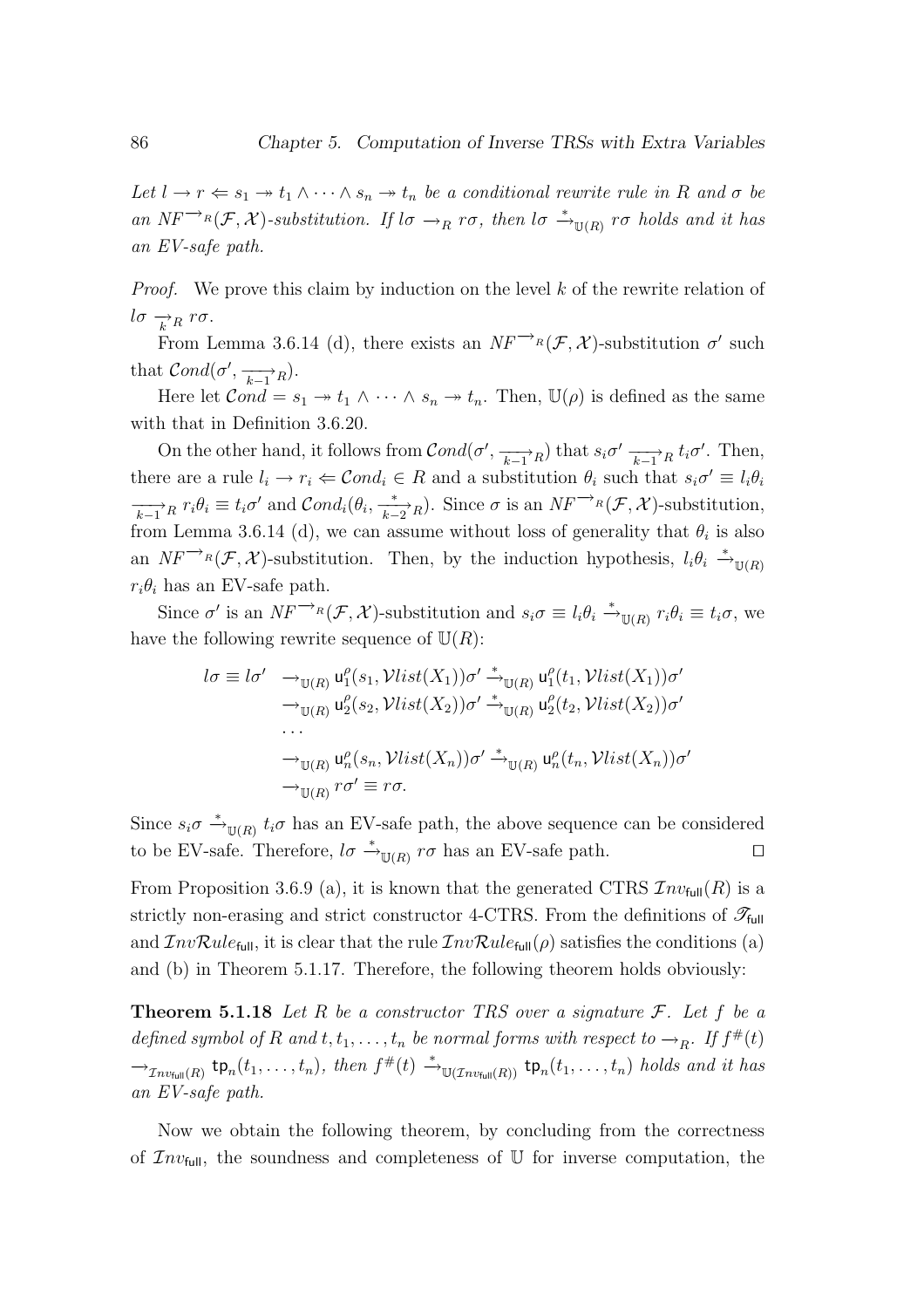soundness and completeness of narrowing for EV-safe rewrite sequences, and EV-safety of inverse computation sequences:

**Theorem 5.1.19** Let R be a constructor TRS over a signature  $\mathcal{F}$ . Let f be a defined symbol of  $R$  and  $t$  be a ground normal form of  $R$ .

- (a) For all normal forms  $t_1, \ldots, t_n$  with respect to  $\rightarrow_R$ ,  $f(t_1, \ldots, t_n) \stackrel{*}{\rightarrow_R} t$ implies  $f^{\#}(t) \stackrel{*}{\leadsto}_{\mathbb{U}(\mathcal{I}nv_{\text{full}}(R))}$  tp<sub>n</sub> $(u_1, \ldots, u_n)$  and  $t_i \equiv u_i \theta$  for some terms  $u_1, \ldots, u_n$  and some substitution  $\theta$ .
- (b) For all normal forms  $u_1, \ldots, u_n$  with respect to  $\rightarrow_R$ ,  $f^{\#}(t) \stackrel{*}{\rightsquigarrow}_{\mathbb{U}(\mathcal{I}nv_{\text{full}}(R))}$  $\tt t p_n(u_1, \ldots, u_n)$  implies  $f(u_1\theta, \ldots, u_n\theta) \stackrel{*}{\underset{\text{in}}{\longrightarrow}} R$  t for all substitution  $\theta$ .

Proof. The first claim (a) is a direct consequence of Theorem 3.6.17, 5.1.17 and 5.1.16. From Theorem 5.1.4, 3.6.23 and 3.6.17,  $f(u_1, ..., u_n) \frac{*}{\ln n} t$  holds. Since t is ground and the rewrite relation  $\rightarrow_R$  is closed under substitutions, it is clear that  $f(u_1, \ldots, u_n) \theta \stackrel{*}{\longrightarrow}_R t$  for all substitution  $\theta$ .

Similarly to Corollary 3.6.19, the following corollary can be obtained from the above theorem:

**Corollary 5.1.20** Let R be a convergent constructor TRS over a signature  $\mathcal{F}$ . Let f be a defined symbol of R and t be a ground normal form of R.

- (a) For all normal forms  $t_1, \ldots, t_n$  with respect to  $\rightarrow_R$ ,  $f(t_1, \ldots, t_n) \stackrel{*}{\rightarrow}_R t$ implies  $f^{\#}(t) \stackrel{*}{\longrightarrow}_{\mathbb{U}(\mathcal{I}nv_{\text{full}}(R))}$  tp<sub>n</sub> $(u_1, \ldots, u_n)$  and  $t_i \equiv u_i \theta$  for some terms  $u_1, \ldots, u_n$  and some substitution  $\theta$ .
- (b) For all normal forms  $u_1, \ldots, u_n$  with respect to  $\rightarrow_R$ ,  $f^{\#}(t) \stackrel{*}{\rightarrow}_{\mathbb{U}(\mathcal{I}nv_{\text{full}}(R))}$  $\tan \mathfrak{sp}_n(u_1,\ldots,u_n)$  implies  $f(u_1\theta,\ldots,u_n\theta) \stackrel{*}{\rightarrow}_R t$  for all substitution  $\theta$ .

In the sequel, we show inverse computation by narrowing of the generated inverse EV-TRSs.

**Example 5.1.21** Consider the following constructor TRS  $R_7$  over the signature  $\{s, 0, \text{add}, \text{mul}\}\$  and its inverse EV-TRS  $R_{11}$  again:

$$
R_7 = \{ \begin{array}{cl} \mathsf{add}(0,y) \to y, & \mathsf{add}(\mathsf{s}(x),y) \to \mathsf{s}(\mathsf{add}(x,y)), \\ \mathsf{mul}(0,y) \to 0, & \mathsf{mul}(x,0) \to 0, \\ \mathsf{mul}(\mathsf{s}(x),\mathsf{s}(y)) \to \mathsf{s}(\mathsf{add}(\mathsf{mul}(x,\mathsf{s}(y)),y)) \end{array} \},
$$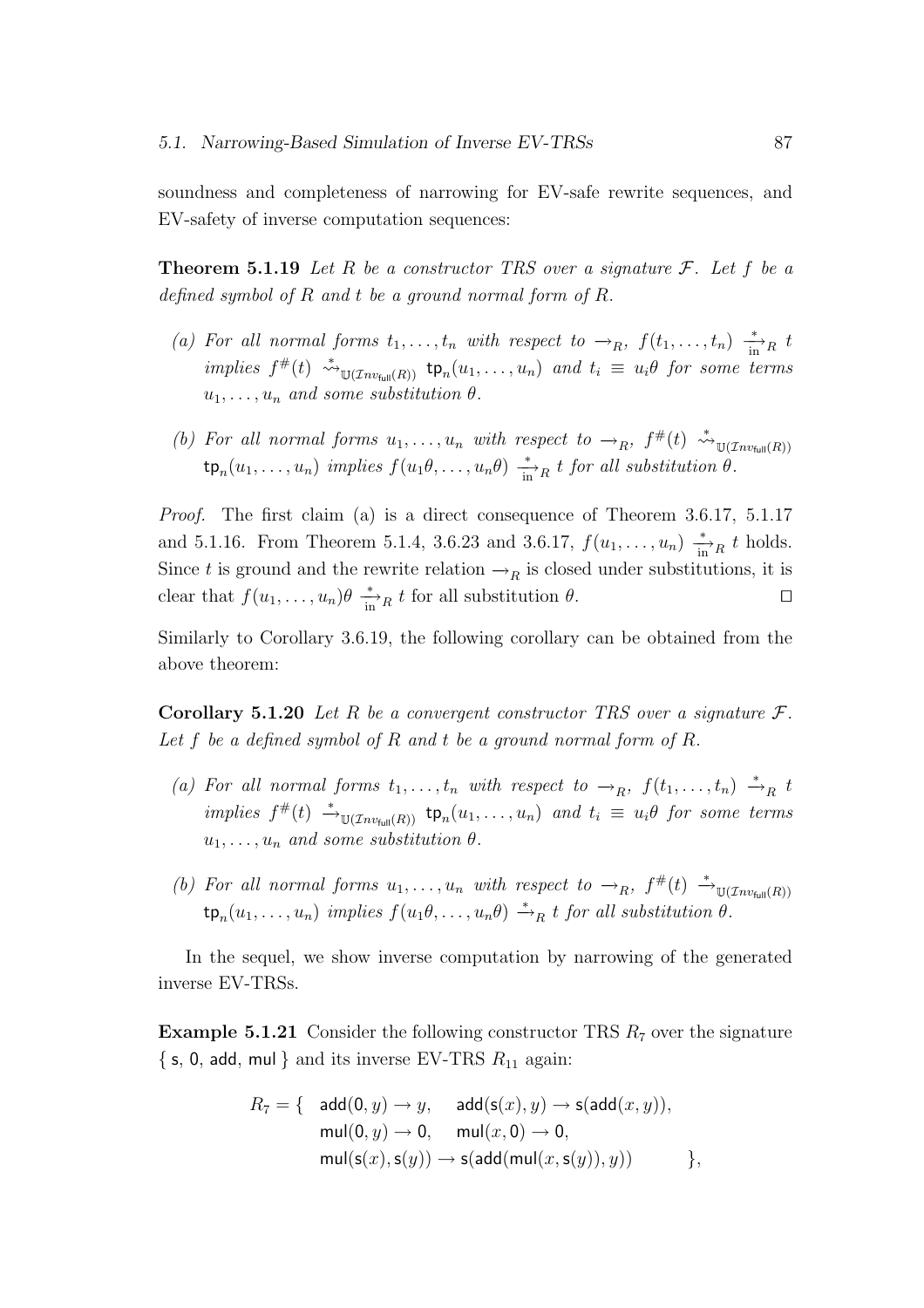$$
R_{11} = \mathbb{U}(R_8)(= \mathcal{I}nv_{\text{full}}(R_7))
$$
  
\n
$$
= \{ \text{ add}^{\#}(y) \rightarrow \text{tp}_2(0, y),
$$
  
\n
$$
\text{add}^{\#}(\text{s}(z)) \rightarrow \text{u}_1(\text{add}^{\#}(z)),
$$
  
\n
$$
\text{u}_1(\text{tp}_2(x, y)) \rightarrow \text{tp}_2(\text{s}(x), y),
$$
  
\n
$$
\text{add}^{\#}(\text{add}(x, y)) \rightarrow \text{tp}_2(x, y),
$$
  
\n
$$
\text{mul}^{\#}(0) \rightarrow \text{tp}_2(0, y),
$$
  
\n
$$
\text{mul}^{\#}(0) \rightarrow \text{tp}_2(x, 0),
$$
  
\n
$$
\text{mul}^{\#}(\text{s}(z)) \rightarrow \text{u}_2(\text{add}^{\#}(z)),
$$
  
\n
$$
\text{u}_2(\text{tp}_2(w, y)) \rightarrow \text{u}_3(\text{mul}^{\#}(w), y),
$$
  
\n
$$
\text{u}_3(\text{tp}_2(x, \text{s}(y)), y) \rightarrow \text{tp}_2(\text{s}(x), \text{s}(y)),
$$
  
\n
$$
\text{mul}^{\#}(\text{mul}(x, y)) \rightarrow \text{tp}_2(x, y)
$$

First, we consider the following equation:

$$
\mathsf{mul}(x, y) = \n\begin{cases}\n0. & \text{(5.1)}\n\end{cases}
$$

To solve the above equation, we compute  $\text{mul}^{\#}(0)$  by narrowing. The narrowing sequences starting from  $\text{mul}^{\#}(0)$  are shown in Figure 5.3. Thus we obtain two

$$
\mathsf{mul}^{\#}(0)
$$
\n
$$
\begin{array}{ccc}\n& \mathsf{mul}^{\#}(0) \\
\hline\n\mathsf{tp}_2(z,0) & \mathsf{tp}_2(0,z')\n\end{array}
$$

Figure 5.3: The narrowing sequences starting from  $\text{mul}^{\#}(0)$ .

normal forms  $\text{tp}_2(z, 0)$  and  $\text{tp}_2(0, z')$  (with respect to  $\leadsto_{R_{11}}$ ). These normal forms and an arbitrary substitution  $\theta - (z\theta, 0)$  and  $(0, z'\theta)$  — are solutions of the equation (5.1), that is,  $\text{mul}(z\theta, 0) \stackrel{*}{\rightarrow}_{R_{11}} 0$  and  $\text{mul}(0, z'\theta) \rightarrow_{R_{11}} 0$ .

Next we consider the following equation:

$$
\text{mul}(x, y) = \int_0^2 s^4(0). \tag{5.2}
$$

The narrowing sequences starting from  $\text{mul}^{\#}(s^4(0))$  are shown in Figure 5.4. Thus we obtain sixteen normal forms (with respect to  $\leadsto_{R_{11}}$ ), and three of them,  $\text{tp}_2(\textsf{s}(0), \textsf{s}^4(0)), \text{tp}_2(\textsf{s}^2(0), \textsf{s}^2(0)) \text{ and } \text{tp}_2(\textsf{s}^4(0), \textsf{s}(0)) \text{ are considered as solutions of }$ the equation (5.2). The tree representation of narrowing sequences in Figure 5.4 shows that there is no infinite narrowing sequence starting from  $\mathsf{mul}^{\#}(\mathsf{s}^4(0))$ . The following sequence shows the details of the narrowing sequence from  $\text{mul}^{\#}(\mathsf{s}^4(0))$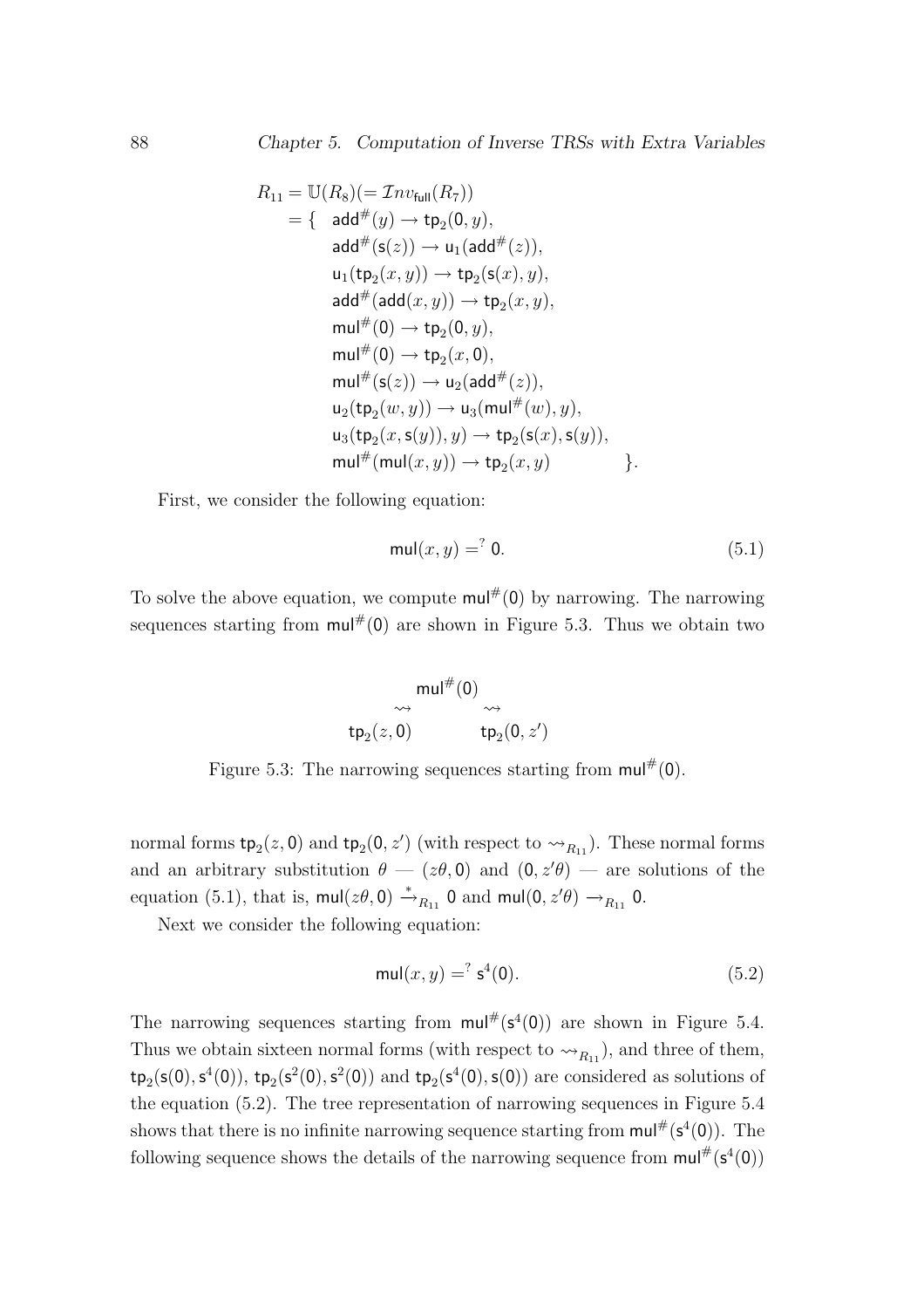

Figure 5.4: The narrowing sequences starting from  $\text{mul}^{\#}(s^4(0)).$ 

to tp<sub>2</sub>(s<sup>2</sup>(0), s<sup>2</sup>(0)):   
\nmul<sup>#</sup>(s<sup>4</sup>(0)) 
$$
\leadsto_{R_{11}} u_2(\text{add}^{\#}(s^3(0)))
$$
  
\n $\leadsto_{R_{11}} u_2(u_1(\text{add}^{\#}(s(0))))$   
\n $\leadsto_{R_{11}} u_2(u_1(u_1(\text{add}^{\#}(s(0))))$   
\n $\leadsto_{R_{11}} u_2(u_1(u_1(\text{add}^{\#}(s(0))))$   
\n $\leadsto_{R_{11}} u_3(u_2(\text{add}^{\#}(s(0))), s(0))$   
\n $\leadsto_{R_{11}} u_3(u_3(\text{mul}^{\#}(0), s(0)), s(0))$   
\n $\leadsto_{R_{11}} u_3(u_3(\text{mul}^{\#}(0), s(0)), s(0))$   
\n $\leadsto_{R_{11}} u_3(u_3(\text{mul}^{\#}(0), s(0)), s(0))$   
\n $\leadsto_{R_{11}} u_2(s^2(0), s^2(0)), s(0))$   
\n $\leadsto_{R_{11}} u_2(s^2(0), s^2(0)).$ 

The thirteen normal forms whose root symbols are  $u_3$ , means that those paths are failure of the inverse computation for  $\text{mul}(x, y) \rightarrow_{R_7} s^4(0)$ .

Theorem 5.1.19 (b) and Corollary 5.1.20 (b) show that every instance of *n*-term tuple  $(u_1, \ldots, u_n)$ , that is,  $(u_1\theta, \ldots, u_n\theta)$ , is a solution of inverse computation for  $f(x_1, \ldots, x_n) \stackrel{*}{\rightarrow}_R t$ . These results also show that the *n*-term tuple  $(u_1, \ldots, u_n)$  is one of general solutions of inverse computation for  $f(x_1, \ldots, x_n)$  $\stackrel{*}{\rightarrow}_R t$ . For example, the normal forms  $tp_2(0, z)$  and  $tp_2(z, 0)$  (with respect to  $\rightsquigarrow_{R_{11}}$  in Example 5.1.21 are the unique general solutions (up to renaming) of inverse computation for  $\text{mul}(x, y) \rightarrow_{R_7} 0$ . In fact, solutions of  $x \times y = 0$  are commutative pairs of 0 and an arbitrary natural number, and  $\text{tp}_2(z, 0)$  and  $\text{tp}_2(0, z)$ can represent all of such solutions.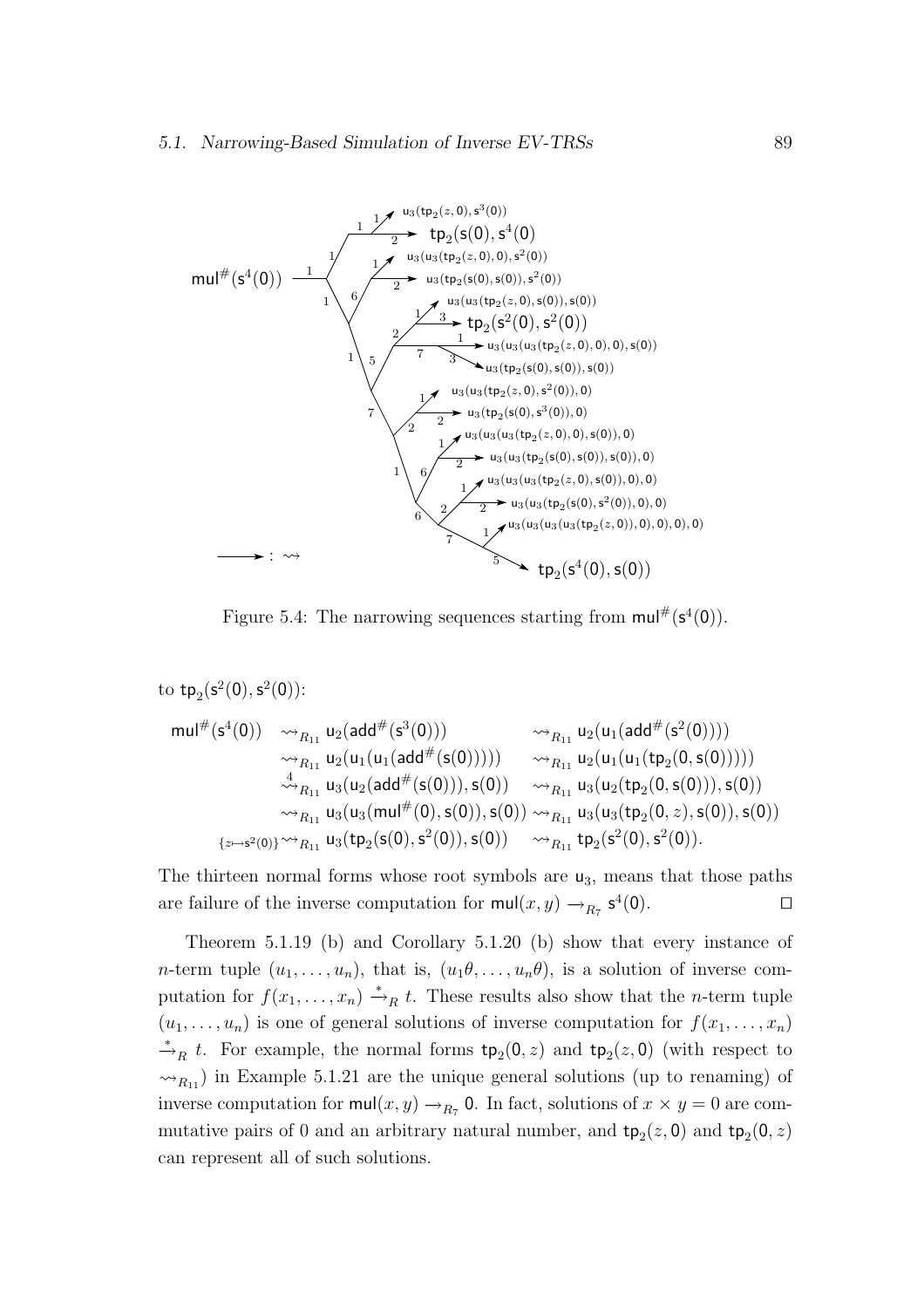## 5.2 Termination of Inverse EV-TRSs

In Section 5.1, we have shown that inverse EV-TRSs generated by our transformation are worked by narrowing starting ground terms. In this section, to give a termination proof technique of our inverse EV-TRSs, we propose two termination proof methods of narrowing, especially starting from ground terms. One is based on the notion of active chain [11], the other is based on the dependency pair method which was proposed by T. Arts and J. Giesl to prove the termination of TRSs [4, 5].

In both of the theorems which we will show in this section, we induce the termination of narrowing of EV-TRSs to the termination of others, such as narrowing of another (EV-)TRS, rewrite relation of TRSs and so on. To prove these theorems, we construct an infinite narrowing sequence from another infinite sequence. Such a proof technique is usable under the top reduced almost terminating (TRAT, for short) property (defined in Subsection 5.2.1). We first show that narrowing of constructor EV-TRSs and that of right-linear EV-TRSs on linear terms have TRAT property. Then, we propose two termination proof methods of narrowing. Especially, we focus on the termination of narrowing starting from ground terms, that is,  $GSN^{\leadsto R}$ , since we use narrowing to simulate ground rewrite sequences of EV-TRSs.

In the sequel, we give two propositions associated with the basic properties on the termination of narrowing.

#### **Proposition 5.2.1** For every TRS R,  $SN \rightarrow R$  iff  $GSN \rightarrow R$ .

*Proof.* It is clear that SN<sup>→R</sup> iff GSN<sup>→R</sup>. Since  $\rightarrow_R = \rightarrow_R$  on ground terms for all TRSs, every ground narrowing sequence of  $R$  is a ground rewrite sequence of R and the converse also holds. Then, if there exists an infinite ground rewrite (or narrowing) sequence of  $R$ , then it is also infinite ground narrowing (rewrite, respectively) sequence of R. Therefore, this proposition holds.  $\square$ 

#### **Proposition 5.2.2** For every EV-TRS R,  $SN^{\sim_R}$  implies  $GSN^{\sim_R}$ .

*Proof.* From the definition of  $SN^{\sim_R}$  and  $GSN^{\sim_R}$ , this proposition holds obviously.  $\Box$ 

The converse of Proposition 5.2.2 above does not hold in general. For example, consider the TRS  $R_1$  in Example 3.1.2 again:

$$
R_1 = \{ \text{ double}(0) \rightarrow 0, \text{ double}(s(x)) \rightarrow s^2(\text{double}(x)) \}.
$$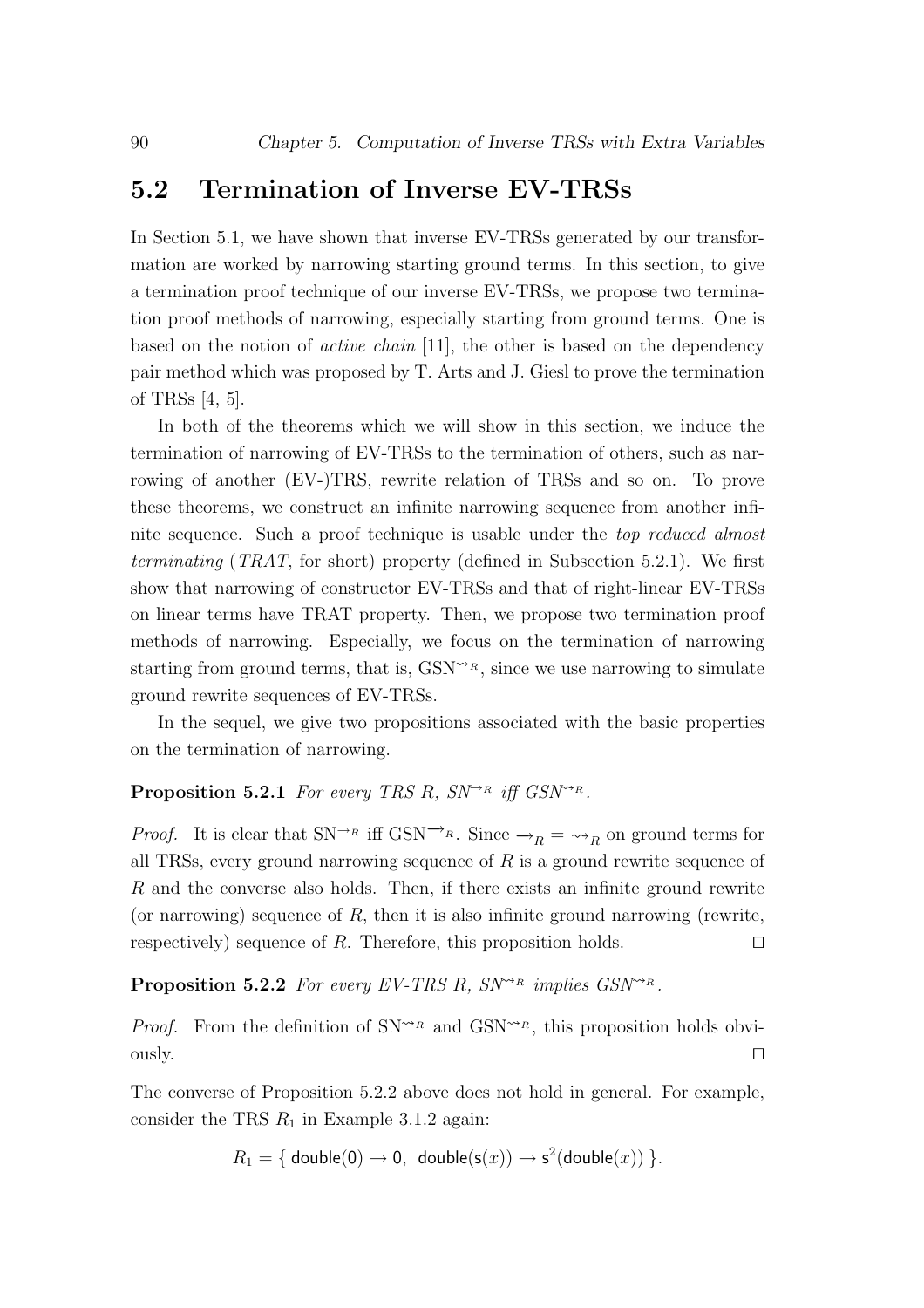We have  $SN^{\rightarrow_{R_1}}$  obviously, and hence  $GSN^{\rightarrow_{R_1}}$ . However,  $SN^{\rightarrow_{R_1}}$  does not hold because infinite narrowing sequences can be easily constructed starting from double(x). Thus,  $SN^{\sim_R}$  does not hold for most of EV-TRSs (even TRSs). Therefore,  $SN^{\leadsto_R}$  proof methods are not as powerful as  $GSN^{\leadsto_R}$  proof methods.

Some termination criteria for narrowing and E-narrowing have shown in [9]. The results in [9] treats TRSs in which the left-hand side of each rewrite rule is flat<sup>1</sup>. The condition of flatness is too restrictive for our inverse EV-TRSs.

When the generated inverse EV-TRS is a TRS, we can use termination proof tools of TRSs, such as Tsukuba Termination Tool [25], AProVE [16, 17, 18] and so on. Note that these tools are not applicable to EV-TRSs which are not TRSs.

#### 5.2.1 Top Reduced Almost Terminating Property

In this subsection, we introduce the *top reduced almost terminating* property, which should be satisfied to apply the termination proof methods in this section.

Let R be an EV-TRS and  $\rightarrow$  be a reduction based on either  $\rightarrow_R$  or  $\rightarrow_R$ . An infinite sequence  $t_0 \rightarrow t_1 \rightarrow \cdots$  is said to be almost terminating if for every proper subterm u of the initial term  $t_0$  is strongly normalizing with respect to  $\rightarrow$  $(SN_u^-)$ . An almost terminating sequence of  $\rightarrow$  is called *top reduced* if it contains at least one  $\rightarrow^{\varepsilon}$ . We call it a TRAT sequence for short. We say that the reduction  $\rightarrow$  has top reduced almost terminating (TRAT, for short) property if for every term t with  $\neg\text{SN}^{\rightarrow}_t$  there exists a top reduced almost terminating sequence of  $\rightarrow$ starting from a subterm of t.

For every monotone reduction, the following holds obviously.

**Proposition 5.2.3** Let R be an EV-TRS and  $\rightarrow$  be a relation such that  $\rightarrow \subseteq$  $\rightarrow_R$  or  $\rightarrow \subseteq \rightarrow_R$ . If  $\rightarrow$  is monotone, then  $\rightarrow$  has TRAT property.

It is known that for every EV-TRS  $R, \rightarrow_R$  is monotone. However,  $\rightsquigarrow_R$  is not always monotone. For example, the following EV-TRS over  $\{0, c, d\}$  does not have TRAT property:

$$
R_{15} = \{ d(d(x)) \rightarrow x \}.
$$

Because the following almost terminating sequence is not top reduced:

$$
c(d(x_0), x_0) \xrightarrow{\{x_0 \mapsto d(x_1)\}} \sim_{R_{15}} c(x_1, d(x_1))
$$

$$
\{x_1 \mapsto d(x_2)\} \sim_{R_{15}} c(x_2, d(x_2))
$$

$$
\{x_2 \mapsto d(x_2)\} \sim_{R_{15}} \cdots
$$

<sup>&</sup>lt;sup>1</sup>Term  $f(t_1,...,t_n)$  is *flat* if  $t_i$  is either a variable or a ground term.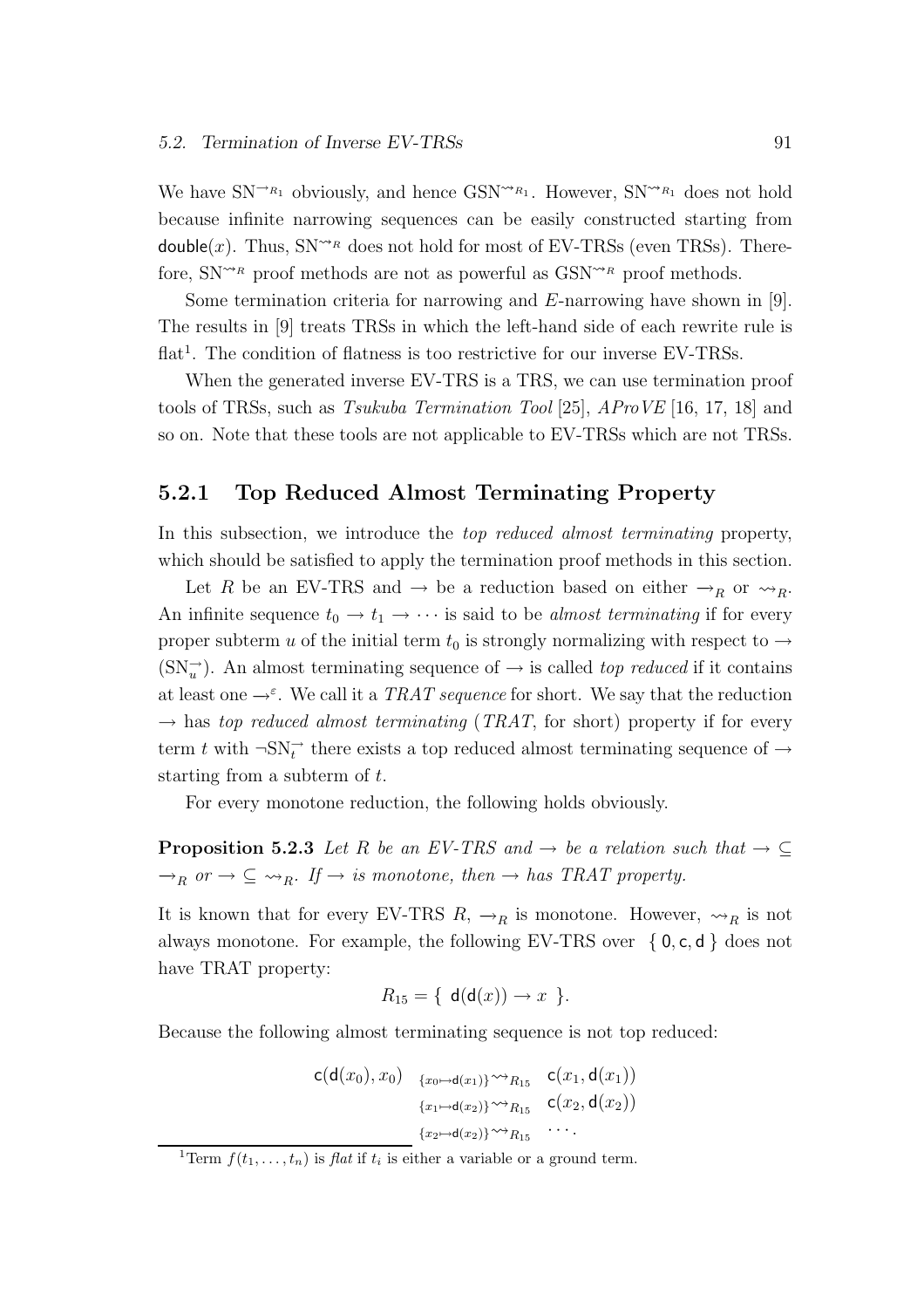Therefore  $\leadsto_R$  does not have TRAT property in general.

As we have shown already, one-step narrowing of right-linear EV-TRSs preserves the linearity of a target term (see Proposition 5.1.9). Moreover,  $\rightsquigarrow_R$  on linear terms has nice properties for a right-linear EV-TRS R.

Proposition 5.2.4 Let R be a right-linear EV-TRS.

- (a) If  $s \stackrel{*}{\leadsto}_R t$  for a linear term s, then t is linear.
- (b) The narrowing  $\leadsto_R$  on linear terms is monotone.

Proof. The first claim (a) follows from Proposition 5.1.9. The second claim (b) follows from the claim (a).  $\Box$ 

Let R be a CTRS over a signature  $\mathcal{F}, \rightarrow$  be a relation either  $\rightarrow_R$  or  $\rightarrow_R$  and  $\blacktriangleleft$  be a prefix ordering either  $\lt$  or  $\leq$ . Suppose that  $s \rightarrow q$  t. Then, we write s  $\rightarrow^{p\blacktriangleleft} t$  for any position p with p  $\blacktriangleleft q$ . A substitution  $\theta$  is said to be  $SN^{\rightarrow}$ , written as  $SN_{\theta}^{\rightarrow}$ , if for all  $x \in \mathcal{D}om(\theta)$ ,  $SN_{x\theta}^{\rightarrow}$  holds.

We also have a nice property on constructor EV-TRSs.

**Theorem 5.2.5** For every constructor EV-TRS R,  $\rightsquigarrow_R$  has TRAT property.

*Proof.* For a constructor EV-TRS  $R$ , the followings hold obviously:

- (i) Suppose that  $\text{SN}_{t}^{\rightsquigarrow_R}$  and  $t \underset{\delta \rightsquigarrow_R}{\rightsquigarrow_R} u$ . Then,  $\text{SN}_{\delta}^{\rightsquigarrow_R}$ .
- (ii) If  $\text{SN}_{t}^{\leftrightarrow R}$ , then  $\text{SN}_{t\theta}^{\leftrightarrow R}$  for all substitution  $\theta$  satisfying  $\text{SN}_{\theta}^{\leftrightarrow R}$ .

Assuming that there exists an almost terminating sequence  $t \equiv t_0 \leadsto_R^{\varepsilon <} t_1 \leadsto_R^{\varepsilon <} t$ · · · which is not top reduced, we show a contradiction that there exists a proper subterm u of t that  $\neg SN_u^{\rightsquigarrow R}$ . Let  $t_i \equiv f(t_{i,1}, \ldots, t_{i,n})$  without loss of generality. From the infinite sequence, for every i, there exists j such that  $t_{i,j}$   $_{\delta_i} \rightarrow R$   $t_{i+1,j}$ ,  $\text{SN}_{\delta_i}^{\leftrightarrow R}$ , and for every j' with  $j' \neq j$ ,  $t_{i,j'}\delta_i \equiv t_{i+1,j'}$ . Then, we have infinite number of narrowing derivations below k for at least one position k with  $1 \leq k \leq n$ . Every step from  $t_{i,k}$  to  $t_{i+1,k}$  consists of either  $t_{i,k}$   $_{\delta_i} \sim_{R} t_{i+1,k}$  or  $t_{i,k} \delta_i \equiv t_{i+1,k}$ . Since narrowing derivations below  $k$  is infinite, it follows from the contraposition of (ii) that  $\neg \text{SN}_{t_{i,k}}^{\nightharpoonup R}$ , and hence  $\neg \text{SN}_{t_{0,k}}^{\nightharpoonup R}$ . Therefore, there is a proper subterm  $t_{0,k}$  of t that  $\neg\text{SN}^{\leftrightarrow R}_{t_{0,k}}$ .  $\bigcup_{t_{0,k}}$ .

Proposition 5.2.4 and Theorem 5.2.5 above are very important because inverse EV-TRSs generated by our transformation  $\mathbb{U}(\mathcal{I}nv_{\text{full}}(\cdots))$  are constructor systems.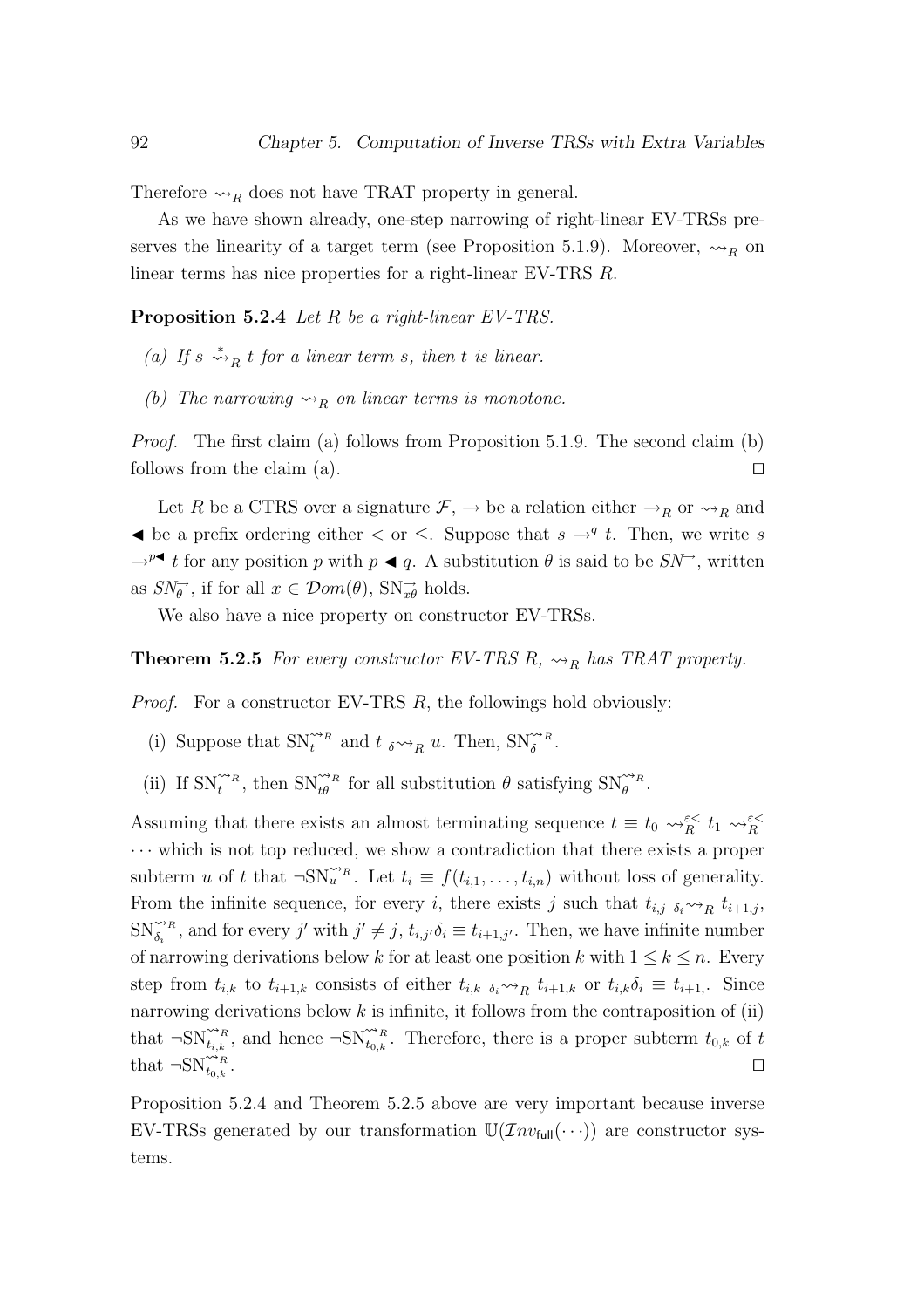#### 5.2.2 Termination Proof Based on Function Calls

We first give a termination proof theorem which is based on the notion of active chains [11].

As the first step, we construct from an EV-TRS a TRS by extracting defined symbols in rewrite rule of the input.

**Definition 5.2.6** Let R be an EV-TRS over a signature  $\mathcal{F}$ . The TRS  $R^{\top}$  constructed as follows:

$$
R^{\top} = \{ \text{root}(l) \rightarrow \text{root}(t) \mid l \rightarrow r \in R, t \leq r, \text{root}(t) \in \mathcal{D}_R \}.
$$

The above TRS  $R^{\dagger}$  represent dependency of function (defined-symbol) calls in rewrite rules of R.

For EV-TRSs with TRAT property, we can prove  $SN^{\rightsquigarrow_R}$  using  $SN^{\rightsquigarrow_R}$ .

**Theorem 5.2.7** Let R be an EV-TRS and suppose that  $\rightsquigarrow_R$  has TRAT property. Then,  $SN^{\rightarrow} R^{\top}$  implies  $SN^{\rightarrow} R$ .

*Proof.* We prove this claim by constructing an infinite rewrite sequence of  $R^{\top}$ from an infinite narrowing sequence of R.

Suppose that  $SN^{\sim_R}$  does not hold. Then, there exists a term from which an infinite narrowing sequence exists. Since  $\rightsquigarrow_R$  has TRAT property now, there exists a TRAT term  $t_0$ . Here we assume the following infinite narrowing sequence starting from  $t_0$ :

$$
t_0 \stackrel{*}{\leadsto}^{\varepsilon <}_{R} t'_0 \leadsto^{\varepsilon}_{R} t''_0 \leadsto_{R} \cdots.
$$

Moreover, we assume the following:

$$
t'_0 \leadsto_R^{[\varepsilon,\rho_0]} r_0 \sigma_0 \equiv t''_0
$$

where  $\rho_0: l_0 \to r_0 \in R$  and  $\sigma_0 = \text{mgu}(t'_0, l_0)$ . Since  $\text{SN}_{t_0}^{\sim n}$  does not hold,  $\text{SN}_{t_0'}^{\sim n}$ does not hold, too. Then,  $t''_0$  has a subterm  $t_1$  that is TRAT.

On the other hand,  $\sigma_0$  is an  $NF^{\rightsquigarrow_R}(\mathcal{F}, \mathcal{X})$ -substitution since every proper subterm of  $t'_0$  is  $SN^{\leadsto R}$ . Then, there exists a non-variable subterm  $u_1$  of  $r_0$  such that  $u_1\sigma_0 \equiv t_1$ . It is clear that the root symbol of  $u_1$  is a defined symbol of R. It is also clear that  $\texttt{root}(t_0) = \texttt{root}(t_0') = \texttt{root}(l_0)$ . Now we can represent as  $r_0$  $\equiv C_0[u_1]$ . Then, the rule  $\text{root}(l_0) \to \text{root}(u_1) \in R^{\top}$  exists, and hence  $\text{root}(l_0)$  $\rightarrow_{R^{\top}}$  root $(u_1)$ .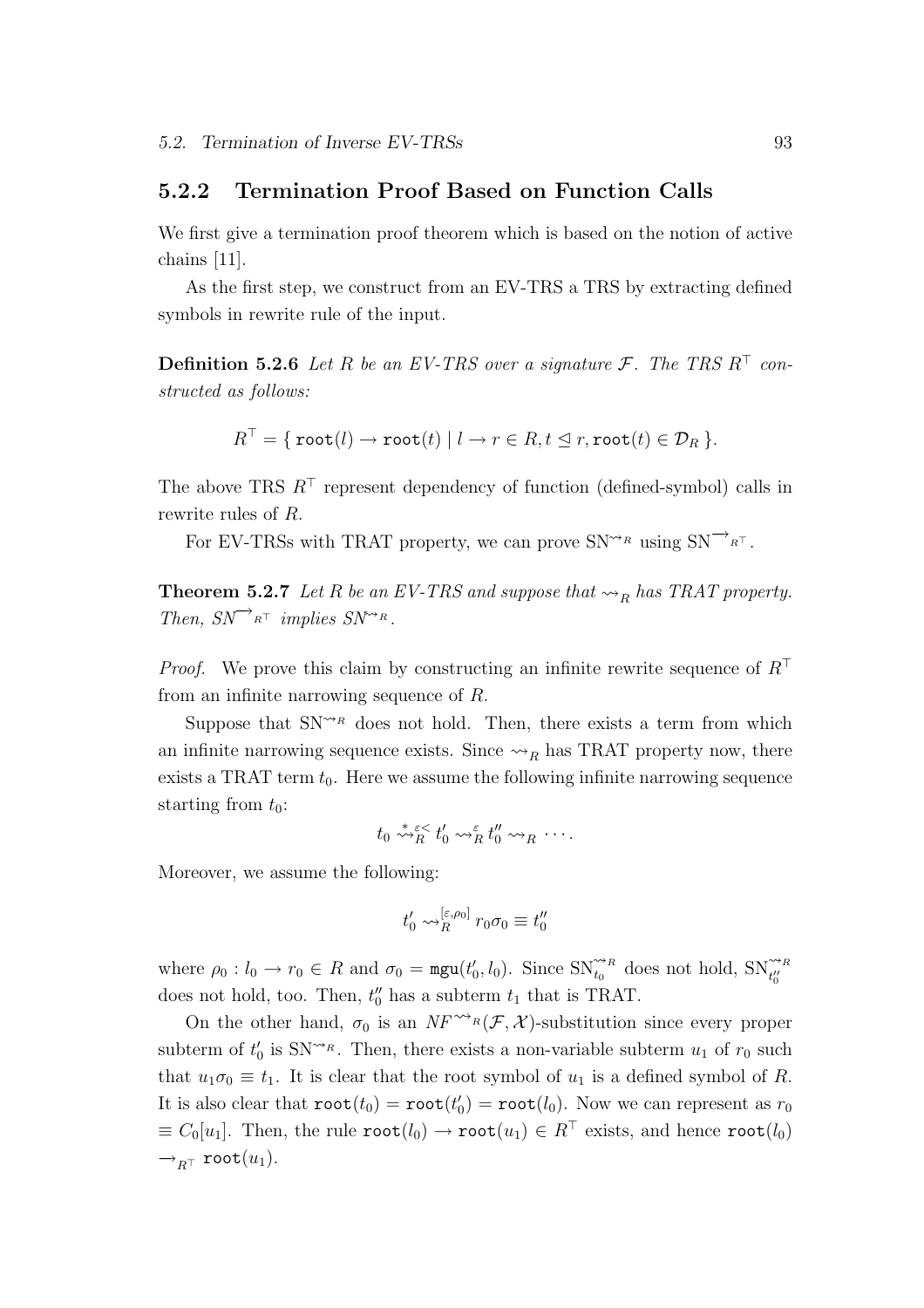By repeating the above argument for the term  $t_1, \dots,$  we obtain the following infinite rewrite sequence of  $R^{\top}$ :

$$
\mathtt{root}(t_0) \to_{R^{\top}} \mathtt{root}(t_1) \to_{R^{\top}} \mathtt{root}(t_2) \to_{R^{\top}} \cdots
$$

It is trivial that  $SN^{\rightarrow} R^{\top}$  if R has no recursive call of defined symbols in its rules. Therefore, the above theorem shows that if an EV-TRS R without recursive calls of defined symbols is either a constructor system or right-linear, narrowing of  $R$ starting from ground terms is always terminating.

**Example 5.2.8** Consider the following EV-TRS over  $\{a, b, f, g, h, s, 0\}$  again:

$$
R_{14} = \{ f(x,0) \rightarrow s(x), g(x) \rightarrow h(x,y), h(0,x) \rightarrow f(x,x), a \rightarrow b \}.
$$

From the defined symbols a, f, g, h, the following TRS is obtained from Definition 5.2.6:

$$
R_{14}^{\top} = \{ \mathbf{g} \to \mathbf{h}, \mathbf{h} \to \mathbf{f} \}.
$$

 $R_{14}$  is a constructor system, and hence  $\rightarrow_{R_{14}}$  has TRAT property. Since  $SN^{R_{14}^+}$ holds obviously,  $SN^{\leadsto R_{14}}$  holds from Theorem 5.2.7.

**Example 5.2.9** Consider the following EV-TRS over  $\{c, e, double, s, 0\}$ :

$$
R_{16} = \{ \text{ double}(0) \rightarrow 0, \text{ double}(s(x)) \rightarrow s^2(\text{double}(x)), \text{ } e \rightarrow \text{double}(c(x,x)) \}.
$$

From the defined symbols double, the following TRS is obtained by the method of Definition 5.2.6:

$$
R_{16}^{\top} = \{ \text{ double } \rightarrow \text{ double}, \quad \text{e} \rightarrow \text{ double } \}.
$$

Since  $SN \rightarrow R_{16}^{\dagger}$  does not hold obviously, and hence  $SN \rightarrow R_{16}$  cannot be proved by Theorem 5.2.7. In fact,  $SN^{\sim R_{16}}$  does not hold because of the infinite narrowing sequence double $(x_0)$   $_{\{x_0 \mapsto s(x_1)\}} \leadsto_{R_{16}} s^2$ (double $(x_1)$ )  $_{\{x_1 \mapsto s(x_2)\}} \leadsto_{R_{16}} \cdots$ .

#### 5.2.3 Termination Proof Using Dependency Pairs

The termination proof method proposed in Subsection 5.2.2 (Theorem 5.2.7) is very weak because many practical EV-TRSs with  $\text{GSN}^{\sim}$  have recursive calls of defined symbols. In this subsection, we propose a more practical termination proof technique by extending the dependency pair method [4, 5]. However, Theorem 5.2.7 is still valuable since there exist some cases in which it is usable but the method proposed in this subsection is not.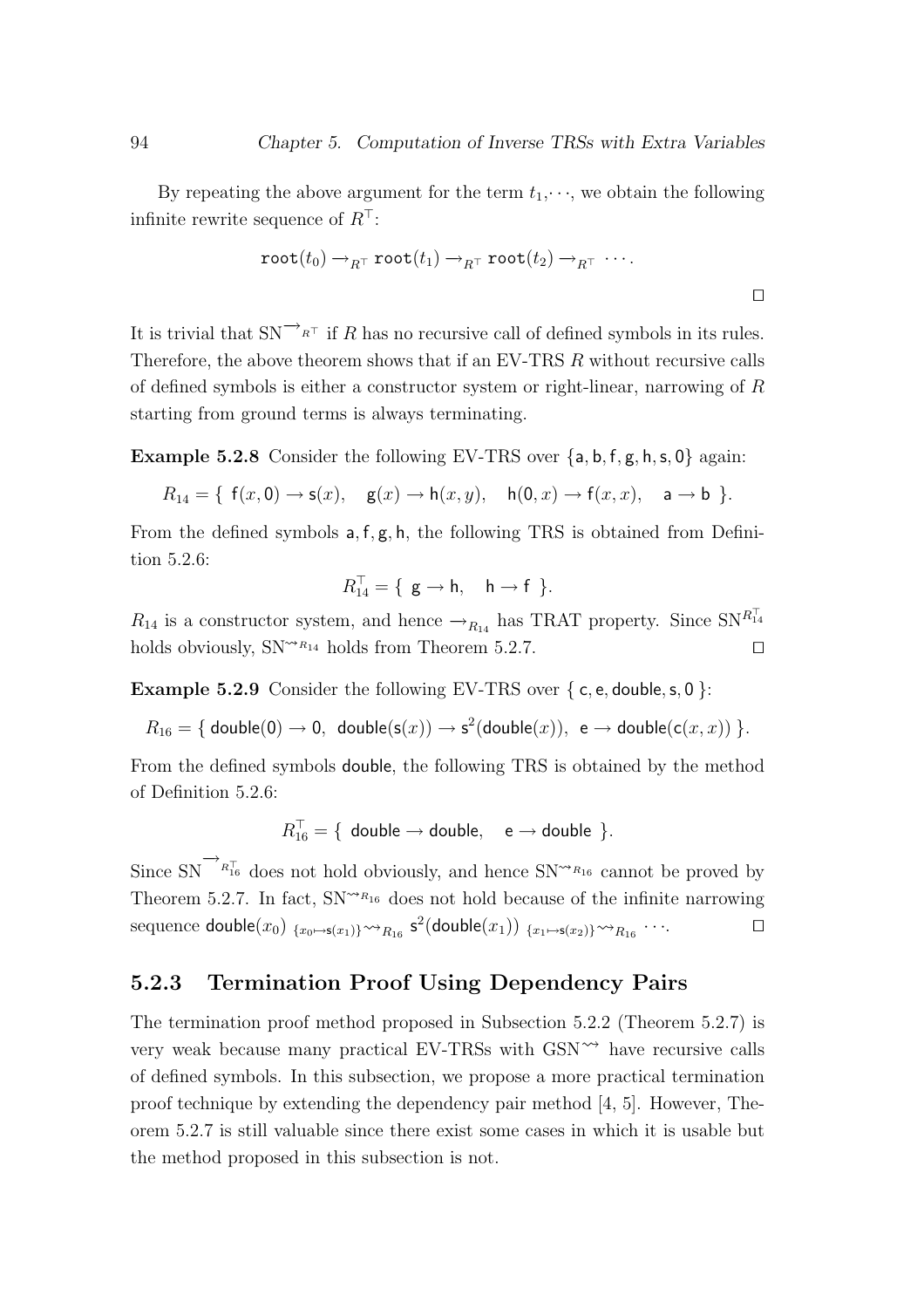#### 5.2.3.1 Dependency Pairs and Chains

Let s and t be terms. We denote the pair of terms s and t by  $\langle s,t \rangle$ . We call variables not in s but in  $t$   $(Var(t) \setminus Var(s))$  extra variables of  $\langle s,t \rangle$ , too. The set of all extra variables of  $\langle s,t \rangle$  is denoted by  $\mathcal{E}Var(\langle s,t \rangle)$ . We write  $Var(\langle s,t \rangle)$  to represent the set of all variables appearing in  $\langle s,t \rangle$ .

The definition of dependency pairs of EV-TRSs is the same with that of TRSs [4, 5]. To illustrate it, we prepare a new function symbol  $f^{\dagger}$  marked with  $\natural$ , called the marked function symbol of f, for every defined symbol f in a given signature  $\mathcal F$  divided into the constructor set  $\mathcal C$  and the defined-symbol set  $\mathcal D$ :  $\mathcal{F} = \mathcal{C} \oplus \mathcal{D}$ . This thesis assume that a given signature does not include any function symbol marked with  $\natural$ , that is,  $f^{\natural} \notin \mathcal{F}$  for every function symbol  $f \in \mathcal{F}$ . We denote the set of marked function symbol of  $\mathcal D$  by  $\mathcal D^{\natural}$ ;  $\mathcal D^{\natural} = \{ f^{\natural} \mid f \in \mathcal D \}$ . We define  $\mathcal{F}^{\natural}$  as  $\mathcal{F}^{\natural} = \mathcal{F} \cup \mathcal{D}^{\natural}$ .

Definition 5.2.10 (Dependency pair  $[4, 5]$ ) Let R be an EV-TRS over a signature F. The pair  $\langle f^{\natural}(s_1, \ldots, s_m), g^{\natural}(t_1, \ldots, t_n) \rangle$  is called a dependency pair of R if there are a rewrite rule  $f(s_1, \ldots, s_m) \to r \in R$  and a subterm  $g(t_1, \ldots, t_n)$ of r with a defined symbol g;  $g(t_1, \ldots, t_n) \leq r$  and  $g \in \mathcal{D}_R$ . The set of all dependency pairs of R is denoted by  $\mathcal{DP}_R$ .

**Example 5.2.11** Consider the following EV-TRS  $R_{14}$  over  $\{a, b, f, g, h, s, 0\}$ again:

$$
R_{14} = \{ f(x,0) \rightarrow s(x), g(x) \rightarrow h(x,y), h(0,x) \rightarrow f(x,x), a \rightarrow b \}.
$$

The following dependency pairs are obtained from  $R_{14}$ :

$$
\mathcal{DP}_{R_{14}} = \{ \langle \mathsf{g}^{\natural}(x), \mathsf{h}^{\natural}(x,y) \rangle, \langle \mathsf{h}^{\natural}(0,x), \mathsf{f}^{\natural}(x,x) \rangle \}.
$$

**Example 5.2.12** Consider the following EV-TRS  $R_{16}$  over {c, e, double, s, 0} again:

$$
R_{16} = \{ \text{ double}(0) \rightarrow 0, \text{ double}(s(x)) \rightarrow s^2(\text{double}(x)), \text{ } e \rightarrow \text{double}(c(x,x)) \}.
$$

The following dependency pairs are obtained from  $R_{16}$ :

$$
\mathcal{DP}_{R_{16}} = \{ \text{ \langle double}^{\natural}(\mathsf{s}(x)), \mathsf{double}^{\natural}(x) \rangle \text{ \langle } \mathsf{e}^{\natural}, \mathsf{double}^{\natural}(\mathsf{c}(x,x)) \rangle \}.
$$

 $\Box$ 

 $\Box$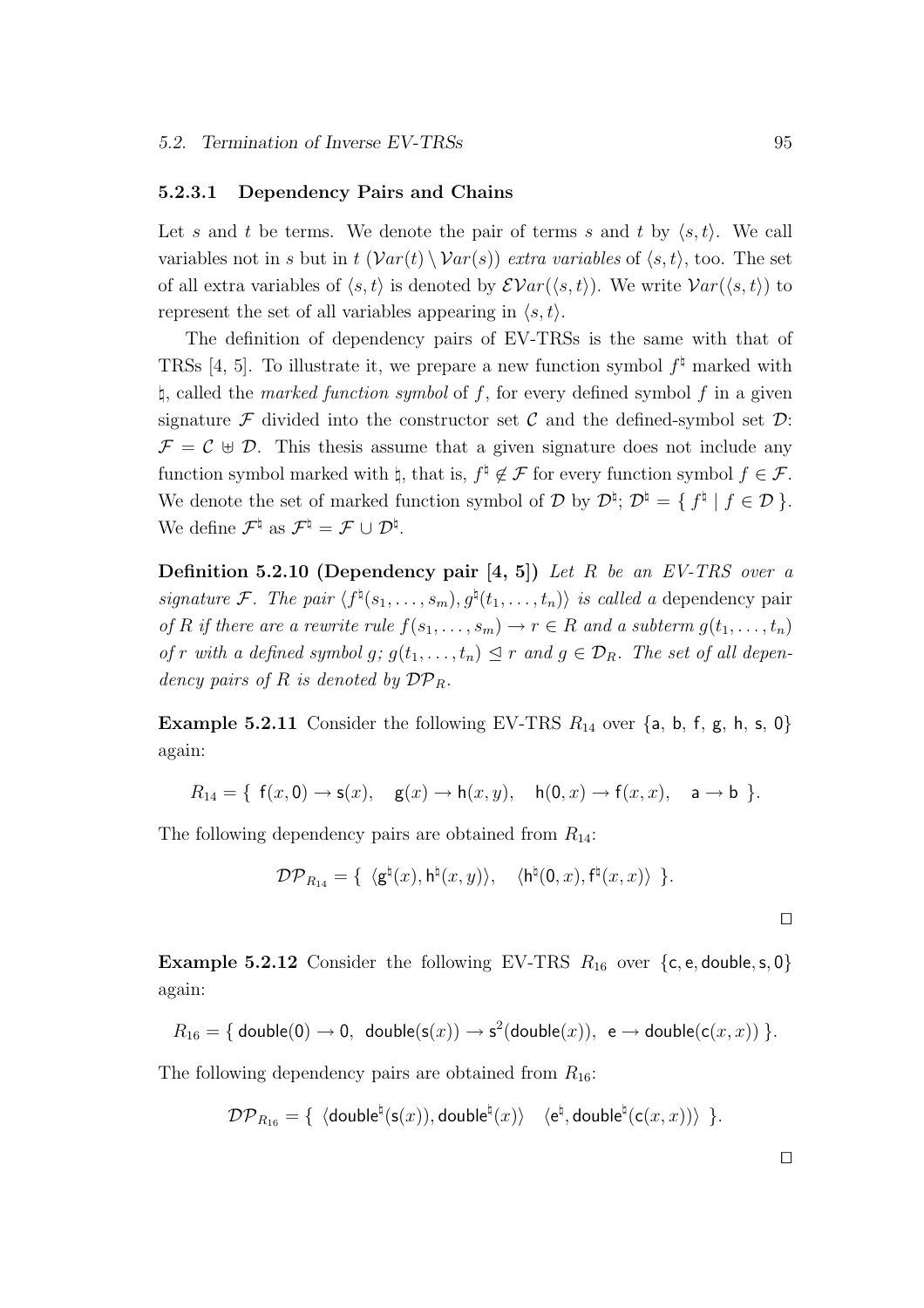$$
\langle s_1, t_1 \rangle \qquad \langle s_2, t_2 \rangle \qquad \langle s_3, t_3 \rangle \qquad \cdots
$$

$$
\sigma_1 = \begin{array}{c} \vdots & \vdots & \sigma_2 = \vdots & \vdots & \sigma_3 = \vdots & \vdots \\ \text{mgu}(s'_1, s_1) & \text{mgu}(s'_2, s_2) & \text{mgu}(s'_3, s_3) \end{array}
$$

$$
(T(\mathcal{F} \cup \mathcal{G}) \ni \exists s_0 \stackrel{*}{\leadsto}_R) s'_1 \quad t_1 \sigma_1 \stackrel{*}{\leadsto}_R s'_2 \quad t_2 \sigma_2 \stackrel{*}{\leadsto}_R s'_3 \quad t_3 \sigma_3 \stackrel{*}{\leadsto}_R \cdots
$$

Figure 5.5: A (ground)  $\langle \langle \leadsto_R , S \rangle \rangle$ -chain.

Next we define R-chains [4, 5] and extend them to those which are constructed by narrowing.

**Definition 5.2.13 (Chain)** Let R be an EV-TRS over a signature  $\mathcal F$  and S be a set of pairs of terms over  $\mathcal F$  and a signature  $\mathcal G$ .

- (a) A sequence  $\langle s_1,t_1\rangle$   $\langle s_2,t_2\rangle$  · · · of pairs in S is called a  $\langle {\rightarrow}_R, S\rangle$ -chain if there exists a substitution  $\sigma_i$  for  $i > 0$  such that  $t_i \sigma_i \stackrel{*}{\rightarrow}_R s_{i+1} \sigma_{i+1}$ .
- (b) The sequence  $\langle s_1,t_1\rangle$   $\langle s_2,t_2\rangle$   $\cdots$  is called a  $\langle \langle \leadsto_R , S \rangle \rangle$ -chain if there exist a term  $s_i'$  and the most general unifier  $\sigma_i = \text{mgu}(s_i', s_i)$  for  $i > 0$  such that  $t_i\sigma_i \stackrel{*}{\rightarrow}_R s'_{i+1}$ <sup>2</sup>. Moreover, it is said to be ground if there exists a ground term  $s_0 \in \mathcal{T}(\mathcal{F} \cup \mathcal{G})$  such that  $s_0 \stackrel{*}{\leadsto}_R s'_1$  (see Figure 5.5). In this case, we write  $s_0 \langle s_1,t_1 \rangle \langle s_2,t_2 \rangle \cdots$

Note that a  $\langle \langle \rightarrow_R, \mathcal{DP}_R \rangle \rangle$ -chain is simply called an R-chain [4, 5].

**Example 5.2.14** Consider the following EV-TRS  $R_{16}$  over {c, e, double, s, 0} and its dependency pairs again:

 $R_{16} = \{ \text{ double}(0) \rightarrow 0, \text{ double}(s(x)) \rightarrow s^2(\text{double}(x)), \text{ } \text{e} \rightarrow \text{double}(c(x,x)) \},$ 

 $\mathcal{DP}_{R_{16}} = \{ \; \langle \mathsf{double}^{\natural}(\mathsf{s}(x)),\mathsf{double}^{\natural}(x) \rangle \quad \langle \mathsf{e}^{\natural},\mathsf{double}^{\natural}(\mathsf{c}(x,x)) \rangle \; \} .$ 

The following infinite sequence of dependency pairs is a  $\langle \langle \leadsto_{R_{16}}, {\cal DP}_{R_{16}} \rangle$ -chain:

 $\langle \mathsf{double}^\natural(\mathsf{s}(x_1)),\mathsf{double}^\natural(x_1)\rangle \langle \mathsf{double}^\natural(\mathsf{s}(x_2)),\mathsf{double}^\natural(x_2)\rangle \cdots.$ 

The  $\langle\!\langle \leadsto_{R_{16}}, {\cal DP}_{R_{16}} \rangle\!\rangle$ -chain

 $\langle \mathsf{double}^\natural(\mathsf{s}(y_1)),\mathsf{double}^\natural(y_1)\rangle~ \langle \mathsf{double}^\natural(\mathsf{s}(y_2)),\mathsf{double}^\natural(y_2)\rangle$ 

<sup>&</sup>lt;sup>2</sup>To avoid variable confliction between pairs and the most general unifiers, this thesis assume that all pairs  $\langle s_i, t_i \rangle$ s with  $i > 0$  are renamed to satisfy  $Var(s_i, t_i) \cap Var(s_{i+1}, t_{i+1}) = \emptyset$ .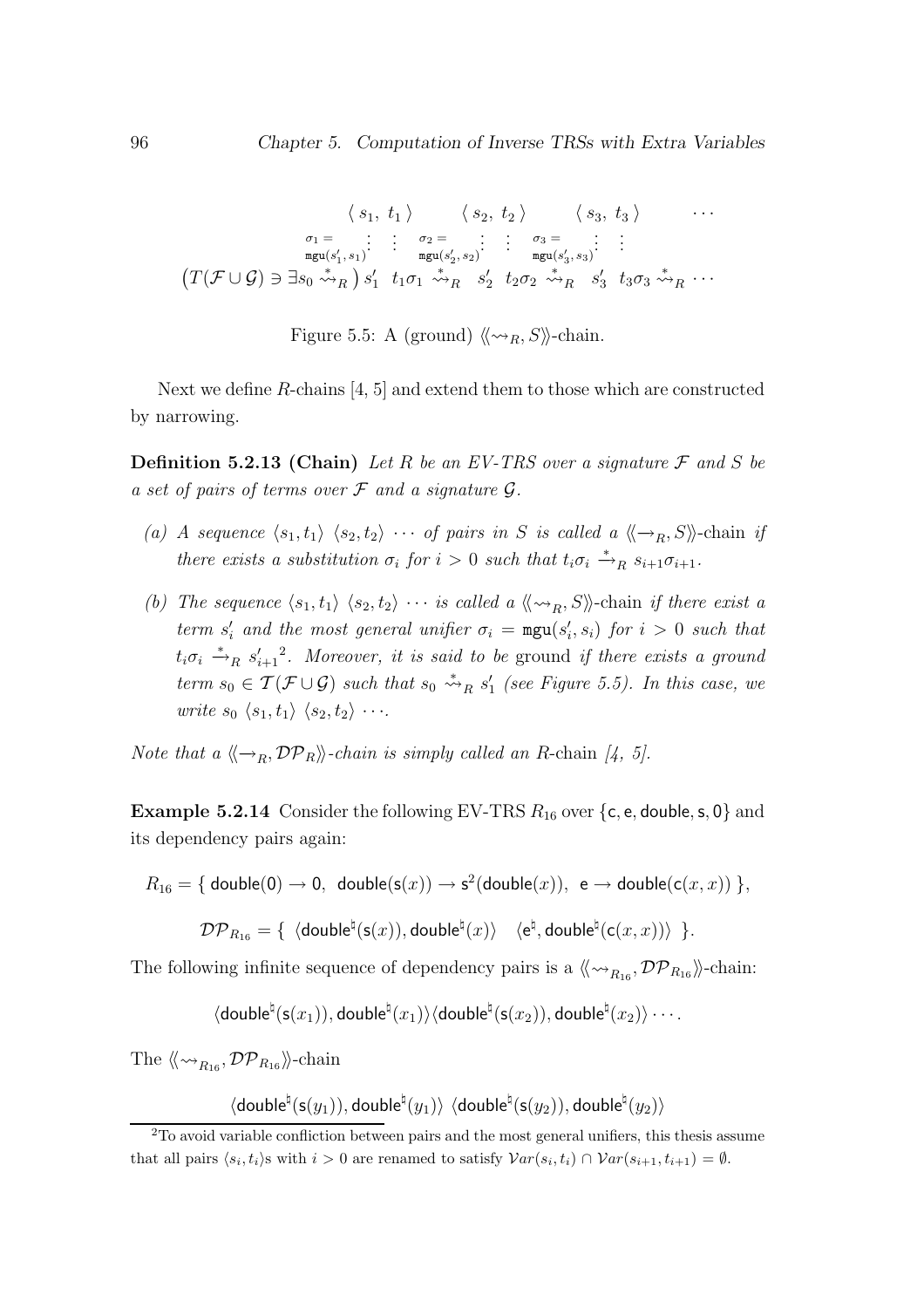is ground because there is a ground term  $s_0 \equiv$  **double**<sup> $\sharp$ </sup>(**s**<sup>2</sup>(0)) such that  $s_0 \stackrel{*}{\to}_{R_{16}}$  $\mathsf{double}^\natural(\mathsf{s}(y_1))\{y_1 \mapsto \mathsf{s}(\mathsf{0})\} \text{ and double}^\natural(y_1)\{y_1 \mapsto \mathsf{s}(\mathsf{0})\} \xrightarrow{\ast}_{R_{16}} \mathsf{double}^\natural(\mathsf{s}(y_2))\{y_2 \mapsto \mathsf{0}\}.$  $\Box$ 

The finiteness of R-chains are usable to prove the termination proof of the TRS R.

**Theorem 5.2.15** ([4, 5]) For every TRS R,  $SN^{\rightarrow R}$  iff there is no infinite Rchain.

The above theorem is extended to that of narrowing as follows:

**Theorem 5.2.16** Let R be an EV-TRS and suppose that  $\rightsquigarrow_R$  has TRAT property.

- (a)  $SN^{\sim_R}$  holds iff there is no infinite  $\langle \langle \sim_R, \mathcal{DP}_R \rangle \rangle$ -chain.
- (b) GSN<sup> $\sim$ R</sup> holds iff there is no infinite ground  $\langle \langle \sim_R, \mathcal{DP}_R \rangle \rangle$ -chain.

Proof. We prove only the claim (b) since the proof of (a) is simpler than that of (b). To simplify notation, we abbreviate a term sequence  $t_{i,1}, \ldots, t_{i,n_i}$  to  $\vec{t}_i$ .

To show the *if*-part of (b), we construct an infinite ground  $\langle \langle \sim_R, \mathcal{DP}_R \rangle \rangle$ -chain from an infinite ground narrowing sequence. Since  $\rightsquigarrow_R$  has TRAT property, we can assume the infinite sequence is a top reduced almost terminating narrowing sequence and starts from ground term  $s_0 \equiv f_1(\vec{u_0})$ . Then, we have

$$
f_1(\vec{u_0}) \stackrel{*}{\leadsto_R^{\epsilon}} f_1(\vec{v_1}) \equiv s_1' \leadsto_R^{[\epsilon,\rho_1]} r_1 \sigma_1 \leadsto_R \cdots
$$

where  $\rho_1: f_1(\vec{w_1}) (\equiv l_1) \to r_1 \in R$  and  $\sigma_1 = \text{mgu}(s'_1, l_1)$ . Since  $\text{SN}_{v_1,i}^{\leftrightarrow R}$  holds,  $\text{SN}_{x\sigma_1}^{\leftrightarrow R}$ holds for any  $x \in \mathcal{D}om(\sigma_1)$ . Hence, there is a subterm  $t_1 \equiv f_2(\vec{u_1})$  of  $r_1$  such that there exists a top reduced almost terminating sequence starting from  $t_1\sigma_1$ since  $\rightsquigarrow_R$  has TRAT property. Then, as similar as the case of  $s_0$ , we have

$$
t_1\sigma_1 \equiv f_2(\vec{u_1}\sigma_1) \stackrel{*}{\leadsto}{}^{\varepsilon}R f_2(\vec{v_2}) \equiv s'_2 \leadsto^{\left[\varepsilon,\rho_2\right]}_{R} r_2\sigma_2 \leadsto^{\varepsilon}{}_{R} \cdots
$$

where  $\rho_2: f_2(\vec{w_2}) (\equiv l_2) \to r_2 \in R$  and  $\sigma_2 = \text{mgu}(s'_2, l_2)$ . Since  $\text{SN}_{v_{2,i}}^{\leftrightarrow R}$  holds,  $\text{SN}_{x\sigma_2}^{\leftrightarrow R}$ also holds for any  $x \in \mathcal{D}om(\sigma_2)$ . Hence, there is a subterm  $t_2 \equiv f_3(\vec{u_2})$  of  $r_2$  such that there exists a top reduced almost terminating sequence starting from  $t_2\sigma_2$ . Here,  $\langle f_1^{\natural}$  $f_1^\natural(\vec{w_1}), f_2^\natural$  $\langle \vec{u_2} | \vec{u_2} \rangle \rangle, \ \langle f_2^\natural$  $f_2^\natural(\vec{w_2}), f_3^\natural$  $\langle u_3^{\mathfrak{q}}(u_3^{\mathfrak{q}}) \rangle \in \mathcal{DP}_R$  follow from  $\rho_1$  and  $\rho_2$ . Since  $u_{0,i}$  $\stackrel{*}{\leadsto}_R v_{1,i}, \sigma_1 = \text{mgu}(s'_1, l_1), u_{1,i} \stackrel{*}{\leadsto}_R v_{2,i}$  and  $\sigma_2 = \text{mgu}(s'_2, l_2)$ , we have a ground chain  $f_1^{\natural}$  $f_1^\natural(\vec{u_0}) \langle f_1^\natural$  $f_1^\natural(\vec{w_1}), f_2^\natural$  $\langle g_2^\natural(\vec{u_2})\rangle$   $\langle f_2^\natural$  $f_2^\natural(\vec{w_2}), f_3^\natural$  $\langle \vec{u_3} \rangle$ .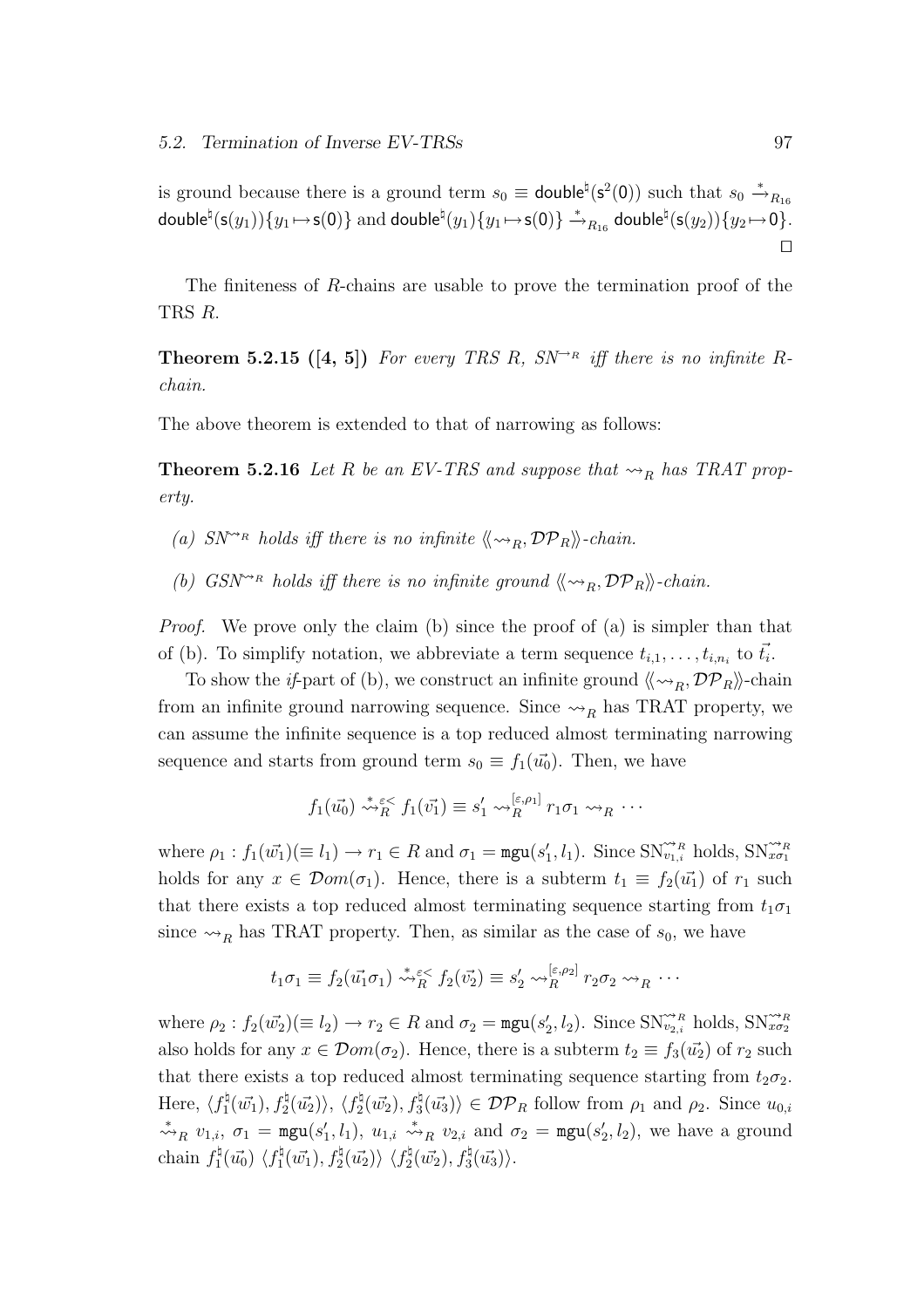By repeating the above argument, we obtain an infinite ground chain

$$
f_1^{\natural}(\vec{u_0})\langle f_1^{\natural}(\vec{w_1}), f_2^{\natural}(\vec{u_2})\rangle \langle f_2^{\natural}(\vec{w_2}), f_3^{\natural}(\vec{u_3})\rangle \cdots
$$

Next, we prove *only-if-part* of the claim (b) by constructing an infinite ground narrowing-sequence from an infinite ground  $\langle \langle \sim_R, \mathcal{DP}_R \rangle \rangle$ -chain

$$
f_1^{\natural}(\vec{u_0}) \langle f_1^{\natural}(\vec{w_1}), f_2^{\natural}(\vec{u_2}) \rangle \langle f_2^{\natural}(\vec{w_2}), f_3^{\natural}(\vec{u_3}) \rangle \cdots
$$

From the definition of  $\langle\langle \leadsto_R, \mathcal{DP}_R\rangle\rangle$ -chain, there are a term  $f_i^{\natural}$  $i^{\mathfrak{q}}(\vec{v_i})$  and the most general unifier  $\sigma_i = \text{mgu}(f_i^{\natural})$  $f_i^\natural(\vec{v_i}), f_i^\natural$  $f_i^{\natural}(\vec{w_i})$  such that  $f_i^{\natural}$  $f_i^\natural(\vec{u_i})\sigma_{i-1} \stackrel{*}{\leadsto}_R f_i^\natural$  $\tilde{v}_i^{\mathfrak{q}}(\vec{v}_i)$ , where  $f_1^\natural$  $f_1^\natural(\vec{u_0})\sigma_0 \, \equiv \, f_1^\natural$  $\mathbb{I}^{\mathfrak{q}}(\vec{u_0})$ . From the construction of dependency pairs, we have  $\rho_i$ :  $f_i(\vec{w_i}) \to C_i[f_{i+1}(\vec{u_{i+1}})] \in R$ . Hence, we can easily construct an infinite ground narrowing-sequence

$$
f_1(\vec{u_0}) \stackrel{*}{\leadsto}_R f_1(\vec{v_1}) \sim_{R}^{[\varepsilon,\rho_1]} C_1 \sigma_1 [f_2(\vec{u_1})]_{p_1} \stackrel{*}{\leadsto}_R^{p_1 <} C_1 \sigma_1 [f_2(\vec{v_2})]_{p_1} \sim_{R}^{[p_1,\rho_2]} (C_1 \sigma_1 [C_2[f_3(\vec{u_2})]_{p_2}]_{p_1}) \sigma_2 \leadsto_R \cdots
$$

 $\Box$ 

#### 5.2.3.2 Eliminating All Extra Variables

In the case of TRSs, the termination proof can be done by finding a reduction ordering to ensure no infinite chain. To find such an ordering, argument filtering functions [5, 32, 33] are known to be useful. In the sequel, we write  $[i_1, \ldots, i_m]$ to represent a list of natural numbers.

Definition 5.2.17 (Argument filtering [32, 33]) Let  $G$  be a signature. An argument filtering is a function  $\pi$  such that for any  $f \in \mathcal{G}$ ,  $\pi(f)$  is defined as either of the followings:

- (1)  $\pi(f) = i$ , or
- (2)  $\pi(f) = [i_1, \ldots, i_m]$

where  $n = \text{arity}(f), 1 \le i \le n, 1 \le m \le n$  and  $1 \le i_1 < \cdots < i_m \le n$ . Note that we assume  $\pi(f) = [1, \ldots, n]$  if  $\pi(f)$  is not defined explicitly.

The argument filtering  $\pi$  is naturally extended over terms as follows:

(a) 
$$
\pi(x) = x
$$
 if  $x \in \mathcal{X}$ ,

(b) 
$$
\pi(f(t_1,..., t_n)) = \pi(t_i)
$$
 if  $\pi(f) = i$ , and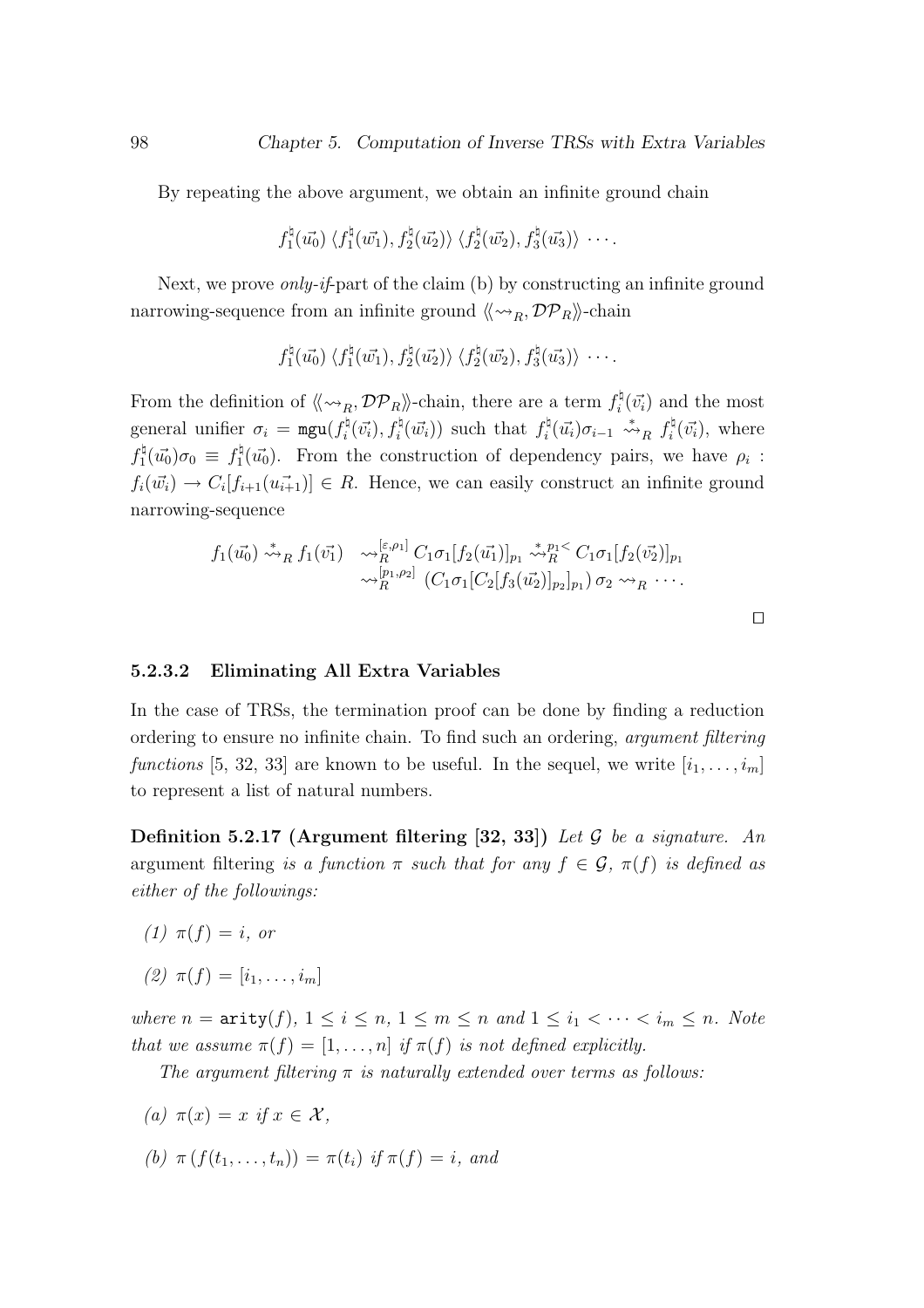(c) 
$$
\pi
$$
  $(f(t_1,..., t_n)) = f(\pi(t_{i_1}),..., \pi(t_{i_m}))$  if  $\pi(f) = [i_1,..., i_m]$ .

Moreover,  $\pi$  is extended over a set S of term-pairs as follows:

$$
\pi(S) = \{ \langle \pi(s), \pi(t) \rangle \mid \langle s, t \rangle \in S \}.
$$

Note that every EV-TRS can be considered as a set of term-pairs. This thesis assume that for every defined symbol f,  $\pi(f)$  and  $\pi(f^{\sharp})$  are not integers but in form of natural-number lists. We call such an argument filtering simple.

The ordering determined by a quasi-ordering and an argument filtering is defined as follows:

**Definition 5.2.18** ([32, 33]) Let F be a signature,  $\geq$  be a quasi-ordering  $\geq$  on terms over F and  $\pi$  be an argument filtering for F. The ordering  $\succsim_{\pi}$  is defined as follows:

- (a)  $s \succsim_{\pi} t$  iff  $\pi(s) \succ \pi(t)$  or  $\pi(s) \equiv \pi(t)$ , and
- (b)  $s \succ_{\pi} t$  iff there is a context  $C \in \mathscr{C}(\mathcal{F}, \mathcal{X})$  such that  $\pi(s) \succ C[\pi(t)]$  or  $\pi(s)$  $\equiv C[\pi(t)]_p$  with  $\varepsilon < p$ .

It is known that the above ordering  $\succsim_{\pi}$  is a quasi-reduction ordering [5, 32, 33, 42].

To guarantee that no infinite  $R$ -chain exists for TRS  $R$ , the following theorem is usable:

**Theorem 5.2.19** ([4, 5]) Let R be a TRS. There exists no infinite R-chain iff there are an argument filtering  $\pi$  and a quasi-ordering  $\succsim$  on term over  $\mathcal{F}^{\natural}$  such that

- $l \geq \pi r$  for every rewrite rule  $l \to r \in R$ , and
- $s \succ_{\pi} t$  for every dependency pair  $\langle s,t \rangle \in \mathcal{DP}_R$ .

On the other hand, finding such an ordering above on EV-TRSs is very difficult if having at least one extra variable. To find it easier, we use argument filterings again to eliminate all extra variables.

Definition 5.2.20 (Eliminate All Extra Variables) Let S be a set of termpairs over a signature G, and  $\pi$  be an argument filtering for G. We say that  $\pi$ eliminates all extra variables of S if  $Var(s) \supseteq Var(t)$  for every pair  $\langle s,t \rangle \in S$ .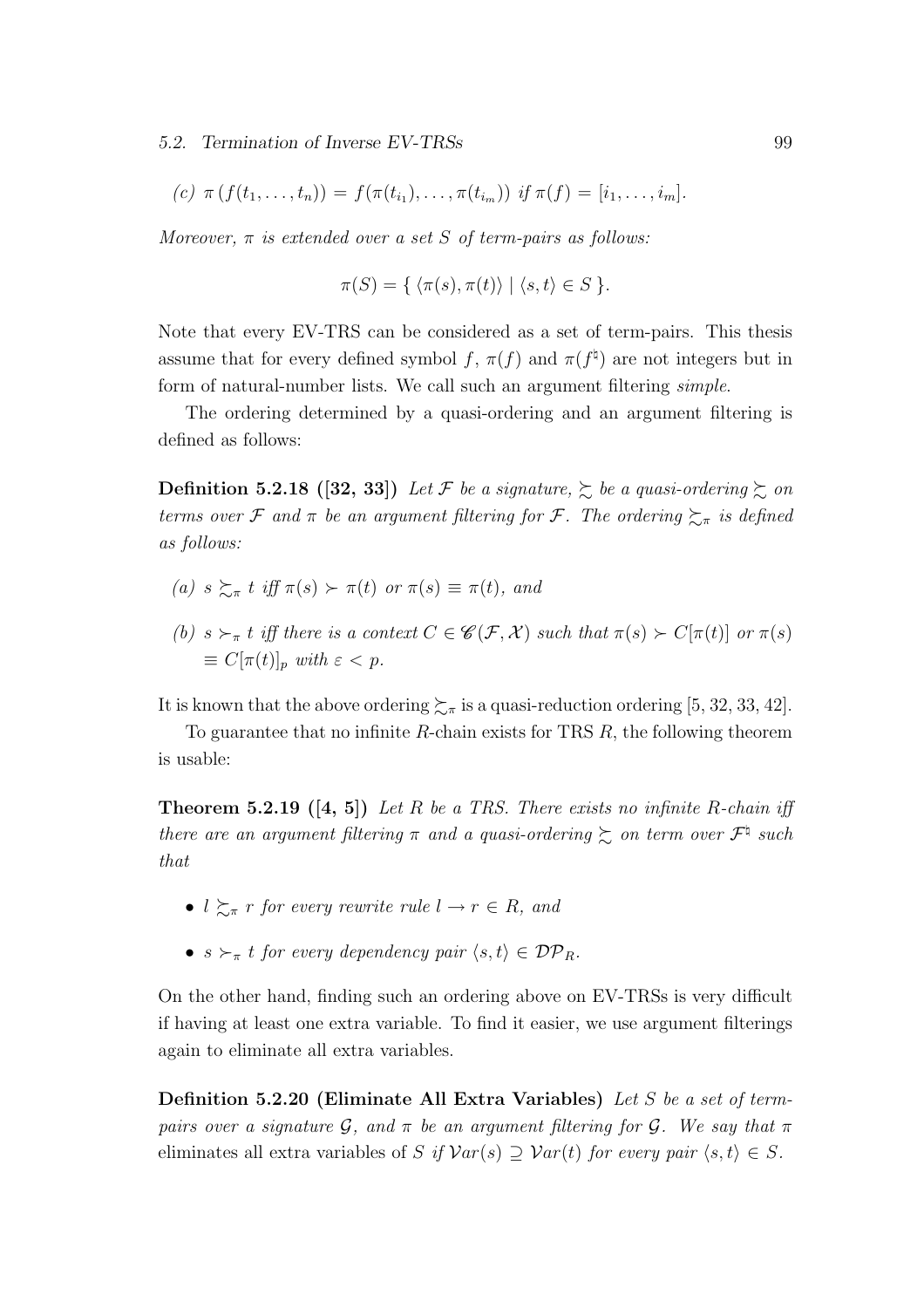**Example 5.2.21** Consider the following EV-TRS  $R_{14}$  over  $\{a, b, f, g, h, s, 0\}$ and its dependency pairs again:

$$
R_{14} = \{ f(x,0) \rightarrow s(x), g(x) \rightarrow h(x,y), h(0,x) \rightarrow f(x,x), a \rightarrow b \},
$$
  

$$
\mathcal{DP}_{R_{14}} = \{ \langle g^{\natural}(x), h^{\natural}(x,y) \rangle, \langle h^{\natural}(0,x), f^{\natural}(x,x) \rangle \}.
$$

Let  $\pi_{14}$  be a simple argument filtering defined as follows:

$$
\pi_{14}({\sf f},{\sf f}^\natural,{\sf s}) = [\;],\quad \pi_{14}({\sf h},{\sf h}^\natural) = [1].
$$

Applying  $\pi_{14}$  to  $R_{14}$  and  $\mathcal{DP}_{R_{14}}$ , we obtain the following:

$$
\pi_{14}(R_{14}) = \{ \mathbf{f} \to \mathbf{s}, \quad \mathbf{g}(x) \to \mathbf{h}(x), \quad \mathbf{h}(0) \to \mathbf{f}, \quad \mathbf{a} \to \mathbf{b} \},
$$

$$
\pi_{14}(\mathcal{DP}_{R_{14}}) = \{ \langle \mathbf{g}^{\natural}(x), \mathbf{h}^{\natural}(x) \rangle, \quad \langle \mathbf{h}^{\natural}(0), \mathbf{f}^{\natural} \rangle \}.
$$

There exists no extra variable in  $\pi_{14}(R_{14})$  and  $\pi_{14}(\mathcal{DP}_{R_{14}})$ . Thus,  $\pi_{14}$  eliminates all extra variables of  $R_{14}$  and  $\mathcal{DP}_{R_{14}}$ .

In the sequel, we discuss properties satisfied by an argument filtering eliminating all extra variables of S.

**Proposition 5.2.22** Let R be an EV-TRS, S be a set of term-pairs and  $\pi$  be a simple argument filtering which eliminates all extra variables of R and S.

- (a) A ground  $\langle \langle \leadsto_{\pi(R)}, \pi(S) \rangle \rangle$ -chain is a  $\langle \langle \leadsto_{\pi(R)}, \pi(S) \rangle \rangle$ -chain.
- (b) Let a  $\langle \langle \omega_{\pi(R)}, \pi(S) \rangle \rangle$ -chain  $\langle s_1, t_1 \rangle$   $\langle s_2, t_2 \rangle$  · · ·. If there exists some  $i > 0$ such that  $\pi(t_i)$  is ground, then the sequence  $\langle s_{i+1}, t_{i+1} \rangle$   $\langle s_{i+2}, t_{i+2} \rangle \cdots$  is a  $\langle \langle \rightarrow_{\pi(R)}, \pi(S) \rangle \rangle$ -chain.

*Proof.* Since  $\pi(R)$  has no extra variable,  $\pi(R)$  is a TRS and hence  $\rightarrow_{\pi(R)}$  =  $\rightarrow_{\pi(R)}$  on ground terms. Since  $\pi(\mathcal{DP}_R)$  also has no extra variable, no variable appears in the ground  $\langle \langle \leadsto_{\pi(R)}, \pi(S) \rangle \rangle$ -chain. Then, it is a  $\langle \langle \leadsto_{\pi(R)}, \pi(S) \rangle \rangle$ -chain. Hence, the claim (a) holds.

Suppose that there exists some  $i > 0$  such that  $\pi(t_i)$  is ground. Then, it is clear that  $\langle s_{i+1}, t_{i+1} \rangle$   $\langle s_{i+2}, t_{i+2} \rangle$  · · · is a ground  $\langle \langle \leadsto_{\pi(R)}, \pi(S) \rangle \rangle$ -chain. It follows from the claim (a) that  $\langle s_{i+1},t_{i+1}\rangle$   $\langle s_{i+2},t_{i+2}\rangle \cdots$  is a  $\langle \langle \rightarrow_{\pi(R)}, \pi(S) \rangle \rangle$ -chain. Therefore, the claim (b) holds.  $\square$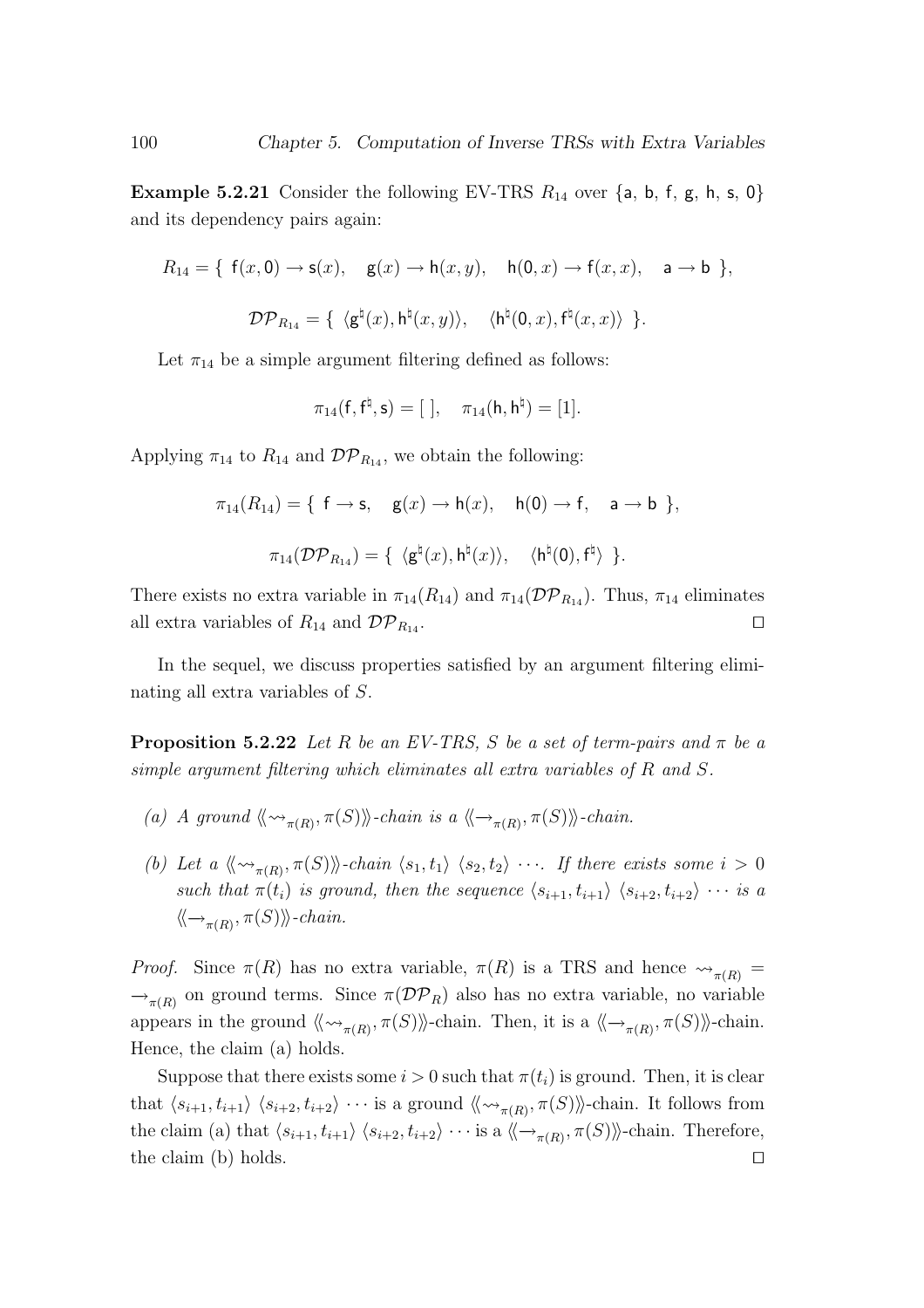Let  $\pi$  be a simple argument filtering and  $\theta$  be a substitution. We define the substitution  $\theta_{\pi}$  as  $\theta_{\pi} = \{ x \mapsto \pi(x\sigma) \mid x \in \mathcal{D}om(\theta) \}$ . It is clear that  $\pi(t\theta) \equiv$  $\pi(t)\theta_{\pi}$  for any term t.

The following lemma shows the relationship between  $s \stackrel{*}{\leadsto}_R t$  and  $\pi(s) \stackrel{*}{\leadsto}_{\pi(R)}$  $\pi(t)$ .

**Lemma 5.2.23** Let R be an EV-TRS and  $\pi$  be a simple argument filtering which eliminates all extra variables of R. Let s, t be terms such that  $\pi(s)$  is ground. Then,  $s \stackrel{*}{\leadsto}_R t$  implies  $\pi(s) \stackrel{*}{\leadsto}_{\pi(R)} \pi(t)$ .

*Proof.* We prove by induction on *n* of  $s \stackrel{n}{\leadsto}_R t$ .

Since the case of  $n = 0$  is trivial, we assume that  $s \sim_R^{[p,\rho]} u s' \stackrel{n-1}{\leadsto} u t$  and  $\pi(s)$  is ground, where  $\rho: l \to r \in R$ . Then, there are a context C, a term s' and the most general unifier  $\sigma = \text{mgu}(s, C[l]_p)$  such that  $s \equiv C[s']_p$  and  $u \equiv (C[r]_p)\sigma$ . Since  $\pi(s)$  is ground,  $\pi(C)$  is also ground.

- Consider the case that  $\Box$  in C is eliminated by  $\pi$ . Now we have  $\pi(s) \equiv$  $\pi(C[s']_p) \equiv \pi(C)$  and  $\pi(u) \equiv \pi((C[r]_p)\sigma) \equiv \pi(C\sigma) \equiv \pi(C)\sigma_\pi \equiv \pi(C)$ . By the induction hypothesis, we have  $\pi(u) \stackrel{*}{\leadsto}_{\pi(R)} \pi(t)$ . Therefore,  $\pi(s) \equiv \pi(u)$  $\stackrel{*}{\leadsto}_{\pi(R)} \pi(t).$
- Consider the remaining case. Since  $\pi(C)$  is ground and  $\pi(C)$  is a context, we have  $\pi(s) \equiv \pi(C[s']_p) \equiv (\pi(C)[\pi(s')]_q$  and  $\pi(u) \equiv \pi((C[r]_p)\sigma) \equiv$  $(\pi(C\sigma))[\pi(r\sigma)]_q \equiv \pi(C)\sigma_\pi[\pi(r)\sigma_\pi]_q \equiv \pi(C)[\pi(r)\sigma_\pi]_q.$

On the other hand,  $\pi(s')\sigma_{\pi} \equiv \pi(l)\sigma_{\pi}$  follows from  $s'\sigma \equiv l\sigma$ ,  $\pi(s'\sigma) \equiv$  $\pi(s')\sigma_{\pi}$  and  $\pi(l\sigma) \equiv \pi(l)\sigma_{\pi}$ . Since  $\pi(s')$  is ground, we have  $\pi(s')\sigma_{\pi} \equiv \pi(s')$  $\equiv \pi(l)\sigma_{\pi}$ . We also have  $\pi(l) \to \pi(r) \in \pi(R)$ .

It follows from the assumption that  $Var(\pi(l)) \supseteq Var(\pi(r))$  for every  $l \to r$  $\in R$ , and hence  $\pi(R)$  is a TRS. Since  $\pi(s')$  is ground,  $\sigma_{\pi}$  is the most general unifier of  $\pi(s')$  and  $\pi(l)$ :  $\sigma_{\pi} = \text{mgu}(\pi(s'), \pi(l))$ . Hence,  $\pi(s') \equiv \pi(l)\sigma_{\pi} \leadsto_{\pi(R)}$  $\pi(r)\sigma_{\pi}$  and  $\pi(r)\sigma_{\pi}$  is ground.

Since  $\pi(u) \equiv \pi(C)[\pi(r)\sigma_{\pi}]$  is also ground, we have  $\pi(u) \stackrel{*}{\leadsto}_{\pi(R)} \pi(t)$  by the induction hypothesis. Therefore, we have the following sequence:

$$
\pi(s) \equiv \pi(C)[\pi(l)\sigma_{\pi}]_q \rightsquigarrow_{\pi(R)} \pi(C)[\pi(r)\sigma_{\pi}]_q \equiv \pi(u) \stackrel{*}{\rightsquigarrow}_{\pi(R)} \pi(t).
$$

Note that  $\pi(s) \stackrel{*}{\leadsto}_{\pi(R)} \pi(t)$  iff  $\pi(s) \stackrel{*}{\leadsto}_{\pi(R)} \pi(t)$ , because  $\pi(R)$  is a TRS and  $\pi(s)$ is ground.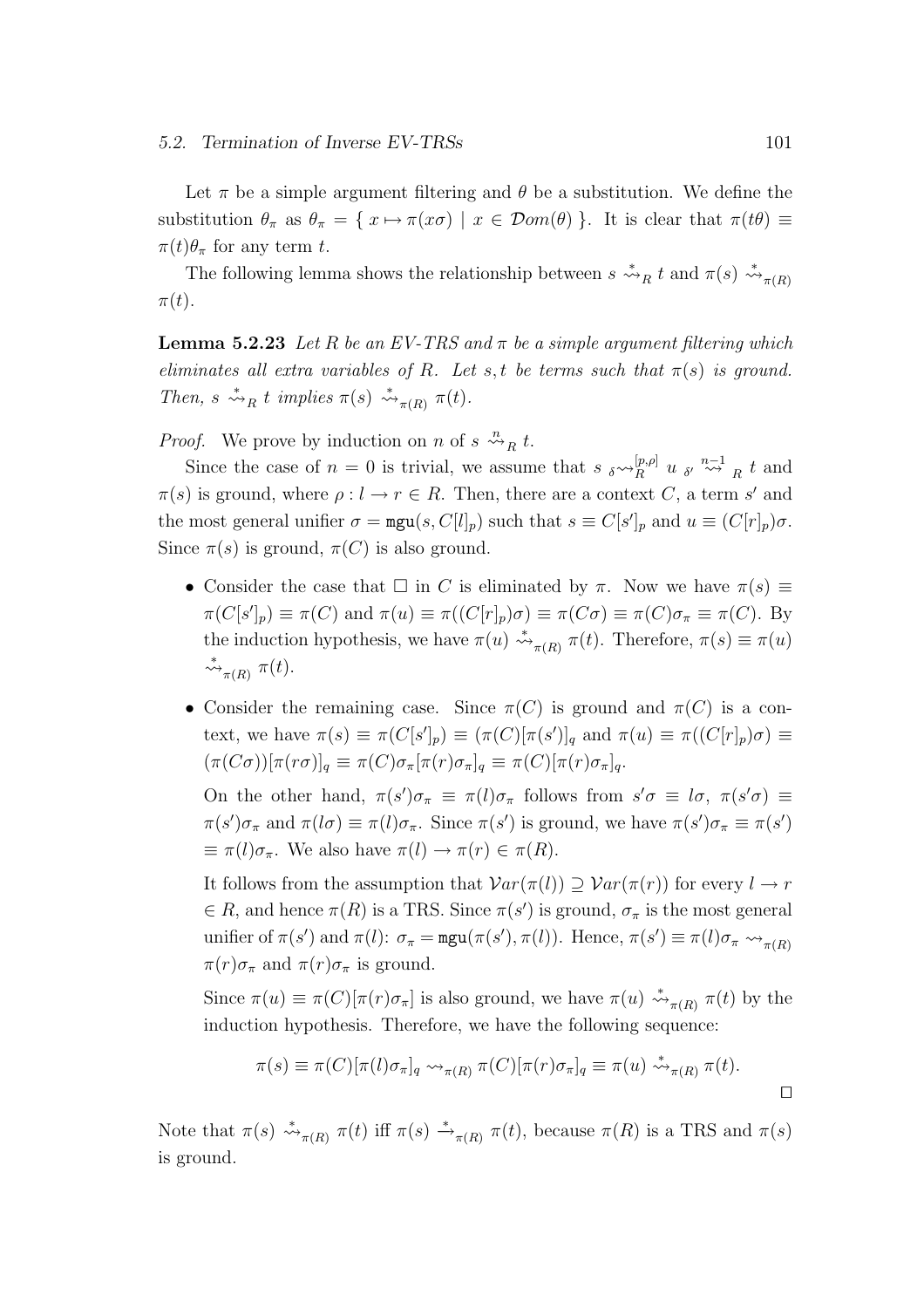$$
\langle \pi(s_1), \pi(t_1) \rangle \qquad \langle \pi(s_2), \pi(t_2) \rangle \qquad \cdots
$$
  
\n
$$
\begin{array}{ccc}\n(\sigma_1)_{\pi} = & \vdots & \vdots & (\sigma_2)_{\pi} = & \vdots & \vdots \\
\max(\pi(s'_1), \pi(s_1)) & \max(\pi(s'_2), \pi(s_2)) & \vdots \\
(\pi(s_0) \stackrel{*}{\leadsto}_{\pi(R)} \pi(s'_1) & \pi(t_1)(\sigma_1)_{\pi} \stackrel{*}{\leadsto}_{\pi(R)} \pi(s'_2) & \pi(t_2)(\sigma_2)_{\pi} \stackrel{*}{\leadsto}_{\pi(R)} \cdots\n\end{array}
$$

Figure 5.6: A  $\langle \langle \rightarrow_{\pi(R)}, \pi(\mathcal{DP}_R) \rangle \rangle$ -chain.

The fact that there exists no infinite  $\langle \langle \sim_{\pi(R)}, \pi(S) \rangle \rangle$ -chain, implies the termination of  $\leadsto_R$  as follows:

**Theorem 5.2.24** Let R be an EV-TRS and  $\pi$  be a simple argument filtering which eliminates all extra variables of R and  $\mathcal{DP}_R$ .

- (a) If there is no infinite  $\langle \rightarrow_{\pi(R)}, \pi(\mathcal{DP}_R) \rangle$ -chain, then there is no infinite ground  $\langle \langle \leadsto_{B}, \mathcal{DP}_R \rangle \rangle$ -chain.
- (b) If there is no infinite  $\langle \langle \rightarrow_{\pi(R)}, \pi(\mathcal{DP}_R) \rangle \rangle$ -chain and for every dependency pair  $\langle s,t \rangle \in \mathcal{DP}_R$ ,  $\pi(t)$  is ground, then there is no infinite  $\langle \langle \leadsto_R, \mathcal{DP}_R \rangle \rangle$ . chain.

Proof. (Sketch.) The first claim (a) can be easily proved by constructing an infinite  $\langle\!\langle \to_{\pi(R)}, \pi(\mathcal{DP}_R) \rangle\!\rangle$ -chain from an infinite ground  $\langle\!\langle \leadsto_R, \mathcal{DP}_R \rangle\!\rangle$ -chain, using Lemma 5.2.23 and Proposition 5.2.22 (a) (an infinite ground  $\langle \langle \sim_R, \mathcal{DP}_R \rangle \rangle$ -chain in Figure 5.5 implies an infinite  $\langle \langle \rightarrow_{\pi(R)}, \pi(\mathcal{DP}_R) \rangle \rangle$ -chain in Figure 5.6).

The second claim (b) can be proved by using the claim (a) of this theorem and Proposition 5.2.22 (b).  $\Box$ 

When there is no extra variable in  $\pi(R)$  and  $\pi(\mathcal{DP}_R)$ , we can use the termination proof methods for TRSs, which have already been proposed in [4, 5], [7], [33], [42] and so on, to guarantee that no infinite  $\langle \langle \leadsto_{\pi(R)}, \pi(S) \rangle \rangle$ -chain exists.

#### 5.2.3.3 Termination Proof Theorem

Finally, we conclude from Theorem 5.2.16, 5.2.19 and 5.2.24 as follows:

**Theorem 5.2.25** Let R be an EV-TRS and suppose that  $\rightsquigarrow_R$  has TRAT property.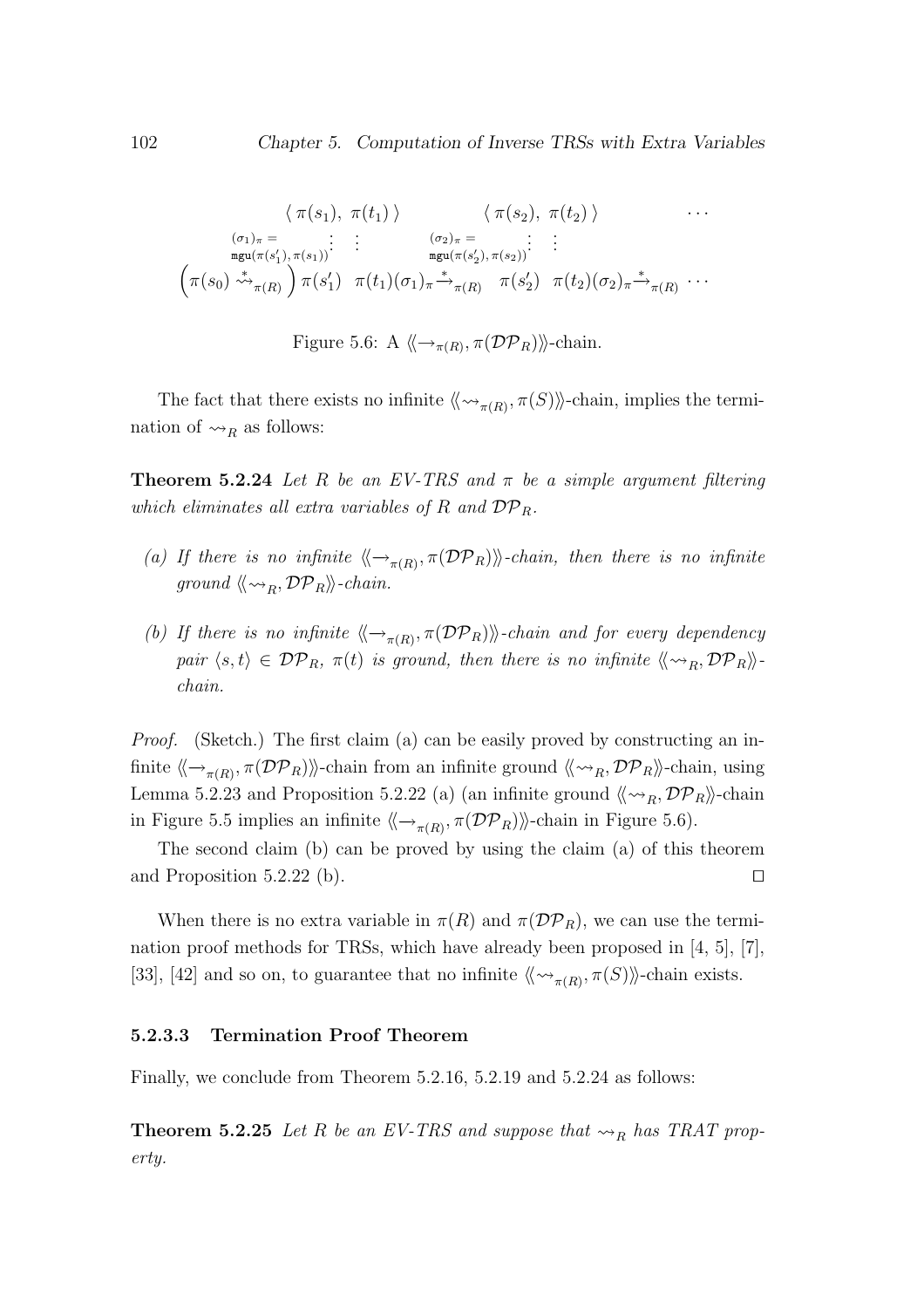- (1)  $GSN^{\rightarrow R}$  holds if there exist a simple argument filtering  $\pi$ , which eliminates all extra variables of R and  $\mathcal{DP}_R$ , and a quasi-ordering  $\succsim$  on term over  $\mathcal{F}^{\natural}$ such that
	- (1-a)  $l \succsim_{\pi} r$  for every rewrite rule  $l \to r \in R$ , and (1-b)  $s \succ_{\pi} t$  for every dependency pair  $\langle s,t \rangle \in \mathcal{DP}_R$ .
- (2)  $SN^{\sim_R}$  holds if there exist a simple argument filtering  $\pi$ , which eliminates all extra variables of R and  $\mathcal{DP}_R$ , and a quasi-ordering  $\succsim$  on term over  $\mathcal{F}^{\natural}$ such that the above conditions  $(1-a)$ ,  $(1-b)$  and the following condition are satisfied:
	- (2-c) for every dependency pair  $\langle s,t\rangle \in {\cal DP}_R, \pi(t)$  is ground.

Remark that Theorem 5.2.25 is also usable to prove  $SN^{\sim_R}$  for a TRS R.

**Example 5.2.26** Consider the following EV-TRS  $R_{14}$  over  $\{a, b, f, g, h, s, 0\}$ , its dependency pairs and the following argument filtering  $\pi_{14}$  again:

$$
R_{14} = \{ f(x,0) \rightarrow s(x), g(x) \rightarrow h(x,y), h(0,x) \rightarrow f(x,x), a \rightarrow b \},
$$
  

$$
\mathcal{DP}_{R_{14}} = \{ \langle g^{\natural}(x), h^{\natural}(x,y) \rangle, \langle h^{\natural}(0,x), f^{\natural}(x,x) \rangle \},
$$
  

$$
\pi_{14}(f, f^{\natural}, s) = [\ , \ \pi_{14}(h, h^{\natural}) = [1].
$$

According to  $\pi_{14}$  which eliminates all extra variables of  $R_{14}$  and  $\mathcal{DP}_{R_{14}}$ , we have the following:

$$
\pi_{14}(R_{14}) = \{ \mathbf{f} \to \mathbf{s}, \quad \mathbf{g}(x) \to \mathbf{h}(x), \quad \mathbf{h}(0) \to \mathbf{f}, \quad \mathbf{a} \to \mathbf{b} \},
$$

$$
\pi_{14}(\mathcal{DP}_{R_{14}}) = \{ \langle \mathbf{g}^{\natural}(x), \mathbf{h}^{\natural}(x) \rangle, \quad \langle \mathbf{h}^{\natural}(0), \mathbf{f}^{\natural} \rangle \}.
$$

Give  $\gtrsim^{14}$  be a recursive path ordering determined by the following precedence  $\geq$  on {a, b, f, g, h, s, 0}:

$$
\mathsf a\geq \mathsf b,\quad \mathsf f=\mathsf g=\mathsf h,\quad \mathsf g^\natural>\mathsf h^\natural>\mathsf f^\natural.
$$

Then we have the following inequalities:

$$
f \gtrsim_{\pi_{14}}^{14}
$$
 s,  $g(x) \gtrsim_{\pi_{14}}^{14}$  h(x), h(0)  $\gtrsim_{\pi_{14}}^{14}$  f, a  $\gtrsim_{\pi_{14}}^{14}$  b,  
 $g^{\sharp}(x) \gtrsim_{\pi_{14}}^{14}$  h <sup>$\sharp$</sup> (x), h <sup>$\sharp$</sup> (0)  $\gtrsim_{\pi_{14}}^{14}$  f <sup>$\sharp$</sup> .

Therefore,  $GSN^{\leadsto R_{14}}$  holds.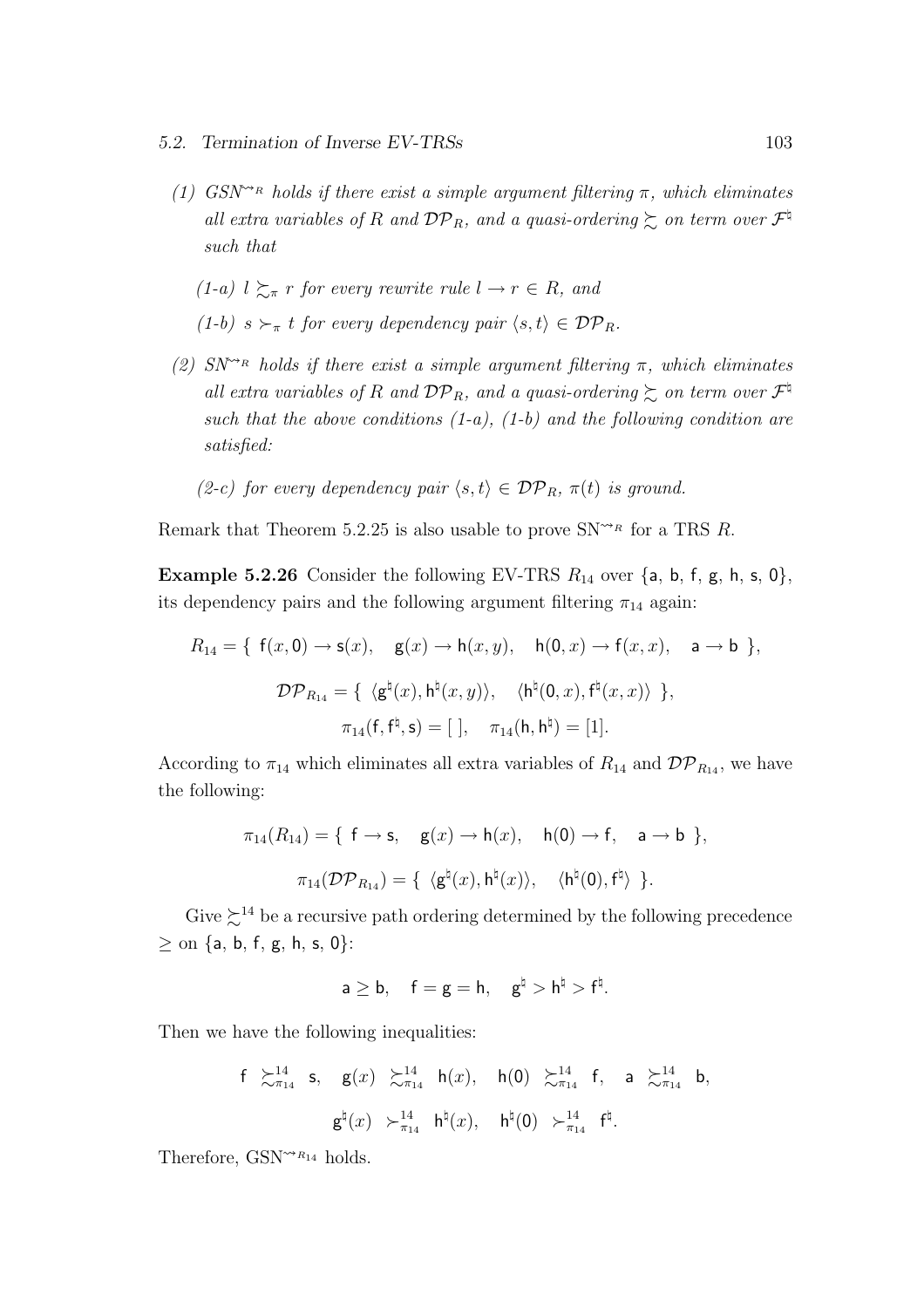Let the following argument filtering:

$$
\pi'_{14}(\mathsf{f},\mathsf{f}^\natural,\mathsf{h}^\natural,\mathsf{s}) = [\ ], \quad \pi'_{14}(\mathsf{h}) = [1].
$$

Then, we have the following:

$$
\pi'_{14}(R_{14}) = \{ \begin{array}{l} \mathsf{f} \rightarrow \mathsf{s}, \quad \mathsf{g}(x) \rightarrow \mathsf{h}(x), \quad \mathsf{h}(\mathsf{0}) \rightarrow \mathsf{f}, \quad \mathsf{a} \rightarrow \mathsf{b} \end{array} \},
$$

$$
\pi'_{14}(\mathcal{DP}_{R_{14}}) = \{ \begin{array}{l} \langle \mathsf{g}^{\natural}(x), \mathsf{h}^{\natural} \rangle, \quad \langle \mathsf{h}^{\natural}, \mathsf{f}^{\natural} \rangle \end{array} \}.
$$

Now, for every dependency pair  $\langle s, t \rangle$  of  $R_{14}$ ,  $\pi'_{14}(t)$  is ground. Moreover, using the recursive path ordering  $\succsim^{14}$  again, the following inequalities hold:

$$
f \gtrsim_{\pi_{14}}^{14}
$$
 s,  $g(x) \gtrsim_{\pi_{14}}^{14}$  h(x), h(0)  $\gtrsim_{\pi_{14}}^{14}$  f, a  $\gtrsim_{\pi_{14}}^{14}$  b,  
 $g^{\sharp}(x) \gtrsim_{\pi_{14}}^{14}$  h<sup>†</sup>, h<sup>†</sup>  $\gtrsim_{\pi_{14}}^{14}$  f<sup>‡</sup>.

Therefore,  $SN^{\leadsto R_{14}}$  holds.

Remark that we can easily modify Theorem 5.2.25 (1-b) and (2-c) stronger ones by using dependency graphs [4, 5] as follows:

(1-b) for every cycle  $P$  of dependency pairs of R,

- (i) for every dependency pair  $\langle s,t\rangle \in \mathcal{P}, s \succsim_{\pi} t$ , and
- (ii) for at least one dependency pair  $\langle s_0,t_0 \rangle \in \mathcal{P}, s_0 \succ_{\pi} t_0$ ,
- (2-c) for every cycle  $\mathcal P$  of dependency pairs of R, for at least one dependency pair  $\langle s_0,t_0 \rangle \in \mathcal{P}, \pi(t_0)$  is ground.

Such an extended theorem is more usable and powerful than Theorem 5.2.25.

The following corollary is a little weaker but easier to use the Theorem 5.2.25.

**Corollary 5.2.27** Let R be an EV-TRS, let  $\rightsquigarrow_R$  have TRAT property and  $\pi$  be a simple argument filtering which eliminates all extra variables of R and  $DP_R$ and which satisfies  $\pi(\mathcal{DP}_R) = \mathcal{DP}_{\pi(R)}$  up to renaming. Then,  $SN^{\rightarrow_{\pi(R)}}$  implies GSN<sup>\*\*</sup>R. Moreover, if  $\pi(t)$  is ground for every dependency pair  $\langle s,t \rangle \in \mathcal{DP}_R$ , then  $SN^{\leadsto_R}$  holds.

**Example 5.2.28** Consider the following EV-TRS  $R_{16}$  over {c, e, double, s, 0} and its dependency pairs again:

 $R_{16} = \{ \text{ double}(0) \rightarrow 0, \text{ double}(s(x)) \rightarrow s^2(\text{double}(x)), \text{ } \text{e} \rightarrow \text{double}(c(x,x)) \},$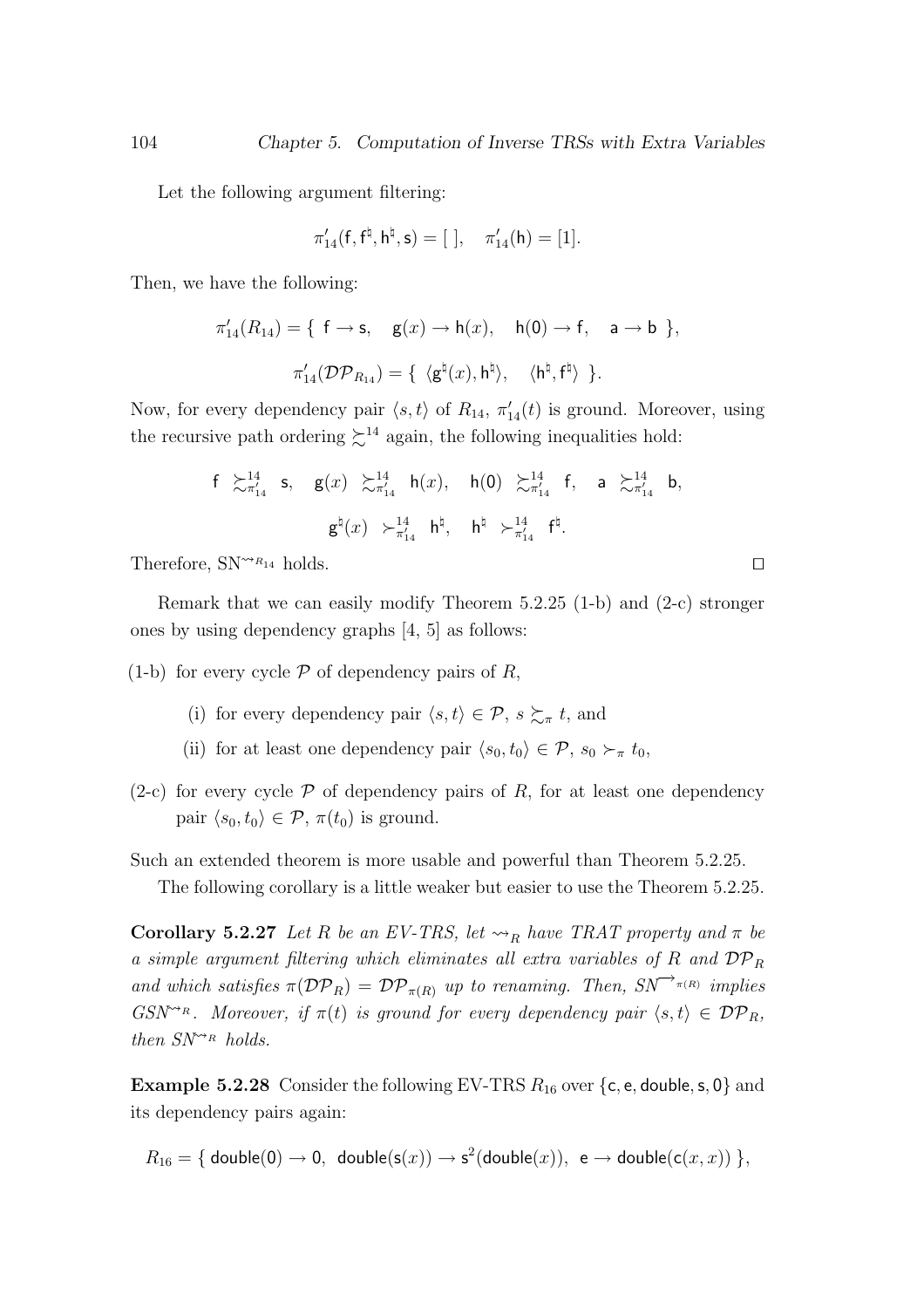5.2. Termination of Inverse EV-TRSs 105

 $\mathcal{DP}_{R_{16}} = \{ \; \langle \mathsf{double}^{\natural}(\mathsf{s}(x)),\mathsf{double}^{\natural}(x) \rangle \quad \langle \mathsf{e}^{\natural},\mathsf{double}^{\natural}(\mathsf{c}(x,x)) \rangle \; \} .$ 

Given the argument filtering  $\pi_{16}(c) = [$ ], we have the followings:

$$
\pi_{16}(R_{16}) = \{ \text{ double}(0) \rightarrow 0, \text{ double}(s(x)) \rightarrow s^2(\text{double}(x)), \text{ } e \rightarrow \text{double}(c) \},
$$

$$
\pi_{16}(\mathcal{DP}_{R_{16}}) = \{ \text{ \langle double}^{\natural}(\mathsf{s}(x)), \mathsf{double}^{\natural}(x) \rangle \text{ \langle e^{\natural}, \mathsf{double}^{\natural}(c) \rangle } \}.
$$

Now  $\pi_{16}(\mathcal{DP}_{R_{16}}) = \mathcal{DP}_{\pi_{16}(R_{16})}$  holds. On the other hand,  $\text{SN}^{\longrightarrow_{\pi_{16}(R_{16})}}$  is easily shown. Therefore,  $GSN^{\leadsto_{R_{16}}}$  holds.

According to Proposition 5.2.4 (b) and Theorem 5.2.5, each of the following is possible:

- to prove  $\text{GSN}^{\rightsquigarrow_R}$ , and
- to prove that  $SN_t^{\rightsquigarrow_R}$  for all linear terms t,

for a right-linear EV-TRS R, and

- to prove  $\text{GSN}^{\rightsquigarrow_R}$ , and
- to prove  $SN^{\leadsto_R}$

for a constructor EV-TRS R.

#### 5.2.4 Discussion

In this subsection, we discuss the termination of narrowing of the example inverse EV-TRSs.

Consider the following constructor TRS  $R_7$  over the signature {s, 0, add, mul} and its inverse EV-TRS  $R_{11}$  again:

$$
R_7 = \{ \begin{array}{cl} \mathsf{add}(0,y) \to y, & \mathsf{add}(\mathsf{s}(x),y) \to \mathsf{s}(\mathsf{add}(x,y)), \\ \mathsf{mul}(0,y) \to 0, & \mathsf{mul}(x,0) \to 0, \\ \mathsf{mul}(\mathsf{s}(x),\mathsf{s}(y)) \to \mathsf{s}(\mathsf{add}(\mathsf{mul}(x,\mathsf{s}(y)),y)) \end{array} \},
$$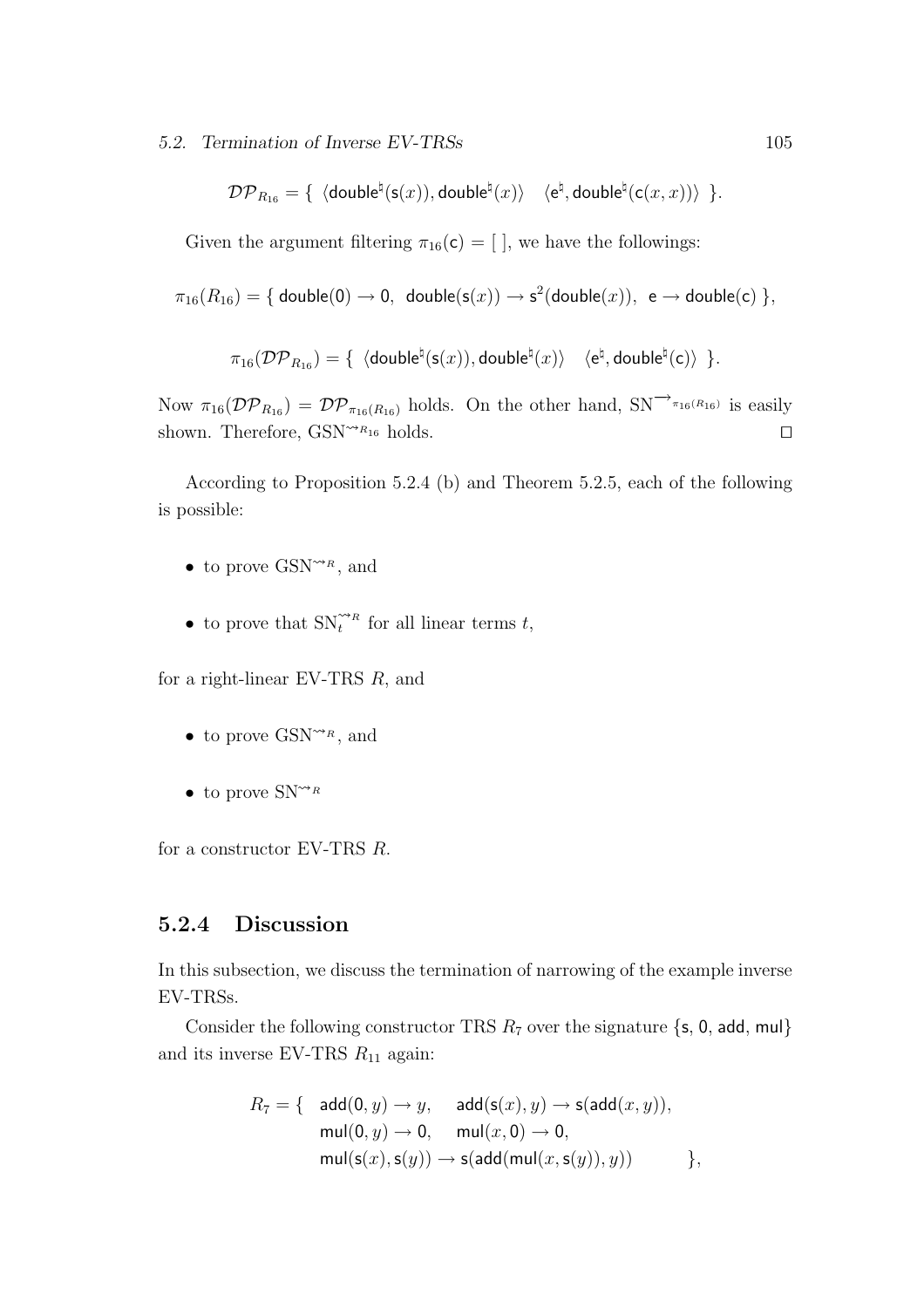$$
R_{11} = U(R_8)(= \mathcal{I}nv_{\text{full}}(R_7))
$$
  
= {  $\text{add}^{\#}(y) \rightarrow \text{tp}_2(0, y),$   
 $\text{add}^{\#}(\text{s}(z)) \rightarrow \text{u}_1(\text{add}^{\#}(z)),$   
 $\text{u}_1(\text{tp}_2(x, y)) \rightarrow \text{tp}_2(\text{s}(x), y),$   
 $\text{add}^{\#}(\text{add}(x, y)) \rightarrow \text{tp}_2(x, y),$   
 $\text{mul}^{\#}(0) \rightarrow \text{tp}_2(0, y),$   
 $\text{mul}^{\#}(0) \rightarrow \text{tp}_2(x, 0),$   
 $\text{mul}^{\#}(\text{s}(z)) \rightarrow \text{u}_2(\text{add}^{\#}(z))$   
 $\text{u}_2(\text{tp}_2(w, y)) \rightarrow \text{u}_3(\text{mul}^{\#}(w), y)$   
 $\text{u}_3(\text{tp}_2(x, \text{s}(y)), y) \rightarrow \text{tp}_2(\text{s}(x), \text{s}(y))$   
 $\text{mul}^{\#}(\text{mul}(x, y)) \rightarrow \text{tp}_2(x, y)$  }.

In Example 5.1.21, we have shown that the tree representation of narrowing sequences starting from  $\text{mul}^{\#}(s^4(0))$  is finite up to renaming, that is, there is no infinite narrowing sequences starting from  $\text{mul}^{\#}(\mathsf{s}^4(0))$ . This fact gives a conjecture, which we will prove later, that  $\text{mul}^{\#}(\mathsf{s}^n(0))$   $(n \geq 0)$  is strongly normalizing with respect to  $\leadsto_{R_{11}}$ .

Unfortunately,  $R_{11}$  is not ground strongly normalizing with respect to  $\rightsquigarrow_{R_{11}}$ , that is,  $GSN^{\sim R_{11}}$  does not hold. In fact, there is an infinite narrowing sequence as follows:

$$
u_2(mul^{\#}(0)) \rightsquigarrow_{R_{11}} u_2(tp_2(x_0, 0))
$$
  
\n
$$
\rightsquigarrow_{R_{11}} u_3(mul^{\#}(x_0), 0)
$$
  
\n
$$
\{x_0 \mapsto s(x_1)\} \rightsquigarrow_{R_{11}} u_3(u_2(\text{add}^{\#}(x_1)), 0)
$$
  
\n
$$
\{x_1 \mapsto s(x_2)\} \rightsquigarrow_{R_{11}} u_3(u_2(u_1(\text{add}^{\#}(x_2))), 0)
$$
  
\n
$$
\{x_2 \mapsto s(x_3)\} \rightsquigarrow_{R_{11}} u_3(u_2(u_1(u_1(\text{add}^{\#}(x_3))))), 0)
$$
  
\n
$$
\{x_3 \mapsto s(x_4)\} \rightsquigarrow_{R_{11}} u_3(u_2(u_1(u_1(\text{add}^{\#}(x_4))))), 0)
$$
  
\n
$$
\{x_3 \mapsto s(x_4)\} \rightsquigarrow_{R_{11}} \cdots
$$

However, the following claim which makes the inverse computation by  $R_{11}$  practical, can be easily proved by induction on the natural number  $k$  of the term  $\mathsf{s}^{k}(0).$ 

Claim 5.2.29 add<sup>#</sup>(s<sup>m</sup>(0)) and mul<sup>#</sup>(s<sup>n</sup>(0)) (where  $m, n \ge 0$ ) are strongly normalizing with respect to  $\rightsquigarrow_{R_{11}}$ , that is,  $SN^{\rightsquigarrow R_{11}}_{add^{\#}(s^m(0))}$  and  $SN^{\rightsquigarrow R_{11}}_{mult(s^n(0))}$  hold.

According to the above claim, the inverse computation of  $R_7$  is considered to be terminating.

Arbitral reduction systems [26, 31] can be formalized as EV-TRSs whose righthand sides are extra variables. They introduced an  $\Omega$ -reduction system to sim-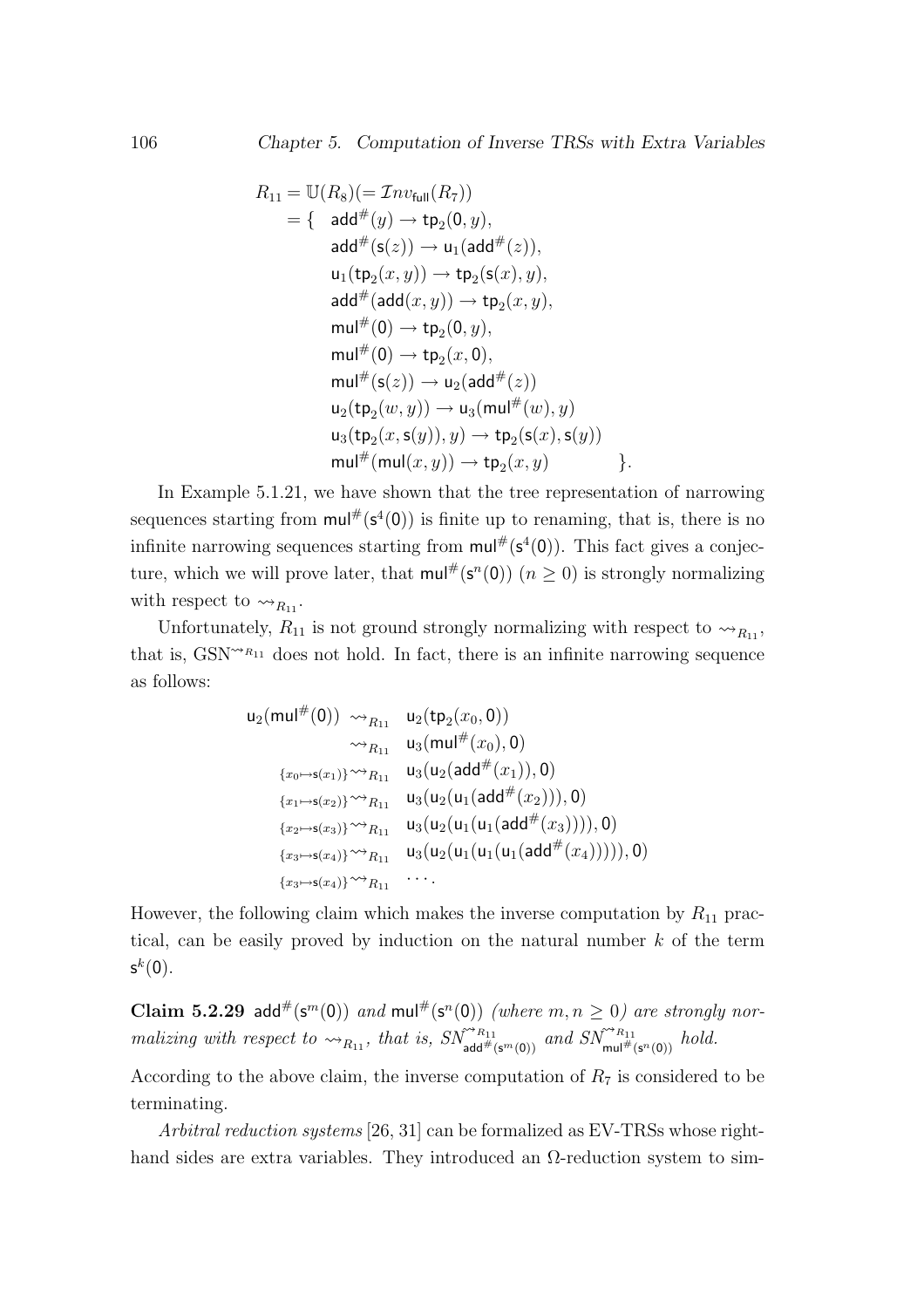ulate the reduction sequence, which is a special case of narrowing extended in this paper. Although they are terminating, Theorem 5.2.25 does not work to show their termination. The reason is that argument filtering method in this thesis cannot eliminate all extra variables of collapsing rules. To overcome this problem is one of future works.

## 5.3 Computation Strategy of Inverse EV-TRSs

It is well-known that all solution search is expensive. In addition, the inverse EV-TRSs generated by our inverse compilers are not confluent in general. However, we have also shown that our inverse EV-TRSs obtained from left-linear constructor TRSs are right-linear. Hence, if they are TRSs, we use the innermost strategy to improve efficiency of all solution search by rewrite relation because of the following result;

For any right-linear overlay TRS R, all normal forms (with respect to  $\rightarrow_R$ ) of a given terminating term with respect to  $\rightarrow_R$ , can be obtained by the innermost strategy [47].

Since a lot of practical constructor TRSs are erasing and then inverse systems generated by our transformation from them are not TRSs, we would like to extend the above result to narrowing of EV-TRSs. However, the above result does not hold for narrowing on EV-TRSs. Then, we try to find a condition in order that the above result holds for narrowing.

In this section, we show that for a linear constructor EV-TRS, every normal form (with respect to narrowing) of a given linear term which is terminating with respect to innermost narrowing, can be obtained by innermost narrowing. We also show that for right-linear EV-TRSs basic narrowing [28] is sufficient to simulate rewrite relation of EV-TRSs. That is, for any right-linear EV-TRS, every ground rewrite sequence can be simulated by a basic narrowing sequence. Through these works, we improve the efficiency of narrowing derivation of rightlinear EV-TRSs.

Some results in our previous papers [39, 40] are wrong since the results there lack a condition that EV-TRSs are left-linear. The result of this section is their revised version.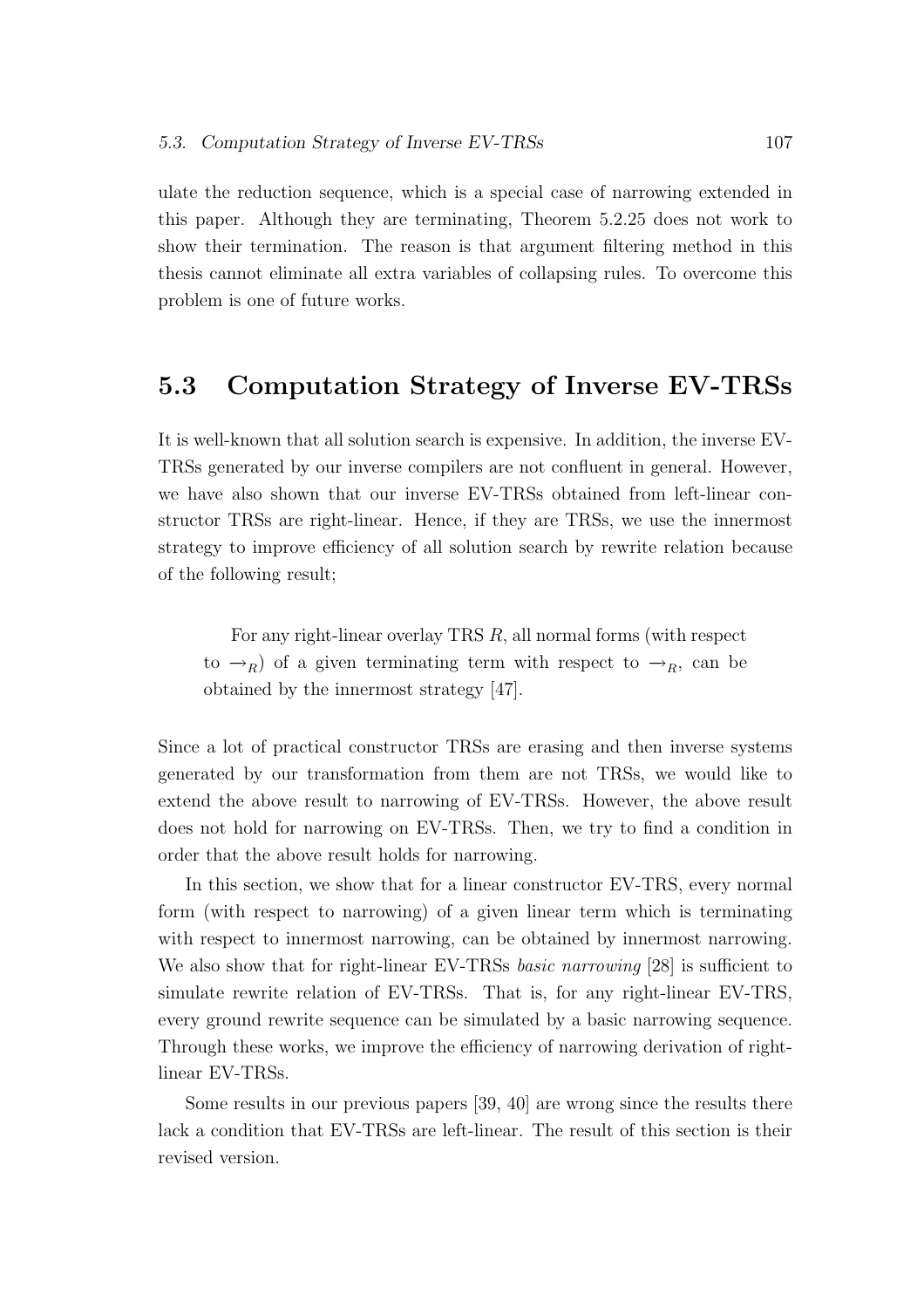# 5.3.1 Innermost Narrowing of Linear Constructor EV-TRSs

The main result in  $[47]$  is that for a right-linear terminating overlay TRS R, innermost rewrite relation can find all normal forms (with respect to  $\rightarrow$ ) of a given term t, that is,  $t \stackrel{*}{\to}_R u \in NF^{-\to_R}(\mathcal{F},\mathcal{X})$  implies  $t \stackrel{*}{\to_R} u$ . This subsection shows that such a claim also holds for narrowing of linear constructor EV-TRSs which are terminating with respect to innermost narrowing. Remark that these results do not require confluence.

The reason why we restrict overlay systems to constructor systems, is that overlay systems do not guarantee the intention of overlay to be satisfied in the narrowing; Inside critical peak with respect to narrowing arises even for overlay systems. It is shown by the following counterexample for overlay systems.

**Example 5.3.1** Consider the following right-linear overlay EV-TRS  $R_{17}$  with  $SN^{\sim R_{17}}$  on linear terms:

$$
R_{17} = \{ f(g(a)) \rightarrow b, g(b) \rightarrow a \}.
$$

There are two normal forms **b** and **f**(a) of **f**( $g(x)$ ) with respect to  $\rightsquigarrow_{R_{17}}$ . However,  $f(g(x))$  cannot be narrowable to b by innermost strategy.

The situation in the above example is caused from the fact that there exists an inside critical peak  $\langle \mathbf{b}, \mathbf{f}(\mathbf{a}) \rangle$  with respect to  $\leadsto_{R_{17}}$ , which is constructed from  $f(g(x))$  by the rules  $f(g(a)) \to b$  and  $g(b) \to a$  (see Figure 5.7). On the other



Figure 5.7: A critical peak of narrowing on  $R_{17}$ , which is constructed from  $f(g(x))$ .

hand, constructor systems does not raise such inside critical peaks with respect to narrowing, that is, they satisfy the intention of non-inside-overlapping. Therefore, we focus on constructor systems.

Next we show a counterexample for non-left-linear constructor EV-TRSs which is right-linear.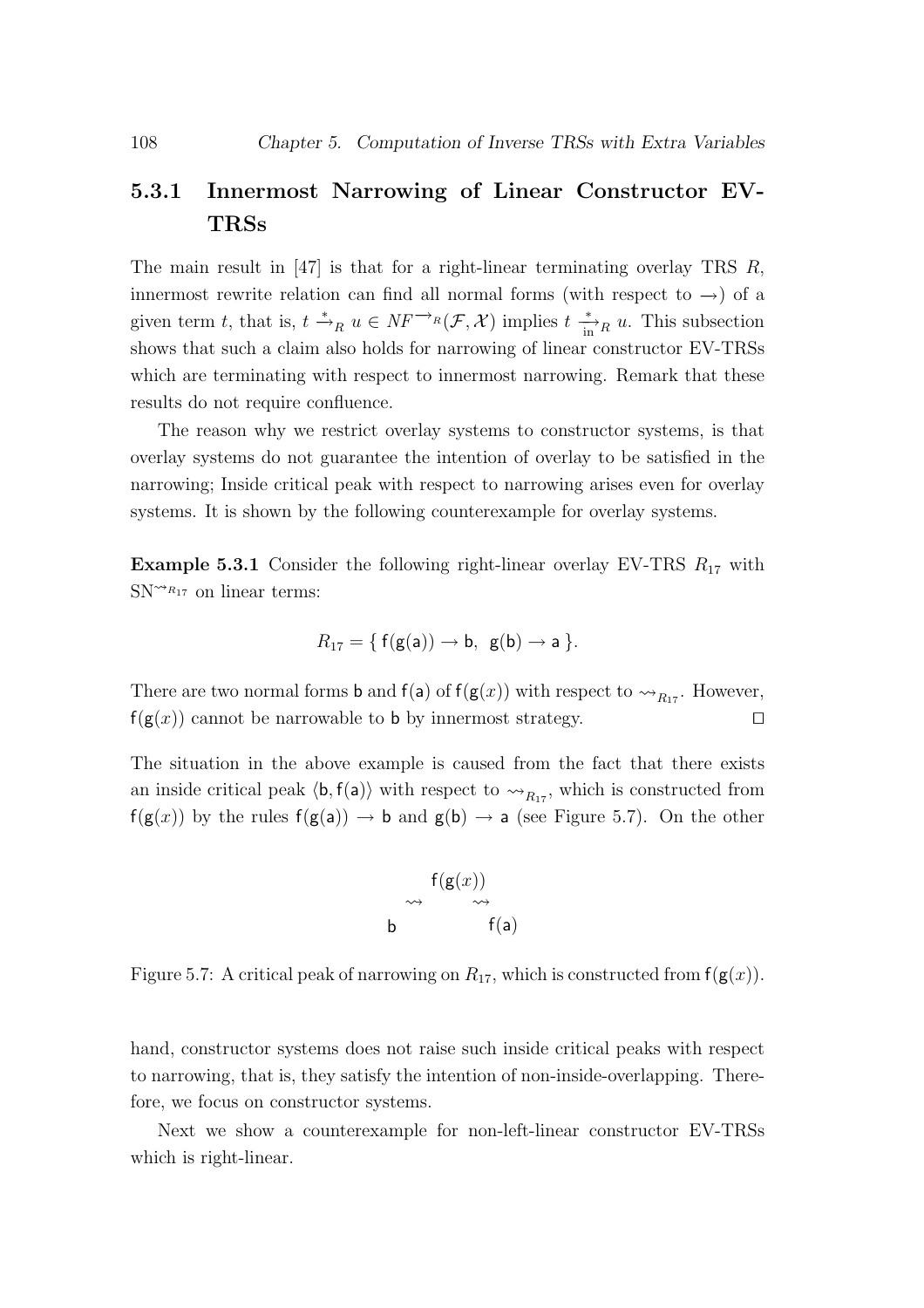$$
f(a, g(y, b))
$$
  
\n $f(g(a, x), g(y, b))$   
\n $\rightarrow R_{18}$   
\n $\rightarrow R_{18}$   
\n $f(g(a, x), b)$   
\n $\rightarrow R_{18}$   
\n $f(g(a, x), b)$   
\n $f(g(a, x), b)$   
\n $f(g(a, b))$ 

Figure 5.8: Narrowing sequences starting from  $f(g(a, x), g(y, b))$ .

Example 5.3.2 Consider the following constructor TRS which is right-linear but not left-linear:

$$
R_{18} = \{ f(x,x) \rightarrow x, \quad g(a,a) \rightarrow a, \quad g(b,b) \rightarrow b \}.
$$

Normal forms of the term  $f(g(a, x), g(y, b))$  with respect to  $\rightarrow_{R_{18}}$  are  $g(a, b)$  and  $f(a, b)$ . Term  $g(a, b)$  cannot be obtained by innermost narrowing (see Figure 5.8).  $\Box$ 

We first recall the following property of narrowing, as shown in Proposition 5.2.4;

Narrowing of any right-linear EV-TRS R which is restricted to a relation on linear terms, is monotone.

This fact makes it easy to treat variables in narrowing. Concretely, since the narrowing relation  $s \equiv C[s|_p]_p \leadsto_R^{[p,\rho]}$  $R^{[p,\rho]}$   $(C[r]_p)\sigma \equiv t$  where  $\rho: l \to r \in R$  and  $\sigma =$  $\text{mgu}(s, C[l]_p)$ , implies  $t \equiv C[r\sigma]_p$  and  $Var(C) \cap Var(r\sigma) = \emptyset$ , we do not need to care about the influence of unifier  $\sigma$  on context C.

The following proposition shows the composition and decomposition of narrowing sequences, which are closed under contexts.

**Proposition 5.3.3** Let R be an EV-TRS over a signature F. Let  $s_1, \ldots, s_n$  be terms such that  $Var(s_i) \cap Var(s_j) = \emptyset$  for  $i \neq j$ .

- (a) If  $s_i \stackrel{*}{\leadsto}_R t_i$  and  $Var(t_i) \cap Var(t_j) = \emptyset$  for  $i \neq j$ , then  $f(s_1, \ldots, s_n) \stackrel{*}{\leadsto}_R$  $f(t_1, \ldots, t_n)$  for any n-ary function symbol f in  $\mathcal{F}$ .
- (b) For every n-ary function symbol  $f \in \mathcal{F}$ ,  $f(s_1, \ldots, s_n) \stackrel{*}{\leadsto}^{\varepsilon <} f(t_1, \ldots, t_n)$ implies that  $s_i \stackrel{*}{\leadsto}_R t_i$  for every i, and  $Var(t_i) \cap Var(t_j) = \emptyset$  for  $i \neq j$ .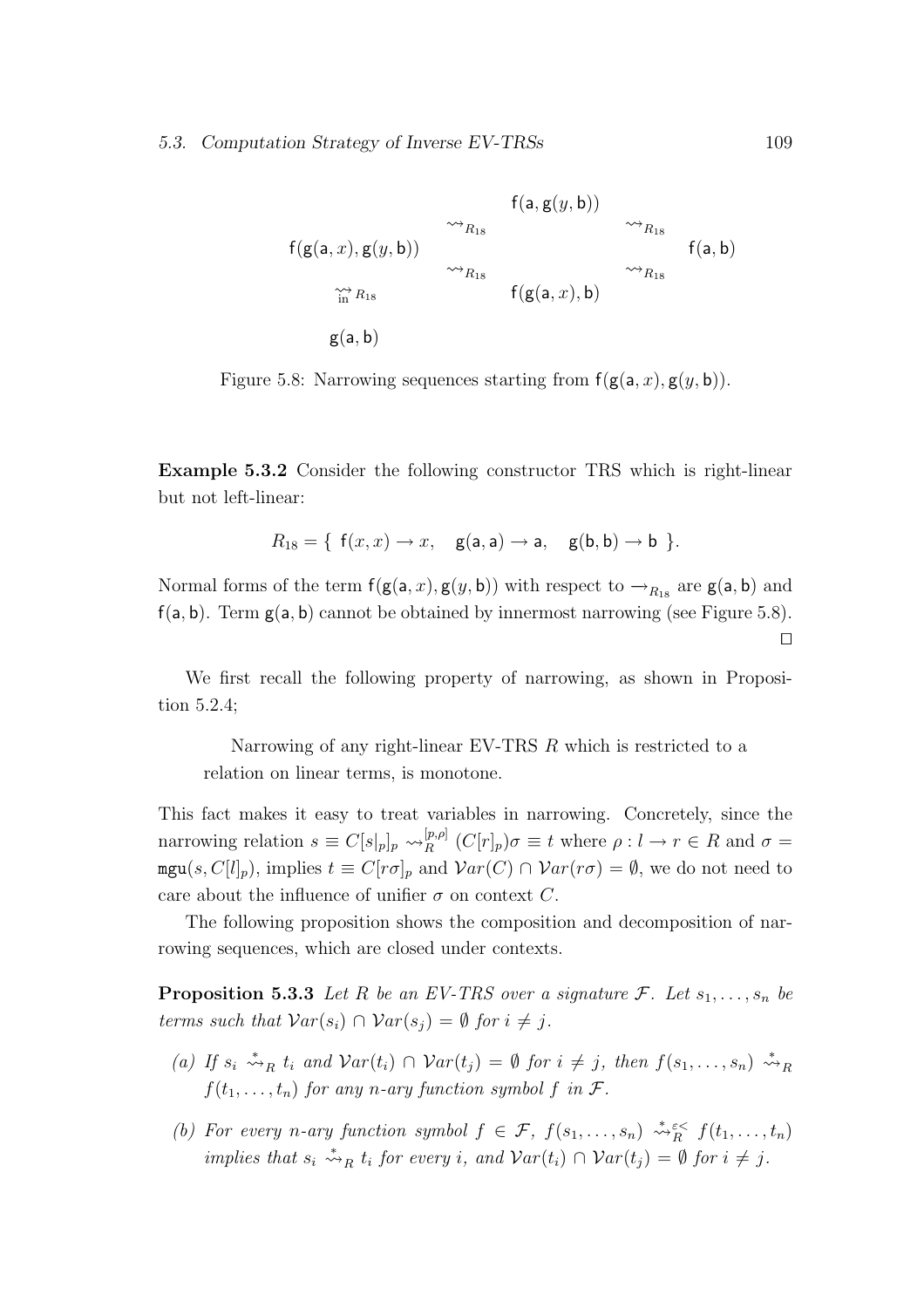*Proof.* In the both cases, It follows from the condition  $Var(s_i) \cap Var(s_j) = \emptyset$ and the definition of  $\leadsto_R$  that variables appearing in  $s_i \stackrel{*}{\leadsto}_R t_i$  and  $s_j \stackrel{*}{\leadsto_R} t_j$  (*i*  $\neq j$ ) are disjoint. Then, it also follows from the definition of  $\leadsto_R$  that narrowing sequences  $s_i \stackrel{*}{\leadsto}_R t_i$  and  $s_j \stackrel{*}{\leadsto}_R t_j$  are independent of each other where  $i \neq j$ . Therefore, it is clear that this proposition holds.

Next, we discuss a property on innermost narrowing sequences.

**Lemma 5.3.4** Let R be an EV-TRS. Then,  $s \stackrel{*}{\underset{\text{in}}{\sim}} t \in NF^{\sim}R(\mathcal{F},\mathcal{X})$  implies  $s \stackrel{*}{\to} \stackrel{\epsilon}{\infty} u \stackrel{*}{\to} R$  t for some term u of which every proper subterm is in normal forms with respect to  $\rightsquigarrow_R$ .

*Proof.* If  $s \xrightarrow[\text{in}]{*} R t$  does not contain  $\underset{\text{in} \ n}{\leadsto} \frac{\varepsilon}{R}$ , then we take t as u. Otherwise, we can assume that  $s \xrightarrow[\text{in}]{*} \mathcal{E} \leq u \xrightarrow[\text{in}]{*} u' \xrightarrow[\text{in}]{*} u' \mathcal{E}$  and hence the claim holds.

Let F be a signature and  $\sigma$  be a substitution. We say that  $\sigma$  is *linear* if it satisfies both of the followings:

- $x\sigma$  is linear for all  $x \in \mathcal{D}om(\sigma)$ , and
- for all  $x, y \in \mathcal{D}om(\sigma)$ ,  $x \not\equiv y$  implies  $\mathcal{V}ar(x\sigma) \cap \mathcal{V}ar(y\sigma) = \emptyset$ .

Let  $\rightarrow$  be a relation on terms over *F*. Then, we say that a substitution  $\sigma'$  is  $\sigma$ normalized with respect to  $\to$  if  $\mathcal{D}om(\sigma) = \mathcal{D}om(\sigma')$  and  $x\sigma \stackrel{*}{\to} x\sigma' \in NF^{-\to}(\mathcal{F},\mathcal{X})$ for all  $x \in \mathcal{D}om(\sigma)$  (similarly for  $\rightarrow \infty$ ). Suppose that  $\text{WN}_{x\sigma}^{\rightarrow}$  for all  $x \in \mathcal{D}om(\sigma)$ . Then, it is clear that there exists at least one  $\sigma$ -normalized substitution  $\sigma'$  with respect to  $\rightarrow$ . Moreover, we can assume without loss of generality that  $\sigma'$  is linear if  $\sigma$  is linear.

**Lemma 5.3.5** Let R be a right-linear EV-TRS. Let s be a linear term and  $\sigma$  be a linear substitution such that  $Dom(\sigma) \subseteq Var(s)$  and  $SIN_{x\sigma}^{\gamma R}$  for all  $x \in Dom(\sigma)$ . Then, so  $\stackrel{*}{\underset{\text{in}}{\text{min}}}$   $k \in NF^{\sim_h}(\mathcal{F}, \mathcal{X})$  implies so  $\stackrel{*}{\underset{\text{in}}{\text{min}}}$   $R$  so  $\perp$   $\stackrel{*}{\underset{\text{in}}{\text{min}}}$  t for some linear σ-normalized substitution  $\sigma_{\perp}$  with respect to  $\rightsquigarrow_R$ .

*Proof.* We prove by induction on the structure of term s. Since the case that s is a variable is trivial, we assume  $s \equiv f(s_1, \ldots, s_n)$ . It follows from Lemma 5.3.4 that  $s\sigma \equiv f(s_1\sigma,\ldots,s_n\sigma) \stackrel{*}{\underset{\text{in } R}{\sim}} f(u_1,\ldots,u_n) \stackrel{*}{\underset{\text{in } R}{\sim}} t$  and  $u_i \in NF^{\sim}(F,\mathcal{X})$  for  $1 \leq i \leq n$ . From Proposition 5.2.4 (a),  $f(u_1, \ldots, u_n)$  is linear and hence we have  $Var(u_i) \cap Var(u_j) = \emptyset$  for each i and j with  $i \neq j$ . From Proposition 5.3.3 (b), we have  $s_i \sigma \stackrel{*}{\longrightarrow}_R u_i$  for  $1 \leq i \leq n$ . Then, by the induction hypothesis, there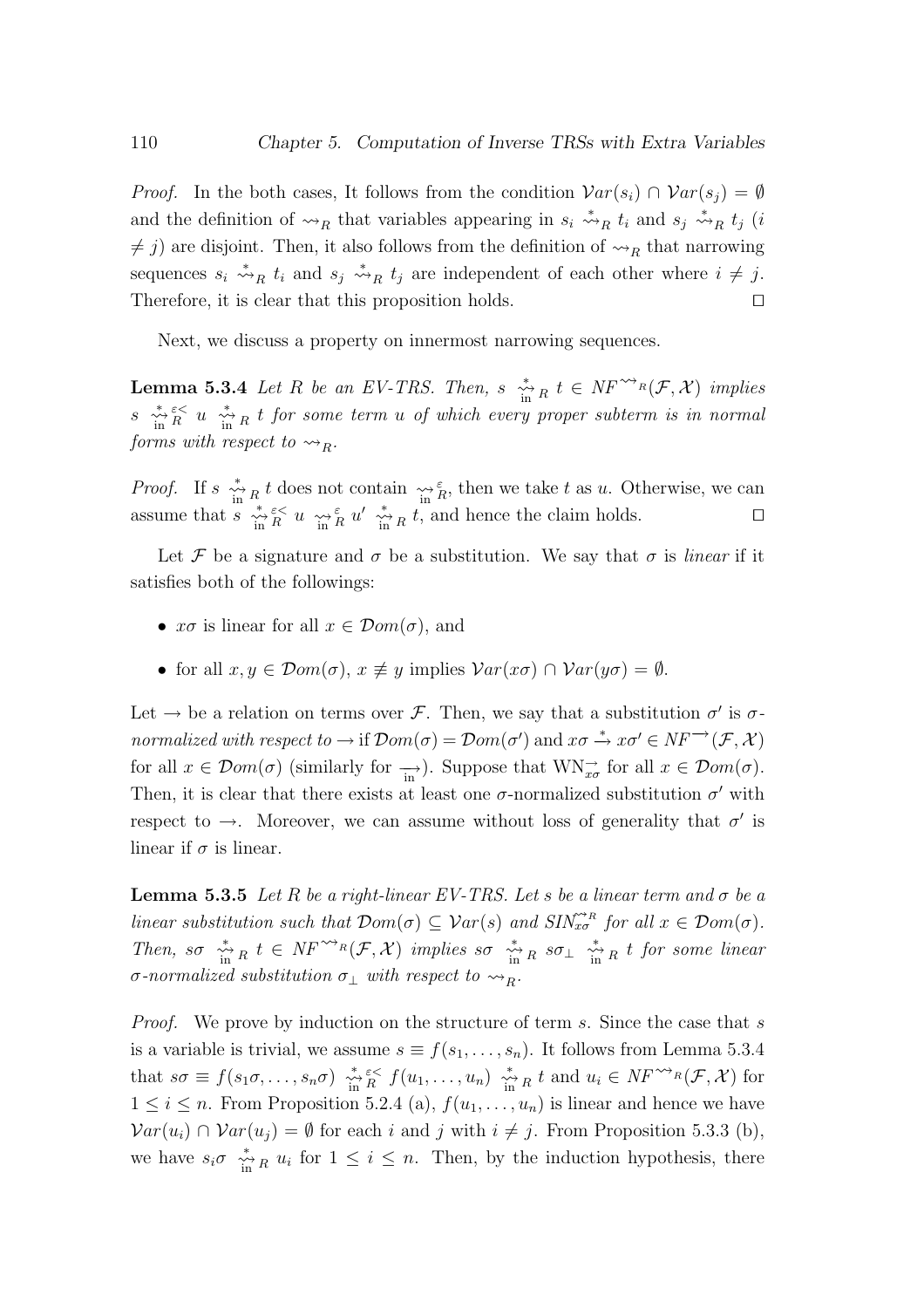$$
f(s_1\sigma, ..., s_n\sigma) \xrightarrow{\ast \varepsilon} f(u_1, ..., u_n) \xrightarrow{\ast} t
$$
  
\n
$$
\ast \qquad \qquad \text{I.H.}
$$
  
\n
$$
f(s_1\sigma_1, ..., s_n\sigma_1) \xrightarrow{\ast} \qquad \qquad \text{if } n
$$
  
\n
$$
\Rightarrow : \underset{\text{in } R}{\text{in } R}
$$

Figure 5.9: Proof sketch of Lemma 5.3.5.

exists a linear  $\sigma|_{Var(s_i)}$ -normalized substitution  $\sigma_i$  with respect to  $\gamma$  as such that  $s_i \sigma \stackrel{*}{\underset{\text{in}}{\sim}} R \ s_i \sigma_i \stackrel{*}{\underset{\text{in}}{\sim}} R \ u_i.$ 

Now we can assume without loss of generality that for each i and j with  $i \neq$ j,  $VRan(\sigma_i) \cap VRan(\sigma_j) = \emptyset$ . Then, it follows from Proposition 5.3.3 (a) that  $f(s_1\sigma_1,\ldots,s_n\sigma_n) \stackrel{*}{\underset{\text{in } R}{\times}} f(u_1,\ldots,u_n)$ . From the linearity of  $s, \sigma_{\perp} = \bigcup_{i=1}^n \sigma_i|_{Var(s_i)}$ is a substitution. Moreover, since all  $\sigma_i$ s are linear  $\sigma|_{Var(s_i)}$ -normalized substitutions with respect to  $\underset{\text{in } R}{\leadsto}$  and their variables are disjoint,  $\sigma_{\perp}$  is also a linear  $\sigma|_{Var(s)}$ -normalized substitution with respect to  $\leadsto_{\text{in }R}$ . Therefore, we have

$$
f(s_1\sigma,\ldots,s_n\sigma) \stackrel{*}{\underset{\text{in}}{\sim}} {}_R f(s_1\sigma_1,\ldots,s_n\sigma_1) \stackrel{*}{\underset{\text{in}}{\sim}} {}_R f(u_1,\ldots,u_n) \stackrel{*}{\underset{\text{in}}{\sim}} {}_R t
$$

and  $\sigma_{\perp}$  is a linear  $\sigma|_{Var(s)}$ -normalized substitution with respect to  $\gamma_{\text{in }R}$  (see Figure 5.9).  $\square$ 

To represent the common part of two terms which are unifiable, we define the operator  $\diamond$  as follows:

- $x \diamond t = x$  where  $x \in \mathcal{X}$ ,
- $t \diamond x = x$  where  $x \in \mathcal{X}$  and t is not a variable, and
- $f(s_1, \ldots, s_n) \diamond f(t_1, \ldots, t_n) = f(s_1 \diamond t_1, \ldots, s_n \diamond t_n).$

Let  $\theta$  be a substitution, we denote the set of all linear  $\theta$ -normalized substitution with respect to  $\underset{\text{in } R}{\rightsquigarrow}$  by  $Norm(\theta)$ .

The following proposition shows the relationship between linear terms and their most general unifier in innermost narrowing.

**Proposition 5.3.6** Let R be a right-linear constructor EV-TRS, and s, t be linear terms such that  $Var(s) \cap Var(t) = \emptyset$ . Suppose that  $\sigma = \text{mgu}(s,t)$ . Let θ be a linear substitution such that  $\sigma|_{Var(s)} = \theta|_{Var(s)}$  and  $V\mathcal{R}an(\theta|_{Var(t)}) \cap$  $\mathcal{V}\mathcal{R}an(\sigma|\mathcal{V}_{ar(s)}) = \emptyset$ . Then,  $\theta$  is a most general unifier of  $(s \diamond t)\sigma|\mathcal{V}_{ar(t)}$  and t, that is,  $\theta = \text{mgu}((s \diamond t) \sigma |_{Var(t)}, t)$ .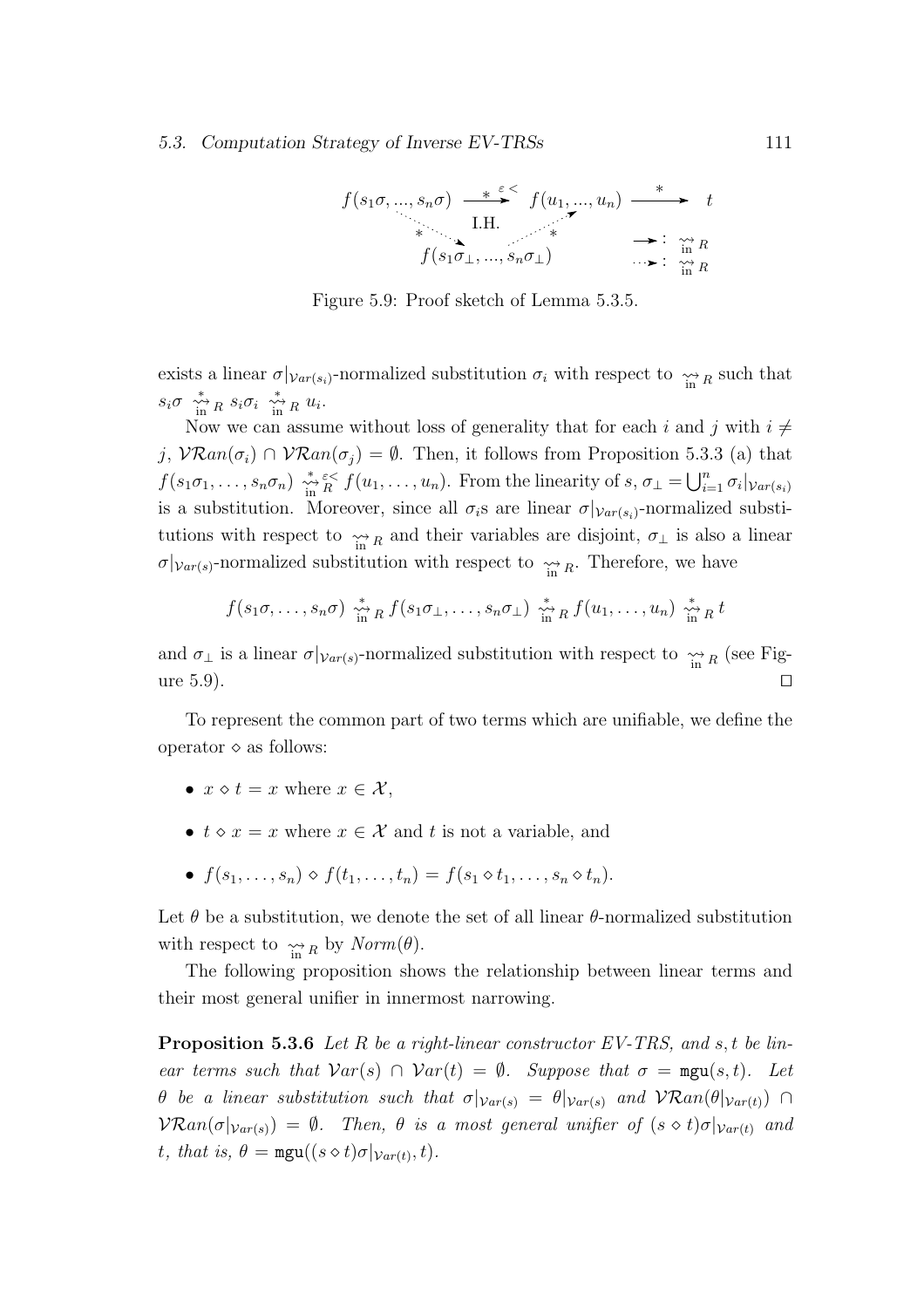

Figure 5.10: Relationship between linear terms s, t and  $\sigma = \text{mgu}(s,t)$ .

*Proof.* This proposition holds clearly (see Figure 5.10).  $\Box$ 

Next we give a lemma related with one-step narrowing. The lack of the condition of the left-linearity of  $R$  (in Lemma 5.3.7) causes the wrong results in [39, 40]. The following lemma is a revision of them.

**Lemma 5.3.7** Let  $R$  be a linear constructor  $EV$ -TRS. Let  $s$  be a linear term and suppose that  $WIN_{s'}^{\Leftrightarrow R}$  for every subterm s' of s, and  $\rho: l \to r \in R$ . Suppose that s  $\rightsquigarrow_R^{[\varepsilon,\rho]}$  $R_R^{\varepsilon,\rho_1}$  ro where  $\sigma = \text{mgu}(s,l)$ , and  $\sigma_{\perp}$  is a linear  $\sigma|_{Var(r)}$ -normalized substitution with respect to  $\frac{1}{\sin R}$ . Then, there exists a linear term t such that  $s \frac{1}{\sin R} t \frac{1}{\sin R}$ R  $r\sigma_{\perp}$ .

*Proof.* From the definition of  $\leadsto_R$ , we can assume without loss of generality that  $Var(s) \cap Var(l, r) = \emptyset$ . It clearly follows from the linearity of s and l that  $s \diamond l$ is also linear and  $s \equiv (s \diamond l)\sigma|_{Var(l)}$  without loss of generality. Since s and l are linear and  $\sigma = \text{mgu}(s, l)$ , every term in  $\mathcal{V}\mathcal{R}an(\sigma|_{\mathcal{V}ar(l)})$  is either a variable or a renaming of a subterm of s and  $\sigma$  is linear. Since  $\text{WIN}_{s'}^{\leftrightarrow R}$  for every subterm s' of s, WIN<sup>"'*R*</sup> for every term  $u \in \mathcal{V}\mathcal{R}an(\sigma|_{Var(l)})$ . Then, for every  $x \in \mathcal{D}om(\sigma|_{Var(l)})$ , there exists a normal form u' of  $x\sigma$  with respect to  $\leadsto_R$  such that  $x\sigma \stackrel{*}{\underset{\text{in}}{\sim}} R$  u'  $\in$  $NF^{\rightsquigarrow_R}(\mathcal{F}, \mathcal{X})$ . Hence, the following relation holds:

$$
Norm(\sigma|_{Var(r)}) = \{ \sigma'_{\perp}|_{Var(r)} \mid \sigma'_{\perp} \in Norm(\sigma|_{Var(l,r)}) \}.
$$

Then, there exists a linear  $\sigma|_{Var(l,r)}$ -normalized substitution  $\sigma'_{\perp}$  with respect to  $\hat{m}_R$  such that  $\sigma_{\perp} = \sigma'_{\perp}|_{Var(r)}$ . Since  $\sigma$  and  $\sigma_{\perp}$  are linear and  $\sigma_{\perp}$  is a  $\sigma|_{Var(l,r)}$ -normalized substitution, we can assume without loss of generality that  $VRan(\sigma_{\perp}|\nu_{ar(l)}) \cap \text{VR}an(\sigma|\nu_{ar(s)}) = \emptyset$ . Then, it follows form Proposition 5.3.6 that  $\sigma'_{\perp}$  is a most general unifier of  $(s \otimes l)\sigma_{\perp}|_{Var(l)}$  and l. Therefore,  $s \equiv (s \otimes l)\sigma|_{Var(l)}$  $\sum_{\text{in} \atop \text{in} }^* R \left( s \diamond l \right) \sigma'_{\perp} |_{Var(l)} \rightsquigarrow_R^{[\varepsilon, \rho]}$  $\int_R^{\left[\varepsilon,\rho\right]} r \sigma'_{\perp} \equiv r \sigma_{\perp}.$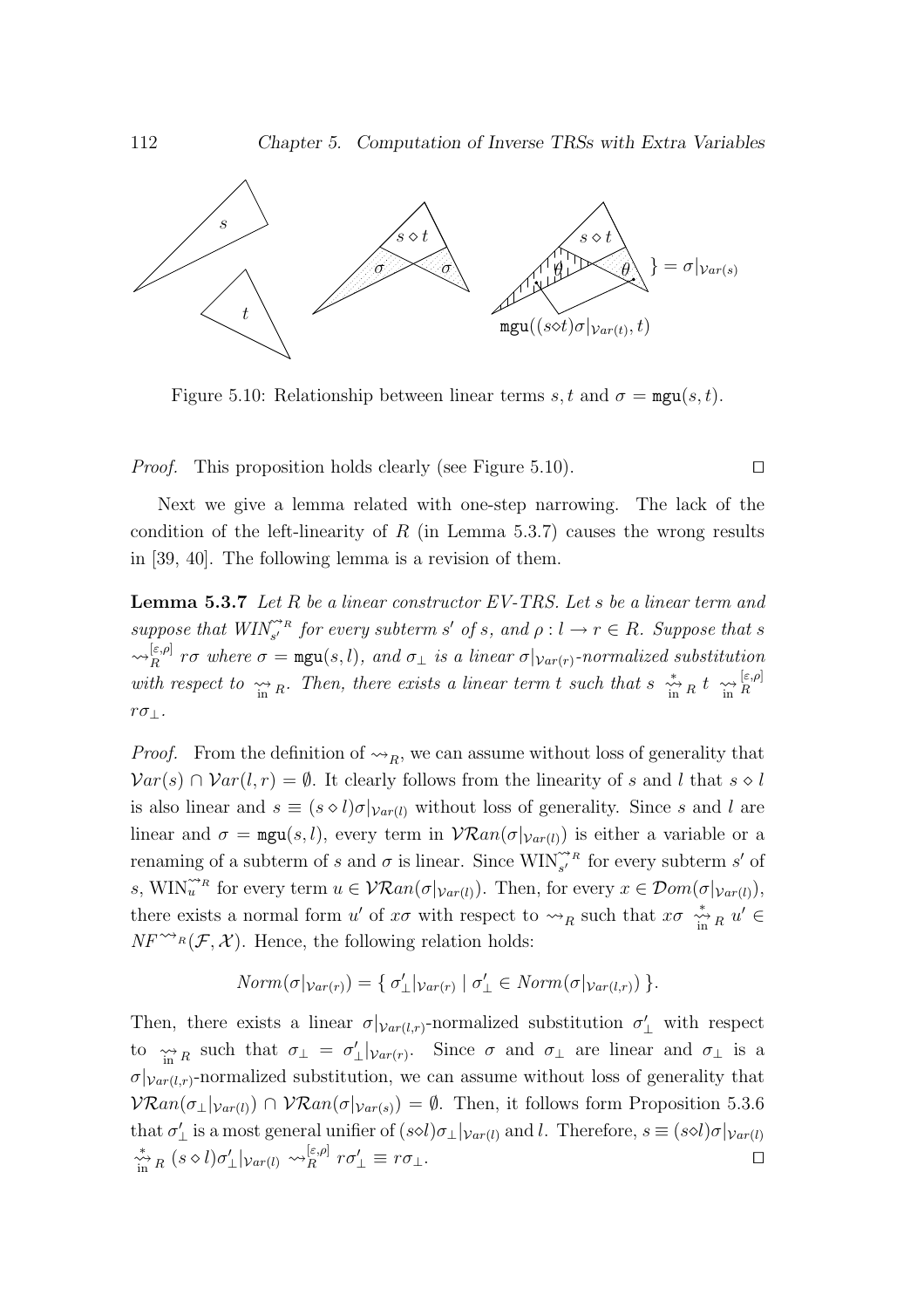The following proposition shows the relationship between  $\text{WIN}^{\rightarrow R}$  property of subterms.

**Proposition 5.3.8** Let R be a right-linear EV-TRS and t be a linear term. If  $WIN_t^{\alpha R}$ , then  $WIN_u^{\alpha R}$  for every subterm u of t.

*Proof.* Suppose that there exists an infinite sequence  $u \leftrightarrow_R u_1 \leftrightarrow_R u_2 \leftrightarrow_R \cdots$ which is starting from a subterm u of t. Let  $t \equiv C[u]$ . Since  $\underset{\text{in } R}{\leadsto} R$  on linear terms is monotone, we have the following infinite sequence:

$$
t \equiv C[u] \underset{\text{in} R}{\leadsto} C[u_1] \underset{\text{in} R}{\leadsto} C[u_2] \underset{\text{in} R}{\leadsto} \ldots
$$

Therefore,  $\text{WIN}^{\rightarrow R}$  does not hold.

Now we show the following theorem on innermost narrowing, which is a revision of those in [39, 40].

Theorem 5.3.9 Let R be a linear constructor EV-TRS. Let s be a linear term and suppose that  $WIN_{s'}^{\alpha R}$  for every term s' with s  $\sum_{i=1}^{*} R s'.$  Then, s  $\stackrel{*}{\leadsto} R t \in$  $\textit{NF}^{\sim_{R}}(\mathcal{F}, \mathcal{X})$  implies  $s \stackrel{*}{\underset{\text{in}}{\sim}} R t$ .

*Proof.* We prove this theorem by induction on n of  $s \stackrel{n}{\leadsto}_R t$ . Since the case of n = 0 is trivial, we assume that  $s \equiv C[u]_p \leadsto_R^{[p,p]}$  $R^{[p,\rho]}$   $(C[r]_p)$  $\sigma \stackrel{n-1}{\leadsto} R t$ , where  $\rho: l \to r$  $\in R$  and  $\sigma = \text{mgu}(s, C[l]_p).$ 

It follows from the linearity of s and Proposition 5.2.4 (a) that  $(C[r]_p)\sigma \equiv$  $C[r\sigma]_p$  and  $C[r\sigma]_p$  is linear. Since  $\text{WIN}_{s'}^{\sim_R}$  for every term s' with s  $\frac{N}{\text{in}}$   $_R$  s', it also holds that  $\text{WIN}_{s''}^{\leftrightarrow R}$  for every term s'' with  $C[r\sigma]_p \stackrel{*}{\underset{\text{in } R}{\times}} s''$ . Then, by the induction hypothesis, we have  $C[r\sigma]_p \stackrel{*}{\longrightarrow}_R t$ . From Lemma 5.3.5, there exists a linear  $\sigma|_{Var(r)}$ -normalized substitution  $\sigma_{\perp}$  with respect to  $\gamma_{\text{in }R}$  such that  $C[r\sigma]_p$  $\stackrel{*}{\leftrightarrow}_{\text{in}}$   $R$   $C[r\sigma_{\perp}]_p$   $\stackrel{*}{\leftrightarrow}_{\text{in}}$   $R$   $t$ .

On the other hand, it follows from Proposition 5.3.8 that  $\text{WIN}_{u'}^{\leftrightarrow R}$  for every subterm  $u'$  of  $u$ . Then, it follows from Lemma 5.3.7 that there exists a linear term v such that  $u \stackrel{*}{\underset{\text{in}}{\rightsquigarrow}} \tilde{\varepsilon} \stackrel{\varepsilon}{\underset{\text{in}}{\sim}} v \stackrel{[\varepsilon,\rho]}{\underset{\text{in}}{\rightsquigarrow}}$  $R^{[\epsilon,\rho]}$   $r\sigma_{\perp}$ . Since  $\leadsto_R$  on linear terms is monotone, we have  $C[u]_p \stackrel{*}{\underset{\text{in } R}{\sim}}^p C[v]_p \stackrel{[p,p]}{\underset{\text{in } R}{\sim}} C[r\sigma_{\perp}]_p$  without loss of generality. Therefore,  $s \stackrel{*}{\longrightarrow}_R C[r\sigma_\perp]_p \stackrel{\sim}{\underset{\text{in}}{\longrightarrow}} R t$  (see Figure 5.11).

It is clear that for every term s,  $\text{SIN}_{s}^{\leftrightarrow R}$  implies  $\text{WIN}_{s'}^{\leftrightarrow R}$  for all terms s' with s  $\sum_{\text{in} R}^*$  s'. Then, we obtain the following corollary from Theorem 5.3.9.

Corollary 5.3.10 Let R be a linear constructor EV-TRS. Let s be a linear term such that  $SIN_{s}^{\Leftrightarrow_R}$ . Then,  $s \stackrel{*}{\leadsto}_R t \in NF^{\leadsto_R}(\mathcal{F},\mathcal{X})$  implies  $s \stackrel{*}{\leadsto_R} t$ .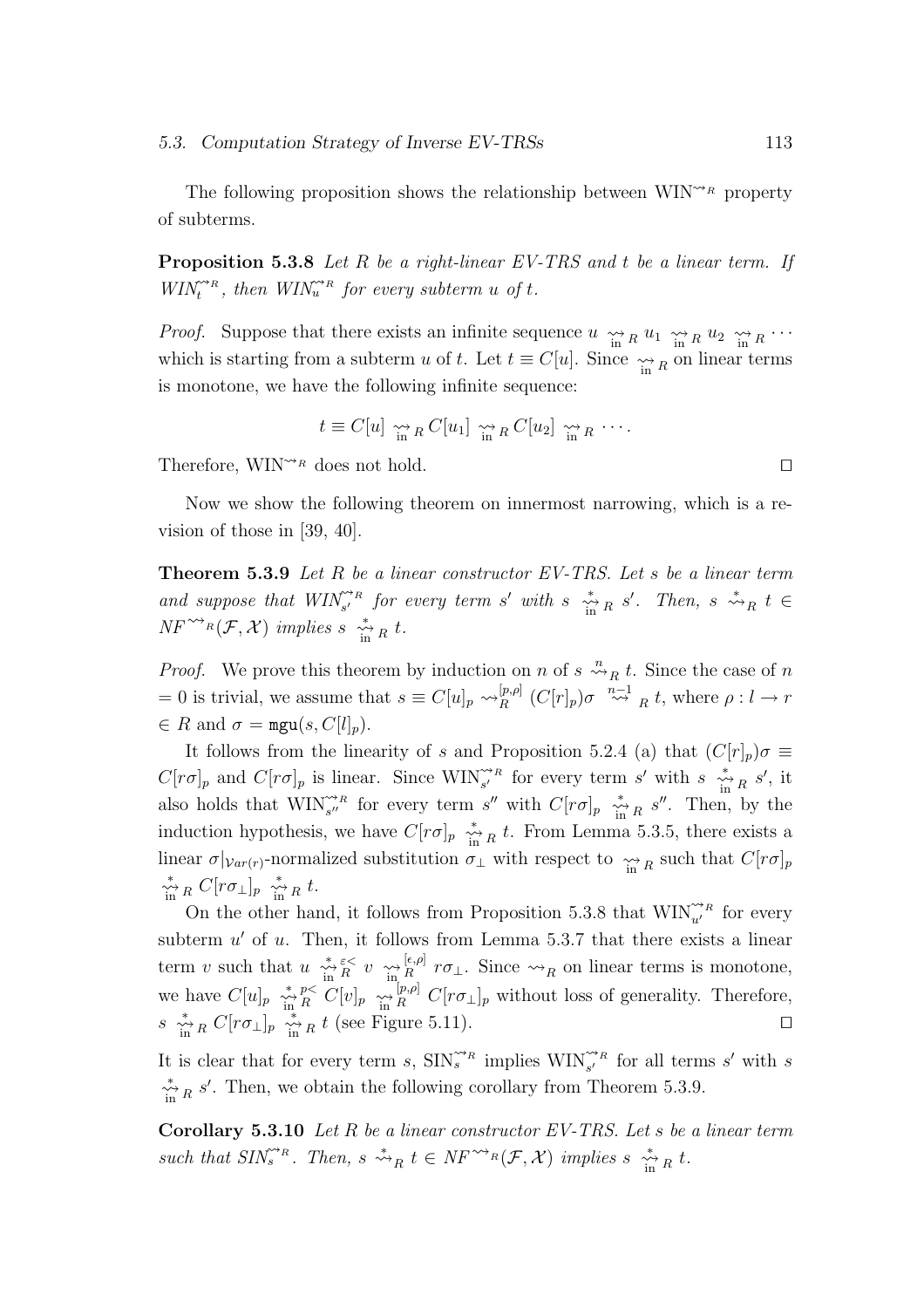

Figure 5.11: Proof sketch of Theorem 5.3.9.

It is clear that  $GSIN^{\rightsquigarrow_R}$  implies  $GSIN^{\rightsquigarrow_R}_s$  for every ground term s. Then, we obtain the following corollary from Corollary 5.3.10.

**Corollary 5.3.11** Let R be a linear constructor EV-TRS with  $GSIN^{\sim_R}$ . If s  $\stackrel{*}{\rightsquigarrow}_R t \in NF^{\rightsquigarrow_R}(\mathcal{F},\mathcal{X})$  for ground term s then s  $\stackrel{*}{\rightsquigarrow}_R t$ .

While no method to prove  $WN^{\rightarrow R}$ ,  $WIN^{\rightarrow R}$ ,  $WN^{\rightarrow R}$  or  $WIN^{\rightarrow R}$  is known yet,  $GSN^{\sim}\text{R}$  for a right-linear EV-TRS R can be proved by the termination proof method of narrowing, such as the methods proposed in Section 5.2, the method in [9] and so on. Then, Corollary 5.3.10 and 5.3.11 are more practical than Theorem 5.3.9.

From the definition of monotonicity, the following theorem holds obviously.

**Theorem 5.3.12** Let  $\rightarrow$  be a monotone relation on terms, and an ATRS  $\mathcal{A} =$  $(\mathcal{T}(\mathcal{F}, \mathcal{X}), \rightarrow)$ . Then,  $s \xrightarrow[\text{in}]{*} t \in NF^{\rightarrow}(\mathcal{F}, \mathcal{X})$  implies  $s \xrightarrow[\text{in}]{*} t$  and  $s \xrightarrow[\text{in}]{*} t$ .

Hence, Theorem 5.3.9, Corollary 5.3.10 and 5.3.11 hold for both  $\lim_{\substack{\longrightarrow \\ \text{lin } R}}$  and  $\lim_{\substack{\longrightarrow \\ \text{min } R}}$ instead of  $\underset{\text{in}}{\rightsquigarrow} R$ .

In the sequel, we discuss the relationship between normal forms with respect to  $\rightarrow_R$  and  $\rightarrow_R$ . For constructor normal forms, the following holds.

**Theorem 5.3.13** Let R be a linear constructor EV-TRS. Let s be a linear term with  $SIN_{s}^{\gamma_{R}}$  and  $\sigma$  be a substitution. If  $s\sigma \stackrel{*}{\rightarrow}_{R} t$  and t is a constructor term then there exist a linear constructor term u and a substitution  $\theta$  such that  $s \stackrel{*}{\underset{\text{in} }{h}} u \in$  $NF^{\rightsquigarrow_R}(\mathcal{F}, \mathcal{X})$  and  $t \equiv u\theta$ .

*Proof.* Since we have  $s\sigma \stackrel{*}{\rightarrow}_R t$ , from Theorem 5.1.4, there exist a term u and a substitution  $\theta$  such that  $s \stackrel{*}{\leadsto}_R u$  and  $t \equiv u\theta$ . It follows from the linearity of s that  $u$  is linear. Since  $t$  is a constructor term,  $u$  is also a constructor term and hence  $u \in NF^{\sim_{R}}(\mathcal{F},\mathcal{X})$ . Therefore,  $s \stackrel{*}{\underset{\text{in} R}{\sim}} u$  from Theorem 5.3.9.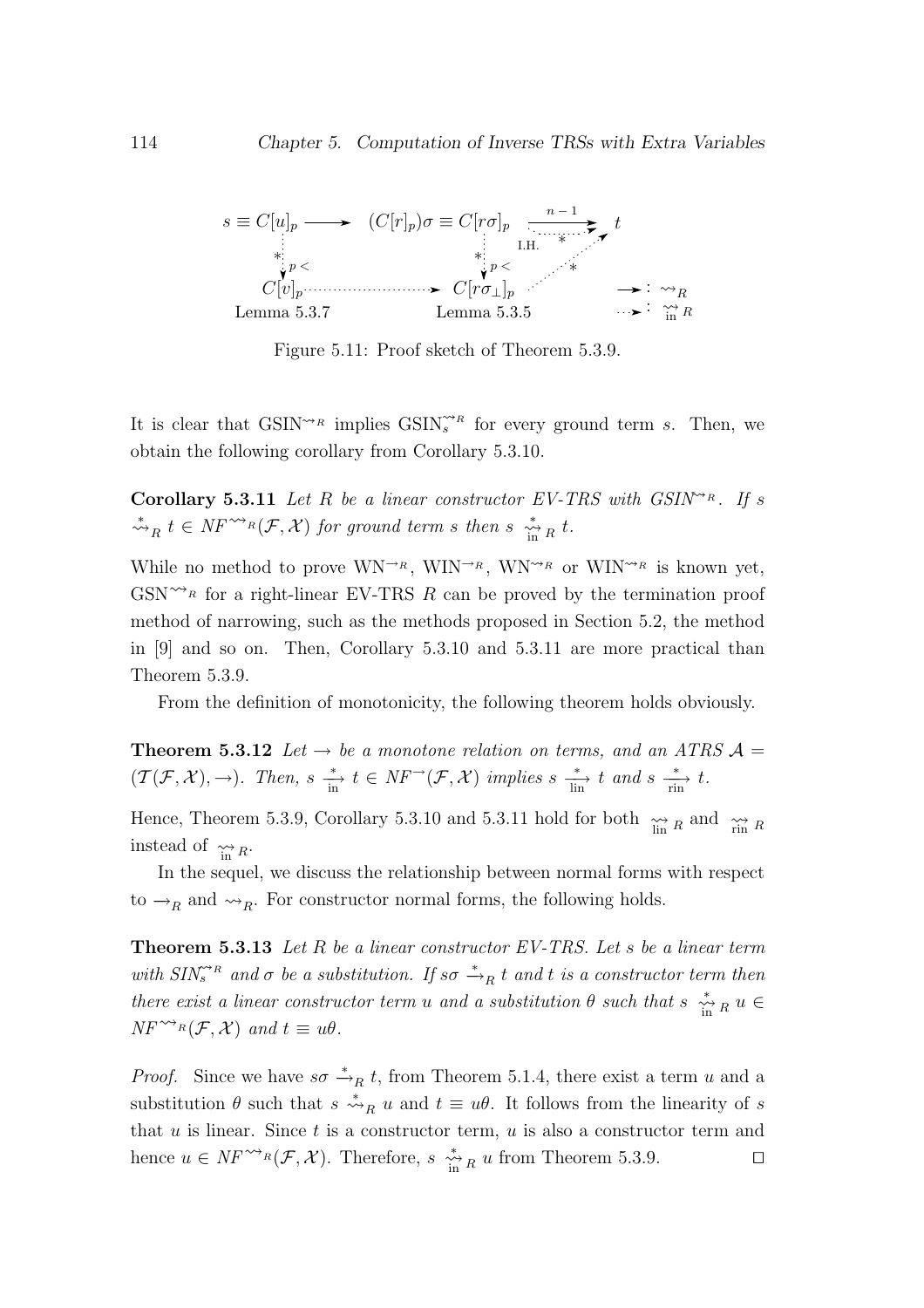The above theorem does not hold in the case that  $t$  is not a constructor term. For example, consider the following linear constructor EV-TRS:

$$
R_{19} = \{ f(x,y) \rightarrow x, \quad \mathsf{g}(\mathsf{s}(x)) \rightarrow \mathsf{h}(0), \quad \mathsf{a} \rightarrow f(\mathsf{g}(y),0) \}.
$$

Then we have the following rewrite sequences starting from a:

a 
$$
\rightarrow_{R_{19}}
$$
 f(g(s(0)), 0)  $\rightarrow_{R_{19}}$  f(h(0), 0)  $\rightarrow_{R_{19}}$  h(0)  
 $\searrow_{R_{19}}$  f(g(0), 0)  $\rightarrow_{R_{19}}$  g(0).

On the other hand, narrowing sequences starting from  $\alpha$  is as follows:

a 
$$
\underset{\underset{\gamma}{\sim}}{\sim} F(g(y), 0)
$$
 { $y \mapsto s(z)$ }  $\underset{\underset{\gamma}{\sim}}{\sim} F(g(y), 0)$   $\underset{\underset{\gamma}{\sim}}{\sim} F(y)$ 

There exists no normal form of a with respect to  $\underset{\text{in }R_{19}}{\rightsquigarrow}$  which has  $g(0)$  as an instance. In the following subsection, we show that basic narrowing, which is less efficient than innermost narrowing, but more than ordinary narrowing, solves such a problem, that is, that for all reachable terms t from a term  $s\sigma$  where s is linear, there exists a term u and a substitution  $\theta$  such that  $t \equiv u\theta$  and s is narrowable to u by basic narrowing.

#### 5.3.2 Basic Narrowing of Right-Linear EV-TRSs

In this subsection, we show that for right-linear EV-TRSs, all terms which are reachable by rewrite sequences from a given term can be obtained by basic narrowing. We also show that for linear EV-TRSs, basic narrowing is equivalent to narrowing.

The basic narrowing of EV-TRSs is defined similarly to that of TRSs [28, 36].

**Definition 5.3.14** Let R be an EV-TRS,  $\rightarrow$  be a relation either  $\rightarrow_R$  or  $\rightarrow_R$  and  $\rho_i: l_i \to r_i \in R$ . Let  $t_1 \to^{[p_1,p_1]} t_2 \to^{[p_2,p_2]} \cdots \to^{[p_{n-1},p_{n-1}]} t_n$  be  $a \to \text{sequence}.$ We inductively define sets of positions  $B_1, \ldots, B_n$  as follows:

- $B_1 \subseteq \mathcal{O}_{\mathcal{F}}(t_1)$  which is closed under prefix <sup>3</sup>, and
- $B_{i+1} = (B_i \setminus \{ q \in B_i \mid p_i \leq q \}) \cup \{ p_i q \mid q \in \mathcal{O}_{\mathcal{F}}(r_i) \}$  for  $1 \leq i < n$ .

For  $1 \leq i \leq n$ , positions in  $B_i$  are referred to as basic positions of  $t_i$  and positions in  $\mathcal{O}(t_i) \backslash B_i$  are called non-basic of  $t_i$ . We say that the above  $\rightarrow$ -sequence is based on  $B_1$  if  $p_i \in B_i$  for  $1 \leq i < n$ . Especially, it is simply called basic if  $B_1 = \mathcal{O}_{\mathcal{F}}(t_1)$ .

<sup>&</sup>lt;sup>3</sup>That is, if  $p < q$  and  $q \in B_1$  then  $p \in B_1$ .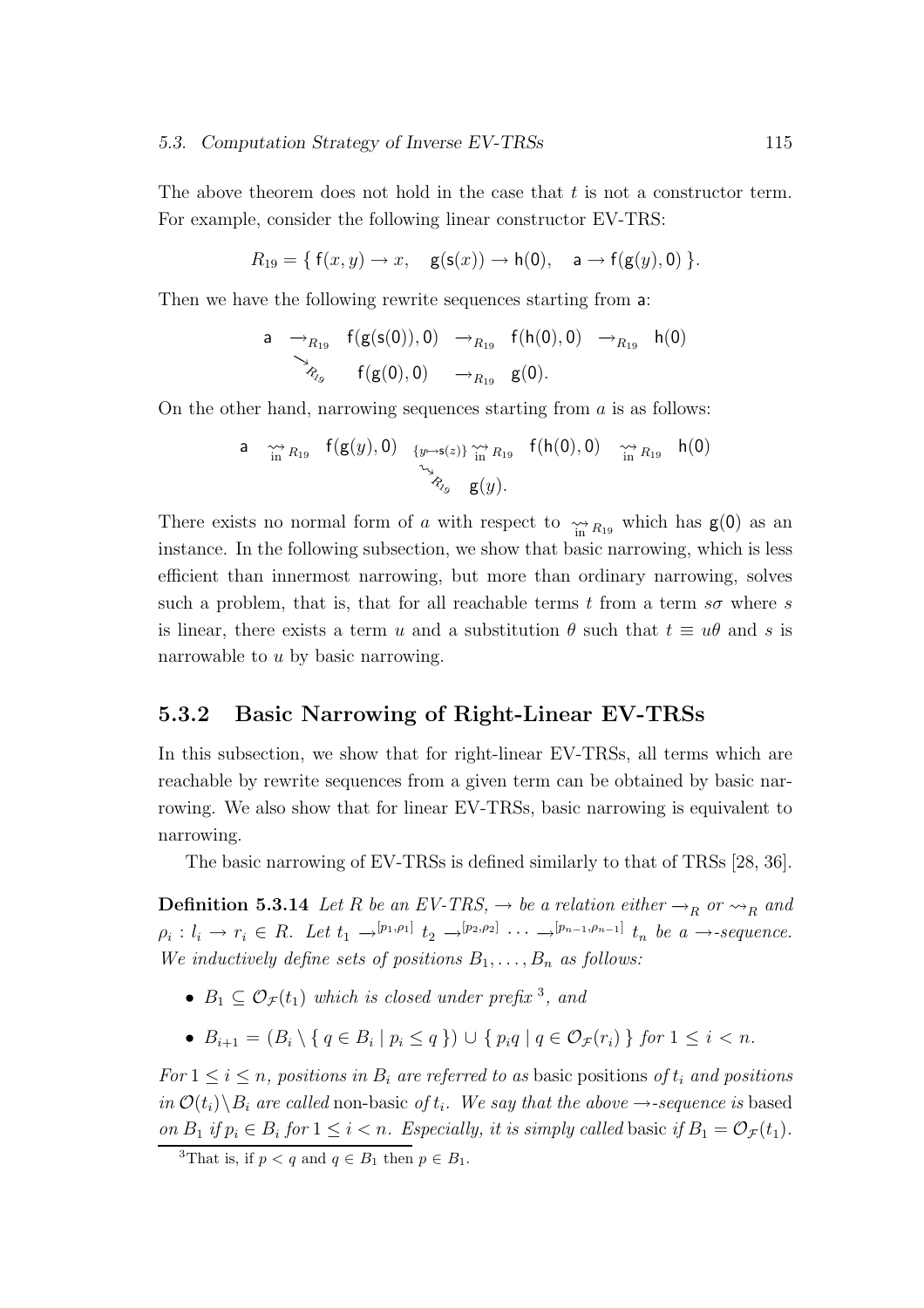Note that  $B_2, \ldots, B_n$  above are clearly closed under prefix. This thesis assumes that sets of basic positions are closed under prefix. We use  $\rightarrow R$  and  $\gamma_R$  to represent basic rewrite and narrowing sequences, respectively.

The following proposition which holds on TRSs also holds on EV-TRSs since basic rewrite sequences are clearly EV-safe and then EV-safe rewrite sequences are simulated by narrowing (see Theorem 5.1.16).

**Proposition 5.3.15 ([28])** Let R be an EV-TRS. Then, so  $\stackrel{*}{\rightarrow}_R$  t based on  $\mathcal{O}_{\mathcal{F}}(s)$  implies  $s \stackrel{*}{\underset{\sim}{\rightarrow}} R$  u and  $t \equiv u\theta$  for some term u and substitution  $\theta$ .

The following proposition which holds for EV-TRSs, means that innermost derivations  $\rightarrow_R$  and  $\rightarrow_R$  are included in basic reductions  $\rightarrow_R$  and  $\rightarrow_R$ , respectively.

**Proposition 5.3.16 ([28])** Let R be an EV-TRS and  $\rightarrow$  be a relation either  $\rightarrow_R$  or  $\rightsquigarrow_R$ . Let  $\sigma$  be an  $NF^{\rightarrow}(\mathcal{F}, \mathcal{X})$ -substitution. Then,  $t_0\sigma \rightarrow t_1 \rightarrow \cdots$ implies  $t_0 \sigma \to t_1 \to \cdots$  based on  $\mathcal{O}_{\mathcal{F}}(t_0)$ .

In the following propositions which also holds obviously, we show the composition of basic reduction sequences, and the relationships between a a basic reduction sequence and a substitution, and between a basic rewrite sequence and a context, respectively.

**Proposition 5.3.17** Let R be an EV-TRS. Let s and t be terms and  $\theta$  be an substitution, and suppose that  $s \stackrel{*}{\to}_R t$  is a rewrite sequence based on  $B_s \subseteq \mathcal{O}_{\mathcal{F}}(s)$ . Then, there exists a sequence  $s\theta \stackrel{*}{\rightarrow}_R t\theta$  based on  $B_s$ .

**Proposition 5.3.18** Let R be an EV-TRS and suppose that  $\rightarrow$  be a relation either  $\rightarrow_R$  or  $\rightarrow_R$ . Let s and t be terms, s  $\stackrel{*}{\rightarrow}$  t be a  $\rightarrow$ -sequence based on  $B_s \subseteq$  $\mathcal{O}_{\mathcal{F}}(s), t \equiv l\sigma \rightarrow^{[\varepsilon,\rho]} r\sigma \equiv u$  be a  $\rightarrow$ -sequence and  $u \stackrel{*}{\rightarrow} v$  be a  $\rightarrow$ -sequence based on  $B_r \subseteq \mathcal{O}_{\mathcal{F}}(r)$ , where  $\rho: l \to r \in R$ ,  $t \equiv l\sigma$  if  $\to \infty$ , and  $\sigma = \text{mgu}(t, l)$  if  $\rightarrow$  =  $\rightsquigarrow_R$ . Then, all of the following hold.

- (a) There exists a  $\rightarrow$ -sequence  $s \stackrel{*}{\rightarrow} u \stackrel{*}{\rightarrow} v$  based on  $B_s$ .
- (b) There exists a basic  $\rightarrow$ -sequence  $t \frac{*}{b} v$ .

**Proposition 5.3.19** Let R be an EV-TRS and suppose that  $\rightarrow$  be a relation either  $\rightarrow_R$  or  $\rightarrow_R$ . Let f be a function symbol, let  $s_i \stackrel{*}{\rightarrow} t_i$  be sequences based on  $B_i \subseteq \mathcal{O}_{\mathcal{F}}(s_i)$  for  $1 \leq i \leq n$ , and suppose that  $\rightarrow$  is monotone. Then,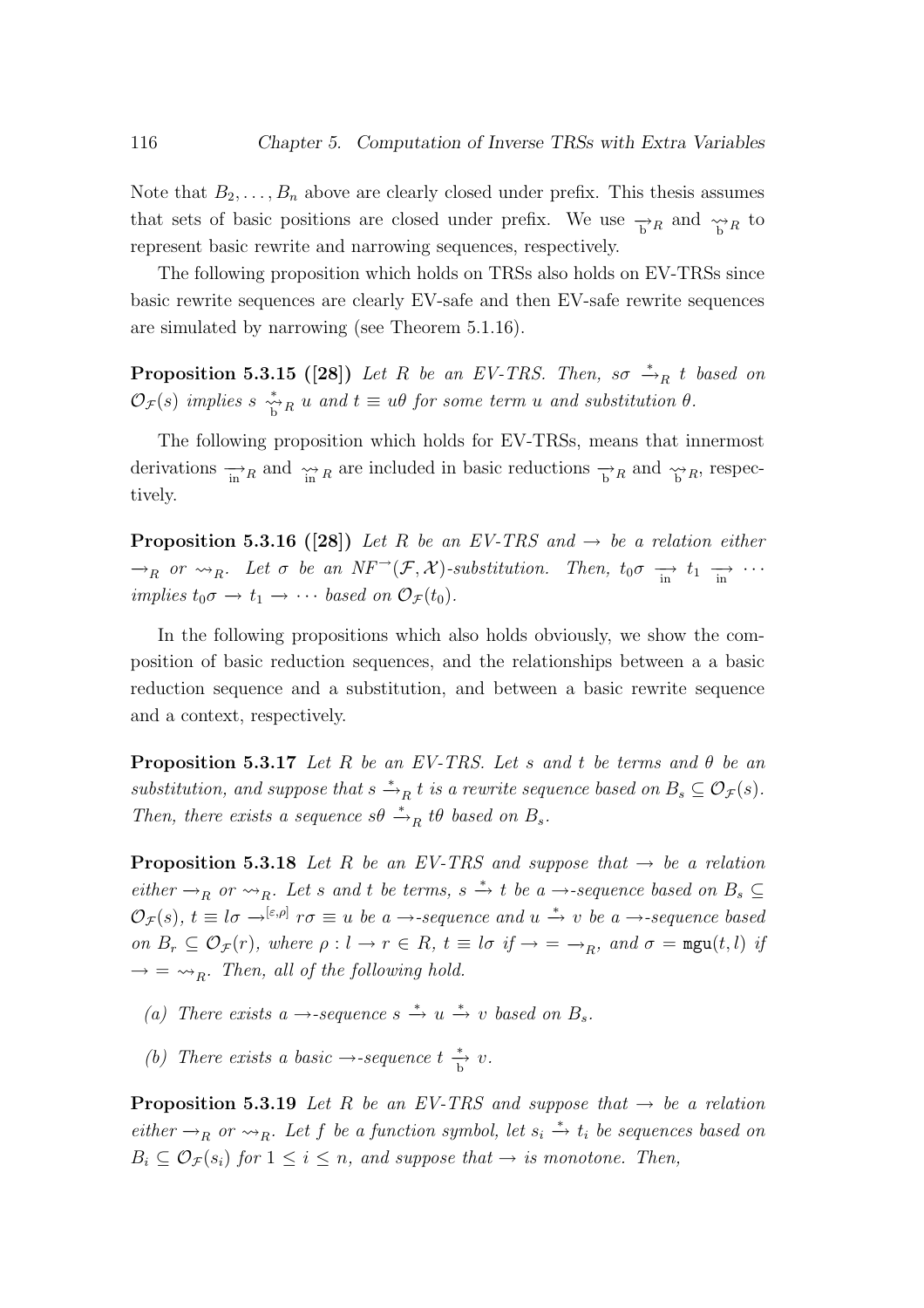(a) there exists a  $\rightarrow$ -sequence  $f(s_1, \ldots, s_n) \stackrel{*}{\rightarrow} f(t_1, \ldots, t_n)$  based on the set  $\{\varepsilon\}$  $\cup \bigcup_{i=1}^{n} \{ ip \mid p \in B_i \}$ .

Let s and t be terms, s  $\stackrel{*}{\to}$  t be a →-sequence based on  $B_s \subseteq \mathcal{O}_{\mathcal{F}}(s)$ , and  $t \equiv$  $l\sigma \rightarrow^{[\varepsilon,\rho]} r\sigma \equiv u$  be a  $\rightarrow$ -sequence, where  $\rho: l \rightarrow r \in R$ ,  $t \equiv l\sigma$  if  $\rightarrow = \rightarrow_R$ , and  $\sigma = \text{mgu}(t, l) \text{ if } \rightarrow \infty \rightarrow R.$ 

(b) Let C be a context such that  $Var(C) \cap Var(s,t,u) = \emptyset$ , and suppose that  $C[u]_p \stackrel{*}{\to} v$  be a  $\to$ -sequence based on  $\mathcal{O}_{\mathcal{F}}(C[r]_p)$ . Then, there exists a  $\to$ sequence  $C[s]_p \stackrel{*}{\rightarrow} v$  (that is,  $C[s]_p \stackrel{*}{\rightarrow} C[t]_p \rightarrow^p C[r\sigma]_p \stackrel{*}{\rightarrow} v$ ) based on  $\mathcal{O}_{\mathcal{F}}(C) \cup \{pq \mid q \in B_s \}.$ 

We prepare a technical lemma to prove Proposition 5.3.21.

**Lemma 5.3.20** Let R be an EV-TRS. Let s be a linear term. Then, so  $\frac{*}{b}$  t implies a substitution  $\sigma'$  such that there exists a rewrite sequence  $s\sigma' \stackrel{*}{\rightarrow}_R t$  based on  $\mathcal{O}_{\mathcal{F}}(s)$ , and for all  $x \in \mathcal{D}om(\sigma|_{Var(s)})$ ,  $x\sigma \stackrel{*}{\to}_R x\sigma'^{-4}$ .

*Proof.* We prove this lemma by induction on the structure of term s. Since the case that s is a variable is trivial, we assume that  $s \equiv f(s_1, \ldots, s_n)$ .

(i) Consider the case that  $s\sigma \stackrel{*}{\to}_R t$  does not contain  $\to_R^{\varepsilon}$ , that is,  $s\sigma \stackrel{*}{\to_R^{\varepsilon}<}$ t. Then, we can assume  $s\sigma \equiv f(s_1\sigma, \ldots, s_n\sigma) \stackrel{*}{\to}^{\varepsilon <}_{R} f(t_1, \ldots, t_n) \equiv t$ . By the induction hypothesis, we have a substitution  $\sigma_i$  such that there exists a sequence  $s_i \sigma_i \stackrel{*}{\to}_R t_i$  based on  $\mathcal{O}_{\mathcal{F}}(s_i)$  and for all  $x \in \mathcal{D}om(\sigma_i|_{Var(s_i)})$ ,  $x\sigma$  $\frac{*}{b}$ R  $x\sigma_i$ .

Since s is linear,  $\sigma' = \bigcup_{i=1}^n \sigma_i |_{Var(s_i)}$  is a substitution and for all  $x \in$  $\mathcal{D}om(\sigma|_{Var(s)})$ ,  $x\sigma \stackrel{*}{\to}_R x\sigma'$ . From Proposition 5.3.19 (a), we have a sequence  $s\sigma' \equiv f(s_1\sigma_1,\ldots,s_n\sigma_1) \stackrel{*}{\rightarrow}_R f(t_1,\ldots,t_n) \equiv t$  based on  $\mathcal{O}_{\mathcal{F}}(s)$ .

(ii) Consider the remaining case, that is,  $f(s_1\sigma, \ldots, s_n\sigma) \stackrel{*}{\to}^{\varepsilon <}_{R} f(u_1, \ldots, u_n)$  $-\frac{1}{b}R \ s' \frac{*}{b}R t$ . As for the case (i), we can also construct  $\sigma'$  such that there exists a sequence  $f(s_1\sigma', \ldots, s_n\sigma') \stackrel{*}{\to_R^{\varepsilon}} f(u_1, \ldots, u_n)$  based on  $\mathcal{O}_{\mathcal{F}}(s)$  and for all  $x \in \mathcal{D}om(\sigma|_{Var(s)})$ ,  $x\sigma \stackrel{*}{\to}_R x\sigma'$ . From Proposition 5.3.18 (a), we have a sequence  $f(s_1\sigma', \ldots, s_n\sigma') \stackrel{*}{\to}{}^{\varepsilon}_{R} f(u_1, \ldots, u_n) \to^{\varepsilon}_{R} s' \stackrel{*}{\to}_{R} t$  based on  $\mathcal{O}_{\mathcal{F}}(s)$ .

 $\Box$ 

<sup>&</sup>lt;sup>4</sup>This implies the existence of a basic sequence  $u\sigma \frac{*}{b}R u\sigma'$  for all terms u.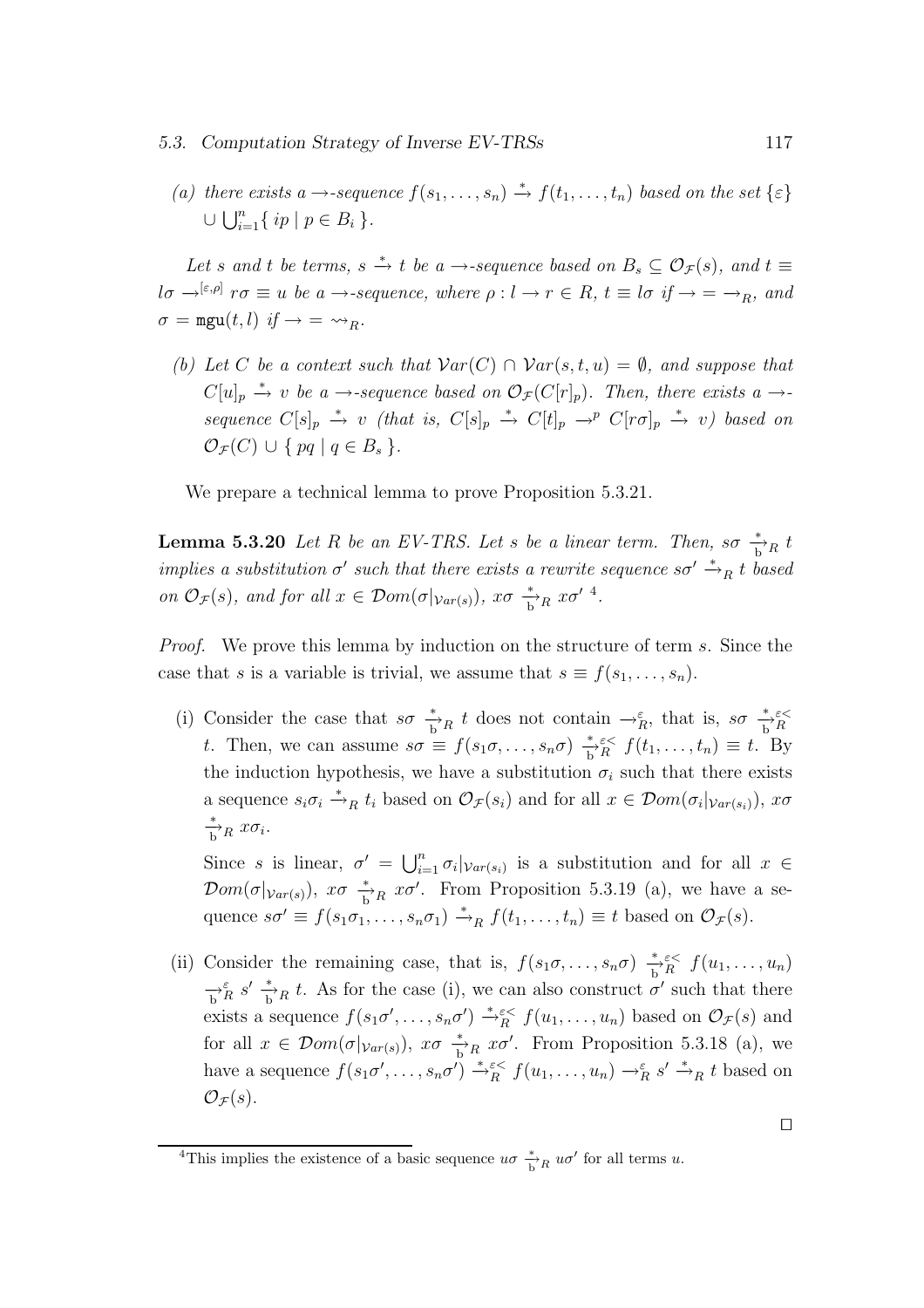

Figure 5.12: Proof sketch of Proposition 5.3.21.

For right-linear TRSs, it is known that for every rewrite sequence, there exists a basic rewrite sequence [36]. We extend this result to that on EV-TRSs in Proposition 5.3.21 and 5.3.22. We give a clear proof for the following proposition, while this can be proved similarly to the original one in [36].

**Proposition 5.3.21** Let R be a right-linear EV-TRS. Then,  $s \stackrel{*}{\rightarrow}_R t$  implies a basic sequence  $s \xrightarrow[\text{b}]{*} R t$ .

*Proof.* We prove this claim by induction on n that  $s \xrightarrow{n} R t$  implies  $s \xrightarrow{*} R t$ .

Since the case of  $n = 0$  is trivial, we assume that  $s \equiv C[l\sigma]_p \to_R C[r\sigma]_p \stackrel{n-1}{\longrightarrow}_R$ t. By the induction hypothesis, we have  $C[r\sigma]_p \stackrel{*}{\to}_R t$ . From Lemma 5.3.20, we have a substitution  $\sigma'$  such that there exists a sequence  $C[r\sigma']_p \stackrel{*}{\rightarrow}_R t$  based on  $\mathcal{O}_{\mathcal{F}}(C[r]_p)$  and for all  $x \in \mathcal{D}om(\sigma|_{Var(r)})$ ,  $x\sigma \stackrel{*}{\to}_R x\sigma'$ . Then, we have  $r\sigma \stackrel{*}{\to}_R R$  $r\sigma'$ . Since  $l\sigma \to_R r\sigma$  and  $r\sigma \overset{*}{\to}_R r\sigma'$ , it follows from Proposition 5.3.18 (b) that  $l\sigma \stackrel{*}{\rightarrow}_R r\sigma'$ . From Proposition 5.3.19 (a), we have  $C[l\sigma] \stackrel{*}{\rightarrow}_R C[r\sigma']$ . It follows from Proposition 5.3.18 that  $C[l\sigma]_p \stackrel{*}{\underset{b}{\sim}} R t$ . Therefore,  $s \equiv C[l\sigma]_p \stackrel{*}{\underset{b}{\sim}} R t$  (see Figure 5.12).

Let  $\sigma'' = \sigma' |_{Var(r)} \cup \{ x \mapsto x\sigma \mid x \in Var(l) \setminus Var(r) \}.$  Then,  $\sigma''$  is welldefined and  $l\sigma \stackrel{*}{\to}{}^{\varepsilon\lt}{R}$   $l\sigma''$ . From Proposition 5.3.19 (b),  $C[l\sigma]_p \stackrel{*}{\to}{}^{\varepsilon\lt}{R} C[l\sigma'']_p \stackrel{*}{\to}{}^{\rho}_{H}$ R  $C[r\sigma']_p \equiv C[r\sigma']_p \stackrel{*}{\to}_R t$  is basic. Therefore, we have a basic sequence  $s \stackrel{*}{\to_R t}$ (see Figure 5.12).  $\Box$ 

From Proposition 5.3.17 and Proposition 5.3.21, the following proposition is easily obtained.

**Proposition 5.3.22** ([36]) Let R be a right-linear EV-TRS over a signature  $\mathcal{F}$ . Let  $\theta$  be an NF<sup>→R</sup>( $\mathcal{F}, \mathcal{X}$ )-substitution. Then,  $s\theta \stackrel{*}{\rightarrow}_R t$  implies a sequence  $s\theta$  $\stackrel{*}{\rightarrow}_R t$  based on  $\mathcal{O}_{\mathcal{F}}(s)$ .

Concluding from Proposition 5.3.15 and 5.3.22, we have the following result: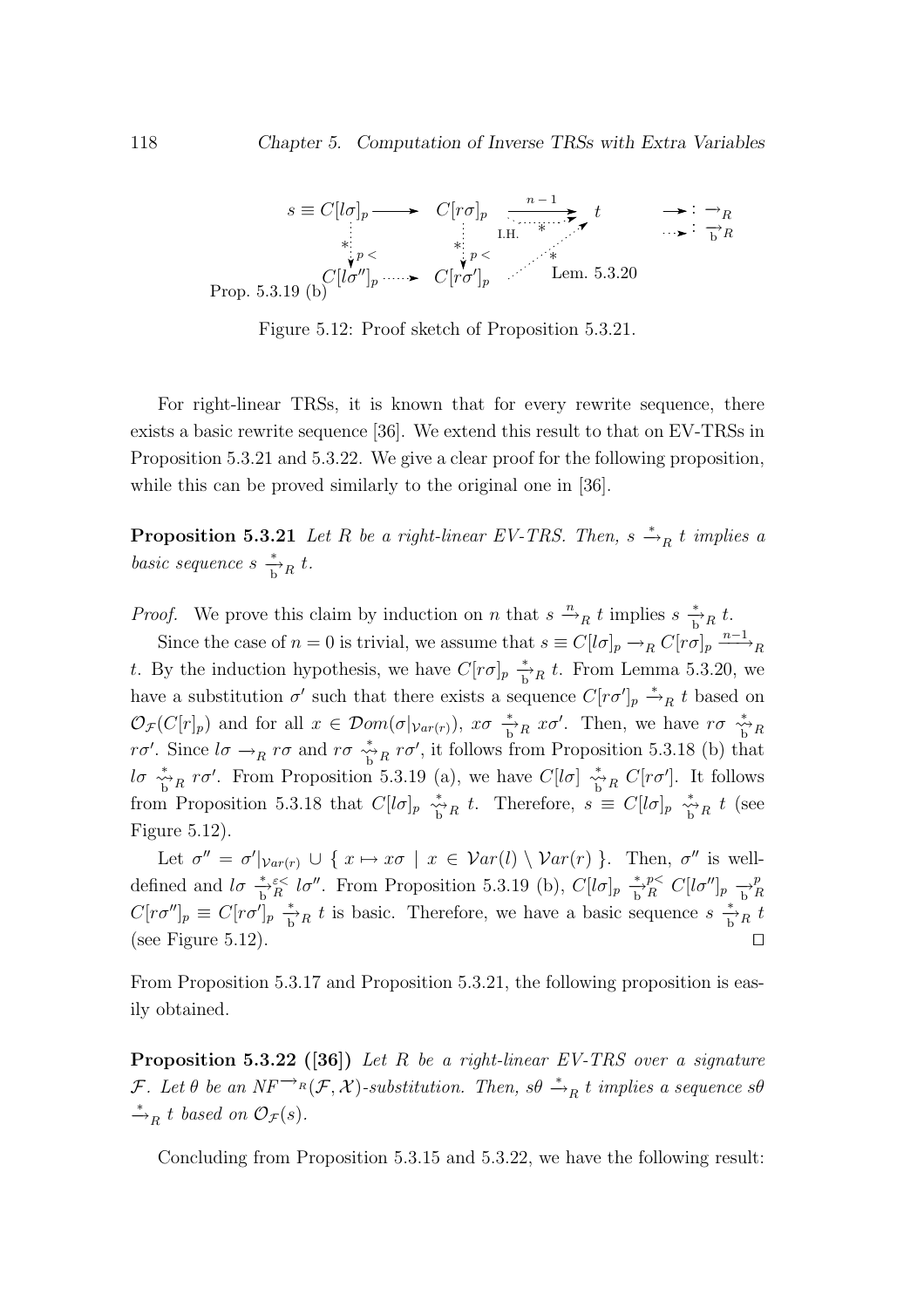**Theorem 5.3.23** Let R be a right-linear EV-TRS. Let  $\sigma$  be an NF<sup> $\rightarrow$ R</sup> $(F, \mathcal{X})$ substitution. If so  $\stackrel{*}{\rightarrow}_R t$  then s  $\stackrel{*}{\rightarrow}_R u$  and  $t \equiv u\theta$  for some term u and substitution θ.

The above theorem means that every term which is reachable from a given term so has a term which is narrowable from s by basic narrowing. Hence,  $\gamma_{hR}$  is sufficient to simulate rewrite sequences of right-linear EV-TRSs.

Theorem 5.1.10 and 5.3.23 gives the following corollary:

**Corollary 5.3.24** Let R be a right-linear EV-TRS. If  $s \stackrel{*}{\leadsto}_R t$  then there exists a term u such that  $s \stackrel{*}{\underset{\sim}{\sim}}_R u$  and  $t, u$  are unifiable.

In the above corollary, t, u are unifiable while  $t \equiv u$  in the case of  $\rightarrow_R$  in Proposition 5.3.21. Then, related to the above corollary, we have the following stronger conjecture than the above corollary.

**Conjecture 5.3.25** Let R be a right-linear EV-TRS. Let s be a linear term. Then,  $s \stackrel{*}{\leadsto}_R t$  implies a basic sequence  $s \stackrel{*}{\leadsto}_R t$ .

Surely, the following variant of the above conjecture, which is restricted to linear EV-TRSs, holds obviously.

Theorem 5.3.26 Let R be a linear EV-TRS. Let s be a linear term. Then, s  $\stackrel{*}{\leadsto}_R t$  implies a basic sequence  $s \stackrel{*}{\leadsto}_R t$ .

*Proof.* (Sketch.) Since  $\leadsto_R$  on linear terms is monotone, we can easily lift up Lemma 5.3.20 to that of  $\leadsto_R$  similarly to the proof of Lemma 5.3.5 (in Lemma 5.3.20, suppose that R is right-linear, and replace  $\rightarrow_R$  with  $\rightsquigarrow_R$ ). Then, we can prove this theorem similarly to the proof of Proposition 5.3.21.  $\Box$ 

#### 5.3.3 Discussion on Efficiency of Inverse Computation

In this subsection, we discuss the efficiency of narrowing, innermost narrowing and basic narrowing, by using three examples.

We first consider the inverse computation of the following constructor TRS:

$$
R_{20} = \{ h(0) \to 0, h(s(0)) \to 0, h(s^2(x)) \to s(h(x)) \}.
$$

The inverse TRS of  $R_{20}$  is generated as follows:

$$
R_{21} = \mathbb{U}(\mathcal{I}nv_{\text{full}}(R_{20}))
$$
  
= { h#(0) \to 0, h#(0) \to s(0), h#(h(x)) \to x,  
 h#(s(x)) \to u\_0(h^{#}(x)), u\_0(y) \to s^2(y) }.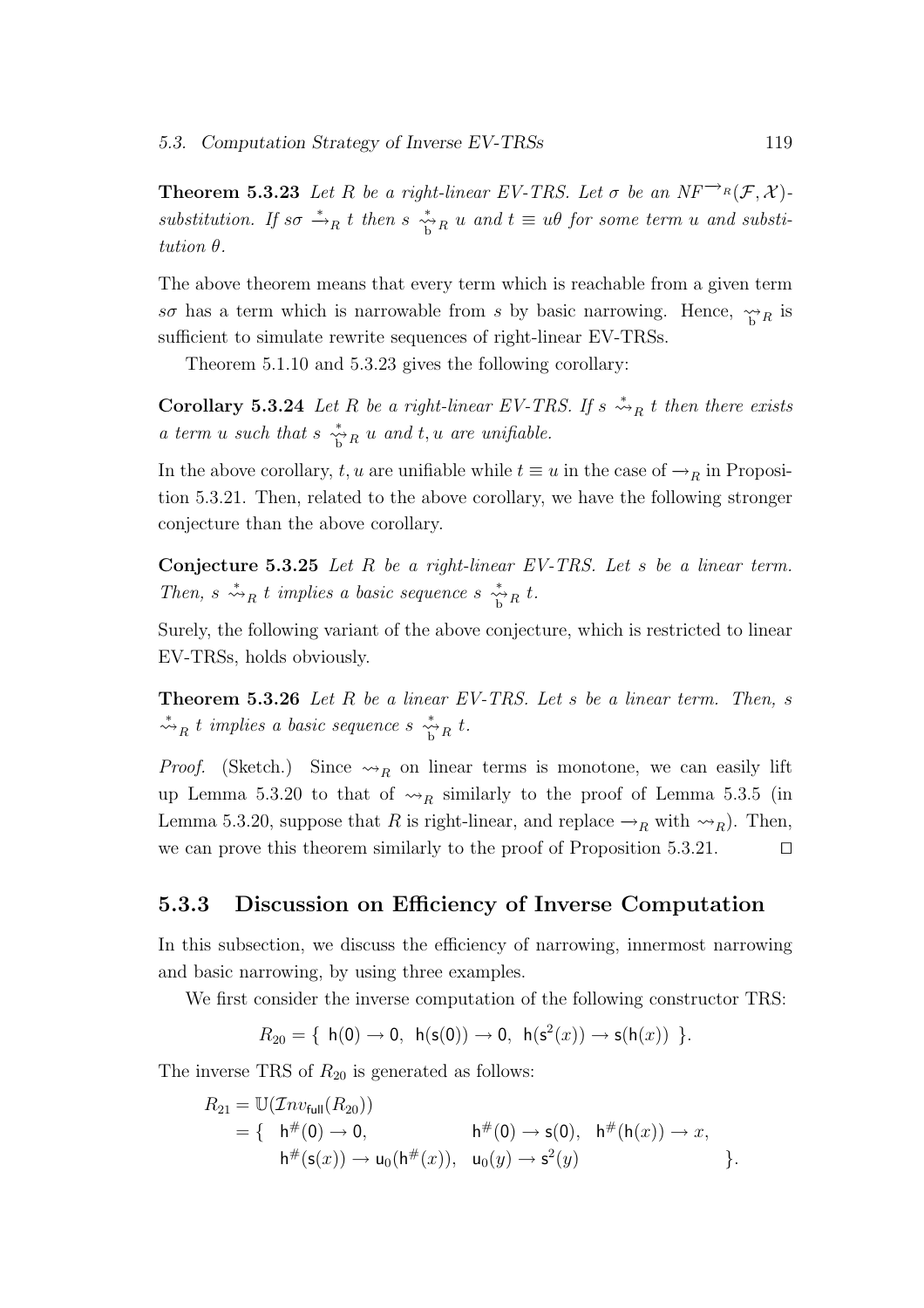

Figure 5.13: Rewrite-relation tree starting from  $h^{\#}(s^2(0))$ .

Since we have  $h(s^4(0)) \stackrel{*}{\rightarrow}_{R_{20}} s^2(0)$  and  $h(s^5(0)) \stackrel{*}{\rightarrow}_{R_{20}} s^2(0)$ , the solutions of the inverse computation of  $h^{\#}(s^2(0))$  are  $s^4(0)$  and  $s^5(0)$ . The depth-first search starting from  $h^{\#}(s^2(0))$  takes 37 steps by rewrite relation, 14 steps by basic rewrite relation, and 8 steps by innermost rewrite relation (see Figure 5.13).

As the second example, we consider to solve the equation  $d(x-y) =$ ? 2 where d computes twice of two natural numbers and "−" computes subtraction of two natural numbers. The functions  $d$  and "−" are defined as follows:

$$
R_{22} = \{ \text{ double}(0) \rightarrow 0, \qquad \text{ double}(x) \rightarrow s(s(\text{double}(x))), \\ \text{sub}(0, y) \rightarrow 0, \qquad \text{sub}(s(x), 0) \rightarrow s(x), \\ \text{sub}(s(x), s(y)) \rightarrow \text{sub}(x, y) \}.
$$

The inverse EV-TRS of  $R_{22}$  is generated as follows:

$$
R_{23}=\{\quad \mathsf{sub}^{\#}(0)\rightarrow \mathsf{tp}_2(0,y),\quad \qquad \mathsf{sub}^{\#}(\mathsf{s}(x))\rightarrow \mathsf{tp}_2(\mathsf{s}(x),0),\\\mathsf{sub}^{\#}(z)\rightarrow \mathsf{u}_5(\mathsf{sub}^{\#}(z)),\quad \qquad \mathsf{u}_5(\mathsf{tp}_2(x,y))\rightarrow \mathsf{tp}_2(\mathsf{s}(x),\mathsf{s}(y)),\\\mathsf{sub}^{\#}(\mathsf{sub}(x,y))\rightarrow \mathsf{tp}_2(x,y),\quad \mathsf{double}^{\#}(\mathsf{double}(x))\rightarrow x,\\ \mathsf{double}^{\#}(0)\rightarrow 0,\quad \qquad \mathsf{double}^{\#}(\mathsf{s}^2(x))\rightarrow \mathsf{u}_4(\mathsf{double}^{\#}(x)),\\\mathsf{u}_4(y)\rightarrow \mathsf{s}(y)\quad \qquad \Big\}.
$$

To solve the equation  $d(x - y) = 2$ , we may compute sub#(double# $(s^2(0))$ ) by  $\rightsquigarrow_{R_{23}}$  (see Figure 5.14). It can be proved by induction on the number  $m, n$  of  $\mathsf{s}^m(0)$  and  $\mathsf{s}^{2n}(0)$  that  $\text{WIN}^{\leadsto R_{23}}_{\text{sub}^{\#}(\mathsf{s}^m(0))}$  holds and double  $\#(\mathsf{s}^{2n}(0)) \underset{\text{in} \ n}{\leadsto R_{23}} \mathsf{s}^n(0)$ . This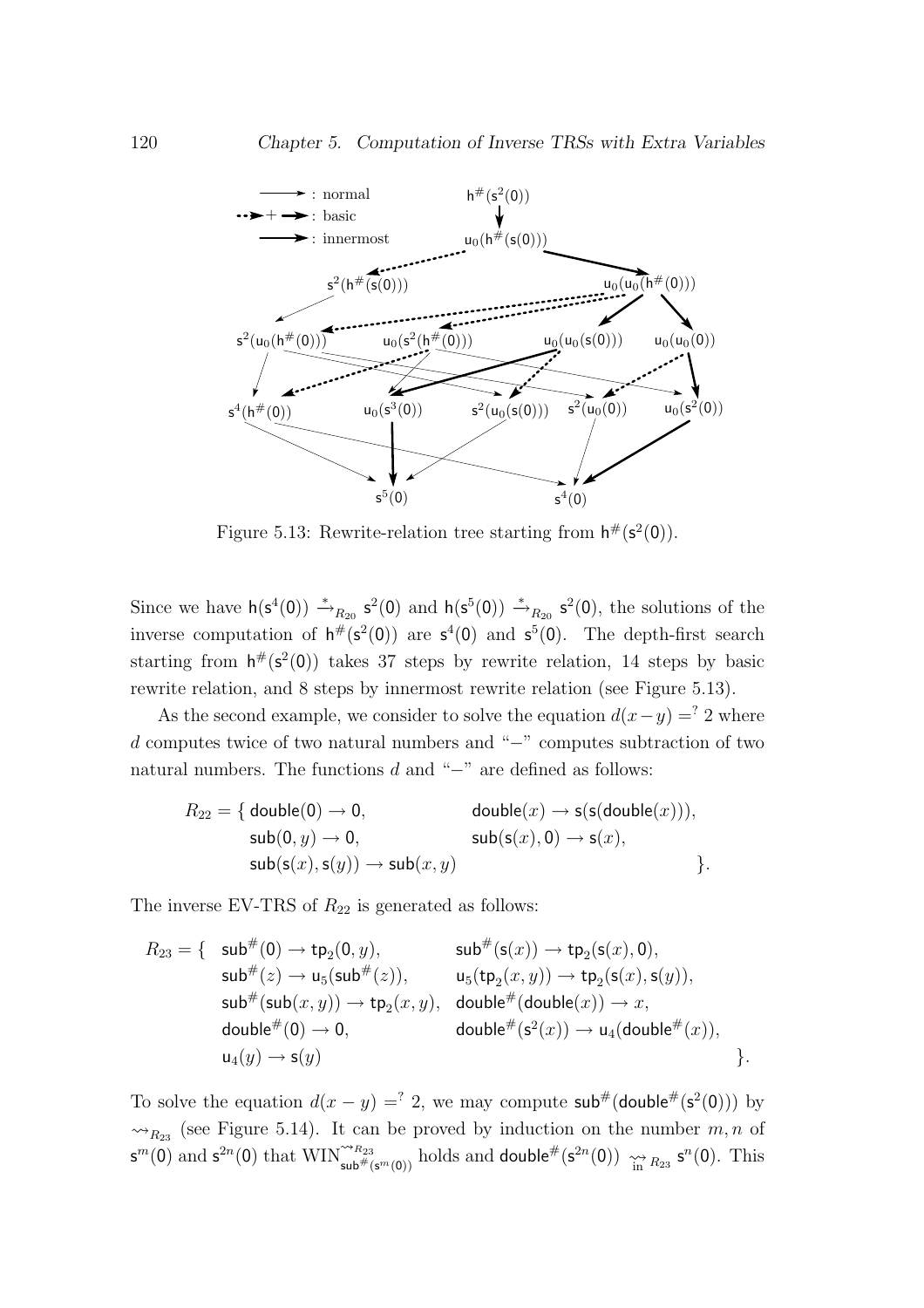fact implies that  $\text{WIN}^{\rightsquigarrow R_{23}}_t$  holds for every term t such that  $\text{sub}^{\#}(\text{double}^{\#}(s^2(0)))$  $\hat{h}_{\text{in}}$   $R_{23}$  t. Then, Theorem 5.3.9 is applicable to the normal form computation of  $sub^{\#}(double^{\#}(s^2(0)))$ . Hence, by the width-first search of  $\underset{\text{in} \ n}{\rightsquigarrow} R_{23}$ , the terms  $tp_2(s^{i+1}(0), s^{i}(0))$   $(i \geq 0)$  which represent solutions of the above equation, are obtained by turns more efficiently than  $\rightsquigarrow_{R_{23}}$  (see Figure 5.14).

The last example is to solve the equational problem  $d(1 \times x) =^? 2$ . Since the EV-TRS in this example is not linear, Corollary 5.3.10 cannot be applied. However, this example is valuable to discuss since all desirable normal forms can be obtained by innermost narrowing. Functions  $d$  and  $\times$  are encoded as the TRS as follows:

$$
R_{24} = \{ \begin{array}{l} \text{double}(0) \rightarrow 0, \\ \text{add}(0,y) \rightarrow y, \\ \text{mul}(0,y) \rightarrow 0, \\ \text{mul}(s(x),s(y)) \rightarrow \text{s}(\text{add}(x,y)), \\ \text{mul}(s(x),s(y)) \rightarrow \text{s}(\text{add}(mul(x,s(y)),y)) \end{array} \}
$$

The inverse EV-TRS of  $R_{24}$  is generated as follows:

$$
R_{25} = \mathbb{U}(\mathcal{I}nv_{\text{full}}(R_{24}))
$$
\n
$$
= \{ \quad \text{add}^{\#}(y) \to \text{tp}_{2}(0, y), \quad \text{add}^{\#}(\text{s}(z)) \to \text{u}_{1}(\text{add}^{\#}(z)),
$$
\n
$$
\text{add}^{\#}(\text{add}(x, y)) \to \text{tp}_{2}(x, y), \quad \text{u}_{1}(\text{tp}_{2}(x, y)) \to \text{tp}_{2}(\text{s}(x), y),
$$
\n
$$
\text{mul}^{\#}(0) \to \text{tp}_{2}(0, y), \quad \text{mul}^{\#}(\text{s}(z)) \to \text{u}_{2}(\text{add}^{\#}(z)),
$$
\n
$$
\text{mul}^{\#}(0) \to \text{tp}_{2}(x, 0), \quad \text{u}_{2}(\text{tp}_{2}(w, y)) \to \text{u}_{3}(\text{mul}^{\#}(w), y),
$$
\n
$$
\text{mul}^{\#}(\text{mul}(x, y)) \to \text{tp}_{2}(x, y), \quad \text{u}_{3}(\text{tp}_{2}(x, \text{s}(y)), y) \to \text{tp}_{2}(\text{s}(x), \text{s}(y)),
$$
\n
$$
\text{double}^{\#}(0) \to 0, \quad \text{double}^{\#}(\text{s}^{2}(x)) \to \text{u}_{4}(\text{double}^{\#}(x)),
$$
\n
$$
\text{double}^{\#}(\text{double}(x)) \to x \quad \text{such}^{\#}(\text{double}(x)) \to x \quad \text{and}
$$

To solve the above equation, we compute  $\text{mult}^{\#}(\text{double}^{\#}(s^2(0)))$  by narrowing. The depth-first search starting from  $\text{mul}^{\#}(\text{double}^{\#}(s^2(0)))$  takes 42 steps by narrowing, 16 steps by basic narrowing, and 9 steps by innermost narrowing (see Figure 5.15). Although  $R_{25}$  is not linear, we obtain all normal forms by innermost narrowing.

We conclude the following table from the numbers of steps in the first and third examples above, which shows the numbers of steps of depth-first search by each derivation.

|                                 |     | normal basic innermost |
|---------------------------------|-----|------------------------|
| $h^{\#}(s^2(0))$                |     |                        |
| $mul^{\#}(double^{\#}(s^2(0)))$ | 16. |                        |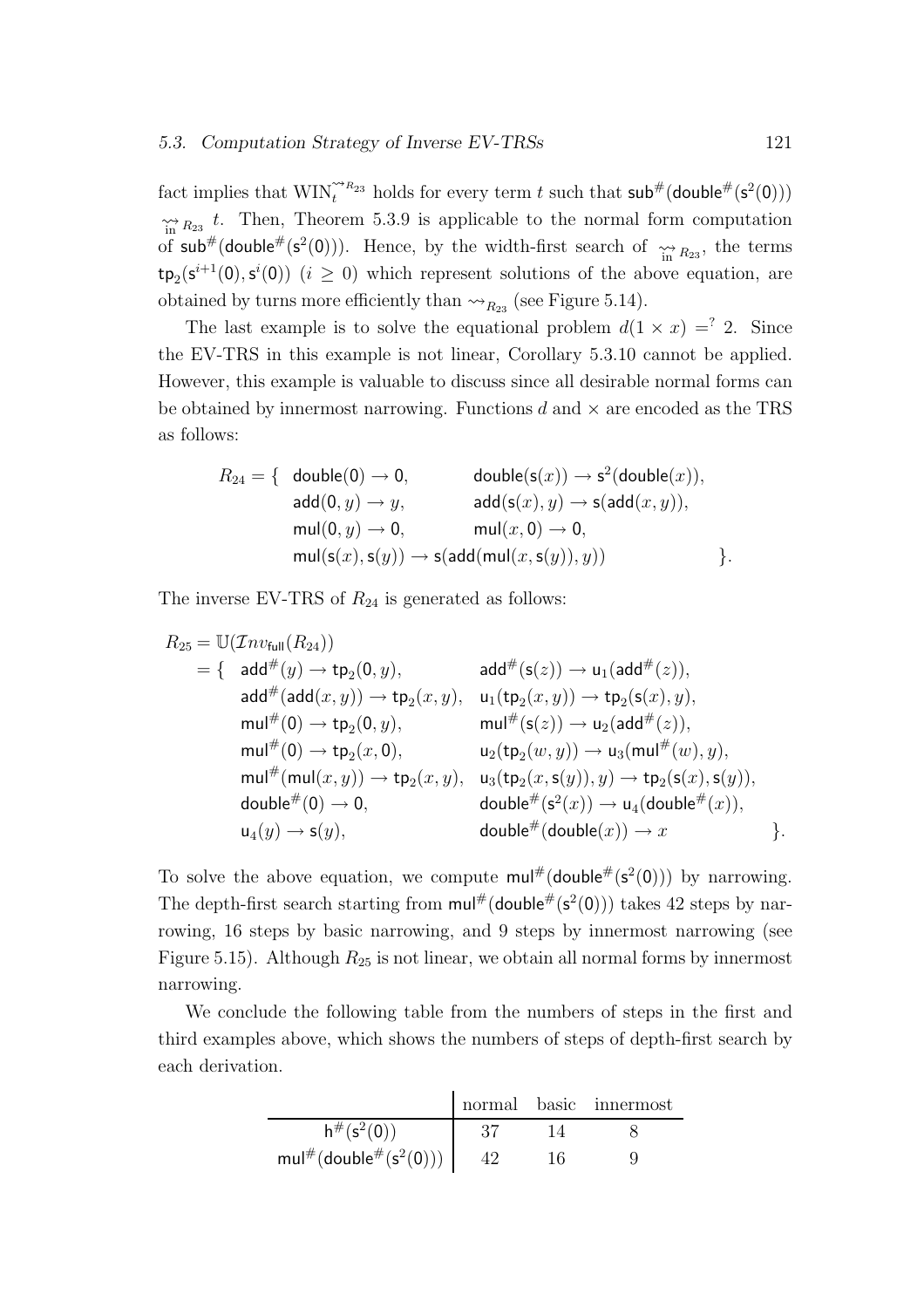

Figure 5.14: Narrowing-derivation tree starting from  $\mathsf{sub}^{\#}(\mathsf{double}^{\#}(s^2(0)))$ .



Figure 5.15: Rewrite-relation tree starting from  $\text{mul}^{\#}(\text{double}^{\#}(s^2(0)))$ .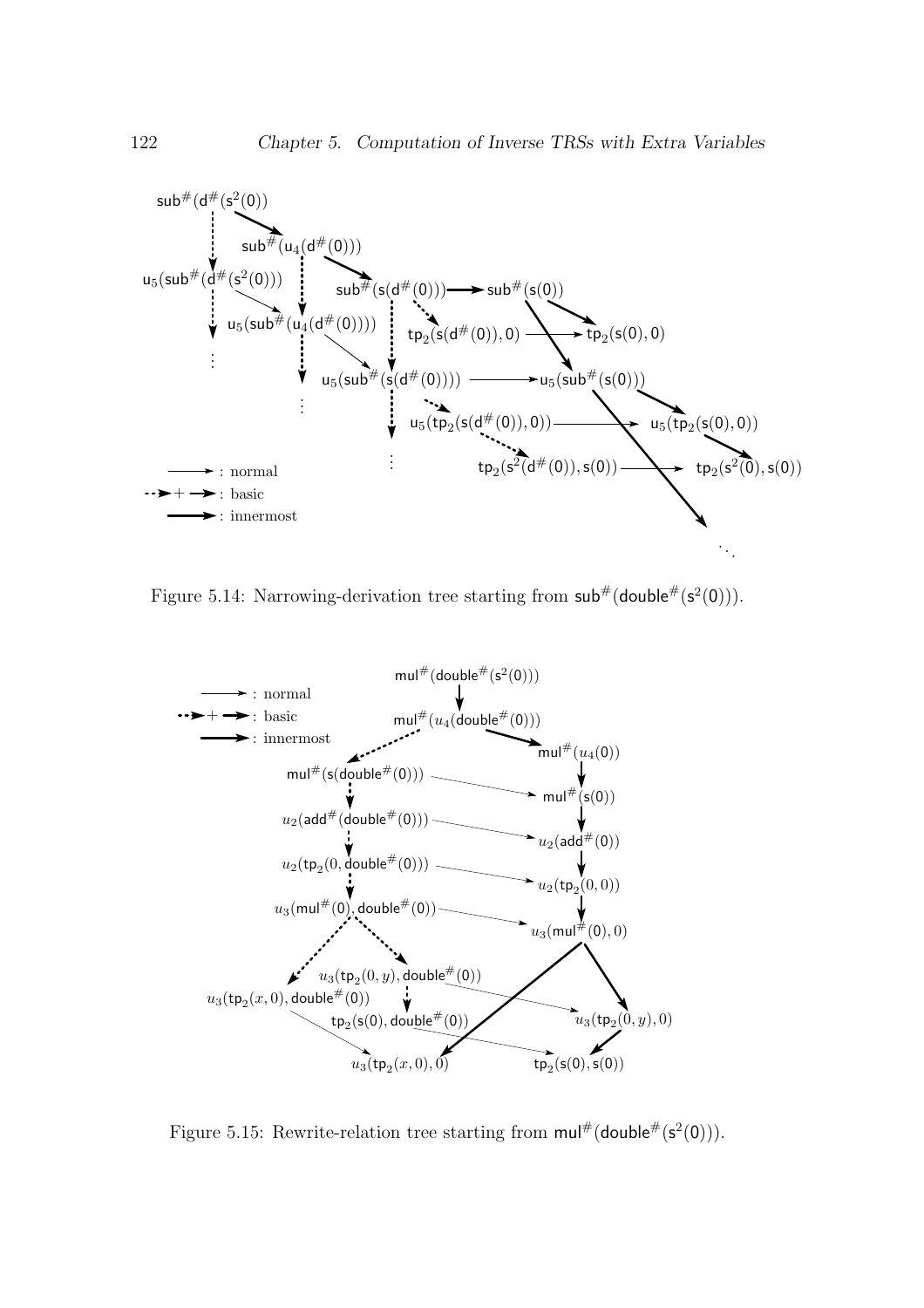Note that we may use only narrowing since  $\rightarrow_R \rightarrow \rightarrow_R$  on ground terms for TRSs R. Remark that basic derivation can reach all terms which is reachable from the initial terms, and innermost derivation guarantees that all normal forms can be obtained.

In this section, we have shown that for linear constructor EV-TRSs, all narrowing normal-forms of a given linear term from which no infinite narrowing sequence exists can be obtained by innermost narrowing, and also shown that basic narrowing is sufficient to simulate rewrite sequences of right-linear EV-TRSs. We conclude from the above results as follows.

- For right-linear systems, basic derivation is sufficient to simulate rewrite sequences.
- For any linear EV-TRS  $R$ ,  $\underset{h}{\leadsto} R = \underset{R}{\leadsto} R$ .
- To compute narrowing normal forms on linear constructor EV-TRSs, innermost narrowing is enough and efficient.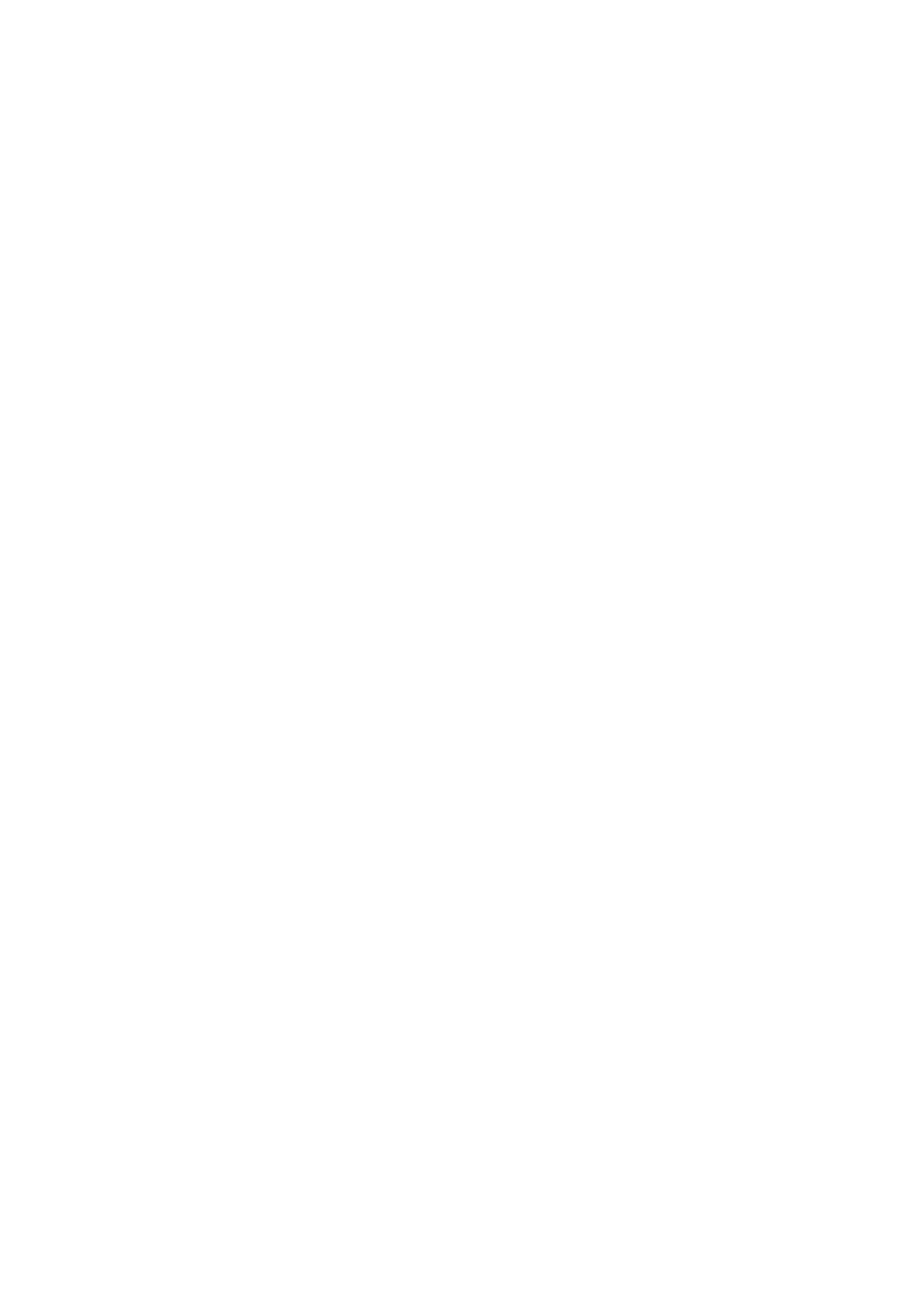# Chapter 6

# Extension for Partial Inverse Computation

In this chapter, we tackle partial inverse computation with a transformational approach. Typical instances of partial inverse are subtraction for addition, division for multiplication and so on. We first define partial-inverse CTRSs by extending the definition of inverse systems. We then extend the inverse compiler  $Inv_{full}$  proposed in Chapter 3 to a compiler that generates partial-inverse CTRSs. Unlike the case of full inverse, we do not transform the generated partial-inverse CTRSs to an EV-TRS although it possible. The reason is that results on the completeness of the transformation U, which have been shown already, is weak for this case.

# 6.1 Partial-Inverse Systems

When the input value of an argument of a given function (defined symbol) is always known (or given), we call it a known argument (of the function). To represent which arguments of a given function are known, we use lists of natural numbers, written as  $[i_1, \ldots, i_m]$ , and we call them *indexes*. The notion of natural number lists for arguments of defined symbols is similar to the case of argument filterings. We assume that the index  $[i_1, \ldots, i_m]$  for a defined symbol f satisfies  $0 \leq n \leq n$  and  $1 \leq i_1 < \cdots < i_m \leq n$  where  $n = \text{arity}(f)$ . Note that the empty list [] is included in indexes. The index  $[i_1, \ldots, i_m]$  is called a known-argument index of the defined symbol f if for  $1 \leq j \leq m$ ,  $i_j$ -th argument of f is known. Thus, we use indexes to show which arguments are known.

Let  $\mathcal F$  be a signature divided into the constructor set  $\mathcal C$  and the defined-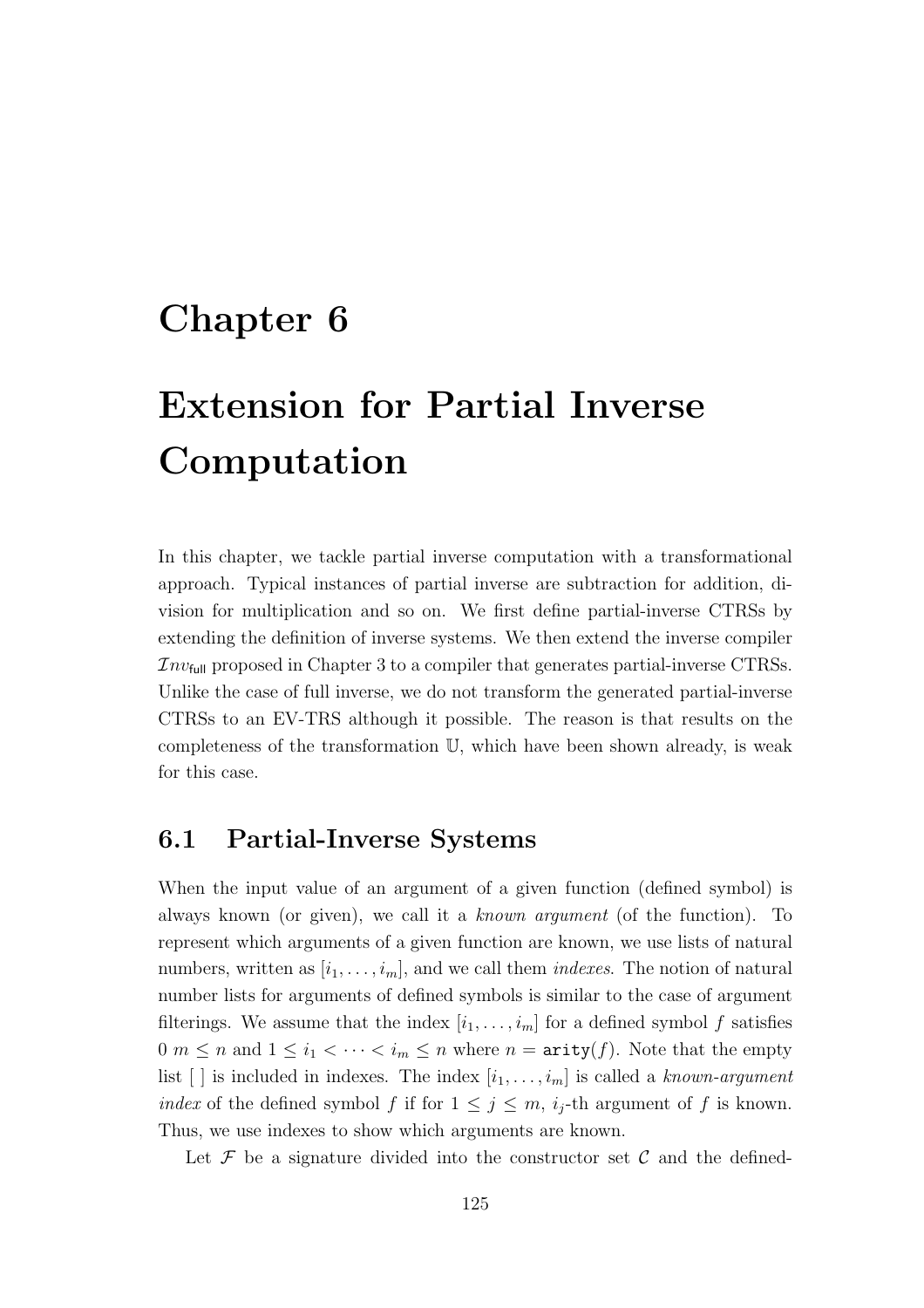symbol set  $\mathcal{D}$ :  $\mathcal{F} = \mathcal{C} \oplus \mathcal{D}$ . Let f be a defined symbol with  $\text{arity}(f) = n$ , and I be an index  $[i_1, \ldots, i_m]$  for f. The notation |I| denotes the number of elements in I, that is,  $|I| = m$ . The notation  $I_j$  denotes the j-th element of I;  $I_j = i_j$ . Then, for a term  $f(t_1, \ldots, t_n)$ ,  $t_{I_j}$  represents the  $i_j$ -th term  $t_{i_j}$ , that is,  $t_{I_j} \equiv t_{i_j}$ .

The notation  $\overline{I}$  denotes the index for f consisting of the complementary natural numbers from I, that is,  $I \oplus \overline{I} = [1, \ldots, n]$ . Note that indexes can be treated like as sets without loss of generality. When  $I$  is a known-argument index of f, we use the pair  $(f, I)$  of f and I to represent that fact. We denote the set of such all pairs for  $D$  by  $\mathbb{I}_{\mathcal{D}}$ :  $\mathbb{I}_{\mathcal{D}} = \{ (f, I) | f \in \mathcal{D}, I \subseteq [1, \ldots, \text{arity}(f)] \}.$ 

Next we define partial-inverse CTRSs as follows:

**Definition 6.1.1 (Partial-inverse system)** Let R be a CTRS over a signature F, R' be a CTRS over a signature F', and  $\mathcal{C}_R \supseteq \mathcal{C}_{R'}$ . We say that a defined symbol g of  $R'$  is a partial-inverse of a defined symbol f of  $R$  with respect to an index  $I = [i_1, \ldots, i_m]$  for f if both of the following hold:

- (a) tp<sub>|I|</sub>, tp<sub>| $\bar{I}$ |  $\in \mathcal{C}_{R'}$ , and</sub>
- (b) for all constructor terms  $t, t_1, \ldots, t_n$  with respect to R,  $f(t_1, \ldots, t_n) \stackrel{*}{\rightarrow}_R t$  $\inf f g(t, \mathsf{tp}_{|I|}(t_{I_1}, \ldots, t_{I_m})) \xrightarrow{\ast}_{R'} \mathsf{tp}_{|\bar{I}|}(t_{\bar{I}_1}, \ldots, t_{\bar{I}_{|\bar{I}|}}).$

The CTRS R' is called a partial-inverse system of R with respect to a set  $D_I \subseteq$  $\mathbb{I}_{\mathcal{D}}$  if for every pair  $(f, I) \in D_I$ , R' defines a partial-inverse defined-symbol of f with respect to I.

In the condition (b) above, we may abbreviate term  $g(t, \mathsf{tp}_{|I|}(t_{I_1}, \ldots, t_{I_m}))$  to  $g(t, t_{I_1},..., t_{I_m})$ , and then  $\tt t p<sub>|I|</sub> \in C_{R'}$  in (a) is not necessary. The condition  $\tt t p<sub>|I|</sub>$  $\in \mathcal{C}_{R'}$  in (a) above are not necessary if  $|I| = 1$  and  $\mathsf{tp}_1(t)$  is abbreviated to t (similarly for  $tp_{|\bar{I}|}$ ). Note that when g is a partial-inverse of f with respect to the empty list  $\lceil \cdot \rceil$ , g is a (full) inverse of f. That is, full inverses are special cases of partial-inverses.

**Example 6.1.2** Consider the following TRSs  $R_3$  and  $R_{26}$  over  $\{0, s, \text{add}\}\$  and  $\{0, \mathsf{s}, \mathsf{min}\},$  respectively:

$$
R_3 = \{ \operatorname{add}(0, y) \to y, \operatorname{add}(\operatorname{s}(x), y) \to \operatorname{s}(\operatorname{add}(x, y)) \},
$$
  

$$
R_{26} = \{ \min(x, 0) \to x, \min(\operatorname{s}(x), \operatorname{s}(y)) \to \min(x, y) \}.
$$

 $R_{26}$  is a partial-inverse TRS of  $R_3$  with respect to { (add, [1]), (add, [2]) }.  $\Box$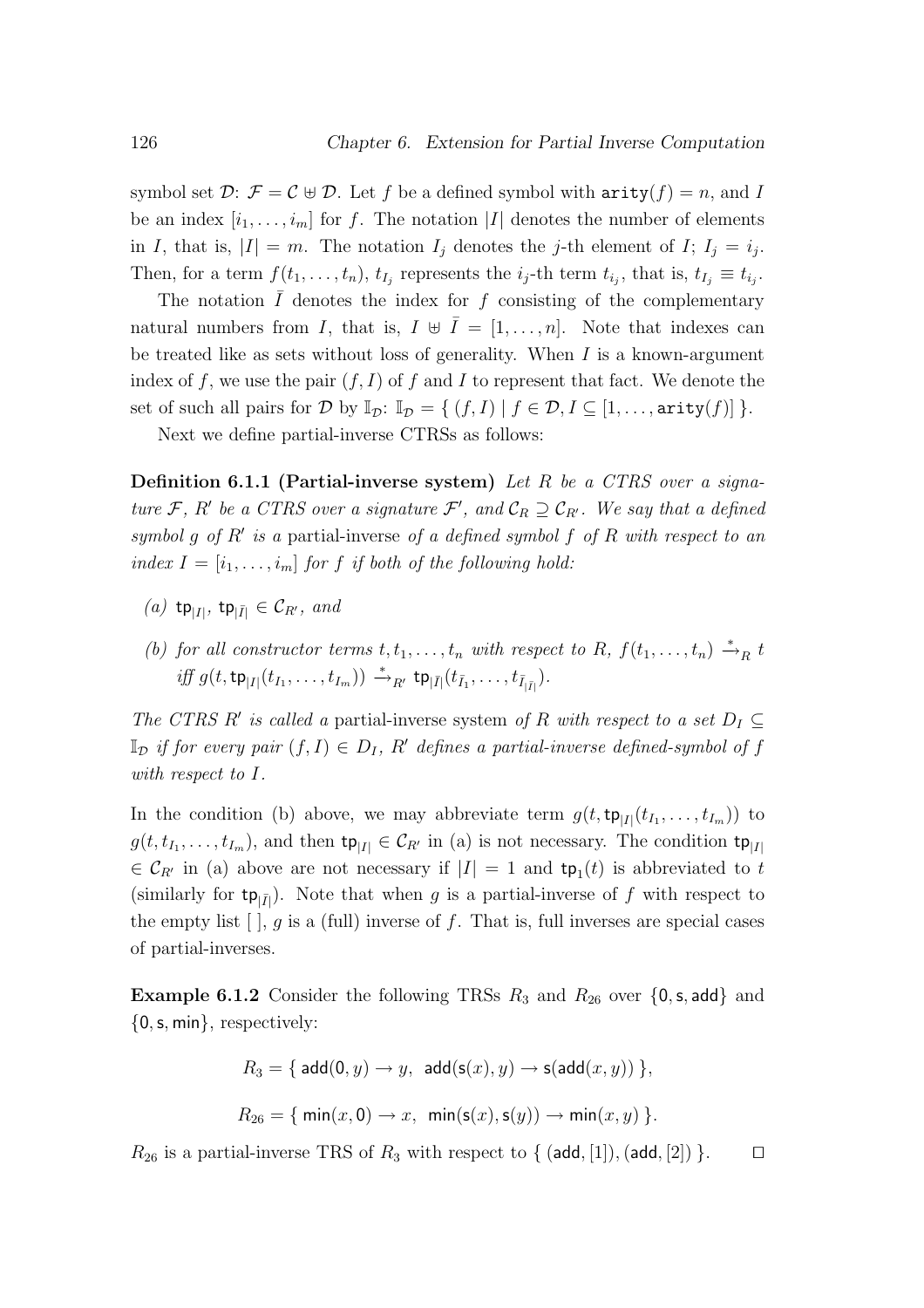## 6.2 Generation of Partial-Inverse CTRSs

In this section, we extend the transformation  $\mathcal{I}nv_{\text{full}}$  to a transformation which generates partial-inverse CTRSs of input constructor TRSs. For a given pair  $(f, I)$  of a defined symbol f and its known-argument index I, we use  $f_I^{\#}$  $I$ <sup>#</sup> to represent a partial-inverse of  $f$  with respect to  $I$ .

An idea of extension is simple. Consider a rewrite rule  $f(t_1, \ldots, t_n) \to r$ . In the case of  $\mathcal{I}nv_{\text{full}}$ , all arguments  $t_1, \ldots, t_n$  are moved to the right-hand side of the generated rule of  $f^{\#}$ , such as  $f^{\#}(r') \to \text{tp}_n(t_1,\ldots,t_n) \Leftarrow \text{Cond}$ . In this case, for a given pair  $(f, I)$ , we leave every  $I_j$ -th argument in the left-hand side of the generated rule of  $f_I^{\#}$  $\prod_{I}^{\#}$ , and move the rest to the right-hand side, like  $f_I^{\#}$  $I_I^{\#}(r'', \text{tp}_{|I|}(t_{I_1}, \ldots, t_{I_{|I|}})) \to \text{tp}_{|\bar{I}|}(t_{\bar{I}_1}, \ldots, t_{\bar{I}_{|\bar{I}|}}) \Leftarrow \text{Cond}'.$  To extend in the above,  $\mathscr{T}_{\text{full}}$  must be extended.

To extend  $\mathscr{T}_{\text{full}}$ , we first define, for a rewrite rule  $f(t_1,\ldots,t_n) \to r$  and a known-argument index  $I$  of  $f$ , the set of variables appearing below defined symbols in the right-hand side and but not in either of known arguments, that is,  $I_j$ -th argument  $t_{I_j}$  of the left-hand side.

**Definition 6.2.1** Let a rewrite rule  $\rho : f(t_1, \ldots, t_n) \to C[\![r_1, \ldots, r_m]\!]$ <sup>1</sup> over a signature F and an index I for f. The set  $\mathcal{U}Var(\rho, I)$  of variables is defined as follows:

$$
\mathcal{W}^{2}\text{ar}(f(t_1,\ldots,t_n) \to C[\![r_1,\ldots,r_m]\!], I) \n= \mathcal{V}^{2}\text{ar}(t_{\bar{I}_1},\ldots,t_{\bar{I}_{|\bar{I}|}}) \setminus (\mathcal{V}^{2}\text{ar}(t_{I_1},\ldots,t_{I_{|\bar{I}|}}) \cup \mathcal{V}^{2}\text{ar}(C)).
$$

Example 6.2.2 Consider the following constructor TRS over the signature { s, 0, add, mul }:

$$
R_7 = \{ \begin{array}{cl} \mathsf{add}(0,y) \to y, & \mathsf{add}(\mathsf{s}(x),y) \to \mathsf{s}(\mathsf{add}(x,y)), \\ \mathsf{mul}(0,y) \to 0, & \mathsf{mul}(x,0) \to 0, \\ \mathsf{mul}(\mathsf{s}(x),\mathsf{s}(y)) \to \mathsf{s}(\mathsf{add}(\mathsf{mul}(x,\mathsf{s}(y)),y)) \end{array} \}.
$$

For the rule  $\text{mul}(s(x), s(y)) \rightarrow s(\text{add}(mul(x, s(y)), y))$ , we have the following:

$$
\mathcal{W}\text{Var}(\text{mul}(\mathsf{s}(x), \mathsf{s}(y)) \to \mathsf{s}(\text{add}(\text{mul}(x, \mathsf{s}(y)), y)), \quad [\ ] \quad ) = \{x, y\},
$$
\n
$$
\mathcal{W}\text{Var}(\text{mul}(\mathsf{s}(x), \mathsf{s}(y)) \to \mathsf{s}(\text{add}(\text{mul}(x, \mathsf{s}(y)), y)), \quad [1] \quad ) = \{y\},
$$
\n
$$
\mathcal{W}\text{Var}(\text{mul}(\mathsf{s}(x), \mathsf{s}(y)) \to \mathsf{s}(\text{add}(\text{mul}(x, \mathsf{s}(y)), y)), \quad [2] \quad ) = \{x\},
$$
\n
$$
\mathcal{W}\text{Var}(\text{mul}(\mathsf{s}(x), \mathsf{s}(y)) \to \mathsf{s}(\text{add}(\text{mul}(x, \mathsf{s}(y)), y)), \quad [1, 2] \quad ) = \emptyset.
$$

 $\Box$ 

<sup>&</sup>lt;sup>1</sup>It is clear that every term s can be represented as  $C'[s_1, \ldots, s_k]$ .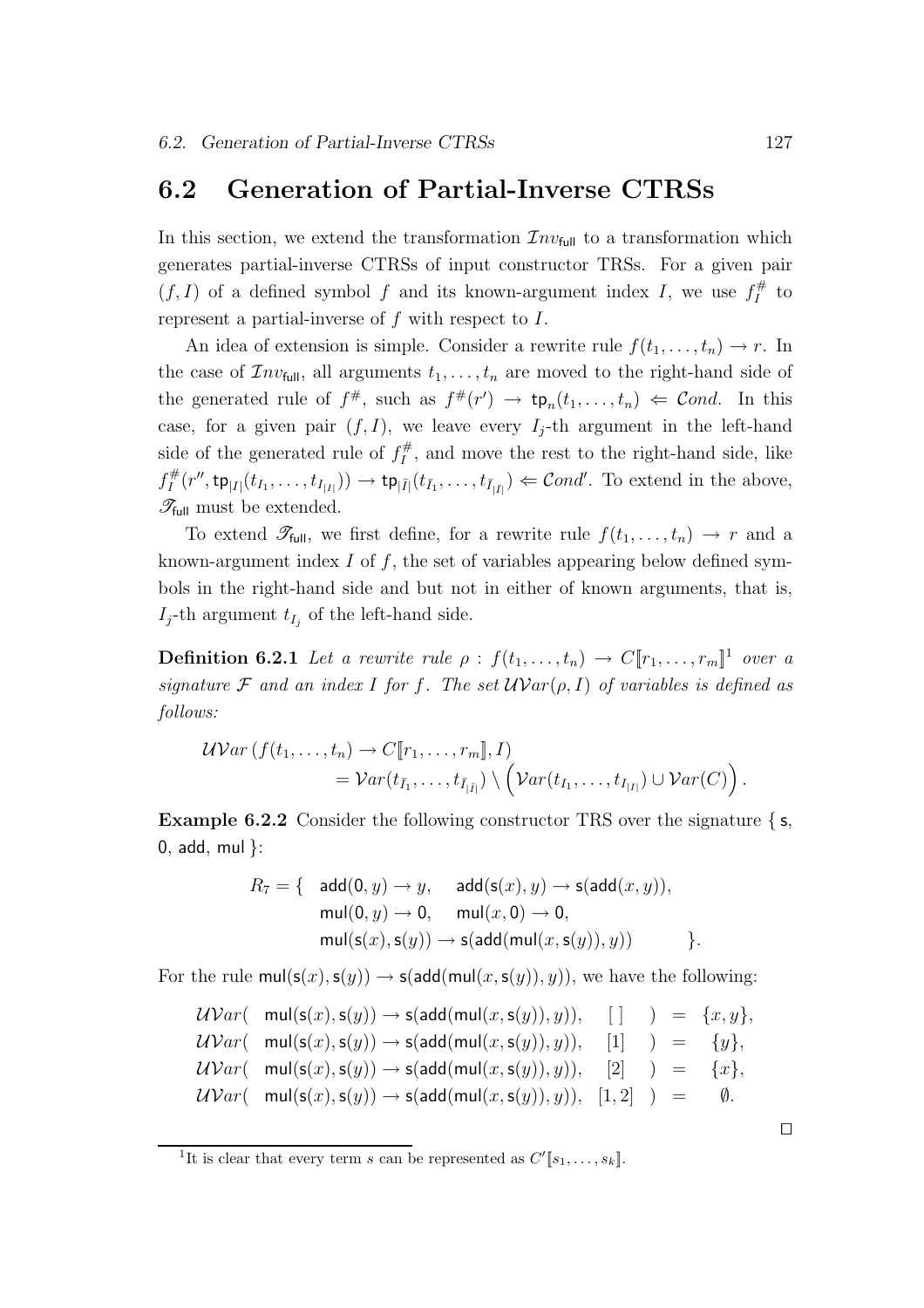Next, for a term  $f(t_1, \ldots, t_n)$  with the defined symbol f, and for a set X of variables, we define the index for  $f$  that shows which arguments do not contain any variable in X.

**Definition 6.2.3** Let  $\mathcal F$  be a signature divided into the constructor set  $\mathcal C$  and the defined-symbol set  $\mathcal{D}: \mathcal{F} = \mathcal{C} \oplus \mathcal{D}$ . Let f be a defined symbol with  $\text{arity}(f)$  $= n, t_1, \ldots, t_n$  be terms over F, and X be a set of variables. Then, we define the index  $Index(f(t_1, \ldots, t_n), X)$  as follows:

$$
Index(f(t_1,...,t_n),X) = [i \mid Var(t_i) \cap X \neq \emptyset].
$$

**Example 6.2.4** Consider the signature  $\{0, \mathsf{s}, \mathsf{add}, \mathsf{mul}\}\$ . Then, we have the followings:

| $\mathcal{I}ndex(-\mathsf{add}(\mathsf{mul}(x,\mathsf{s}(y)),y),$<br>$\{x,y\}$ ) = $  ,$                                                                                                                                                       |  |
|------------------------------------------------------------------------------------------------------------------------------------------------------------------------------------------------------------------------------------------------|--|
| $\mathcal{I}ndex$ add(mul $(x, s(y)), y),$<br>$\{y\}$<br>$) =$<br>$\vert \vert$ ,                                                                                                                                                              |  |
| $\mathcal{I}ndex(-\mathsf{add}(\mathsf{mul}(x,\mathsf{s}(y)),y),$<br>$\{x\}$ $\qquad =$ $ 2 $ ,                                                                                                                                                |  |
| $\mathcal{I}ndex(-\mathsf{add}(\mathsf{mul}(x,\mathsf{s}(y)),y),$<br>$) = [1, 2],$<br>$\emptyset$                                                                                                                                              |  |
| $Index(\text{mul}(x, \mathsf{s}(y)),$<br>$\{x,y\}$ ) = $  ,$<br>$Index(\text{mul}(x, \mathsf{s}(y)),$<br>$\{y\}$ ) = $ 1 $ ,<br>$Index(\text{mul}(x, s(y)), \{x\}) = [2],$<br>$Index(\text{mul}(x, \mathsf{s}(y)),$<br>$\emptyset$ ) = [1, 2]. |  |

 $\Box$ 

In the following definition, for a term  $t$  and a set  $X$  of variables, we define the term  $\mathcal{I}$ term $(t, X)$  in which each defined symbol f is labeled with the index  $Index(f(\cdots), X).$ 

**Definition 6.2.5** Let  $\mathcal F$  be a signature divided into the constructor set  $\mathcal C$  and the defined-symbol set  $\mathcal{D}: \mathcal{F} = \mathcal{C} \oplus \mathcal{D}$ . Let t be a term over  $\mathcal{F}$ , and X be a set of variables. Then, the term  $\mathcal{I}$ term $(t, X)$  is recursively defined as follows:

- $\mathcal{I}term(x, X) = x$  where x is a variable,
- Iterm $(c(t_1, \ldots, t_n), X) = c$  (Iterm $(t_1, X), \ldots,$  Iterm $(t_m, X)$ ) where c is a constructor, and
- Iterm $(f(t_1,...,t_n), X) = f_I(Term(t_1, X), ..., Term(t_m, X))$  where f is a defined symbol and  $I = \mathcal{I}ndex(f(t_1, \ldots, t_n), X)$ .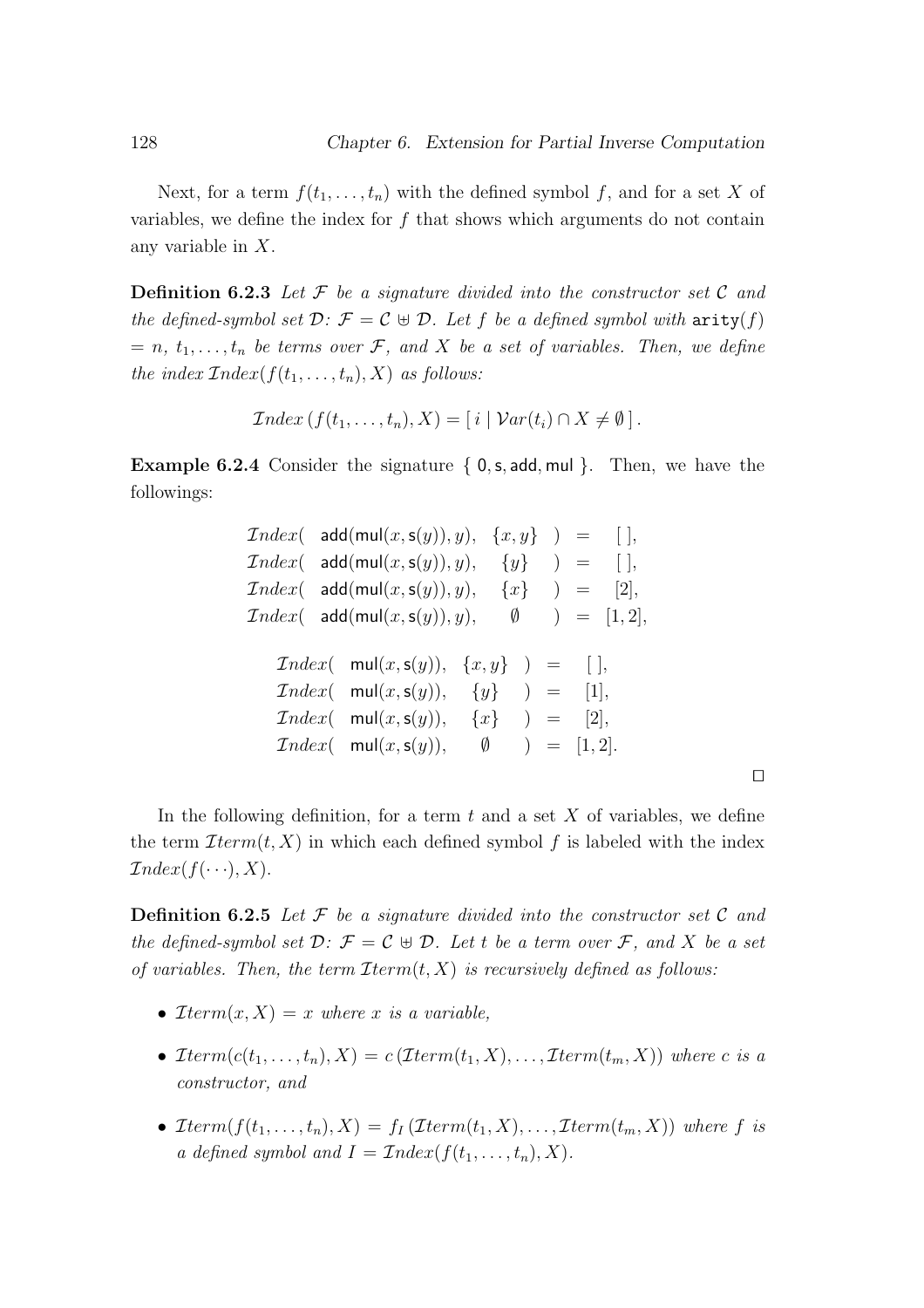**Example 6.2.6** Consider the signature  $\{0, \mathsf{s}, \mathsf{add}, \mathsf{mul}\}$  again. Then, referring Example 6.2.2 and 6.2.4, we obtain the following:

Iterm( mul(x,s(y)), {x, y} ) = mul[ ](x,s(y)), Iterm( mul(x,s(y)), {y} ) = mul[1](x,s(y)), Iterm( mul(x,s(y)), {x} ) = mul[2](x,s(y)), Iterm( mul(x,s(y)), ∅ ) = mul[1,2](x,s(y)), Iterm( s(add(mul(x,s(y)), y)), {x, y} ) = s(add[ ](mul[ ](x,s(y)), y)), Iterm( s(add(mul(x,s(y)), y)), {y} ) = s(add[ ](mul[1](x,s(y)), y)), Iterm( s(add(mul(x,s(y)), y)), {x} ) = s(add[2](mul[2](x,s(y)), y)), Iterm( s(add(mul(x,s(y)), y)), ∅ ) = s(add[1,2](mul[1,2](x,s(y)), y)). ut

The following proposition shows a syntactic property associated with a special form of output of  $\mathcal{I}$ term.

**Proposition 6.2.7** Let  $\mathcal F$  be a signature divided into the constructor set  $\mathcal C$  and the defined-symbol set  $\mathcal{D}: \mathcal{F} = \mathcal{C} \oplus \mathcal{D}$ . Let t be a term over  $\mathcal{F}, X$  be a set of variables, f be a defined symbol with  $\text{arity}(f) = n$ , and I be an index of f. Suppose that  $\mathcal{I}term(t, X) = f_I(t_1, \ldots, t_n)$ . If  $I = [1, \ldots, n]$ , then for  $1 \leq i \leq n$ ,  $\emph{for every proper subterm } u \vartriangleleft t_i, \, \texttt{root}(u) \in \mathcal{D} \, \, \emph{implies} \, \texttt{root}(u) = \emph{g}_{[1,...,\texttt{arity}(g)]}$ for some  $g \in \mathcal{D}$ .

*Proof.* Suppose that  $I = [1, \ldots, n]$ . It follows from the definition of  $\mathcal{I}nder$  that  $Var(t_i) \cap X = \emptyset$ . Let u be a subterm of either  $t_1, \ldots, t_n$  such that root $(u) \in$ D. Since  $Var(t_i) \cap X = \emptyset$ , it is clear that  $Var(u) \cap X = \emptyset$ . It follows from the definition of *Index* that there exists a defined symbol g in  $D$  such that  $Index(u, X) = [1, \ldots, \text{arity}(g)].$  Therefore, this proposition holds.

We extend *Iterm* over TRSs to know which argument of each defined symbol is known, and to know what partial inverse must be defined. To know it, we construct the set of defined symbols with indexes from a given  $D_I \subseteq \mathbb{I}_{\mathcal{D}_R}$ .

**Definition 6.2.8** Let R be a TRS over a signature  $\mathcal{F}$  and  $D_I \subseteq \mathbb{I}_{\mathcal{D}_R}$ . We define the set  $\mathcal{R}eq\mathcal{D}(R, D_I)$  to be the smallest satisfying all of the following:

- $\mathcal{R}eq\mathcal{D}(R, D_I) \supseteq \{f_I \mid (f, I) \in D_I\}$ , and
- $\mathcal{R}eq\mathcal{D}(R, D_I) \supseteq \{f_I \mid \rho : g(t_1, \ldots, t_n) \to r \in R, g_J \in \mathcal{R}eq\mathcal{D}(R, D_I),\}$  $f_I \in Sym \left( \mathcal{I}term(r, \mathcal{U}Var(\rho, J)) \right) \}.$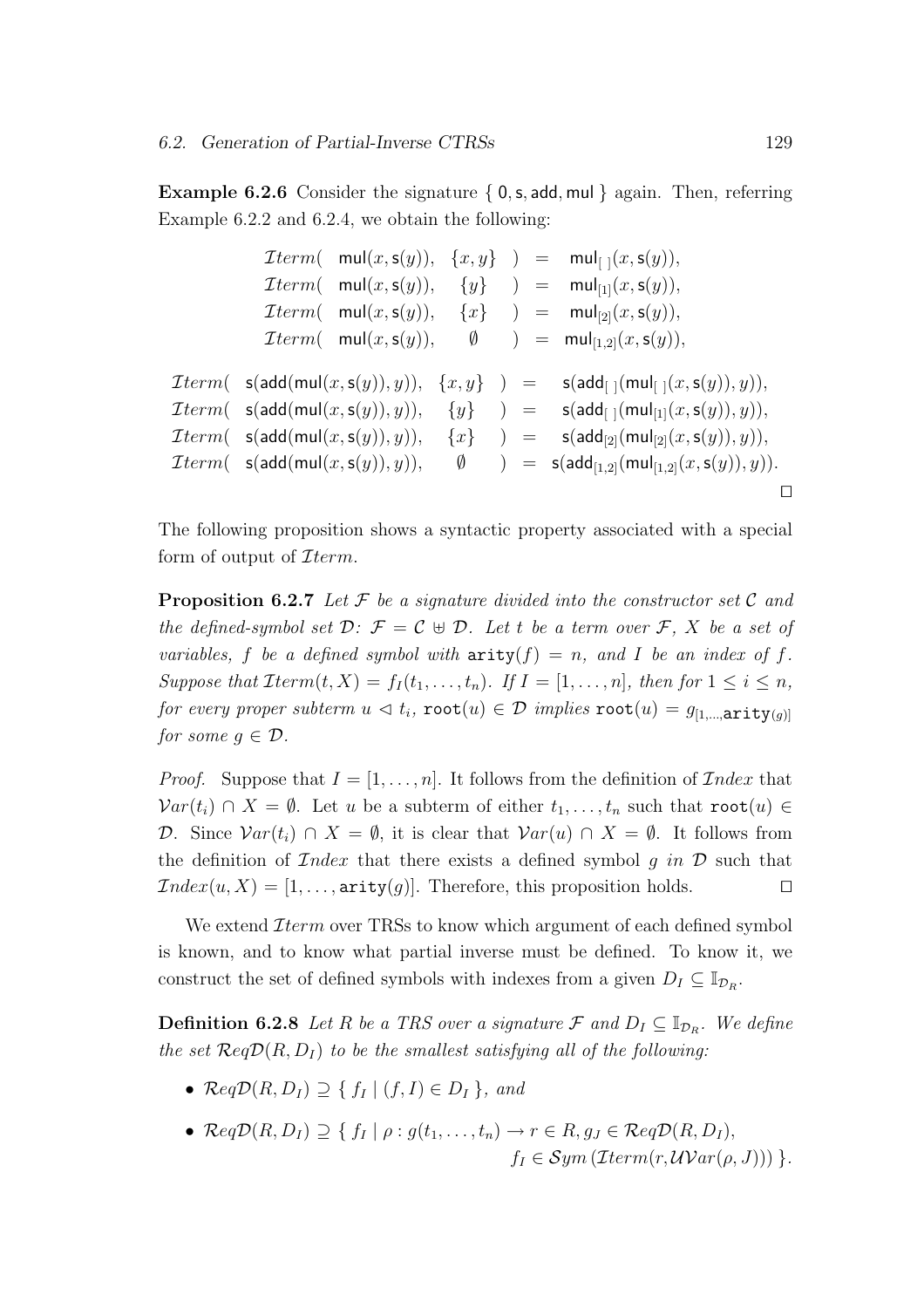Example 6.2.9 Consider the following constructor TRS over the signature { s, 0, add,  $mul$  } again:

$$
R_7 = \{ \text{ add}(0, y) \rightarrow y, \text{ add}(s(x), y) \rightarrow s(\text{add}(x, y)),
$$
  
\n
$$
\text{mul}(0, y) \rightarrow 0, \text{ mul}(x, 0) \rightarrow 0,
$$
  
\n
$$
\text{mul}(s(x), s(y)) \rightarrow s(\text{add}(\text{mul}(x, s(y)), y)) \}.
$$

For  $\{(\text{mul}, [ ])\}, \{(\text{mul}, [1])\}, \{(\text{mul}, [2])\}$  and  $\{(\text{mul}, [1, 2])\},$  we obtain by  $\mathcal{R}eq\mathcal{D}$ the following:

| $\mathcal{R}eq\mathcal{D}(R_7,\{(\mathsf{mul},[~])\})$   | $= \{ \text{mul}_{[1]}, \text{add}_{[1]}\},$       |
|----------------------------------------------------------|----------------------------------------------------|
| $\mathcal{R}eq\mathcal{D}(R_7,\{(\mathsf{mul},[1])\})$   | $= \{ \text{mul}_{[1]}, \text{add}_{[1]}\},$       |
| $\mathcal{R}eq\mathcal{D}(R_7,\{(\mathsf{mul},[2])\})$   | $=$ { mul <sub>[2]</sub> , add <sub>[2]</sub> },   |
| $\mathcal{R}eq\mathcal{D}(R_7,\{(\mathsf{mul},[1,2])\})$ | $= \{ \text{ mul}_{[1,2]}, \text{add}_{[1,2]} \}.$ |
|                                                          |                                                    |

 $\Box$ 

We define the TRS  $\mathcal{I}$ trs $(R, D)$  that shows which argument of each defined symbol is known, and that also shows what rules are necessary.

**Definition 6.2.10** Let R be a TRS over a signature  $\mathcal{F}$  and  $D_I \subseteq \mathbb{I}_{\mathcal{D}_R}$ . The TRS  $Itr(s(R, D_I)$  is defined as follows:

$$
\mathcal{I}trs(R, D_I) = \{ f_I(t_1, \dots, t_n) \to u \mid \rho : f(t_1, \dots, t_n) \to r \in R, \nf_I \in \mathcal{R}eqD(R, D_I), |I| < n, \nu \equiv \mathcal{I}term(r, \mathcal{U}Var(\rho, I)) \}
$$
  

$$
\cup \{ f_I(t_1, \dots, t_n) \to u \mid \rho : f(t_1, \dots, t_n) \to r \in R, \n(f, I) \in D_I, |I| = n, \nu \equiv \mathcal{I}term(r, \mathcal{U}Var(\rho, I)) \}.
$$

**Example 6.2.11** Consider the following TRS  $R_7$  over  $\{0, s, \text{add}, \text{mul}\}\$  in Example 6.2.9 again. For {(mul, [ ])}, {(mul, [1])}, {(mul, [2])} and {(mul, [1, 2])}, we obtain by  $\mathcal{I}$ trs the followings:

Itrs(R7, {(mul, [ ])}) = { add[ ](0, y) → y, add[ ](s(x), y) → s(add[ ](x, y)), mul[ ](0, y) → 0, mul[ ](x, 0) → 0, mul[ ](s(x),s(y)) → s(add[ ](mul[ ](x,s(y)), y)) },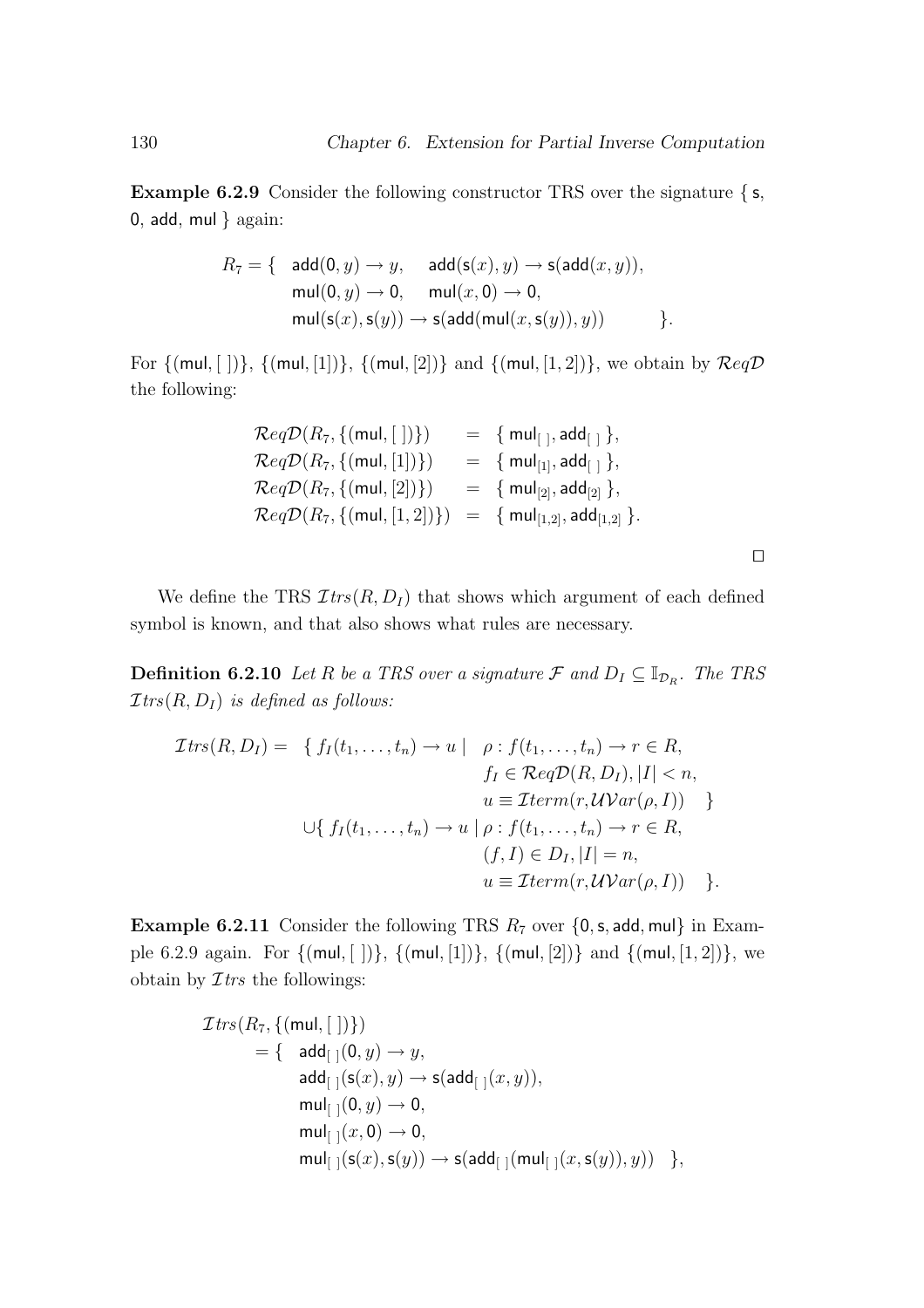Itrs(R7, {(mul, [1])}) = { add[ ](0, y) → y, add[ ](s(x), y) → s(add[ ](x, y)), mul[1](0, y) → 0, mul[1](x, 0) → 0, mul[1](s(x),s(y)) → s(add[ ](mul[1](x,s(y)), y)) }, Itrs(R7, {(mul, [2])}) = { add[2](0, y) → y, add[2](s(x), y) → s(add[2](x, y)), mul[2](0, y) → 0, mul[2](x, 0) → 0, mul[2](s(x),s(y)) → s(add[2](mul[2](x,s(y)), y)) }, Itrs(R7, {(mul, [1, 2])}) = { add[1,2](0, y) → y, add[1,2](s(x), y) → s(add[1,2](x, y)), mul[1,2](0, y) → 0, mul[1,2](x, 0) → 0, mul[1,2](s(x),s(y)) → s(add[1,2](mul[1,2](x,s(y)), y)) }. ut

Now, to generate partial-inverse CTRSs, we extend  $\mathscr{T}_{\text{full}}$ ,  $\mathscr{I}_{nv} \mathcal{R} u le_{\text{full}}$  and  $\mathcal{I}nv_{\mathsf{full}}.$ 

**Definition 6.2.12**  $(\mathscr{T}_{par})$  Let F be a signature divided into the constructor set C and the defined-symbol set  $\mathcal{D}: \mathcal{F} = \mathcal{C} \oplus \mathcal{D}$ . The procedure  $\mathcal{I}_{\text{par}}$  inputted a term which is labeled with indexes, is inductively defined as follows:

(a) 
$$
\mathcal{F}_{\text{par}}(x) = \langle x, \text{true} \rangle
$$
 where x is a variable,

(b) 
$$
\mathscr{T}_{\text{par}}(c(t_1,\ldots,t_n)) = \{c(u_1,\ldots,u_n) ; \text{Cond}_1 \wedge \cdots \wedge \text{Cond}_n\}
$$
  
where  $c \in \mathcal{C}$  and  $\mathscr{T}_{\text{par}}(t_i) = \{u_i ; \text{Cond}_i\},$ 

\n- (c) 
$$
\mathcal{F}_{\text{par}}(f_I(t_1,\ldots,t_n))
$$
 =
\n- $\langle y \,;\, f_I^{\#}(y,\operatorname{tp}_{|I|}(t_{I_1},\ldots,t_{I_{|I|}})) \rightarrow \operatorname{tp}_{|\bar{I}|}(u_{\bar{I}_1},\ldots,u_{\bar{I}_{|\bar{I}|}}) \wedge \operatorname{Cond}_{\bar{I}_1} \wedge \cdots \wedge \operatorname{Cond}_{\bar{I}_{|\bar{I}|}} \rangle$  where  $f \in \mathcal{D}$ ,  $|I| < n$ ,  $y$  is a fresh variable and  $\mathcal{F}_{\text{par}}(t_{\bar{I}_i}) = \langle u_{\bar{I}_i} \,;\, \operatorname{Cond}_{\bar{I}_i} \rangle$ , and
\n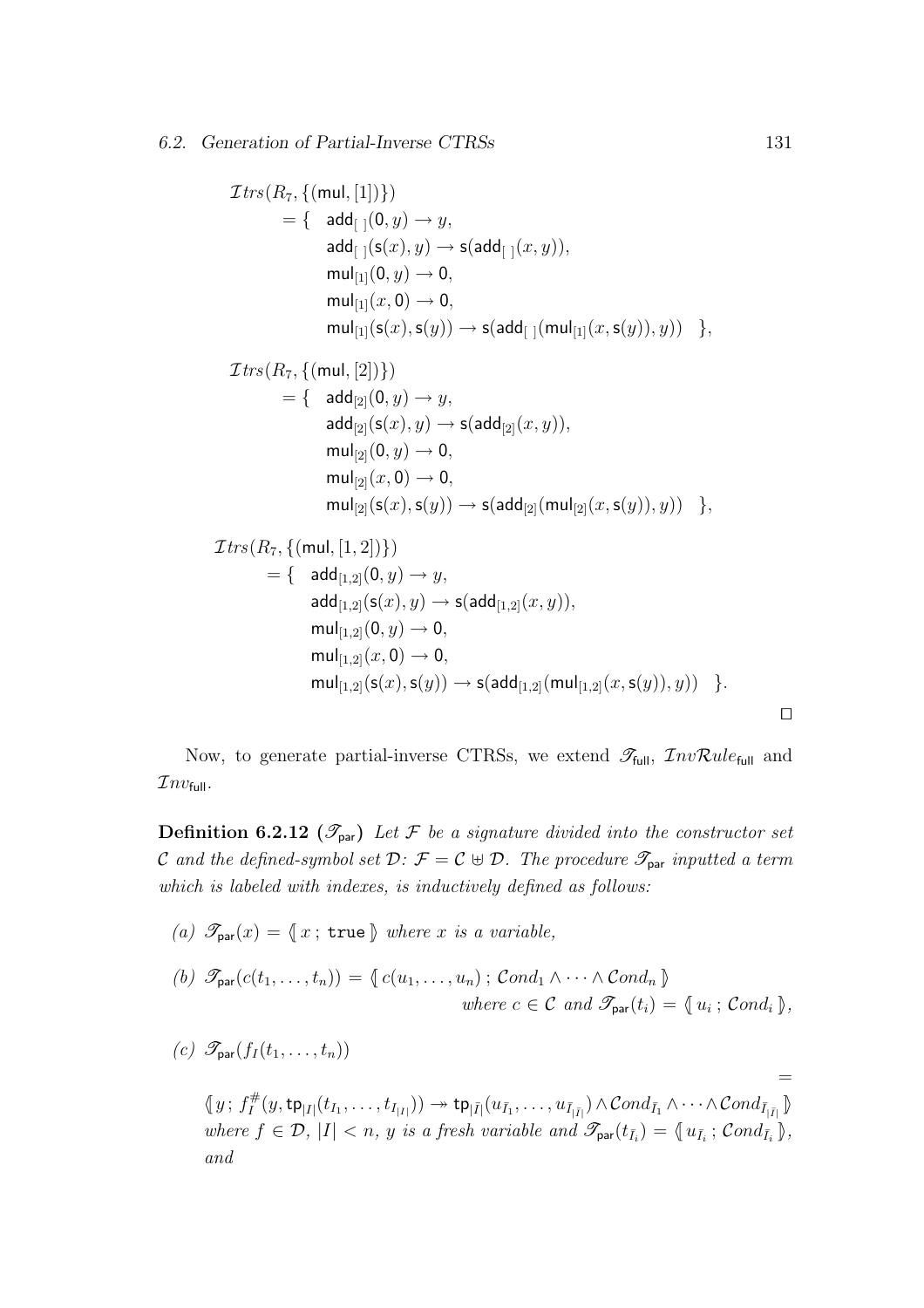(d) 
$$
\mathcal{F}_{\text{par}}(f_{[1,...,n]}(t_1,...,t_n)) = \{ f(u_1,...,u_n) \,;\, \text{true} \land \text{Cond}_1 \land \cdots \land \text{Cond}_n \}
$$
  
where  $f \in \mathcal{D}$  and  $\mathcal{F}_{\text{par}}(t_i) = \{ u_i \,;\, \text{Cond}_i \}.$ 

The word 'fresh' in (c) means that in (c),  $y \notin Var(t_{\bar{I}_j}, u_{\bar{I}_j}, Cond_{\bar{I}_j})$  and  $y \notin$  $Var(t_{I_j})$ , and in (b) and (c), variables introduced in each  $\mathscr{T}_{\text{par}}(t_i) = \{u_i; Cond_i\}$ are disjoint, that is,  $Var(u_i, Cond_i) \cap Var(t_j, u_j, Cond_j) = \emptyset$  for each i and j with  $i \neq j$ .

The above procedure  $\mathscr{T}_{\text{par}}$  terminates and return a pair of a term and a condition since any input term is finite. Note that for  $\mathscr{T}_{\text{par}}(t) = \{u ; \text{Cond}\}\,$ , u can be represented as  $C[\![u_1,\ldots,u_n]\!]$  with a constructor context C and terms  $u_i$  with root $(u_i) \in \mathcal{D}$ .

**Example 6.2.13** Consider the signature  $\{0, \mathsf{s}, \mathsf{add}, \mathsf{mul}\}\$  again. Then, we have the followings by  $\mathscr{T}_{\text{par}}$ :

$$
\mathscr{T}_{\mathsf{par}}(\mathsf{s}(\mathsf{add}_{[\hspace{0.1cm}]}(\mathsf{mul}_{[\hspace{0.1cm}]}(x,\mathsf{s}(y)),y)))\\=\{\!\!\{s(z)\,;\,\mathsf{add}_{[\hspace{0.1cm}]}^{\#}(z)\rightarrow \mathsf{tp}_2(w,y)\wedge \mathsf{mul}_{[\hspace{0.1cm}]}^{\#}(w)\rightarrow \mathsf{tp}_2(x,\mathsf{s}(y))\,\!\!\}\,,\\\mathscr{T}_{\mathsf{par}}(\mathsf{s}(\mathsf{add}_{[\hspace{0.1cm}]}(\mathsf{mul}_{[\hspace{0.1cm}]}(x,\mathsf{s}(y)),y)))\\=\{\!\!\{s(z)\,;\,\mathsf{add}_{[\hspace{0.1cm}]}^{\#}(z)\rightarrow \mathsf{tp}_2(w,y)\wedge \mathsf{mul}_{[\hspace{0.1cm}]}^{\#}(w,x)\rightarrow \mathsf{tp}_1(\mathsf{s}(y))\,\!\!\}\,,\\\mathscr{T}_{\mathsf{par}}(\mathsf{s}(\mathsf{add}_{[\hspace{0.1cm}]}(\mathsf{mul}_{[\hspace{0.1cm}]}(x,\mathsf{s}(y)),y)))\\=\{\!\!\{s(z)\,;\,\mathsf{add}_{[\hspace{0.1cm}]}^{\#}(z,y)\rightarrow \mathsf{tp}_1(w)\wedge \mathsf{mul}_{[\hspace{0.1cm}]}^{\#}(w,\mathsf{s}(y))\rightarrow \mathsf{tp}_1(x)\,\!\!\}\,,\\\mathscr{T}_{\mathsf{par}}(\mathsf{s}(\mathsf{add}_{[\hspace{0.1cm}1,2]}(\mathsf{mul}_{[\hspace{0.1cm}1,2]}(x,\mathsf{s}(y)),y)))=\{\!\!\{s(\mathsf{add}(\mathsf{mul}(x,\mathsf{s}(y)),y))\,;\,\mathrm{true}\,\!\!\}\,.
$$

The following proposition shows a property associated with the case (d) in Definition 6.2.12, which is not in the definition of  $\mathscr{T}_{\text{full}}$ .

**Proposition 6.2.14** Let  $\mathcal F$  be a signature divided into the constructor set  $\mathcal C$  and the defined-symbol set  $\mathcal{D}: \mathcal{F} = \mathcal{C} \oplus \mathcal{D}$ . Let t be a term over  $\mathcal{F}, X$  be a set of *variables.* If  $Var(t) \cap X = \emptyset$ , then  $\mathscr{T}_{\text{par}}(\mathcal{I}term(t, X)) = \{t : \text{true}\}.$ 

*Proof.* This proposition follows obviously from the definitions of  $Index, \mathcal{I} term$ and  $\mathscr{T}_{\text{par}}$ , and Proposition 6.2.7.

Using the extended procedure  $\mathcal{I}_{\text{par}}$ , we extend  $\mathcal{I}_{nv_{\text{full}}}$  for partial inverse computation, as follows: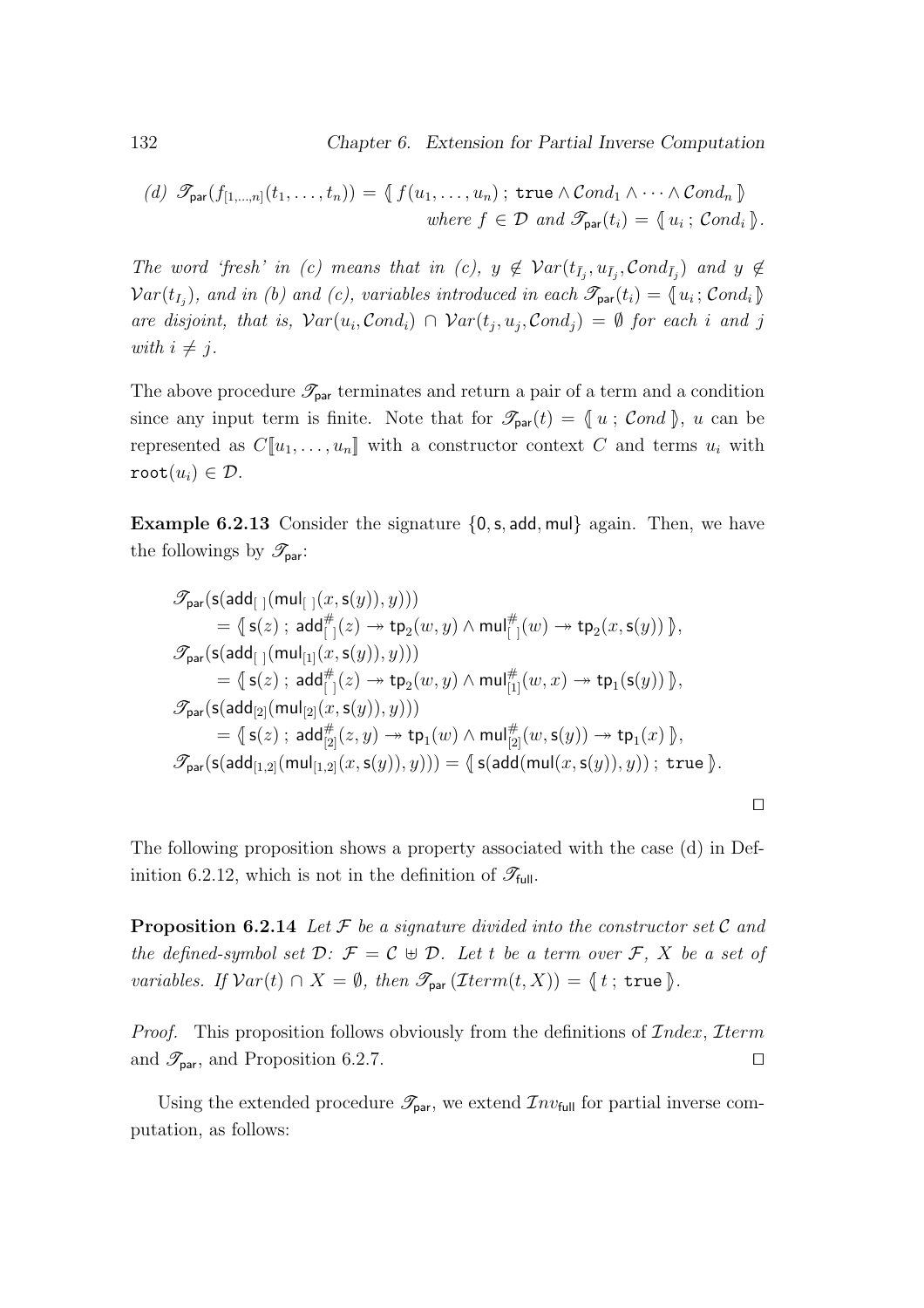**Definition 6.2.15** ( $\mathcal{I}nv_{\text{par}}$ ) Let R be a constructor TRS over a signature F and  $D_I \subseteq \mathbb{I}_{\mathcal{D}_R}$ . For a rewrite rule  $\rho : f_I(w_1, \ldots, w_n) \to u \in \mathcal{I}$ trs $(R, D_I)$ , its corresponding conditional rewrite rule  $\mathcal{I}nv\mathcal{R}ul_{\mathsf{par}}(\rho)$  of  $f_I^{\#}$  $\int_I^{\#}$  is defined as follows:

$$
\mathcal{I}nvRule_{\mathsf{par}}(f_I(w_1,\ldots,w_n)\to u)=f_I^{\#}(C[y_1,\ldots,y_m])\to \mathsf{tp}_{|\bar{I}|}(w_{\bar{I}_1},\ldots,w_{\bar{I}_{|\bar{I}|}})
$$
  

$$
\Leftarrow u_1 \twoheadrightarrow y_1 \wedge \cdots \wedge u_m \twoheadrightarrow y_m \wedge Cond
$$

where  $y_i$  is a variable with  $y_i \notin Var(w_1, \ldots, w_n)$ ,  $\mathscr{T}_{\text{par}}(u) = \{C[\![u_1, \ldots, u_m]\!]; \text{Cond}\}$ and  $(Var(u_1, \ldots, u_m, Cond) \setminus Var(u)) \cap Var(y_1, \ldots, y_m, w_1, \ldots, w_n) = \emptyset.$ 

The partial-inverse CTRS  $\mathcal{I}nv_{\text{par}}(R, D_I)$  is defined as follows:

$$
\mathcal{I}nv_{\text{par}}(R, D_I) = \{ \mathcal{I}nv\mathcal{R}ule_{\text{par}}(s \to u) \mid u \to u \in \mathcal{I}trs(R) \}
$$
  

$$
\cup \{ f_I^{\#}(f(x_1, \ldots, x_n), x_{I_1}, \ldots, x_{I_{|I|}})) \to \text{tp}_{|\bar{I}|}(x_{\bar{I}_1}, \ldots, x_{\bar{I}_{|\bar{I}|}})
$$

$$
\mid f_I \in \mathcal{R}eq\mathcal{D}(R, D_I) \}
$$

$$
\cup \{ f(w_1, \ldots, w_n) \to r \mid f(w_1, \ldots, w_n) \to r \in R,
$$

$$
f_{[1, \ldots, n]} \in \mathcal{R}eq\mathcal{D}(R, D_I) \}.
$$

The above rewrite rule  $f_I^{\#}$  $\mathcal{I}_I^\#(f(x_1,\ldots,x_n),x_{I_1},\ldots,x_{I_{|I|}})) \,\to\, {\sf tp}_{|\bar{I}|}(x_{\bar{I}_1},\ldots,x_{\bar{I}_{|\bar{I}|}})$  is called the partial-inverse-property rule of the defined symbol f with respect to I.

It is clear that  $InvRule_{par}(\rho)$  is a conditional rewrite rule and hence  $Inv_{par}(R, D_I)$ is a CTRS. In Subsection 6.3, we show the correctness of  $\mathcal{I}nv_{\text{par}}$  with  $D_I$ , that is, that  $\mathcal{I}nv_{\text{par}}(R, D_I)$  is a partial-inverse CTRS of R with respect to  $D_I$ .

**Example 6.2.16** Consider the following constructor TRS over the signature  $\{s,$ 0, add, mul  $\}$  again:

$$
R_7 = \{ \begin{array}{cl} \mathsf{add}(0,y) \rightarrow y, \quad \mathsf{add}(\mathsf{s}(x),y) \rightarrow \mathsf{s}(\mathsf{add}(x,y)), \\ \mathsf{mul}(0,y) \rightarrow 0, \quad \mathsf{mul}(x,0) \rightarrow 0, \\ \mathsf{mul}(\mathsf{s}(x),\mathsf{s}(y)) \rightarrow \mathsf{s}(\mathsf{add}(\mathsf{mul}(x,\mathsf{s}(y)),y)) \end{array} \}.
$$

For  $\{$  (mul,  $[ ] )$ },  $\{$  (mul,  $[1]$ )},  $\{$  (mul,  $[2]$ )} and  $\{$  (mul,  $[1, 2]$ )}, referring Example 6.2.11, we obtain by  $\mathcal{I}nv_{\text{par}}$  the following CTRSs:

$$
\begin{array}{lll} \mathcal{I}nv_{\mathsf{par}}(R_7, \{(\mathsf{mul},[~])\}) \\& = \{ \begin{array}{l} \mathsf{add}_{[~]}^\#(y) \rightarrow \mathsf{tp}_2(0,y), \\ \mathsf{add}_{[~]}^\#(\mathsf{s}(z)) \rightarrow \mathsf{tp}_2(\mathsf{s}(x),y) \Leftarrow \mathsf{add}_{[~]}^\#(z) \rightarrow \mathsf{tp}_2(x,y), \\ \mathsf{add}_{[~]}^\#(\mathsf{add}(x,y)) \rightarrow \mathsf{tp}_2(x,y), \\ \mathsf{mul}_{[~]}^\#(0) \rightarrow \mathsf{tp}_2(0,y), \\ \mathsf{mul}_{[~]}^\#(0) \rightarrow \mathsf{tp}_2(x,0), \\ \mathsf{mul}_{[~]}^\#(\mathsf{s}(z)) \rightarrow \mathsf{tp}_2(\mathsf{s}(x),\mathsf{s}(y)) \\ & \Leftarrow \mathsf{add}_{[~]}^\#(z) \rightarrow \mathsf{tp}_2(w,y) \wedge \mathsf{mul}_{[~]}^\#(w) \rightarrow \mathsf{tp}_2(x,\mathsf{s}(y)), \\ \mathsf{mul}_{[~]}^\#(\mathsf{mul}(x,y)) \rightarrow \mathsf{tp}_2(x,y) \end{array} \} , \end{array}
$$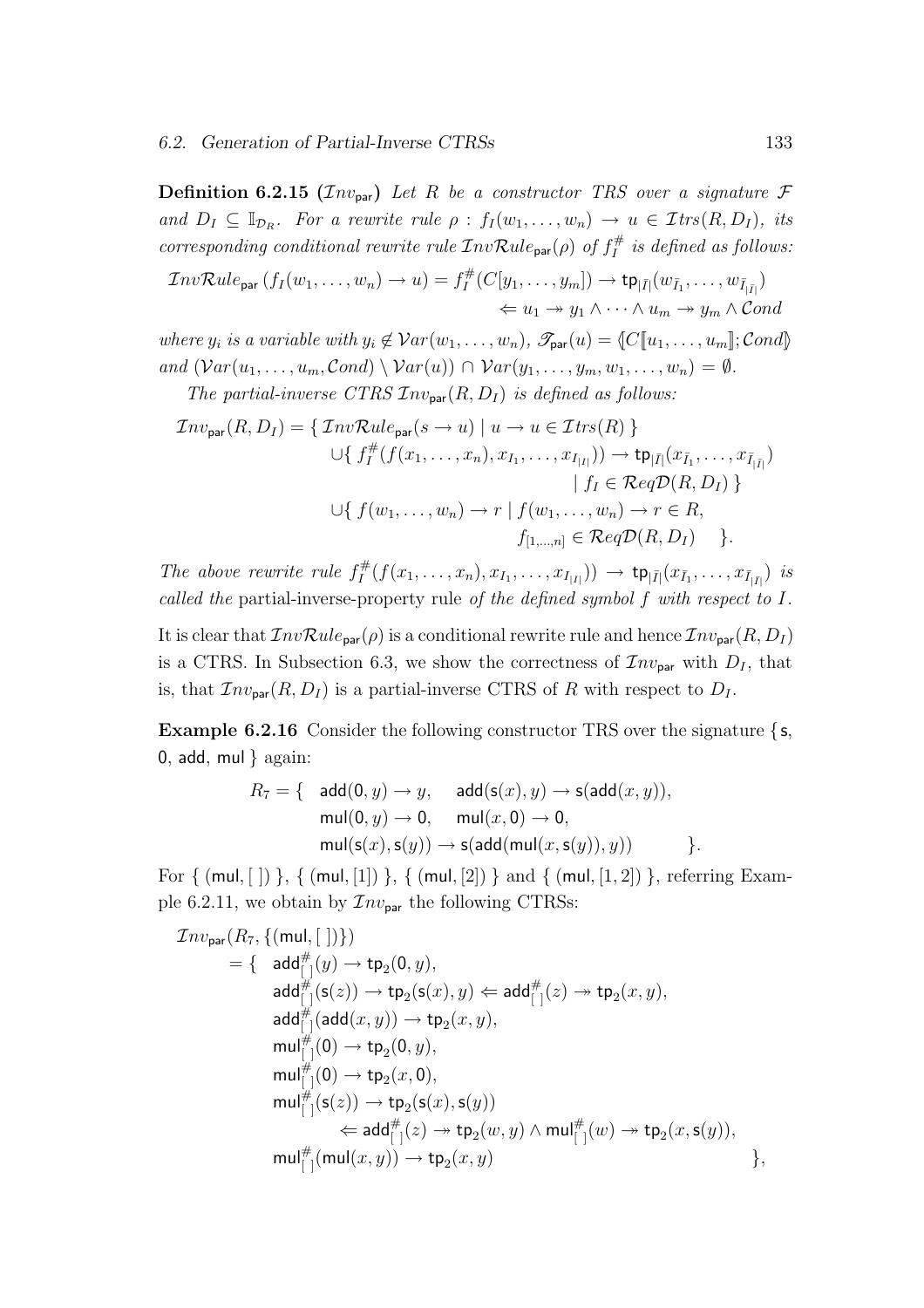$$
\begin{array}{l} \mathcal{I}nv_{\text{par}}(R_{7},\{(\text{mul},[1])\}) \\ =\{ \quad \text{add}_{[+]}^{#}(y) \rightarrow \text{tp}_{2}(0,y), \\ \quad \text{add}_{[+]}^{#}(s(z)) \rightarrow \text{tp}_{2}(s(x),y) \Leftarrow \text{add}_{[+]}^{#}(z) \rightarrow \text{tp}_{2}(x,y), \\ \quad \text{add}_{[+]}^{#}(0,0) \rightarrow \text{tp}_{2}(y,y), \\ \quad \text{mul}_{[1]}^{#}(0,0) \rightarrow \text{tp}_{1}(y), \\ \quad \text{mul}_{[1]}^{#}(0,0) \rightarrow \text{tp}_{1}(y), \\ \quad \text{mul}_{[1]}^{#}(s(z),s(x)) \rightarrow \text{tp}_{1}(s(y)) \\ \quad \text{mul}_{[1]}^{#}(s(z) \rightarrow \text{tp}_{2}(w,y) \wedge \text{mul}_{[1]}^{#}(w,x) \rightarrow \text{tp}_{1}(s(y)), \\ \quad \text{mul}_{[1]}^{#}( \text{mul}(x,y),x) \rightarrow \text{tp}_{1}(y) \qquad \qquad \}, \\ \mathcal{I}nv_{\text{par}}(R_{7},\{(\text{mul},[2])\}) \\ =\{ \quad \text{add}_{[2]}^{#}(s(y,y) \rightarrow \text{tp}_{1}(0), \\ \quad \text{add}_{[2]}^{#}(s(z),y) \rightarrow \text{tp}_{1}(x), \\ \quad \text{add}_{[2]}^{#}(s(z),y) \rightarrow \text{tp}_{1}(x), \\ \quad \text{und}_{[2]}^{#}(0,0) \rightarrow \text{tp}_{1}(x), \\ \quad \text{mul}_{[2]}^{#}(s(z),s(y)) \rightarrow \text{tp}_{1}(s(x)) \\ \quad \text{mul}_{[2]}^{#}(s(y) \rightarrow \text{tp}_{1}(w) \wedge \text{mul}_{[2]}^{#}(w,s(y)) \rightarrow \text{tp}_{1}(x), \\ \quad \text{mul}_{[2]}^{#}(s(x),s(y)) \rightarrow \text{tp}_{1}(x) \qquad \} , \\ \quad \text{J}nv_{\text{par}}(R_{7},\{(\text{mul},[1,2])\}) \\ =\{ \quad \text{mul}_{[1,2]}^{#}(0,0,y) \rightarrow \text{tp}_{0}, \\ \quad \text{mul}_{[1,2]}^{#}(0,z,0) \rightarrow \text{tp}_{0}, \\ \quad \text{mul}_{[1,2]}^{#}(s(z),s(x),s(y)) \rightarrow \text{tp}_{0}, \\ \quad
$$

#### 6.3 Correctness of Partial Inverse Compiler

In this subsection, we prove the correctness of our partial inverse compiler  $\mathcal{I}nv_{\text{par}}$ , that is, that for a convergent constructor TRS R and  $D_I \subseteq \mathbb{I}_{\mathcal{D}_R}$ ,  $\mathcal{I}nv_{\text{par}}(R, D_I)$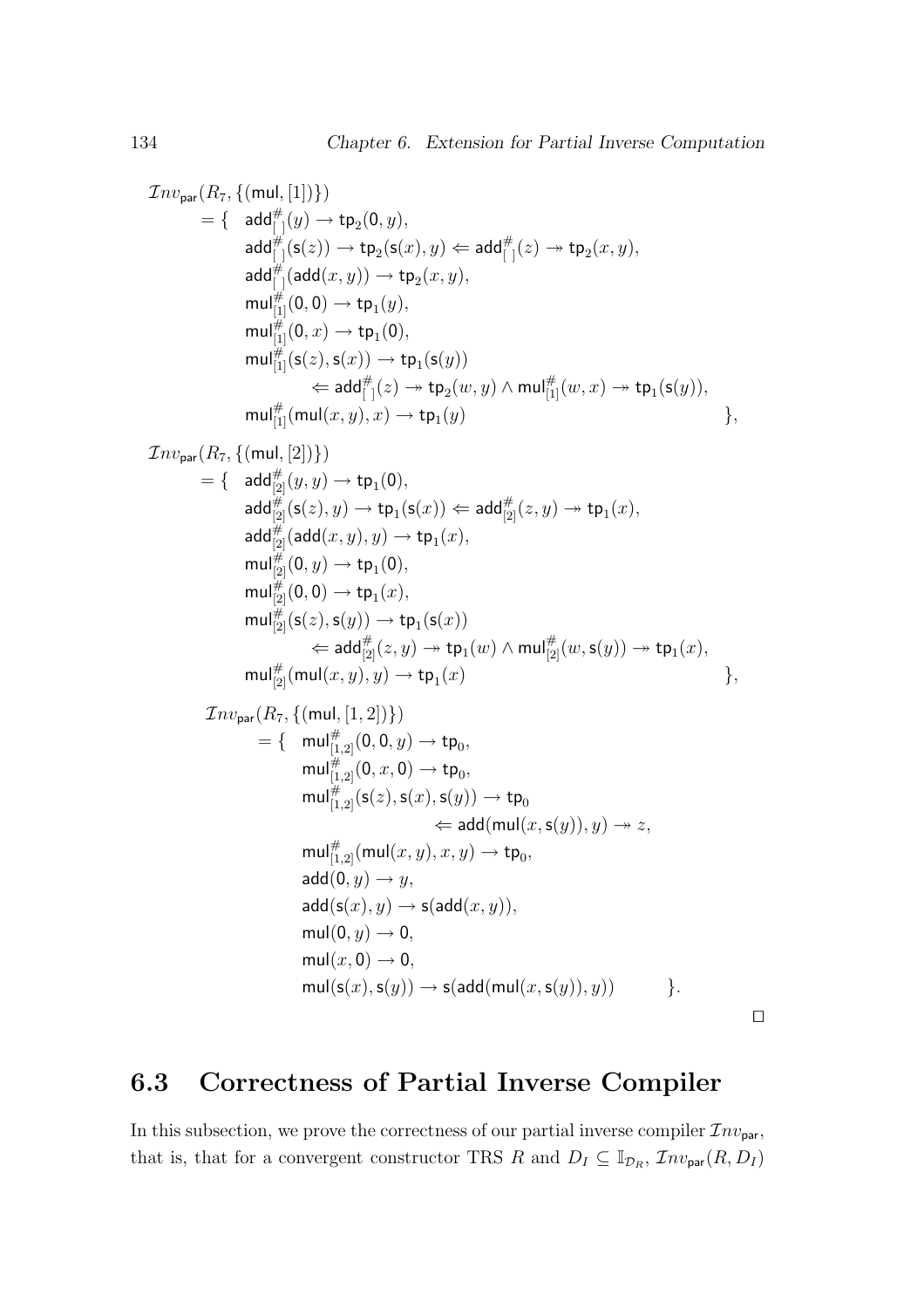is a partial-inverse CTRS of R with respect to  $D_I$ .

We prove the correctness of  $\mathcal{I}nv_{\text{par}}(R, D_I)$  similarly to that of  $\mathcal{I}nv_{\text{par}}(R, D_I)$ , such as Lemma 3.6.15, 3.6.16 and Theorem 3.6.17.

**Lemma 6.3.1** Let R be a constructor TRS over a signature F, and  $D_I \subseteq$  $\mathbb{I}_{\mathcal{D}_R}$ . Let  $t_0$  be a term over  $\mathcal{F}, X$  be a variable set, and  $t = \mathcal{I}$ term $(t_0, X) \in$  $\mathcal{T}(\mathcal{R}eq\mathcal{D}(R, D_I) \cup \mathcal{C}_R, \mathcal{X})$ . Let  $\mathcal{F}_{\text{par}}(t) = \{u ; \mathcal{C}ond\}$ . If  $t \stackrel{*}{\longrightarrow}_R s \in NF_R(\mathcal{F}, \mathcal{X})$ , then there exists an  $NF_R(\mathcal{F}, \mathcal{X})$ -substitution  $\sigma$  such that  $Dom(\sigma) \subseteq Var(\mathcal{C}ond) \setminus$  $Var(t)$ ,  $u\sigma \xrightarrow{\ast} \tau_{nv_{\text{par}}(R,D_I)} s$ , and  $Cond(\sigma, \rightarrow_{\mathcal{I}nv_{\text{par}}(R,D_I)})$ .

Proof. (Sketch.) Similarly to Lemma 3.6.15, this lemma can be proved by induction on the lexicographic combination of the number k of steps of  $t \frac{k}{\ln R} s$ , and the structure of term  $t$ .

**Lemma 6.3.2** Let R be a constructor TRS over a signature F, and  $D_I \subseteq$  $\mathbb{I}_{\mathcal{D}_R}$ . Let  $t_0$  be a term over  $\mathcal{F}, X$  be a variable set, and  $t = \mathcal{I}$ term $(t_0, X) \in$  $\mathcal{T}(\mathcal{R}eq\mathcal{D}(R,D_I)\cup \mathcal{C}_R,\mathcal{X})$ . Let  $\mathcal{T}_{\text{par}}(t) = \{u ; \mathcal{C}ond\}$ . Let  $\sigma$  be an  $NF_R(\mathcal{F},\mathcal{X})$ substitution such that  $Dom(\sigma) \subseteq Var(Cond) \setminus Var(t)$ . Then,  $Cond(\sigma, \rightarrow_{Inv_{par}(R, D_I)})$ implies  $t \frac{*}{\text{in}^2 R} u\sigma \in NF_R(\mathcal{F},\mathcal{X})$ .

Proof. (Sketch.) Similarly to Lemma 3.6.16, this lemma can be proved by induction on the lexicographic combination of the level  $k$  of rewrite relation of  $\mathcal{C}ond(\sigma, \frac{\rightarrow}{k} \mathcal{I}_{n v_{\text{par}}(R, D_I)})$ , and the structure of term t.

**Theorem 6.3.3** Let R be a constructor TRS over a signature F, and  $D_I \subseteq$  $\mathbb{I}_{\mathcal{D}_R}$ . Let  $(f, I) \in D_I$  and  $t, t_1, \ldots, t_n$  are normal forms with respect to  $\rightarrow_R$ . Then,  $f(t_1,\ldots,t_n) \xrightarrow[\text{in}]{*} R t$  iff  $f_I^{\#}$  $\mathcal{I}_I^{\#}(t,t_{I_1},\ldots,t_{I_{|I|}}) \rightarrow_{\mathcal{I}nv_{\mathsf{par}}(R,D_I)} \mathsf{tp}_{|\bar{I}|}(t_{\bar{I}_1},\ldots,t_{\bar{I}_{|\bar{I}|}}).$ 

Proof. (Sketch.) This claim can be proved similarly to Theorem 3.6.17, using Lemma 6.3.1 and 6.3.2.  $\Box$ 

From Proposition 3.6.18, we obtain the following corollary:

**Corollary 6.3.4** Let R be a convergent constructor TRS over a signature  $\mathcal{F}$ , and  $D_I \subseteq \mathbb{I}_{\mathcal{D}_R}$ . Let  $(f, I) \in D_I$  and  $t, t_1, \ldots, t_n$  are normal forms of R. Then,  $f(t_1,\ldots,t_n) \stackrel{*}{\rightarrow}_R t \text{ iff } f_I^{\#}$  $\mathcal{I}_I^\#(t,t_{I_1},\ldots,t_{I_{|I|}}) \rightarrow_{\mathcal{I}nv_{\mathsf{par}}(R,D_I)} \mathsf{tp}_{|\bar{I}|}(t_{\bar{I}_1},\ldots,t_{\bar{I}_{|\bar{I}|}}).$ 

From the above corollary and  $\mathcal{T}(\mathcal{C}_R, \mathcal{X}) \subseteq NF_R(\mathcal{F}, \mathcal{X})$ , it is shown that the CTRS  $Inv<sub>par</sub>(R, D<sub>I</sub>)$  is a partial-inverse system of the convergent constructor TRS R with respect to  $D_I$  in the sense of Definition 6.1.1.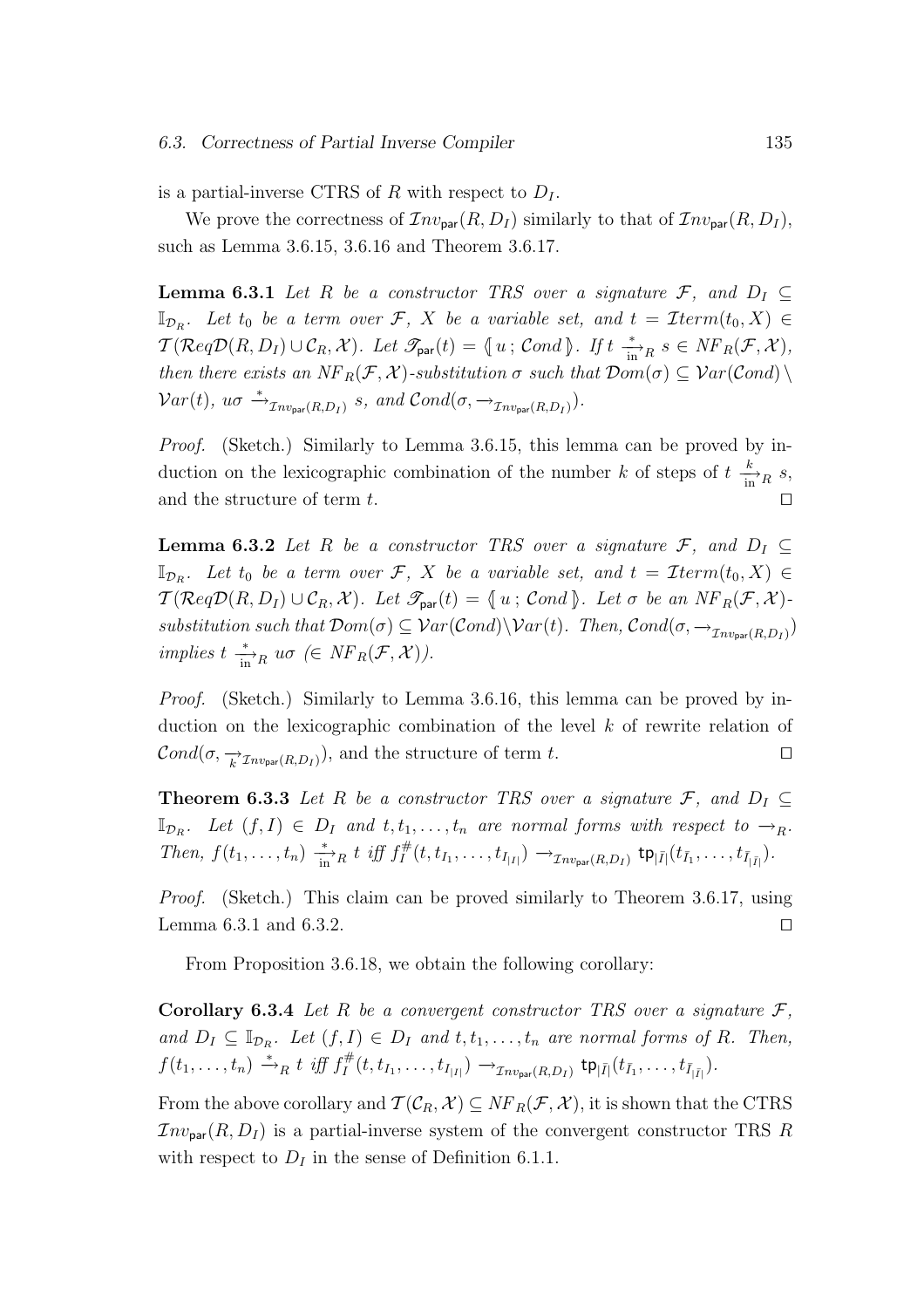As we have shown the correctness of  $\mathcal{I}nv_{\text{par}}$ , it is said that  $\text{add}_{[2]}^{\#}$  computes subtraction of two natural numbers (compare min in Example 6.1.2), each of  $\text{mul}_{[1]}^{\#}$  and  $\text{mul}_{[2]}^{\#}$  computes division of two natural numbers.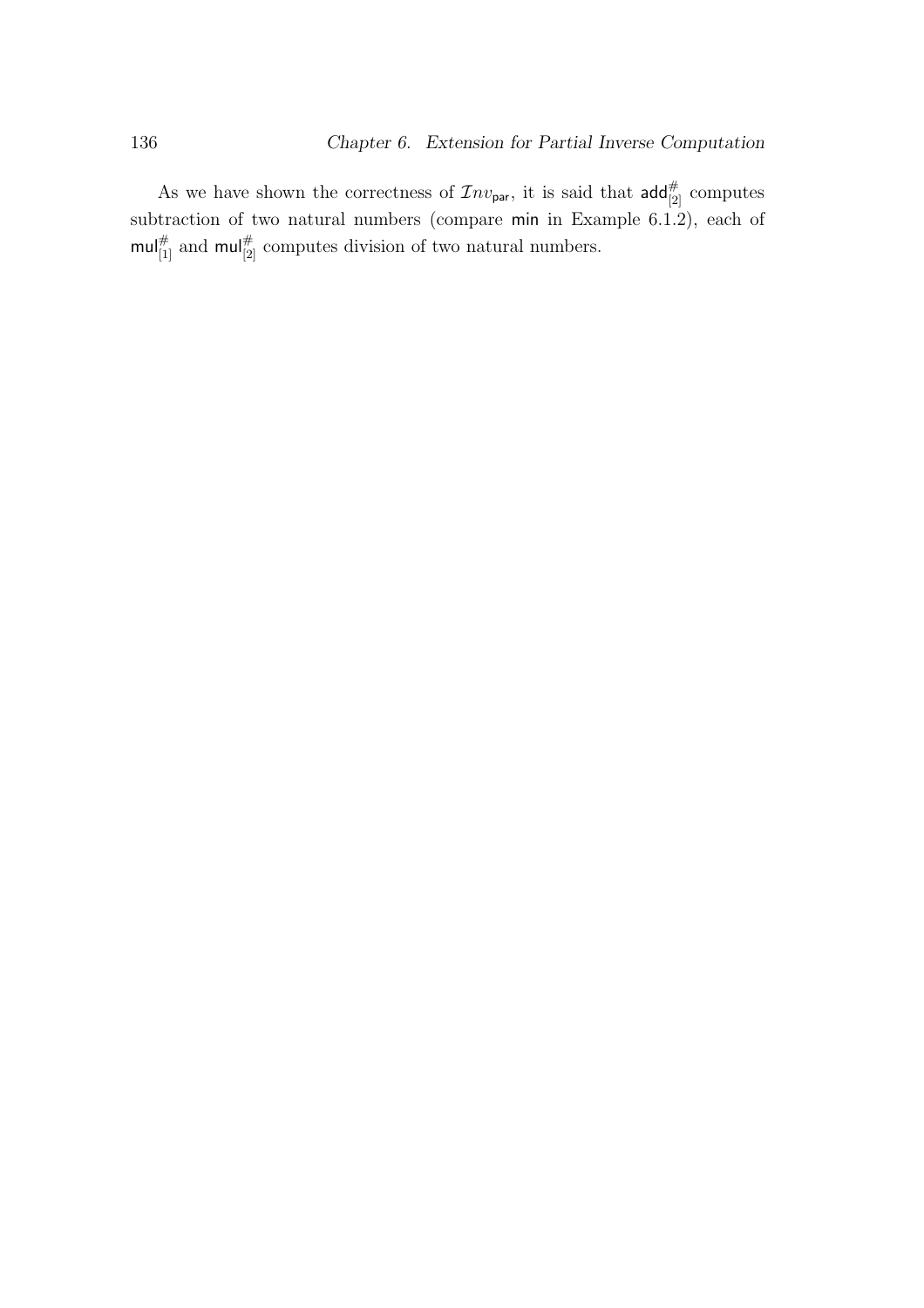### Chapter 7

## Applications of Inverse EV-TRSs

In this chapter, we give three applications of the inverse EV-TRSs generated by our transformations  $\mathbb{U}(\mathcal{I}nv_{\text{full}}(\cdots))$  and  $\mathcal{I}nv_{\text{par}}(\cdots)$ .

The first example shows that inverse programs are used to transform a given program (CTRS) which is correctly defined but is not executable, to an equivalent program which is executable. This example is the solution of our motivation problem as shown in Section 1.1.

The second application shows that generated inverse EV-TRSs are usable to solve conditional equations. This is a mathematical application of inverse programs.

The last one is an interesting example in which we try to generate an inverse TRS from another inverse TRS generated from a given convergent non-erasing constructor TRS. We also discuss the equivalence between the input TRS and the final output TRS.

#### 7.1 Program Transformation

In this section, we introduce an example in which the generated inverse TRS plays a useful role in a program transformation. In this example, we consider the CTRS whose definition is correct in the sense of specifications, and on which some terms cannot be rewritten to desirable normal forms. By transforming it using inverse TRSs, we construct an equivalent CTRS on which every term can be rewritten to its desirable normal form. This example shows a solution of our motivation problem.

Consider the following TRS which represents our motivation program gcd in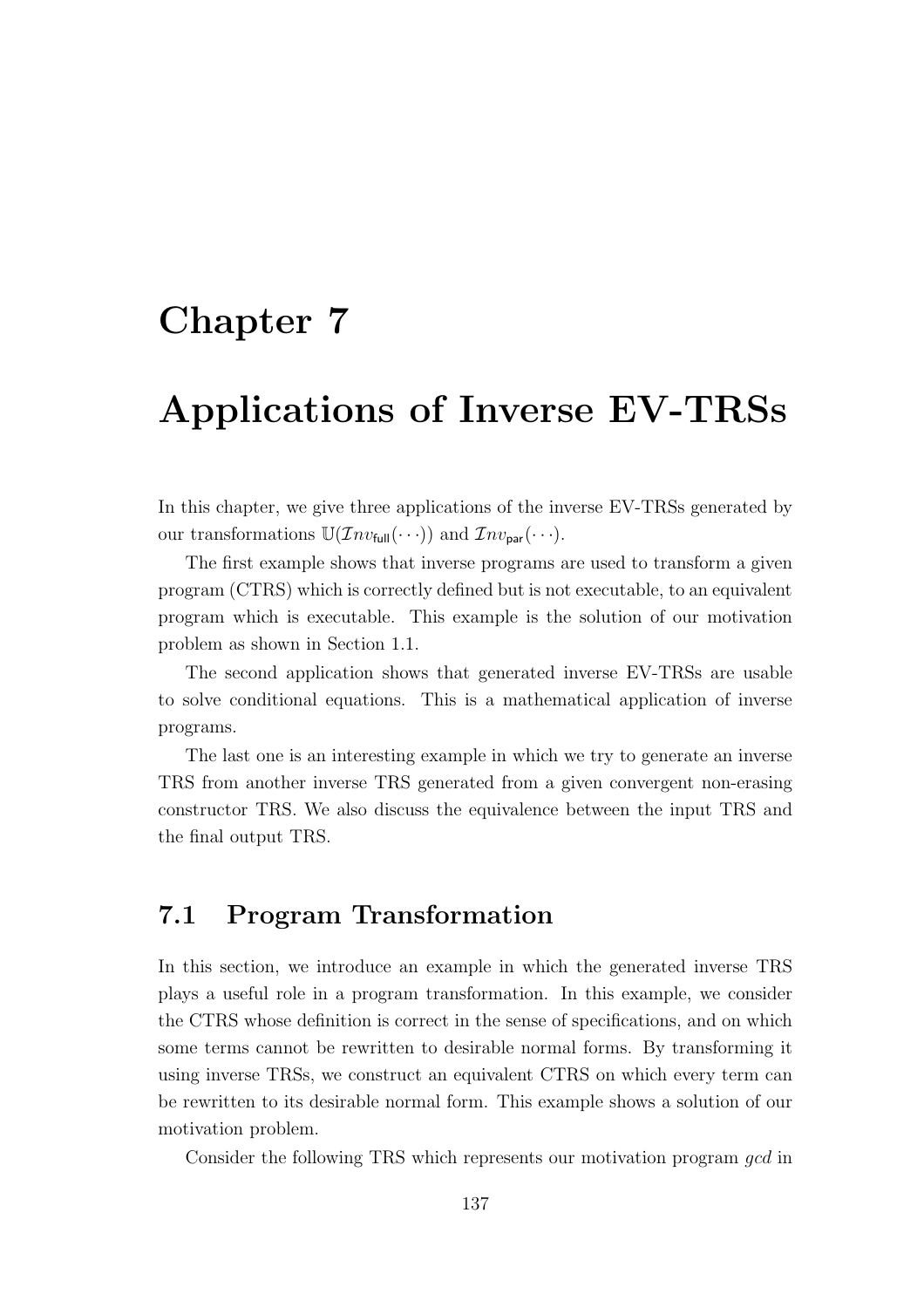Section 1.1 as a TRS:

$$
R_{27} = \{ \gcd(\text{add}(x, y), y) \rightarrow \gcd(x, y),
$$
  
\n
$$
\gcd(y, \text{add}(x, y)) \rightarrow \gcd(x, y),
$$
  
\n
$$
\gcd(x, 0) \rightarrow x,
$$
  
\n
$$
\gcd(0, x) \rightarrow x,
$$
  
\n
$$
\gcd(0, y) \rightarrow \gcd(y, x) \Leftarrow \text{leq}(y, x) \rightarrow \text{F},
$$
  
\n
$$
\text{add}(0, y) \rightarrow y,
$$
  
\n
$$
\text{add}(s(x), y) \rightarrow s(\text{add}(x, y)) \}
$$
.

As we described in Section 1.1, the function gcd computes the greatest common divisor (G.C.D.) of two natural numbers. The above definition is correct as G.C.D. in the sense of Euclid's Algorithm. However, the terms  $gcd(s^m(0), s^n(0))$ with  $m, n > 0$  cannot be rewritten to each desirable normal form  $s^k(0)$  where k is the G.C.D. of m and n. For example, the term  $gcd(s^4(0), s^2(0))$  is a normal form and hence cannot be rewritten to  $s^2(0)$ . The cause is that the first argument  $add(x, y)$  of gcd in the left-hand side of the first rule cannot be matched with  $\mathsf{s}^m(0)$  in the target term  $\mathsf{gcd}(\mathsf{s}^4(0),\mathsf{s}^2(0))$  since one of them contains add. In other words, the above TRS  $R_{27}$  is not a constructor system.

To solve this problem, we transform  $R_{27}$  to a constructor CTRS which really computes G.C.D., in the following ways using the inverse  $add^{\#}$ :

- 1. replace the term  $\mathsf{add}(x, y)$  in the left-hand side of the first (and second) rule of  $R_{27}$  with a fresh variable z, and then adding the condition  $\mathsf{add}^{\#}(z) \rightarrow$  $\mathsf{tp}_2(x, y)$  to the conditional part, and then
- 2. remove the rules of add and adding the rules of  $add^{\#}$ .

Consequently, we obtain the following CTRS:

$$
R_{28} = \{ \operatorname{gcd}(z, y) \rightarrow \operatorname{gcd}(x, y) \Leftarrow \operatorname{add}^{\#}(z) \twoheadrightarrow \operatorname{tp}_{2}(x, y),
$$
  
\n
$$
\operatorname{gcd}(y, z) \rightarrow \operatorname{gcd}(x, y) \Leftarrow \operatorname{add}^{\#}(z) \twoheadrightarrow \operatorname{tp}_{2}(x, y),
$$
  
\n
$$
\operatorname{gcd}(x, 0) \rightarrow x,
$$
  
\n
$$
\operatorname{gcd}(0, x) \rightarrow x,
$$
  
\n
$$
\operatorname{add}^{\#}(y) \rightarrow \operatorname{tp}_{2}(0, y),
$$
  
\n
$$
\operatorname{add}^{\#}(s(z)) \rightarrow \operatorname{tp}_{2}(s(x), y) \Leftarrow \operatorname{add}^{\#}(z) \rightarrow \operatorname{tp}_{2}(x, y),
$$
  
\n
$$
\operatorname{add}^{\#}(\operatorname{add}(x, y)) \rightarrow \operatorname{tp}_{2}(x, y) \qquad \{.
$$

Now we can obtain the solution  $s^2(0)$  of  $gcd(s^4(0), s^2(0))$  by rewriting on  $R_{28}$  as follows:

$$
\textrm{gcd}(\mathsf{s}^4(0),\mathsf{s}^2(0))\rightarrow_{R_{28}}\textrm{gcd}(0,\mathsf{s}^2(0))\rightarrow_{R_{28}}\mathsf{s}^2(0).
$$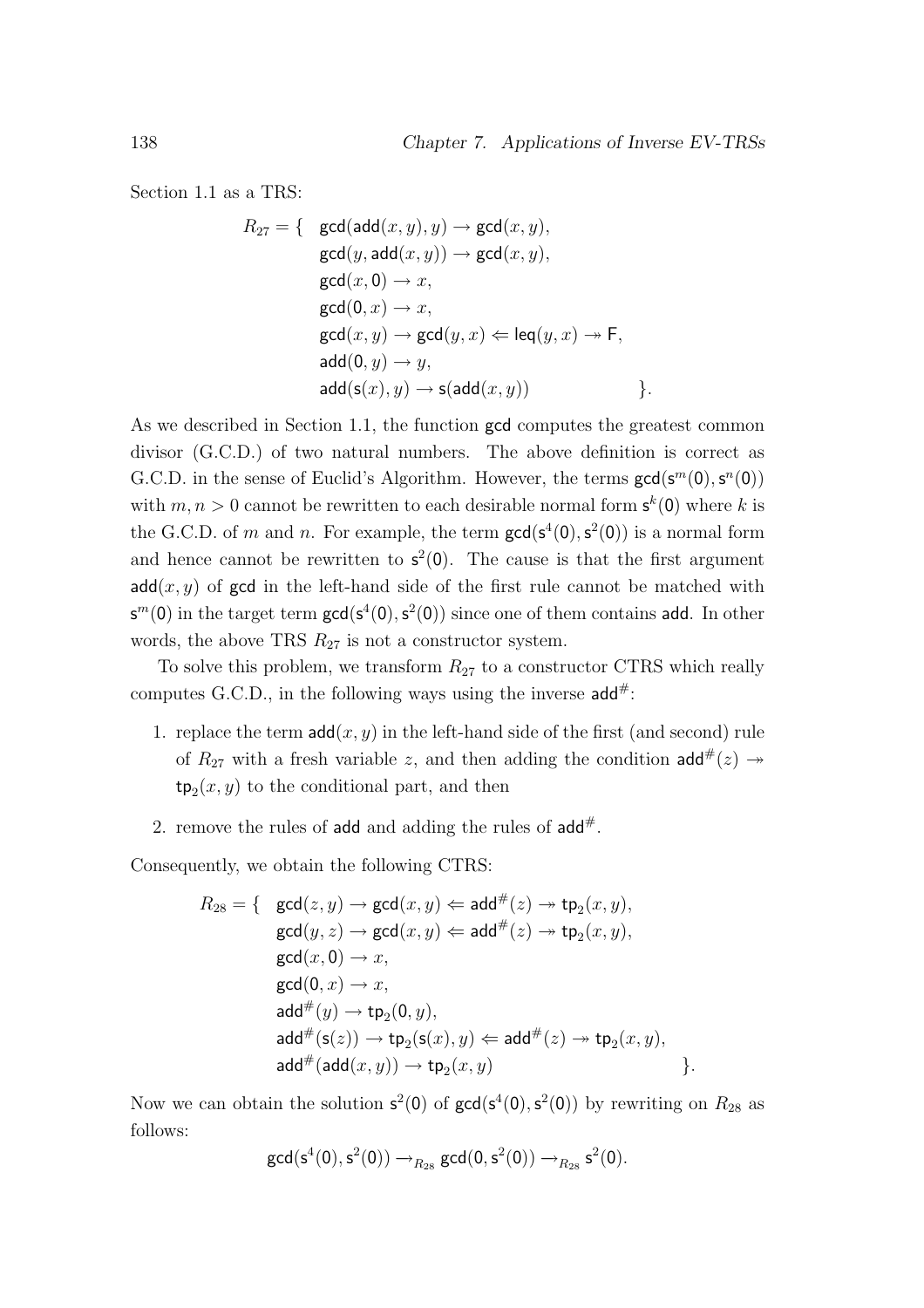The reason why we do not use the unconditional TRSs  $(R_6 \text{ and } R_{11}/_{\text{[add#}, \mathsf{u}_1})$ which define  $\mathsf{add}^{\#}$ , is that the completeness of the transformations  $\mathbb{U}_{\mathsf{PT}}$  and  $\mathbb{U}$ is not guaranteed for both  $R_{28}$  and  $R_{28}/\{\text{gcd}\}\cup R_{11}/\{\text{add}^*,\text{u}_1\}$ . If either Conjecture 3.6.25 or 3.6.26 is proved, then the following TRS is more useful than  $R_{28}$ :

$$
R_{29} = \{ \gcd(z, y) \rightarrow \gcd(x, y) \Leftarrow \mathrm{add}^{\#}(z) \rightarrow \mathrm{tp}_{2}(x, y),
$$
  
\n
$$
\gcd(y, z) \rightarrow \gcd(x, y) \Leftarrow \mathrm{add}^{\#}(z) \rightarrow \mathrm{tp}_{2}(x, y),
$$
  
\n
$$
\gcd(x, 0) \rightarrow x,
$$
  
\n
$$
\gcd(0, x) \rightarrow x,
$$
  
\n
$$
\mathrm{add}^{\#}(y) \rightarrow \mathrm{tp}_{2}(0, y),
$$
  
\n
$$
\mathrm{add}^{\#}(\mathrm{s}(z)) \rightarrow \mathrm{u}_{1}(\mathrm{add}^{\#}(z)),
$$
  
\n
$$
\mathrm{u}_{1}(\mathrm{tp}_{2}(x, y)) \rightarrow \mathrm{tp}_{2}(\mathrm{s}(x), y),
$$
  
\n
$$
\mathrm{add}^{\#}(\mathrm{add}(x, y)) \rightarrow \mathrm{tp}_{2}(x, y)
$$

On the other hand, the second (and first) argument y of  $\text{add}(x, y)$  in the left-hand side of the first (second, respectively) rule is given as the second (first, respectively) argument of gcd of the left-hand side of the first (second, respectively) rule. This means that the second argument of add in the first rule is known. Hence we can transform  $R_{27}$  using the partial-inverse  $\mathsf{add}_{[2]}^{\#}$  as follows:

$$
R_{30} = \{ \operatorname{gcd}(z,y) \rightarrow \operatorname{gcd}(x,y) \Leftarrow \operatorname{add}_{[2]}^{\#}(z,y) \twoheadrightarrow x, \\ \operatorname{gcd}(y,z) \rightarrow \operatorname{gcd}(x,y) \Leftarrow \operatorname{add}_{[2]}^{\#}(z,y) \twoheadrightarrow x, \\ \operatorname{gcd}(x,0) \rightarrow x, \operatorname{gcd}(0,x) \rightarrow x, \\ \operatorname{add}_{[2]}^{\#}(y,y) \rightarrow 0, \\ \operatorname{add}_{[2]}^{\#}(\operatorname{s}(z),y) \rightarrow \operatorname{s}(x) \Leftarrow \operatorname{add}_{[2]}^{\#}(z,y) \twoheadrightarrow x, \\ \operatorname{add}_{[2]}^{\#}(\operatorname{add}(x,y),y) \rightarrow x \}.
$$

Thus, every CTRS which is not a constructor system, may be transformed into an equivalent constructor CTRS.

#### 7.2 Solving Equation

In this section, we solve the following equation [14] using a partial-inverse CTRS generated by  $\mathcal{I}nv_{\text{par}}$ :

$$
N = n(d, m, y) = d + 30m + 360y, \quad (0 \le d < 30, 0 \le m < 12).
$$
 (7.1)

The function n inputed  $d, m, y$  computes the number of elapsed days from the initial date encoded by  $(0, 0, 0)$  to the given date  $(d, m, y)$  with a fixed year-length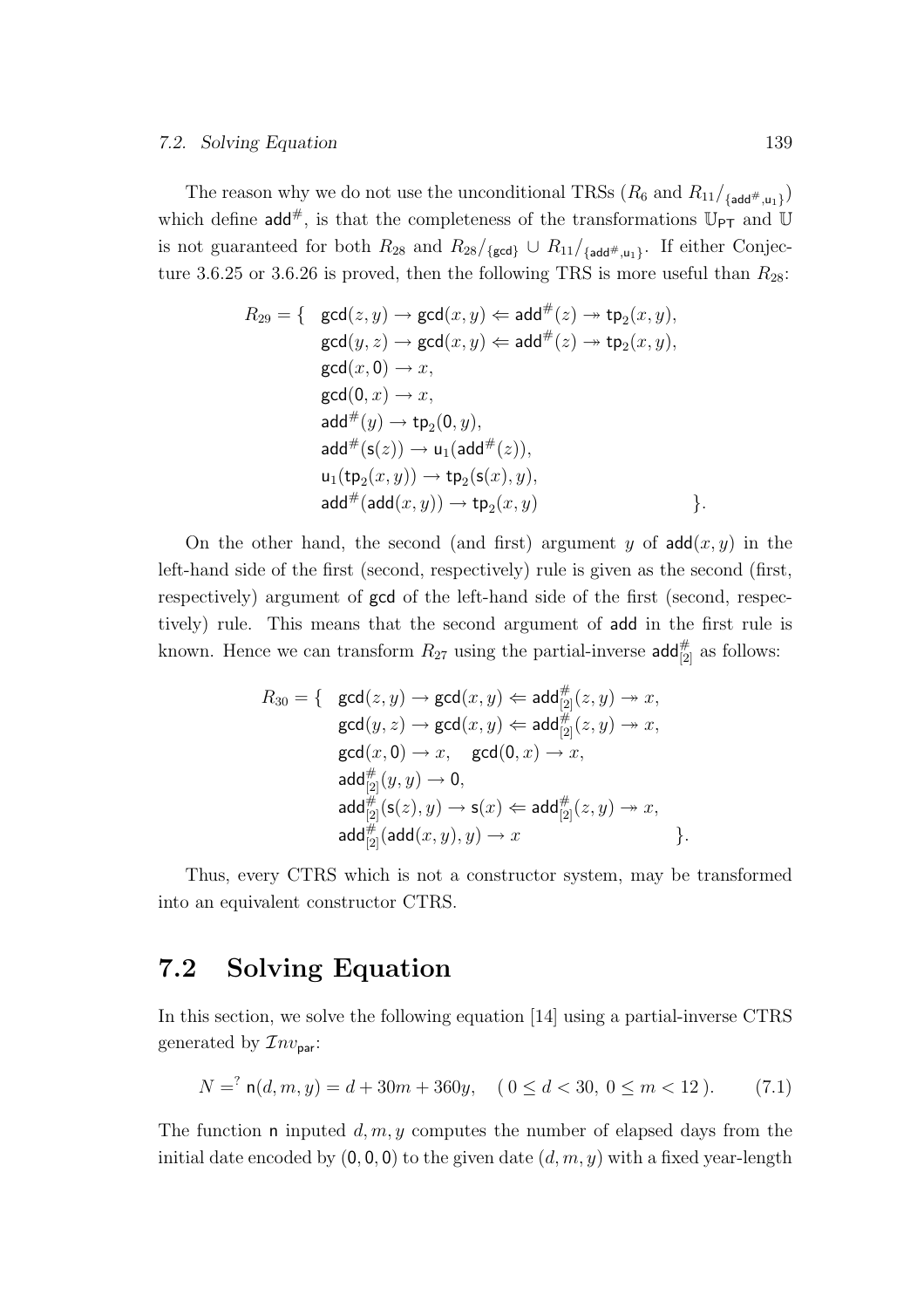of 360 days, a simple scheme of 12-equal months and 0-based dates. We encoded a system computes n as the following CTRS  $R_{31}$  over  $\{0, s, \text{add}, \text{mul}, \text{leg}\}\$ :

$$
R_{31} = \left\{ \begin{array}{cl} \mathsf{n}(x_d,x_m,x_y) \rightarrow \mathsf{add}(x_d,\mathsf{add}(\mathsf{mul}(\mathsf{s}^{30}(0),x_m),\mathsf{mul}(\mathsf{s}^{360}(0),x_y))) \\ \Leftarrow \mathsf{leq}(0,x_d) \rightarrow \mathsf{T} \\ \wedge \mathsf{leq}(x_d,\mathsf{s}^{29}(0)) \rightarrow \mathsf{T} \\ \wedge \mathsf{leq}(0,x_m) \rightarrow \mathsf{T} \\ \wedge \mathsf{leq}(x_m,\mathsf{s}^{359}(0)) \rightarrow \mathsf{T} \right\} \cup R_{32}, \end{array} \right.
$$

$$
R_{32} = \{ \begin{array}{l} \operatorname{add}(0, y) \rightarrow y, \quad \operatorname{add}(\operatorname{s}(x), y) \rightarrow \operatorname{s}(\operatorname{add}(x, y)), \\ \operatorname{mul}(0, y) \rightarrow 0, \quad \operatorname{mul}(x, 0) \rightarrow 0, \\ \operatorname{mul}(\operatorname{s}(x), \operatorname{s}(y)) \rightarrow \operatorname{s}(\operatorname{add}(\operatorname{mul}(x, \operatorname{s}(y)), y)), \\ \operatorname{leq}(\operatorname{0}, 0) \rightarrow \mathsf{T}, \\ \operatorname{leq}(\operatorname{s}(x), 0) \rightarrow \mathsf{F}, \\ \operatorname{leq}(\operatorname{s}(x), \operatorname{s}(y)) \rightarrow \mathsf{T}, \\ \operatorname{leq}(\operatorname{s}(x), \operatorname{s}(y)) \rightarrow \operatorname{leq}(\operatorname{x}, y) \end{array} \}.
$$

Since the rule of  $n$  is deterministic Type 3, the above CTRS  $R_{31}$  can be transformed by  $\mathbb{U}_{\text{PT}}$  to the following TRS  $R_{33}$ :

$$
R_{33} = \{ \begin{array}{ll} \mathsf{n}(x_d, x_m, x_y) \to \mathsf{un}(x_d, x_m, x_y, \mathsf{leq}(0, x_d), \mathsf{leq}(0, x_m), \\[1ex] \mathsf{le}(0, x_m), \mathsf{le}(x_m, \mathsf{s}^{359}(0))), \\[1ex] \mathsf{un}(x_d, x_m, x_y, \mathsf{T}, \mathsf{T}, \mathsf{T}, \mathsf{T}) \\[1ex] \to \mathsf{add}(x_d, \mathsf{add}(\mathsf{mul}(\mathsf{s}^{30}(0), x_m), \mathsf{mul}(\mathsf{s}^{360}(0), x_y))) \} \cup R_{32}.\end{array}
$$

The above TRS is a constructor system, and then we obtain the partial inverse CTRS  $R_{34}$  with respect to  $\{(\mathsf{n},[])\}$  shown in Figure 7.1, by the transformation  $\mathcal{I}nv_{\mathsf{par}}.$ 

The solution of the case  $N = 400$  in the equation (7.1) is only (10, 1, 1). By rewriting the term  $n(s^{400}(0))$  on  $R_{34}$ , we can also obtain the normal form  ${\sf tp}_3({\sf s}^{10}(0),{\sf s}(0),{\sf s}(0))\colon$   ${\sf n}({\sf s}^{400}(0)) \stackrel{*}{\longrightarrow}_{R_{34}} {\sf tp}_3({\sf s}^{10}(0),{\sf s}(0),{\sf s}(0)).$ 

Thus, our transformational approach to (partial) inverse computation  $-$  inverse computation by inverse CTRSs — can solve conditional equations, easily handling a condition of equations.

#### 7.3 Inverse of Inverse TRSs

In this section, we try to generate an inverse TRS of another inverse TRS which is generated from a given TRS. We have already shown that inverse EV-TRSs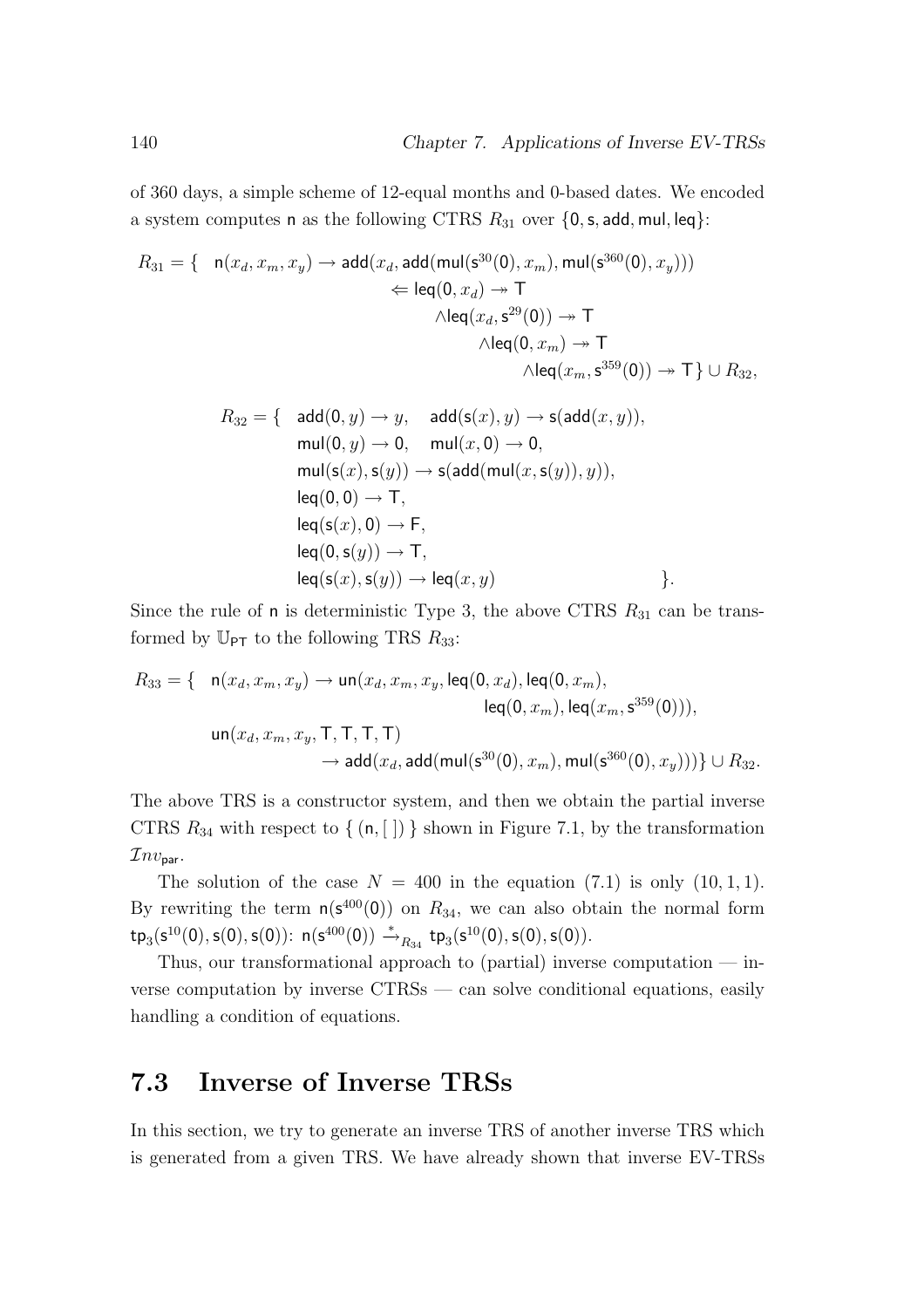$$
R_{34} = \mathcal{I} n v_{\text{par}}(R_{33}, \{(n, [\, ])\})
$$
\n
$$
= \{ n_{[\, ]}^{\#}(z) \rightarrow \text{tp}_{3}(x_{d}, x_{m}, x_{y})
$$
\n
$$
\Leftarrow \text{leaf}_{[1]}^{H}(y_{1}, 0) \rightarrow x_{d} \land \text{leaf}_{[2]}^{H}(y_{2}, \mathsf{s}^{29}(0)) \rightarrow x_{d}
$$
\n
$$
\land \text{leaf}_{[1]}^{H}(y_{3}, 0) \rightarrow x_{m} \land \text{leaf}_{[2]}^{H}(y_{4}, \mathsf{s}^{359}(0)) \rightarrow x_{m},
$$
\n
$$
\text{un}(z) \rightarrow \text{tp}_{7}(x_{d}, x_{m}, x_{y}, \text{T}, \text{T}, \text{T}, \text{T})
$$
\n
$$
\Leftarrow \text{add}_{[\, ]}^{H}(z) \rightarrow \text{tp}_{2}(x_{d}, z_{1}) \land \text{add}_{[\, ]}^{H}(z_{1}) \rightarrow \text{tp}_{2}(z_{2}, z_{3})
$$
\n
$$
\land \text{null}_{[\, ]}^{\#}(z_{2}, \mathsf{s}^{30}(0)) \rightarrow x_{m} \land \text{null}_{[\, ]}^{\#}(z_{3}, \mathsf{s}^{360}(0)) \rightarrow x_{y}),
$$
\n
$$
\text{add}_{[\, ]}^{\#}(y) \rightarrow \text{tp}_{2}(0, y),
$$
\n
$$
\text{add}_{[\, ]}^{\#}(y) \rightarrow \text{tp}_{2}(x, y),
$$
\n
$$
\text{add}_{[\, ]}^{\#}(z) \rightarrow \text{tp}_{2}(x, y),
$$
\n
$$
\text{null}_{[\, ]}^{\#}(0, 0) \rightarrow y,
$$
\n
$$
\text{null}_{[\, ]}^{\#}(0, 0) \rightarrow y,
$$
\n
$$
\text{null}_{[\, ]}^{\#}(0, 0) \rightarrow y,
$$
\n
$$
\text{null}_{[\, ]}^{\#}(z) \rightarrow \text{tp}_{2}(w, y) \land \text{null}_{[\, ]}^{\#}(w, x) \rightarrow \text{s}(y),
$$
\n
$$
\text{null}_{[\, ]}^{\#}(y) \rightarrow \text{null}_{[\, ]}^{\#}(z) \rightarrow \text{tp}_{2}(w, y) \land \text{null}_{
$$

Figure 7.1: Partial inverse CTRS of  $R_{31}$  with respect to { (n, [ ]) }.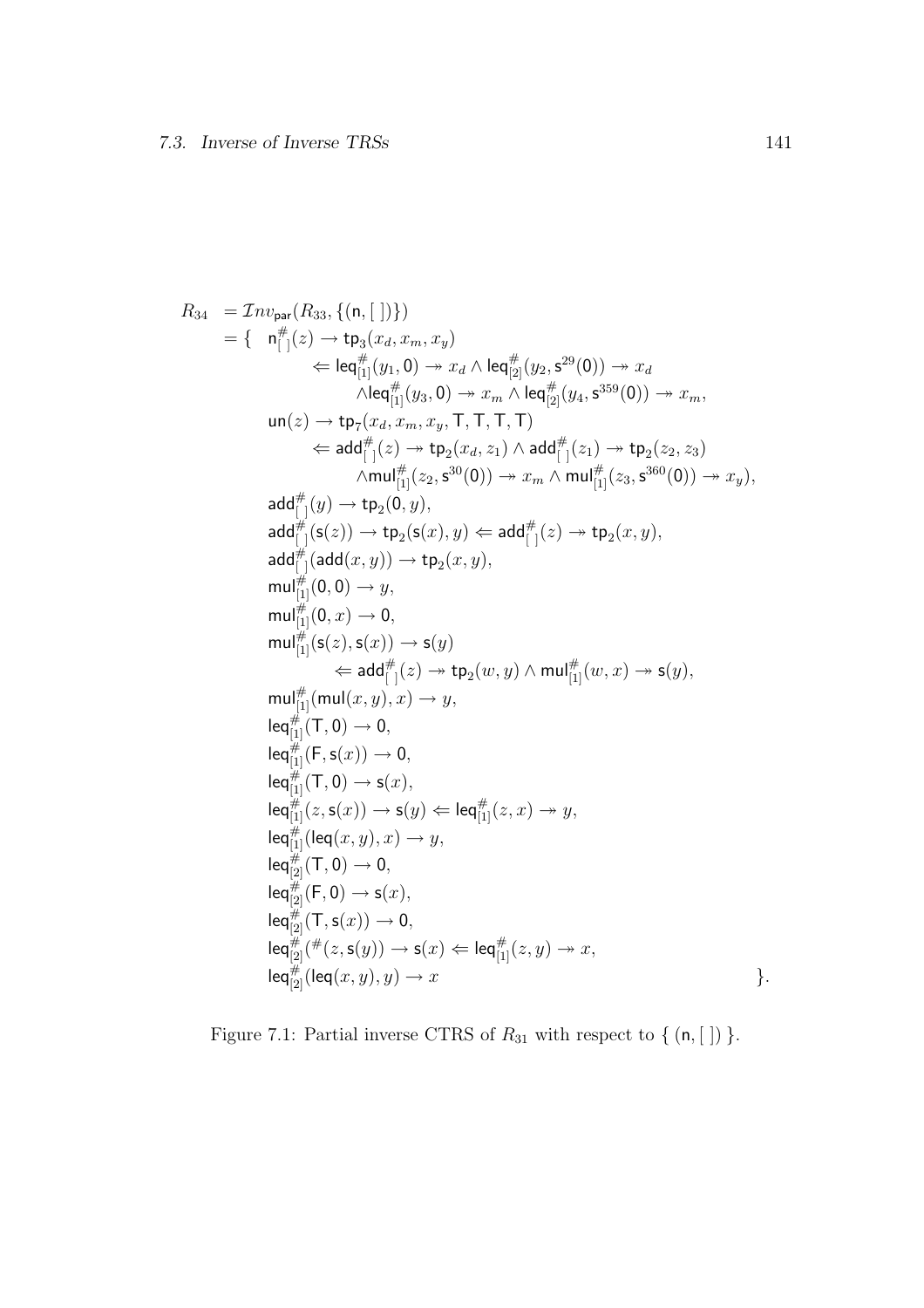generated by  $\mathbb{U}(\mathcal{I}nv_{\text{full}}(\cdots))$  from non-erasing constructor TRSs are non-erasing constructor TRSs. Hence the transformation  $\mathbb{U}(\mathcal{I}nv_{\text{full}}(\cdots))$  is again applicable to inverse TRS of non-erasing constructor TRSs.

Consider the following convergent non-erasing constructor TRS  $R_1$  over the signature  $\{0, s, double\}$ :

$$
R_1 = \{ \text{ double}(0) \rightarrow 0, \text{ double}(s(x)) \rightarrow s^2(\text{double}(x)) \}.
$$

Applying  $\mathcal{I}nv_{\text{full}}$  and U, we obtain the following inverse TRS of  $R_1$  over the signature {  $0, s,$  double, double#,  $u_4$  }:

$$
R_{35} = \mathbb{U}(\mathcal{I}nv_{\text{full}}(R_1))
$$
  
= { double<sup>#</sup>(0) → 0, double<sup>#</sup>(s<sup>2</sup>(x)) → u<sub>4</sub>(double<sup>#</sup>(x)),  
 u<sub>4</sub>(y) → s(y), double<sup>#</sup>(double(x)) → x }.

Moreover, we apply  $\mathcal{I}nv_{\text{full}}$  and U to the convergent non-erasing constructor TRS above, denoting  $(\text{double}^{\#})^{\#}$  by D, as follows:

$$
R_{36} = \mathbb{U}(\mathcal{I}nv_{\text{full}}(R_{35}))
$$
  
\n
$$
= \{ D(0) \rightarrow 0,
$$
  
\n
$$
D(y) \rightarrow u_5(u_4^{\#}(y)),
$$
  
\n
$$
u_5(z) \rightarrow u_6(z),
$$
  
\n
$$
u_6(x) \rightarrow s^2(x),
$$
  
\n
$$
u_4^{\#}(s(y)) \rightarrow y,
$$
  
\n
$$
D(x) \rightarrow \text{double}(x),
$$
  
\n
$$
D(\text{double}^{\#}(x)) \rightarrow x \}.
$$

Now we have a question whether the computations of  $R_1$  and  $R_{36}$  equivalent or not. The answer is "yes" for those of double and D on the constructor terms over { 0,s }. Because Theorem 5.1.19 guarantees that for all normal forms s and t over  $\{0, s, double\},\$ 

- double $(s) \xrightarrow{*} R_1 t$  iff double  $\#(t) \xrightarrow{*} R_{35} s$ , and
- double<sup>#</sup> $(t) \stackrel{*}{\rightarrow}_{R_{35}} s$  iff  $D(s) \stackrel{*}{\rightarrow}_{R_{36}} t$ ,

and hence for all normal forms s and t over  $\{0, s, double\}$ ,

$$
\mathsf{double}(s) \xrightarrow{*}_{R_1} t \text{ iff } \mathsf{D}(s) \xrightarrow{*}_{R_{36}} t.
$$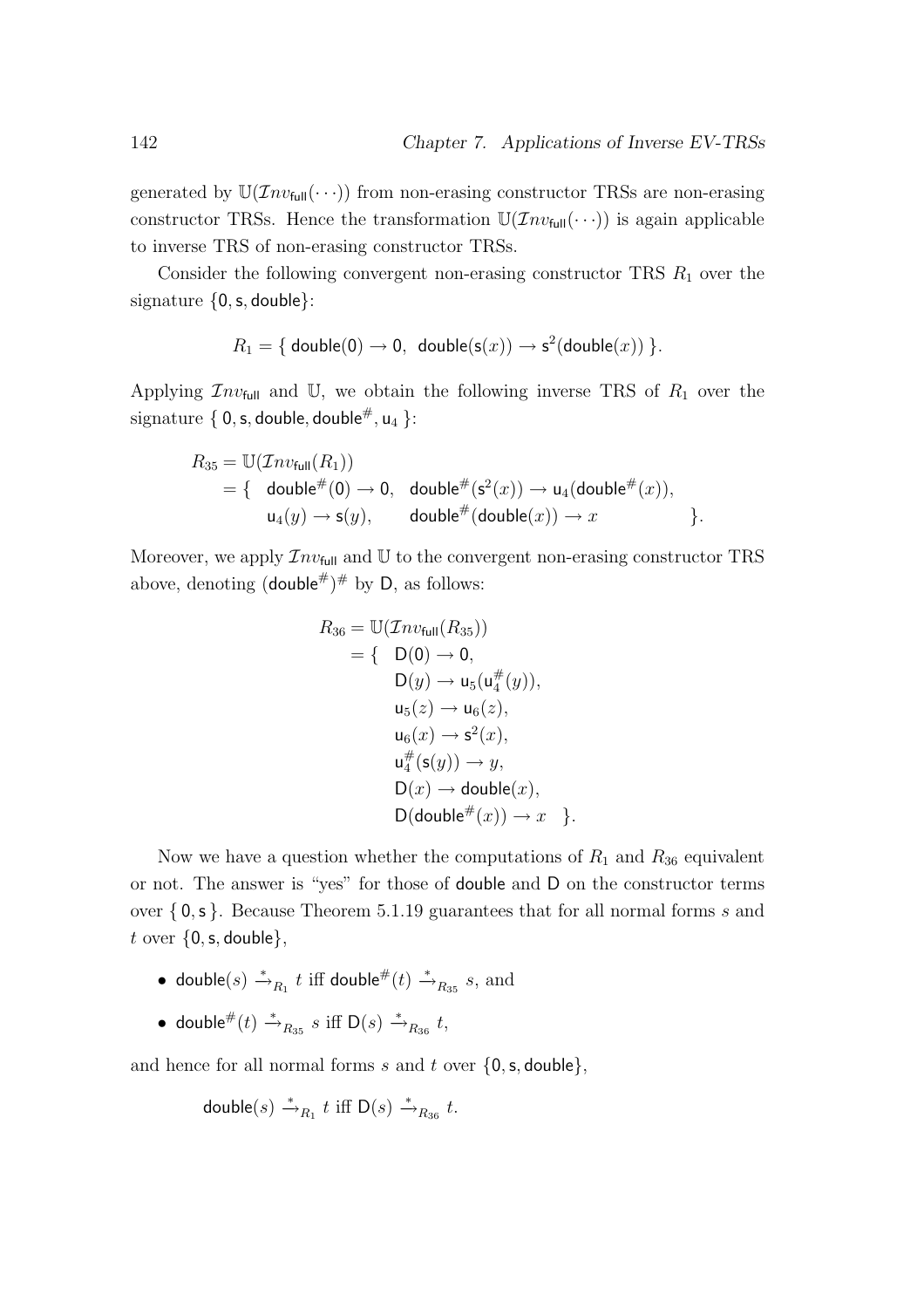### Chapter 8

# Conclusion

In this thesis, we have proposed the inverse compilers of PT-TRSs and constructor TRSs. Since the inverse compilers generate EV-TRSs as inverse programs, we have shown that the narrowing which is restricted to substitute a fresh variable for each extra variable, can simulate a rewrite sequence of an EV-TRSs if the EV-TRS is right-linear or the rewrite sequence is EV-safe. As a termination proof technique of inverse computation using generated inverse EV-TRSs, we have also proposed two termination proof methods of narrowing (starting from ground terms), one of which is based on the notion of active chains, and the other of which is based on the dependency pair method. To improve efficiency of inverse computation, we have shown that basic narrowing is sufficient to simulate rewrite sequences of right-linear EV-TRSs. We have also shown that for linear constructor EV-TRSs, all normal forms of a given terminating term can be obtained by innermost narrowing. We have approached to partial inverse computation, by extending the inverse compiler of constructor TRSs. We have shown tree examples as applications of the generated inverse EV-TRSs, the first of which was a solution of our motivation problem.

We have analyzed the relationships between the syntactic properties of the input TRSs and the generated EV-TRSs. We have also given a condition of the input TRSs to generate the innermost-terminating inverse TRSs, that is, constructor-increasing. These works make it possible and easier to use several results in term rewriting for our inverse EV-TRSs.

Our transformational approach to inverse computation — the inverse compilers proposed in this thesis — is the first one in term rewriting, whose input and output works on the same interpretation (narrowing starting form ground terms). Through this thesis, we have shown the necessity of studies on EV-TRSs. It is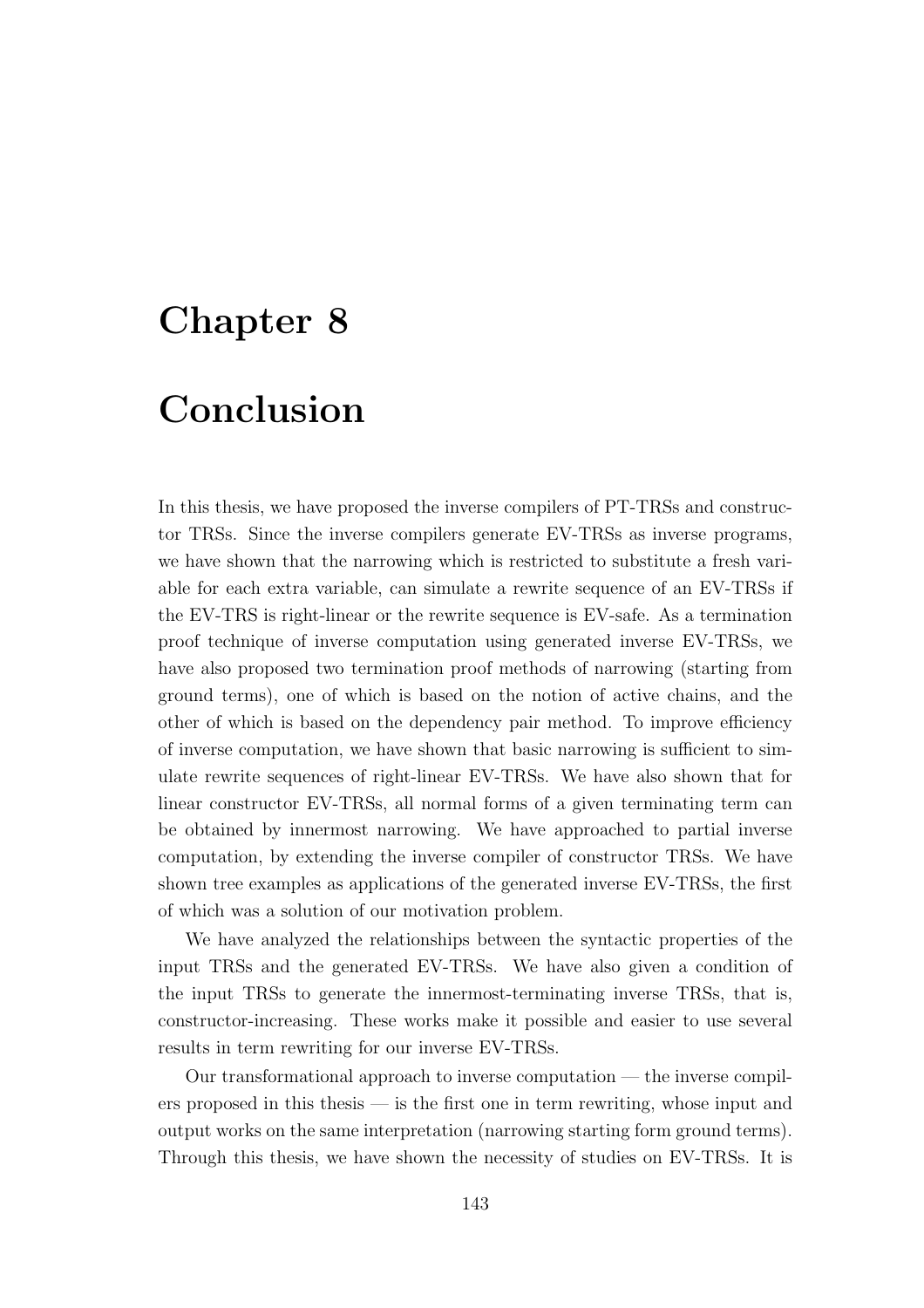because the generated inverse EV-TRSs, such as the inverse of multiplication, are practical.

The results on computation by inverse EV-TRSs, which have shown in this thesis, are also general results on narrowing of EV-TRSs as follows;

- Every ground rewrite sequence which is of right-linear EV-TRSs or is EVsafe, can be simulated by narrowing.
- The termination proof theorems, Theorem 5.2.7 and 5.2.5, are usable
	- to prove  $\text{GSN}^{\leadsto R}$ , and
	- to prove that  $\text{SN}^{\rightsquigarrow R}_{t}$  for all linear terms t,

for a right-linear EV-TRS R, and

- to prove  $\text{GSN}^{\leadsto R}$ , and
- $-$  to prove  $SN^{\leadsto_R}$

for a constructor EV-TRS R.

- For linear constructor EV-TRSs, all normal forms of a given linear term which is innermost terminating with respect to innermost narrowing, can be obtained by innermost narrowing.
- For right-linear EV-TRSs, basic narrowing is sufficient to simulate ground rewrite sequences.
- For linear EV-TRSs, narrowing and basic narrowing, both of which are starting from ground terms, are equivalent.

We would like to generate inverse programs which are incorporable with other programs. To use inverse EV-TRSs with another (C)TRS, the completeness of U is necessary. As a future work, we will first prove Conjecture 3.6.25 and 3.6.26 on completeness of the transformation U. Then, to transform a partial-inverse CTRS into an equivalent EV-TRS, we will investigate a condition for completeness of U.

We are interested in a transformation which generates a rule  $f(x) \rightarrow g(h(x))$ from  $f(x) \to g(y) \Leftarrow h(x) \to y$ . Consider the following TRSs in Example 3.1.2:

 $R_1 = \{ \text{ double}(0) \rightarrow 0, \text{ double}(\mathsf{s}(x)) \rightarrow \mathsf{s}^2(\textsf{double}(x)) \},$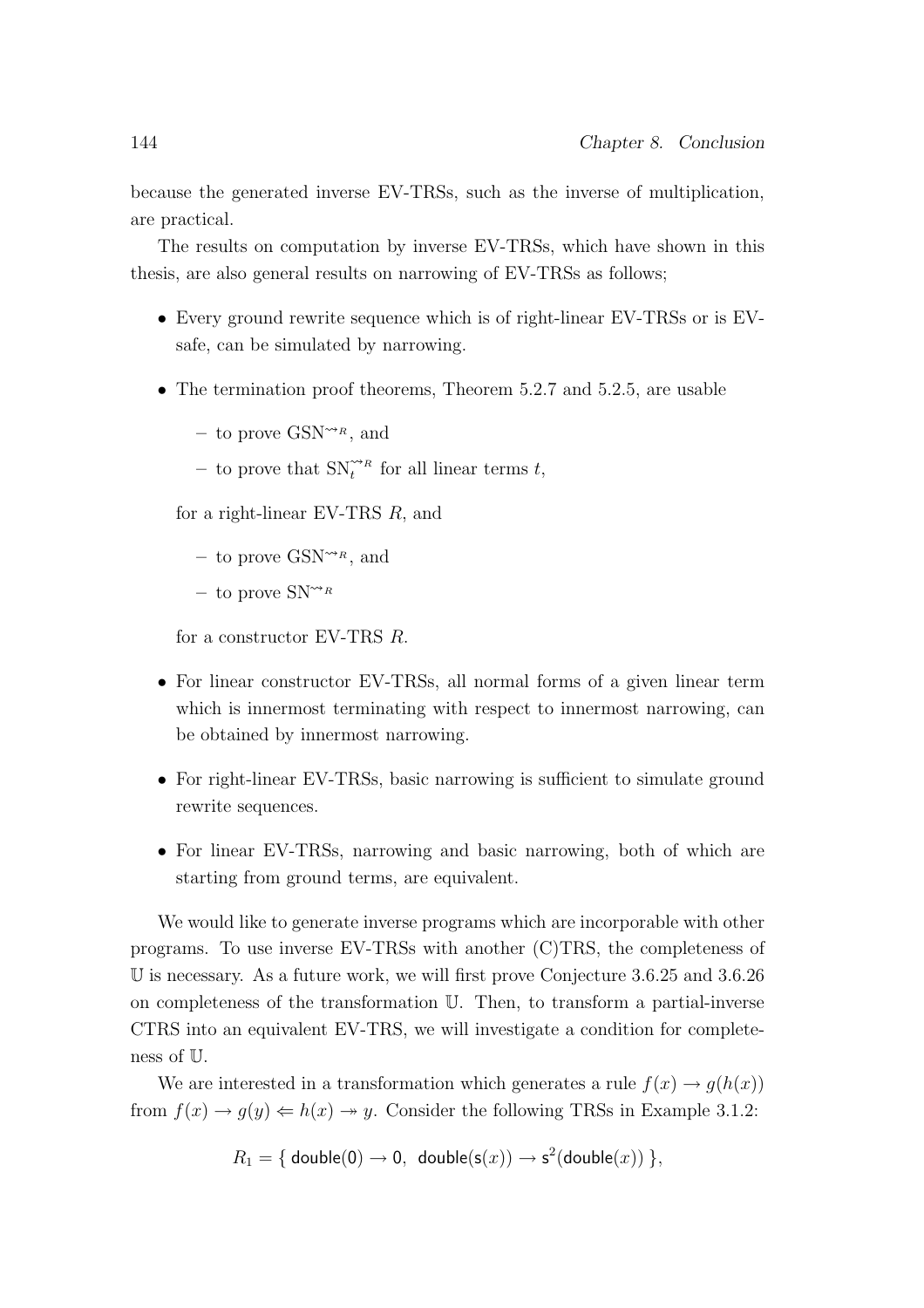$$
R_2 = \{ \text{ half}(0) \to 0, \text{ half}(s^2(x)) \to s(\text{half}(x)) \}.
$$

The transformation  $\mathbb{U}(\mathcal{I}nv_{\text{full}}))$  in this thesis generates the following EV-TRS from  $R_1$  (see Section 7.3):

$$
R_{35} = \mathbb{U}(\mathcal{I}nv_{\text{full}}(R_1))
$$
  
= { double<sup>#</sup>(0) → 0, double<sup>#</sup>(s<sup>2</sup>(x)) → u<sub>4</sub>(double<sup>#</sup>(x)),  
 u<sub>4</sub>(y) → s(y), double<sup>#</sup>(double(x)) → x }.

Although both of half and double# compute half of natural numbers, their rewrite rules are different even if ignoring the inverse-property rule **double**# $($ **double** $(x)$ )  $\rightarrow$ x. The above example motivate us to improve the transformation  $\mathbb{U}(\mathcal{I}nv_{\text{full}}(\cdots))$ .

We would like to study more on partial inverse CTRSs. Such a work will help study on full inverse programs. For example, we are interested in extending the transformation  $\mathcal{I}nv_{\text{par}}$  to a transformation that generates an inverse CTRS which computes more efficiently than an equivalent CTRS generated by the previous transformation. Consider the sixth rule in the following partial inverse CTRS:

$$
\begin{array}{ll} \mathcal{I}nv_{\mathsf{par}}(R_7, \{(\mathsf{mul},[~])\}) \\& = \{ \begin{array}{l} \mathsf{add}_{[~]}^{\#}(y) \rightarrow \mathsf{tp}_2(\mathsf{0},y), \\ \mathsf{add}_{[~]}^{\#}(\mathsf{s}(z)) \rightarrow \mathsf{tp}_2(\mathsf{s}(x),y) \Leftarrow \mathsf{add}_{[~]}^{\#}(z) \rightarrow \mathsf{tp}_2(x,y), \\ \mathsf{add}_{[~]}^{\#}(\mathsf{add}(x,y)) \rightarrow \mathsf{tp}_2(x,y), \\ \mathsf{mul}_{[~]}^{\#}(\mathsf{0}) \rightarrow \mathsf{tp}_2(\mathsf{0},y), \\ \mathsf{mul}_{[~]}^{\#}(\mathsf{0}) \rightarrow \mathsf{tp}_2(x,\mathsf{0}), \\ \mathsf{mul}_{[~]}^{\#}(\mathsf{s}(z)) \rightarrow \mathsf{tp}_2(\mathsf{s}(x),\mathsf{s}(y)) \\ & \Leftarrow \mathsf{add}_{[~]}^{\#}(z) \rightarrow \mathsf{tp}_2(w,y) \wedge \mathsf{mul}_{[~]}^{\#}(w) \rightarrow \mathsf{tp}_2(x,\mathsf{s}(y)), \\ \mathsf{mul}_{[~]}^{\#}(\mathsf{mul}(x,y)) \rightarrow \mathsf{tp}_2(x,y) \end{array} \}.\end{array}
$$

After the evaluation of the first condition  $\mathsf{add}_{[1]}^{\#}(z) \to \mathsf{tp}_2(w, y)$ , we know value of the variable  $y$ . Then, we know value of  $y$  before the evaluation of the second condition  $\text{mul}_{[]}^{\#}(w) \rightarrow \text{tp}_2(x, \textbf{s}(y))$ . This fact means that the value of y can be used for evaluation of the second condition, replacing the second condition with a condition  $\text{mul}_{[2]}(w, y) \rightarrow \text{tp}_1(x)$ . We will also study the efficiency of a CTRS obtained by such an extended transformation, that is, that the extension is actually effective (or not).

We have shown that inverse TRSs obtained from NECI constructor TRSs are innermost terminating with respect to rewrite relation. Since a lot of practical TRSs (such as multiplication) have an erasing rule, we will lift up this result to narrowing, that is, that inverse EV-TRSs obtained from constructor-increasing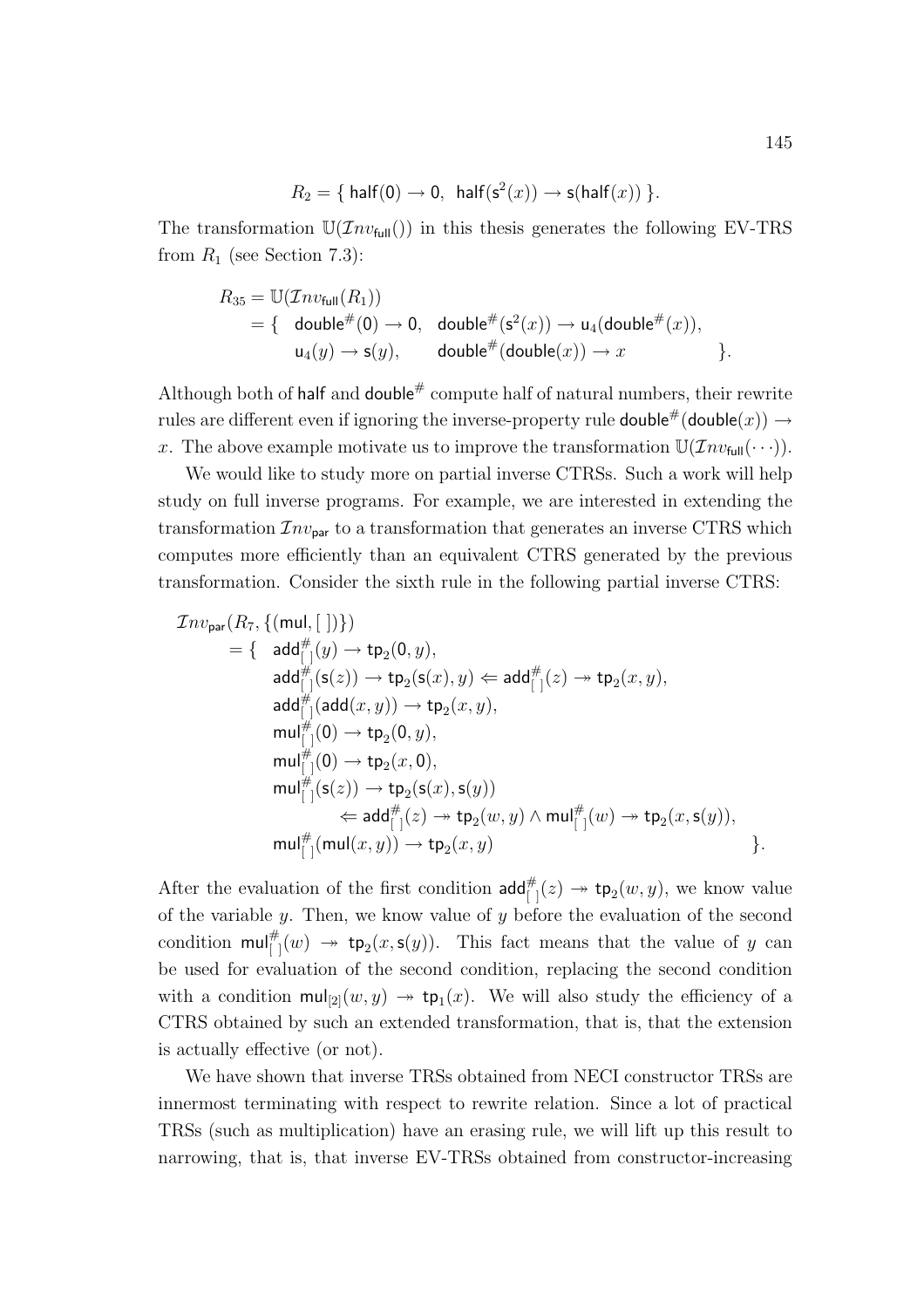constructor TRS is innermost terminating with respect to narrowing starting from ground terms. Unfortunately, we already have a counterexample which is the inverse EV-TRS  $R_{11}$  (see Section 5.2.4). Hence we guess a conjecture that  $f^{\#}(t)$  (where t is a ground constructor term) is innermost terminating with respect to narrowing. As a future work, we will prove this conjecture.

The transformations  $\mathcal{I}nv_{PT}$  and  $\mathcal{I}nv_{full}$  are applicable to pure treeless EV-TRSs and constructor EV-TRSs, respectively. We are interested in the type of a generated CTRS (type 3, or type 4), the syntactic properties of it, and whether it is an inverse program of the input (or not).

We will also study a termination proof method of narrowing, a strategy of narrowing derivation. The termination proof methods in this thesis are weak than those of rewrite relation of TRSs. Since there are part of the dependency pair method [4, 5] which this thesis did not deal with, we would like to improve the method in this thesis, based on the dependency pair method. In this thesis, we have shown that innermost narrowing is useful for the computation of linear constructor TRSs. However, most of practical programs (such as multiplication) are not right-linear but left-linear, that is, their inverse program is not linear (but right-linear). Hence, we would also like to investigate a condition that innermost narrowing is sufficient for right-linear EV-TRSs.

In Section 7.1, we have shown the transformation of a CTRS into an equivalent constructor CTRS. In future, we will formalize such a transformation.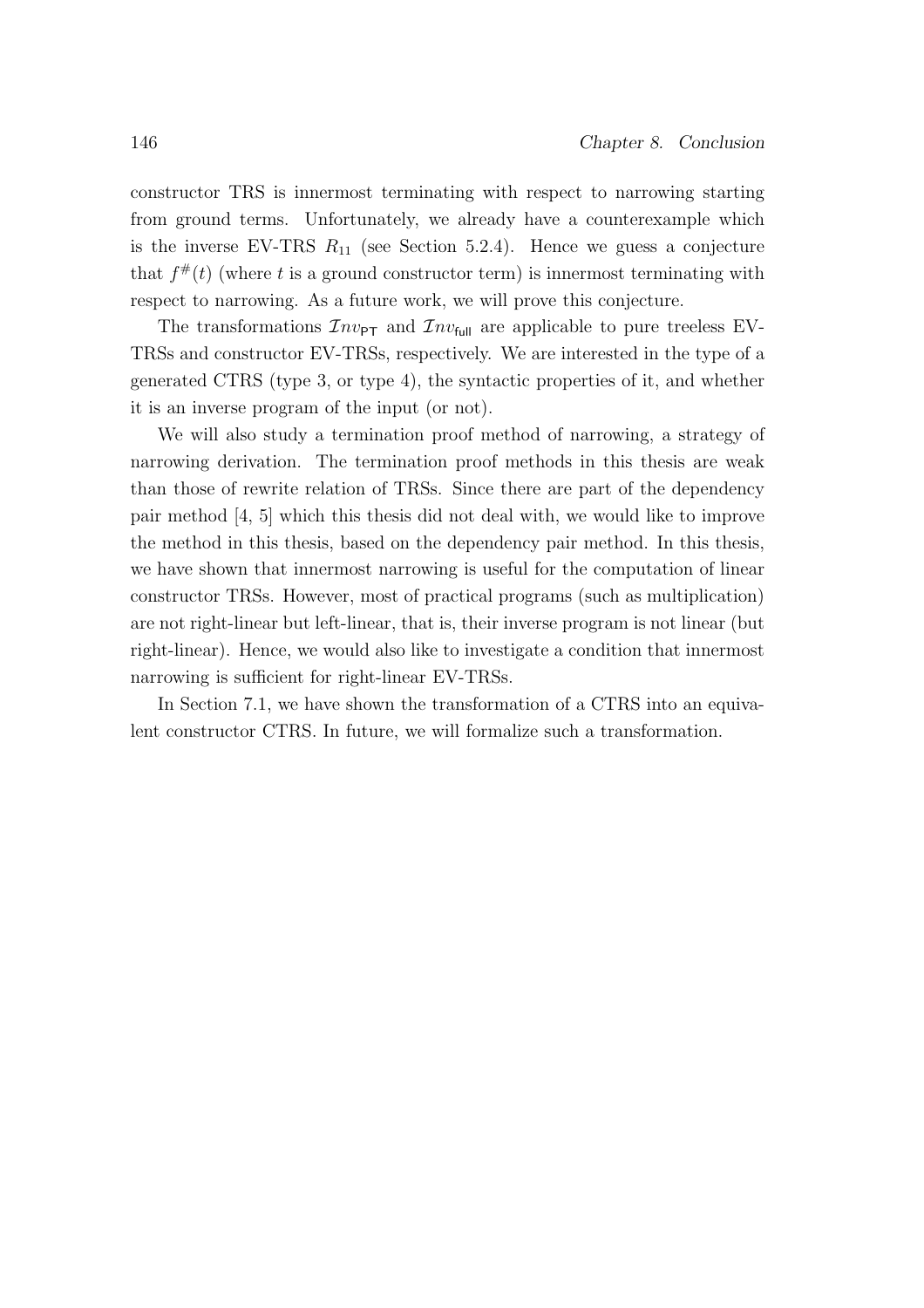## Bibliography

- [1] S. Abramov and R. Glück. The universal resolving algorithm: Inverse computation in a functional language. In R. C. Backhouse and J. N. Oliveira, editors, Proceedings of Mathematics of Program Construction, volume 1837 of Lecture Notes in Computer Science, pages 187–212, Springer-Verlag, 2000.
- [2] S. Abramov and R. Glück. Principles of inverse computation and the universal resolving algorithm. In T. Æ. Mogensen, D. A. Schmidt, and I. H. Sudborough, editors, The Essence of Computation, volume 2566 of Lecture Notes in Computer Science, pages 269–295, Springer-Verlag, 2002.
- [3] S. Abramov and R. Glück. The universal resolving algorithm and its correctness: Inverse computation in a functional language. Science of Computer Programming, 43(2–3):193–229, 2002.
- [4] T. Arts. Automatically Proving Termination and Innermost Normalization of Term Rewriting Systems. PhD thesis, Universiteit Utrecht, 1997.
- [5] T. Arts and J. Giesl. Termination of term rewriting using dependency pairs. Theoretical Computer Science, 236:133–178, 2000.
- [6] L. Augustsson. Compiling pattern-matching. In J.-P. Jouannaud, editor, Proceedings of Conference on Functional Programming Languages and Computer Architecture (FPCA), volume 201 of Lecture Notes in Computer Science, pages 368–381, Springer, September 1985.
- [7] F. Baader and T. Nipkow. Term Rewriting and All That. Cambridge University Press, 1998.
- [8] W.-N. Chin. Safe fusion of functional expressions. In Proceedings of the 1992 ACM Conference on LISP and Functional Programming, pages 11–20, ACM Press, New York, 1992.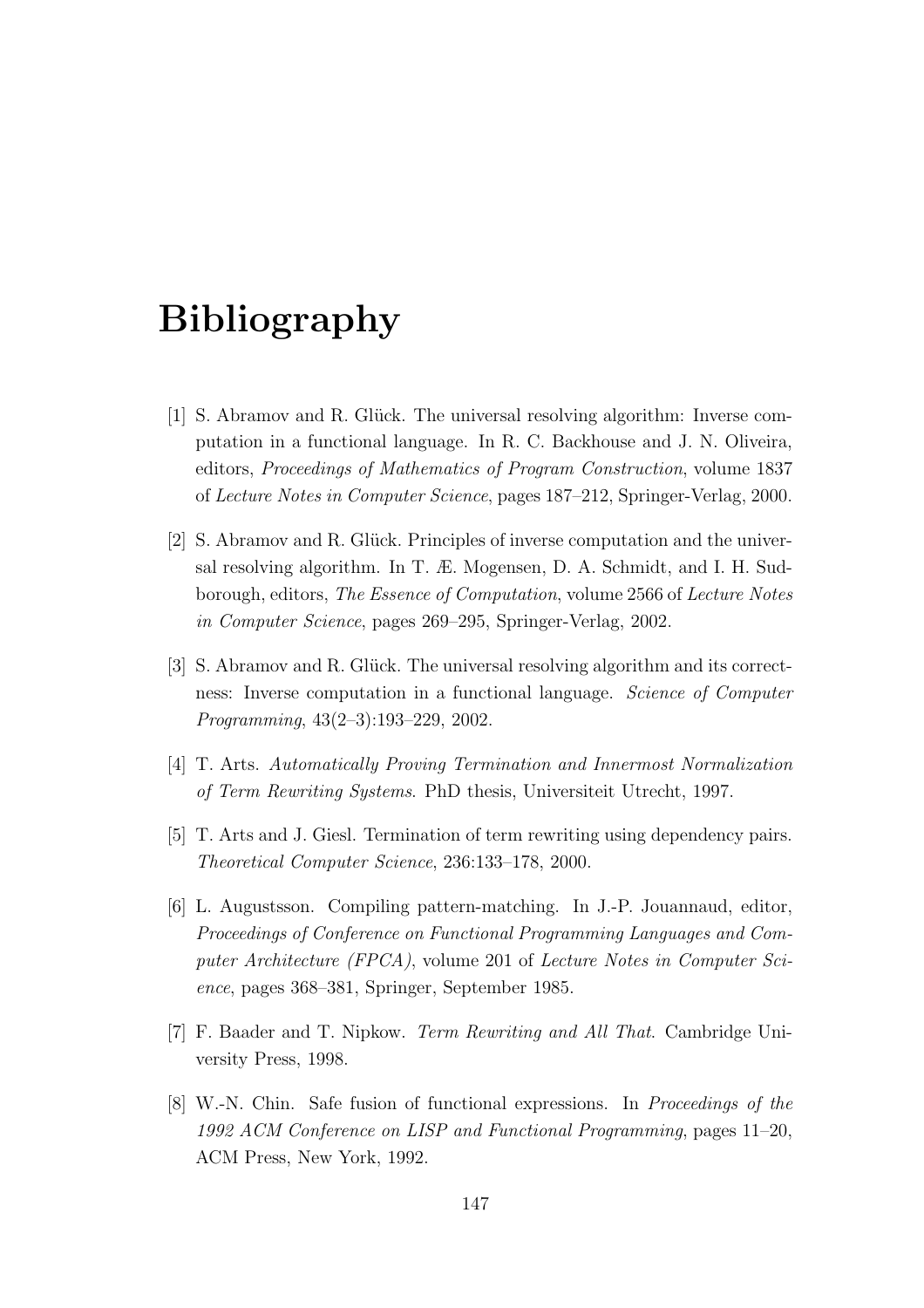- [9] J. Christian. Some termination criteria for narrowing and E-narrowing. In D. Kapur, editor, *Proceedings of the 11th International Conference on* Automated Deduction (CADE-11), volume 607 of Lecture Notes in Artificial Intelligence, pages 582–588, 1992.
- [10] N. Cutland. Computability, an Introduction to Recursive Function Theory. Cambridge University Press, New York, 1980.
- [11] N. Dershowitz. Termination of linear rewriting systems. In S. Even and O. Kariv, editors, Proceedings of the 8th International Colloquium on Automata, Languages and Programming (ICALP'81), volume 115 of Lecture Notes in Computer Science, pages 448–458, Springer, 1981. Preliminary version.
- [12] N. Dershowitz and C. Kirchner. Inversion strategies. In Third Workshop on Rule-Based Constraint Reasoning and Programming (RCoRP'01), Paphos, Cyprus, December 2001.
- [13] N. Dershowitz and S. Mitra. Function inversion. In R. J. G. B. de Queiroz and M. Finger, editors, Proceedings of the 5th Workshop of Logic, Language, Information and Computation, pages 55–59, Sao Paulo, Brazil, July 1999.
- [14] N. Dershowitz and S. Mitra. Jeopardy. In P. Narendran and M. Rusinowitch, editors, Proceedings of the 10th International Conference on Rewriting Techniques and Applications (RTA'99), volume 1631 of Lecture Notes in Computer Science, pages 16–29, Trento, Italy, July 1999.
- [15] H. Ganzinger. Order-sorted completion: the many-sorted way. Theoretical Computer Science, 89:3–32, 1991.
- [16] J. Giesl, R. Thiemann, P. Schneider-Kamp, and S. Falke. AProVE: A system for proving termination. In A. Rubio, editor, Proceedings of the 6th International Workshop on Termination (WST'03), pages 68–70, Valencia, Spain, June 2003.
- [17] J. Giesl, R. Thiemann, P. Schneider-Kamp, and S. Falke. Improving dependency pairs. In Proceedings of the 10th International Conference on Logic for Programming, Artificial Intelligence and Reasoning (LPAR'03), volume 2850 of Lecture Notes in Artificial Intelligence, pages 167–182, Almaty, Kazakhstan, 2003. Extended version available as Technical Report AIB-2003-04, RWTH Aachen, Germany.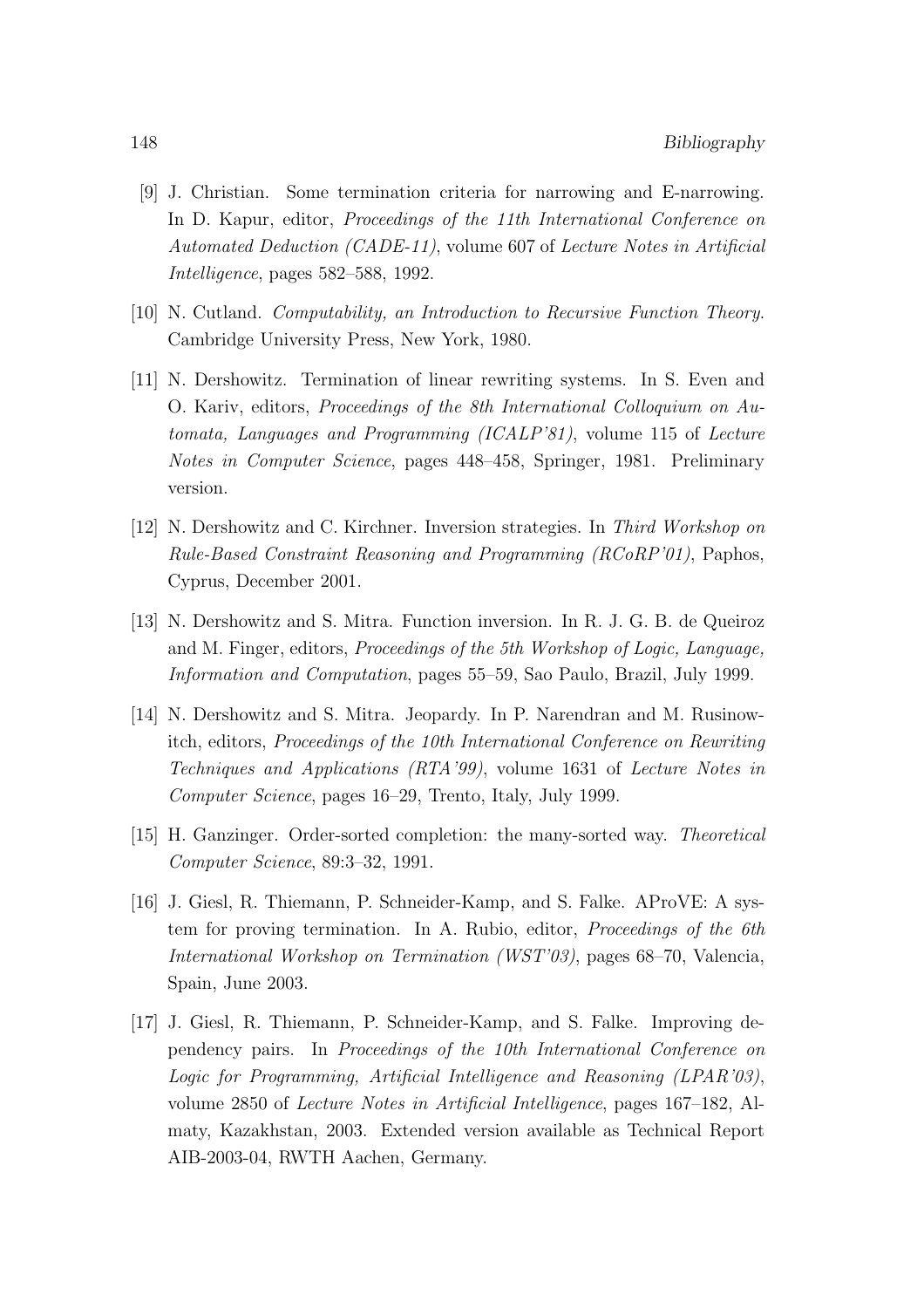#### Bibliography 149

- [18] J. Giesl, R. Thiemann, P. Schneider-Kamp, and S. Falke. The termination prover AProVE. In Proceedings of the 4th International Workshop on the Implementation of Logics (WIL'03), pages 46–54, Almaty, Kazakhstan, 2003.
- [19] R. Glück and M. Kawabe. A program inverter for a functional language with equality and constructors. In A. Ohori, editor, Programming Languages and Systems, First Asian Symposium (APLAS 2003), volume 2895 of Lecture Notes in Computer Science, pages 246–264, Springer, 2003.
- [20] R. Glück, Y. Kawada, and T. Hashimoto. Transforming interpreters into inverse interpreters by partial evaluation. In Proceedings of the 2003 ACM SIGPLAN Workshop on Partial Evaluation and Semantics-based Program *Manipulation (PEPM'03)*, pages  $10-19$ , ACM, USA, 2003.
- [21] R. Glück and M. Leuschel. Abstraction-based partial deduction for solving inverse problems — a transformational approach to software verification. In D. Bjørner, M. Broy, and A. V. Zamulin, editors, Proceedings of Perspectives of System Informatics, Third International Andrei Ershov Memorial Conference (PSI'99), volume 1755 of Lecture Notes in Computer Science, pages 93–100, Springer-Verlag, Russia, 2000.
- [22] M. Hanus. On extra variables in (equational) logic programming. In Proceedings of the 12th International Conference on Logic Programming (ICLP'95), pages 665–679, MIT Press, Cambridge, 1995.
- [23] P. G. Harrison. Function inversion. In D. Bjørner, A. P. Ershov, and N. D. Jones, editors, Proceedings of the IFIP TC2 Workshop on Partial Evaluation and Mixed Computation, pages 153–166, North-Holland, 1988.
- [24] P. G. Harrison and H. Khoshnevisan. On the synthesis of function inversion. Acta Informatica, 29(3):211–239, 1992.
- [25] N. Hirokawa and A. Middeldorp. Tsukuba termination tool. In R. Nieuwenhuis, editor, *Proceedings of the 14th International Conference on Rewriting* Techniques and Applications (RTA'03), volume 2706 of Lecture Notes in Computer Science, pages 311–320, Valencia, Spain, Springer-Verlag, 2003.
- [26] G. Huet and J.-J. Lèvy. Call-by-need computations in non-ambiguous linear term rewriting systems. Technical Report 359, INRIA, 1979.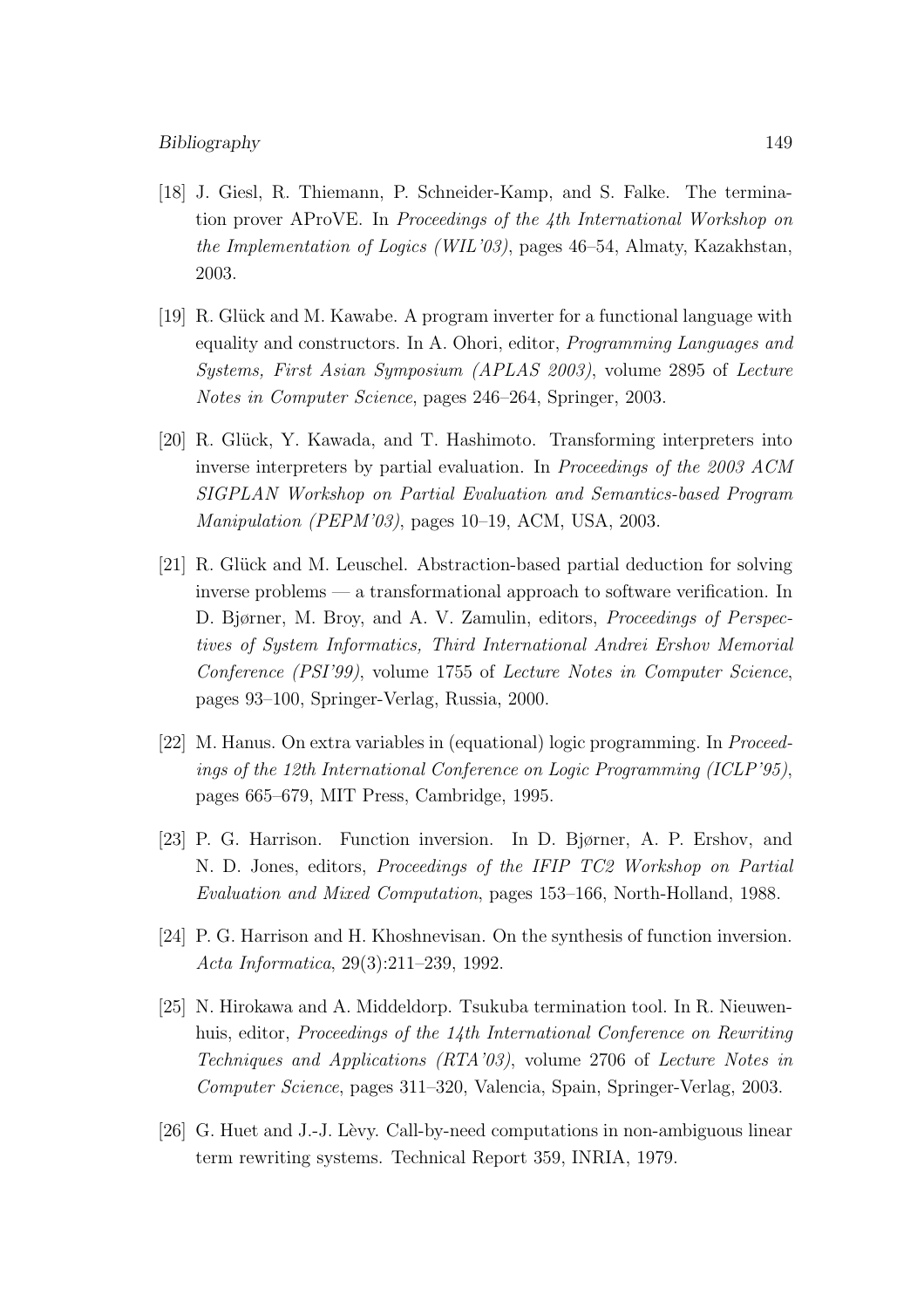- [27] G. Huet and J.-J. Lèvy. Computations in orthogonal rewriting systems, I and II. In J.-L. Lassez and G. Plotkin, editors, Computational Logic: Essays in Honor of Alan Robinson, chapter 11-12, pages 395–443, MIT Press, Cambridge, 1991.
- [28] J.-M. Hullot. Canonical forms and unification. In Proceedings of the 5th International Conference on Automated Deduction, volume 87 of Lecture Notes in Computer Science, pages 318–334, 1980.
- [29] H. Khoshnevisan and K. M. Sephton. InvX: An automatic function inverter. In N. Dershowitz, editor, Proceedings of the 3rd International Conference on Rewriting Techniques and Applications (RTA'89), volume 355 of Lecture Notes in Computer Science, pages 564–568, Springer-Verlag, USA, 1989.
- [30] J. W. Klop. Term rewriting systems. In S. Abramsky, D. M. Gabbay, and T. S. E. Maibaum, editors, Handbook of Logic in Computer Science, volume 2, pages 2–116, Oxford University Press, New York, 1992.
- [31] J. W. Klop and A. Middeldorp. Sequentiality in orthogonal term rewriting systems. Journal of Symbolic Computation, 12:161–195, 1991.
- [32] K. Kusakari. Termination, AC-Termination and Dependency Pairs of Term Rewriting Systems. PhD thesis, Japan Advanced Institute of Science and Technology (JAIST), March 2000.
- [33] K. Kusakari, M. Nakamura, and Y. Toyama. Argument filtering transformation. In Proceedings of International Conference on Principles and Practice of Declarative Programming (PPDP'99), volume 1702 of Lecture Notes in Computer Science, pages 47–61, 1999.
- [34] M. Marchiori. Unravelings and ultra-properties. In Proceedings of the 5th International Conference on Algebraic and Logic Programming, volume 1139 of Lecture Notes in Computer Science, pages 107–121, Springer-Verlag, 1996.
- [35] J. McCarthy. The inversion of functions defined by Turing machines. In C. E. Shannon and J. McCarthy, editors, Automata Studies, pages 177–181, Princeton University Press, 1956.
- [36] A. Middeldorp and E. Hamoen. Completeness results for basic narrowing. Applicable Algebra in Engineering, Communication and Computing, 5:213– 253, 1994.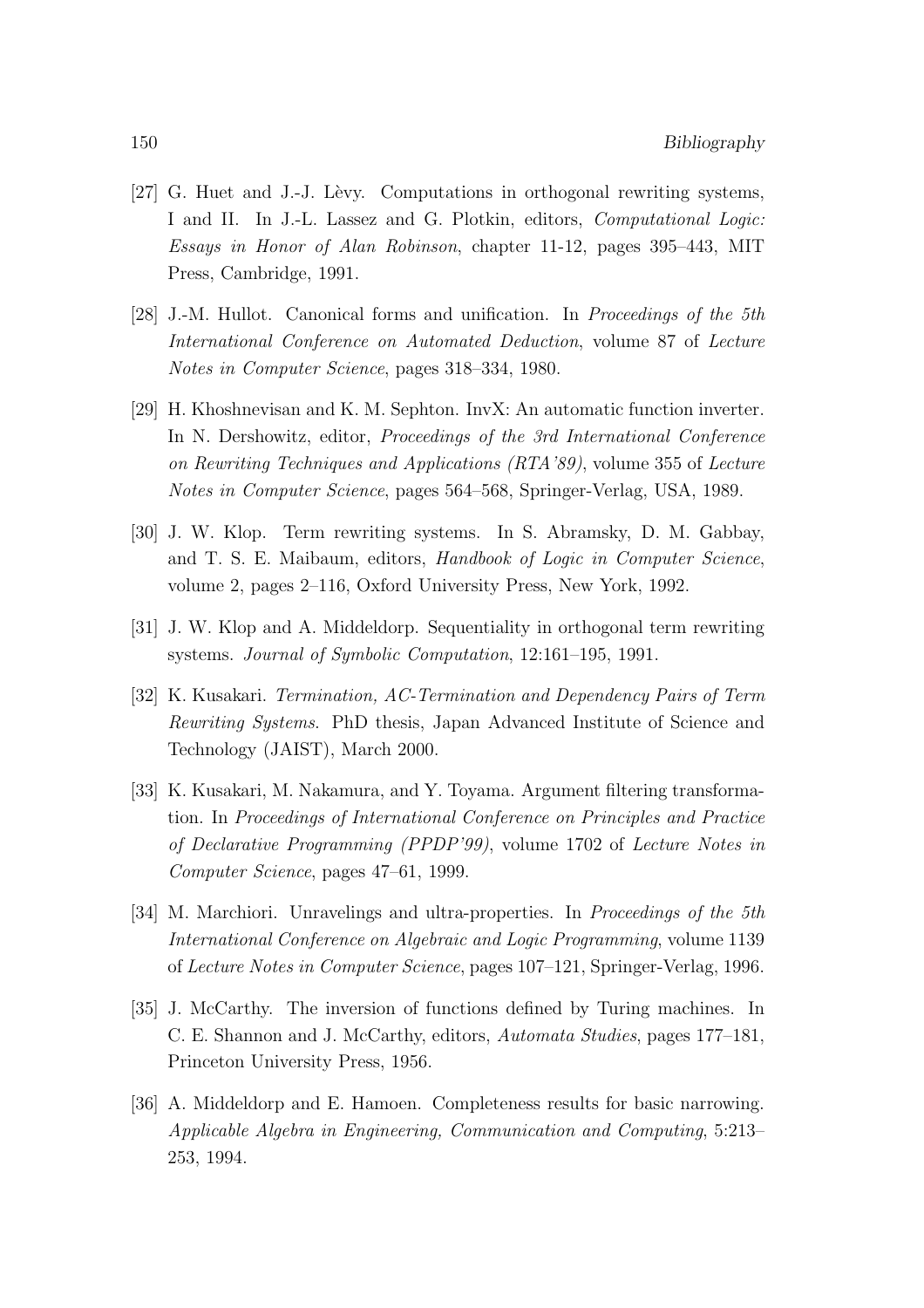- [37] A. Middeldorp, T. Suzuki, and M. Hamada. Complete selection functions for a lazy conditional narrowing calculus. Journal of Functional and Logic Programming, 2002(3):(43 pages), 2002.
- [38] T. Nagaya, M. Sakai, and Y. Toyama. NVNF-sequentiality of left-linear term rewriting systems. Technical Report 918, RIMS, 1995.
- [39] N. Nishida, M. Sakai, and T. Sakabe. Improving efficiency of of computation of right-linear constructor term rewriting systems with extra variables. In Proceedings of the 20th Conference of Japan Society for Software Science and Technology (JSSST), pages 5B–3 (5 pages), September 2003 (in Japanese).
- [40] N. Nishida, M. Sakai, and T. Sakabe. Normal-form computation by leftmost innermost narrowing on right-linear overlay term rewriting systems with extra variables. In LA Symposium 2003 Summer, pages 24-1-24-6 (6) pages), Mie, July 2003 (in Japanese).
- [41] E. Ohlebusch. Termination of logic programs: Transformational methods revisited. Applicable Algebra in Engineering, Communication and Computing,  $12(1-2):73-116$ , 2001.
- [42] E. Ohlebusch. Advanced Topics in Term Rewriting. Springer-Verlag, 2002.
- [43] M. Oyamaguchi. NV-sequentiality: a decidable condition for call-by-need computations in term rewriting systems. SIAM Journal on Computing, 22(1):114–135, 1993.
- [44] A. Romanenko. The generation of inverse functions in Refal. In D. Bjørner, A. P. Ershov, and N. D. Jones, editors, Proceedings of the IFIP TC2 Workshop on Partial Evaluation and Mixed Computation, pages 427–444, North-Holland, 1988.
- [45] A. Romanenko. Inversion and metacomputation. In Proceedings of the Symposium on Partial Evaluation and Semantics-Based Program Manipulation (PEPM'91), volume 26 of SIGPLAN Notices, number 9, pages 12–22, ACM Press, September 1991.
- [46] M. Sakai. Innermost terminating right-linear overlay term rewriting systems are terminating, October 2003. Research note available from http://www.sakabe.nuie.nagoya-u.ac.jp/~sakai/papers/.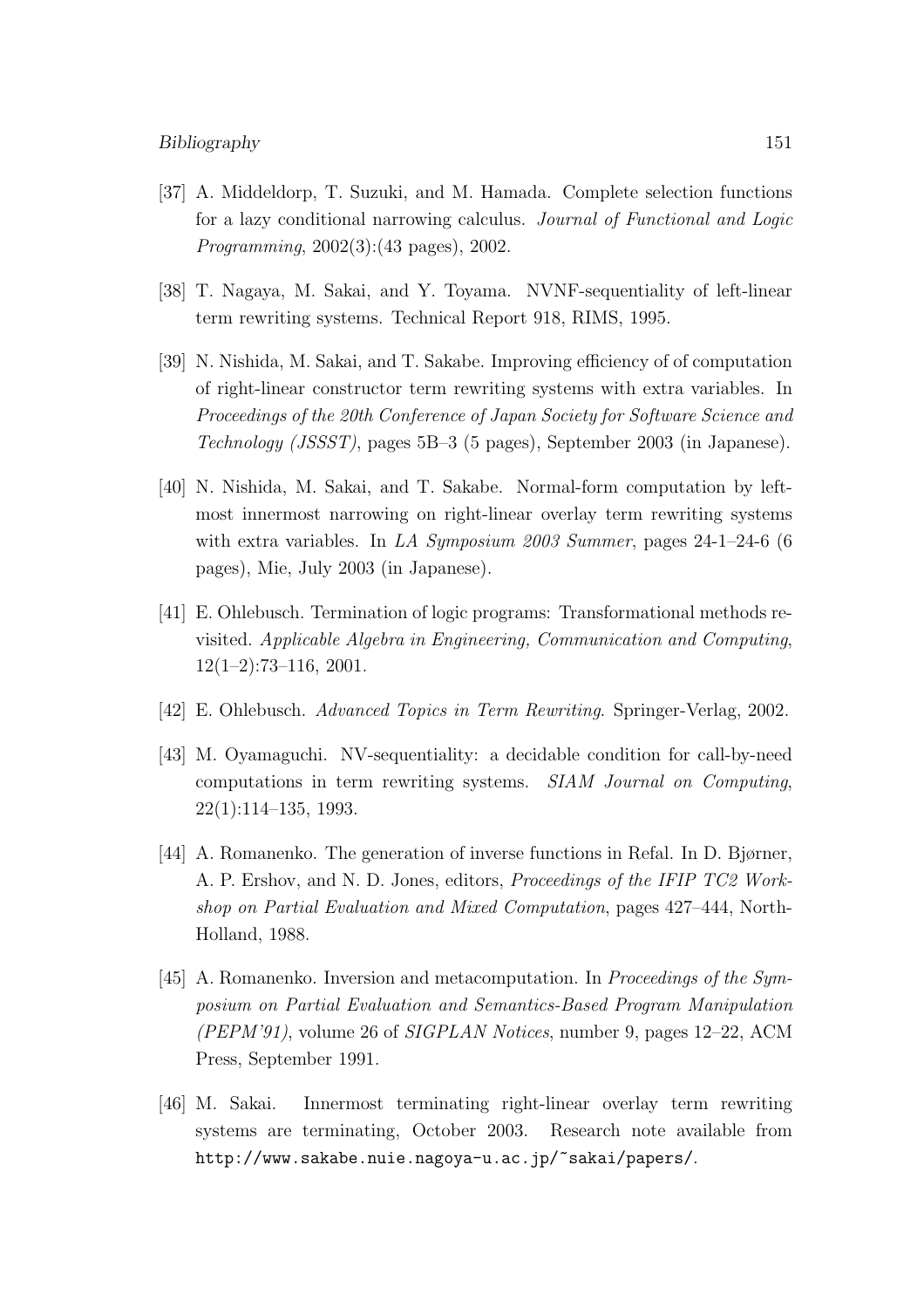- [47] M. Sakai, K. Okamoto, and T. Sakabe. Innermost reductions find all normal forms on right-linear terminating overlay TRSs. In B. Gramlich and S. Lucas, editors, Proceedings of the 3rd International Workshop on Reduction Strategies in Rewriting and Programming (WRS'03), pages 79–88, Valencia, Spain, June 2003.
- [48] J. P. Secher and M. H. Sørensen. From checking to inference via driving and dag grammars. In Proceedings of the 2002 ACM SIGPLAN Workshop on Partial Evaluation and Semantics-Based Program Manipulation, volume 37 of SIGPLAN Notices, number 3, pages 41–51, Portland, Oregon, USA, ACM, March 2002.
- [49] P. Wadler. Deforestation: Transforming programs to eliminate trees. Theoretical Computer Science, 73(2):231–248, 1990.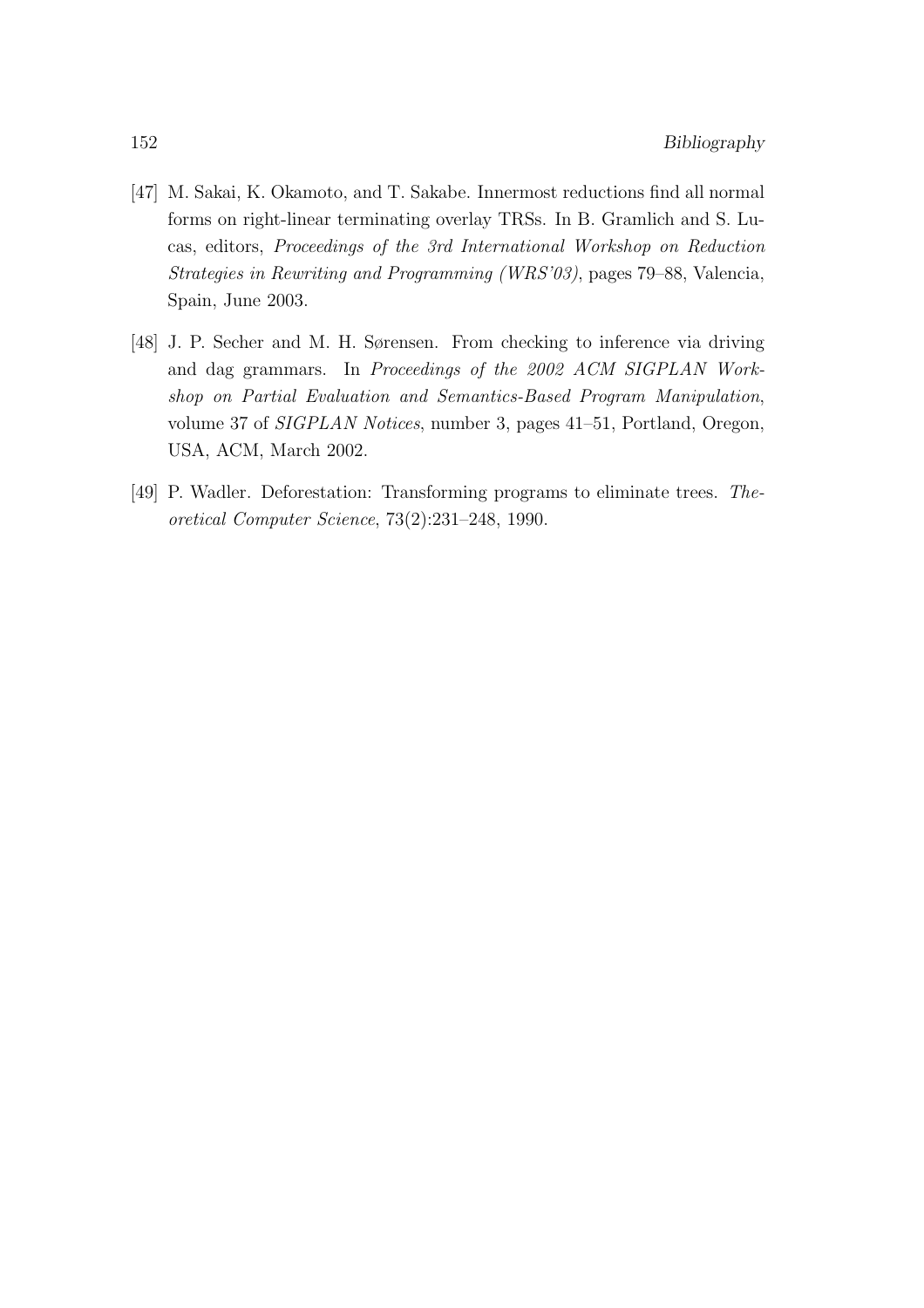### Publications

- [1] N. Nishida, M. Sakai, and T. Sakabe. Designing unlimited size resource c-libraries freeing users from GC annoyance. Technical Report of IEICE, SS 2000-9, Vol. 100, No. 64, pages 25–32, May 2000 (in Japanese).
- [2] N. Nishida, M. Sakai, and T. Sakabe. Generation of a conditional TRS implements the inverses of pure treeless functions. Technical Report of IEICE, COMP 2001-14, Vol. 101, No. 133, pages 9–16, June 2001 (in Japanese).
- [3] N. Nishida, M. Sakai, and T. Sakabe. Generation of a TRS implementing the inverses of pure treeless functions. In Proceedings of the 18th Conference of Japan Society for Software Science and Technology (JSSST), 6C–3 (5 pages), September 2001 (in Japanese).
- [4] N. Nishida, M. Sakai, and T. Sakabe. Generation of inverse term rewriting systems for pure treeless functions. In Y. Toyama, editor, *Proceedings* of the International Workshop on Rewriting in Proof and Computation (RPC'01), pages 188–198, Sendai, Japan, October 2001.
- [5] N. Nishida, M. Sakai, and T. Sakabe. Generation of a TRS implementing the inverses of the functions with specified arguments fixed. Technical Report of IEICE, COMP 2001-67, Vol. 101, No. 488, pages 33–40, December 2001.
- [6] N. Nishida, M. Sakai, and T. Sakabe. Generation of a TRS implementing the inverses of pure treeless functions. Computer Software, Vol. 19, No. 1, pages 29–33, Japan Society for Software Science and Technology, January 2002 (in Japanese).
- [7] N. Nishida, M. Sakai, and T. Sakabe. A computation model of term rewriting systems with extra variables. In Proceedings of the 19th Conference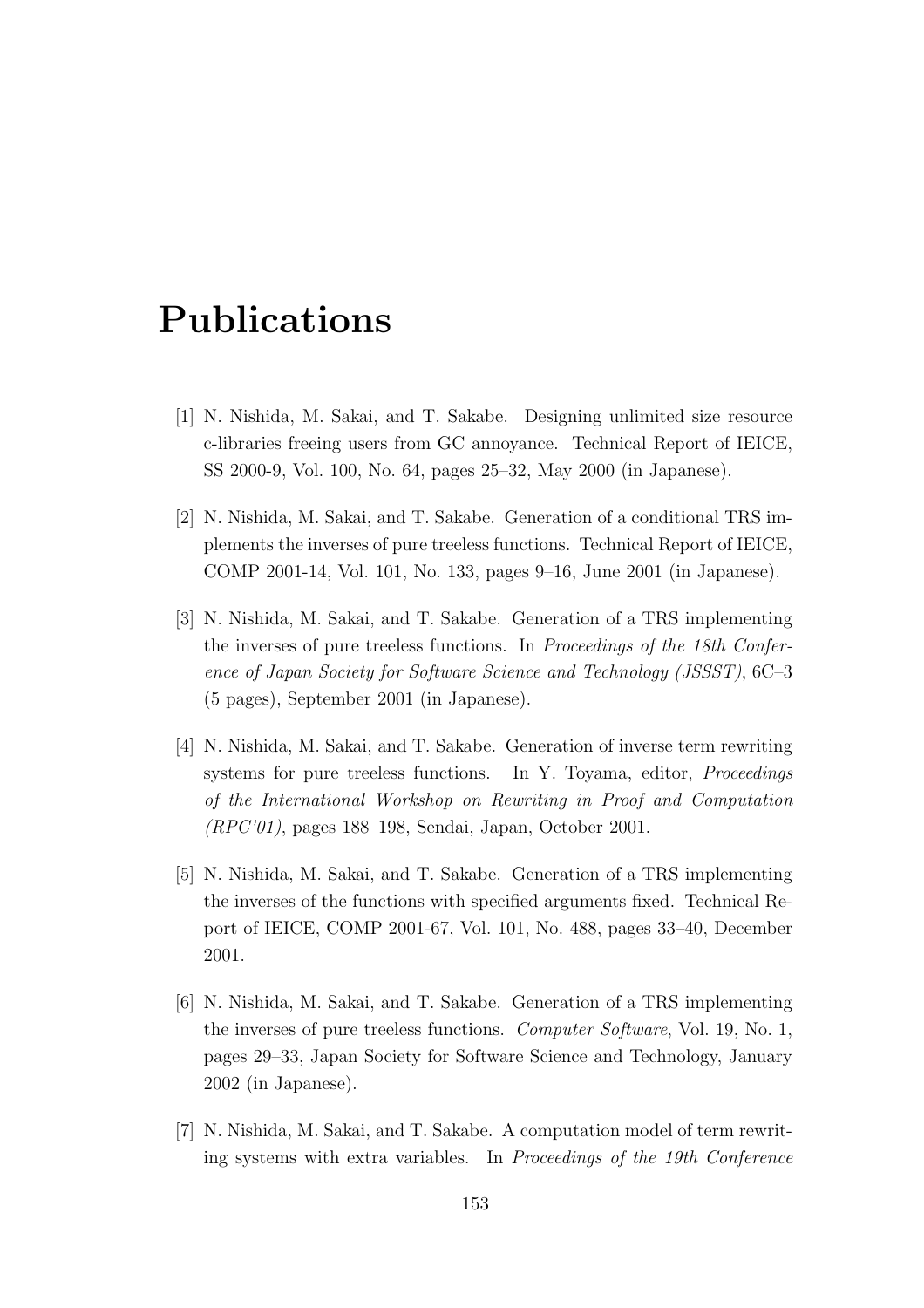of Japan Society for Software Science and Technology (JSSST), 6F–3 (5 pages), September 2002 (in Japanese).

- [8] N. Nishida, M. Sakai, and T. Sakabe. A narrowing-based reduction of term rewriting systems with extra variables. In Record of 2002 Tokai-section Joint Conference of the Eight Institutes of Electrical and Related Engineers, page 292, September 2002 (in Japanese).
- [9] N. Nishida, M. Sakai, and T. Sakabe. Narrowing-based effective rewriting and its termination for term rewriting systems with extra variables. Technical Report of IEICE, COMP 2003-68, Vol. 102, No. 593, pages 45–52, January 2003 (in Japanese).
- [10] N. Nishida, M. Sakai, and T. Sakabe. Narrowing-based effective rewriting and its termination for term rewriting systems with extra variables. In LA Symposium 2003 Winter, pp. 43-1–43-1 (8 pages), Kyoto, February 2003 (in Japanese).
- [11] N. Nishida, M. Sakai, and T. Sakabe. Narrowing-based effective rewriting and its termination for term rewriting systems with extra variables. RIMS Kokyuroku 1325, Kyoto University, pages 238–243, May 2003 (in Japanese).
- [12] N. Nishida, M. Sakai, and T. Sakabe. Narrowing-based simulation of term rewriting systems with extra variables and its termination proof. In G. Vidal, editor, Proceedings of the 12th International Workshop on Functional and (Constraint) Logic Programming (WFLP'03), pages 198–211, Valencia, Spain, June 2003.
- [13] N. Nishida, M. Sakai, and T. Sakabe. Normal-form computation by leftmost innermost narrowing on right-linear overlay term rewriting systems with extra variables. In LA Symposium 2003 Summer, pp. 24-1-24-6 (6) pages), Mie, July 2003 (in Japanese).
- [14] N. Nishida, M. Sakai, and T. Sakabe. Computation model of term rewriting systems with extra variables. *Computer Software*, Vol. 20, No. 5, pages 85–89, Japan Society for Software Science and Technology, September 2003 (in Japanese).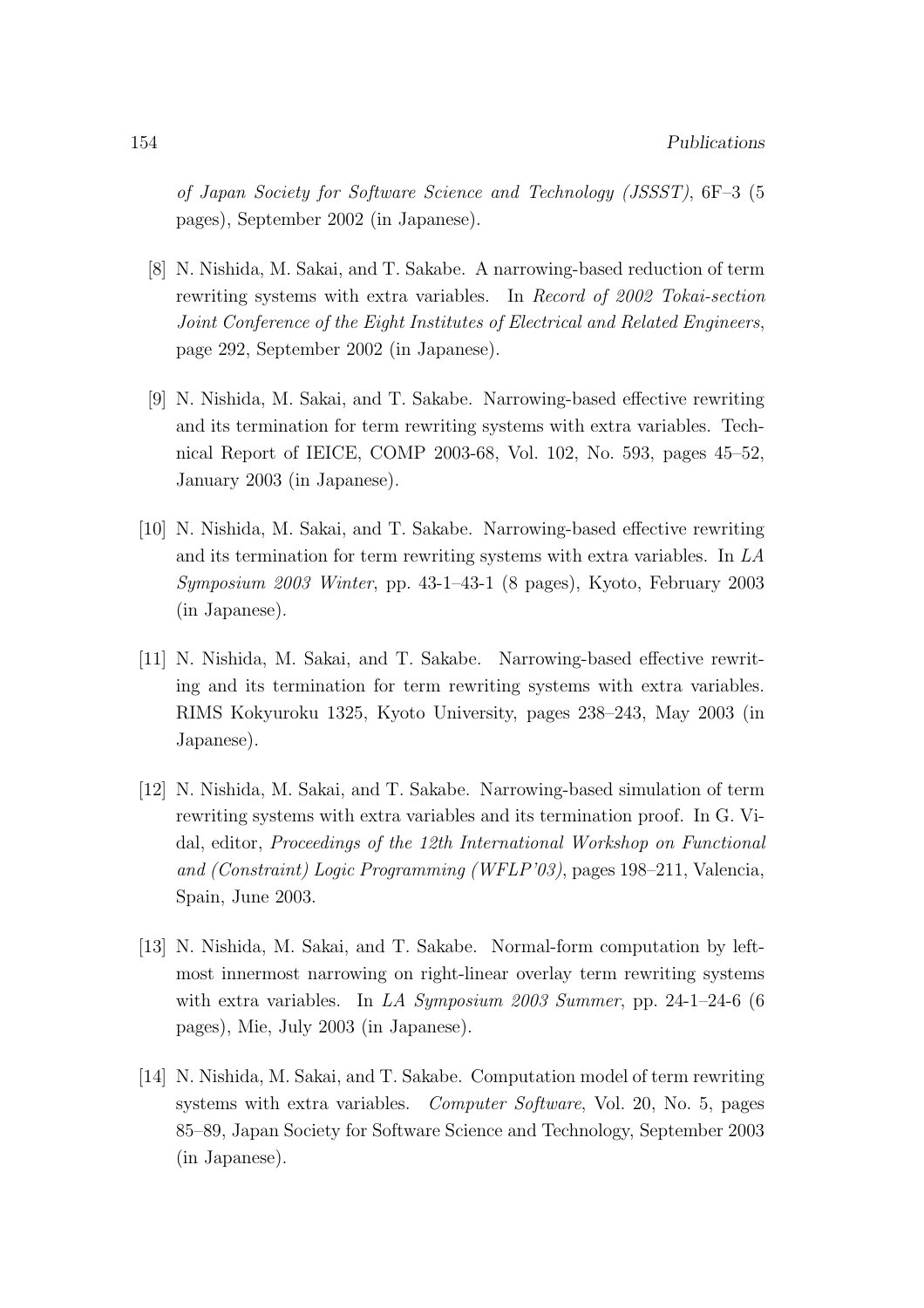#### Publications 155

- [15] N. Nishida, M. Sakai, and T. Sakabe. Improving efficiency of of computation of right-linear constructor term rewriting systems with extra variables. In Proceedings of the 20th Conference of Japan Society for Software Science and Technology (JSSST), 5B–3 (5 pages), September 2003 (in Japanese).
- [16] N. Nishida, M. Sakai, and T. Sakabe. Narrowing-based simulation of term rewriting systems with extra variables and its termination proof. In G. Vidal, editor, Functional and Constraint Logic Programming (WFLP'03), Electronic Notes in Theoretical Computer Science, Vol. 86, Issue 3, 18 pages. Elsevier, November 2003.
- [17] N. Nishida, M. Sakai, and T. Sakabe. Improving efficiency of of computation of right-linear constructor term rewriting systems with extra variables. Computer Software, Japan Society for Software Science and Technology, accepted (in Japanese).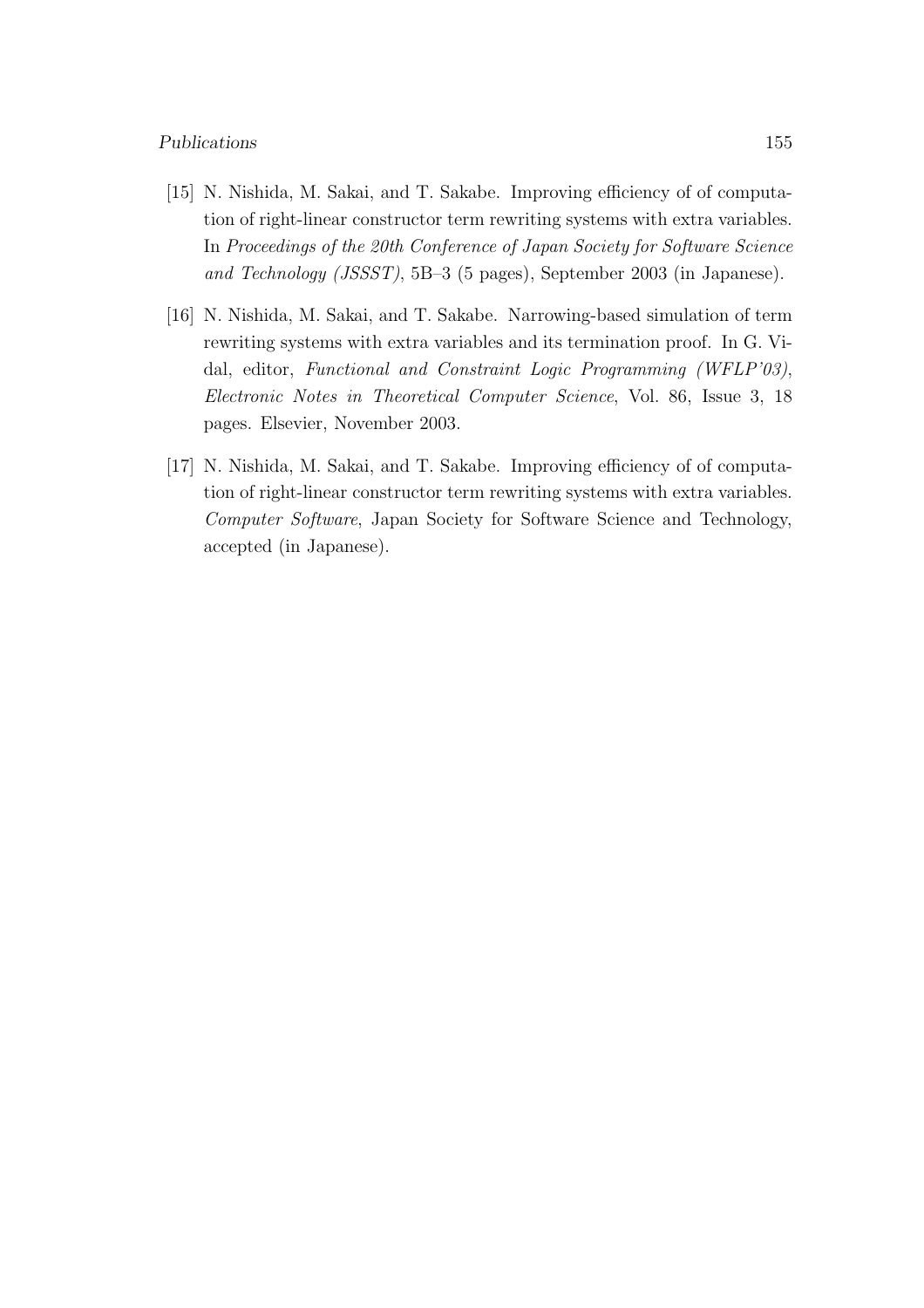# Index

 $(f, I), 126$  $(l, r, \mathcal{C}ond), 16$  $(S, \rightarrow)$ , 12  $(\mathcal{T}(\mathcal{F}, \mathcal{X}), \rightarrow), 15$  $>\chi$ , 35  $[,...,], 98, 125$ | |, 14, 126  $\|, 13$ A, 12 arity $($ ), 12 ¯, 126  $\Box$ , 14  $C[,\ldots,], 14$  $C[\![,\ldots,\lbrack\! \lbrack, 19$  $C[t_1, \ldots, t_n]_{p_1, \ldots, p_n}, 14$  $Cdepth($ , 66 Cond, 16  $Cond(\sigma, \rightarrow)$ , 16  $\mathscr{C}(\mathcal{F}, \mathcal{X}), 14$  $\mathscr{C}^n(\mathcal{F},\mathcal{X}), 14$  $\mathcal{C}_R$ , 19  $depth($ , 65 , 111  $\mathcal{D}^\natural,$   $95$ Dom( ), 14  $\mathcal{DP}_R$ , 95  $\langle,\rangle$ , 95  $\mathcal{D}_R$ , 19  $\mathcal{D}_{R,F}$ , 19 ε, 13 =, 14 ≡, 13  $\mathcal{E}Var($ ), 17, 95 F, 12  $f^{n}()$ , 13  $f_I^\#$  $T_I^{\#}, 127$  $\mathcal{F}^\natural,$   $95$  $\mathcal{F}^\#,\,30$  $f^*, 29$  $\mathcal{F}_{\mathbb{U}}, 58$  $\mathcal{F}_{\mathbb{U}_{\texttt{PT}}},\,36$  $GSIN^{\rightarrow}$ , 16  $GSN^{-}$ , 15  $GWIN^{\rightarrow}$ , 16  $GWN$ <sup> $\rightarrow$ </sup>, 15  $\mathbb{I}_{\mathcal{D}}$ , 126 Index( ), 128  $Inv_{full}$ , 42  $\mathcal{I}nv_{\mathsf{par}},\,133$  $Inv_{PT}$ , 31  $\mathcal{I}nv\mathcal{R}ule_{\mathsf{par}},$   $133$ Iterm( ), 128  $Ttrs( , )$ , 130 Len, 68 ≤, 13, 82  $\lesssim$ , 15  $l \rightarrow r, 16$  $l \rightarrow r \Leftarrow \mathcal{C}$ ond, 16  $\mapsto$ , 14 mgu( , ), 15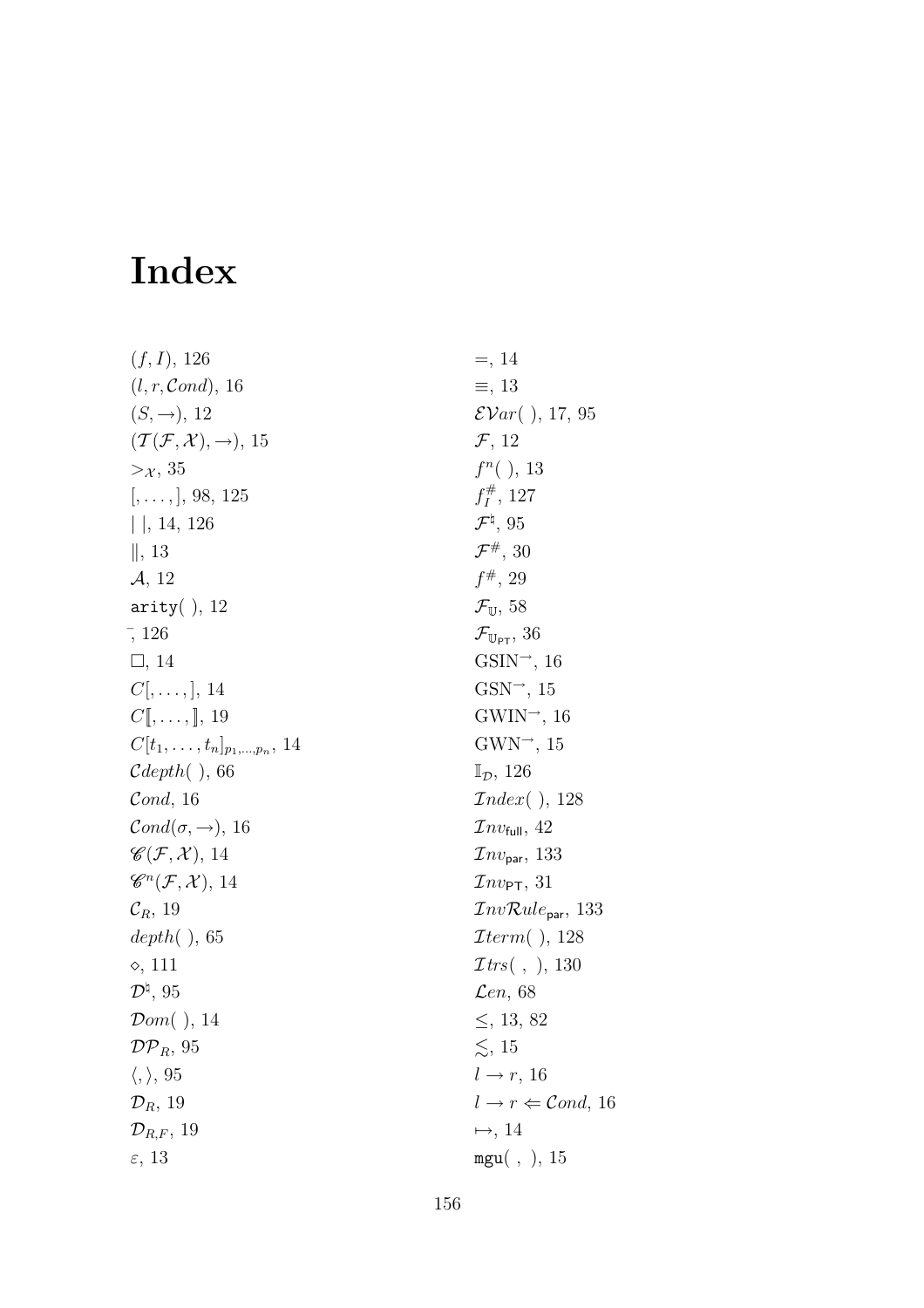Index 157

 $[ \ ]$ , 82  $\setminus$ , 82 n-CTRS, 18 n-fold — application, 13 — composition, 12 n-level — rewrite relation, 17  $\natural, 95$  $NF^{\rightarrow}$ , 12  $NF_a^{\rightarrow}$ , 12  $NF^{\rightarrow}$ , 15  $NF^{-1}(\mathcal{F}, \mathcal{X}), 15$ Norm( ), 111  $O($ ), 13  $\mathcal{O}_{\mathcal{F}}($  ), 14  $\mathcal{O}_{\mathcal{X}}($  ), 14  $\mathcal{O}_x($ ), 82 π, 98  $R/_F, 19$ Ran( ), 14  $\mathcal{R}eq\mathcal{D}(\ ,\ ), 129$  $R_F$ , 19  $\rho: l \rightarrow r \Leftarrow \mathcal{C}ond, 16$  $\stackrel{+}{\longrightarrow}$ , 12  $\stackrel{*}{\rightarrow}$ , 12  $\stackrel{n}{\longrightarrow}$ , 12  $\rightarrow$ -sequence, 12 ground  $-$ , 15 totally ground  $\rightarrow -15$  $\stackrel{0}{\rightarrow}$ , 12  $\rightarrow_A$ , 12  $\rightarrow$ , 116  $\overrightarrow{in}$ , 15  $\frac{1}{\ln n}$ , 16  $\rightarrow R$ , 17  $\rightarrow^{p}$ , 92  $\rightarrow_R^p$ , 17  $\rightarrow_R^{[p,\rho]}$  $\frac{p,\rho_{\rm j}}{R}$ , 17  $\rightarrow_R$ , 17  $\longrightarrow$ , 16  $\hat{b}$ <sup>, 116</sup>  $\rightsquigarrow_R$ , 75 root( ), 13 #, 29  $\sigma|_V$ , 15  $\hat{\sigma}$ , 14 σθ, 14  $SIN^{\rightarrow}$ , 16  $SN_{\theta}^{\rightarrow}$ , 92  $SN^{\rightarrow}$ , 12  $SNa^{\rightarrow}$ , 12  $\Box$ , 82  $\sqcup$ , 82  $Sub($ ), 15  $\succ$ , 11  $\succ_{\mathsf{mul}}$ , 20  $\succ_R$ , 70  $\succ_{\sf rpo}, 20$  $\succsim_{\pi}$ , 99  $\succeq_R$ , 70  $\succ_{\textsf{st}}, 67$  $Sym($ ), 13  $T'$ -substitution, 15  $\mathcal{T}(\mathcal{F}), 13$  $\mathcal{T}(\mathcal{F}, \emptyset)$ , 13  $\mathcal{T}(\mathcal{F}, \mathcal{X}), 12$  $t|_p$ , 13  $\mathscr{T}_{\mathsf{full}}, 41$  $\theta$ (Cond), 44

 $\sigma$ -normalized substitution, 110 — substitution, 92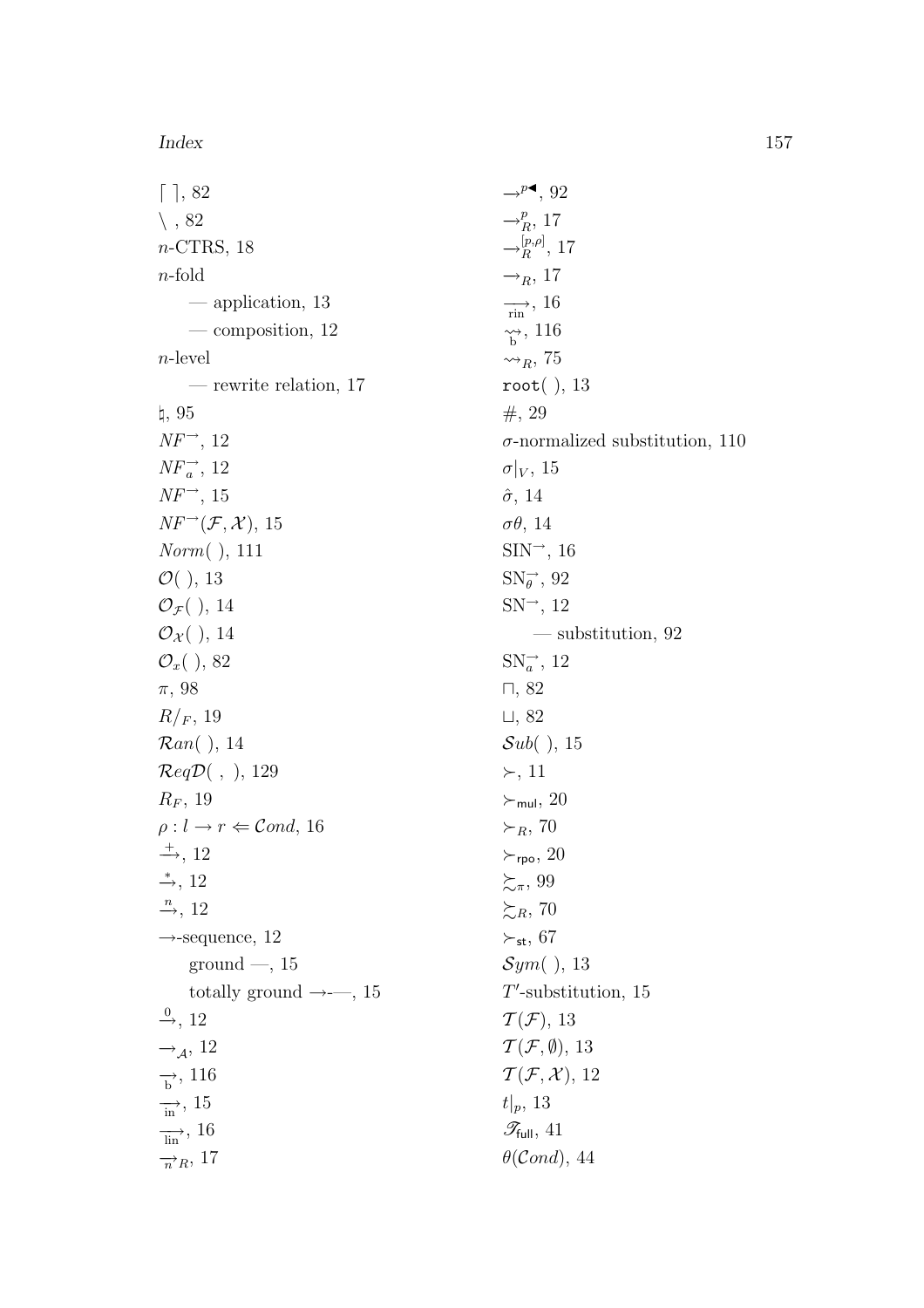$tp_n$ , 22

 $\Rightarrow$ , 82  $\triangleright$ , 14  $\triangleright$ , 14 true, 16  $t\hat{\sigma}$ , 14

 $\mathscr{T}_{\textsf{par}}, 131$ 

 $\mathscr{T}_{\mathsf{PT}}, 30$ 

— eliminates all extra variables, 99  $simple -, 99$ arity, 12 ARS, 12 asymmetric, 11 ATRS, 15 based, 115

basic — narrowing, 115

> — position, 83, 115 — reduction, 115

 $\rightarrow$ , 16 U, 58  $\uplus$ , 19  $\mathbb{U}_{\texttt{PT}}, 36$  $u^{\rho}$ , 36  $\mathbb{U}^\rho$  $_i^{\rho}$ , 57  $UVar($ ), 127  $Var( )$ , 13, 16, 95  $WIN^{\rightarrow}$ , 16  $WN<sup>\rightarrow</sup>$ , 12  $WN_a^{\rightarrow}$ , 12  $\mathcal{X}, 12$  $x\sigma$ , 14 1-CTRS, 18 2-CTRS, 18 3-CTRS, 18 quasi-reductive —, 67 4-CTRS, 18

above position, 13 abstract — reduction system, 12 — term rewriting system, 15 almost terminating — sequence, 91 top reduced —, 91 antisymmetric, 11 argument filtering, 98

— rewrite relation, 115 below position, 13 chain  $\langle \! \langle \leadsto_{\scriptscriptstyle R}, S \rangle \! \rangle$ -—, 96  $\langle \langle \rightarrow_R, S \rangle \rangle$ -—, 96  $ground \langle \langle \leadsto_R , S \rangle \rangle$ --, 96  $R$ —, 96 closed under — contexts, 15 — substitutions, 19 collapsing, 18 complete  $-$  U, 59 sufficiently  $-$ , 19 composition, 14 condition, 16 oriented  $-$ , 16 conditional — rewrite rule,  $16, 17$ — term rewriting system, 17 deterministic — rewrite rule, 19 oriented — rewrite rule, 16 oriented — term rewriting system, 17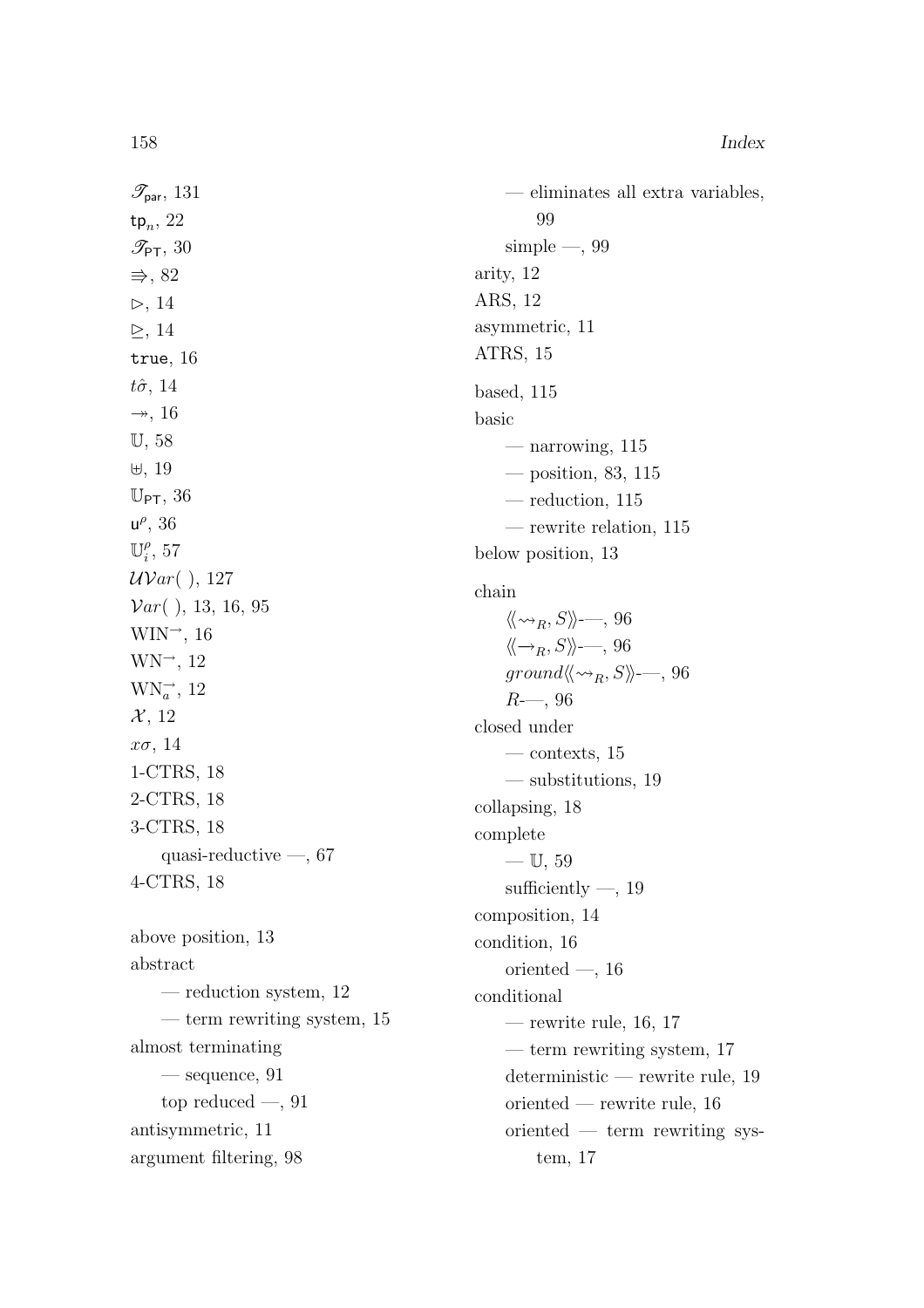conditionan  $-$  part, 16 confluent, 12 constant, 13  $-$  symbol, 12 constructor, 19  $-$  system, 19  $-$  term, 19 —-increasing, 66 strict — CTRS,  $44$ strict — rule,  $44$ context, 14 closed under —s, 15 convergent, 12  $ground$  —, 15 critical — pair, 18  $-$  peak, 18  $inside$  — pair, 18  $inside - peak$ , 18 CTRS, 17  $n = 18$  $1--, 18$  $2--, 18$ 3-—, 18  $4--, 18$ deterministic —, 19 linear  $-$ , 18 normal  $-$ , 18 partial-inverse —, 126 strict constructor —, 44 strictly left-linear —, 44 strictly non-erasing —, 44 strictly right-linear —, 44 defined symbol, 19 partial-inverse —, 126

dependency pair, 95 depth, 65 deterministic — conditional rewrite rule, 19  $-$  CTRS, 19 disjoint union, 19 domain, 14 eliminate all extra variables, 99 equivalence relation, 11 equivalent substitution, 14 EV-safe — position, 83 — rewrite sequence, 82, 83 have — path,  $83$ EV-TRS, 17 extended substitution, 14 extra variable, 17, 95 eliminate all  $-$ , 99 TRS with  $-$ , 17 finite sequence, 12 full inverse problem, 3 function symbol, 12 marked  $-$ , 95 function-symbol position, 14 ground —  $\langle \langle \leadsto_{\mathit{R}} , S \rangle \rangle$ -chain, 96  $\longrightarrow$ -sequence, 15  $-$  convergent, 15 — strongly normalizing, 15 — substitution, 14  $-$  term, 13 — terminating, 15 — weakly normalizing, 15 totally —  $\rightarrow$ -sequence, 15 ground strongly normalizing, 15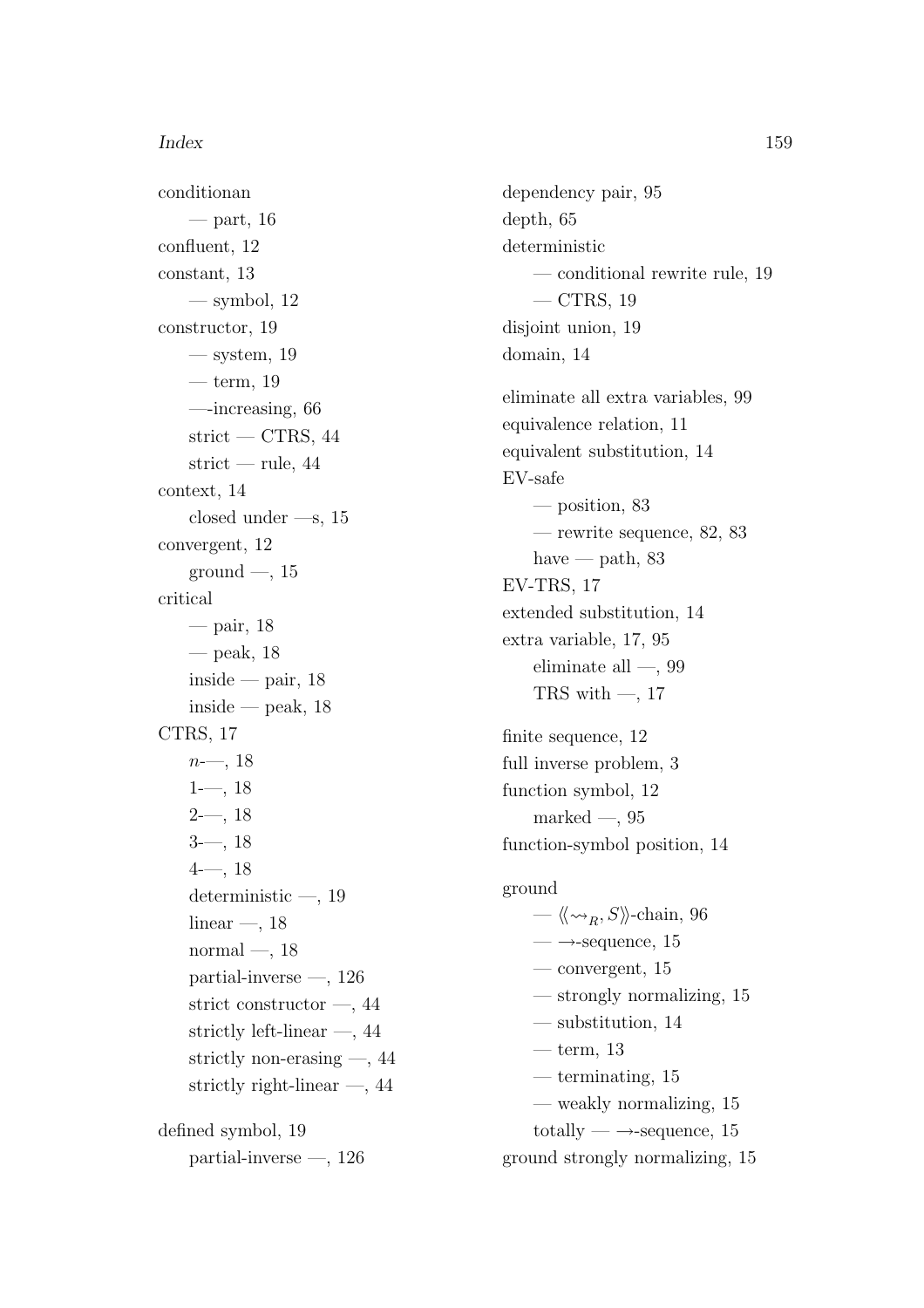ground weakly normalizing, 15 hole, 14 identity, 13 index, 125 known-argument  $-$ , 125 infinite sequence, 12 innermost derivation, 15  $left-most$  —, 16 right-most  $-$ , 16 innermost normalizing, 16 inside — critical pair, 18 — critical peak, 18 inside overlapping, 18 instance, 15 inverse, 22 — compiler, 3 — computation, 3 — interpreter, 3 — problem, 3 — program,  $22$  $-$  system, 22 full — problem,  $3$ partial — problem, 3 partial -—, 126 partial —-property rule, 133 partial-— CTRS, 126 inverse translator, 3 inverse-property rule, 42, 56 irreducible, 12 irreflexive, 11 known argument, 125 known-argument index, 125 left-hand side, 16

left-linear, 18 strictly — CTRS, 44 strictly — rule,  $44$ left-most innermost derivation, 16 linear  $-$  CTRS, 18 — relation, 11 — substitution, 110  $-$  term, 13  $left--, 18$ right-—,  $18$ marked function symbol, 95 minimal set of positions, 82 monotone, 15 more general substitution, 15 more left position, 13 more right position, 13 most general unifier, 15 multiset extension, 20 narrowable term, 75 narrowing, 75 basic  $-$ , 115 NECI, 66 nested pattern, 24 non-basic  $-$  position, 115 non-erasing, 18 strictly — CTRS,  $44$ strictly — rule, 44 non-overlapping, 18 normal  $-$  CTRS, 18 — form,  $12$ normalizing ground strongly —, 15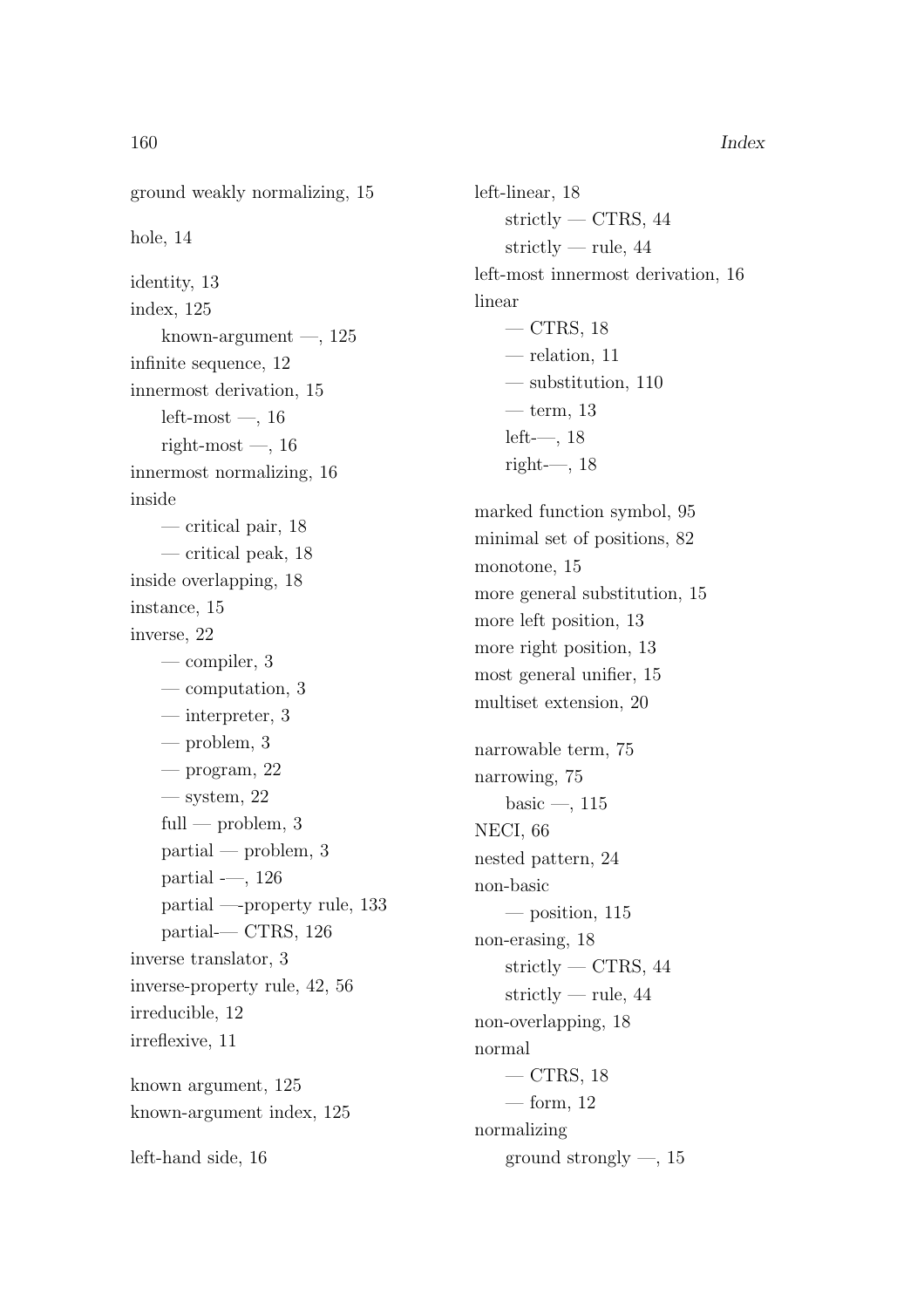ground weakly  $-$ , 15 innermost  $-$ , 16 strongly  $-$ , 12 weakly  $-$ , 12 ordering partial  $-$ , 11 prefix  $-$ , 13 quasi-—, 11 quasi-reduction —, 20 recursive path  $-$ , 20 reduction  $-$ , 19 reflexive partial  $-$ , 11 rewrite  $-$ , 19 oriented condition, 16 overlap, 18 overlapping, 18 inside-—, 18 non-—, 18 root-—, 18 overlay system, 18 parallel positions, 13 partial — inverse CTRSs, 126 — inverse problem, 3 — inverse-property rule, 133 — ordering, 11 —-inverse, 126 pattern, 24 nested  $-$ , 24 simple  $-$ , 24 position, 13 above  $-$ , 13 basic —, 83, 115 below  $-$ , 13 EV-safe, 83

function-symbol —, 14 more left  $-$ , 13 more right  $-$ , 13 non-basic  $-$ , 115 parallel  $\text{---}$ s, 13 root  $-, 13$ strictly above  $-$ , 13 strictly below —, 13 variable  $-$ , 14 precedence, 20 prefix ordering, 13 program inverter, 3 proper subterm, 14 PT-TRS, 24 pure treeless — function, 23  $-$  TRS, 24 quasi-ordering, 11 quasi-reduction ordering, 20 quasi-reductive, 67 range, 14 variable  $-$ , 14 recursive path ordering, 20 redex, 17 reduced, 12 reducible, 12 reduction — ordering, 19 — relation, 12  $-$  sequence,  $12$ basic —,  $115$ top reduced almost terminating —, 91  $TRAT -$ , 91 reflexive, 11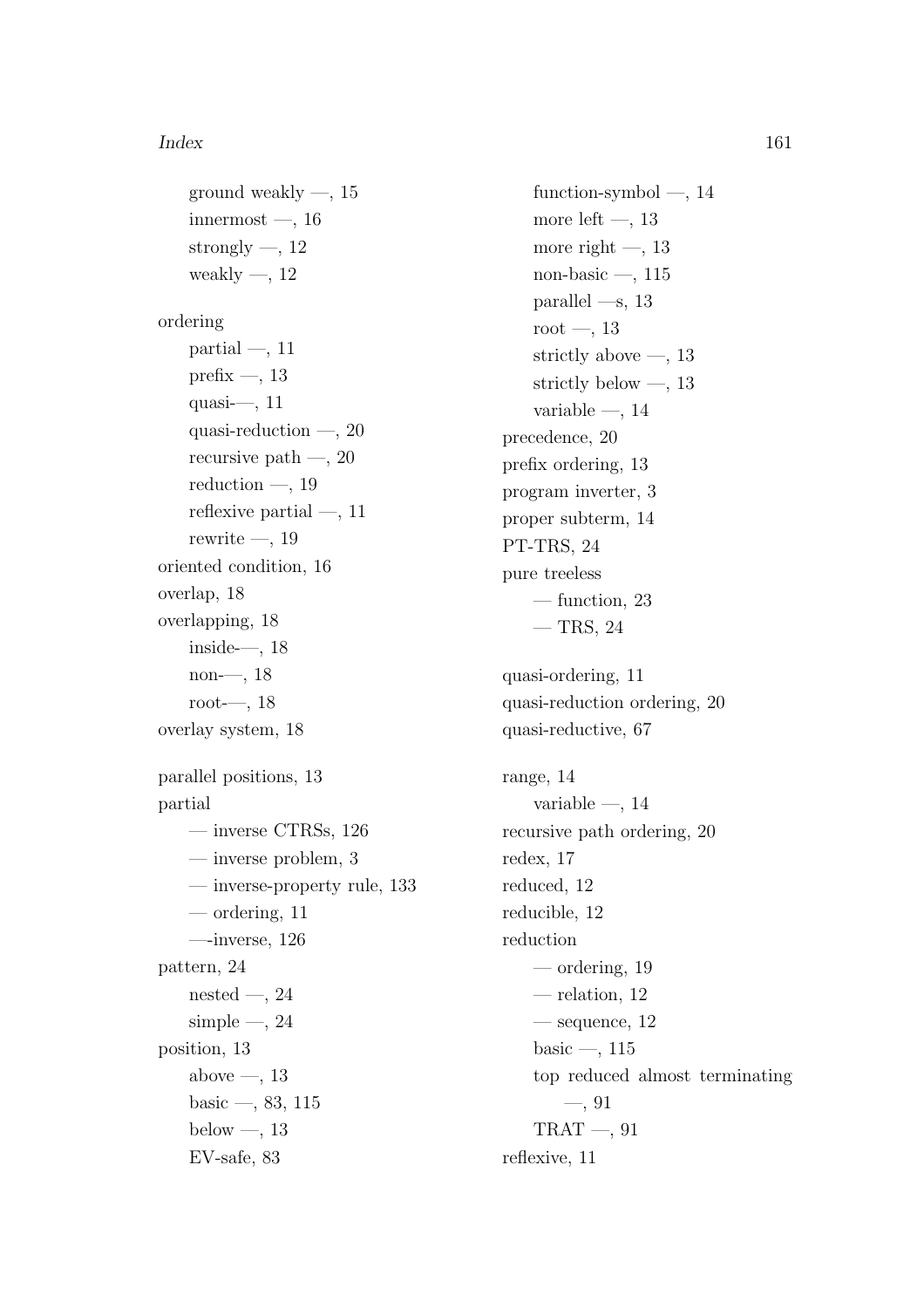162 Index

reflexive partial ordering, 11 renaming, 15 restriction of substitution, 15 rewrite — ordering, 19  $EV\text{-safe}$  — sequence, 82, 83 rewrite relation, 17  $n$ -level —, 17 basic —,  $115\,$ rewrite rule, 16 conditional  $-$ , 16, 17 deterministic conditional —, 19 oriented conditional —, 16 right-hand side, 16 right-linear, 18 strictly — CTRS,  $44$ strictly — rule,  $44$ right-most innermost derivation, 16 root — position, 13  $-$  symbol, 13 —-overlapping, 18 rpo, 20 rule inverse-property  $-$ , 42 partial-inverse-property —, 133 strict constructor —, 44 strictly left-linear —, 44 strictly non-erasing —, 44 strictly right-linear —, 44 satisfy, 16 sequence, 12  $\rightarrow$ - $\rightarrow$ , 12 almost terminating, 91 EV-safe rewrite  $-$ , 82, 83 finite  $-$ , 12

ground  $\rightarrow -15$  $ground$ —, 15 infinite  $-$ , 12 reduction  $-$ , 12 top reduced almost terminating —, 91 totally ground  $-$ , 15  $TRAT -$ , 91 signature, 12 simple — argument filtering, 99 — pattern, 24 simple treeless term, 23 size, 14 stable-strict part, 20 strict — constructor CTRS, 44 — constructor rule, 44  $\rightharpoonup$  part, 19 strictly — left-linear CTRS, 44 — left-linear rule, 44 — non-erasing CTRS, 44 — non-erasing rule, 44 — right-linear CTRS, 44 — right-linear rule, 44 strictly above position, 13 strictly below position, 13 strongly normalizing, 12 ground  $-$ , 15 substitution, 14  $\sigma$ -normalized —, 110  $T'$ —, 15  $SN \rightarrow -$ , 92 closed under —s, 19  $extended -, 14$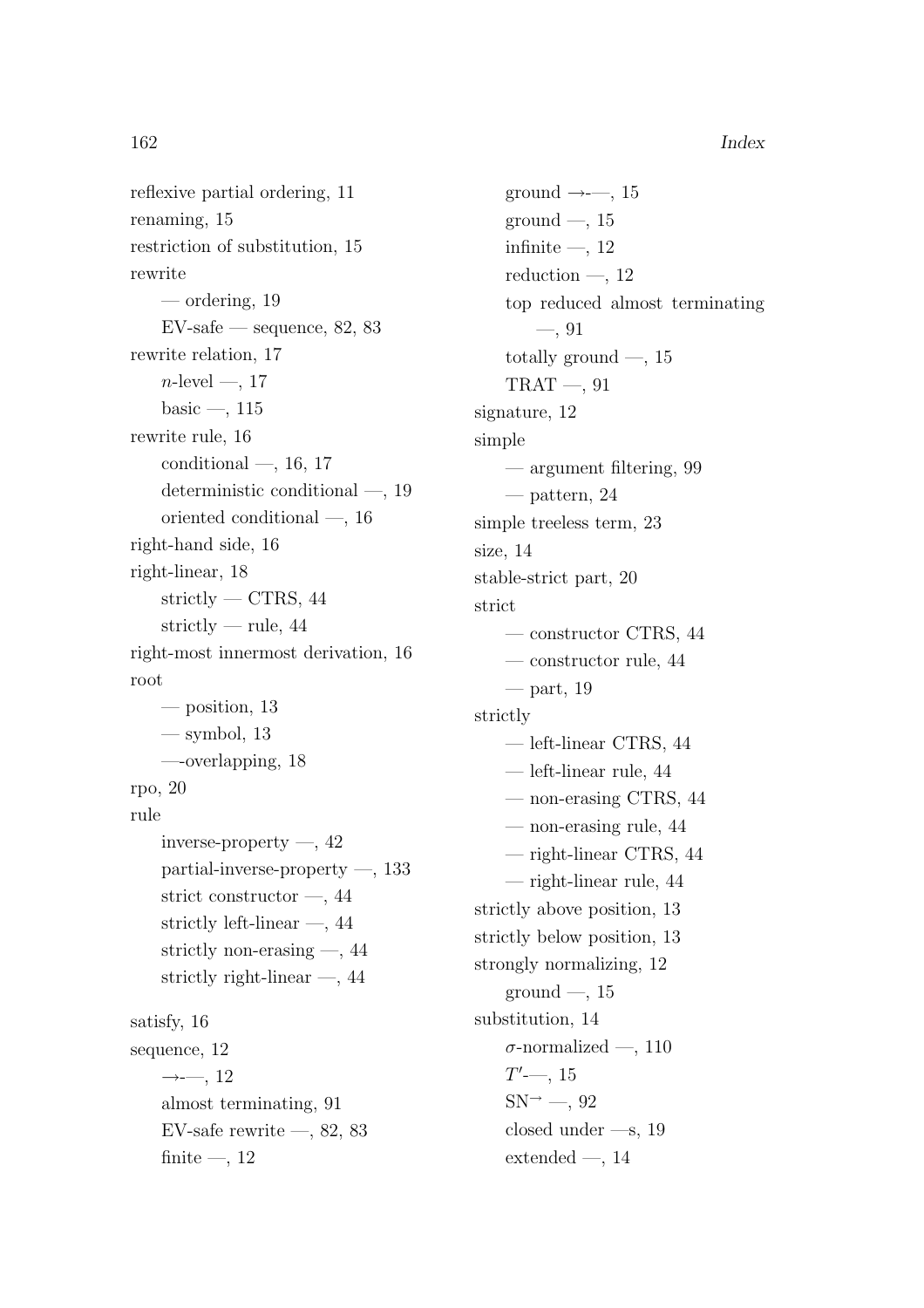#### Index 163

 $ground$  —, 14  $linear -$ , 110 more general  $-$ , 15 restriction of —,  $15\,$ subterm, 13  $proper -, 14$ sufficiently complete, 19 symbol  $constant$  —, 12 defined  $-$ , 19 function  $-$ , 12 root  $-$ , 13 tuple  $-$ , 22 symmetric, 11 term, 12  $constructor \rightarrow 19$ ground  $-$ , 13 irreducible —, 12 linear —, 13 narrowable —, 75 reducible —, 12 simple treeless  $-$ , 23 size, 14 sub—, 13 term rewriting system, 17 — with extra variables, 17 conditional —, 17 oriented conditional —, 17 terminating, 12  $ground$  —, 15 top reduced almost terminating, 90, 91 total, 11 totally ground  $\rightarrow$ -sequence, 15 transitive, 11 TRAT, 90, 91

— sequence, 91 treeless  $pure$  — function, 23  $pure - TRS, 24$ TRS, 17  $EV$ —, 17 PT-—, 24 pure treeless —, 24 tuple, 22  $-$  symbol, 22 Type  $- n, 17$  $-1, 17$  $-2, 17$  $-3, 17$  $-4, 17$ unconditional rewrite rule, 16 unifiable, 15 unifier, 15 most general  $-$ , 15 variable, 12 — occurring in,  $13$ — position, 14 — range,  $14$ extra —, 17, 95 variable-preserving, 18 variant, 15 weakly — normalizing,  $12$ ground — normalizing, 15 well-founded, 19, 20